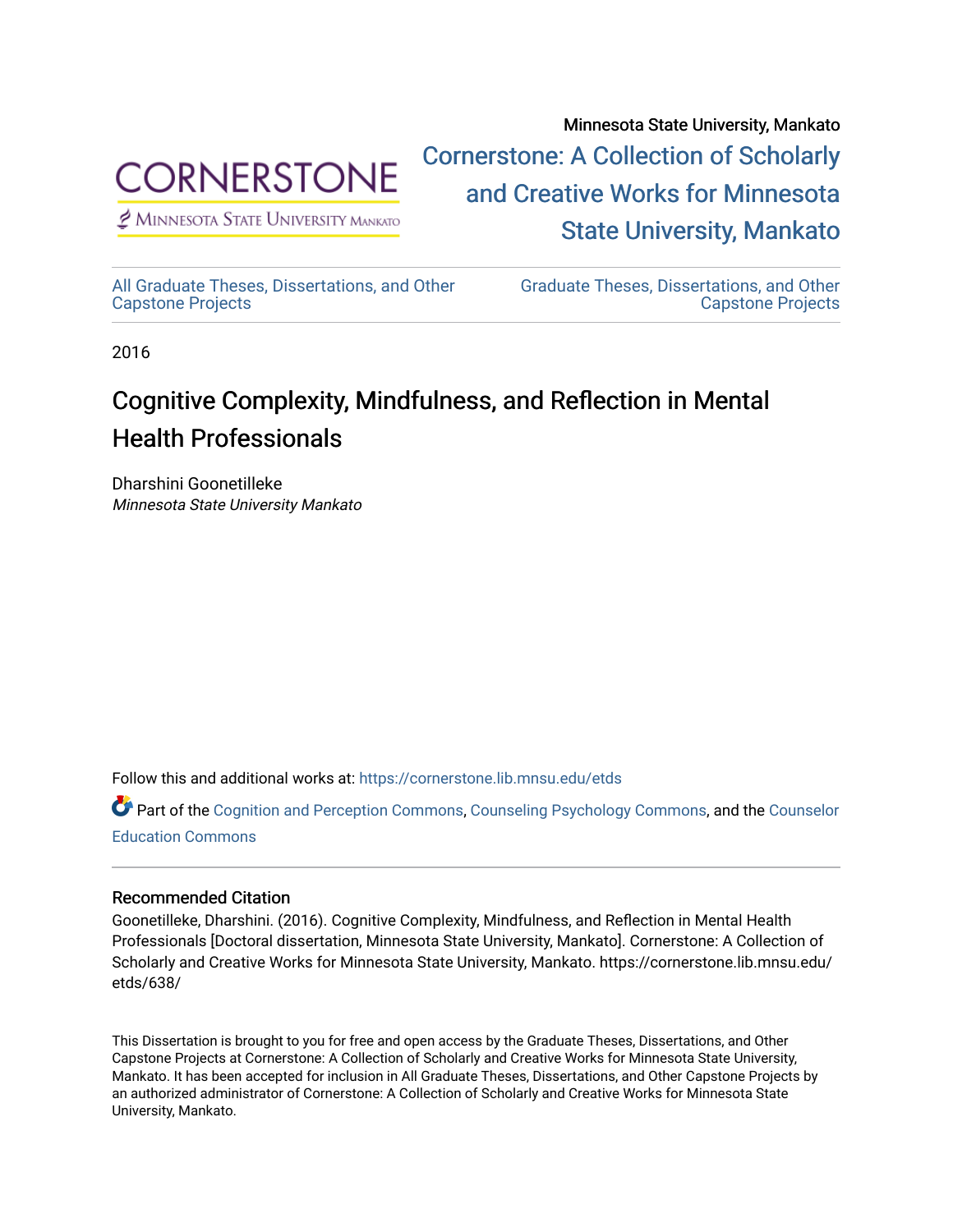Cognitive Complexity, Mindfulness, and Reflection in Mental Health Professionals

By

Dharshini Goonetilleke

A Dissertation Presented in Partial Fulfillment of the Requirements

for the Degree Doctor of Education

In

Counselor Education and Supervision

Minnesota State University

Mankato, Minnesota

May 2016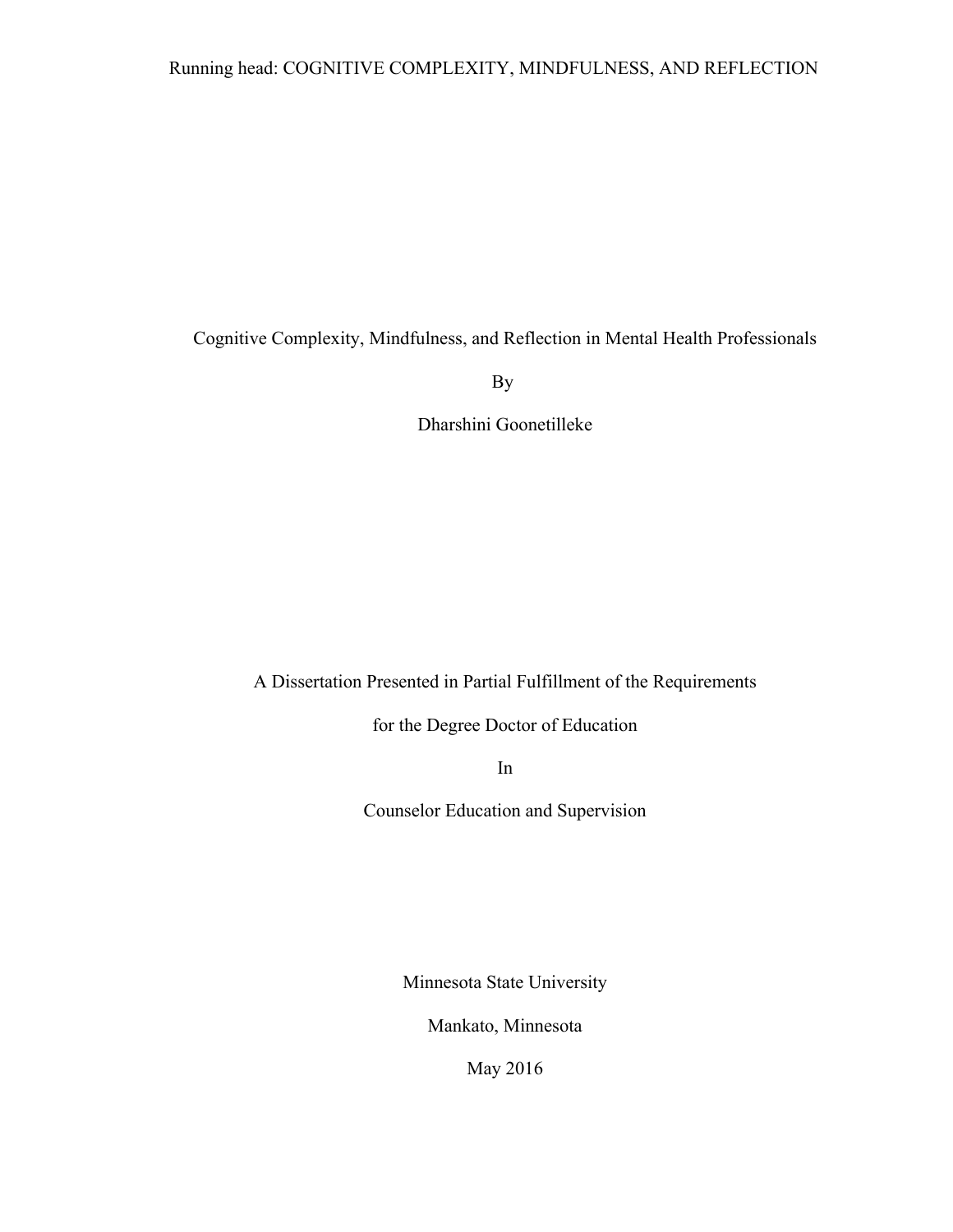Cognitive Complexity, Mindfulness, and Reflection in Mental Health Professionals Dharshini Goonetilleke

This dissertation has been examined and approved by the following members of the dissertation committee.

John Seymour, PhD

Diane Coursol, PhD

Karin Lindstrom Bremer, PhD

 $\mathcal{L}_\text{max}$  , where  $\mathcal{L}_\text{max}$  and  $\mathcal{L}_\text{max}$  and  $\mathcal{L}_\text{max}$ 

 $\mathcal{L}_\text{max}$ 

 $\mathcal{L}_\text{max}$  , where  $\mathcal{L}_\text{max}$  and  $\mathcal{L}_\text{max}$  and  $\mathcal{L}_\text{max}$ 

 $\mathcal{L}_\text{max}$  , where  $\mathcal{L}_\text{max}$  and  $\mathcal{L}_\text{max}$  and  $\mathcal{L}_\text{max}$ 

Ann Miller, PhD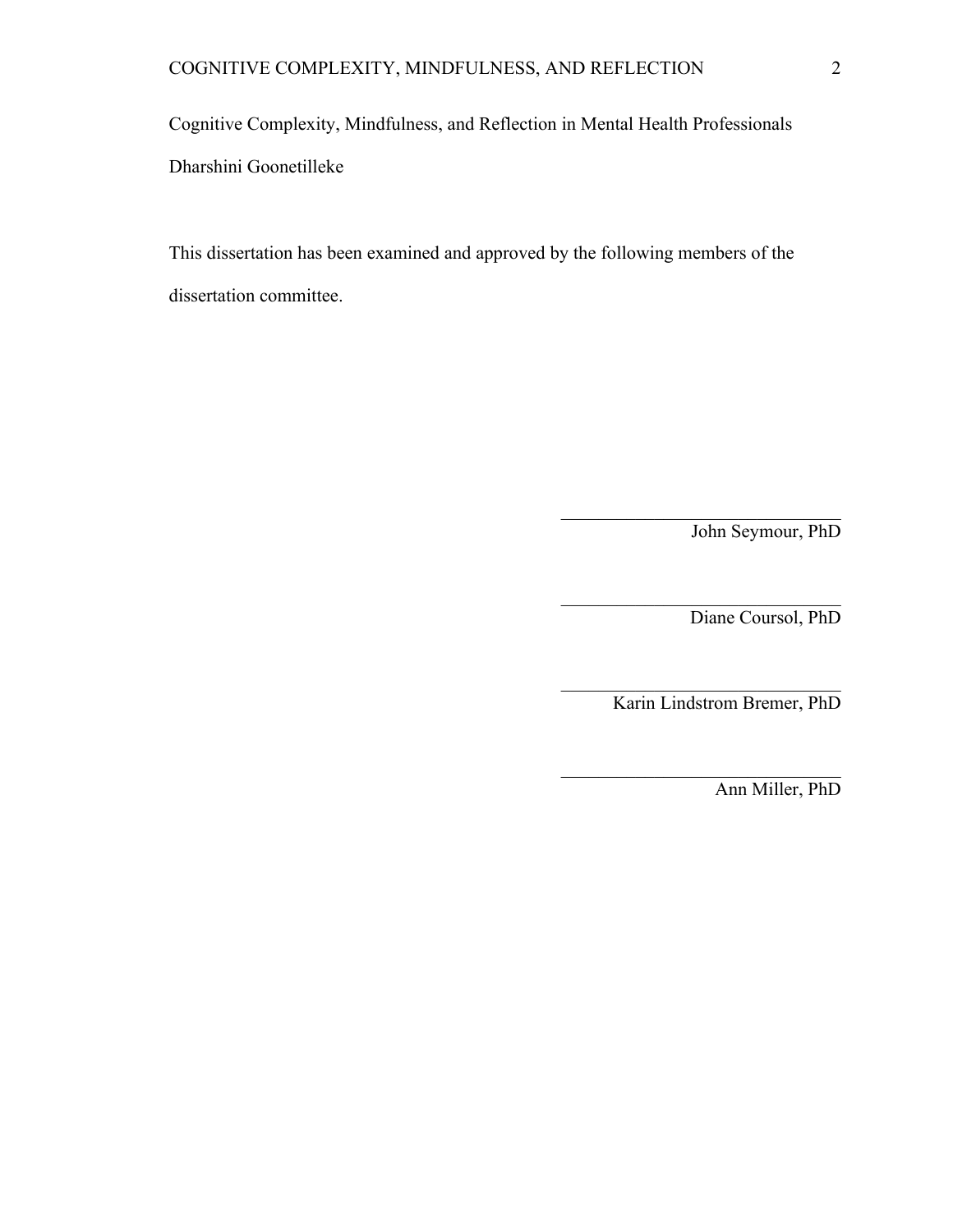#### Acknowledgments

I feel as if I have traveled many miles across arid deserts, green pastures, and climbed countless mountains while completing this dissertation. I am gratefully aware of those who kept me from falling down into the perilous trenches during this journey while generously guiding me to be successful.

I would like to thank my committee Dr. John Seymour, Dr. Diane Coursol, Dr. Karin Lindstrom Bremer, and Dr. Ann Miller for their support and guidance in completing this project.

Dr. John Seymour: I will fondly remember the numerous philosophical discussions we have had in conceptualizing this project. You have stayed with me during this journey and I sincerely appreciate the guidance, encouragement, and support you have given me. It has been an honor working with you.

Dr. Diane Coursol: I am eternally grateful for all that you have been for me over the years. I have learned profound life lessons from you and will always look forward to continue our discussions of deeper wisdoms of being. Without you, this project may have not been possible. I deeply appreciate the inspirations, mentoring, and compassion you have so selflessly given me. I am extremely privileged to have your presence in my life.

Dr. Karin Lindstrom Bremer: This project may not have turned out the way it did without your guidance and I will always appreciate the research skills I have learned from you. Over the years the thoughtfulness, encouragement, motivation and mentoring that I have received from you is deeply appreciated. It has been a great honor to have your support in my life and to work with you.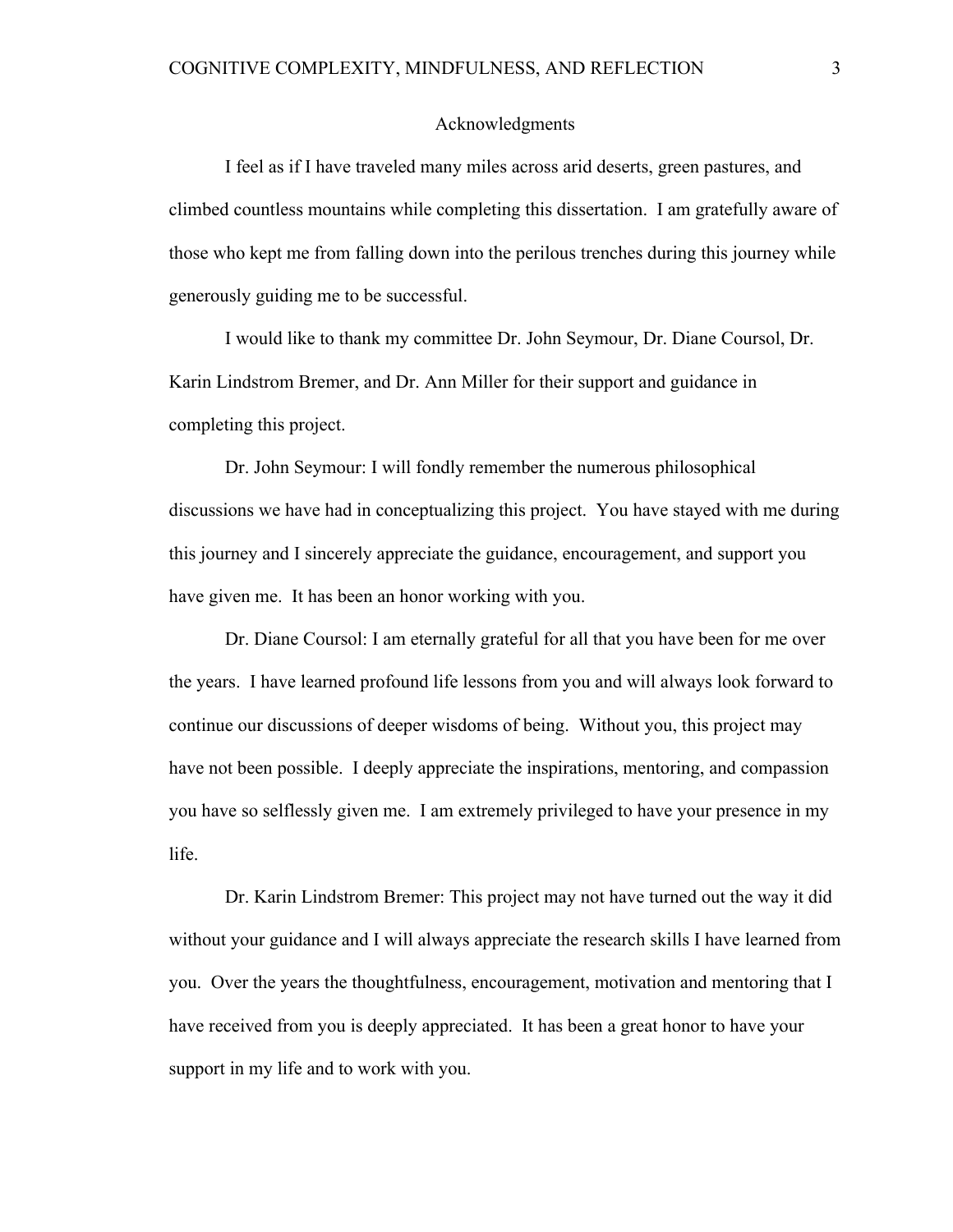Especially, I thank my beloved mother, father, and brother for their unconditional love and support; your love has given me strength to follow my dreams and to be who I am. Bhante Sathi, relatives, friends and dear colleagues, I am deeply moved by your continuous belief in me and appreciate your encouragement in fulfilling my dreams. It has been a lonely process, yet your love, encouragement, compassion, and steadfastness has aided me to persevere and made this journey endurable. I am eternally grateful.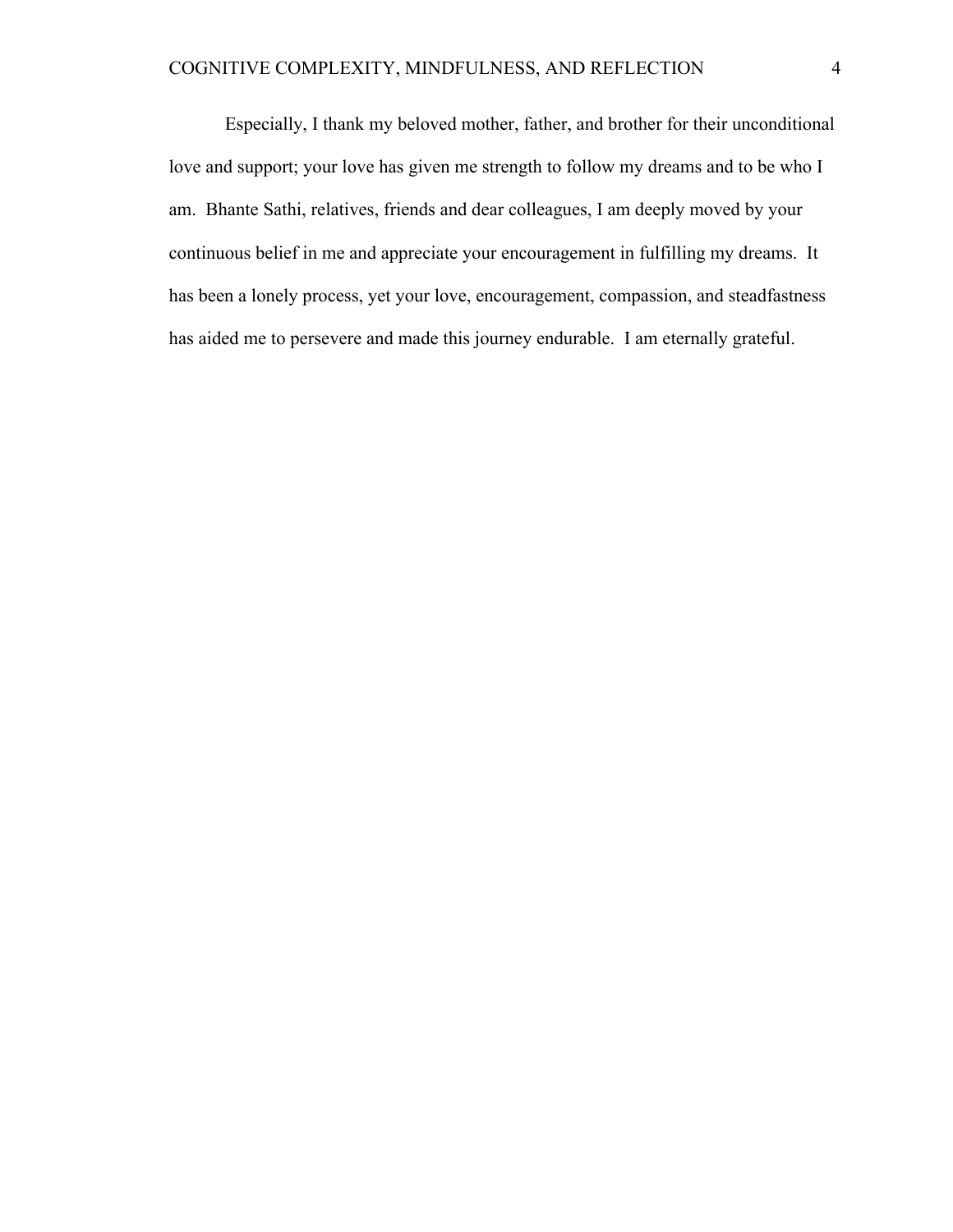# Cognitive Complexity, Mindfulness, and Reflection in Mental Health Professionals Dharshini Goonetilleke

Doctorate of Education in Counselor Education and Supervision Minnesota State University, Mankato Mankato, Minnesota, 2016

#### Abstract

In this cross sectional quantitative investigation, the relationships among mental health professionals' cognitive complexity, mindfulness, and reflection were explored. To determine if there was a correlation between mindfulness and cognitive complexity, a Pearson's correlation was conducted: There was a strong positive correlation between mindfulness and cognitive complexity. To determine whether observing and describing (two key variables of mindfulness) could predict counselor overall cognitive complexity, a simultaneous multiple regression was conducted. The observing subscale significantly predicted counselor cognitive complexity and the describing subscale did not significantly predict mindfulness. To determine if there is a correlation between mindfulness and reflection, a Pearson's correlation was conducted. There was a strong positive correlation between mindfulness and reflection. In accordance with the findings of this study, limitations, recommendations for future research, and implications for future practice are discussed.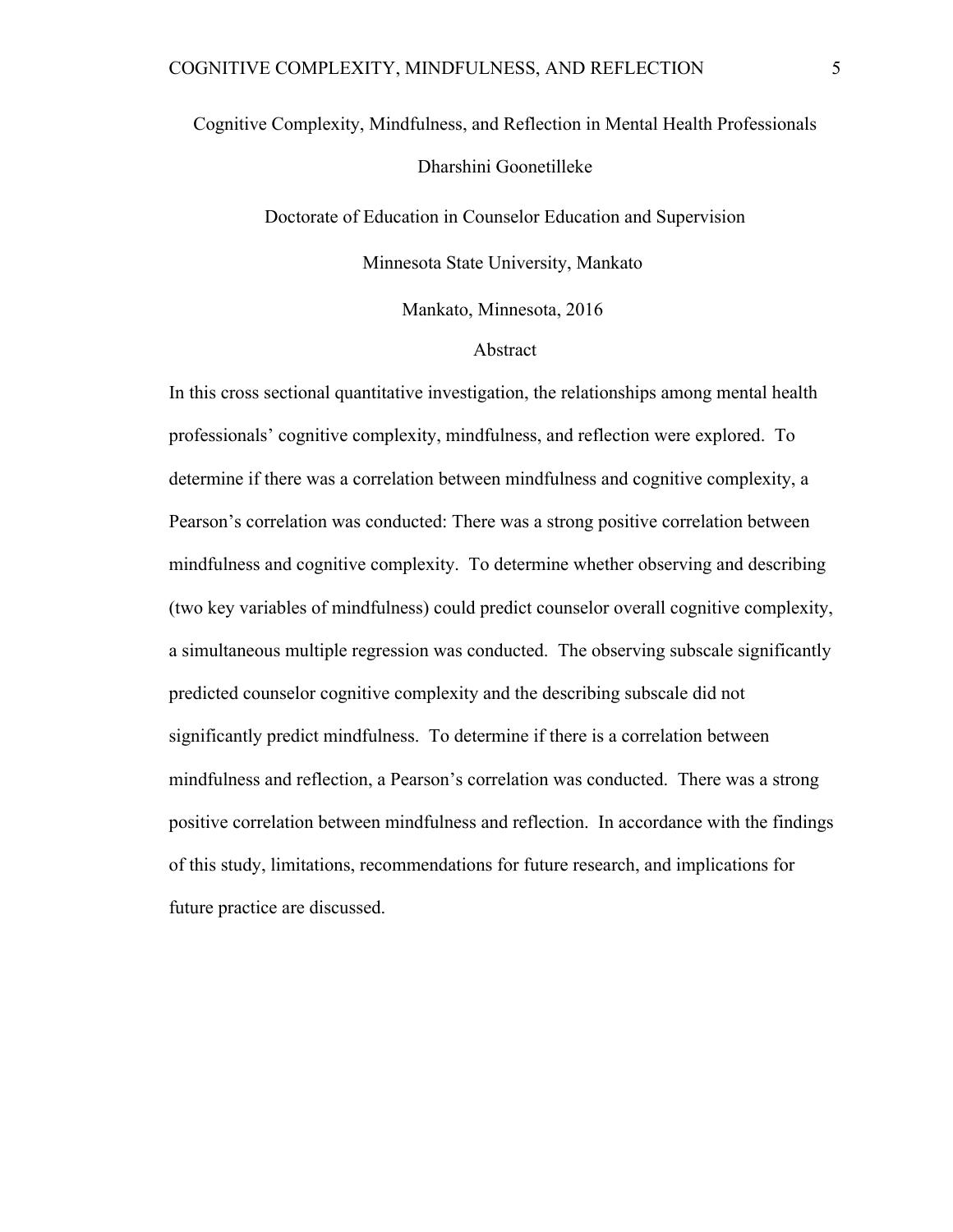## **Table of Contents**

| Significance of Cognitive Complexity in Counselor Cognitive Development 29 |  |
|----------------------------------------------------------------------------|--|
|                                                                            |  |
|                                                                            |  |
|                                                                            |  |
|                                                                            |  |
|                                                                            |  |
|                                                                            |  |
|                                                                            |  |
|                                                                            |  |
|                                                                            |  |
|                                                                            |  |
|                                                                            |  |
|                                                                            |  |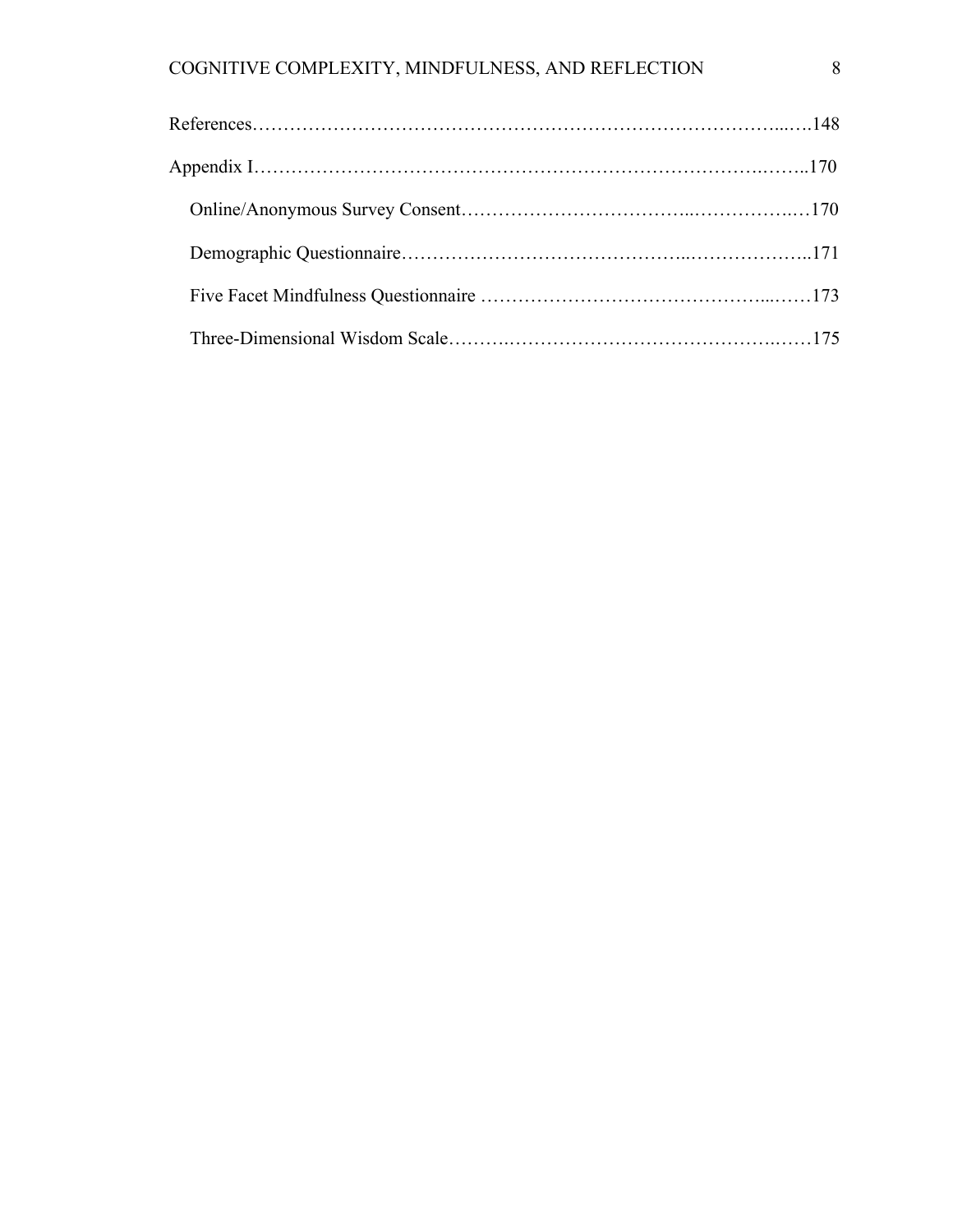## List of Tables

| Table 1: Type of Licensure Currently Held by Participants as Reported164 |  |
|--------------------------------------------------------------------------|--|
| Table 2: Correlation between Mindfulness and Cognitive Complexity165     |  |
|                                                                          |  |
|                                                                          |  |
|                                                                          |  |
| Table 6: Correlation between Mindfulness and Reflection169               |  |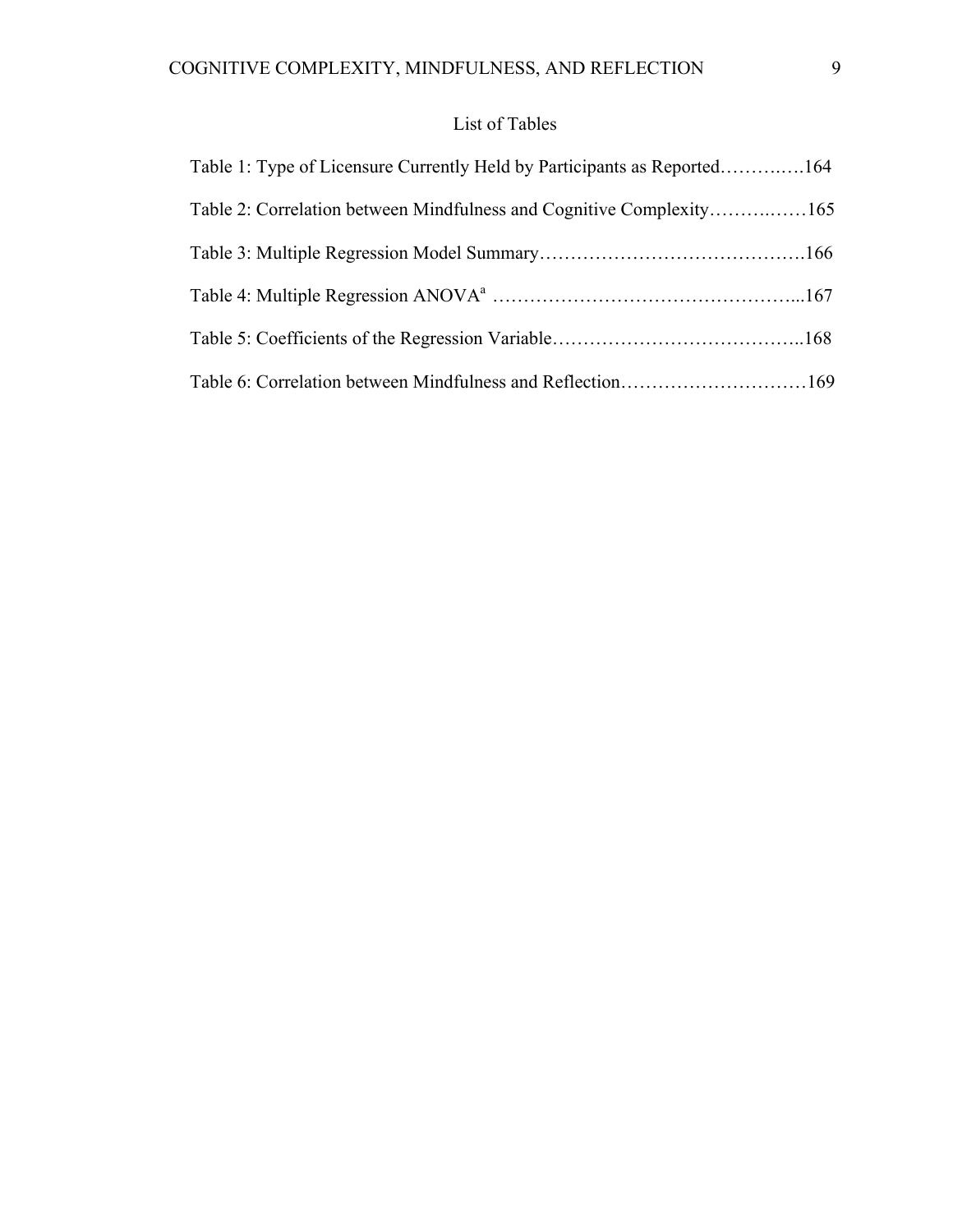#### **Chapter 1: Introduction**

Conceptualizing and evaluating client concerns to provide effectual treatment in counseling is often a complex process, mainly because the variables that influence client issues are multifaceted (Stoltenberg, McNeill, & Delworth 1998; Welfare, 2007). Consequently, in order to be effective, counselors need to identify these multifaceted variables that influence the client's presenting concern and integrate these arbitrary factors into a meaningful framework. In doing so, it is imperative that the counselor have effectual case conceptualization skills (Borders, 1989; Stoltenberg et al., 1998), comprehension of the process of developing a therapeutic alliance, attending to multicultural dynamics (Stoltenberg et al., 1998; Wendler & Nilsson, 2009), and the ability to integrate theoretical perspectives in to practice (Granello, 2010; Stoltenberg et al., 1998). Furthermore, the counselor must self-monitor during these processes; specifically, maintain thorough awareness of their thoughts and feelings and how they may interrelate with the tasks at hand (Granello, 2010). Counselors must be aware of the multifaceted nature of client concerns and manage the complex nature of these concerns when providing effectual services to their clients. In doing so, it is imperative that counselors have the ability to comprehend intricate information in order to recognize the numerous therapeutic variables at play. In comprehending such information to provide effectual client services, counselor cognitive ability is unquestionably significant. Therefore, when navigating complexities in the counseling process, a counselor must demonstrate advanced cognitive ability (Stoltenberg et al., 1998), more specifically, cognitive complexity (Welfare, 2007).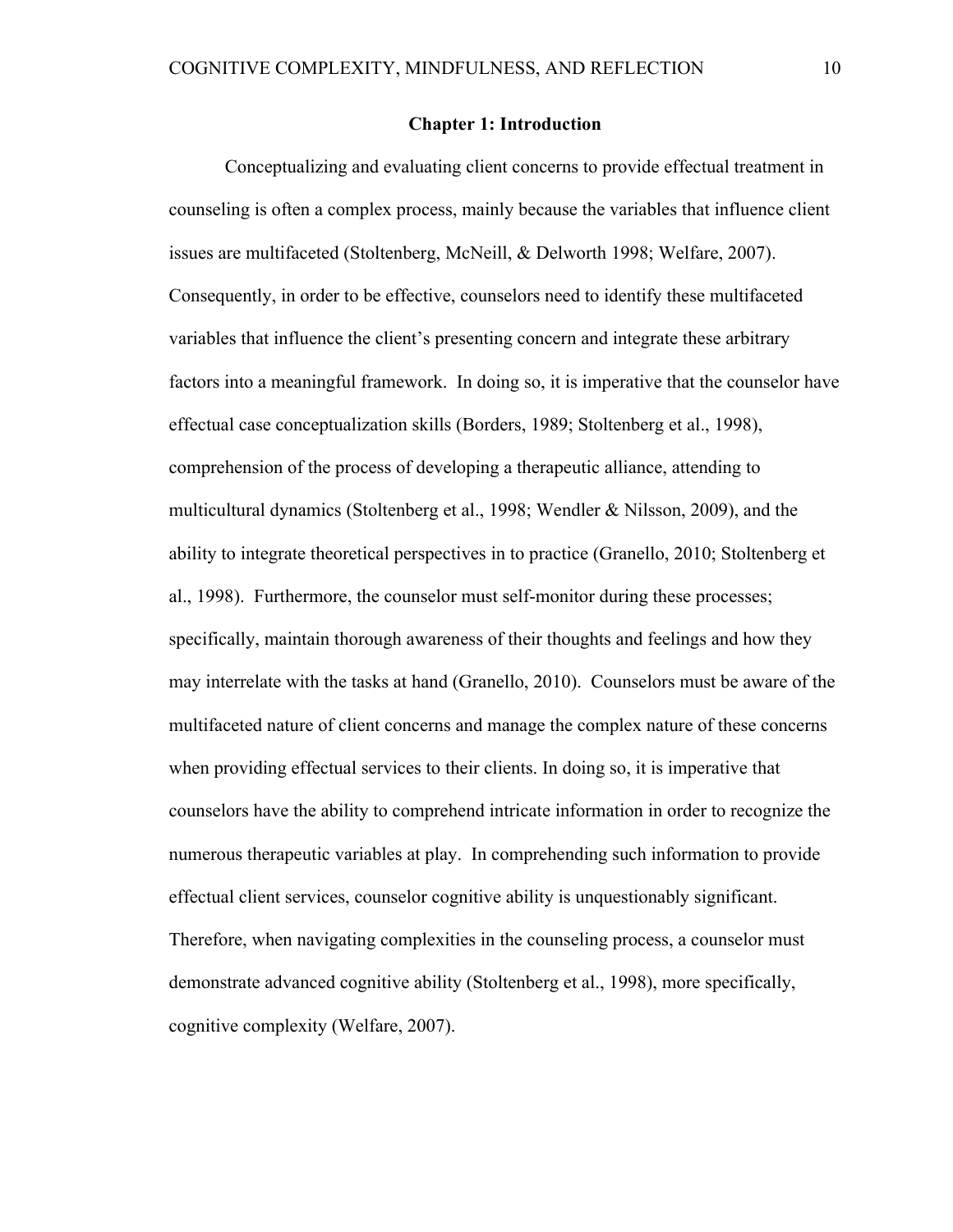#### **Cognitive Complexity**

Over the past 60 years, an individual's level of cognitive complexity has been used as a measure of conceptual/cognitive ability. Cognitive complexity, a term coined by Bieri (1955), is defined as one's ability to formulate an understanding of social behaviors in a multidimensional way. A large part of Bieri's work was based on the Theory of Personality developed by his mentor Kelly (1955), which explored how humans interact with one another. Another student of Kelly's, Crockett (1965), also defined cognitive complexity as one's ability to perceive a situation utilizing multiple angles while assessing relevant and irrelevant information to the issues being addressed.

Built on the notion that individuals are bound by their own subjective reality, Kelly (1955) theorized that these notions of reality influence how individuals develop a sense of identity and in turn, interact with their world around them (Walker & Winter, 2007). Kelly noted this process occurs when an individual explores their surroundings through transparent patterns (or templates) they have created, which they attempt to fit into the realities of which the world is composed. Kelly's Theory of Personality hypothesizes that human beings develop *construct* systems that could include unlimited units of knowledge linked together to form a map for interacting with the world. A *construct* refers to a cognitive template through which an individual understands their world or assigns meaning. Thus, apart from the knowledge one has about a subject, how that information is structured in a particular domain determines how that individual interacts with the world. In comprehending this, cognitive complexity is a variable that quantifies the structure within an individual's construct system (Rigali-Oiler, 2013).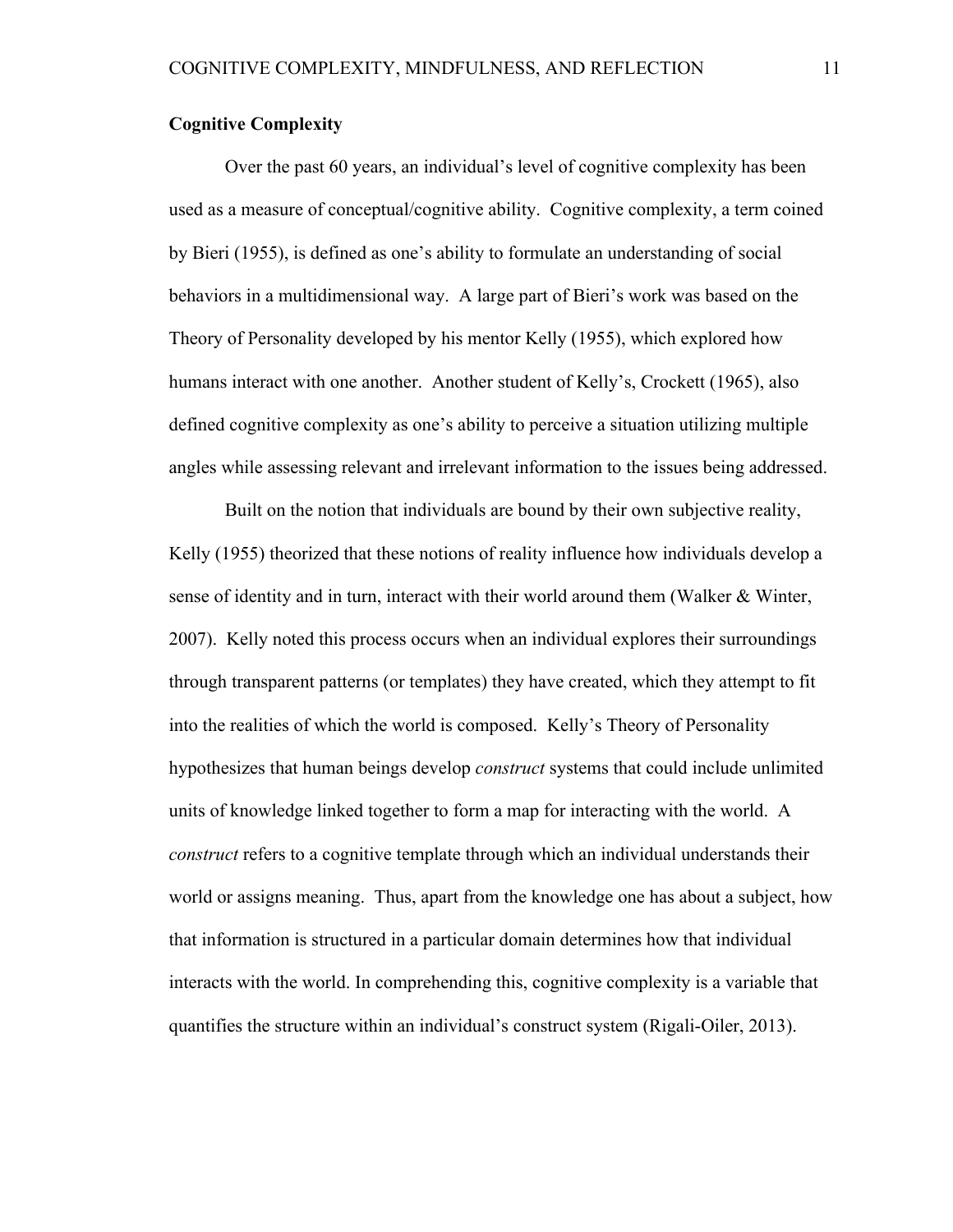Bieri (1955) theorized that if an individual has a complex cognitive system, then they are more capable of forming highly differentiated impressions of others, compared to individuals with simplistic cognitive systems. Furthermore, if an individual uses more independent constructs during this process, this individual is theorized to be more cognitively complex (Bieri, 1955). Individuals who demonstrate higher levels of cognitive complexity are more likely to recognize subtleties within social situations and to develop more appropriate, coherent behavioral responses when faced with ambiguity (Spengler & Strohmer, 1994). Moreover, Crockett (1965) inferred that an individual's cognitive system is capable of becoming more complex as they gather more novel experiences over time.

Borrowing from the theorists of cognitive complexity, it is imperative to note that counselors need to create conceptual templates utilizing their training and experiences to perceive what they observe, especially with their clients (Welfare & Borders, 2010). Accordingly, describing the primary principles of professional development and stagnation of counselors, Rønnestad and Skovholt (2013) identified the imperative nature of cognitive complexity in counselor education. They noted that having a capacity for cognitive complexity and reflectivity enabled counselors to further reflect on experiences in the professional life sphere and engage in metacognitions that presuppose optimal professional development. Furthermore, Rønnestad and Skovholt stated that among a few other significant variables, cognitive complexity's role as a moderator in the processes of counselor development and stagnation is particularly imperative. A general assumption that has been supported by research over the years is that counselors move towards more nuanced, differentiated, hierarchically organized, and more complex ways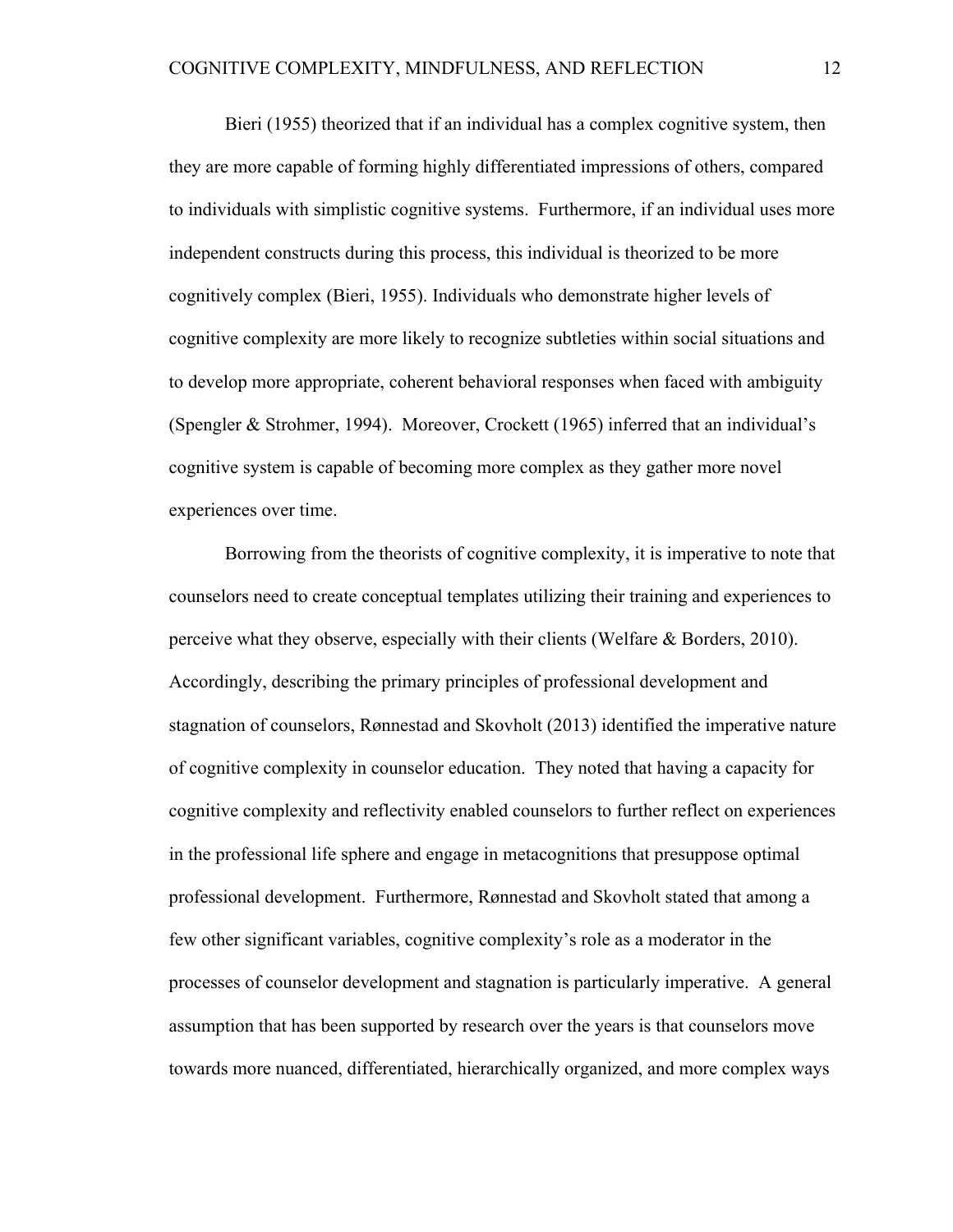of conceptualizing and organizing knowledge over time (Blocher, 1983; Borders  $\&$ Brown, 2005; Loganbill, Hardy, & Delworth, 1982; Rønnestad & Skovholt, 2013; Stoltenberg, 1981). Thus, it's expected that these movements take time to progress due to numerous pertinent complexities.

The Therapists' Cognitive Complexity Model (TCCM) is a stage model that proposes three levels of cognitive and metacognitive complexities that a counselor moves through during their development: session thoughts, metacognitions, and epistemic cognitions (Owen & Lindley, 2010). Session thoughts are basic cognitions used by counselors (e.g., observations of client behavior, interactions by client/therapist, hypothesis testing, and monitoring changes following an intervention). The TCCM emphasizes that "session thoughts reflect the ability to identify session activities, differentiate between these activities, and integrate salient versus irrelevant information" (Owen & Lindely, 2010, p.131). Metacognitions are the "therapists' ability to monitor their progress when engaged in session thoughts, or to evaluate their own thoughts and reactions as they occur in the session" (Owen & Lindely, 2010, p.131). Epistemic cognitions are the counselor views about the nature of knowledge and learning; they are developmental in nature and reflect a movement from dualistic-relativistic to constructivist beliefs about knowledge (Owen & Lindely, 2010). The researchers theoretically assume that counselors progress through three developmental stages of increasing cognitive complexity over time (Phase I, Phase II, Phase III), where aforementioned complexities are present in varying degrees (Owen & Lindely, 2010, p.132).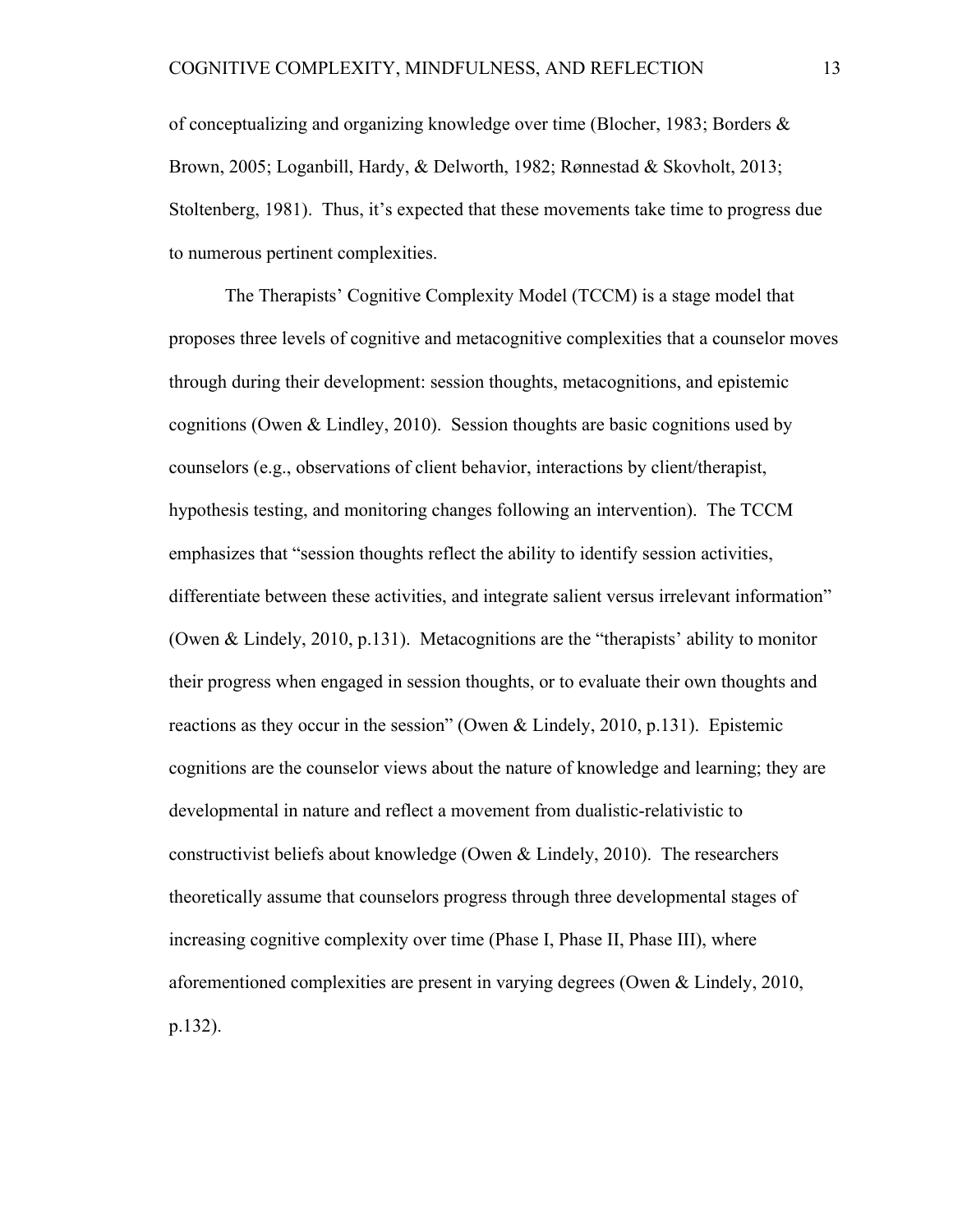Comparing results of their investigation with the TCCM, Rønnestad and Skovholt (2013) noted that their findings did not support a stage model of the development of cognitive complexity, as suggested by Owen and Lindely (2010). The changes that occur are more continuous in nature, and some changes (e.g., ability to integrate and differentiation of information) occurred earlier than Owen and Lindely suggested. Yet, Rønnestad and Skovholt noted that there were some similarities of changes mentioned in the TCCM and their results. In relation to cognitive complexity, they noted that metacognitive abilities (which enhance one's level of cognitive complexity) of novice counselors are limited and increase with experience; while advanced students are more capable of hierarchically organizing knowledge, and thus more complex ways of conceptualizing client information from a multidimensional perspective.

Despite variations in comprehending theoretical assumptions (Owen & Lindely, 2010; Rønnestad & Skovholt, 2013) and measures (Welfare, 2007), a majority of the research emphasized the significance of cognitive complexity to be fundamental and central to a counselor's professional development. A noteworthy study in illuminating this, Stoltenberg (1981) identified that cognitive complexity represents a qualitative cognitive developmental process affecting counselor performance. A higher level of cognitive complexity has been demonstrated to facilitate integration of content from a variety of perspectives and enable access, organization, and conceptualization of counseling variables (Jennings & Skovholt, 1999). Moreover, looking at the fundamental role that the cognitive complexity takes in counselor development and counseling outcomes, researchers have concluded that the level of cognitive complexity among counselor trainees is positively correlated to one's ability to formulate clinical hypotheses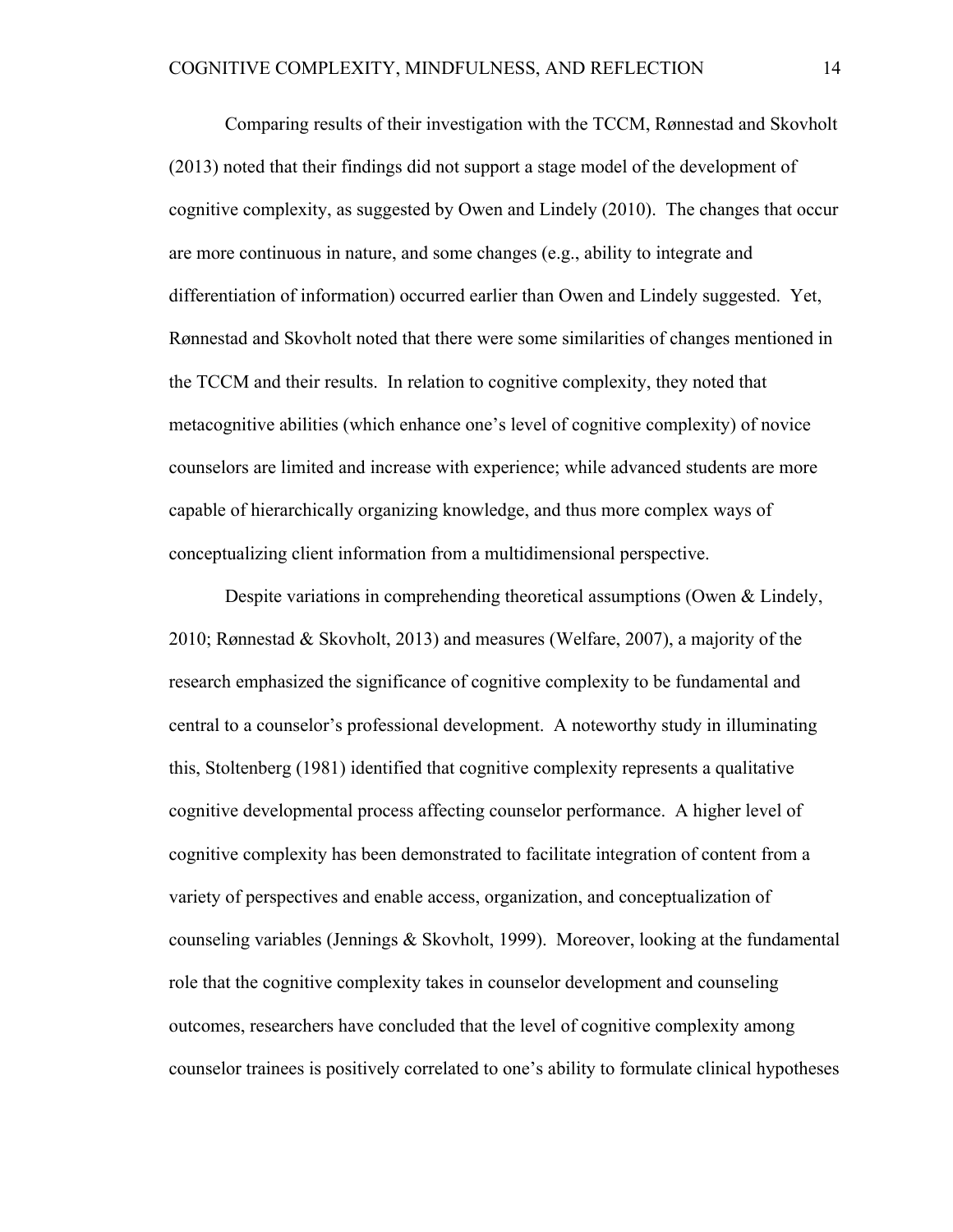(Borders, 1989). Additionally, Wendler and Nilsson (2009) found that counselors with higher levels of cognitive complexity are capable of (a) being more open-minded, (b) perceiving clients in more complex terms, (c) providing appropriate feedback to their clients, (d) performing better in ambiguous circumstances and environments, (e) being more flexible, (f) exhibiting greater self-efficacy, (g) having greater self-other awareness, (h) practicing empathic communication, and (i) exhibiting multicultural desirability (Wendler & Nilsson, 2009). Also, these counselors find working with their clients less difficult (Borders, 1989). Discussing characteristics of effectual therapists, complex cognitive skills have been identified as an imperative characteristic that contributes to better counseling outcomes (Borders, 1989; Borders & Brown, 2005; Duys & Hedstrom, 2000; Goldberg, 1974; Granello, 2010; Holloway & Wampold, 1986; Little, Packman, Smaby & Maddux, 2005; Meyer, 1996; Rigali-Oiler, 2013; Rønnestad & Skovholt, 2013; Stoltenberg et al., 1998; Wendler & Nilsson, 2009). Furthermore, these researchers note that cognitive complexity is imperative in counselor training and facilitating effectual counseling outcomes. The significance of cognitive complexity and related studies is discussed further in the literature review section.

Thus far, cognitive complexity among counselors has been understood as a natural developmental progression gained with experience. Though, the imperative nature of cognitive complexity in counseling has been recognized, there is limited research exploring how one's level of cognitive complexity is enhanced and what contributes to increased cognitive complexity. Addressing this concern, a few researchers (Duys & Hedstrom, 2000; Granello, 2002; Little et al., 2005) found that counseling skills training and participation in practicum and internship would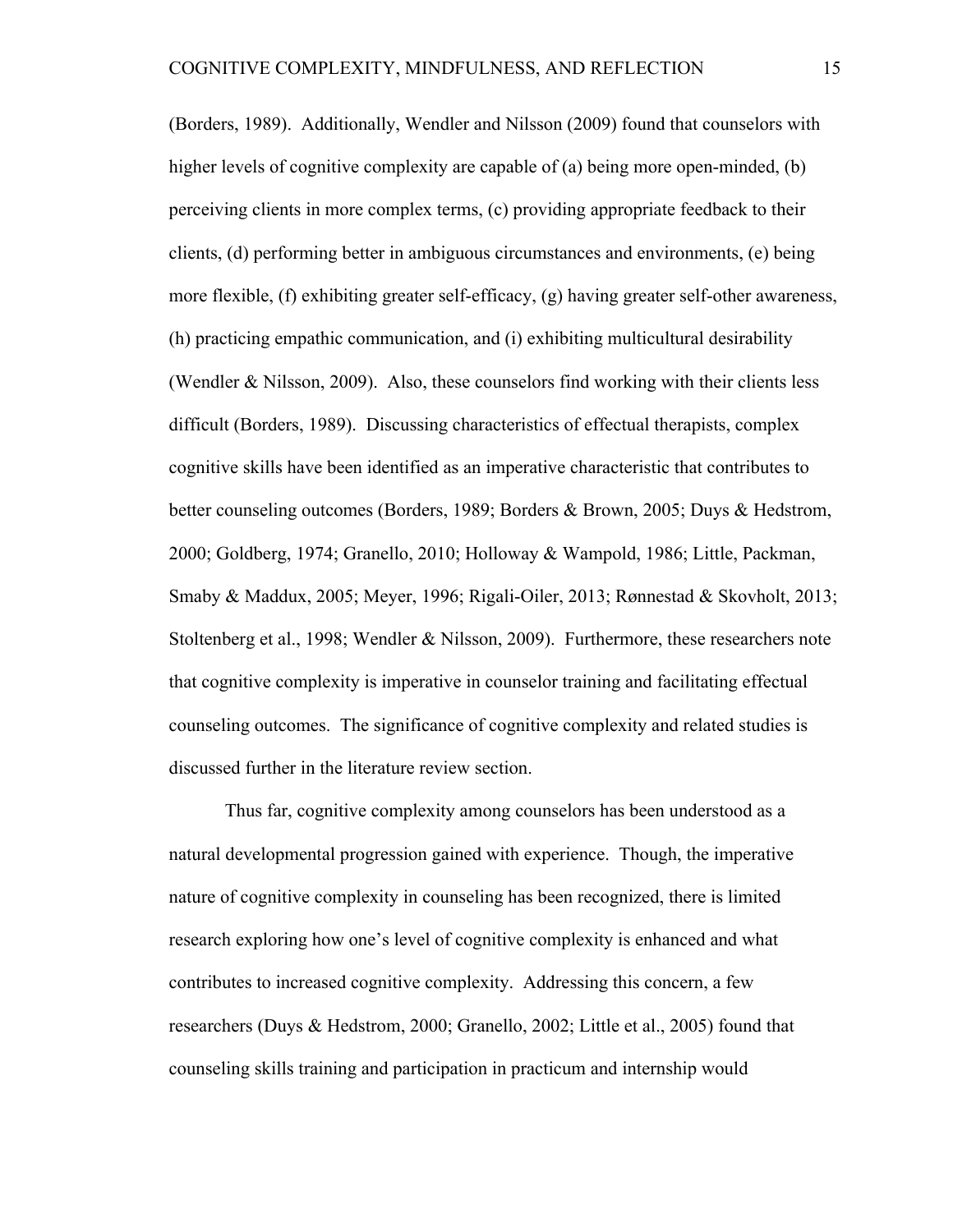significantly enhance a counselor's level of cognitive complexity. The researchers attributed the increased cognitive complexity levels by counselor trainees to the supervision received and experiential counseling activities. Furthermore, the number of years practicing in the counseling profession was identified as the best predictor of counselor cognitive complexity (Granello, 2010). The researchers clarify that it is not the years of experience that contributes to having higher levels of cognitive complexity per say, but instead it is the counselor's level of engagement in the profession despite the area of professional practice (i.e., clinical, educational, supervision).

As noted, there was a limited amount of research that (Duys & Hedstrom, 2000; Granello, 2002, 2010; Little et al., 2005) investigated what contributes to enhancing cognitive complexity among counselors. The knowledge accumulated thus far on the subject is limited and undoubtedly warrants further exploring, because facilitating counselor cognitive complexity levels enhances and promotes optimal professional development and yields better counseling outcomes. Yet, it's noteworthy to recognize that the aforementioned methods could be used for intentional facilitation of counselor's cognitive complexity development during counselor training as well as increasing the efficacy of practicing counselors.

Hypothesizing what other factors may influence counselor specific cognitive complexity, there could be several that may contribute to such facilitation. Borders (1989) and Welfare (2007) speculated that general cognitive complexity could have a ceiling effect on counselor specific cognitive complexity. Influences on cognitive complexity such as organic factors like chronological age, level of education, and personality traits, as well as cognitive variables such as intelligence and state of mind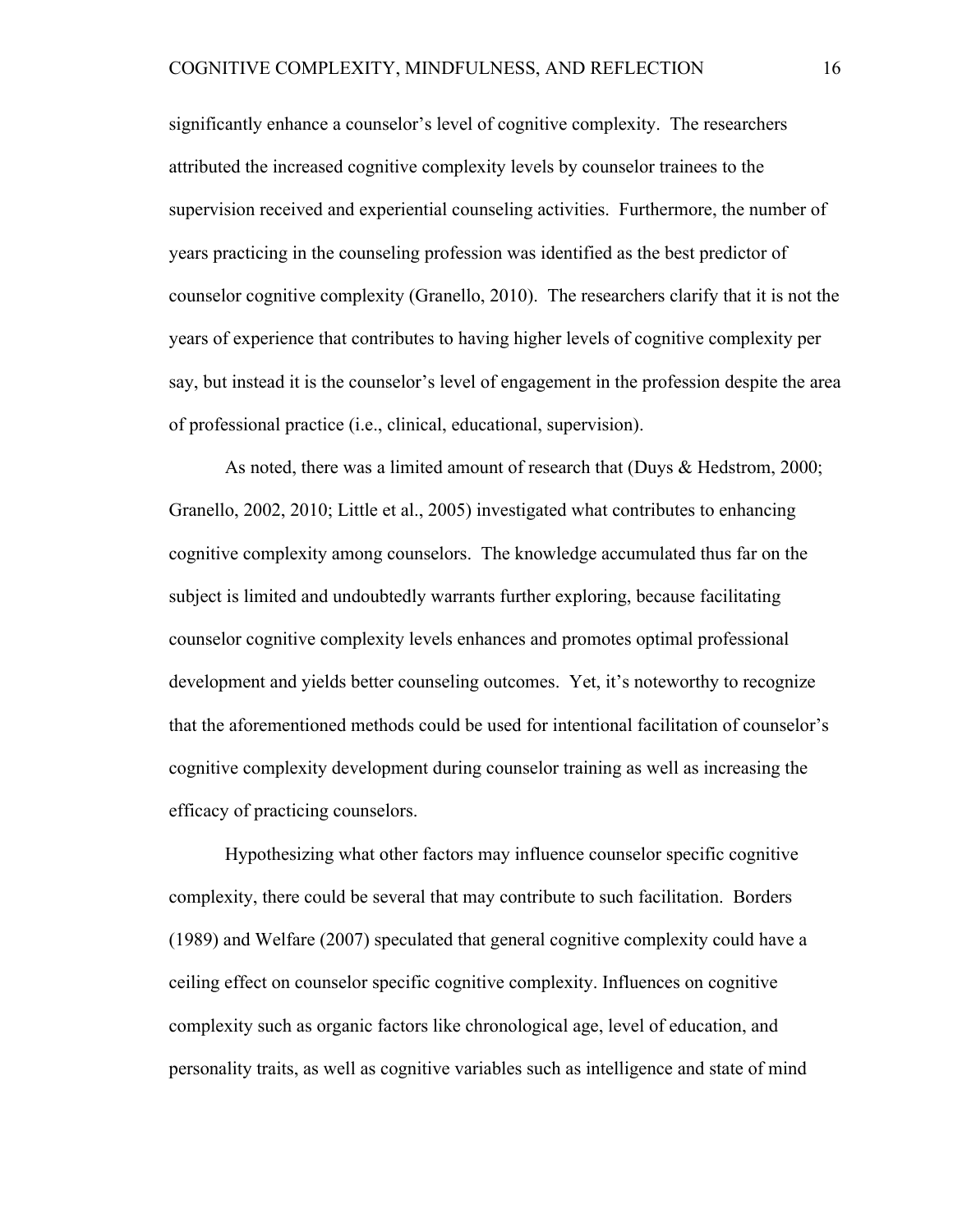(anxiousness, attentiveness, concentration, etc.) are a few speculations. Investigating these variables is an overwhelming task; thus, the current study was designed to investigate the relationship between one's attentive state of mind, specifically mindfulness or mindful attention and cognitive complexity.

#### **Mindful Attention**

Emphasized by cognitive complexity theorists, counselors, too, utilize training and experiences to create conceptual templates to comprehend the presenting problems of their clients. To formulate a better understanding about their clients, counselors need to utilize multidimensional viewpoints. Thus an effective counselor recognizes a variety of pertinent characteristics about the client (Welfare, 2007; Wilkinson, 2011). Strategicallyplaced attention during a session is among the skills considered to be essential in conducting such a task (Lambert & Barley, 2001; Orlinsky, Grawe, & Parks, 1994; Wampold, 2001). Recognized as an internal skill (as opposed to external skills such as reflecting content, paraphrasing, and summarization; Greason & Cashwell, 2009), strategically-placed attention assists counselors in purposefully processing multifaceted information. Negligence in cultivating this skill may result in decreased counseling selfefficacy, increased anxiety, decreased counseling performance, and decreased ability to learn new skills (Bandura, 1986; Larson & Daniels, 1998). Furthermore, it is logical to hypothesize that if a counselor is inept in sustaining attention during this process, they are less likely to process relevant information and comprehend data in an effectual manner. Therefore, strategically controlling attention during this process is imperative to better understanding client variables.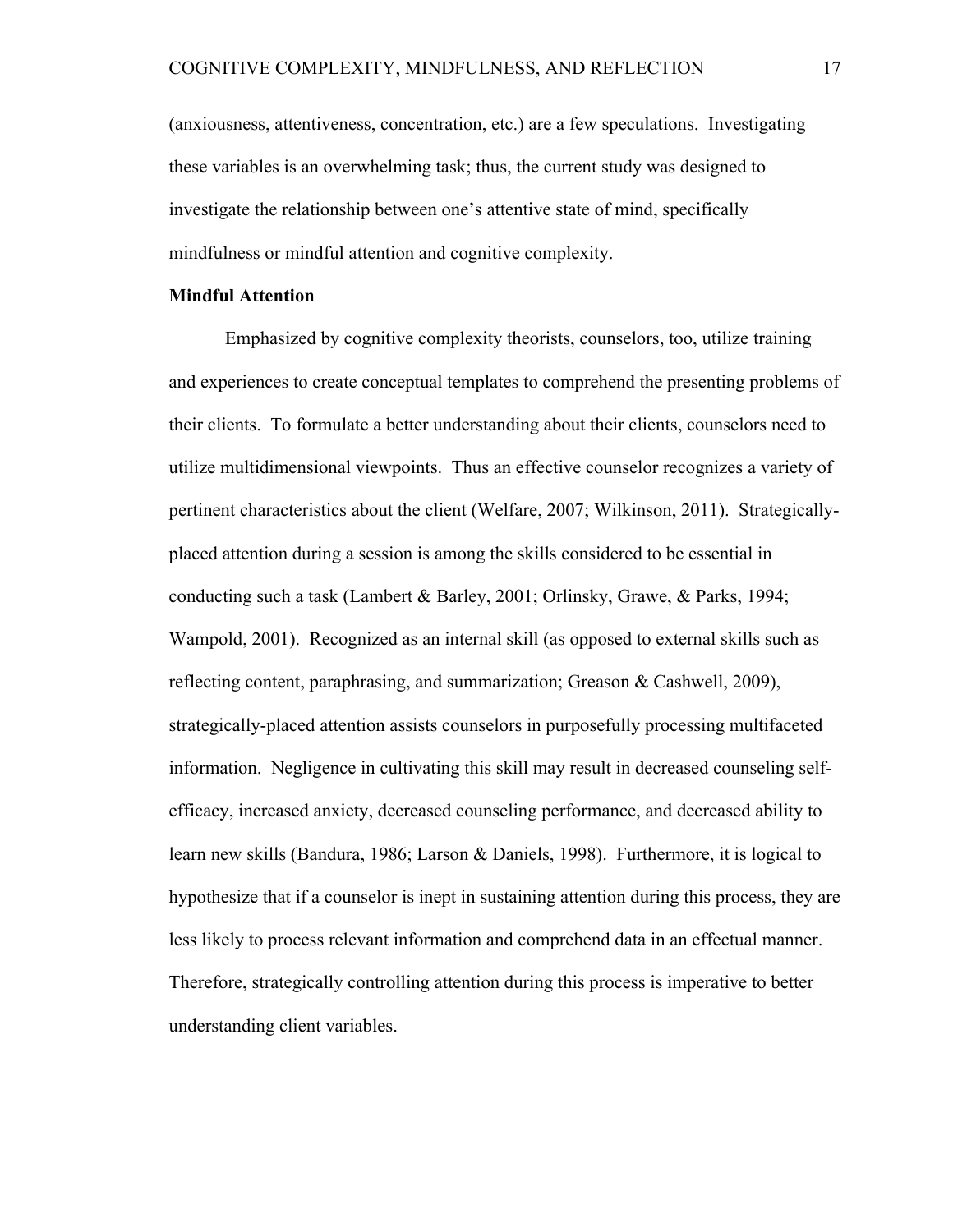Attention appears to be related to a variety of cognitive processes (e.g., perception, memory, organization, and verbalization), hence it is a difficult construct to define (Greason & Cashwell, 2009). Rather than regarding attention as a single function, neuropsychologists consider attention to be a system of cognitive sub-processes. A comprehensive understanding of how these sub-processes operate is yet to be identified (Greason & Cashwell, 2009; Gopher, 1993; Zimmerman & Leclercq, 2002) and needs further exploration. However, investigating the correlation between attention and our capacity in forming perceptions through processing multiple perspectives is fundamental in further understanding and facilitating counselor cognitive complexity. According to Greason and Cashwell (2009),

The process of paying attention includes four primary mental capacities: selective attention (i.e., the ability to attend to some aspect of experience while ignoring others), divided attention (i.e., the ability to simultaneously hold attention on two different objects or tasks), sustained attention (i.e., the ability to hold attention over some period of time), and attention switching (i.e., the ability to change focus from one object to another). (p.4)

These four capacities are interrelated. The ability to divide attention appears to be regulated by one's ability to switch attention from one object to another (attention switching), and the ability to sustain attention appears to be regulated by the ability to avoid distractions (selective attention). Thus, one's ability to strategically control attention in the counseling session is defined as the ability to sustain and divide attention (Greason & Cashwell, 2009). Though capacity for attention has universal applicability in that everyone has capacity for attention, individuals vary in their ability to sustain and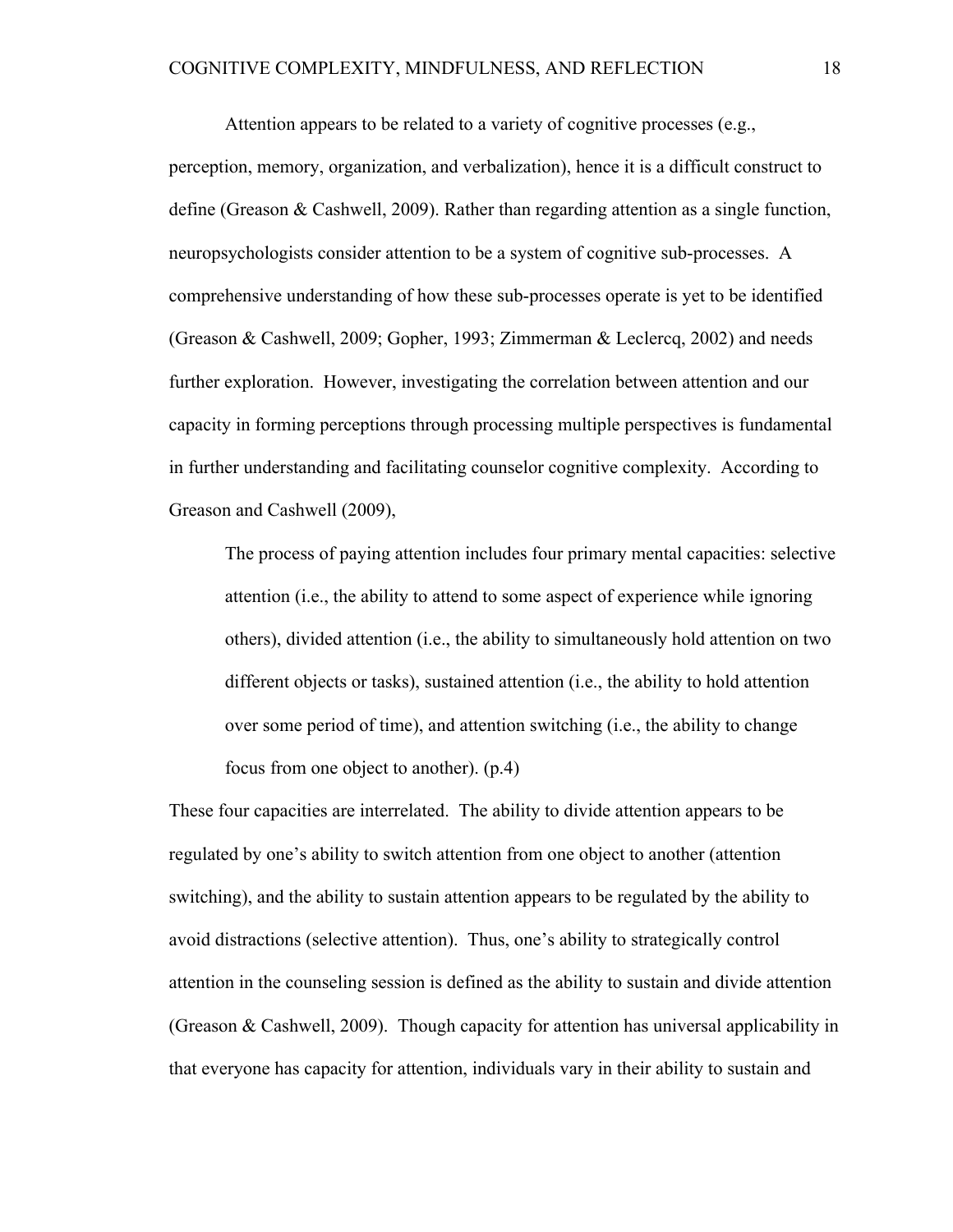regulate attention. Because strategically controlling attention is essential in forming authentic perceptions, counseling students need to master attention skills to enhance counseling outcomes. In cultivating the core attention skills of counselors, mindfulness techniques have proven to improve counselors' ability to sustain and regulate attention to a higher degree (Bögels, Sijbers, & Voncken, 2006; Greason & Cashwell, 2009; Shapiro, Brown, & Biegel, 2007; Valentine & Sweet, 1999). Additionally, there is vast overlap between being mindful and strategically regulating attention.

Mindfulness has been defined as a process of intentionally placing attention on the present moment with a non-evaluative stance and acceptance (Allen, Blashki,  $\&$ Gullone, 2006; Bishop et al., 2004; Shapiro, Carlson, Astin, & Freedman, 2006). Also, mindfulness is known as the clear and single-minded awareness of what actually happens to an individual and what actually happens within an individual at the successive moments of perception (Nyanaponika, 1972). Mindfulness captures a quality of consciousness that is characterized by clarity and vividness of one's current experiences and functioning; thus, mindfulness stands in contrast to the mindless, less "awake" states of habitual or automatic functioning that may be chronic for many individuals (Brown  $\&$ Ryan, 2003). Amidst several working definitions for mindfulness, Bishop et al. (2004) identified two components to mindfulness: (a) intentional focus of attention on a present experience (thoughts, feelings, and physical sensations) and (b) taking a particular orientation toward that experience (an orientation of acceptance and interested investigation) as essential mechanisms. Therefore, to be mindful is to intentionally direct (or strategically place) attention of the present experience with acceptance. It is evident that intentionally placing attention (or strategically sustaining and regulating attention) is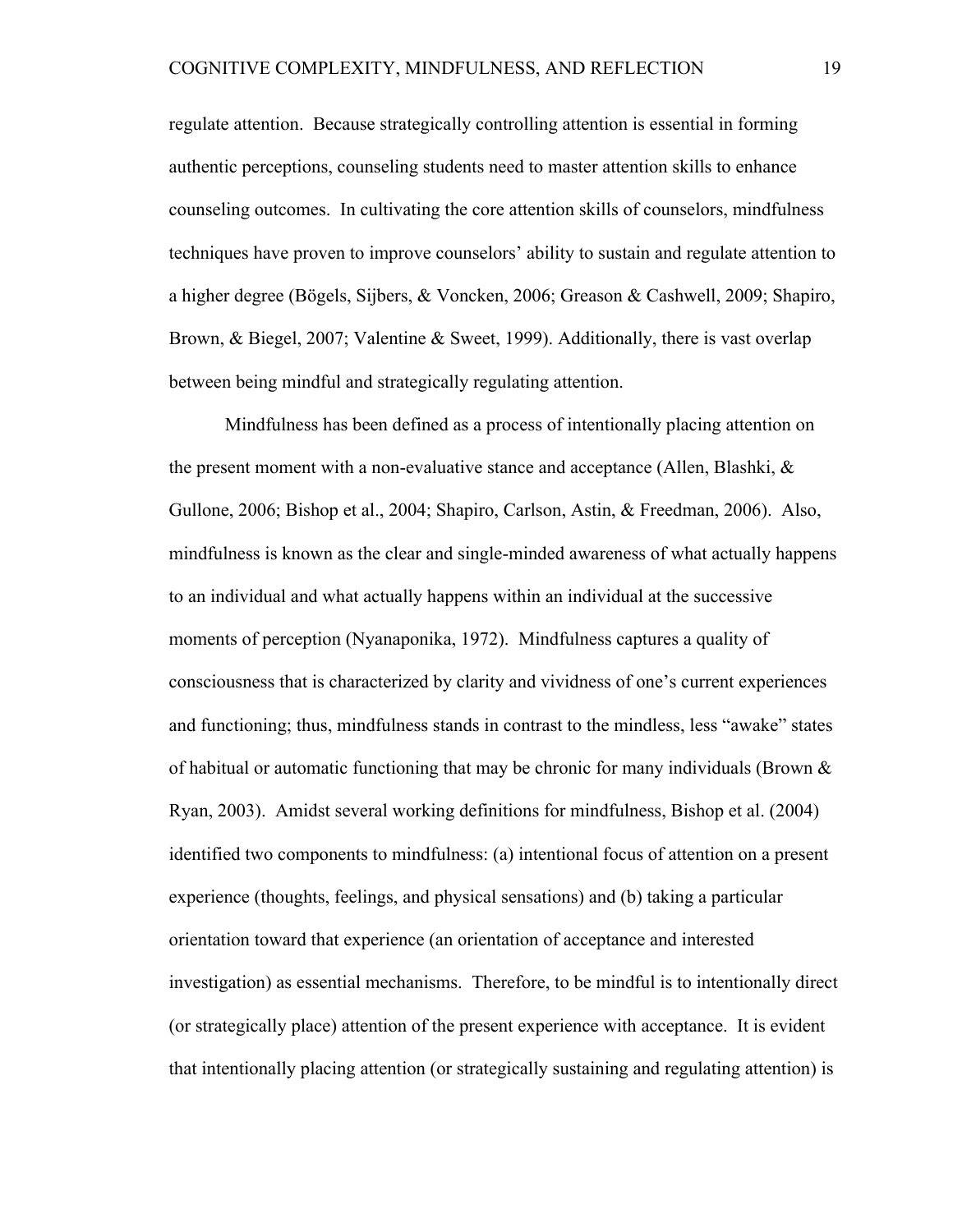a key result and a characteristic of having a mindful experience; thus, being mindful and strategically regulating attention overlay.

Consequently, when a counselor is working with a client, being in the present moment, actively paying attention, intentionally and strategically regulating their attention (being mindful) in response to the client's story is vital in forming pertinent perceptions. Thus, the practice of mindfulness during a session has been shown to produce counselors with advanced therapeutic presence (Geller & Greenberg, 2002; McCollum & Gehart, 2010; McDonough-Means, Kreitzer, & Bell, 2004) and effectual counseling outcomes (Grepmair, Mitterlehner, Loew, & Nickel, 2007). Consequently, it appears that being mindful (or having mindful attention) is necessary and has an impact on forming pertinent perceptions utilizing multidimensional angles. For counselors to effectually process information presented by the client, they must utilize multidimensional angles constantly (i.e., cognitive complexity). If a counselor lacks the ability to intentionally observe what is really going on and sustain intentionally placed attention during that moment (be mindful), it is likely that the task of holding and processing relevant information by utilizing multidimensional angles in that moment will be overwhelming and ineffectual. Therefore, being mindful during a counseling session appears to be imperative in facilitating counselor capacity for cognitive complexity.

#### **Statement of the Problem**

As noted, only a few studies (Duys & Hedstrom, 2000; Granello, 2002, 2010; Little et al., 2005) have been conducted to investigate what contributes to enhancing cognitive complexity among counselors. The knowledge accumulated thus far on the subject is limited and undoubtedly warrants further exploring. Yet, it is noteworthy to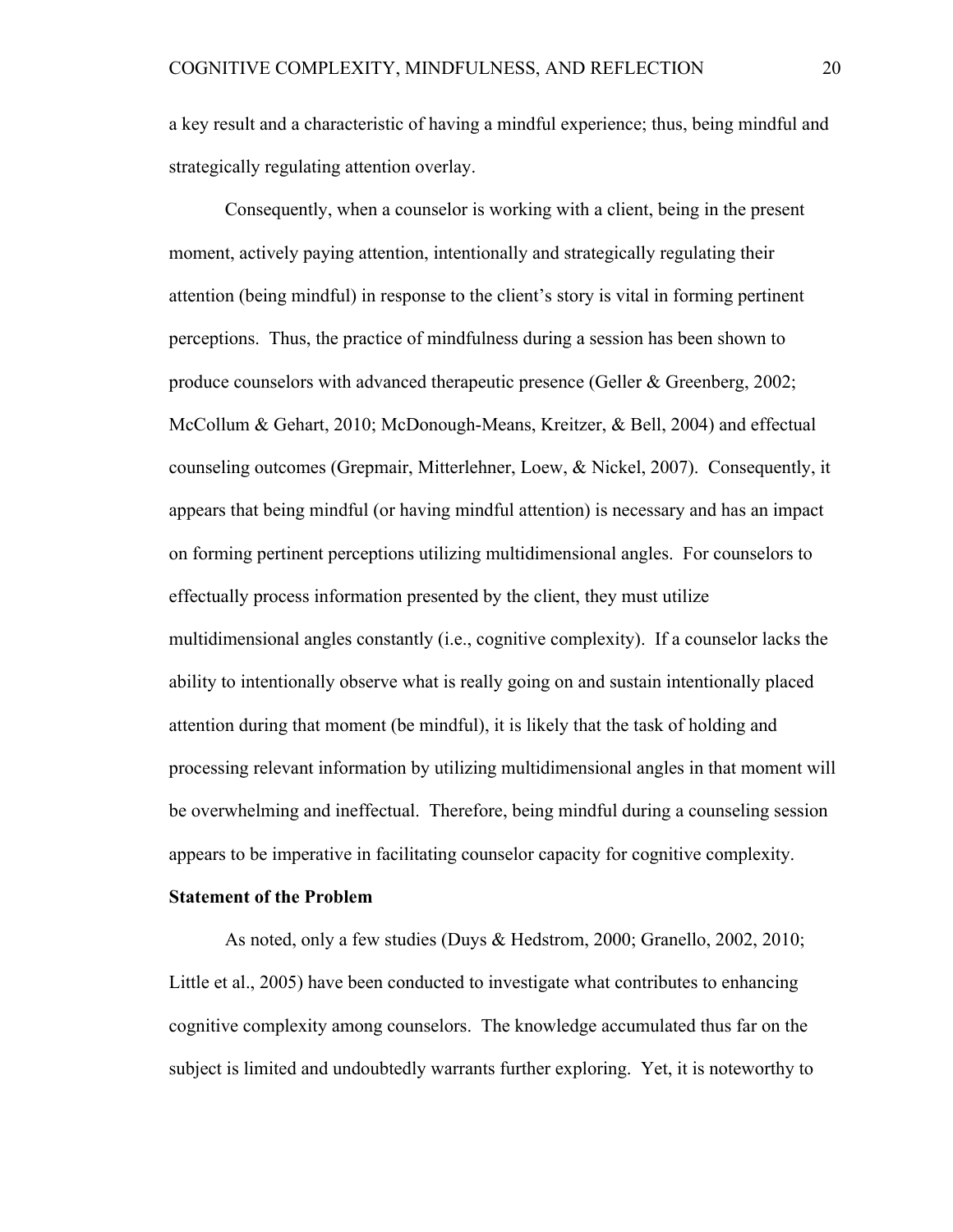recognize that these methods could be used for intentional facilitation of counselor's cognitive complexity during counselor training as well as furthering effectiveness of practicing counselors. The current study explored the position of mindfulness as a means to intentionally facilitate and accelerate cognitive complexity among counselors. Furthermore, the impact of counselor observational skills and ability to interpret experiences, as well as the influence of cognitive complexities on counselor reflection was explored.

#### **Purpose of the Study**

The purpose of the investigation was to determine whether there was a relationship between counselor cognitive complexity and mindfulness. It is plausible that counselor's capacity for cognitive complexity is positively correlated with being mindful. As previously mentioned, there have been a few who have investigated (Duys  $\&$ Hedstrom, 2000; Granello, 2002; Little et al., 2005) what may aid advanced counselor cognitive complexity, yet being mindful has not been explored as a practice that develops a counselor's ability for cognitive complexity. Thus, one aspect of this investigation was to explore whether mindfulness and cognitive complexity are positively correlated.

In addition, this investigation also explored if a counselor's ability in observing and describing experiences could predict that counselor's cognitive complexity. Referring back to the TCCM's (Owen  $\&$  Lindley, 2010) three levels of cognitive complexities (i.e., session thoughts, metacognitions, and epistemic cognitions), session thoughts are the basic cognitions used by counselors that include observations of client behaviors and changes that occurs through the counseling process (Owen & Lindley, 2010). Session thoughts reflect the ability to recognize session activities, differentiate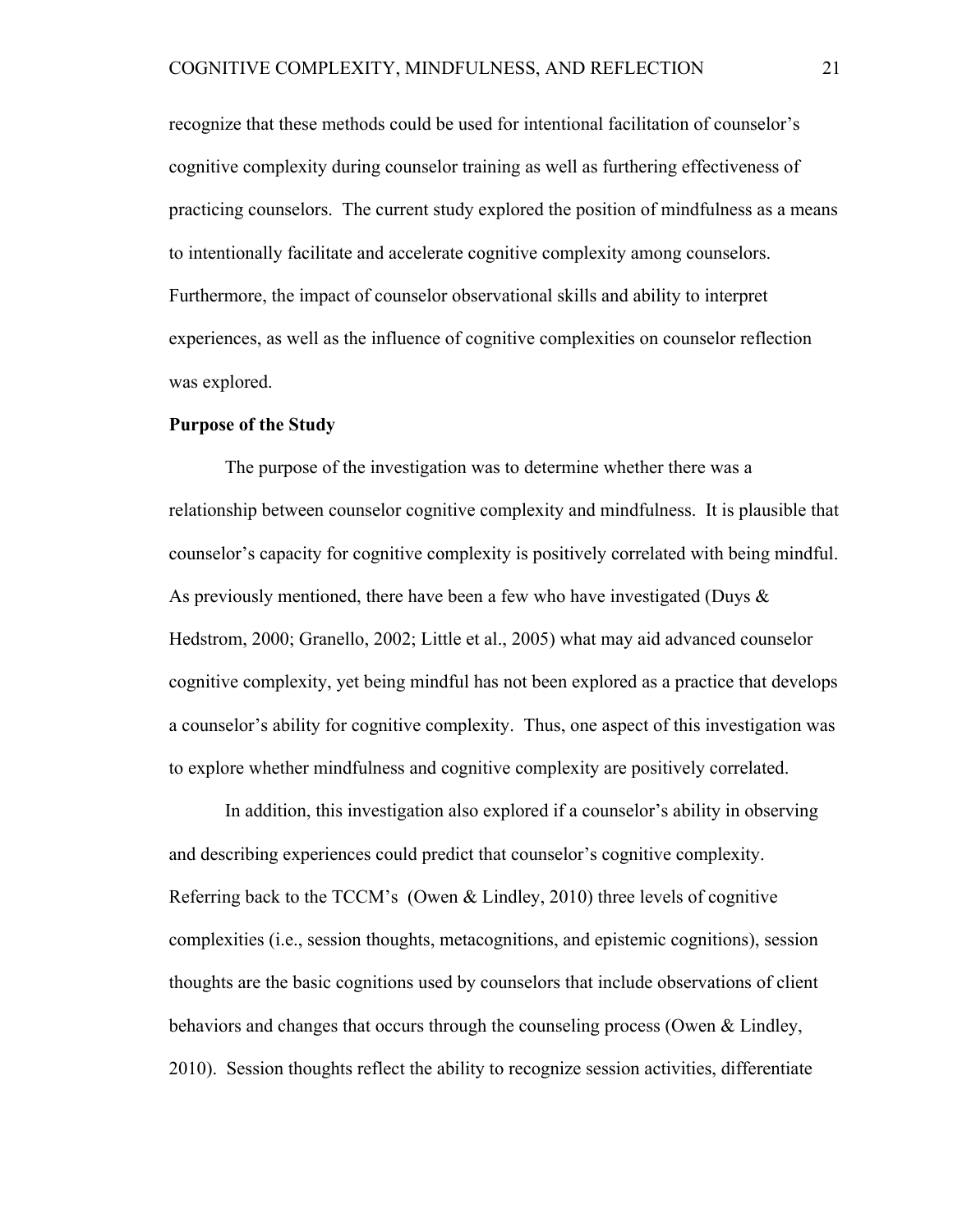between activities, and integrate salient versus irrelevant information via meticulous and mindful observation. More importantly, an effective counselor must have the ability to recognize a variety of pertinent characteristics about the client (Welfare, 2007; Wilkinson, 2013) and that requires superior observation skills (Greason & Cashwell, 2009). Metacognitions also demand that therapists observe their progress when engaged in session thoughts, or to evaluate their own thoughts and reactions as they occur in the session (Owen & Lindely, 2010). Therefore, it is safe to conclude that effective observation skills are one of the foundational practices of forming perceptions that are much needed in counseling.

Operationalizing mindfulness as a construct, Baer et al. (2008) analyzed a series of effectual and often used mindfulness scales, which resulted in the development of the Five Facet Mindfulness Questionnaire (FFMQ; Baer, Smith, Hopkins, Krietemeyer, & Toney, 2006), an instrument used to assess mindfulness. Baer et al. (2006) empirically evaluated popular mindfulness assessments and discovered several significant factors associated with mindfulness; observation was a significant predictor in developing mindfulness. Observing is defined as being aware of or attending to internal and external experiences, such as sensations, cognitions, emotions, sights, sounds, and smells. Another significant factor found in developing mindfulness was the ability to describe one's own experiences (Baer et al., 2008). Describing is defined as identifying internal experiences with words. Both observing and describing are crucial elements in mindfulness. However, not investigated were two variables that may play a significant role in an individual's level of cognitive complexity. These essential functions are (a) when an individual constructs perceptions from multiple sources of data and (b)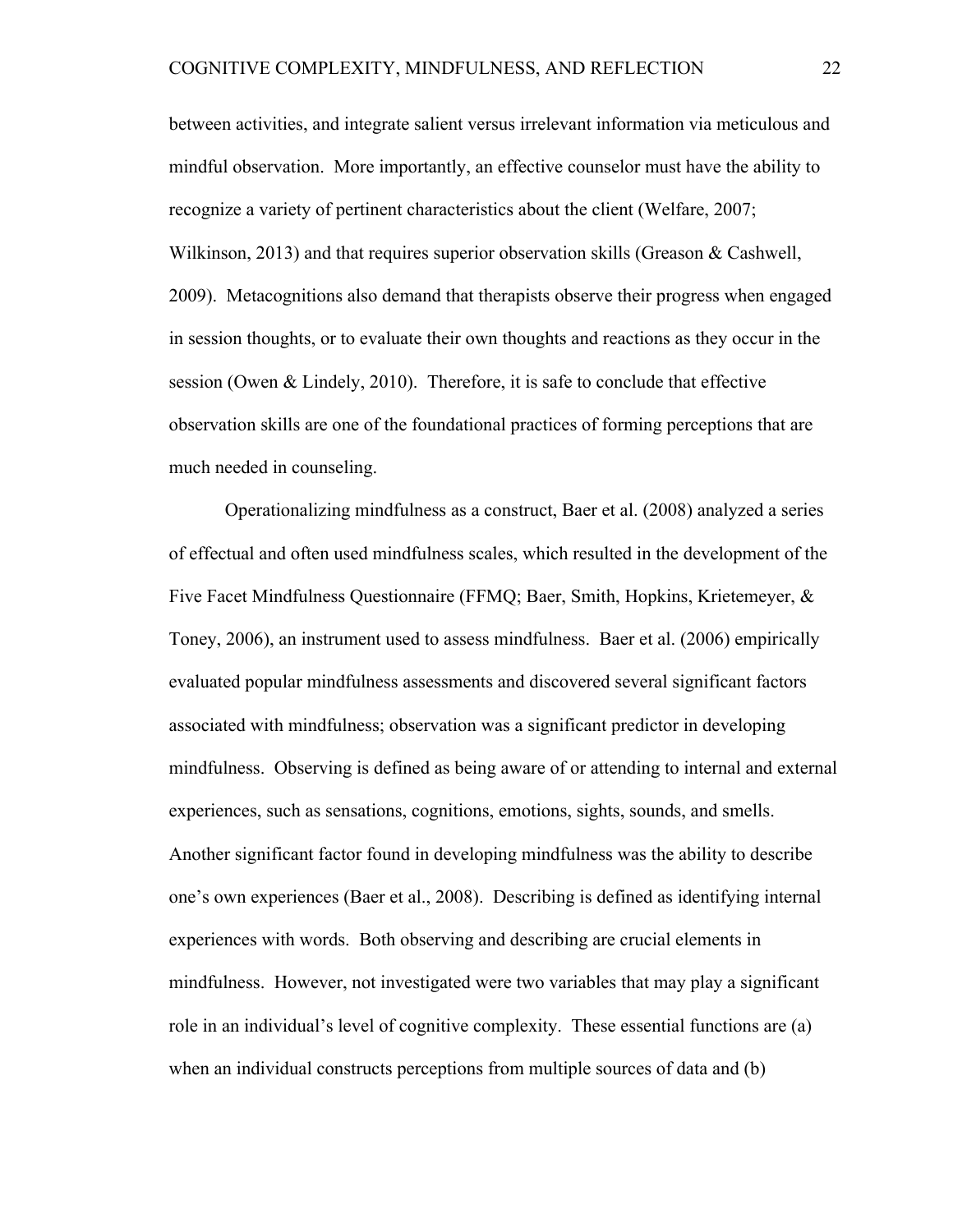observation and description of experiences. Thus, it is possible that these two variables could predict a counselor's level of cognitive complexity. Subsequently, the relationship between observing, describing, and cognitive complexity will be explored. More specifically, this investigation will explore whether the counselor's capacity for observing and describing an experience could predict the counselor's level of cognitive complexity.

Capacity for reflection is another important variable that fosters counselor development (Rønnestad & Skovholt, 2013). Reflection is essential in understanding and evaluating novel or day-to-day mundane experiences. Thus, along with being mindful, a counselor's ability to reflect appears to be important to providing effectual counseling services. Reflection has been recognized as "a continuous and focused search for a more comprehensive, nuanced, and in-depth understanding of oneself and others, and of the processes and phenomena that the practitioner meets in his or her work" (Rønnestad  $\&$ Skovholt, 2013, p. 149). Schön (1983, 1987) identified two types of reflective activities: (1) *reflection-in-action,* where one reflects during their experience, and (2) *reflection-onaction,* where one reflects after an experience about what happened. Expanding on this, Rønnestad (2009) presented the term *reflection-pre-action*, which is the preparatory planning activity a counselor goes through that precedes a counseling session.

Reflection is a broad concept that includes thinking about a counselor's life sphere comprehensively. It has been theorized that the quality of reflection is contingent upon a counselor's capacity for cognitive complexity (along with tolerance for ambiguity, openness to experiences, and ability to process unpleasant and uncomfortable experiences) to a greater degree (Rønnestad & Skovholt, 2013). Adding validity to this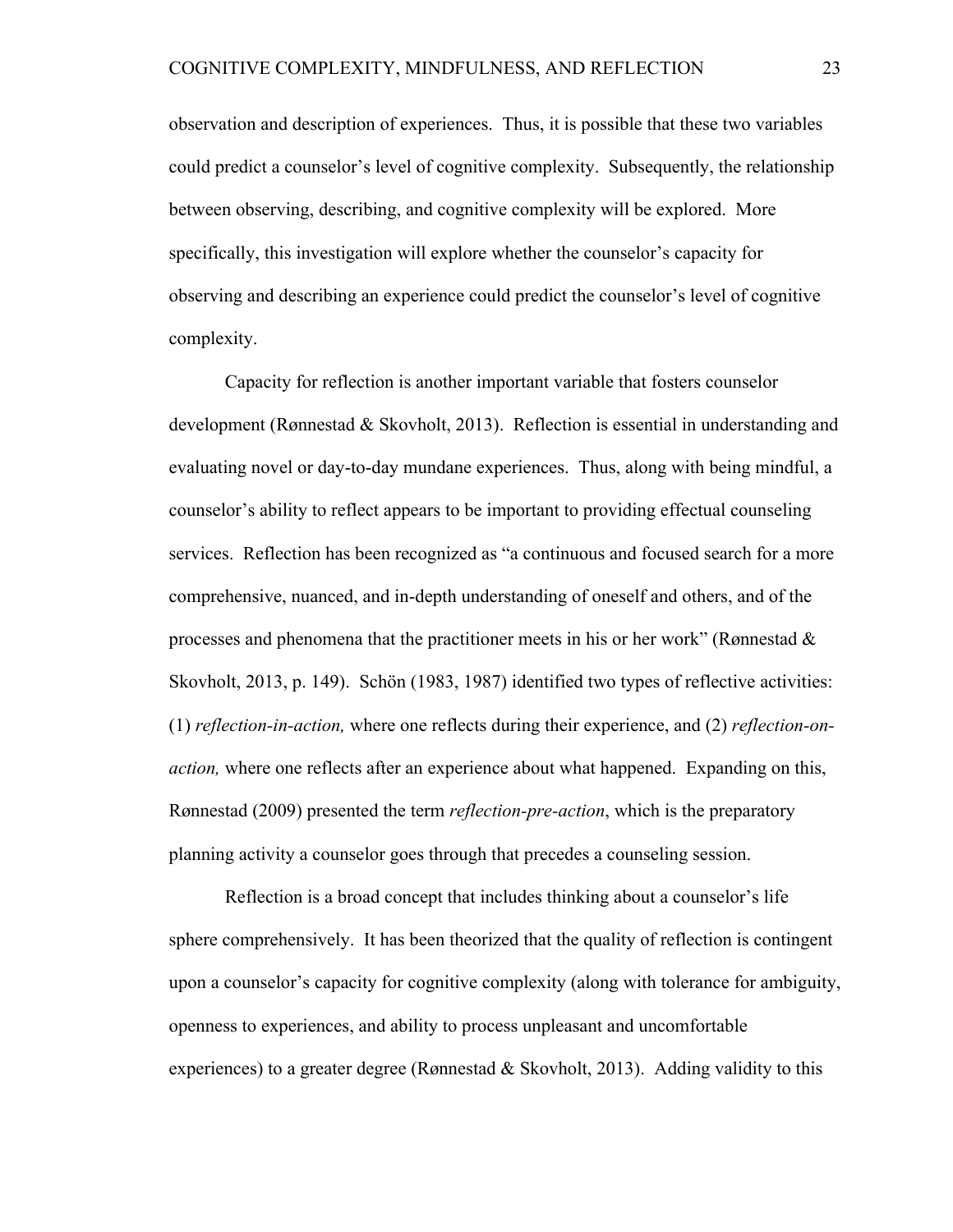notion, Seggelen-Damen (2013) found a significant relationship between reflection and cognitive complexity: the higher the degree of reflection, the more cognitively complex outcomes are produced. Also, Seggelen-Damen found that reflection mediates the relationship between certain personality traits (i.e., private self-consciousness and the need for cognition) and cognitive complexity. Thus far, Seggelen-Damen's research has been the only empirical investigation that explored the relationship of reflection in relation to cognitive complexity. Furthermore, there has been no investigation that investigated a possible relationship between reflection and mindfulness as well. Additionally, due to the introspective nature of being mindful, there is a high possibility that being mindful may increase or further facilitate one's ability to be reflective. Therefore, this investigation explored the relationship between being mindful and a counselor's ability to reflect. Hence, this investigation was designed to address the following research questions.

#### **Research Questions (RQ)**

RQ1: Is there a correlation between mindfulness and cognitive complexity?

RQ2: Could counselor ability for observing and describing an experience predict counselor cognitive complexity?

RQ3: Is there a correlation between counselor's mindfulness and their ability to be reflective?

Empirical findings addressing the aforementioned variables will be discussed in the context of becoming effectual counseling professionals who facilitate effectual counseling outcomes.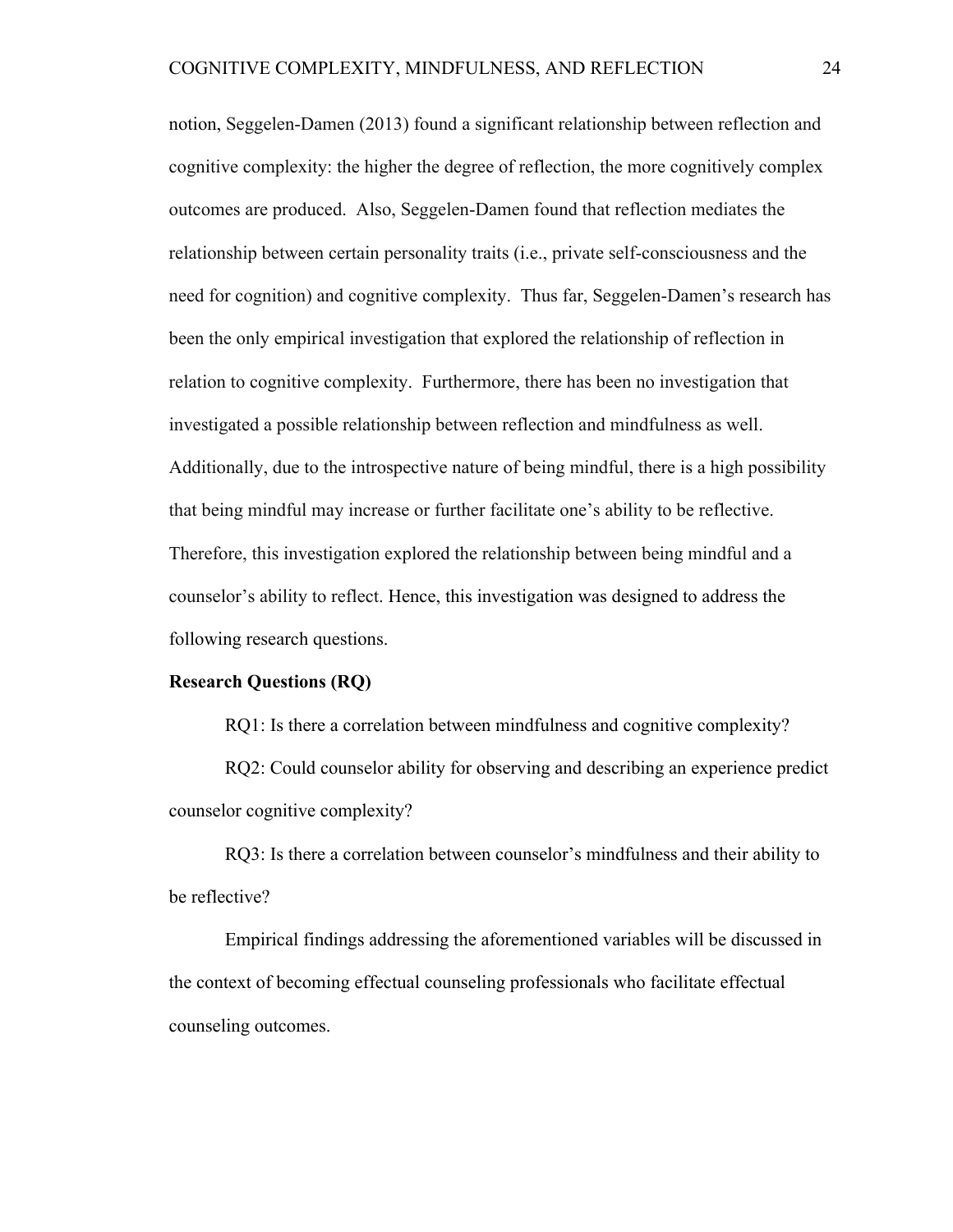#### **Chapter 2: Literature Review**

Based on the Personal Construct Theory (Kelly, 1955), the role of cognitive complexity in relation to how an individual make sense of their surroundings will be discussed first in this literature review section. Second, the significance of cognitive complexity in counselor cognitive development will be discussed using three key supervision models of counselor development. Third, research findings that have made significant contributions to the field of counselor cognitive complexity will be discussed in detail. Next, the significance of mindfulness attention and its possible impact on forming pertinent perceptions will be discussed briefly. Then, significant research findings of mindfulness in relation to counselor development and performance that yields better therapeutic outcomes will be discussed.

#### **Role of Cognitive Complexity**

Cognitive complexity encompasses one's ability to perceive social behaviors or situations in a multidimensional way while assessing relevant and irrelevant information to the issues being addressed (Bieri et al., 1956; Crockett, 1965). Flexible thinking and encompassing a multidimensional worldview have been recognized to be essential in accomplishing cognitive complexity (Borders, 1989). If a person uses more independent constructs during this process, the individual is recognized to be more cognitively complex (Bieri, 1955). Based on the Personal Construct Theory, Kelly (1955) noted that individuals create conceptual constructs (or templates) to understand their experiences. Kelly defined a *personal construct* as an awareness of how two things are alike in a way that differentiates that from another. This theory is built on the notion that individuals perceive the world by their own subjective reality and this perception is utilized to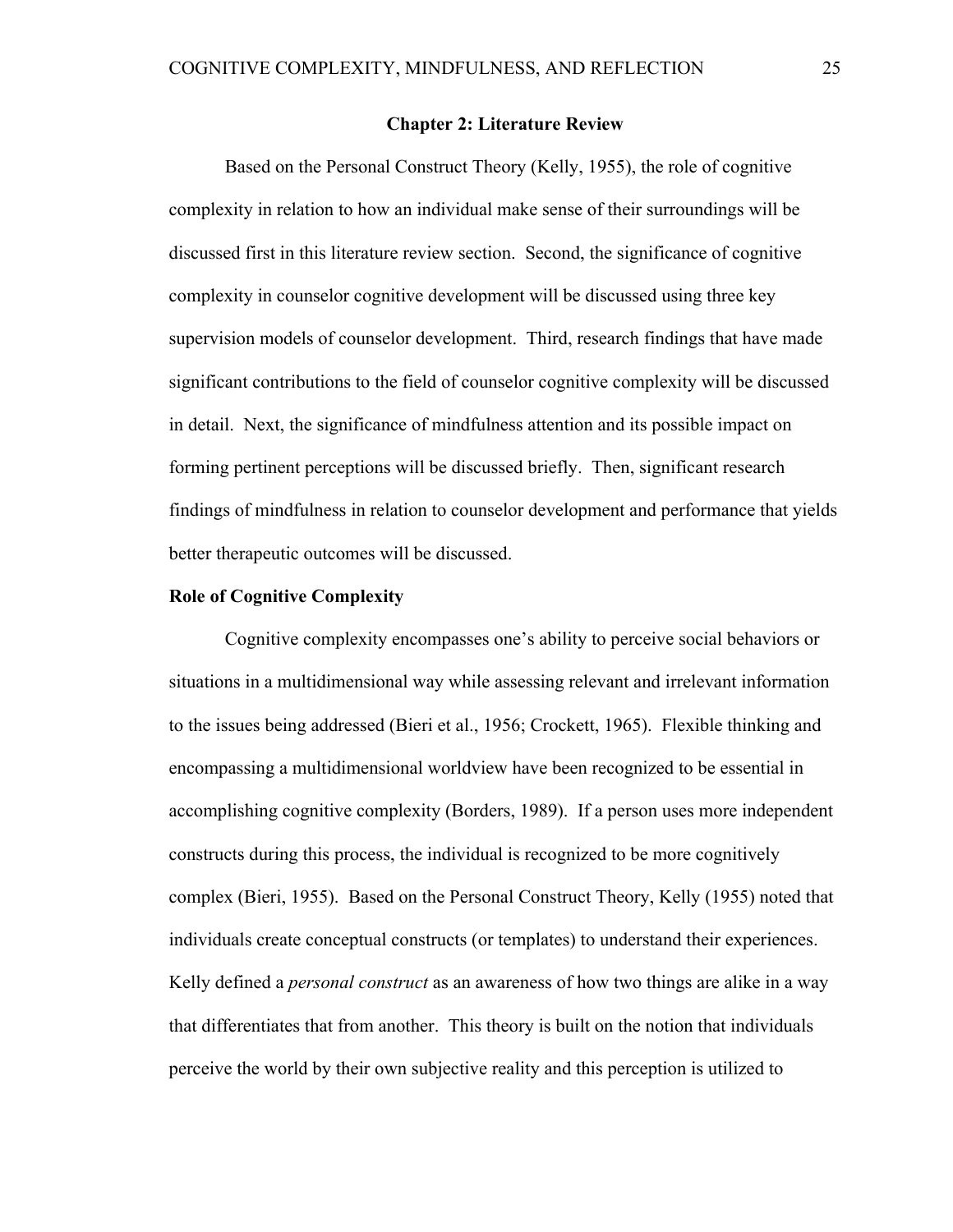interact with the world that surrounds them. Activated by stimuli, a construct is used by an individual to perceive their experiences, ascribe a meaning to the experiences, and respond accordingly. Individuals are able to refine these ascribed meanings to a stimulus by learning from experiences. Consequently, over time, a complex system of cognitive constructs is a possibility (Kelly, 1955). Having a cognitively complex system allows one to better understand the environment, relationships, and allows one to respond appropriately. The theory is that the more a person becomes cognitively complex, the more they further their cognitive development.

As mentioned before, a student of George Kelly, Bieri (1955) introduced the term cognitive complexity (Mayo & Crockett, 1964; Welfare, 2007). Bieri identified cognitive complexity as one's ability to understand social behaviors in a multidimensional manner. He theorized that if an individual has a complex cognitive system, then they are more capable of forming highly differentiated impressions of others, compared to individuals with simplistic cognitive systems. As an individual gathers more experiences, they are capable of developing more complex cognitive systems, which enables them to form more sophisticated perceptions of their experiences. Consequently, this allows one to understand others better and respond more accurately.

Expanding on Kelly's Personal Construct Theory, another student of George Kelly (Welfare, 2007), Crockett (1965), inferred that one's assessment of another individual depends on several factors: conduct and presence of the perceived person, the affiliation between the perceived and the perceiver, cognitions, beliefs, motives, intentions, personality, and psychological state of the perceiver. Though, one may detect only a few characteristics of an individual, the perceiver generally forms extended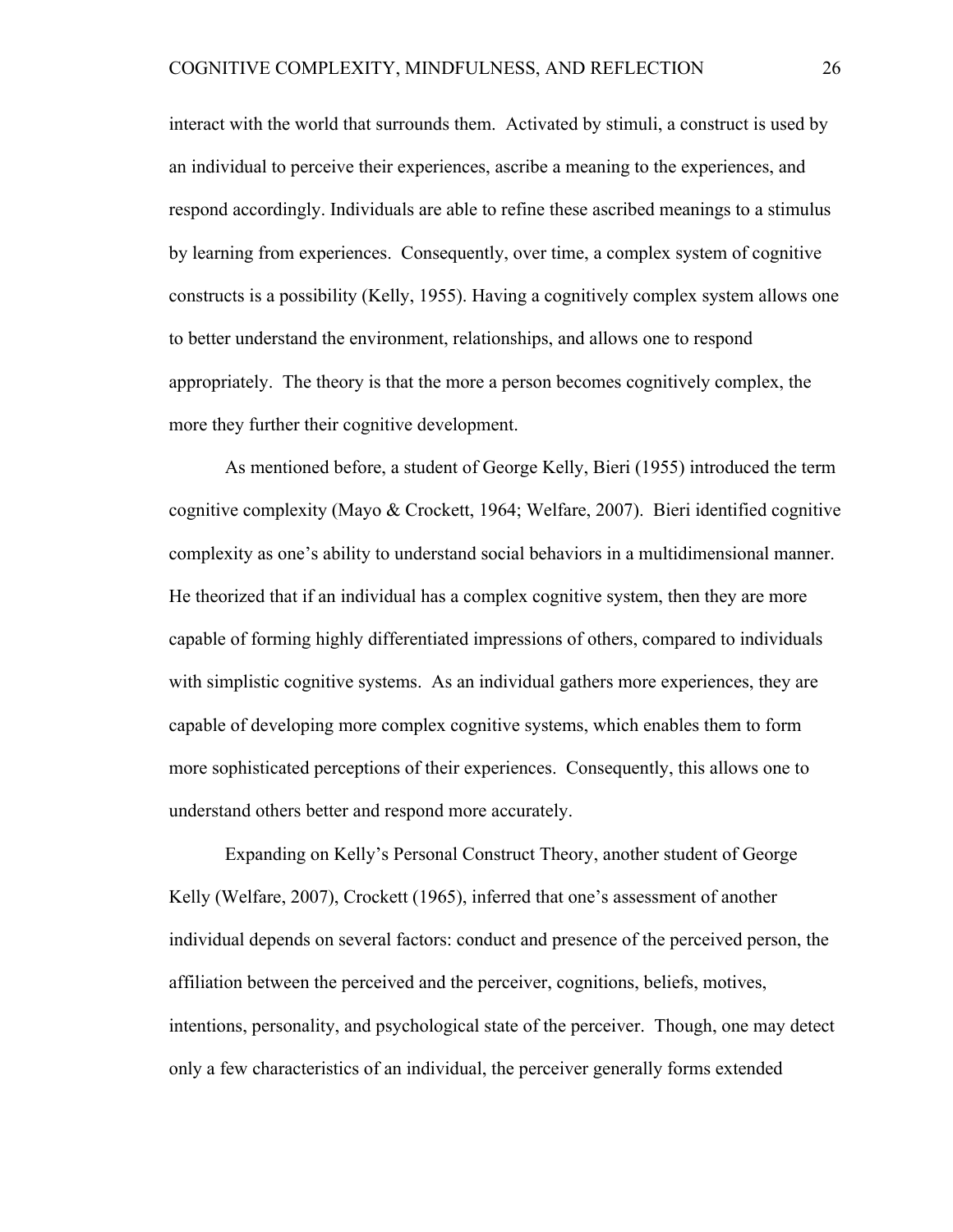inferences about the perceived individual in their cognitive system (Crockett, 1965; Welfare, 2007).

Crockett (1965) defined cognitive complexity (in relation to impression formation) as a complex cognitive system that contains a large number of constructs that are integrated hierarchically. Expanding on Kelly's (1955) idea of personal constructs, he addressed the degree of integration and differentiation as two aspects of cognitive complexity in understanding one's experiences. Integration is one's ability to recognize relationships among these conceptual constructs in a particular domain. Differentiation is the number of different constructs that exist in one's cognitive system about a particular domain. Cognitively complex individuals are capable of separating and combining numerous independent constructs appropriately (Welfare, 2007) in order to form better perceptions of their experiences. Crockett (1965) also inferred that an individual's cognitive system is capable of becoming more complex as they gather new experiences.

However, Crockett (1965) noted that if one were deprived of stimuli from new experiences in a particular domain, their cognitive system in that domain would not develop further complexity. Therefore, he concluded that cognitive complexity in one domain does not represent cognitive complexity in other domains, or overall cognitive complexity; thus, cognitive complexity is domain specific (Crockett, 1965; 1982).

Another theorist who explored cognitive complexity was Loevinger (Loevinger & Blasi, 1976), who addressed the relevance in one's cognitive development in the theory of ego development. She viewed ego development as increasing differentiation and integration of one's perspectives in one's world, a master trait that is significant to the person's functioning (Welfare, 2007). This definition closely overlaps with Crockett's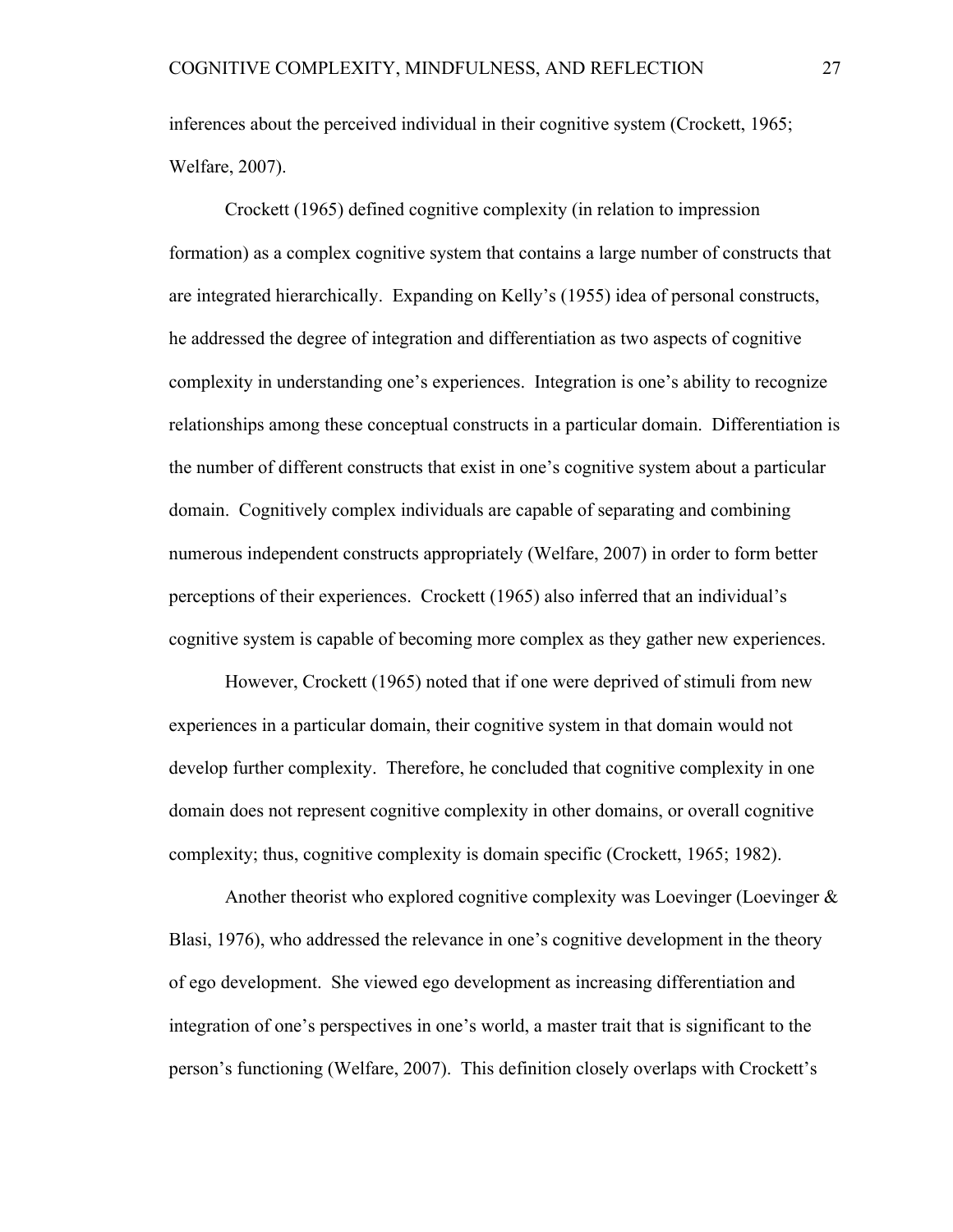(1965) definition of cognitive complexity. Individuals who are more advanced in their ego development have an integrated perception of the world, self-awareness, tolerance for ambiguity and differences, recognize the need for autonomy, and are fully actualized; whereas, individuals with lesser ego development are impulsive, egocentric, and selfprotective.

Conducting a series of interviews with more than 500 Harvard undergraduates during a 20-year period, Perry (1970) also concluded that as a student proceeds through their university experience, their assumptions about the nature of knowledge, the instructor's role, and perceptions about their responsibilities as a student change. Characterized by the cognitive developmental progression, Perry grouped these perceptions and reasoning into categories or cognitive structures. Perry presented a series of nine positions along a concrete-abstract continuum: schemas of cognitive and intellectual development. This was further organized into four main categories: dualistic (characterized by dichotomous thinking), multiplistic (experience uncertainty and all knowledge seems equally valid), relativistic (knowledge is seen as contextual and use of metacognitive abilities), and committed relativistic thinking (having ethical and lifelong moral standards based on beliefs). As a student progresses through these stages, their metacognitive ability enhances. Later this model was used by Blocher (1983) to explain counselor cognitive development, specifically cognitive complexity.

The domain specific nature of cognitive complexity, as originally theorized by Crockett (1965, 1982), is essential in understanding and conducting research on counselor cognitive complexity. Accurately assessing cognitive complexity in the counselor domain with measures that are specific to counseling and intentional learning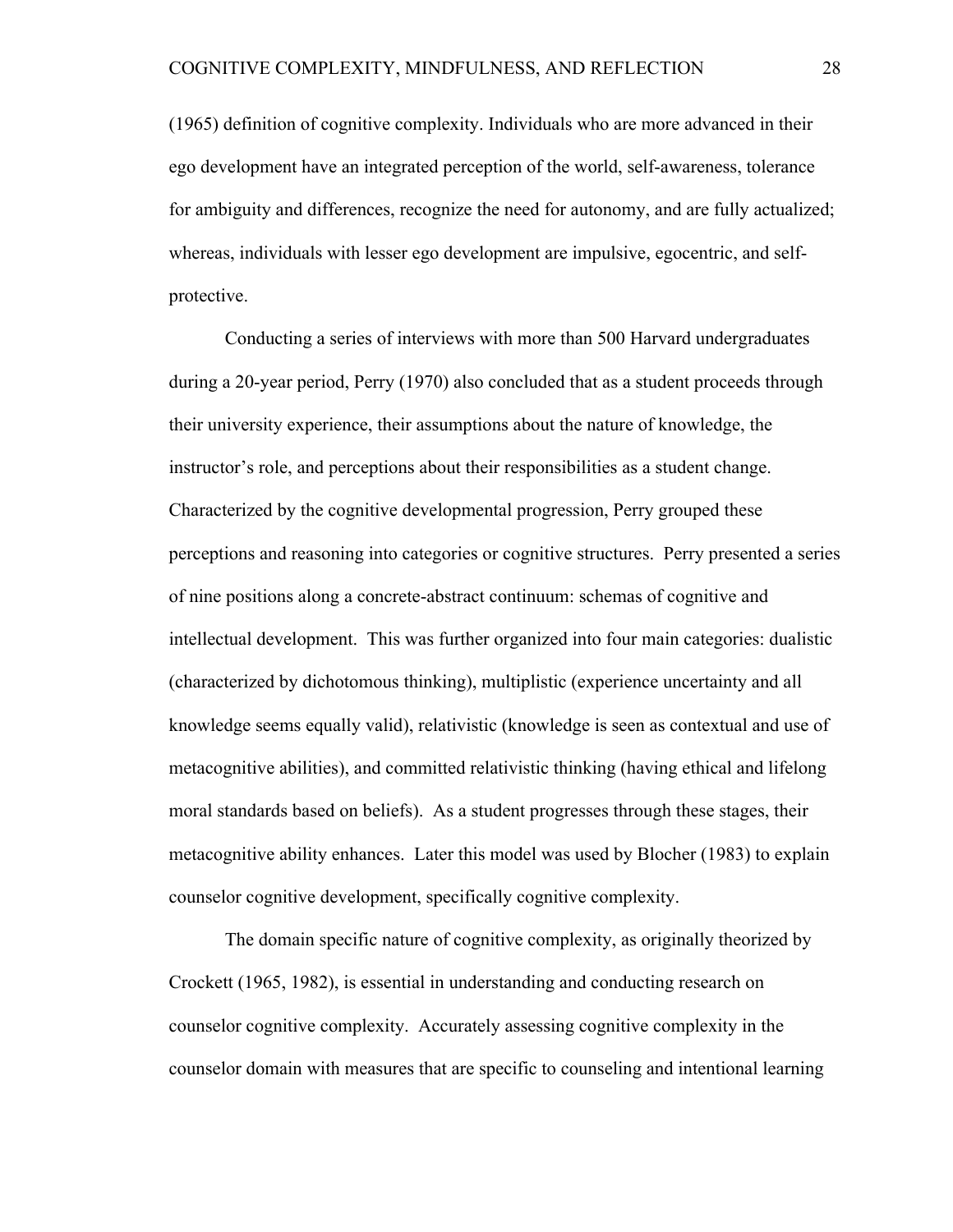experiences that stimulate counselor cognitive development is critical (Welfare, 2007). Though general cognitive complexity is relevant to counselor efficacy and perhaps has a ceiling effect on domain-specific cognitions (Welfare, 2007), exploring domain specificity of cognitive complexity appears to be essential in understanding cognitions that is specific to the counselor domain. Exploring cognitive complexity and its pertinence to therapeutic constructs of counseling will aid in better assessment and facilitation of counselor's cognitive development.

#### **Significance of Cognitive Complexity in Counselor Cognitive Development**

Most theorists and researchers have recognized that counselors' cognitions, feelings, behaviors, and needs change over their professional life. Specifically, some of the well-recognized counselor developmental models are embedded in the theories of cognitive development (Welfare, 2007). Facilitating counselor cognitive development is a recognized objective in counselor education programs and in counselor supervision. Over the past two decades there has been a growing interest in mapping counselor cognitive development throughout a counselor's professional career (Granello, 2010; Welfare, 2007; Welfare & Borders, 2010). Theorists and researchers have often addressed this by monitoring changes that occur in one's cognitive process as they develop professionally.

Three of the models that historically appeared throughout the literature, creating an interest in cognitive developmental approaches to counselor supervision are: the Integrated Developmental Model, previously known as Counselor Complexity Model (Stoltenberg & McNeil, 2010), the Conceptual Supervision Model (Loganbill, Hardy, & Delworth, 1982), and the Cognitive Development Model (Blocher, 1983). These models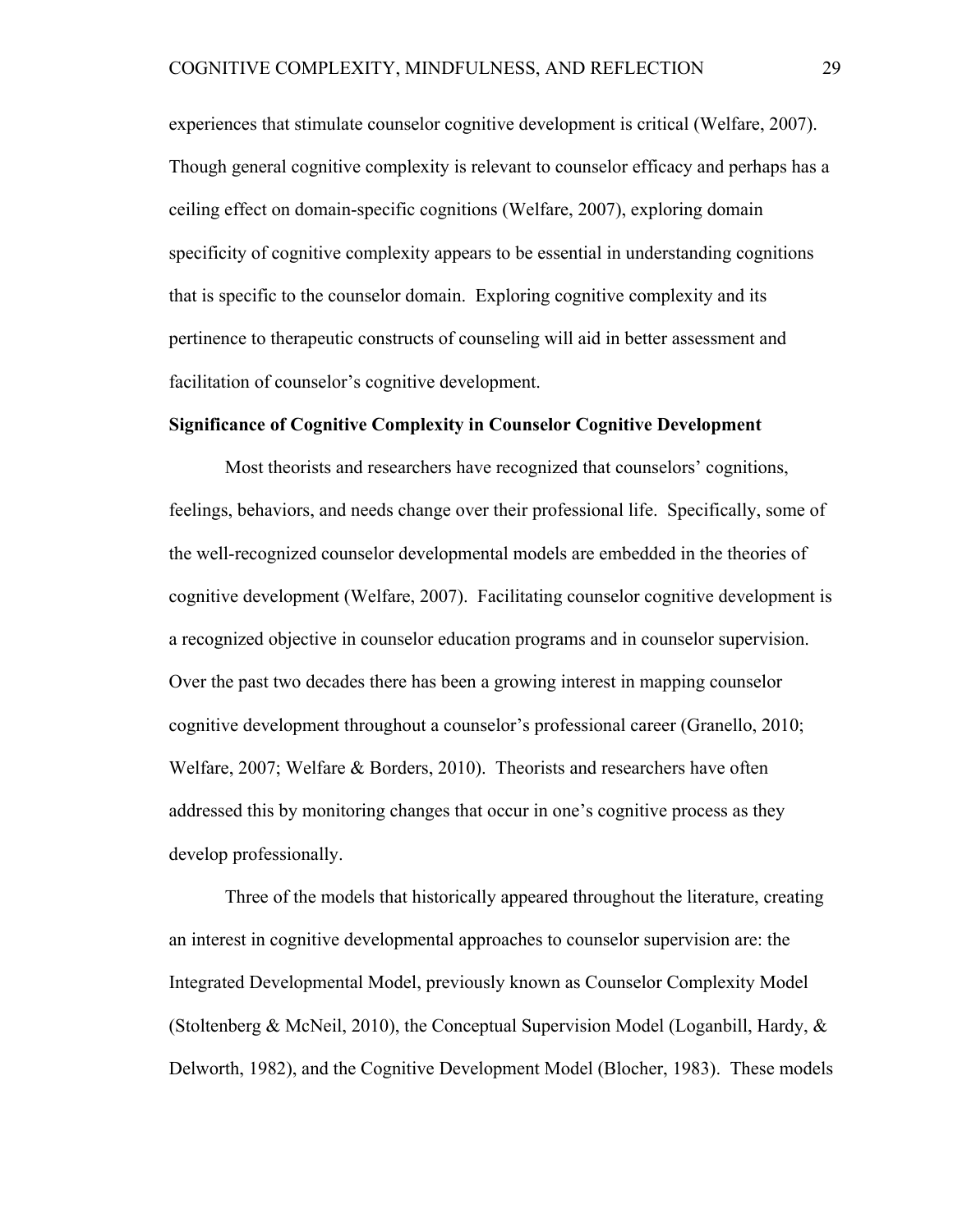provide the supervisor with a meta-framework that views counselor growth as sequential and hierarchical moving towards greater complexity (Borders & Brown, 2005). The perspective of each model is discussed in the following section.

**Integrated developmental model.** Originally called the Counselor Complexity Model (Stoltenberg, 1981), the model has originating roots in cognitive and schema development, motivation, human development, expertise research, and social intelligence (Stoltenberg & McNeil, 2010). Addressing a need for a systematic, comprehensive, and developmental conceptualization of the supervisory process, Stoltenberg developed this model of supervision on the notion that a counselor trainee is an individual who is on a path forming a professional identity. Hence, professional and personal growth are seen as aspects of an individual that are developing (Wilkinson, 2012), not just as developing the required counseling skills (Stoltenberg, 1981). Perceived as a non-linear developmental occurrence, the change that transpires encompasses periods of smooth growth, stagnation, and repression (Stoltenberg  $\&$  McNeil, 2010). With continuous revisions, the model is presently identified as the Integrated Developmental Model (IDM; Stoltenberg & McNeil, 2010). The IDM is one of the most frequently cited developmental models in counselor education and supervision literature (Bernard & Goodyear, 2009; Borders & Brown, 2005).

Placing a strong emphasis on comprehending how one's cognitive processes have an effect on learning, the IDM addresses the transformation of knowledge from ambiguous information to condition-action pairs that become increasingly complex over time. Based on the feedback received if one spends more time on refining skills, the implementation and increased expertise of that skill is likely to increase. Therefore,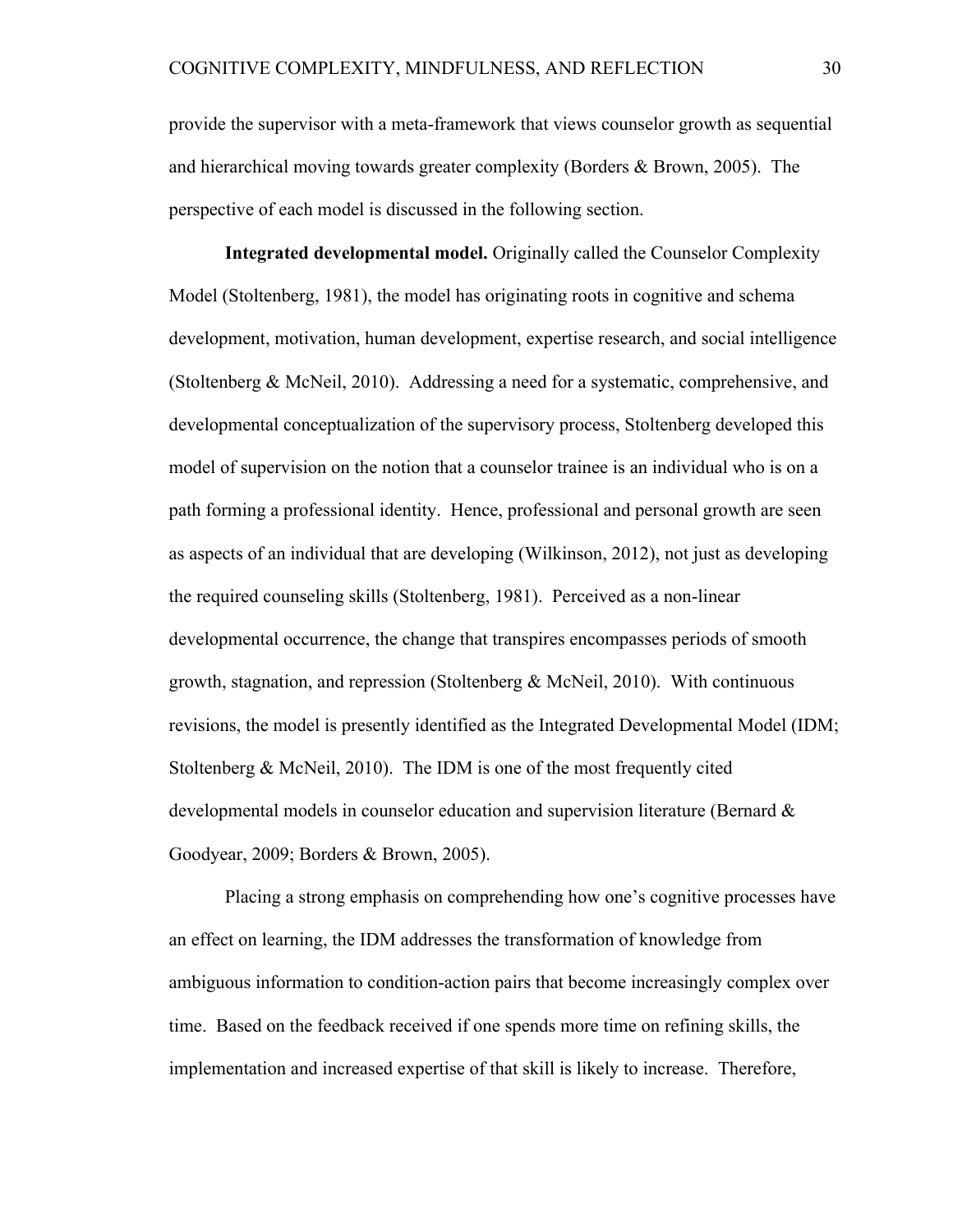encouragement to reflect continuously and appropriate feedback that is well timed by the supervisor is paramount to this process (Stoltenberg & McNeil, 2010).

Counselor cognitive complexity was identified as fundamental to the development of expertise. Cognitively complex individuals exhibit greater efficiency with their cognitive processing (Blocher, 1983; Crockett, 1965; Stoltenberg & McNeil, 2010). An extremely important component of the IDM to consider is Stoltenberg and Delworth's (1987) assertion that the speed with which the counselor trainee progresses through the IDM stages depends in large part on the individual's cognitive complexity. Consequently, all novice counselors, they argued, start at the same point in basic level. However, for those with greater cognitive complexity, the basic level tends to be a very short-lived stage. Furthermore, expertise of a topic is viewed as a natural outcome of highly developed complex cognitive functioning. Therefore, attempting to understand how cognitions, specifically schemas, develop in relation to the level of supervisee skills and identity development is central to the IDM. This model recognizes self/other-awareness (i.e., level of awareness of self and of others), motivation, and autonomy (Stoltenberg  $\&$ McNeil, 2010) as important factors for one's skills and identity development, as well as for the supervisee's development as a whole. This is a difficult, complex, and ambiguous construct to monitor; yet Stoltenberg and McNeil (2010) provide markers to influence the supervisee's level of development.

With the assumption that the world and experiences are ambiguous and complex (Stoltenberg & McNeil, 2010), development of skill alone is inadequate to address complex idiosyncratic client issues (Schön, 1983). Therefore, a counselor's ability to understand the immediate situation at hand and how they comprehend themselves in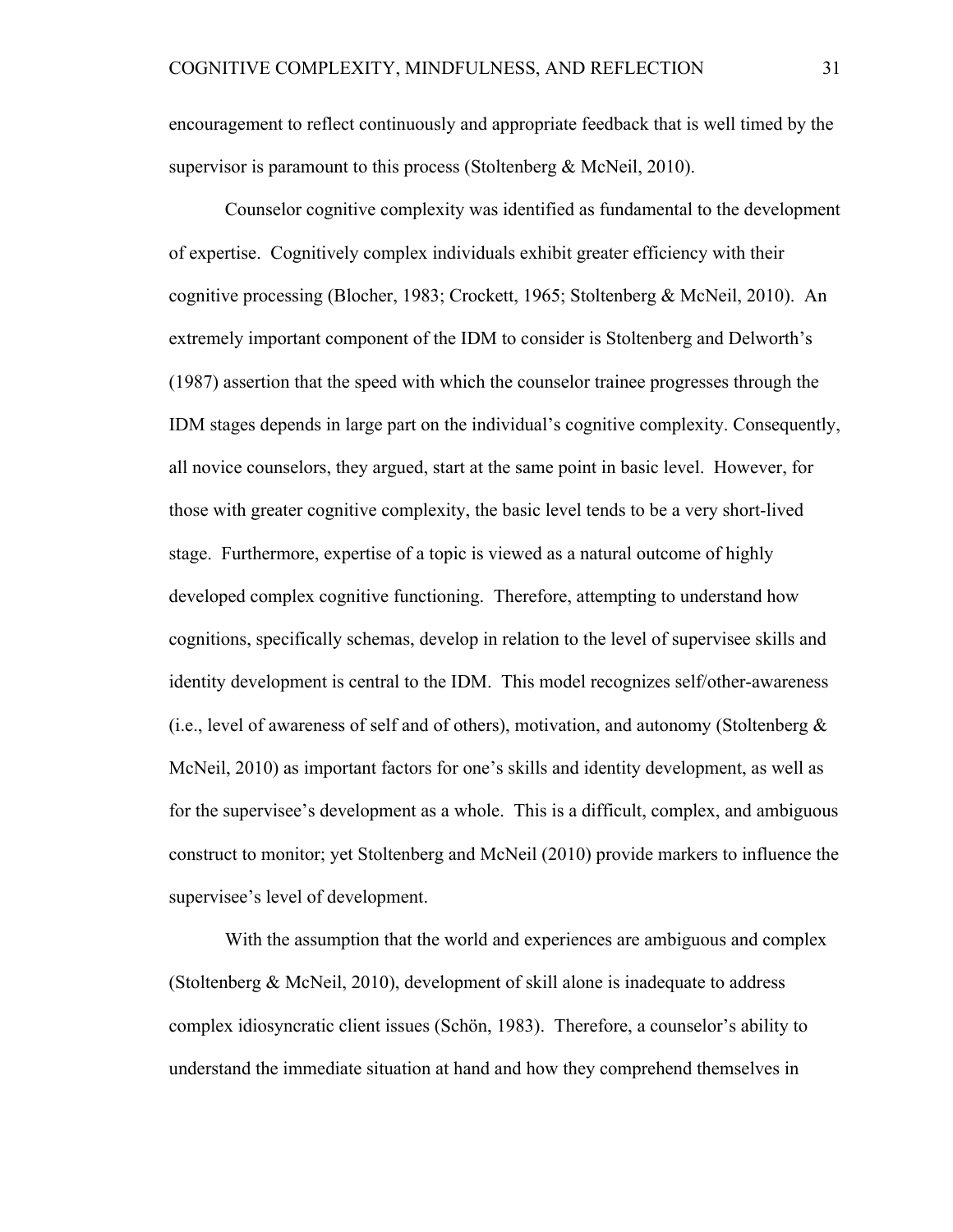relation to that particular situation is imperative when providing effective services (Wilkinson, 2012). In other words, the IDM addresses the relevance of the supervisee's ability to process scattered information into meaningful patterns, and how that understanding impacts their cognitive and affective responses (Stoltenberg  $\&$  McNeil, 2010).

Since the creation of the IDM, there has been interest in the counseling field regarding the development of cognitively complex counselors (Bernard & Goodyear, 2009; Borders, 1989; Borders & Brown, 2005; Choate & Granello, 2006). Specifically, Stoltenberg's (1981) model seeks to match the instructional environment to the individual's level of cognitive development; thus optimizing the supervisee's developmental potential (Wilkinson, 2012).

**Conceptual supervision model.** Recognized as one of the comprehensive models in supervision (Holloway, 1987) the Conceptual Supervision model addresses the importance of supervisee-supervisor relationship (Wilkinson, 2012) from a supervisee's cognitive developmental perspective (Welfare, 2007). Progressing through three stages of development (stagnation, confusion, and integration) across eight critical concerns (competence, emotional awareness, autonomy, identity, respect for individual differences, purpose and direction, personal motivation, and professional ethics), the supervisee's personal and professional identity formation is seen as a central component in their overall development (Loganbill et al., 1982). Thus, supervisors must pay attention to the development of these characteristics within each of these stages while paying attention to variables within the supervisee, the nature of the relationship, and the supervisory environment (Wilkinson, 2012).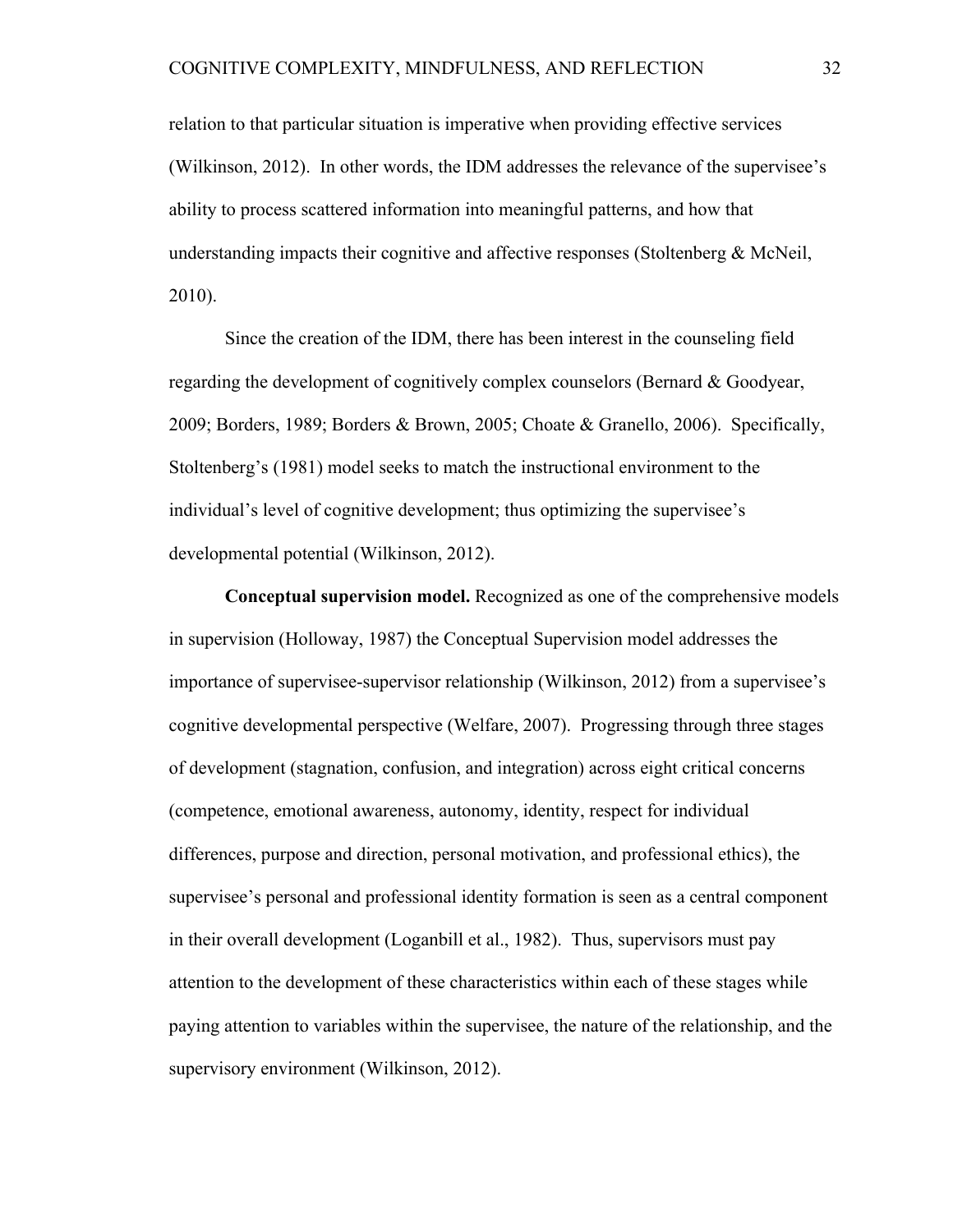The task of supervision is to enhance supervisee's knowledge of facts, theoretical concepts, counseling skills, and self-awareness by facilitating this developmental process that occurs throughout ones professional lifespan. There are four key theoretical assumptions that form the foundation of this developmental model: (a) core concepts in developmental theory, such as cognitive complexity, apply to the development in counselors; (b) distinct stages in development of the counselor exist; (c) the stages exist in a sequential order; and (d) growth within and between stages assumes a careful sequence of experience and reflection (Wilkinson, 2012).

Addressing five types of supervisory interventions that facilitate supervisee development, Loganbill et al. (1982) identified facilitative, confrontive, conceptual, prescriptive, and catalytic interventions to be significant. Facilitative, confrontive, and conceptual approaches seem more relevant to supervisee's cognitive development (Welfare, 2007). Facilitative Interventions require a supportive supervisory relationship that provides a safe environment for the supervisee and room for reflective thinking. Confrontive interventions force the supervisee to address incongruences in the counseling process and create dissonance that will propel cognitive change. Conceptual interventions link practice with theory, a process that enhances supervisee's comprehension of the counseling process (Welfare, 2007).

Though many factors need to be considered and may overwhelm a new supervisor (who is also in an early developmental stage), Loganbill et al. (1982) offers a systematic model for working with supervisors at any stage of development. Wilkinson (2012) identified this model as an excellent reminder of the complex and idiosyncratic nature of counseling and supervision, and the need for supervisors to be well trained.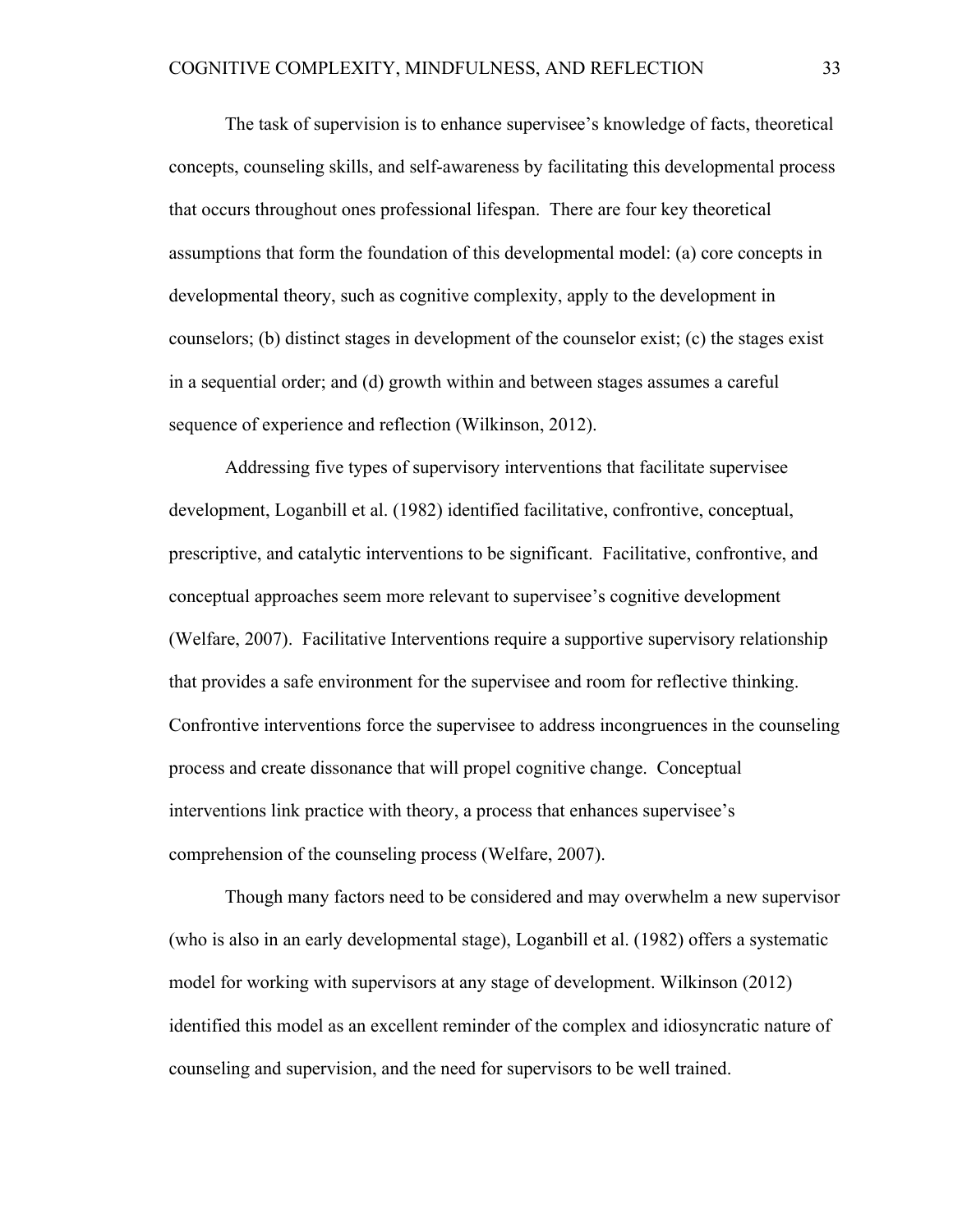**Cognitive development model.** Often utilized in counselor supervision, Blocher (1983) addressed a model based on the psychology of human learning and human cognitive development. This is primarily based on Kelly's (1955; Welfare, 2007) and Perry's (1970; Granello, 2010) models. Using Kelly's (1955) Personal Construct Theory he addressed the importance of the role of counselor cognitive development in supervision. Blocher (1983) emphasized the significance of the counselors' ability to actively perceive and comprehend complex client issues to better understand client needs and provide effectual services. This is accomplished by developing cognitive structures or schemas and by integrating multiple unambiguous information. He presumed that in order for counselors to optimally perform in conducting therapy, a very high level of cognitive functioning is in need.

Utilizing Perry's model (1970) for counselor supervision, Blocher (1983) argued that counselors move toward higher levels of cognitive complexity as they progress through their professional training. Counselors who are more cognitively developed, and therefore who are more cognitively complex were identified to be less likely to stereotype their clients, and have a superior ability to integrate complex, inconsistent, incomplete, sometimes contradicting, client information. Accordingly, these counselors are cognitively well developed; they are better able to comprehend client issues, empathize with them, and able to facilitate effective client change. Therefore, Blocher encouraged supervisors to facilitate supervisee's cognitive development, as doing so might result in a well-developed comprehensive cognitive system for understanding client issues. Providing an optimal balance of challenge and support by the supervisor identified to be effective in this facilitation.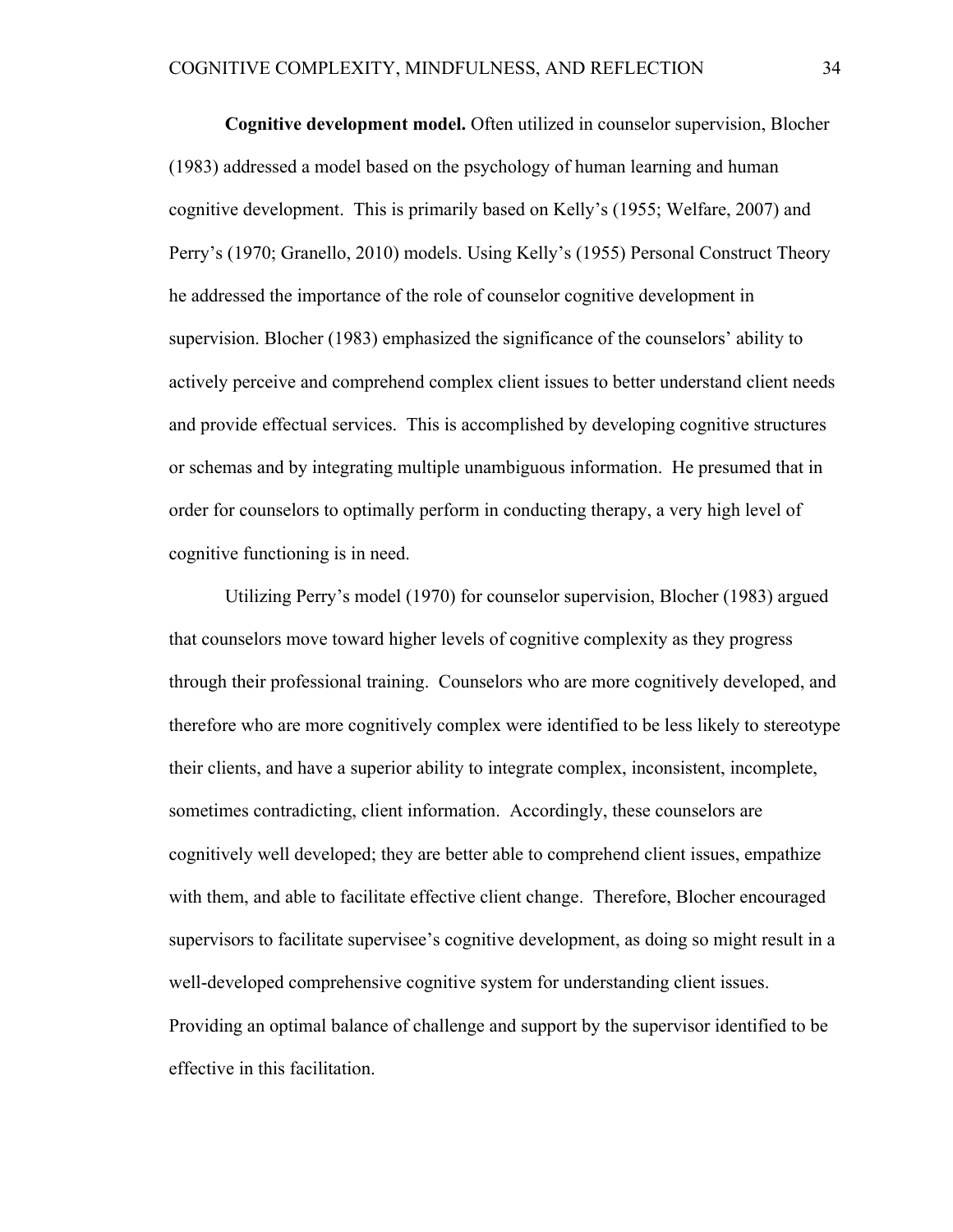Further clarifying this, Blocher (1983) noted that supervisees who are not challenged by their experience might not experience further development; supervisees who are challenged by their experiences exceedingly may become overwhelmed and will be unable to learn as well, thus hinder further development. Therefore, this model addresses a process that encompasses evaluating supervisee needs and promoting growth by selecting interventions based on the supervisees current level of cognitive development (Welfare, 2007). Blocher used the level of cognitive complexity as an indicator of supervisee cognitive development, which is a goal in counselor supervision. This inherently constructive model calls for unique developmental learning environments that are created to match the supervisee's developmental level and learning styles (Wilkinson, 2012). Ultimately, the goal of supervision is to acquire an increasingly complex cognitive schema that results in superior functioning and effectual outcomes in the counseling realm (Holloway, 1987).

#### **Summary**

In summary, aforementioned developmental models contend that counselor trainees advance through developmental stages as they go through their training. Each model demonstrates a synchronicity between supervisee's developmental level and the supervisory style as the conduit to enhance supervisee's professional growth. In doing so Loganbill, Hardy, and Delworth (1982) noted the significance of cognitive development in counselor growth. Stoltenberg (1981) and Blocher (1983) also recognized the significant role of cognitive development, specifically counselor cognitive complexity to be fundamental and central to counselor's professional development.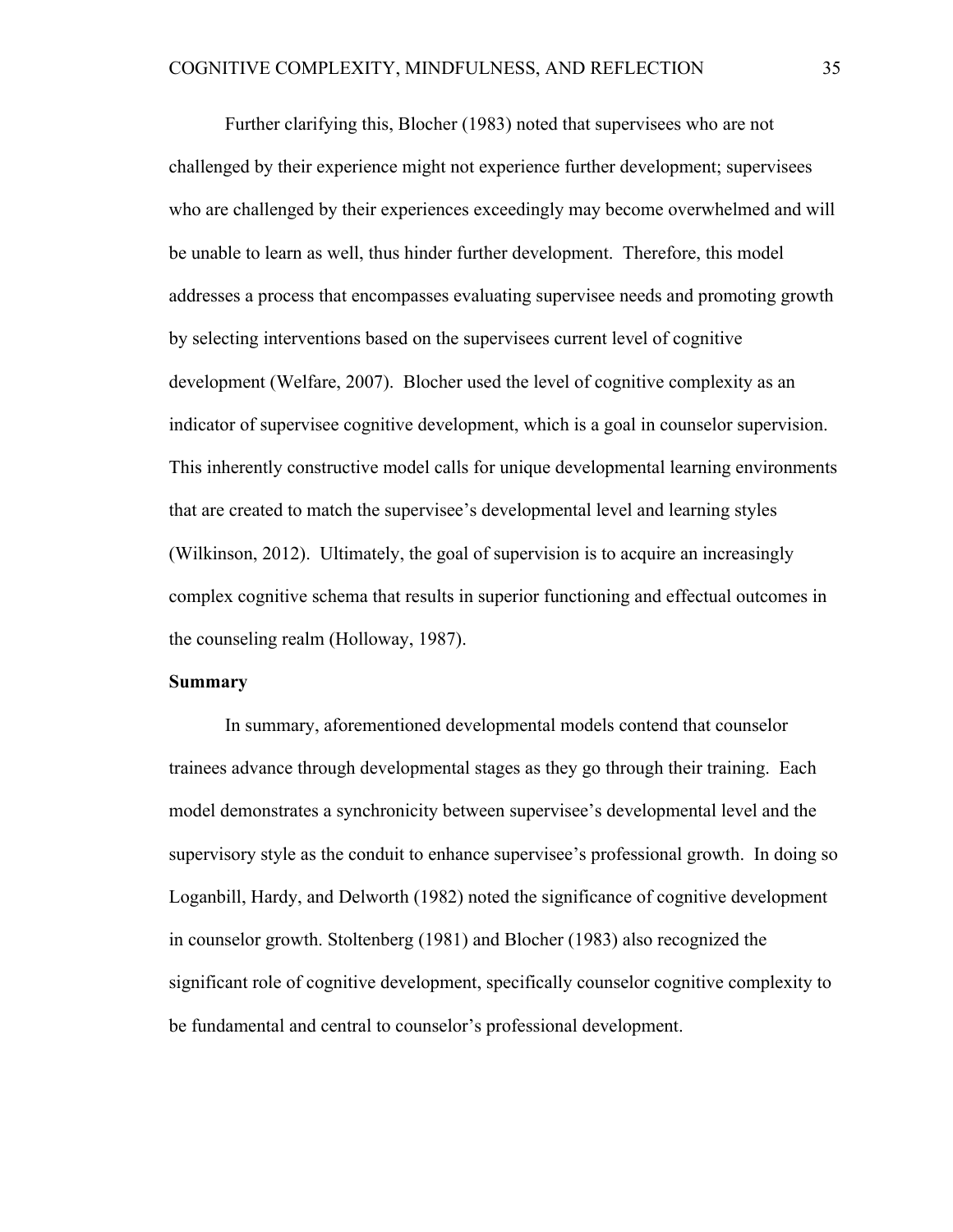# **Significance of Counselor Cognitive Complexity**

As the aforementioned key models have discussed the notion that cognitive complexity impacts counselor professional development is not controversial. Since these developmental models have addressed the importance of cognitive complexity as an indicator of counselor cognitive development, several other studies have begun to contribute to the literature on counselor cognitive complexity. Moreover, developing methods to enhance cognitive complexity and to link counselor cognitive complexity to counseling effectiveness or acquirement of counseling skills has gain momentum (Granello, 2010; Vidas, 2008). Researchers and counselor educators have recognized cognitive complexity's role in counselor effectiveness as imperative (Vidas, 2008).

In providing effective services, conceptualizing clients and their issues in counseling is often a complex process. Accurately perceiving and integrating ambiguous, inconsistent, and sometimes paradoxical data a client presents during this process is essential to understanding (Blocher, 1983; Stoltenberg, 1981; Welfare, 2007) client needs, interpersonal dynamics, and treatment implications (Blocher, 1983; Stoltenberg, 1981; Owen & Lindley, 2010). Comprehensive client conceptualization (Borders, 1989), openness to experiences (Rønnestad & Skovholt, 2013; Wendler & Nilsson, 2009), flexibility, empathy, multicultural awareness (Wendler & Nilsson, 2009), maintaining a process-oriented approach, ability to self-monitor, and meticulously self-awareness (Granello, 2010) are well utilized by the cognitively complex counselor. These qualities all point to perceiving significant therapeutic constructs accurately, thus providing effectual counseling services.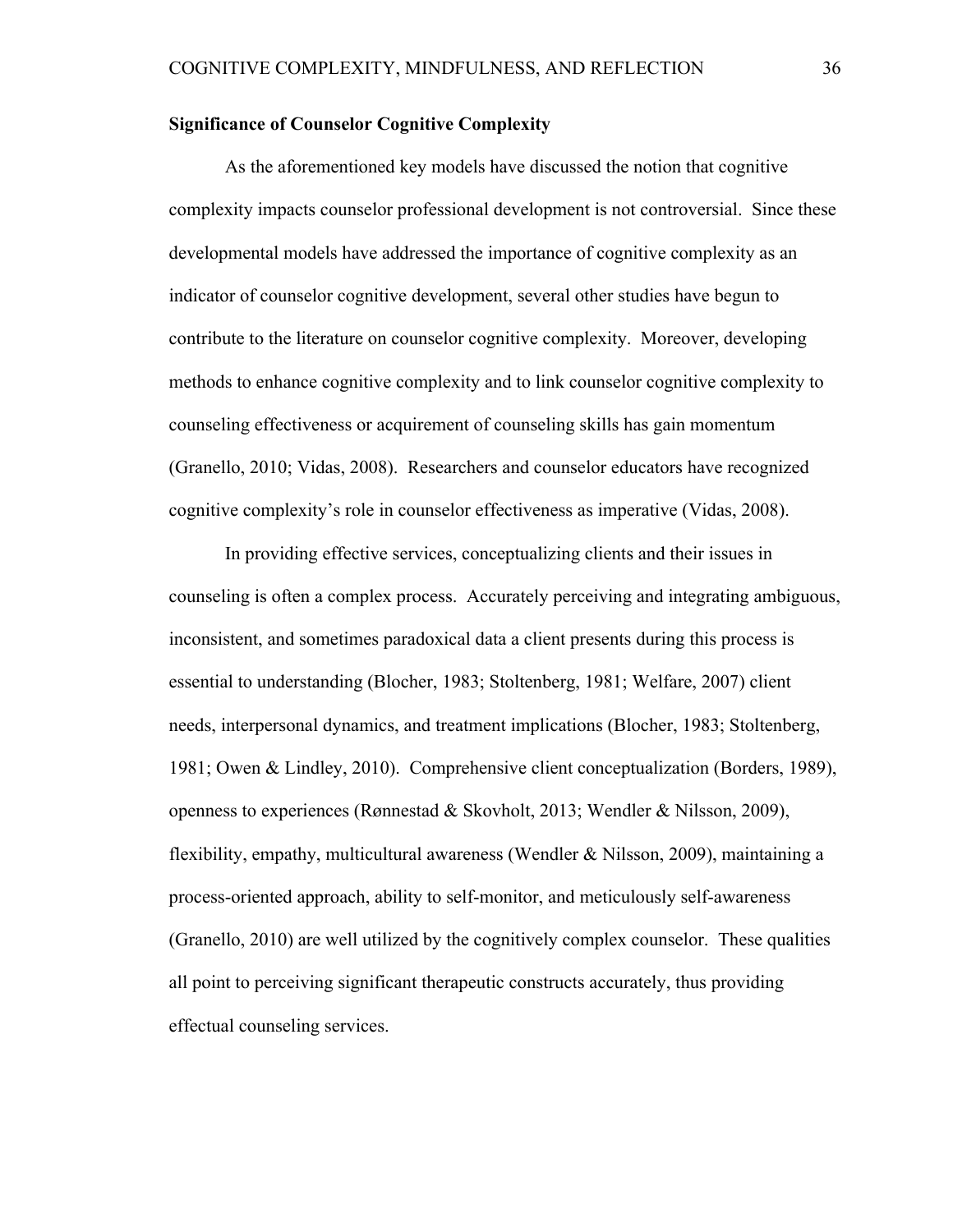Similarly, differentiating information is also vital in understanding therapeutic constructs to address client needs accurately (Owen & Lindley, 2010). Differentiating client data, conceptualizing what is not relevant (as well as what is relevant), and perceiving information about salient therapeutic constructs are internal processes that occur in the counselor's cognitive system. Counselors with highly developed cognitive systems are theorized as more capable of processing information effectually, hence possess superior case conceptualization skills in comparison to counselors with less developed cognitive systems (Owen & Lindley, 2010; Welfare, 2007). Superior case conceptualization leads to better understanding of client issues and salient therapeutic constructs, which ultimately impact the therapeutic outcome in a positive manner. Having a well-developed cognitive complex system is, therefore, essential and central in delivering effectual client services (Welfare, 2007).

#### **Role of Cognitive Complexity in Counseling**

In reviewing research conducted on counselor cognitive complexity over the years, it appears that empirical findings have been conducted more in relation to counselor trainees than to new professionals and practicing therapists. Aside from attempting to map cognitive complexity across counselor graduate training (Borders, Fong & Neimeyer, 1986; Goldberg, 1974; Granello, 2002; 2010), some researchers have also explored methods to enhance cognitive complexity (Duys & Hedstrom, 2000; Lovell, 1999) and to link cognitive complexity to enhanced counseling outcomes (Borders, 1989; Vidas, 2008; Wendler & Nilsson, 2009) or skill acquisition (Little et al., 2005; McAuliffe & Lovell, 2006). These studies also addressed the significance of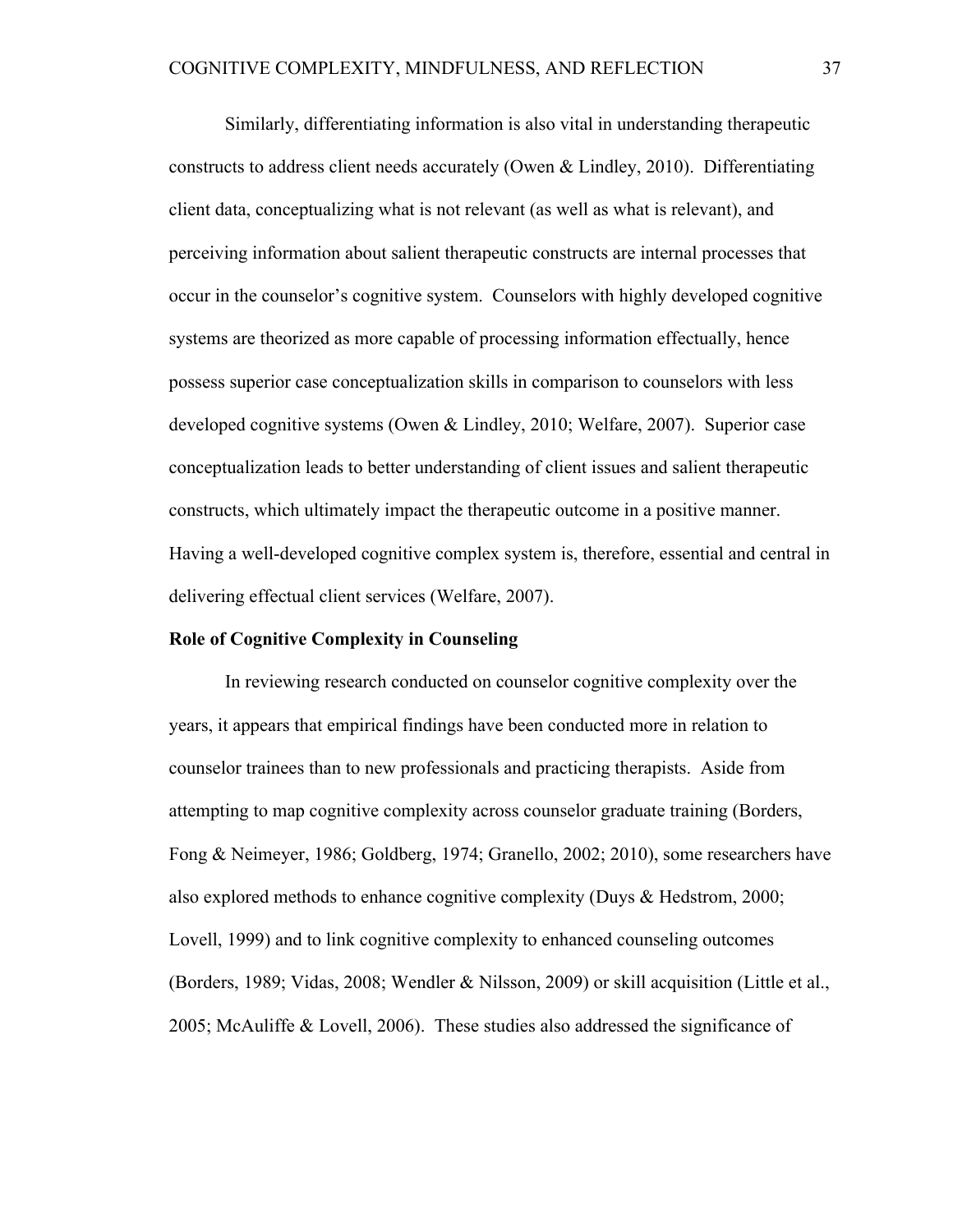cognitive complexity in counselor education and supervision. In the following section these empirical findings will be discussed in detail.

**Mapping counselor cognitive complexity across graduate training.** One of the earliest studies that investigated the significance of cognitive complexity during counselor's training year was conducted by Goldberg (1974). Specifically, Goldberg explored the relationship between counselor's conceptual system and style of relating to a client in a simulated counseling session. Using 86 first year master's counseling students as participants, the researcher used Harvey's Conceptual Systems Test (Harvey & Hoffmeister, 1967, as cited in Goldberg, 1974), an objective measure of counselor trainees' conceptual levels. This measure categorizes participants into four hierarchical systems, where counselor cognitive complexity increases from simple to more complex, as one ascends from System 1 to System 4.

Concluding, Goldberg (1974) noted that students with lower conceptual levels were more likely to provide direct feedback, less open minded, more controlling, and less exploratory during the sessions, compared to students with higher conceptual levels. Counselor trainees who are more cognitively complex were more open minded, less controlling, likely to respond to client feelings (affect), sensitive, understanding, capable of dealing with core concerns than unimportant concerns (i.e., more specific), encouraged the client to explore their feelings/attitudes through open ended questions (i.e., exploratory), and facilitated a counseling session that fosters more client responsibility. It is significant to notice that counselor trainees with advanced cognitive complexity responded more therapeutically. Consequently, Goldberg concluded that counselor conceptual level (i.e., cognitive complexity) is imperative in training new counselors;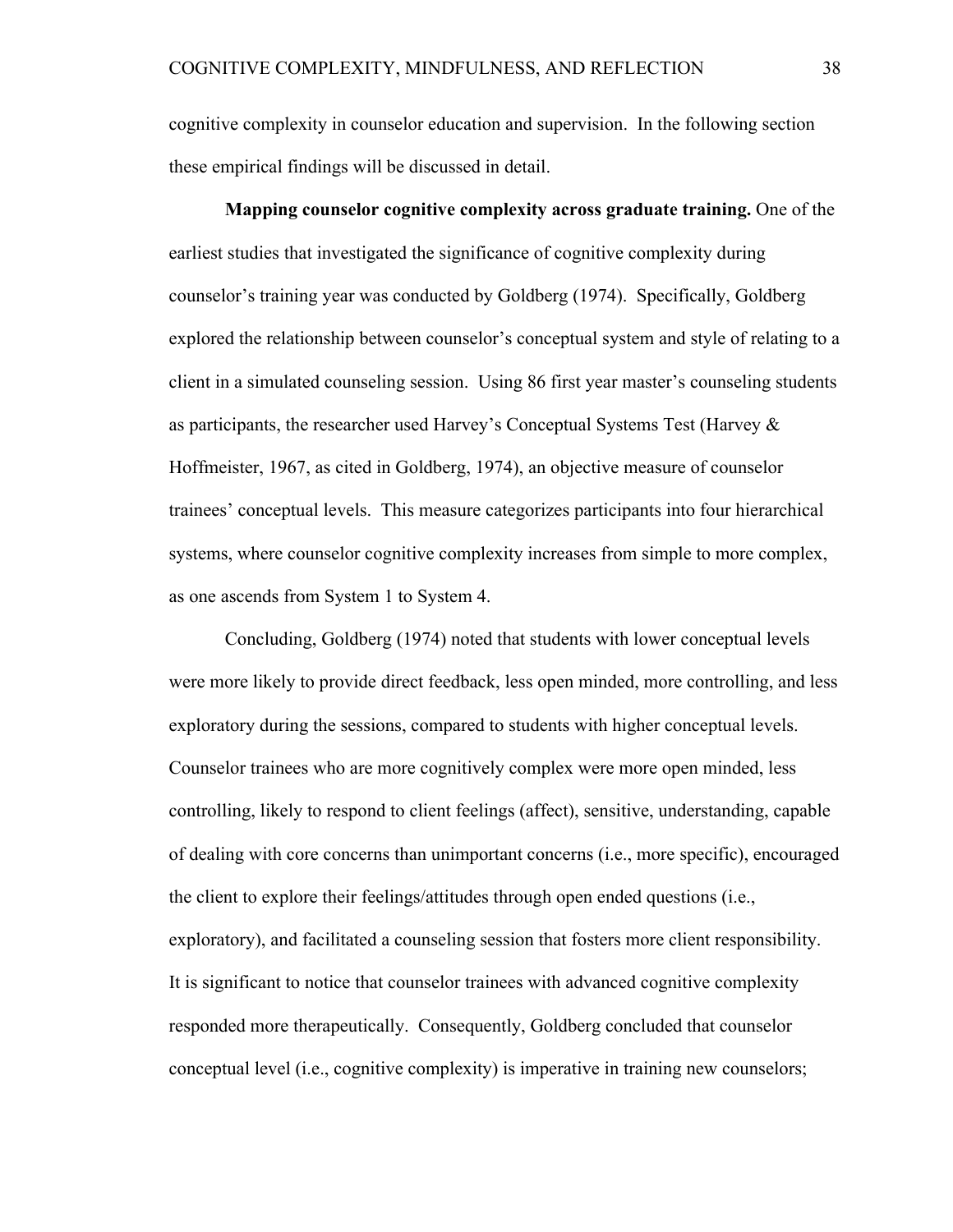thus contains training implications for counselor educators. These findings and conclusions are in concordance with the counselor developmental models that came several years later (Blocher, 1983; Loganbill, Hardy, & Delworth, 1982) that emphasized cognitive complexity as a fundamental and central criterion in counselor's professional development. Though Goldberg recognized the importance of training implication this has, how to intentionally facilitate the process of increasing counselor cognitive complexity in training new counselors was not addressed.

Another study that investigated the nature of cognitive complexity in training counselors was conducted by Borders et al. (1986). Investigating the relationship of 63 counseling students' level of ego development and level of experience in relation with their perceptions of their clients, Borders et al. (1986) assessed students' cognitive complexity (identified as ego development level in this study) and client cognitions. They investigated the relationship of students' level of ego development and cognitions about their clients, specifically, the ego development level's relation to structural complexity and content of client perceptions. Five levels of ego development were found, including delta, conformist, self-aware, conscientious, and individualistic (lowest to highest cognitive complexity level). Also, they found that level of experience among the students was not a factor in forming client perceptions, but the level of ego development was an influencing factor.

Students at higher ego levels appeared to have a greater awareness of the interactive nature of the counselor-client relationship and perceived their clients often in terms of this process compared to students with lower ego levels (Borders et al., 1986). Providing some descriptive data about these counseling students, the researchers noted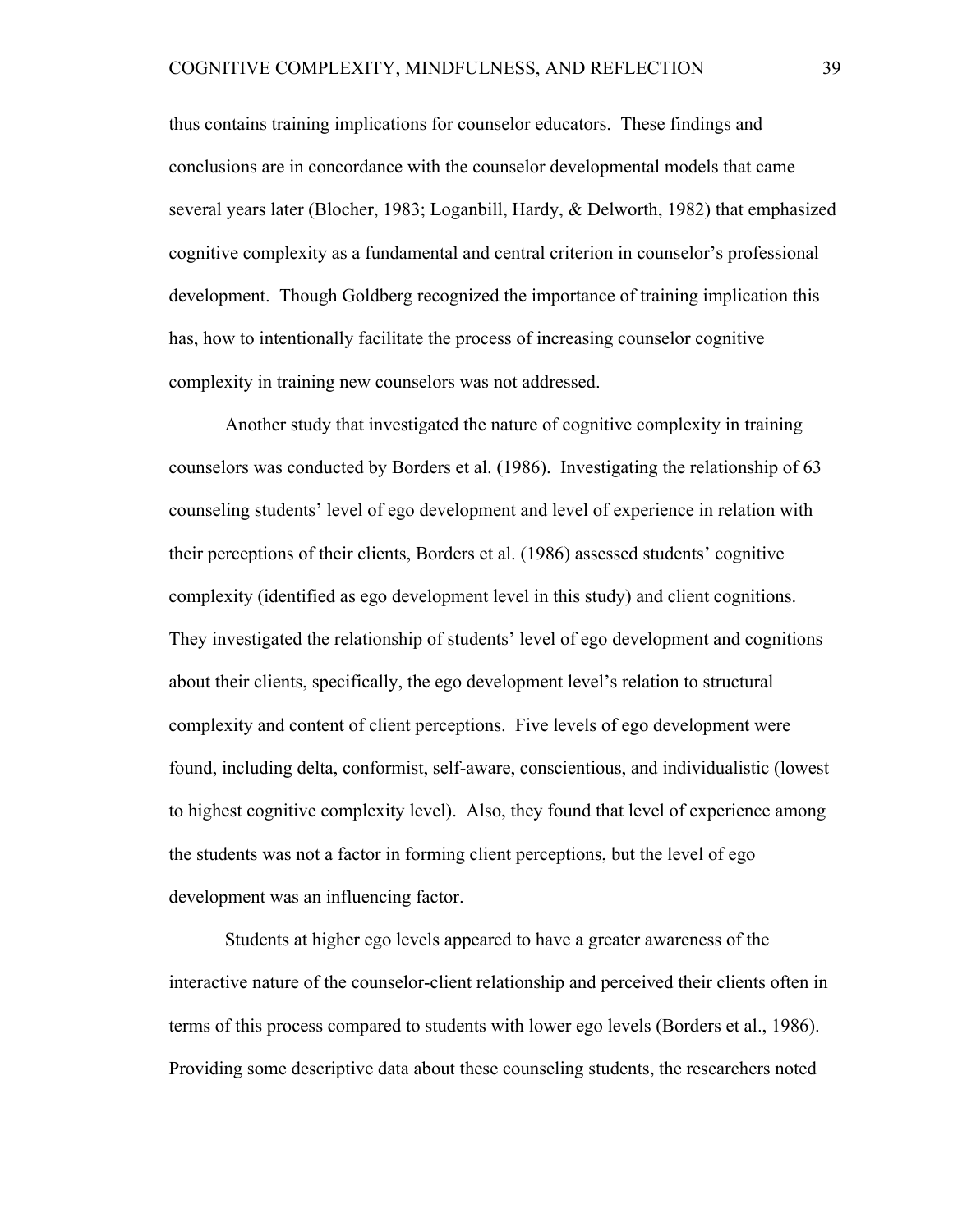that most of these students function at the conscientious level of complexity, a model stage for counseling graduate students. They have completed a major shift from Self-Aware level to Conscientious level, a transition that is critical for counseling students. At these levels and above Borders et al. (1986) noted that these students use internalized moral principles, understand psychological causality, sense a longer time perspective, and view interpersonal relationships in terms of deeper feelings and the need of others. Also, though the experience level was not significantly related to structural complexity (i.e., cognitive complexity) or the content of students' client construct system, the impact of experience level should not be ignored, nor be equated with the counseling students' developmental level. The results of the study supported the significance of counselor cognitive development in training and supervision, and the need for additional research into the intricate impact of counselor cognitive complexity on performance (Welfare, 2007). Yet, the dialogue of how to intentionally guide counseling students from one level to another was not addressed in this cross sectional investigation either.

In another cross sectional analysis of counseling students' cognitive development at different levels in their training program (beginning, middle, and the end of their programs) Granello (2002) used Perry's schema of cognitive development (1970) to assess trainee counselor cognitive complexity. Perry's model is a series of nine positions along a concrete-abstract continuum, further organized in to four main levels: dualistic (characterized by dichotomous thinking), multiplistic (experience uncertainty and all knowledge seems equally valid), relativistic (knowledge is seen as contextual and use of metacognitive abilities), and committed relativistic thinking (having ethical and lifelong morals stands based on beliefs).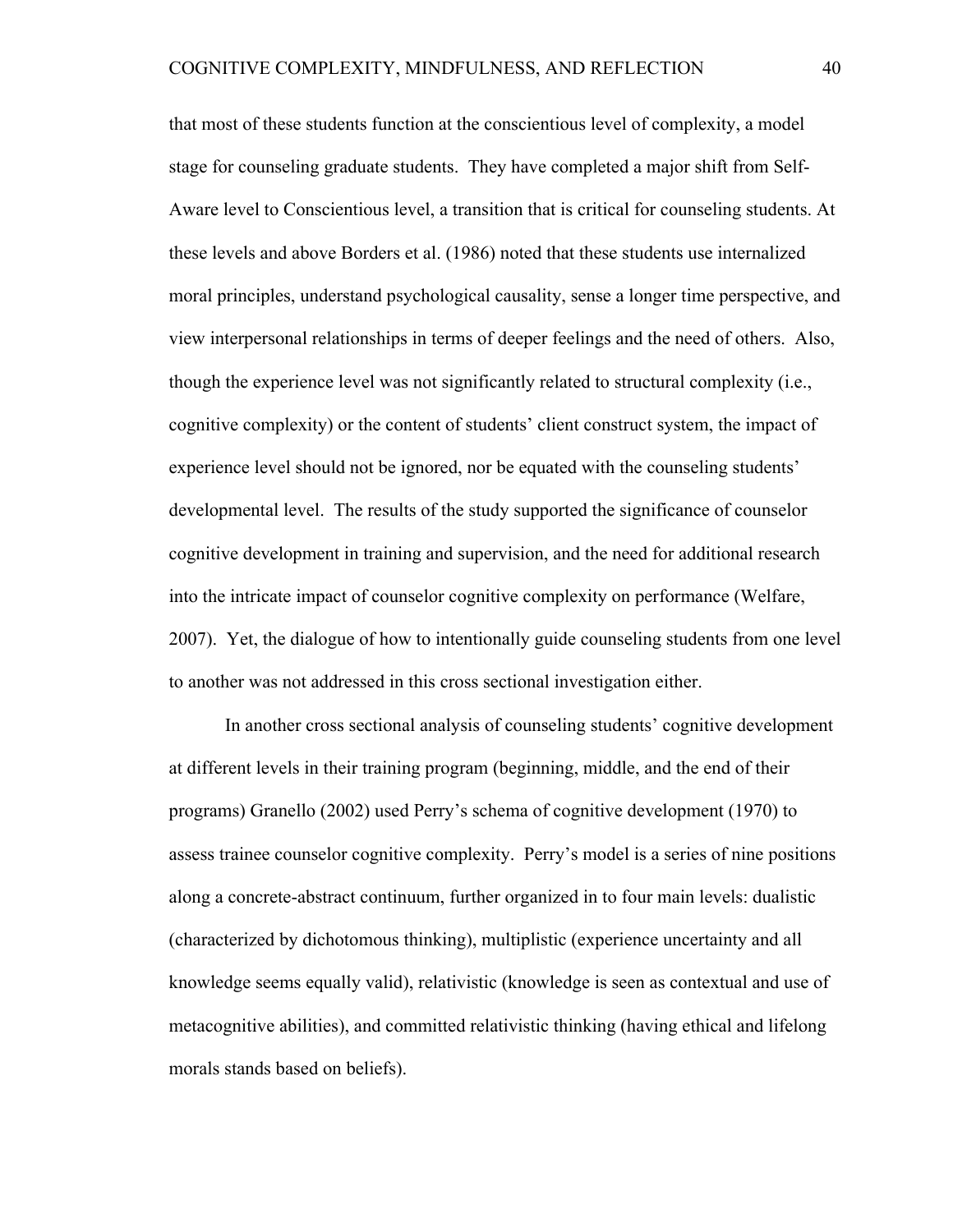Granello (2002) studied masters' level counseling students (*N* = 205) from 13 colleges and universities across nine states. Students were enrolled in community mental health counseling, clinical mental health counseling, marriage and family counseling, school counseling, and rehabilitation counseling programs. Attempting to discover broad differences in cognitive development between student groups at different levels of a master's degree program, Granello hypothesized that the students at the near end of their program would be at a higher level of cognitive complexity compared to the students at the beginning of their program. The effects of many demographic variables such as age, number of years in this field, and grade point average (GPA) were also investigated as previous researchers have queried their effects on cognitive complexity.

To assess the level of cognitive development, a slightly modified version of Learning Environment Preferences (LEP; Moore, 1989) that is more related to counselor education was used. A measure of cognitive complexity, the LEP contains 65 statements that are related to epistemological approaches to learning. These statements were allocated in to five domains: (a) view of knowledge and course content, (b) role of the instructor,  $(c)$  role of the peers in the classroom,  $(d)$  the classroom atmosphere, and  $(e)$ the role of evolution. Each domain consisted of 13 statements where the participants rated each statement using a Likert-type scale for its significance or highest importance. The participants also ranked the top three statements according to their importance, at the end of each domain. The scoring method was based on an assumption that participants at different levels of cognitive complexity preferred different learning environments.

Analysis of the results indicated that students who were at the end of their program had a slightly higher scores compared to the students at the beginning of their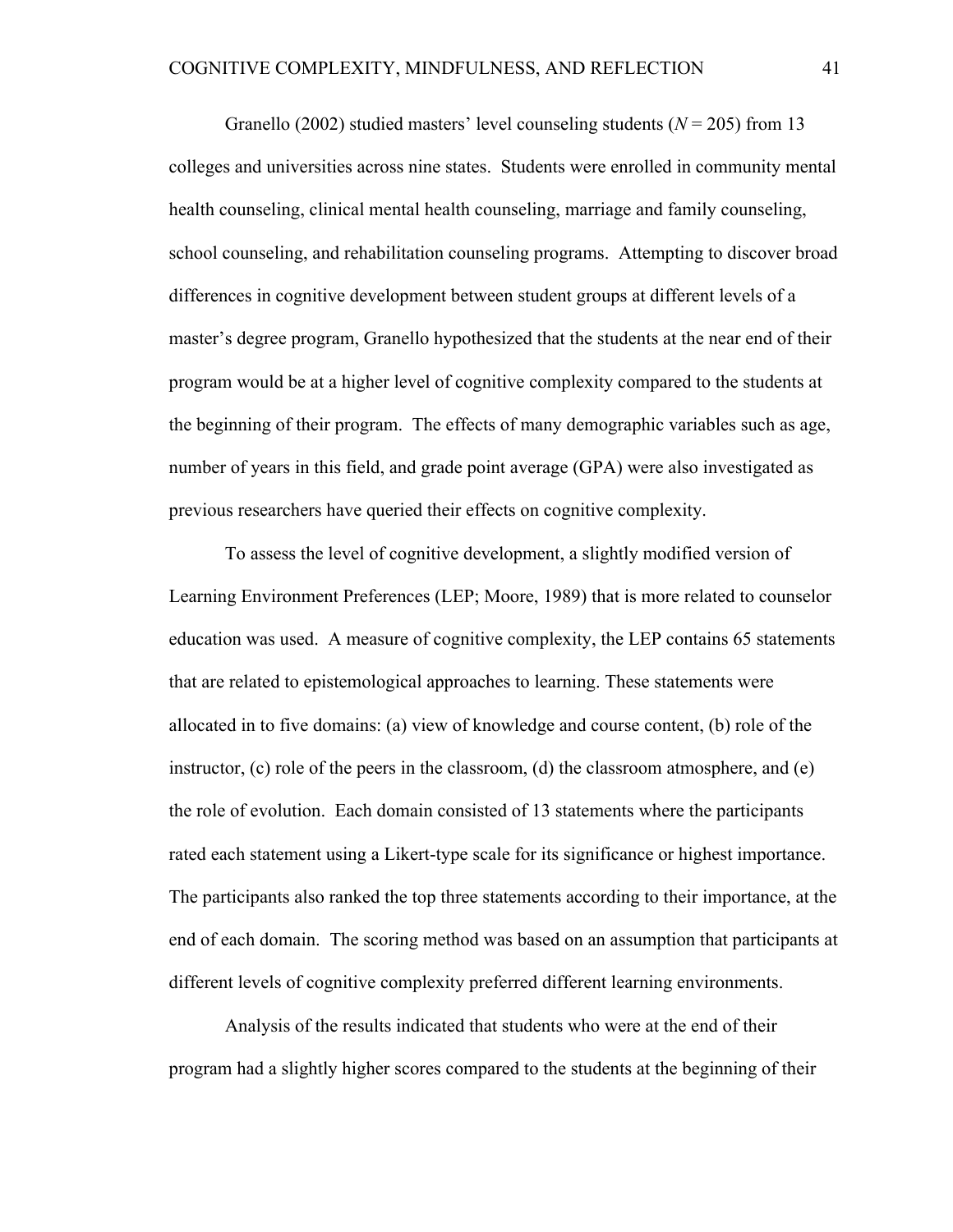program. Yet, what Granello (2002) noted was that these counseling students tended to begin their training in the transition period between Perry's (1970) levels 3 and 4, except for a few trainees (9%) who began their training at level 1 (dualistic). The researcher also concluded that the counselor trainees who are at the beginning of their program still inherently believe that there is a *truth* about counseling an individual, and that is yet to be discovered. In contrast, counselor trainees who were at the end of their program more firmly established in Perry's level 4, and have a multiplistic perspective that is characterized by the belief that there is no absolute truth (or a right answer) about counseling an individual, but an answer that can be supported by collected data. Furthermore, Granello stated that she did not find significant differences in cognitive complexity in students at the beginning and middle of the program, yet, overall, students at the end of their programs scored higher than students at the beginning of their programs. Granello attributed this to trainee practicum/internship experience. The researcher suggested that participation in internship, which occurs in the second year of the program, could be the catalyst for significant cognitive development. Neither age nor GPA was related to cognitive complexity (i.e., cognitive development), but years of academic training in the appropriate field were the only factor related to cognitive development for that subject. Therefore, Granello hypothesized that even students who are cognitively advanced in other areas of life may regress to earlier developmental states when they begin to pursue their studies in counseling graduate program. This is also consistent with the Crockett's (1965; 1982) notion of domain specific nature of cognitive complexity. This implies that when training counselors to be skilled practitioners who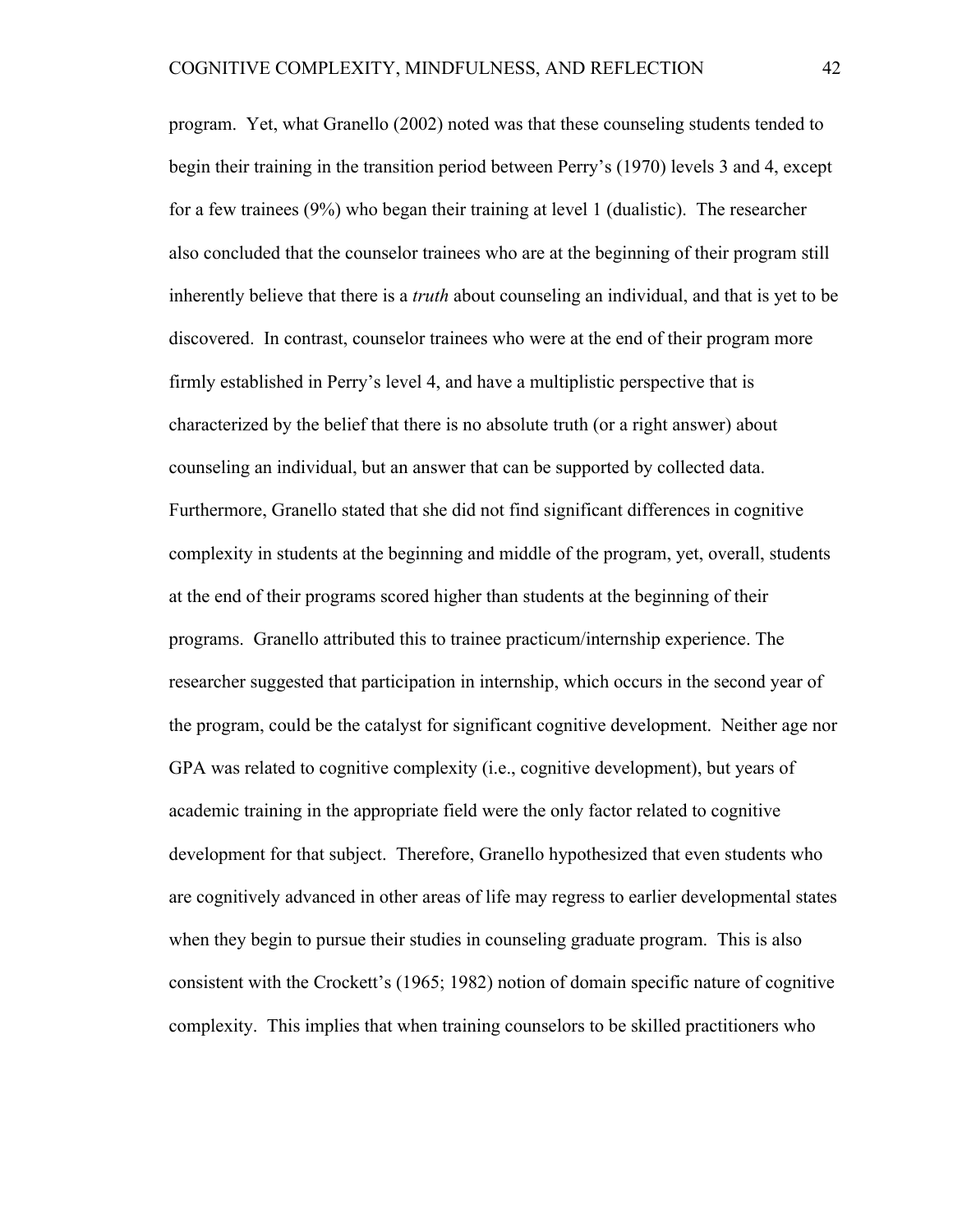are more cognitively complex, supervisors has to pay specific attention to facilitating and providing counselor specific experiences.

Taking a slightly different focus than investigating counselor trainees, Granello (2010) noted that thus far, very little is known about the counselors after their graduate training and their normative professional development over the course of their career. She argued that so far only one study (Skovholt & Rønnestad, 1992) attempted to map these changes after graduate training, where the researchers found that most significant developmental changes occurred after graduate school. Therefore, Granello attempted to map the cognitive complexity of practicing counselors and how their thinking changes with experience. Specifically, she explored whether years of experience in the counseling profession would assist in predicting levels of cognitive complexity among the practicing counselors. Predicting levels of other variables (highest degree obtained, age, gender, and race) was also explored. Granello used Perry's model (1970) as a guide to her quantitative analysis. A randomly selected sample  $(N = 122)$  of licensed counselors from one Midwestern state was used to assess cognitive complexity and the LEP (Moore, 1989) was used as an instrument.

Results supported the research hypothesis, that number of years in the counseling profession helped predict the levels of cognitive complexity among practicing counselors. Among all the predictor variables, years in the counseling profession were identified as the best predictor of counselor cognitive complexity. Granello (2010) noted that, more specifically, there are two points along the continuum of professional experience at which significant developmental shifts occur. The first is during the 5 to 10 years of experience category, during which counselors are more likely to be in an early multiplistic stage of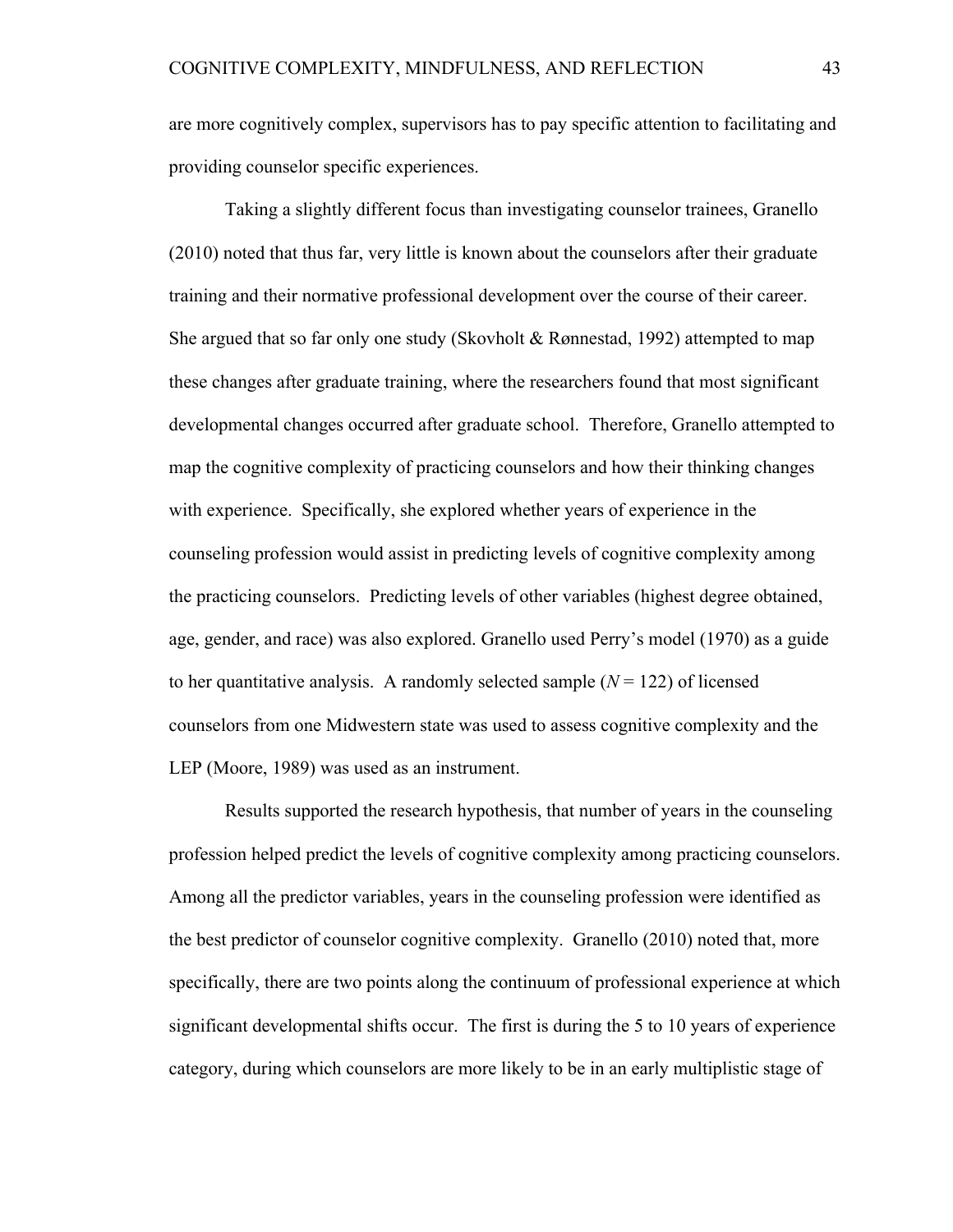development. The second developmental shift occurs for counselors with 10 or more years of professional experience. These counselors are far more likely to be in the late multiplistic or early relativistic stages of development. These findings are consistent with the qualitative research by Skovholt and Rønnestad (1992), who found that by their own self-report, practicing counseling psychologists do not move into a period of deeper authenticity and individuation until they have been practicing for 10 years or more.

Furthermore, being part of the profession in any capacity, regardless of specific roles (in practice, as a supervisor, as an administrator, or as a counselor educator), was the critical factor in cognitive development (i.e., cognitive complexity); years spent in direct versus indirect service was not a significant contributor. Though, having a doctoral degree in counselor education did not contribute to the prediction ability in a *highly* meaningful way, it was found to be the second contributor to enhanced cognitive complexity. Age, gender, and race were found as nonrelated factors to cognitive complexity, which was consistent with previous research (Granello, 2002). The researcher concluded that cognitive complexity does not come with aging and the passage of time; it was engagement in the profession that was connected to higher levels of cognitive complexity.

Thus far this analysis has been the only study that has explored cognitive complexity among practicing counselors beyond the initial counselor-training period. These findings add significant authority to the notion that relevant experiences in the counseling profession (regardless of specific roles) further enhance cognitive complexity of counselors.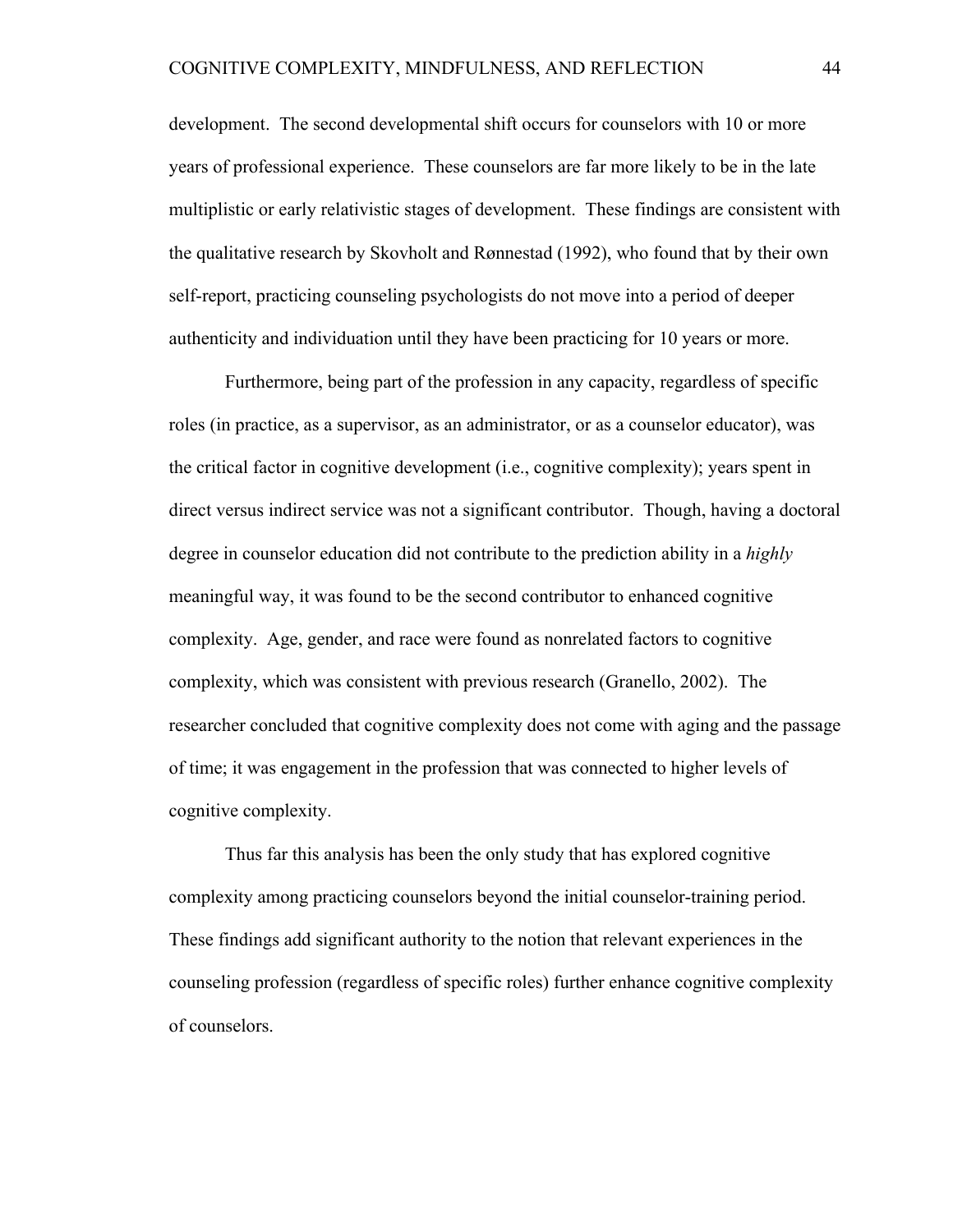**Enhancing counselor cognitive complexity.** In providing counselor specific experiences, there were two noteworthy studies that examined what facilitates or could enhance counselor cognitive complexity during their training years*.* Exploring the correlation between counselor cognitive development and empathy, Lovell (1999) surveyed 340 graduate student members of a large professional counseling association in the United States. Lovell utilized Perry's model (1970) to conceptualize the cognitive development of the counseling students, where he measured empathic disposition using the Hogan Empathy Scale (Hogan, 1969) and cognitive complexity using the Learning Environmental Preference (Moore, 1989).

A nonparametric analysis of the results denoted a moderate positive correlation between cognitive complexity and empathy among these counseling students. Furthermore, the researchers argued that a legitimate way to enhance student cognitive development (i.e., cognitive complexity) would be through the advancement of empathy and social awareness, and calls for a curriculum that incorporates intentional interventions explicitly aimed at promoting student cognitive complexity. This association adds further authority to the role of cognitive complexity in counselor education and the importance of intentional facilitation of increased cognitive complexity among the counseling trainees.

Secondly, conducting a pre-post experimental analysis of the relationship between fundamental counseling skills training and levels of cognitive complexity Duys and Hedstrom (2000) collected data from two groups; a treatment group and a control group  $(N = 72)$ . The students in the treatment group were enrolled in a counseling skills class (*n* = 36) that addressed microskills training and counseling simulation sessions. The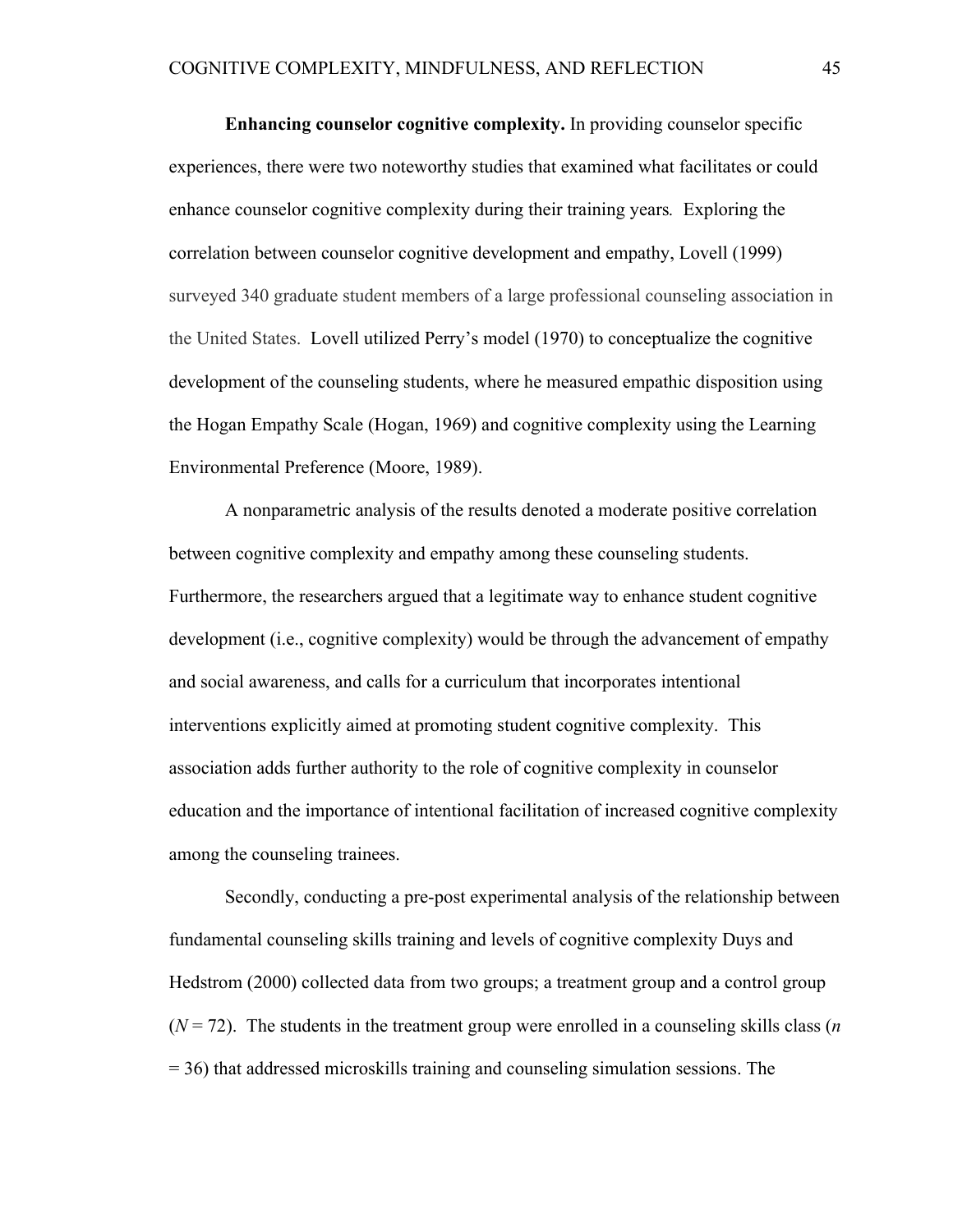students in the control group ( $n = 36$ ) were enrolled in other coursework (group counseling, research methods, assessment, and ethics) and had not taken a counseling skills class yet. Counselor cognitive complexity was examined using the Role Category Questionnaire (RCQ), developed by Crockett, Press, Delia, and Kenney (1974), which is a general measure of cognitive complexity. The RCQ questioned respondents of their impressions of a liked and a disliked peer where the number of characteristics recorded was the construct differentiation score (Duys & Hedstrom, 2000).

The treatment group exhibited an increase in construct differentiation when compared with the control group, indicating a higher ability in cognitive complexity. Because RCQ captures cognitions about their peers instead of their clients, the researchers indicated that it was unclear if cognitions about peers are representative of cognitions about clients. Nonetheless, the results indicated that training in counseling skills may result higher cognitive complexity and superior counselor conceptualization skills (Duys & Hedstrom, 2000).

Findings of the study supported the conclusion that counseling skills training was related to higher cognitive complexity levels. The researchers attributed the increases in cognitive complexity levels by counselor trainees to the supervised, experiential counseling activities that were the main instructional component of the skills based training experience. The researchers recommended that skills-based training be provided early in the counselor education curriculum to better prepare trainees to use more complex levels of conceptualization in later course work, practicum, and internships. The results of this study also supported the importance of cognitive complexity in counselor development, and its role in counselor training and supervision. Thus far, this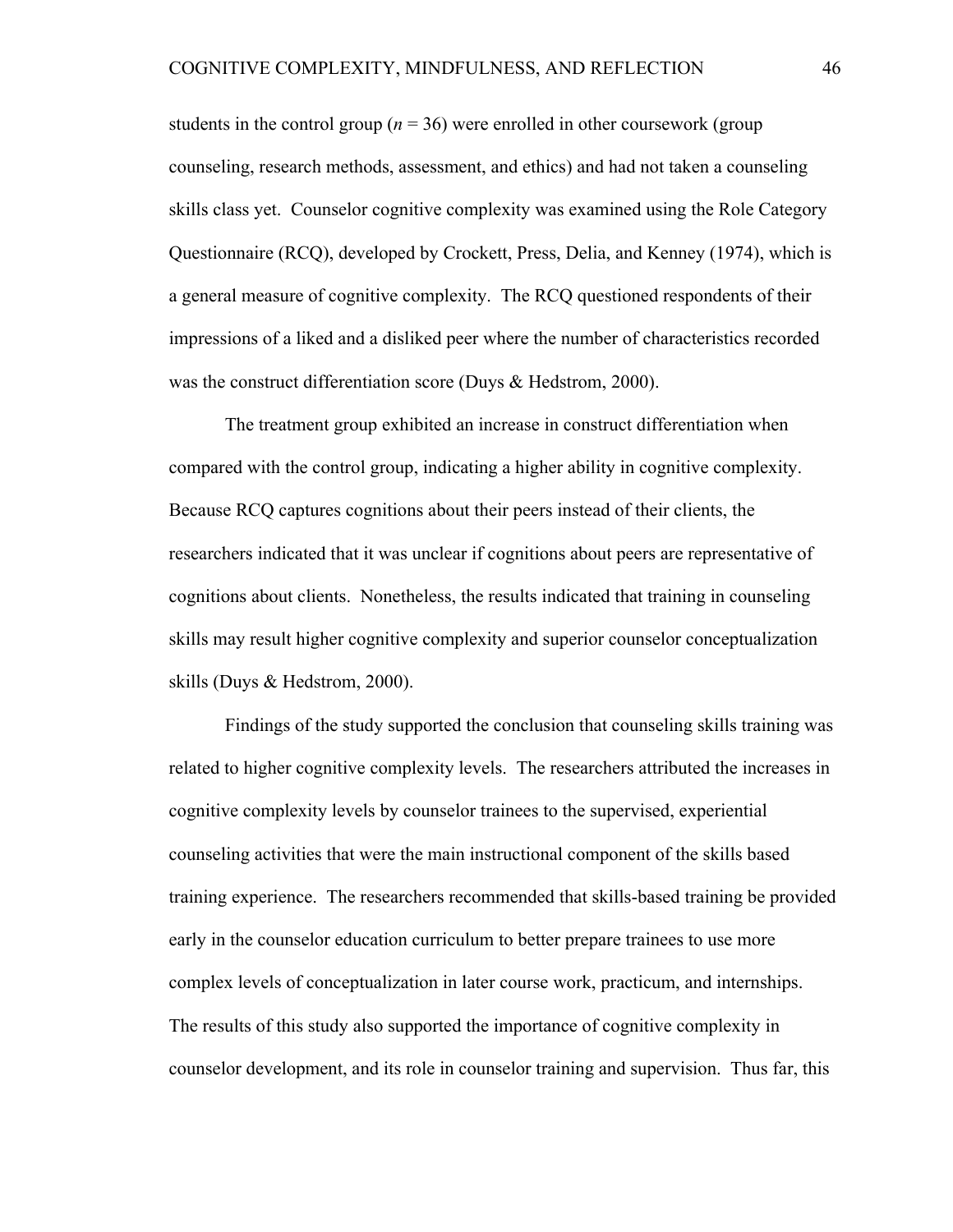study was the first empirical investigation addressing an intentional method aimed at increasing counselor cognitive complexity.

**Cognitive complexity and counseling outcomes.** Another aspect of empirical explorations that was conducted in cognitive complexity in relation to counselors in training was to look at the relationship between cognitive complexity and counseling outcomes. Conducting a study on developmental cognitions of first year practicum supervisees on the influence of their ego development on in-session cognitions of supervisees ( $N = 27$ ), Borders (1989) explored a full range of in-session cognitions of supervisees. Categories in the Dole coding system (Dole et al., 1982), were used in hypothesizing the following six different factors in in-session cognitions of the supervisees at higher and lower ego levels (time, place, focus, locus, orientation, and mode). The overall cognitive complexities of the participants were assessed using the Sentence Completion Test of Ego Development (SCT; Loevinger & Wessler, 1970, as cited in Borders, 1989). Three ego levels were represented in the study: self-aware, conscientious, and individualistic. Actual counseling sessions of the supervisees were videotaped and reviewed immediately, followed by a standardized recall procedure (thinking aloud; Dole et al., 1982). The counseling and recall sessions were taped, transcribed, and reviewed to code the retrospections of the participants.

Results of this study did not provide significant effects of ego levels and the insession cognitions of the supervisees in relation to five of the six hypotheses. However, participants at higher ego levels had significantly less negative thoughts (mode) and more objective and positive thoughts about their clients and themselves during the counseling session. Supervisees at lower ego levels reported frustration or irritation with their clients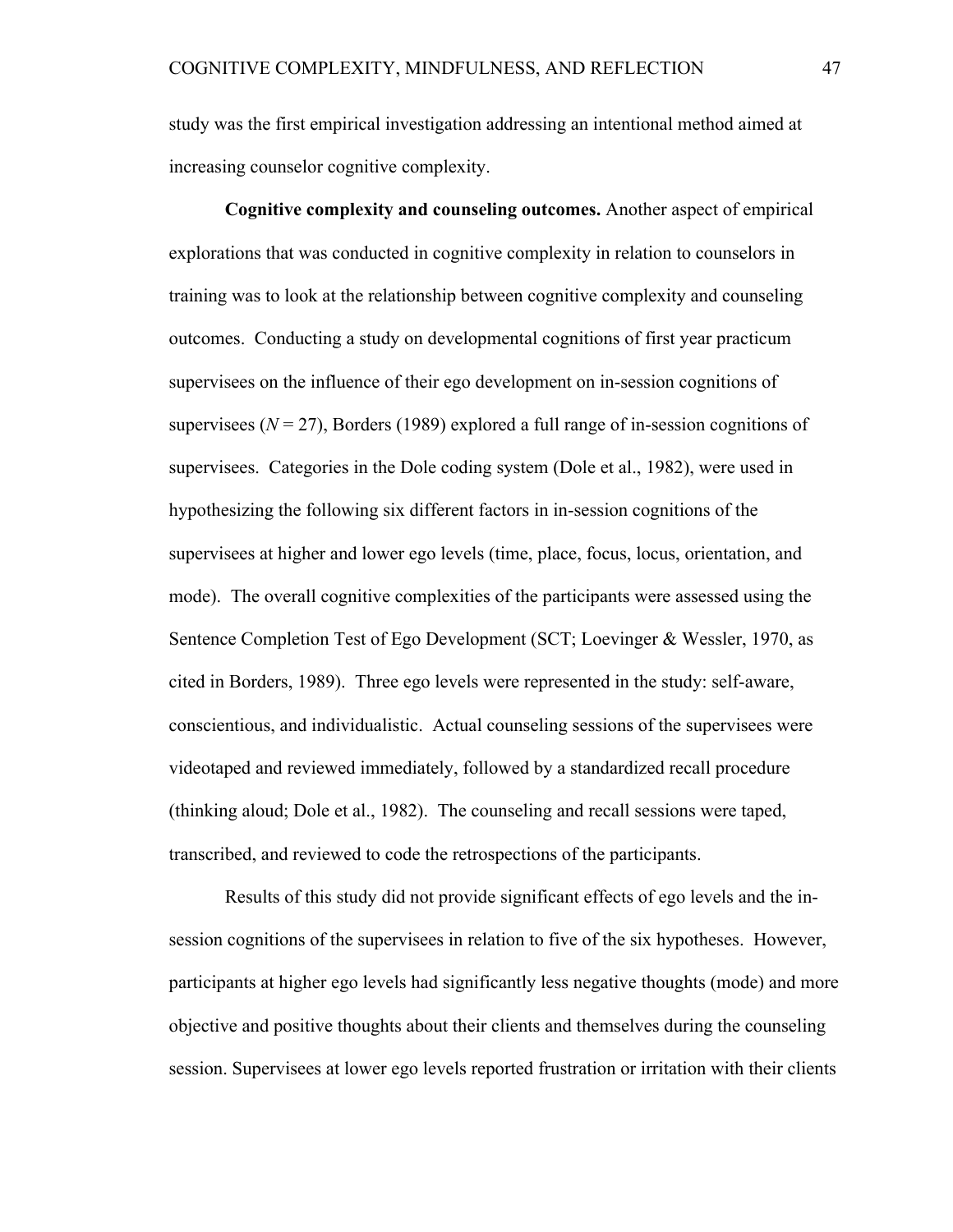or with themselves during the counseling session. The results signified the effect of ego developmental level on some aspects of the counselor performance (e.g., counselor objectivity). Conceivably, these aspects of counselor performance are more impacted by training or experience level (Welfare, 2007). Despite the limitations of the investigation, the results had important implications for counselor cognitive development. Regardless of levels of training and experience, individuals at higher levels of ego development perform some important counseling tasks better than individuals at lower levels of ego development. These outcomes insinuated the importance of addressing continuous facilitation of counselor cognitive development (i.e., cognitive complexity) of a supervisee from a developmental perspective in training and in supervision.

Another study that examined the role of cognitive complexity in relation to counselor outcomes was conducted by Vidas (2008). Vidas examined the self-rated development in cognitive complexity, autonomy, and self-other awareness (ability to appropriately focus on both the self and the client, including differentiating between personal issues and those of the client) of master's-level counselor trainees  $(N = 77)$ during their internship year. The theoretical framework for this study involved two developmental models: Perry's (1970) schemas of cognitive development and complexity and Stoltenberg et al.'s (1998) IDM of counselor development. The framework also included Snyder's (1974) concept of self-monitoring, which is conceptualized as a relatively enduring personality trait, but one that can be influenced by external factors.

The LEP (Moore, 1989) was used to measure cognitive complexity, the Self-Monitoring Scale (Snyder & Gangestad, 1986) was used to evaluate self-other awareness, and the Supervisee Levels Questionnaire-Revised (McNeill, Stoltenberg, & Romans,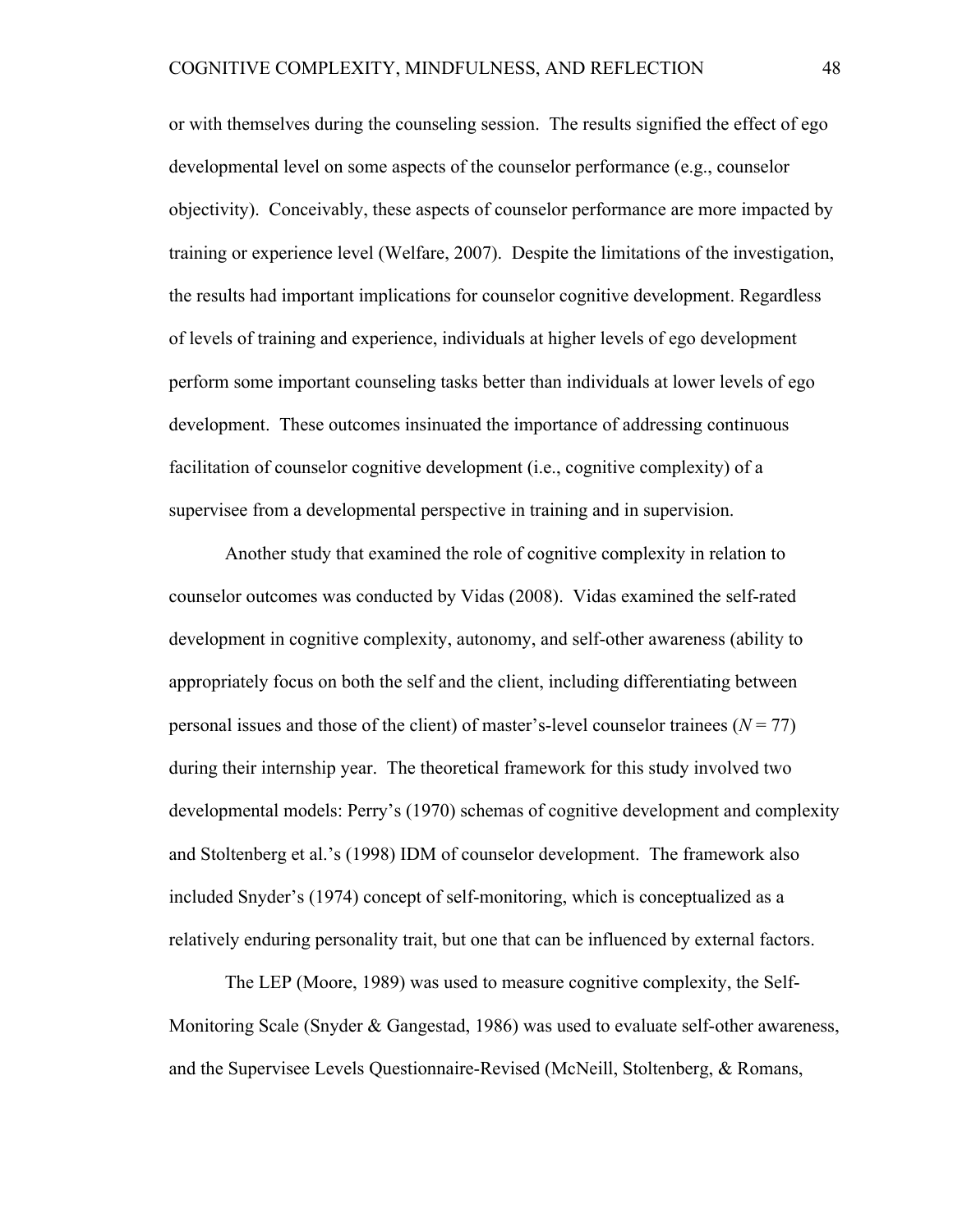1992) was used to measure autonomy of the trainee. Researchers collected data at the beginning of the internship year and obtained follow-up data during the end of their internship experience. It was hypothesized that cognitive complexity, self-other awareness, and autonomy would increase over the course of the year. It was also hypothesized that cognitive complexity at the beginning of the year would predict selfother awareness and autonomy at the end of the year.

Results indicated partial support for these hypotheses. While self-other awareness and autonomy significantly increased over the course of the year, cognitive complexity did not. Yet, higher levels of cognitive complexity at beginning of the year predicted greater self-other awareness at the end of the year, but did not predict a trainee's sense of autonomy. It was noted that there was a main effect for race/ethnicity on cognitive complexity, with White students scoring significantly higher than non-White students; causality for this phenomenon was unsupported. The researchers alluded to research limitations and validation of the instruments used to assess these variables with diverse body of trainees and called for multi-perspective assessments.

Yet, in sum, higher levels of cognitive complexity at the beginning of the year were able to predict greater self-other awareness at the end of the internship year. In other words, trainees with higher levels of cognitive complexity were capable of highlevel self-awareness and awareness of others, including differentiating between personal issues and those of the client yielding better counseling outcomes.

To address progressive diversifying of the United States from a counselor preparation point of view, Wendler and Nilsson (2009) investigated the relationship between cognitive complexity level and sociopolitical advocacy of counselor trainee as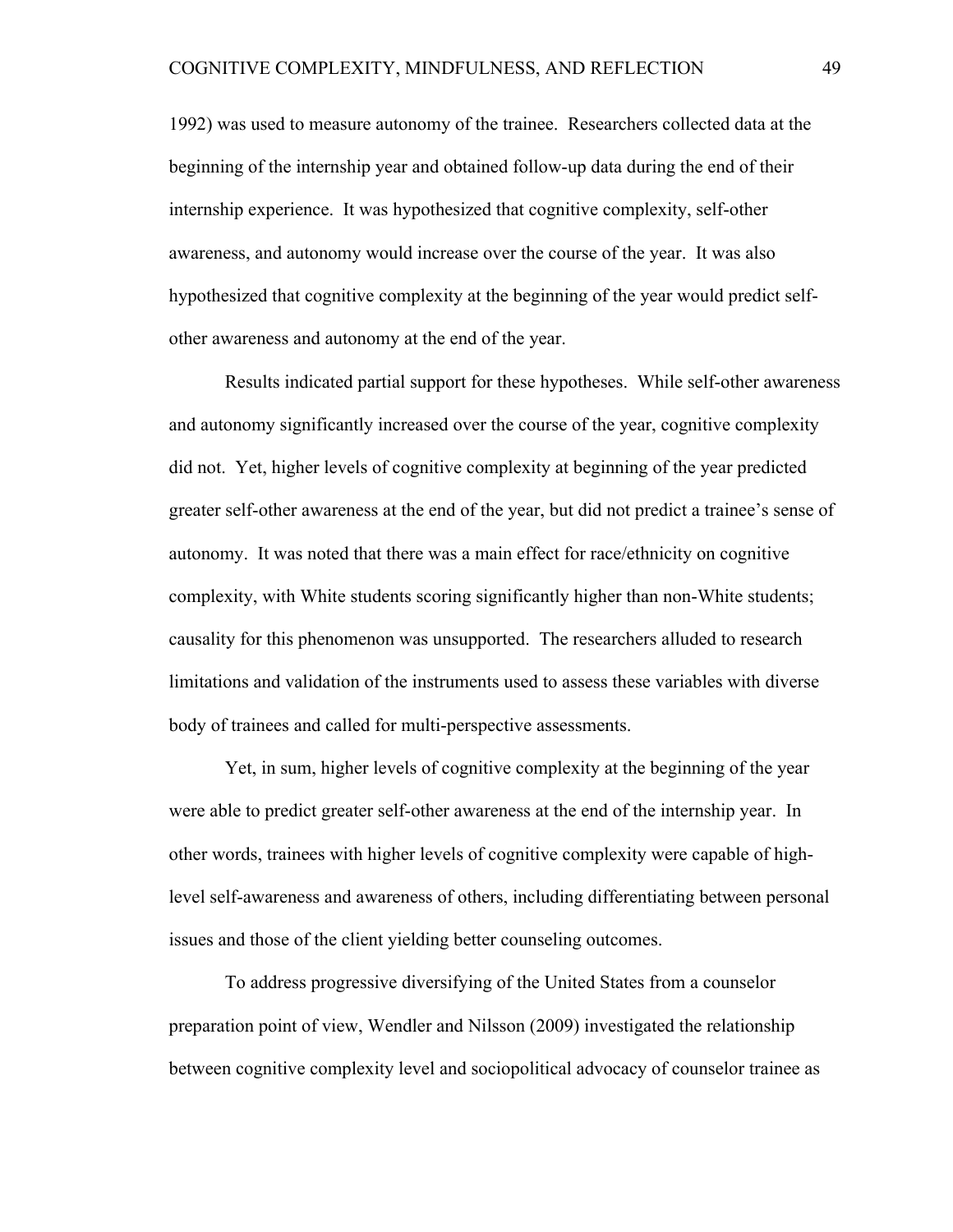predictors of universal-diverse orientation. Operationalizing the construct Miville et al. (1999) described universal-diverse orientation (UDO) as awareness and acceptance of both the similarities and differences among people. Miville et al. further noted that those who adopt a UDO appreciate the universal similarities and are aware of important differences (race, gender, and age) among people, which is conceptually and theoretically paramount in providing multicultural sensitive servicers. Utilizing this description of UDO, Wendler and Nilsson used a sample of 120 master's level  $(N = 84)$  and doctoral level  $(N = 36)$  trainees from four Midwestern universities that had both counselor education and counseling psychology programs. Miville-Guzman University-Diversity-Scale-Short-Form (Miville, 1999) was utilized to assess counselor trainee's awareness and acceptance of both the similarities and differences among people. A 4 x 6 version of Bieri et al.'s (1966; as cited in Wendler & Nilsson, 2009) original 10 x 10 Repertory Grid Test was used to measure trainee cognitive complexity. The Activity Scale (Kerpelman, 1969; as cited in Wendler & Nilsson, 2009) was used to measure trainee's level of sociopolitical advocacy. The Multicultural Social Desirability Scale (Sodowsky, 1996; as cited in Wendler & Nilsson, 2009) was used to assess the social desirability of the participant.

Results did not indicate trainee cognitive complexity as a predictor of UDO. Wendler and Nilsson (2009) continued to explain research limitations (e.g., measures used) that may have influenced the results of trainee cognitive complexity and UDO. They noted that the Repertory Grid Test initially was used to measure cognitive complexity in attitude towards individuals with disability. They also noted the influence of using such a measure (a general measure instead of diversity specific) on research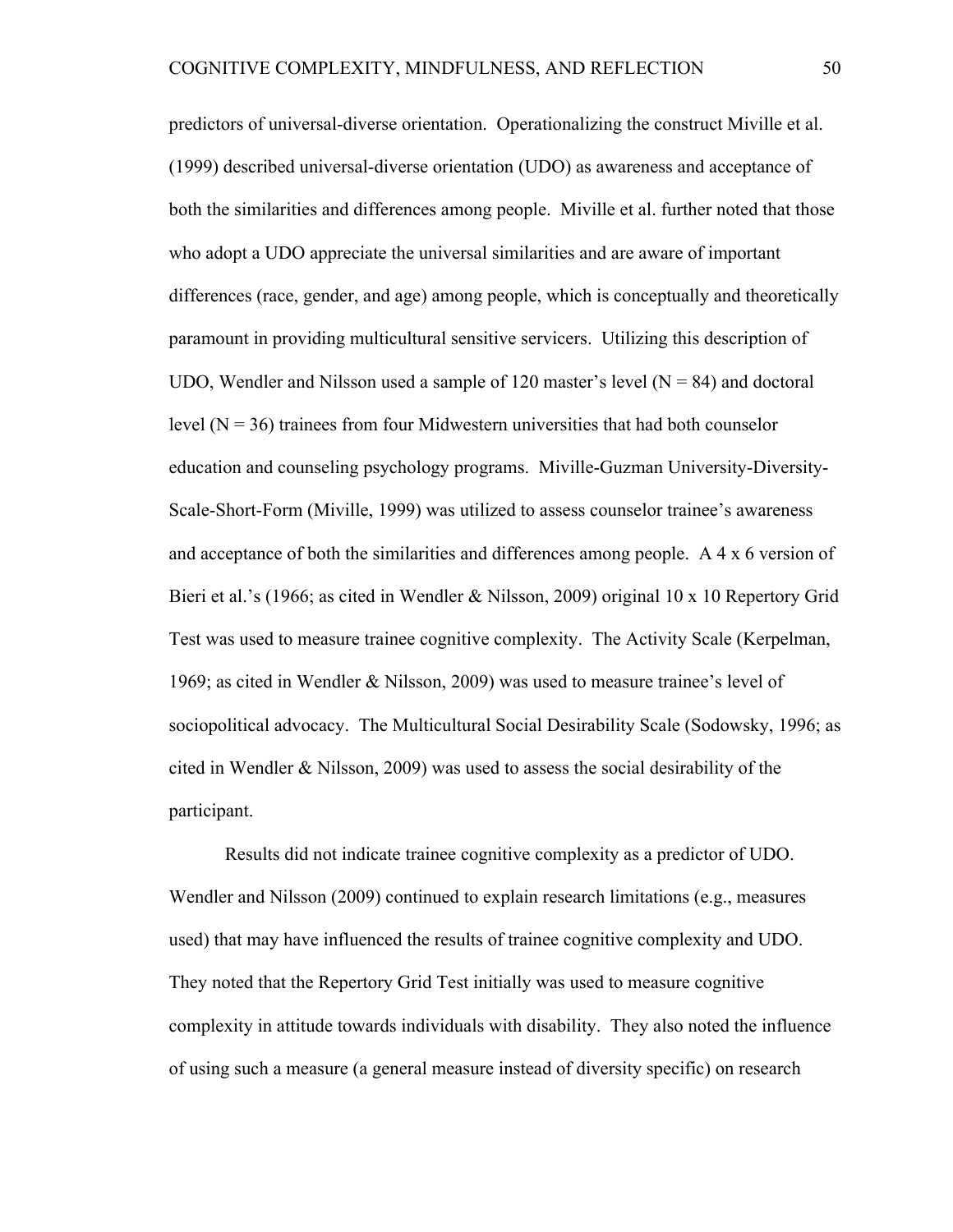findings. This conforms to Welfare's (2007) rationale in using a domain specific instrument in measuring cognitive complexity due its domain specific nature. Nonetheless, the several researchers discussed thus far have used general measures to assess general cognitive complexity yielding significant results; measuring general cognitive complexity instead of counselor specific cognitive complexity. Thus, rationale for the findings in relation to cognitive complexity is questionable, yet using a domain specific instrument to measure counselor cognitive complexity is upheld.

However, Wendler and Nilsson (2009) reported a significant relationship between cognitive complexity and multicultural social desirability. Compared to trainees with higher levels of cognitive complexity, trainees who had lower levels of cognitive complexity were more susceptible to presenting themselves as more aware of multicultural issues than they actually are. It appeared that trainees with higher levels of cognitive complexity are more self-aware and possess more accurate approximations of self. Therefore, it is safe to conclude that these results still contributed to the importance of cognitive complexity in counselor education and counselors with higher levels of complexity may contribute to better counseling outcomes.

Moreover, similar to Goldberg (1974), Holloway and Wolleat (1980), too, investigated the relationship between counselor's conceptual system (cognitive complexity) and processing of client information. Specifically, they explored the direct relationship between counselor's levels of cognitive complexity, the use of types of client information, and a counselor trainee's professional counseling experience in crafting clinical hypotheses. The specific hypotheses under investigation were (a) there is a significant relationship between cognitive complexity and the use of informational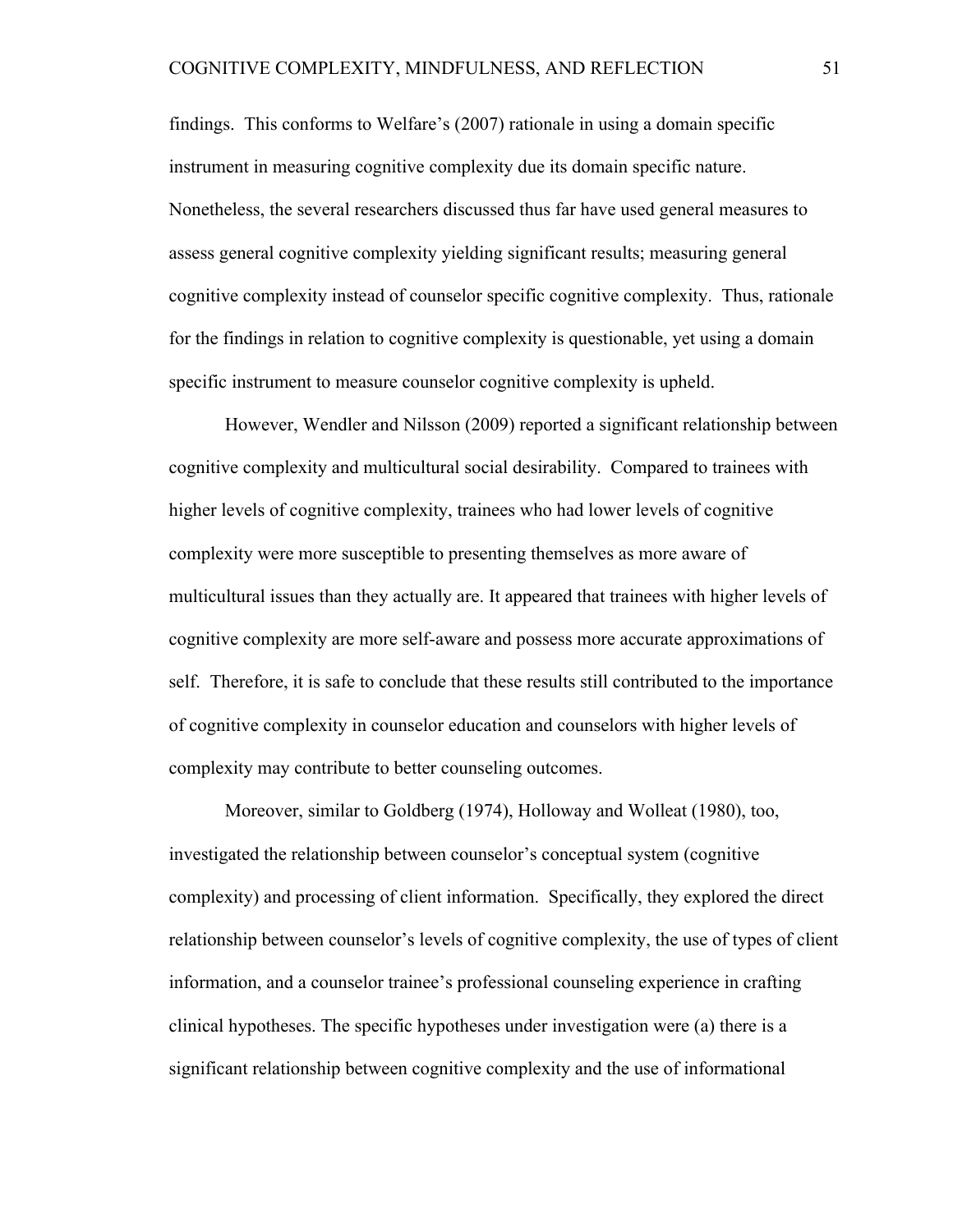referents in forming clinical hypotheses, and (b) there is a significant relationship between the amount of professional counseling experience and the use of informational referents in forming clinical hypotheses.

Thirty-seven first-semester counselor trainees of a Midwestern university participated in the study. The Paragraph Completion Method (PCM; Hunt, Butler, Noy, & Rosser, 1978, as cited in Holloway and Wolleat, 1980) is an instrument used to measure cognitive complexity and was completed by the participants. The PCM scores represented four levels of cognitive complexity; zero being the lowest level of cognitive complexity and three as the highest. A month later, the counselor trainees viewed a 20 minute videotape of a counseling session, which was immediately followed by completion of the Clinical Assessment Questionnaire (Watson, 1976, as cited in Holloway and Wolleat, 1980), a measure that assessed forming clinical hypotheses by any of the seven categories of the questionnaire. Protocols are scored for the presence or absence of the following six categories of information: (a) elements of understanding the client's behavioral and personal characteristics, (b) time frame used in understanding the client, (c) categories of information used to support conclusions, (d) number of instances used to support conclusions, (e) categories of information sought, and (f) number of divergent questions asked. The seventh category, overall, was scored on a scale of 1-3 and this was added to Watson's (1976) original scheme.

The results indicated that level of experience was not significantly related to characteristics of the students' clinical hypotheses formation. Yet, the results revealed a significant relationship between the level of cognitive complexity being related to the overall quality and clarity of expression in clinical hypotheses and the number of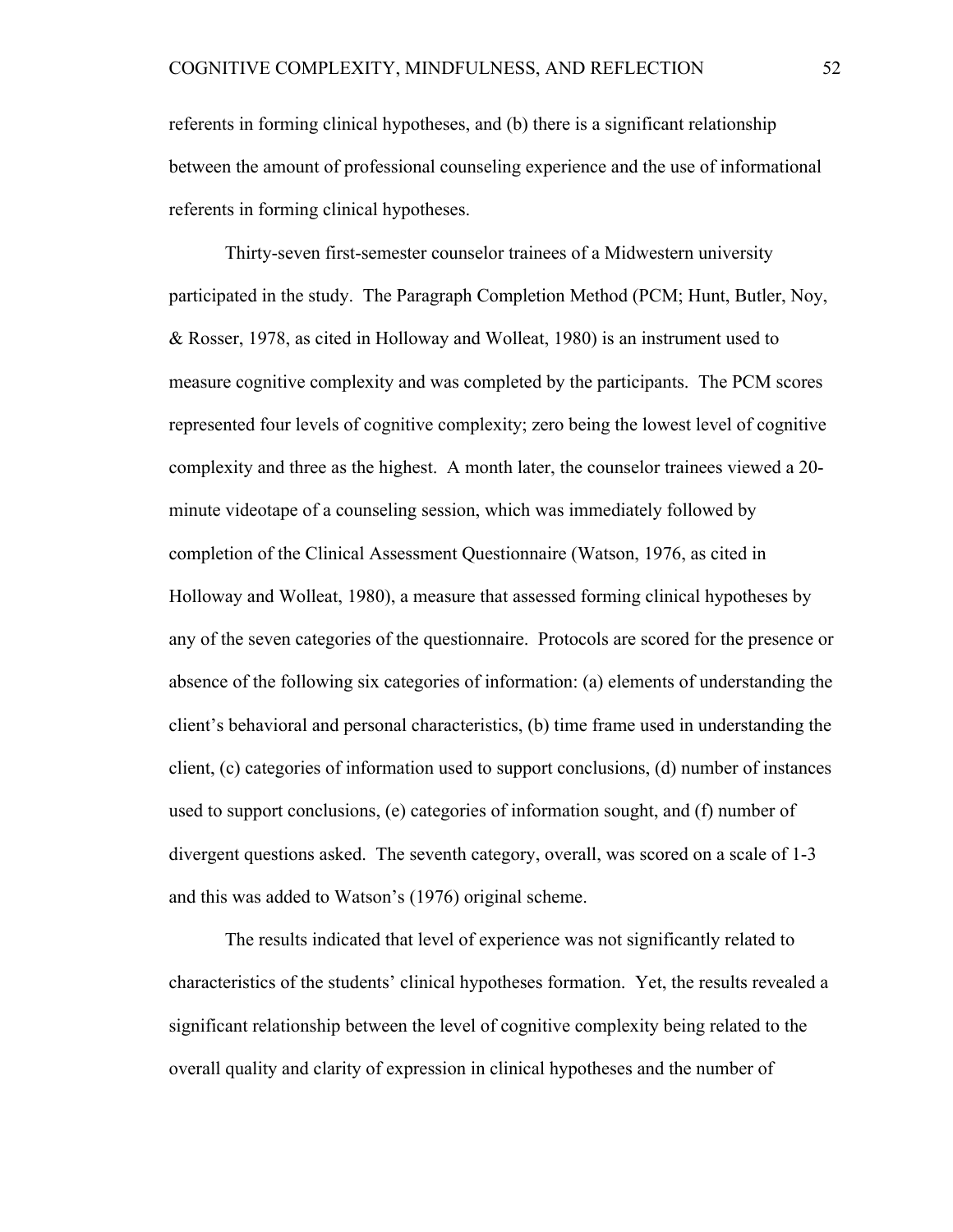divergent questions asked about the client's problems. Therefore, the researchers concluded that cognitive complexity, not professional experience, is related to quality and clarity of expression, which is prominent in counselor's clinical judgments and how the trainee probed client information. This investigation added further validation to the imperative nature of the role of cognitive complexity in training new counselors, thus yielding better counseling outcomes.

**Cognitive complexity and skill acquisition.** Investigating cognitive complexity and counselor skills acquisition, the pre-post experimental analysis using the RCQ to measure counseling student cognitive complexity was conducted by Little et al. (2005). They explored the effectiveness of the Skilled Counselor Training Model (SCTM) developed by Smaby, Maddux, Torres-Rivera, and Zimmick (1999) to teach counseling skills and foster counselor cognitive development. The SCTM curriculum emphasizes modeling, mastery, persuasion, arousal, and supervisory feedback during counseling training as key elements to promote skills acquisition, self-appraisal of counseling skills, self-monitoring behavior, and cognitive complexity. The model systematically teaches mastery of counseling skills while promoting accurate assessment of counseling skills of self and others, attending to the flow of the counseling interaction, and fostering confidence to learn and apply counseling skills.

First year masters' counseling students  $(N = 59)$  enrolled in three counseling classes were studied. Students who were enrolled in three sections of a counseling theories and processors class  $(N = 40)$  served as the experimental group and received instruction in the SCTM. While the control group was made up of students who were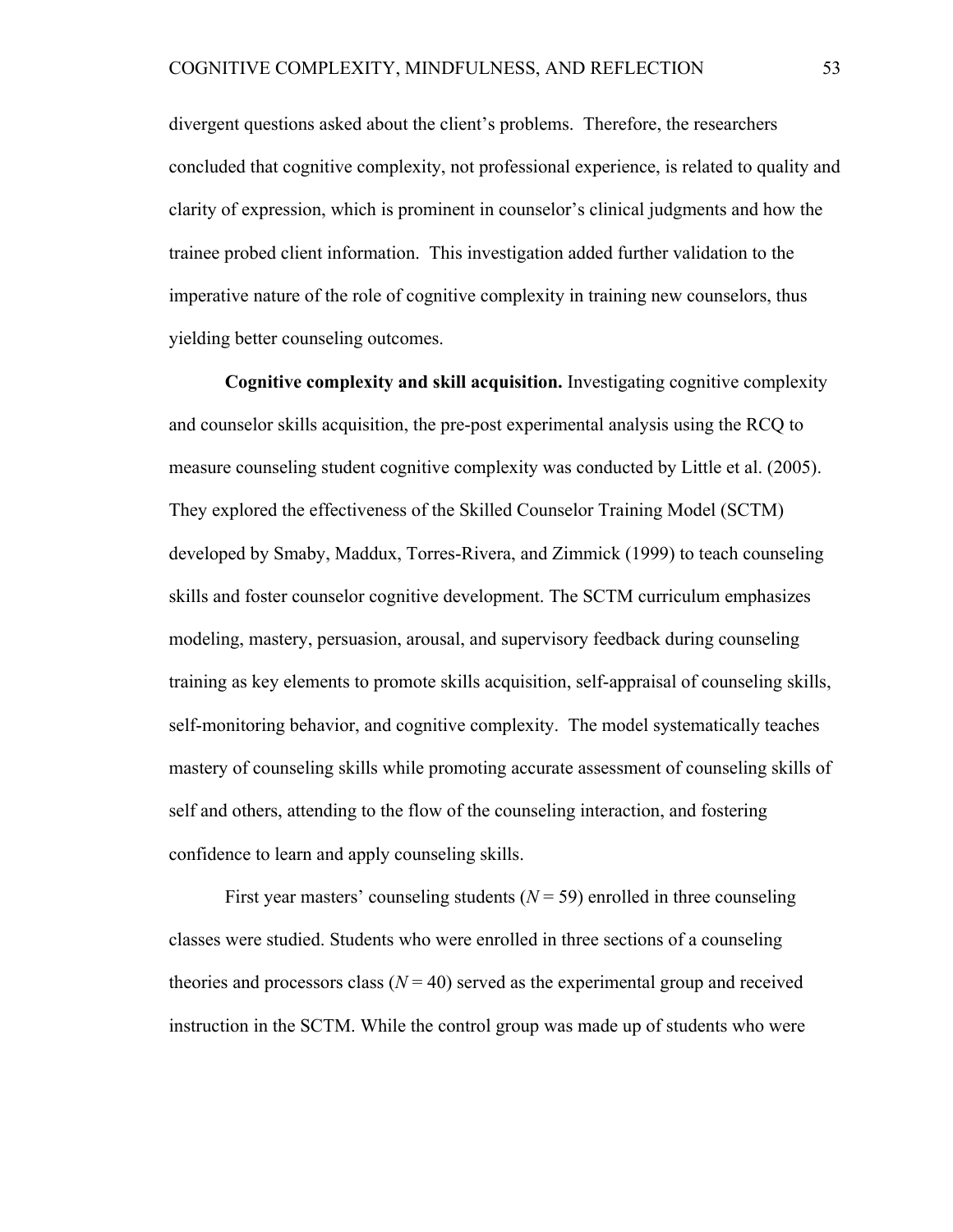enrolled in an introduction to counseling class  $(N = 19)$  that did not receive SCTM training.

The RCQ post-test scores of students in the experimental groups were significantly higher than the control group. The researchers concluded that the SCTM was successful in increasing student cognitive complexity and similar to the findings of Duys and Hedstrom (2000), the growth in cognitive complexity might be due to the intense supervision the students received of experiential activities. Concluding further, the researchers noted that the training used in the present study may result early enhanced skill attainment while also promoting other desired counseling attributes such as selfmonitoring of behavior, counseling self-efficacy, and cognitive complexity. They recommended that these skills and attributes could be further refined and enhanced in practicum and internships classes as students advance in their counselor education programs. This study added further value to skills-based training and intense supervision in facilitating intentional growth of counselor trainees' cognitive complexity.

Another study done by McAuliffe and Lovell (2006) examined the relationships between counselor trainees' personal epistemological levels and their behavior in counseling interview sessions. The theoretical assumption that underlined this investigation was that the effectiveness of counseling lies more in the personal qualities of a counselor than in the techniques used. McAuliffe and Lovell used the LEP (Moore, 1989), an inventory that measured individual cognitive complexity, in a first semester counseling skills class  $(N = 30)$  to determine their epistemological development. The authors then selected six trainees who had low LEP scores (lower levels of cognitive complexity) for dualism (a more rigid or authoritarian position) and another six trainees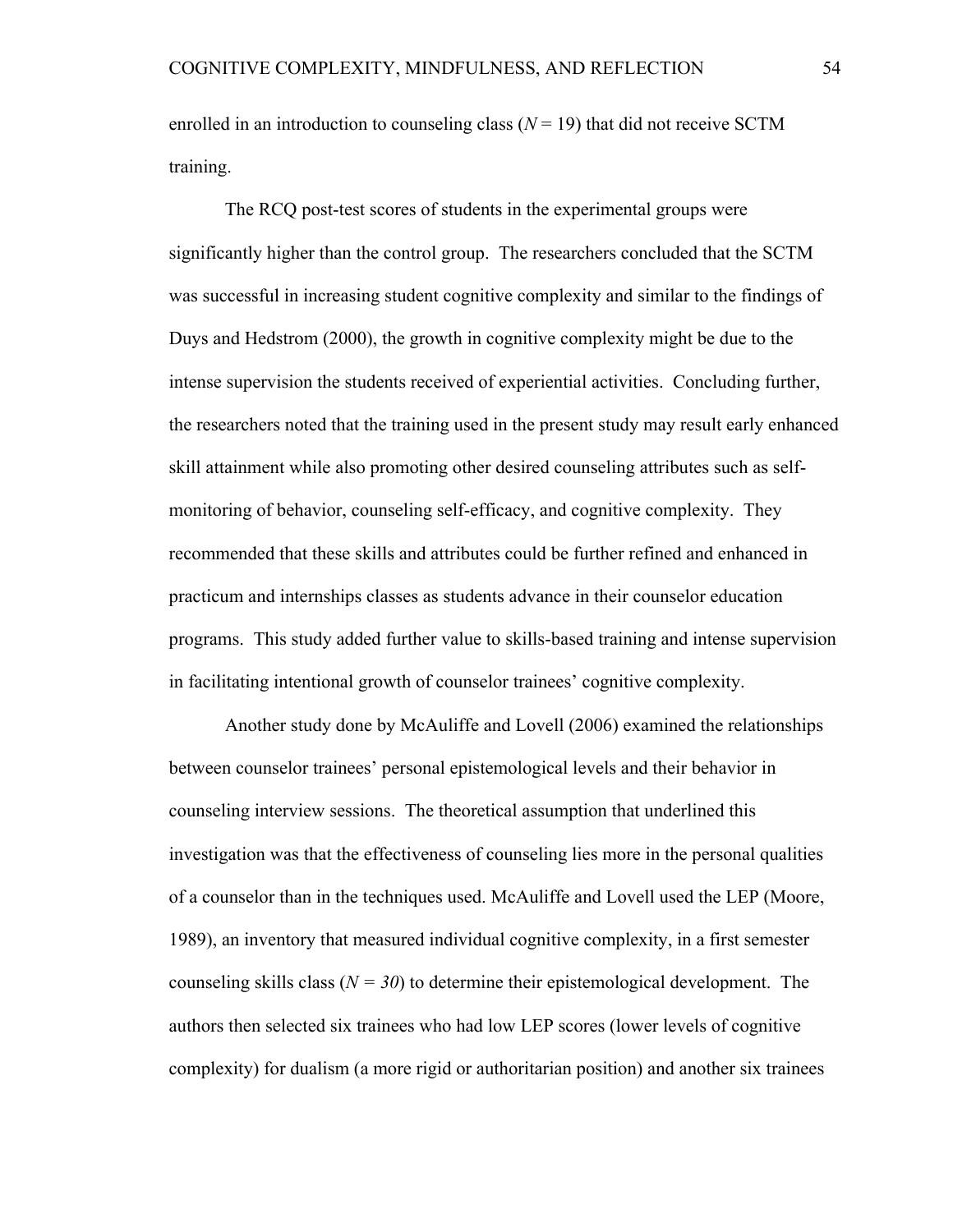who had high LEP scores (higher levels of cognitive complexity) for relativism (to a pluralistic and context sensitive position). Their 30-minute counseling sessions were taped and transcribed. Along with the trainees' written self-commentaries, the transcriptions were analyzed. The sessions used for qualitative analyses were factual concerns instead of simulated sessions.

Five overall categories that characterized the trainees' interview behaviors were identified: (a) source of point of view, (b) depth, (c) reflectiveness, (d) relationship to ambiguity, and (e) use of evidence. They named two themes for each these categories, one for dualists and one for relativists. In the first category (source of point of view) the dualists had the tendency to merge their own point of view with the client's or of an external authority's views. The relativists were able to differentiate their own views from the client's point of view, were able to recognize that a counselor is always approximating, not receiving, another's experience, and demonstrate great empathy.

In the second category (depth) the dualists were more oriented towards the superficial aspects of the client's experience; they focused more on specifics (persons, places, things) that the client mentioned. There was a lack of ability to probe for mixed feelings, implicit emotions or meanings, and patterns in client behavior. Whereas the relativists were more flexible in their ability to use concrete, momentary cues to identify cross-situational client themes and patterns, the dualists were flexible to use cues given by the client in momentary situations. They were also subtle and used metaphors.

In the third category the dualists showed *automatization*, where they were habitual and had automatic modes of thought of action. They were unable to show evidence for their own thoughts and action. Relativists contrastingly exhibited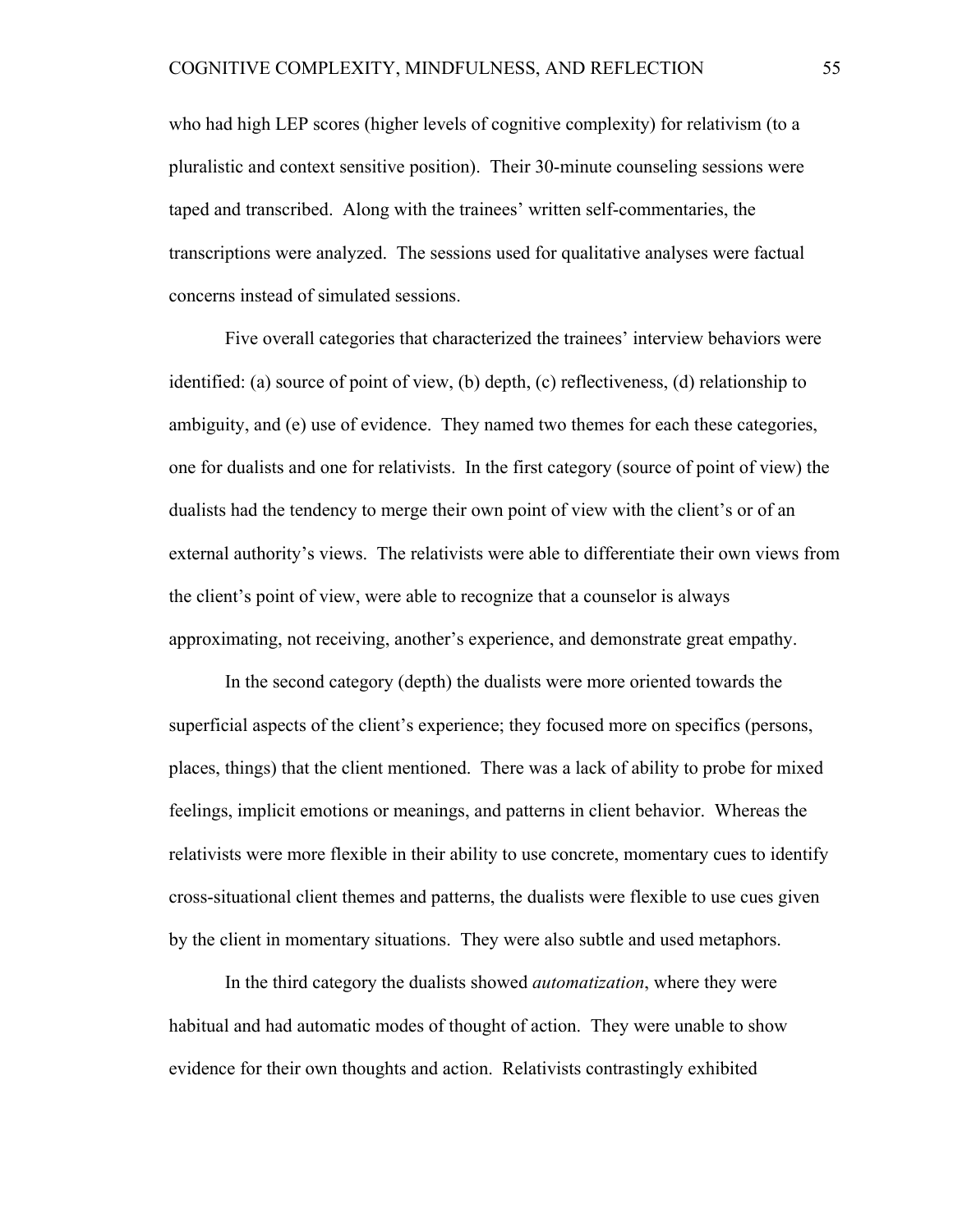metacognitive abilities where they were able to think of their own thought process and action, as well as considering alternate helping strategies.

In the fourth category the dualists were inclined to search for a single correct explanation (reductionism) in uncovering an answer to a client concern without exploring the feelings and meanings related to the issue. They applied a singular approach to a complex problem. Where relativists recognized the uncertainty of the issue (had more tolerance for ambiguity) and the possibility of several perspectives for a client issues. Also, they collected more evidence before coming to a conclusion and proceeding with an intervention.

In the final category that emerged, the dualists were reluctant to investigate with their clients further, favoring a premature solution-focused approach without considering evidence for their actions. Whereas the relativists considered the evidence before taking action and were able to identify reasons for interventions used, and thereby demonstrated a clearer comprehension of their rationales for doing so.

In sum, counselor trainees who had higher levels of cognitive complexity were effective in providing counseling services compared to trainees who had lower levels of cognitive complexity. The researchers investigated these as a part of individual epistemological development. They concluded that training and supervision must operate from a developmental epistemological point of view in order to provide better client services. These findings add undoubted validation for the significant role cognitive complexity play in counselor education and effective counseling skills acquisition.

Taking a new direction in exploring cognitive complexity, Seggelen-Damen (2013) explored its relationship with a counselor's ability for reflection. Considered an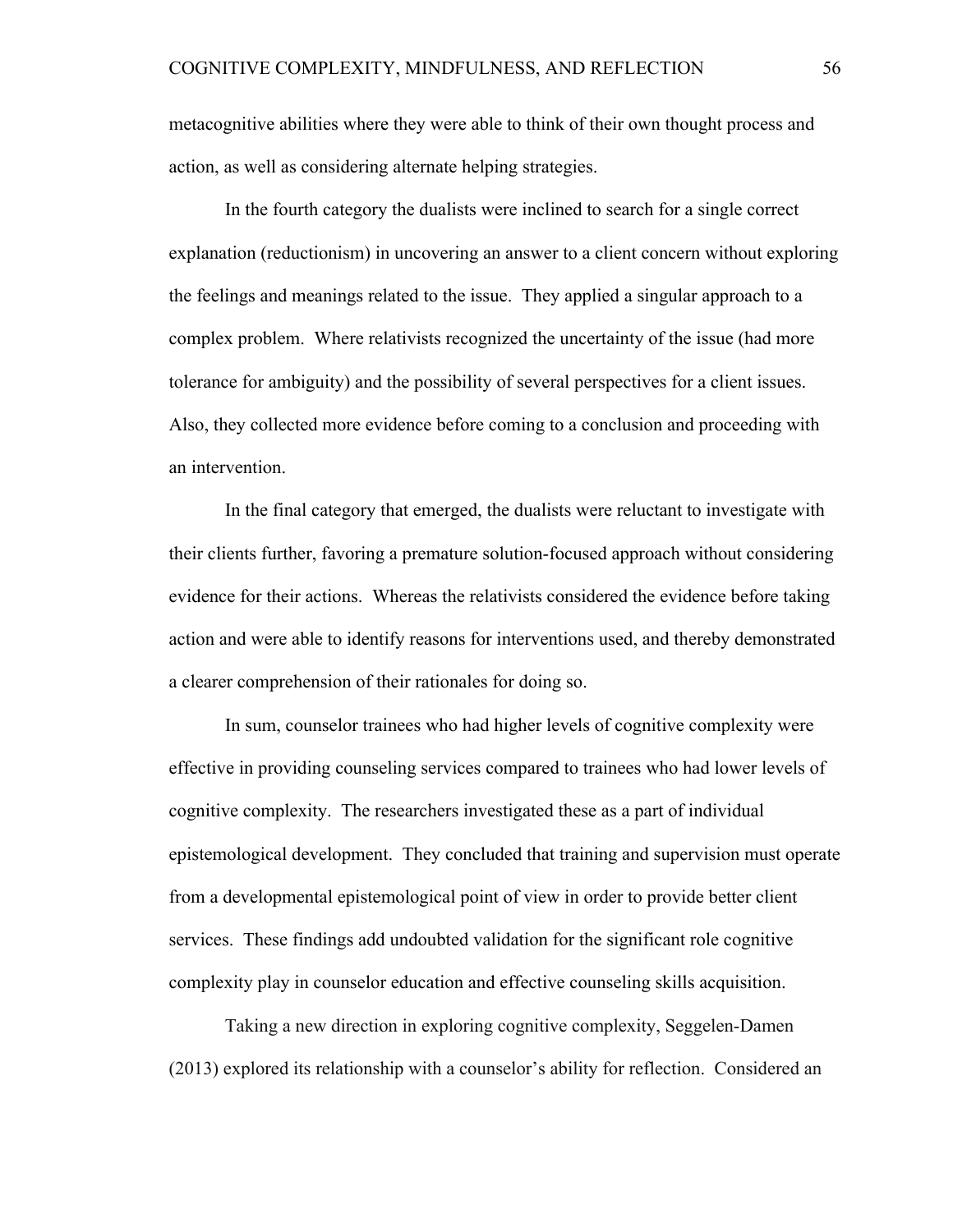individual tendency, Dewey (1933, p. 9; as cited in Seggelen-Damen, 2013) identified reflection as "the active, persistent, and careful consideration of any belief or supposed form of knowledge in the light of the grounds that support it and the further conclusions to which it tends." Another definition by Seibert and Daudelin (1999, p. 20; as cited in Seggelen-Damen, 2013) describe reflection as "the process of stepping back from and experience carefully and persistently ponder its meaning to the self through the development of inferences."

The author highlighted that reflection has several synonyms: metacognition, selfevaluation, self-reference, critical thinking, and introspection. All definitions and views combined, it appears that reflection involves the cognitive activity of questioning via identified cognitive personal pathways that leads to understanding the role of self by making sense of one's own experiences. Thus far it has been established that cognitive solutions are considered complex if they demonstrate the integration of multiple perspectives. Yet, the author noted that research has not addressed how people develop and integrate multiple frames of reference. Thus, Seggelen-Damen (2013) further investigated whether reflection contributes to the adoption of multiple frames of reference. More specifically, Seggelen-Damen (2013) explored the relationship between reflection and ones need for cognition, openness to experience, and private selfconsciousness, as well as whether reflection mediates the effects of cognitive complexity.

Participants were  $(N = 178)$  Dutch university students from six social science programs who were working on their final thesis. They answered a comprehensive questionnaire that included items on need for cognition, openness to experience, private self-consciousness, reflection, and cognitive complexity. The data stressed a mediating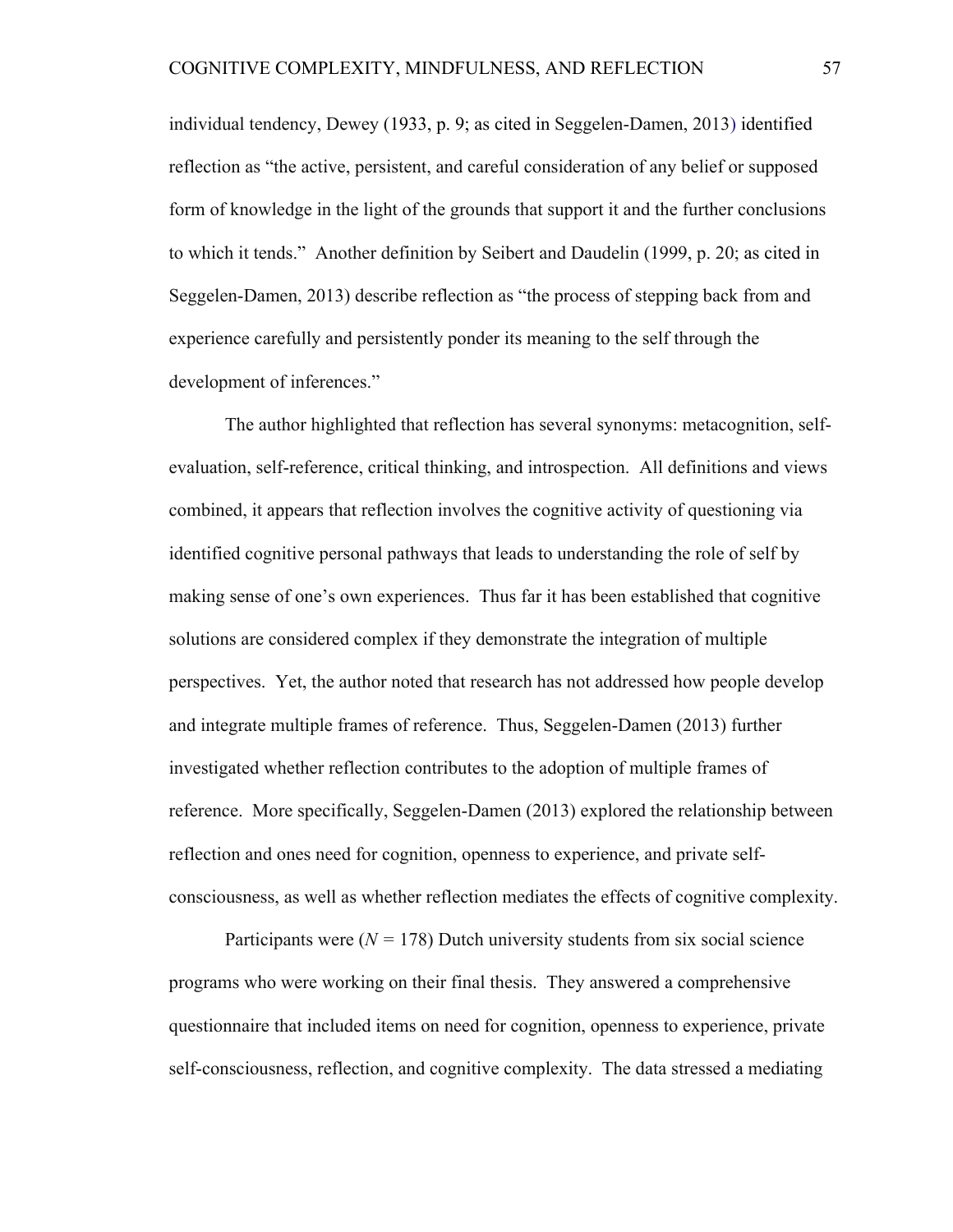role of reflection in the relationship between particular personality traits and cognitive complexity. The author concluded that people who are highly self-conscious and those with a high need for cognition exhibit more reflection. In addition, Seggelen-Damen (2013) found that the more one reflected, the more cognitively complex their outcomes were. The author noted that the findings clarify that reflective personalities are driven by the enjoyment of cognitive activity and self-examination. Thus, they are more likely to create complex solutions to problem.

Though the participants were not counseling students, they were from a variety of social science programs, which had some relevance to the counseling field. Thus, they were undergraduate students and most counseling programs were at the master's level, where the maturity of the students could be significant to the outcome of the results. Yet, one cannot deny the importance of these results where there is a correlation between these personality traits (could be argued as relevant for counseling students) and reflection, as well as its meditating role on cognitive complexity.

# **Summary**

Past research, as discussed, addressed the crucial role of counselor cognitive complexity (an indicator of one's cognitive development) upon counselor's therapeutic presence during counseling sessions and how cognitive complexity may influence their performance efficacy. The majority of empirical findings supported the notion that there was at least some advancement in the counselor trainee's level of cognitive complexity over the course of training. Moreover, these researchers concluded that the level of cognitive complexity among counselor trainees is positively correlated to many factors that help increase a counselors therapeutic efficacy including, one's ability to formulate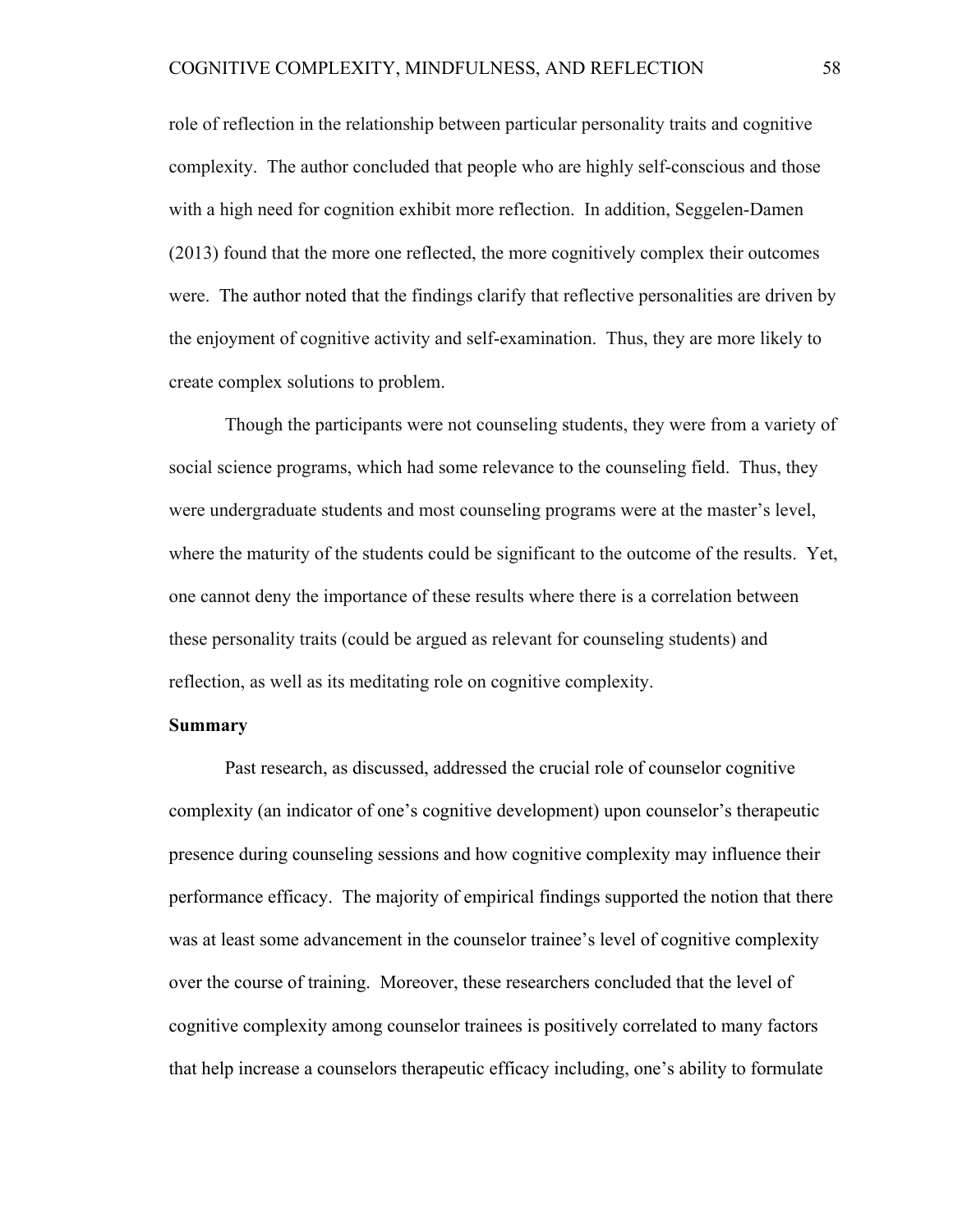clinical hypotheses, perceive clients in more complex terms, provide appropriate feedback to the client, remain objective during sessions, perform better in ambiguous circumstances and environments, develop greater self-efficacy and greater self-other awareness, and find working with their clients less difficult. Evidence also suggested that certain classes nurture and accelerate counselor trainee's cognitive complexity; specifically, having a practicum/internship or a counseling skills call help build cognitive complexity. These courses could be used as methods of intentional facilitation of trainee cognitive complexity. Thus far, a majority of the researchers investigated a counselor trainee's cognitive complexity across the continuum of professional development, where Granello (2010) explored impact of cognitive complexity of professionals who were already practicing in the field.

The instruments used to measure cognitive complexity and its validity across diverse groups has been debated (Vidas, 2008). Questioning the concept of cognitive complexity, Vidas (2008) noted that cognitive complexity is primarily a Western perspective, where its orientation to non-western cultures and other ethnic groups has not been discussed in detail. Moreover, due to the domain specific nature of cognitive complexity, measuring general cognitive complexity, and their relationship to each other was also questioned (Welfare, 2007). Despite these significant queries, results of the aforementioned empirical studies have highlighted the importance of cognitive complexity, its significant role on performance efficacy, and counselor therapeutic presence.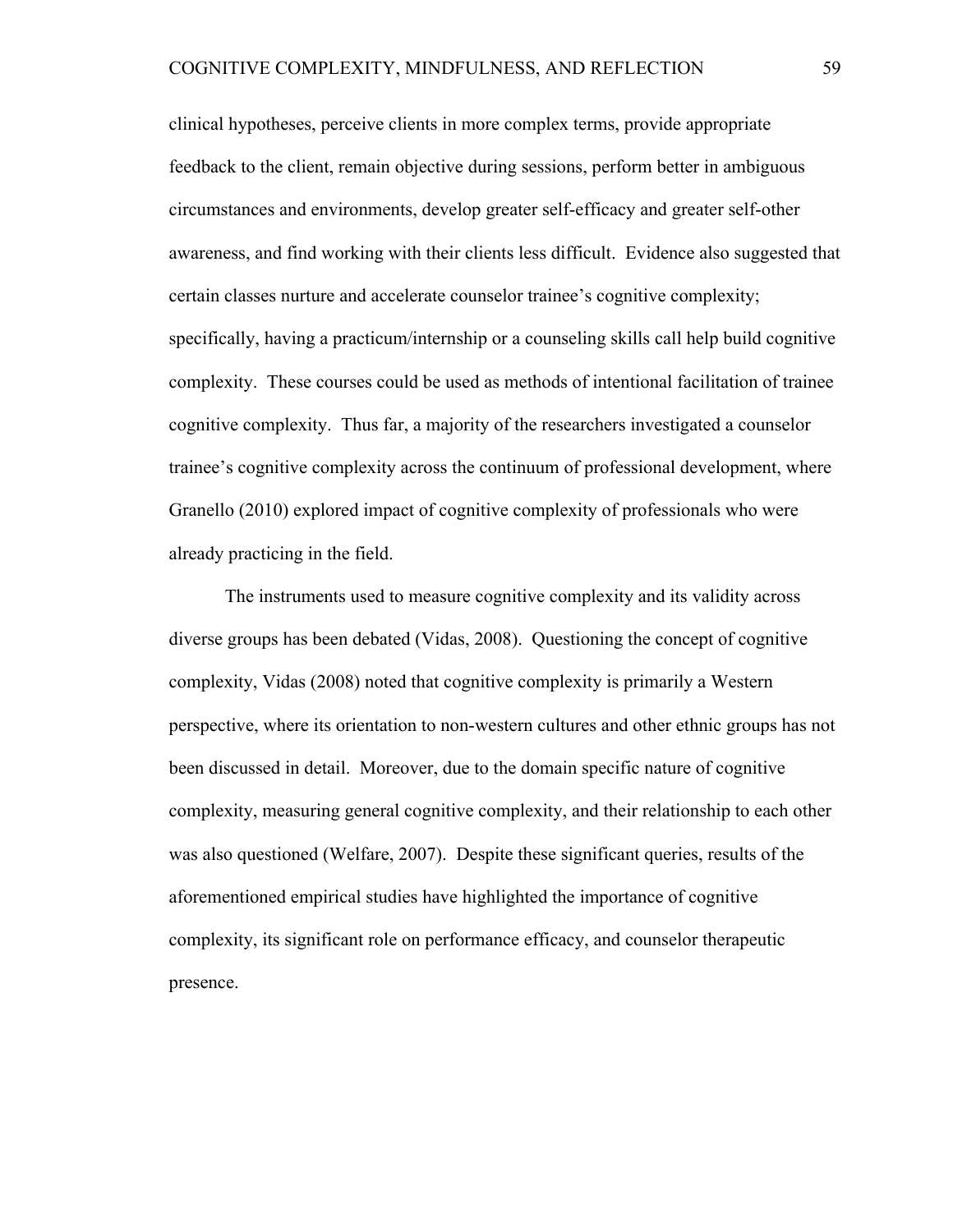### **Mindfulness: A Way to Enhance Counselor Cognitive Complexity?**

Referring back to the literature on cognitive complexity that discussed thus far, the significance of counselor cognitive complexity has been undoubtedly established. Moreover, when a counselor works with a client, being mindful of the client information presented is also vital in forming pertinent perceptions. As established in Chapter 1, it appears that being mindful (or having mindful attention) is necessary and could have an impact on forming pertinent perceptions by differentiating and integrating information. To effectually differentiate and integrate information presented by the client, one must have the ability hold multiple data at ones (i.e., capacity for cognitive complexity) and process the information gathered effectually. If a counselor lacks the ability to intentionally sustain and regulate attention (be mindful) during sessions, it is likely that the task of holding and processing information (by differentiating and integrating relevant data) in that moment will be overwhelming and ineffectual. This may result a deficiency of appropriate therapeutic presence and comprehension of significant therapeutic constructs. Hence, being mindful during a counseling session appears to be essential in facilitating/enhancing counselor capacity for cognitive complexity. Before exploring empirical studies in relevance to mindfulness and counselor education, it's important to understand the history of mindfulness.

### **A Brief Context of Mindfulness**

The practice of being mindful and it benefits is not an unfamiliar concept to most eastern countries. Triggered by the cultural exchange between the east and the west in the 1960s and 1970s (Bodhi, 2011), the practice of mindfulness found its way to the west where its popularity has increased considerably over the past several decades. Jon Kabat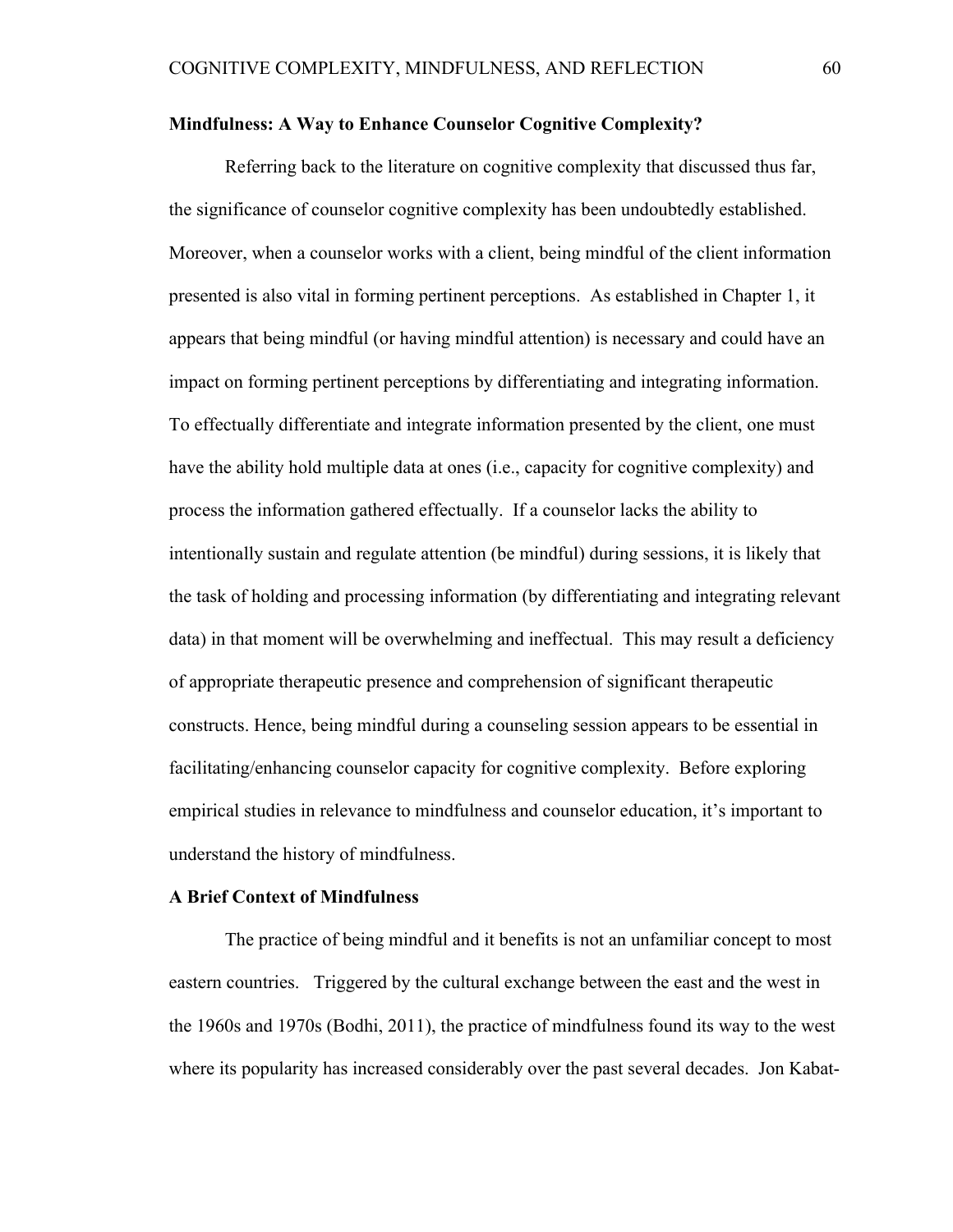Zinn presented "Mindfulness Based Stress Reduction" (MBSR) in 1979, which was the first systematic use of mindfulness-based practices in the United States that primarily focused on its therapeutic benefits in a therapeutic setting. Since then there has been an increasing interest and attention concerning concepts of mindfulness and its therapeutic use among mental health professionals (Bodhi, 2011; Herbert & Forman, 2011; Kabat-Zinn, 2003; 2011).

The concept of mindfulness has historical roots in the field of psychology itself, as well as in the eastern and western traditions. Transpired through Hindu practices, both Hindu and Buddhist practitioners address the benefits of being mindful. Nevertheless, the origin of the existing concepts of mindfulness is deeply rooted within the core Buddhist teachings (Herbert & Forman, 2011). Buddhist teachings or "Dhamma" [in Pali, an ancient language used in the Indian region] are the teachings introduced by Buddha, a spiritual teacher who lived during the sixth century B.C.E. in northeast India. "Dhamma" is not a set of doctrines that demand belief, but a body of ethics and practices that sustains human beings in their quest for happiness and spiritual enlightenment. "Dhamma" is also loosely translated as the "truth" or the reality of the world that one exists in (Bodhi, 2011).

"Four Noble Truths" are one of the fundamental concepts of the Buddhist teachings (Bodhi, 2010). Recognizing the presence of "dukka" [in Pali] or "existential anguish" is the first of these four noble truths. "Dukka" refers to the unsatisfactory nature that exits in the cycle of existence of all living beings (Nyanaponika, 1991). Often existential anguish or "dukka" is loosely translated as suffering or pain that living beings experience. The second truth is recognizing the origin of existential anguish, which is the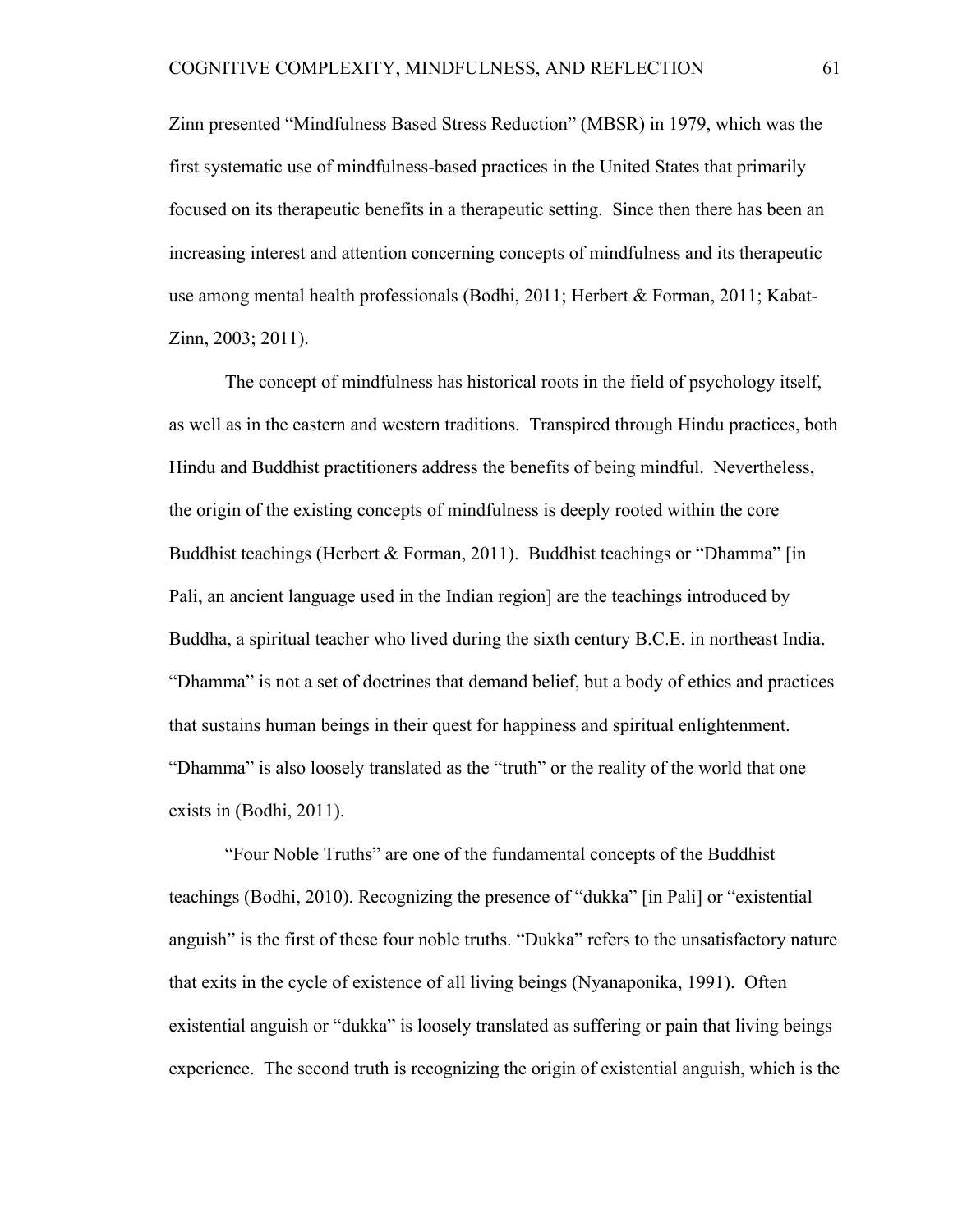result of one's desire; a formation of an attachment that results a state of mind that keeps one from being present in the moment. One of the other basic concepts of the Buddhist teachings is that "all things are transient." As all things are transient, forming an attachment to a transient object or a person may result in existential anguish. The third truth is recognizing that one can cease the existential anguish. The fourth truth is realizing the way or the path to cease existential anguish (Bodhi, 2010, 2011; Nyanaponika, 1991).

This path is known as the "Noble Eightfold Path," which outlines the path that leads to the end of existential anguish and attainment of spiritual enlightenment, also known as Buddhist path to liberation. Harmonious (or accurate) mindfulness or "Samma Sati" [in Pali] is the seventh of the eight components in the Noble Eightfold Path (Bodhi, 2011; Collard, Avny & Boniwell, 2008). In Buddhist teaching "Sati" or mindfulness is an activity (Gunaratana, 2011) that signifies the presence of one's mind, attentiveness to the present, rather than the faculty of memory regarding the past (Bodhi, 2010).

Another definition is that mindfulness is the clear and single-minded awareness of what actually happens to us and in us at the successive moments of perception (Nyanaponika, 1991). It has the characteristics of not wandering or floating away from the elect object, absence of confusion, non-forgetfulness. Mindfulness guards and confronts the objective field and its proximate cause is strong cognizance or the four establishments of mindfulness (Bodhi, 2010; 2011). The four establishments of mindfulness are: the establishment of the mindfulness in contemplation of the body, contemplation of feelings, contemplation of consciousness, and contemplation of mental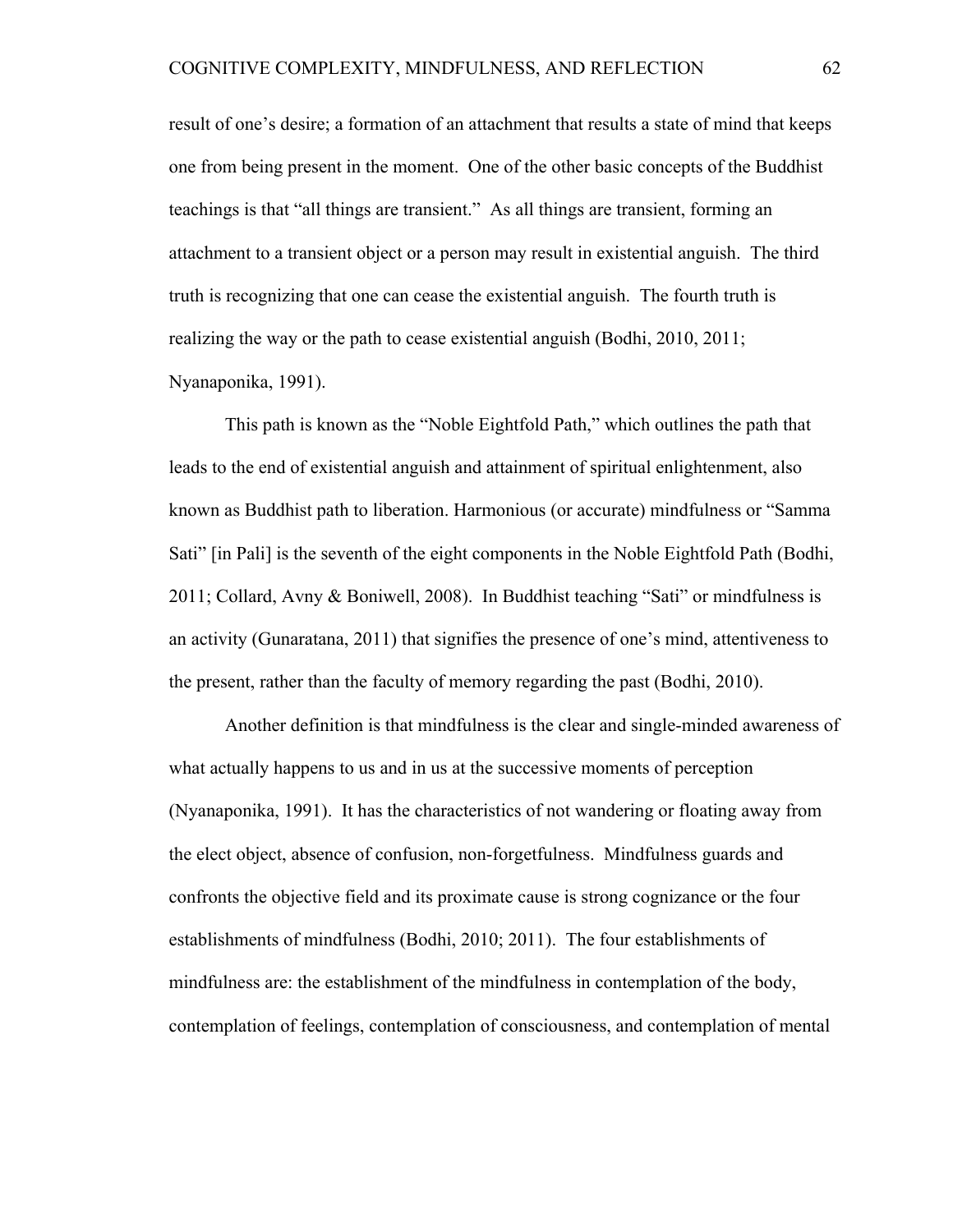objects. This forms a complete system of meditative practices of development of mindfulness and insight (Bodhi, 2010).

In the therapeutic world of mental health, mindfulness has been defined as observing, describing, participating, taking a nonjudgmental stance, focusing on one thing in the moment, and being effective (Linehan, 1993); a state of being attentive to and aware of what is taking place in the present (Brown & Ryan, 2003, p. 822); a meditation practice that involves bringing the practitioner's awareness fully into the present moment and paying attention in a particular way, without judging or evaluating that experience (Kabat-Zinn, 2011); and, to simply "drop in" on the actuality of [one's] lived experience and then to sustain it as best moment by moment, with intentional openhearted presence and suspension of judgment and distraction (Kabat-Zinn, 2003). Another descriptive definition is that mindfulness captures a quality of consciousness that is characterized by clarity and vividness of current experience and functioning and consequently stands in contrast to the mindless, less "awake" states of habitual or automatic functioning that may be chronic for many individuals (Brown & Ryan, 2003).

Also, mindfulness has been defined as a process of regulating attention in order to bring a quality of non-elaborative awareness to current experience and a quality of relating to one's experience within an orientation of curiosity, experiential openness, and acceptance (Bishop et al., 2004). Furthermore, mindfulness is a process of gaining insight into the nature of one's mind and the de-centered perspective (Safran & Segal, 1990) on thoughts and feelings so that they can be experienced in terms of their subjectivity (versus their necessary validity) and transient nature versus their permanence (Bishop et al., 2004).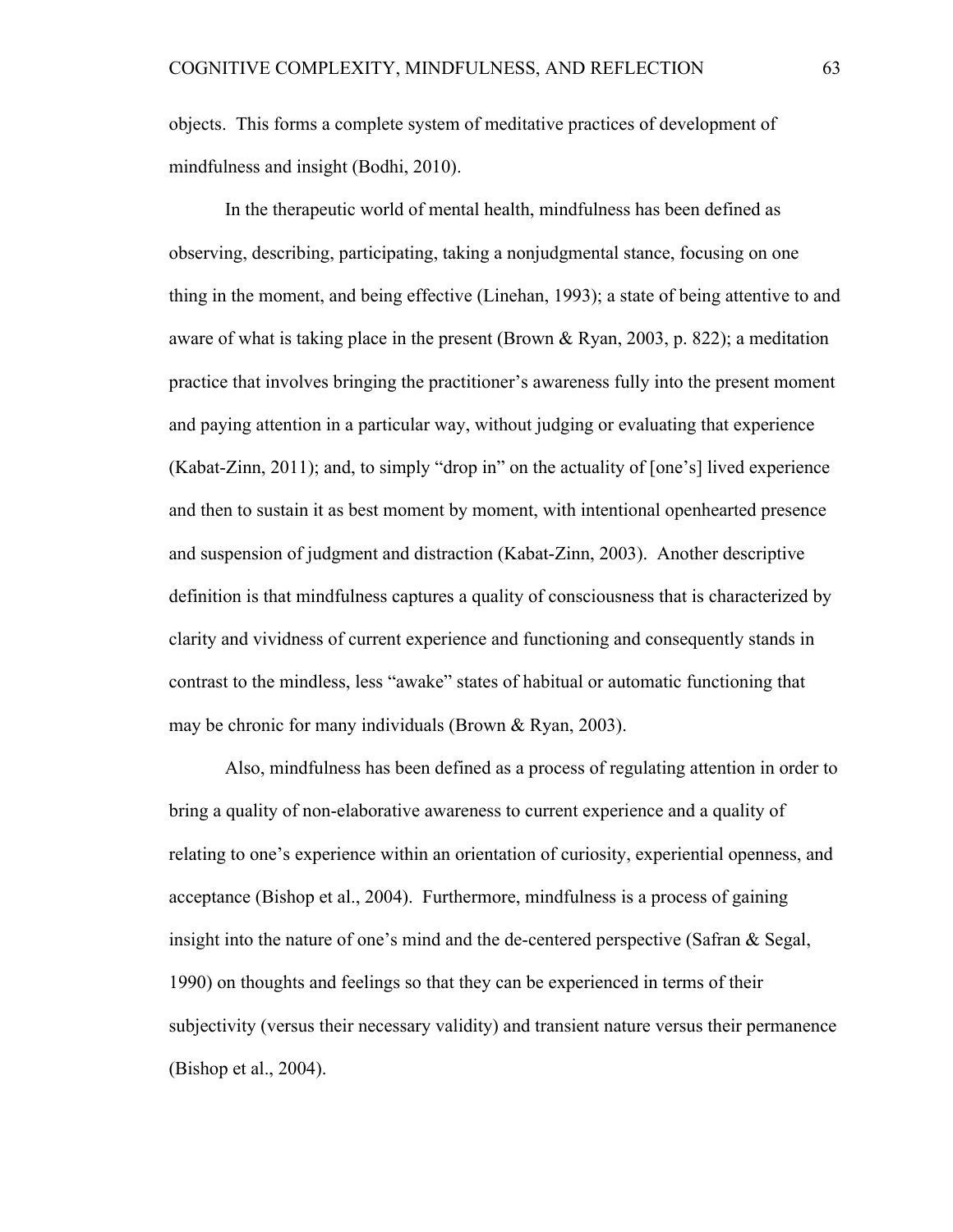Among several working definitions for mindfulness Bishop et al. (2004) identified two components to mindfulness: (a) intentional focus of attention on a present experience (thoughts, feelings, and physical sensations) and (b) taking a particular orientation toward that experience (an orientation of acceptance and interested investigation) as essential mechanisms. Therefore, to be mindful is to intentionally direct (or strategically place) attention of the present experience with acceptance.

Historically and therapeutically mindfulness can be cultivated by a variety of techniques, all of which have a contemplative component. Aside from formal mindfulness meditation (normally a period of sitting or lying-down focusing on one's breath), these techniques include mindfulness of movement (incorporating both yoga and 'mindful walking'), and brief periods of 'mini-meditations' that focus on breathing throughout the day. They also incorporate the concept of everyday mindfulness; like being aware and in the present moment as much as possible, even during seemingly mundane tasks as eating, cleaning or brushing one's teeth (Allen et al., 2006). By learning, practicing, and teaching these techniques of mindfulness one is expected to consciously observe and skillfully understand how one thinks, feels, and behaves and how these contribute to psychological distress, pain, and suffering (Kabat-Zinn, 2003). The focus is to alter the way people relate to their experiences and increasing their selfcompassion. As a result, one can change the way they relate to their circumstances, consequently lessens the impact of those circumstances on their well-being and reducing stress (Kabat-Zinn, 2003), psychological distress and pain (Herbert & Forman, 2011). In the present day, therapeutic use of mindfulness is promoted worldwide (Aggs & Bambling, 2010; Allen et al, 2006; Bodhi, 2011).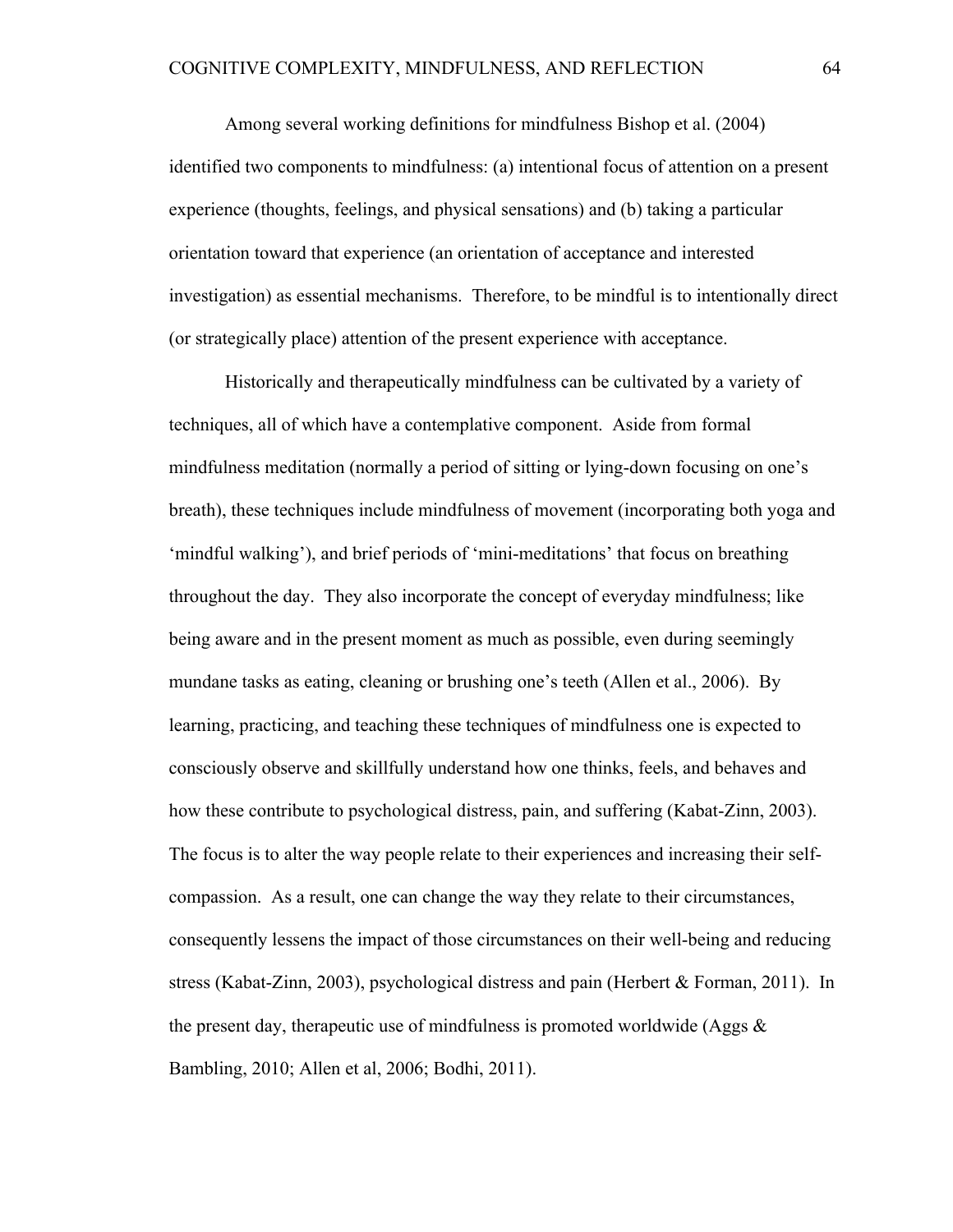Contemporary research has identified a variety of well-being outcomes of a mindfulness practice (Allen et al, 2006; Brown & Ryan, 2003; Herbert & Forman, 2011; Kabat-Zinn, 2003). As a result of well-being outcomes as well as due to the growing influence of the eastern ways of thinking on western views, mindfulness, its application and related research in the United States has come to the foreground during the last two decades (Bodhi, 2011; Brown & Ryan, 2003; Collard et al. 2008).

Since then, mindfulness training has been incorporated into hospital clinics and community settings offering pain management and stress reduction programs often using Mindfulness-Based Stress Reduction (MBSR; Kabat-Zinn, 2003). Mindfulness is a central component of Dialectical Behavior Therapy (DBT), applied in the treatment of borderline personality disorder (Linehan, 1993), and of Acceptance and Commitment Therapy (ACT), an intervention with broad applications ranging from formal psychiatric disorders to "low life satisfaction" (Hayes, Strosahl, & Wilson, 1999). Other documented applications of mindfulness training include reductions in levels of anxiety (Kabat-Zinn et al., 1992), and of disordered eating (Kristeller & Hallett, 1999). Moreover, a recent surge of interest regarding mindfulness in therapeutic techniques can be attributed to the publication of some well-designed empirical evaluations of Mindfulness-Based Cognitive Therapy (MBCT), a group-based intervention designed to prevent depressive relapse (Herbert & Forman, 2011).

Mindfulness Based Stress Reduction was first introduced by Jon Kabat-Zinn in 1979; it is a structured group training program primarily designed to reduce one's stress through being mindful. It is generally spreads over an eight-week period with weekly sessions of approximately two- to two-and-a-half hours at time and a whole-day mindful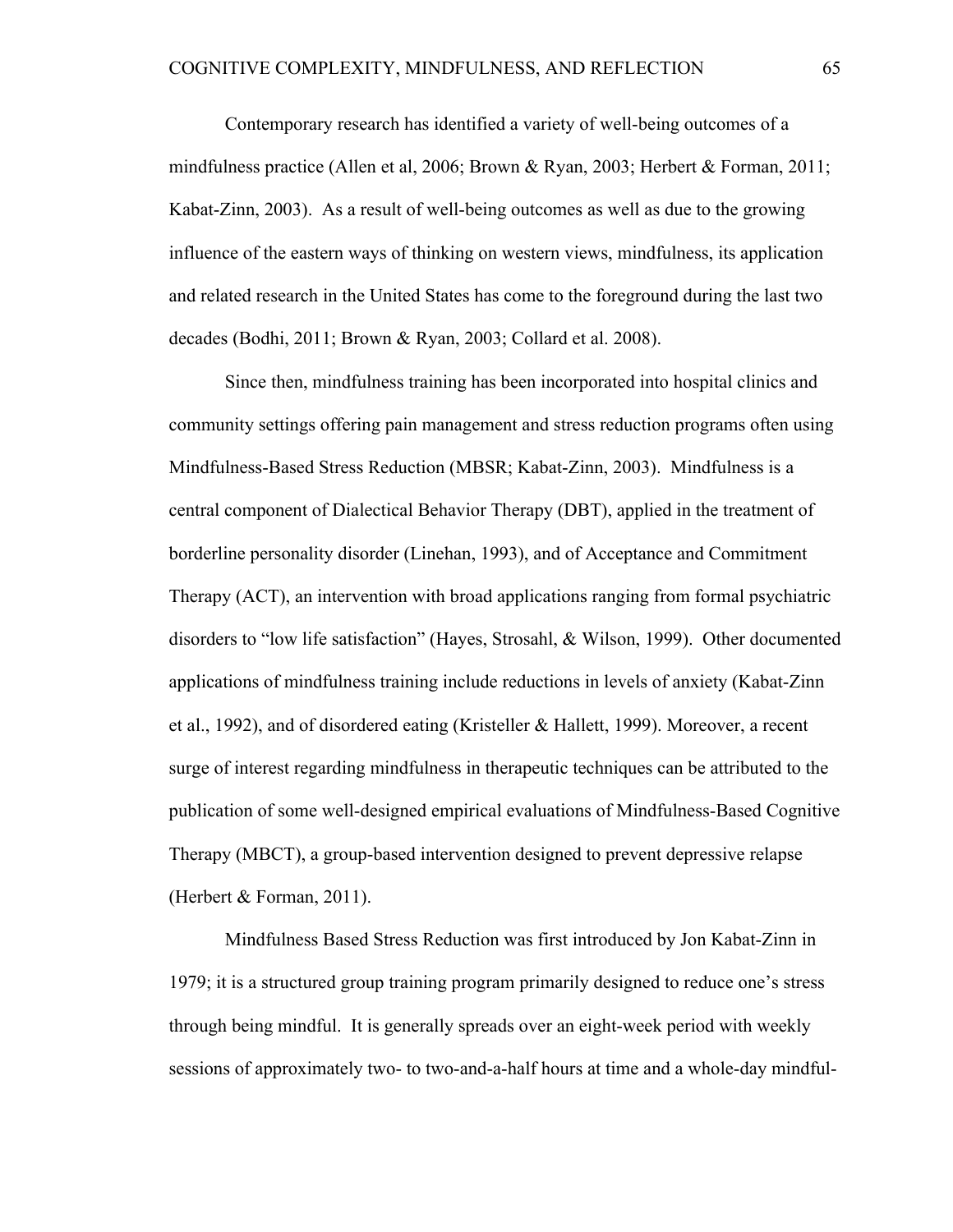based retreat between week six and seven. The MBSR is a program that employs mindfulness meditation to alleviate suffering (or psychological distress) associated with physical, psychosomatic, and psychiatric disorders. Participants are invited to focus with an interested, accepting, and non-judgmental attitude on their pain, difficult sensations, emotions, cognitions, and behavior (Kabat-Zinn, 2003). The program focuses on cultivating mindfulness through formal practices (sitting meditation, body scan, and mindful yoga) and on integrating this capacity into everyday life as a coping resource for dealing with intensive physical symptoms and difficult emotional situations (Kabat-Zinn, 2003).

To a greater degree this process is identical to the four establishments of mindfulness addressed in the traditional Buddhist teachings. It also includes group interactions concerning the challenges and achievements that participants experience upon integrating mindfulness into their lives and stressful situations. Participants are asked to practice daily home assignments for 45–60 minutes a day (Kabat-Zinn, 2003). The practice of mindfulness may lead to change in thoughts and behavioral patterns or in the attitudes towards thoughts, sensations, and emotions. The improved self-observation may promote use of better coping skills that result in superior psychological wellbeing (Baer, 2003).

Dialectical behavior therapy is a comprehensive psychotherapy approach developed by Dr. Marsha Linehan in late 1990s. It is based on a central dialectic of change and acceptance (Swales, 2009). The practice can be identified as one of the most favored systematic programs in treating people with a diagnosis of borderline personality disorder that assist the regulation of ones affect with in a range of presentations (Mardula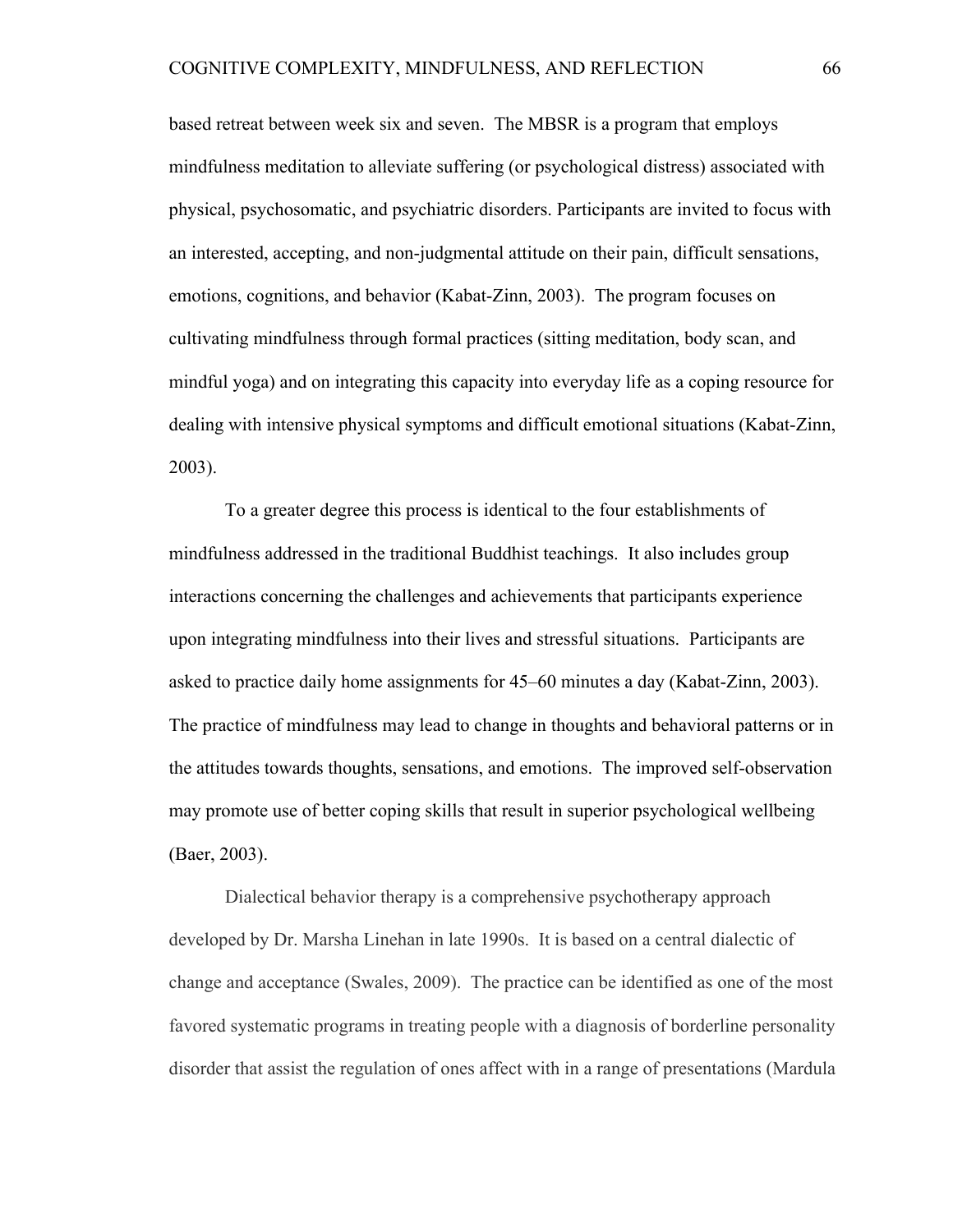& Larkin, 2014). With a strong emphasis on acceptance, DBT balances the problemsolving procedures with validation, by accepting the client as they are in the moment and the inherent wisdom of their thoughts, emotions and actions (Swales, 2009). Users are introduced to seven skills that may assist them in the process of developing a therapeutic mindfulness practice. The idea of having a 'wise mind' is the first of these seven skills that speaks to having a sense of intuitive wisdom developed through practicing the mindfulness skills of observing, describing, participating in, and adopting a nonjudgmental approach to oneself. In DBT, mindfulness skills are taught in a more didactic way than in MBSR and MBCT, through shorter practices that often include a distinct focus that varies with the client personality and needs (Mardula & Larkin, 2014).

Acceptance and Commitment Therapy (ACT) is based on Relational Frame Theory (Montgomery, Kim, & Franklin, 2011), and encourages individuals to accept rather than try to control unpleasant sensations (Mardula & Larkin, 2014). Nonetheless, ACT does not describe its treatment methods in terms of mindfulness or meditation (Montgomery et al., 2011). Yet, it is often identified at one of the mindfulness-based interventions because several of its strategies have a much closer connection to mindfulness approaches (Baer, 2003). ACT endorses exposure to past-avoided incidents by asking people to pay their complete responsiveness on different elements of their experience. "Cognitive diffusion," one of the key concepts, involves teaching clients to observe their thoughts and the process of thinking without always assuming that the thoughts are true and behaving in accordance with their content. ACT uses mindfulness exercises to encourage noticing and observing whatever is present without excessive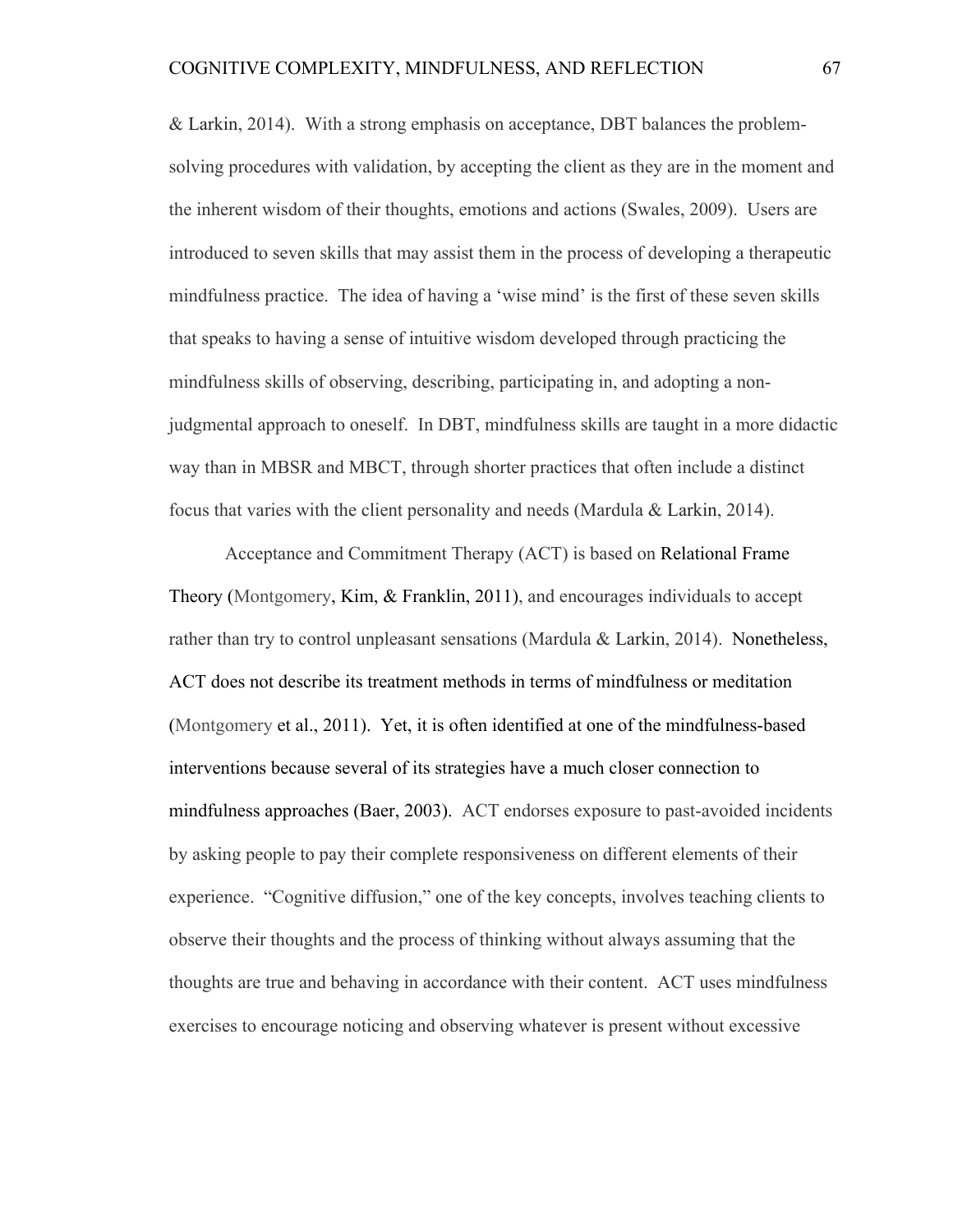judgment or evaluation, regardless of how pleasant or unpleasant experiences feel (Mardula & Larkin, 2014).

Mindfulness-Based Cognitive Therapy (Segal, Williams & Teasdale, 2012) is an adaptation of the MBSR program (Williams, 2007). It incorporates elements of CBT, facilitating a detached or decentered view of ones thoughts and is designed to prevent depressive relapse (Baer, 2003). Therefore, MBCT (Williams, 2007) combines training in MBSR with cognitive therapy and consists of eight weekly two-hour sessions. MBCT is similar to the MBSR program, but it focuses more on thoughts. The participants learn to notice when they are ruminating and to identify specific thought patterns. MBCT is a prevention program, not a treatment program for acute depression. MBSR is intended to be delivered in heterogeneous groups, while MBCT is designed to target homogenous group; but, the aim of the present review is to summarize the evidence lumping in chosen for inclusion and splitting in the conclusion (Segal et al., 2012).

All of these programs have reported positive therapeutic outcomes (Baer, 2003; Collard et al. 2008; Hayes et al., 1999; Kabat-Zinn, 2003; Kristeller & Hallett, 1999; Linehan, 1993; Segal et al., 2012; Williams, 2007). MBSR, DBT, ACT, and MBCT are structured to yield outcomes for the clients that address client wellbeing and focus of alleviating client's psychological distress. Following these programs, recently the practice of mindfulness have been also been utilized in enhance mental health professionals' and mental health trainees' wellbeing, their therapeutic presence, and counseling outcomes.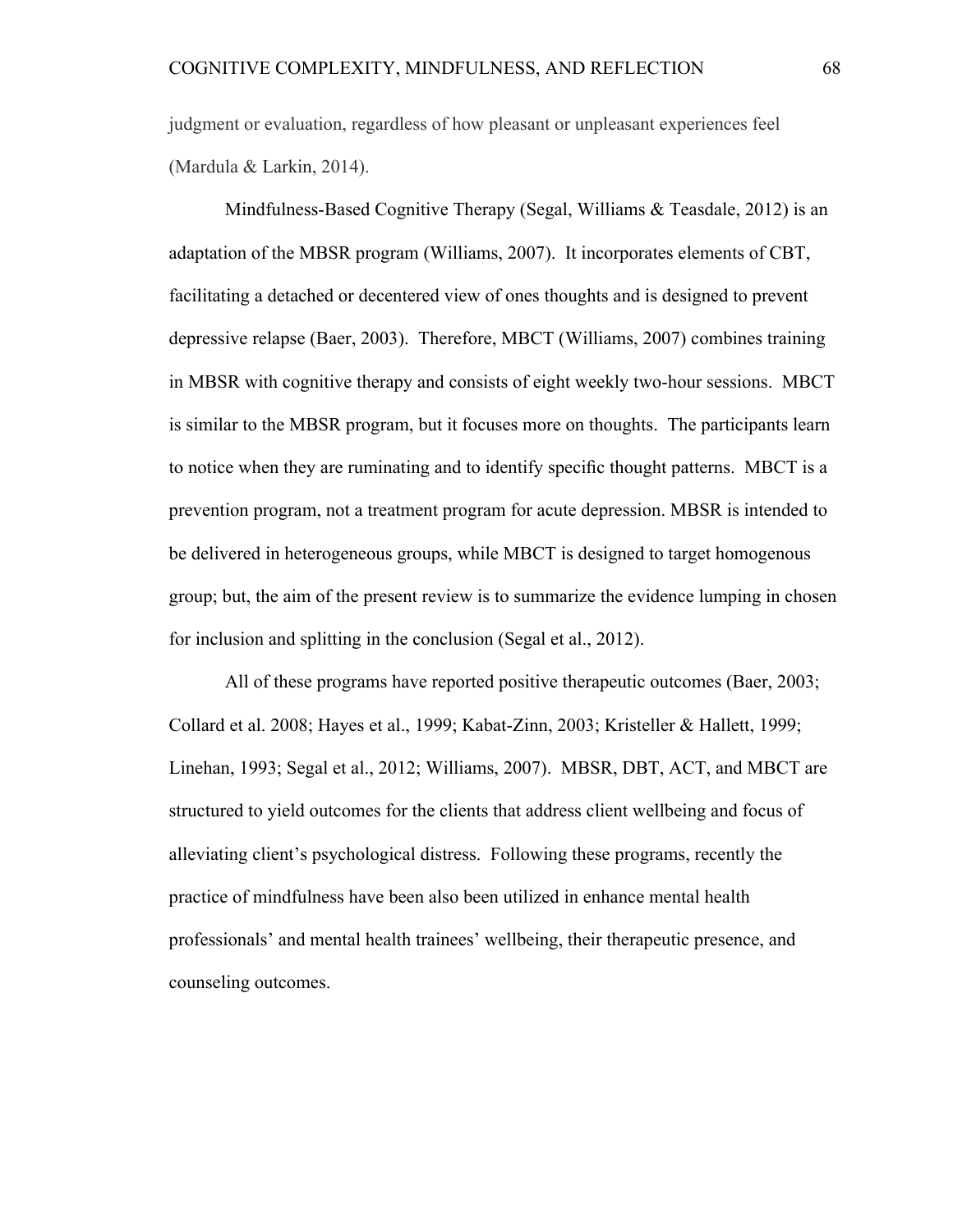# **Mindfulness in Counselor Education**

In the field of educating mental health professionals, mindfulness has been used systematically over the past decade in training programs to enhance the practitioners and the trainees' therapeutic presence (McCollum & Gehart, 2010; Christopher et al., 2011; Newsome, Christopher, Dahlen, & Christopher, 2006) and has often resulted in better therapeutic outcomes for the clients (Aggs & Bambling, 2010; Grepmair et al., 2007; Grepmair, Mitterlehner & Nickel, 2008). With the increased momentum of its usefulness in many different aspects of the helping profession, mindfulness has also been used to increase awareness of the therapist (McCollum & Gehart, 2010; Christopher et al., 2011; Rothaupt & Morgan, 2007); enhance case conceptualization skills (Christopher, et al., 2011); enhance therapist wellbeing (Collard et al., 2008; Christopher et al., 2011; Newsome et al., 2006), attitudes, skills, knowledge, and acceptability (Aggs & Bambling, 2010); self-care and therapeutic efficacy (Aggs & Bambling, 2010; Christopher & Maris, 2010; Christopher et al., 2011; Stauffer & Pehrsson, 2012) and used to increase counselor self-efficacy, attention, and empathy (Greason & Cashwell, 2009). In the following section these studies and their results will be discussed further.

One of the first studies that investigated the use of mindfulness in relation to therapists in training and treatment results of their patients came from Germany. Grepmair, Mitterlehner, Rother, & Nickel (2006) investigated whether the promotion of mindfulness in therapists in training could influence the treatment results of their patients. The researchers looked in to the therapeutic course and treatment results of patients  $(N = 1)$ 66) who were treated with an integrative psychiatric-psychotherapeutic approach by five therapists in training, over the course of nine weeks. The control group  $(n = 33)$  was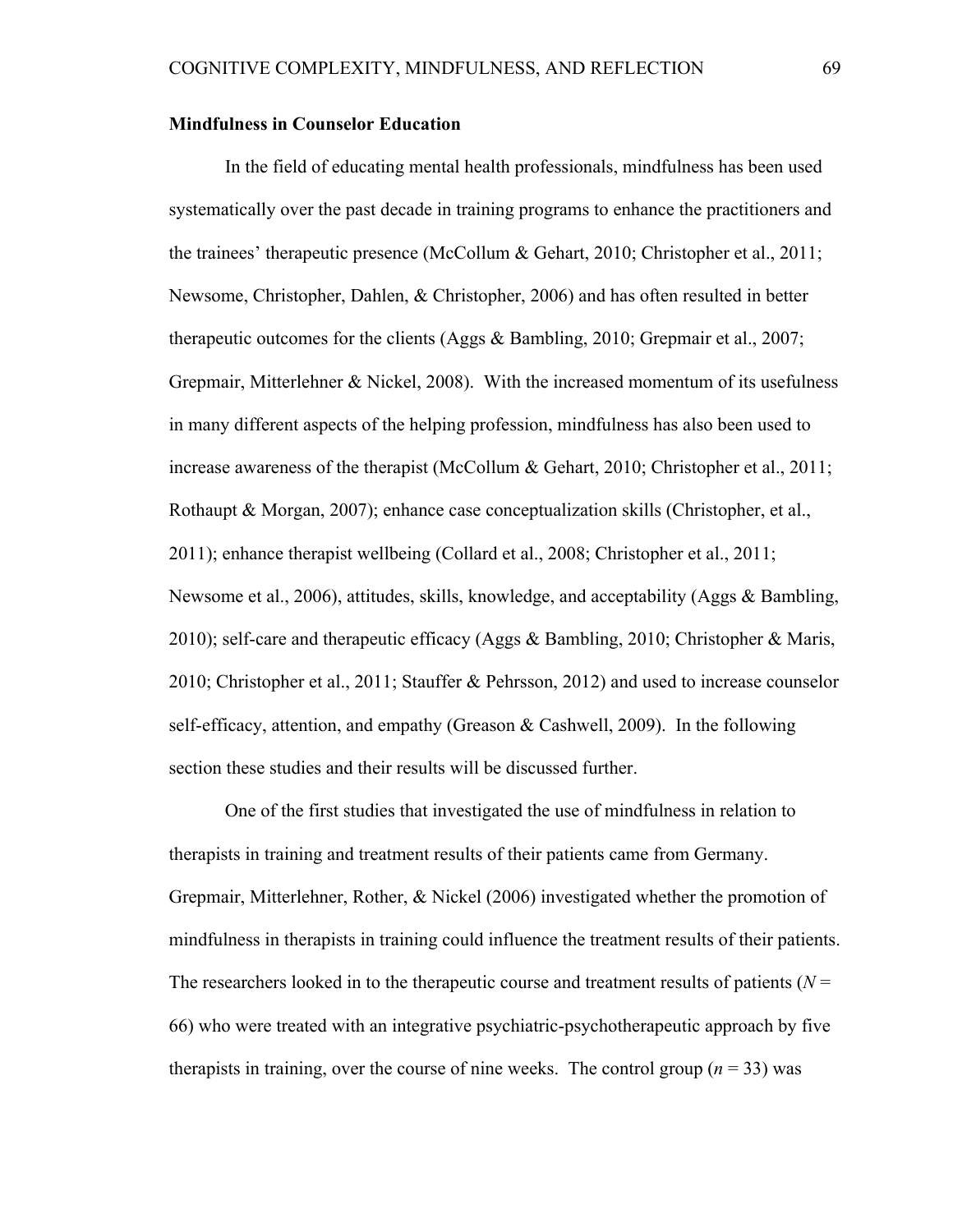comprised of patients who received treatment from therapist in training that did not practice Zen meditation. The treatment group (meditation group;  $n = 33$ ) was comprised of patients who received treatment from therapists in training that practiced Zen meditation on a regular basis. The results were evaluated with the Session Questionnaire for General and Differential Individual Psychotherapy (STEP), the Questionnaire of Changes in Experience and Behavior (VEV), and the Symptom Checklist (SCL-90-R).

The meditation group, in comparison with the control group, rated the individual therapy they received by the therapist who practiced Zen meditation significantly higher evaluations on all three STEP scales (clarification, problem solving, and relationship). They have evaluated the care they received from the therapist with Zen practice on a higher scale, compared to therapist that did not had a Zen practice. Rating changes in experience and behavior they went through, patients also highly evaluated the treatment they received from the therapist in training with the Zen meditation experience. The comparison of symptom reduction on the Global Severity Index for the both groups, the meditation group (patients treated by the therapist in training who had a Zen meditation practice) showed significantly better results. Overall they experienced a higher rate of symptom reduction compared to the control group. The meditation group also showed significantly better results in the reduction of somatization, obsessiveness, anger/hostility, phobic anxiety, and psychoticism when compared to the control group.

Grepmair et al. (2006) concluded that their results indicated the promotion of mindfulness in therapist training could positively influence their patients' therapeutic courses and treatment results and called for additional randomized trials to test whether their results could be generalized. Overall, this investigation adds validity to the notion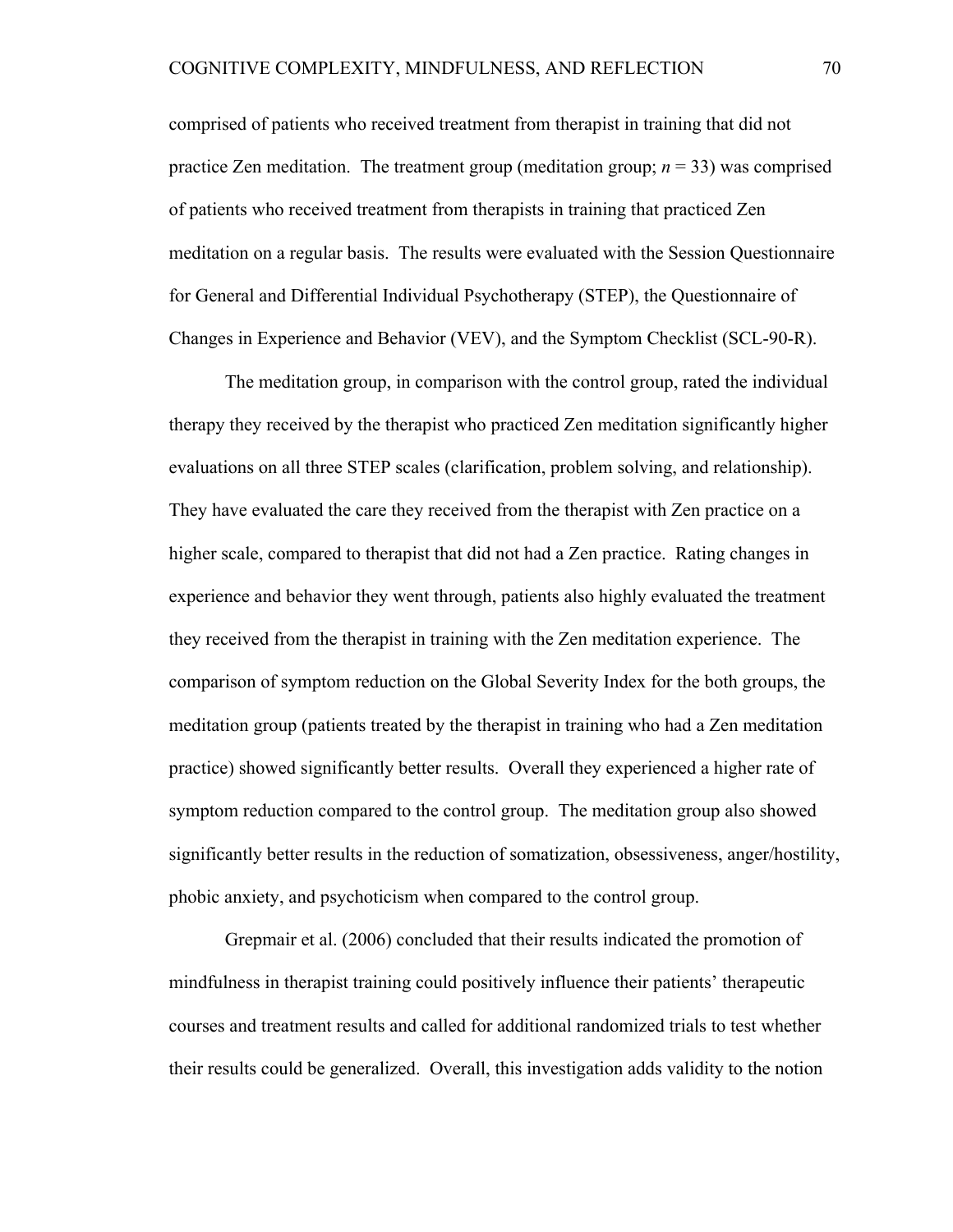that counselors who have a mindfulness practice, which implies that they are capable of being more mindful in their day-to-day lives as well as in the therapy sessions, are capable of facilitating better therapeutic outcomes for the clients. These results suggest that mindfulness could be an important variable in the development of key counselor characteristics.

Similar to Grepmair et al. (2006), Newsome et al.'s (2006) study was also one of the first to investigate mindfulness and its impact on counselor trainees. They highlighted trainee physical and emotional exhaustion, compassion fatigue, and vicarious traumatization results stress in trainees' lives. As a result, counselor trainees' effectiveness and success with their client are jeopardized. They can do harm to their clients by their reduced capacity for attention, concentration, and decision-making (Shapiro, Shapiro, & Schwartz, 2000). Thus counselor educators must promote self-care in the training programs to manage the stress and burnout of counseling students during and after their training. In doing so, Newsome et al. (2006) designed a course to provide the trainees with the opportunity to learn and develop mindfulness skills, intended on managing stress, and improve their counseling practice.

This MBSR-based, 3-credit elective course was conducted over 15 weeks, and was titled as Mind/Body Medicine and the Art of Self-Care. The course was created to address personal and professional growth opportunities through trainee self-care and mindfulness practices like meditation, yoga, qigong, and conscious relaxation exercises. They met twice a week for 75 minutes at a time; practiced hatha yoga, sitting meditation, qigong, and conscious relaxation techniques. Participants were also required to practice these outside of class, 4 times a week, 45 minutes at a time. They also met in pairs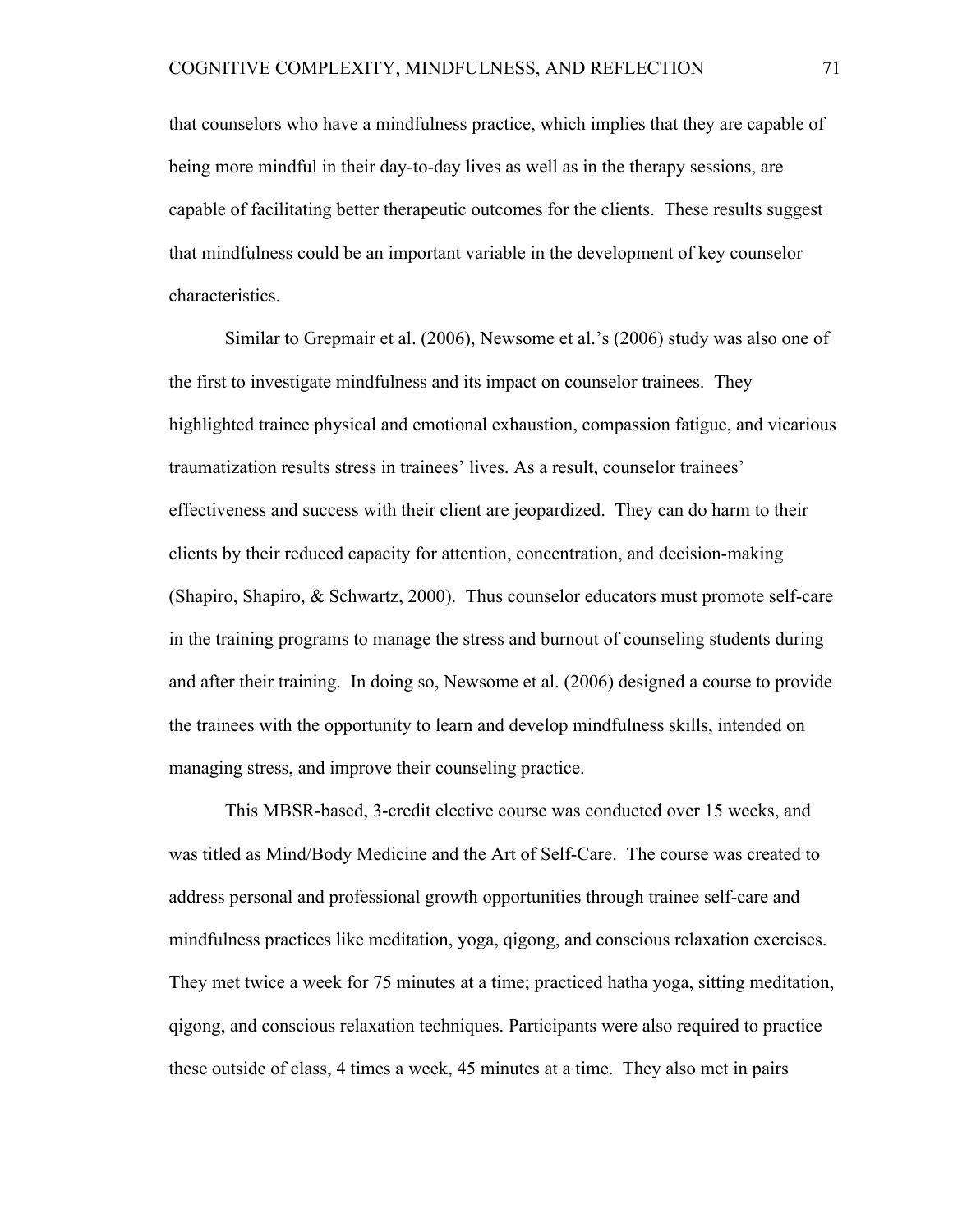outside of class and were asked to keep a journal to process their experience during the 15-week period. The academic component of the course required students to read about mindfulness practices and its applications to psychotherapy, behavioral medicine, and current research. It also included trainee-led class facilitation and presentations in mindbody medicine.

The researchers failed to address the methodology in detail in this publication, thus, referred to another publication for details: Schure, Christopher, and Christopher (2008). Yet, they noted that there were three main methods were used to evaluate four years of data: four years of qualitative course evaluations, a focus group at the end of four years, and four years of qualitative reports. Students reported positive physical, emotional, mental, spiritual, and interpersonal changes and substantial effects on their counseling skills and therapeutic relationships. Triangulated data from all sources signified positive student responses to the course, method of teaching, and course instructor. Most students reported intentions of integrating mindfulness practices into their future profession. Though these finding are not yet supported with shared data, it appears that students found this experience to be positive. Hence, these findings strengthened the outcomes of when mindfulness is integrated to the training curriculum, which overall yielded positive effects for the counselor trainees, and inadvertently may have impacted client outcomes. The results were discussed in detail by Schure et al. (2008).

Another study by Parallel to Grepmair et al. (2006) also investigated if psychotherapists in training who have a mindfulness practice (through daily Zen meditation) could influence treatment results of their patients (Grepmair et al., 2007).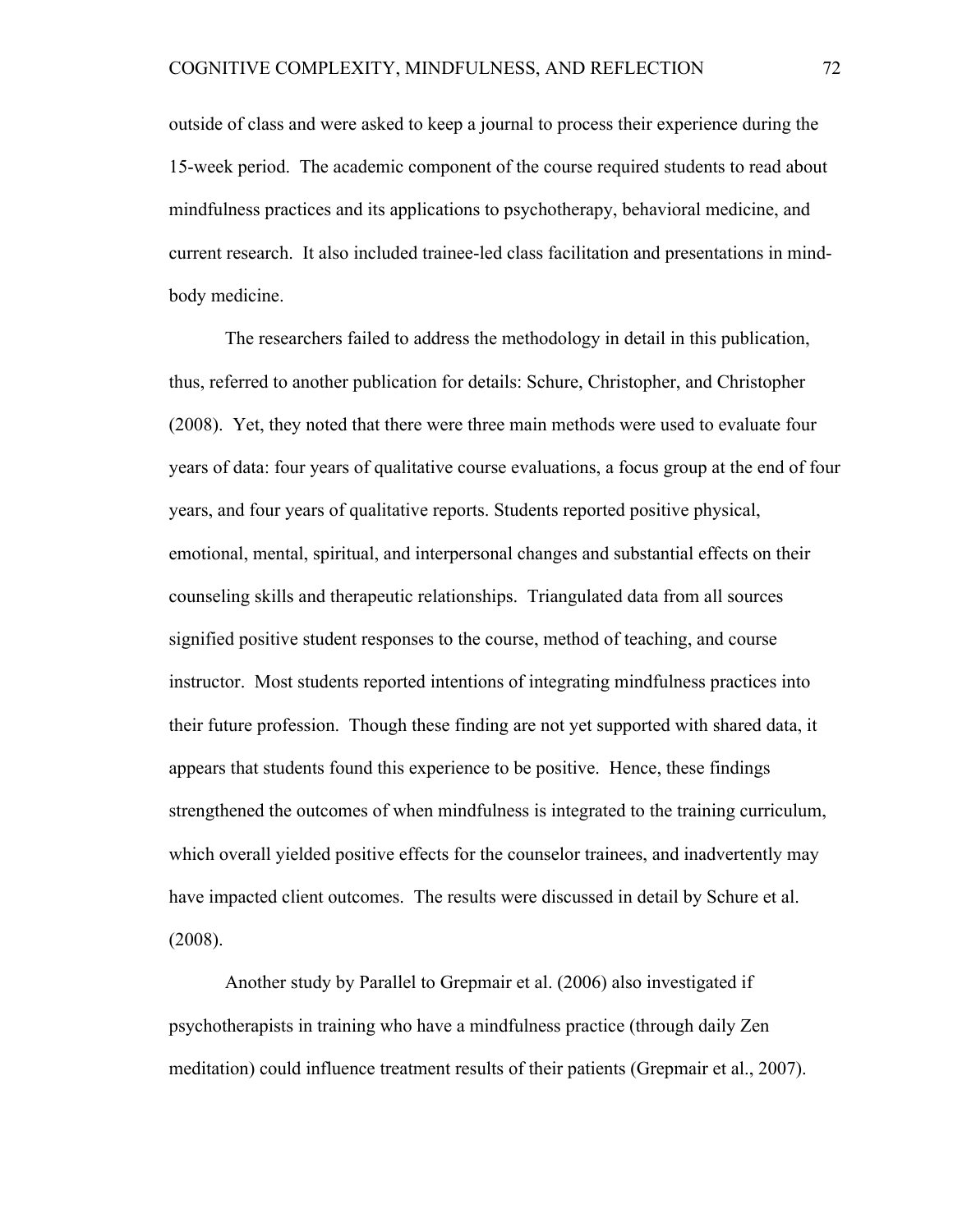The study was conducted in a sizable (200 plus beds) psychosomatic hospital in Germany. The participants were a homogenous group of nine psychotherapists in training (PiT) who had the equivalent of a bachelor's degree in psychology and were in their second year of a 3-year clinical internship.

The study was conducted in two phases, nine weeks each, where 114 patients were recruited for both phases of the study. Both the patients and the PiTs were unaware to the research hypothesis. In the first phase there was no change in the PiT regular (control group) training program. During the second phase of the program, Zen meditation was conducted daily for an hour over nine weeks (treatment group). The objective of data collection during this period of training was revealed to the PiTs and the patients only after the completion of the last test. The patients were treated according to an inpatient integrative psychiatric-psychotherapeutic plan. This involved two individual psychotherapeutic sessions, five group sessions, two group sessions of gestalt therapy, five sessions of group body psychotherapy based on psychoanalysis, and two sessions of progressive muscle relaxation. Individual appointments were also made, where indicated, for physical therapy, nutritional counseling, co-therapy and social counseling.

At admission, prior to discharge, after completion of their treatment, and after each individual therapy session the patients filled out the following questionnaires, which included socio-demographic data. The Symptom check list SCL-90-R, which is an interpretation of an overview of a person's emotional and symptomatic stress on nine scales, was carried out at admission and prior to discharge. They completed the questionnaire of Changes in Experience and Behavior, VEV after completion of their inpatient treatment. The STEP was filled out after each individual therapy session of the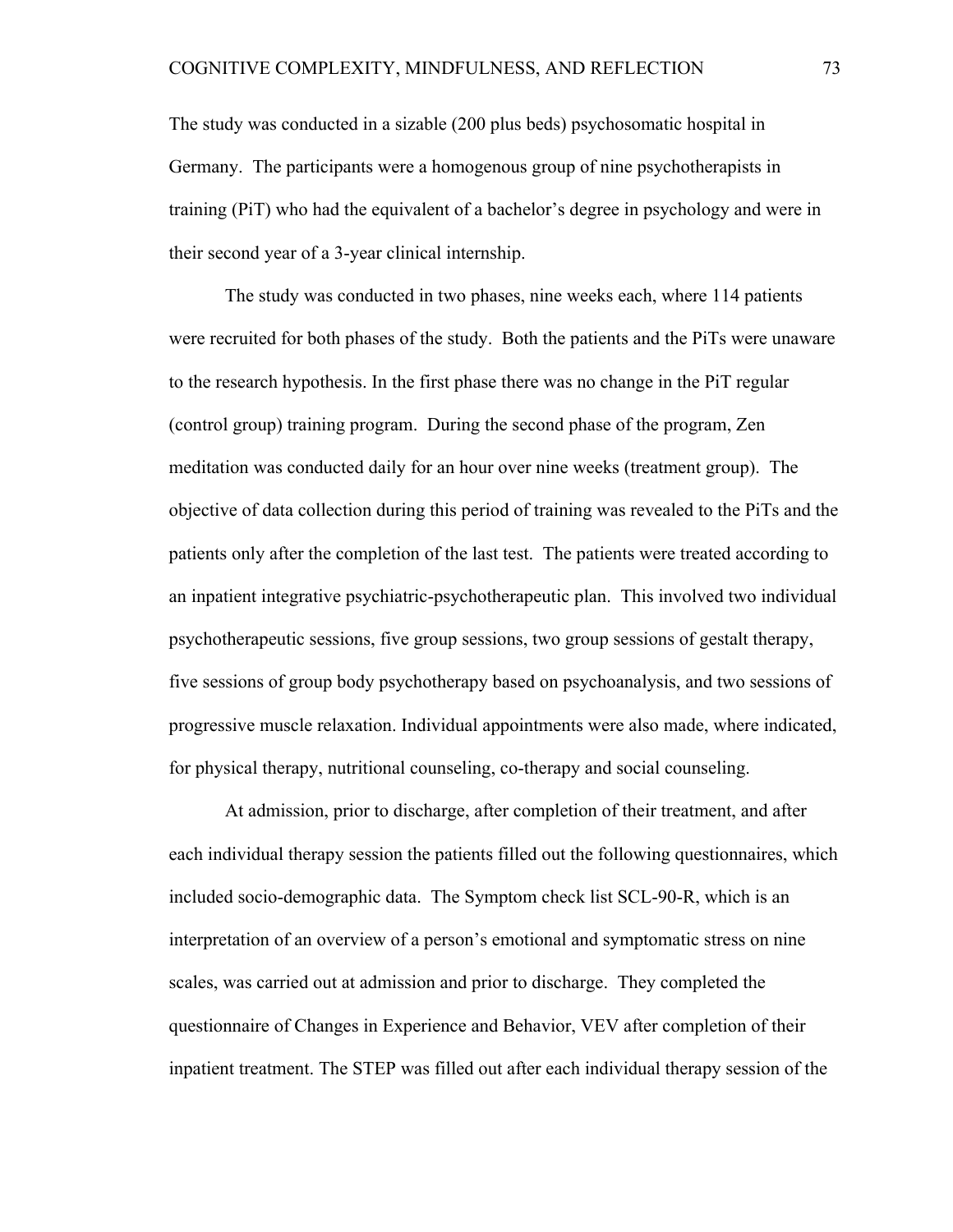patient. A two-level, linear mixed effects model was used for analysis of the time course for the response values and statistics software S-PLUS 6.0 was employed for data analysis.

Thus, the treatment results of the control group and treatment group where therapists practiced Zen meditation were compared. The comparison exhibited significantly better results by the patients treated by PiTs during the time that they were practicing Zen meditation (treatment group) than the control group. The results indicated that promoting mindfulness in PiTs can influence the course of therapy positively, thus the treatment results of the patients.

The findings are similar to a study conducted by Grepmair et al. (2006), where the Grepmair et al. (2007) study had a larger sample size. The results added further validation to the notion that when mindfulness is integrated to the training curriculum of the helpers, evidently it fosters better therapeutic outcomes for the client.

Another qualitative inquiry carried out on the practice of mindfulness of counselors and counselor educators by Rothaupt and Morgan (2007) explored the mindfulness practices of counselors and counselor educators who identified themselves as being mindful of their work. Specifically, they investigated how these professionals incorporated mindfulness practice into their personal and professional activities and also to know their perceptions of the effect of mindfulness practices on their work and lives. The six participants––three men, three women, all White––in the study were all counselors where four of them were also counselor educators and were of different faiths. The three criteria included in the selection process were that all participants were licensed mental health professionals, full time counselors or counselor educators, and that they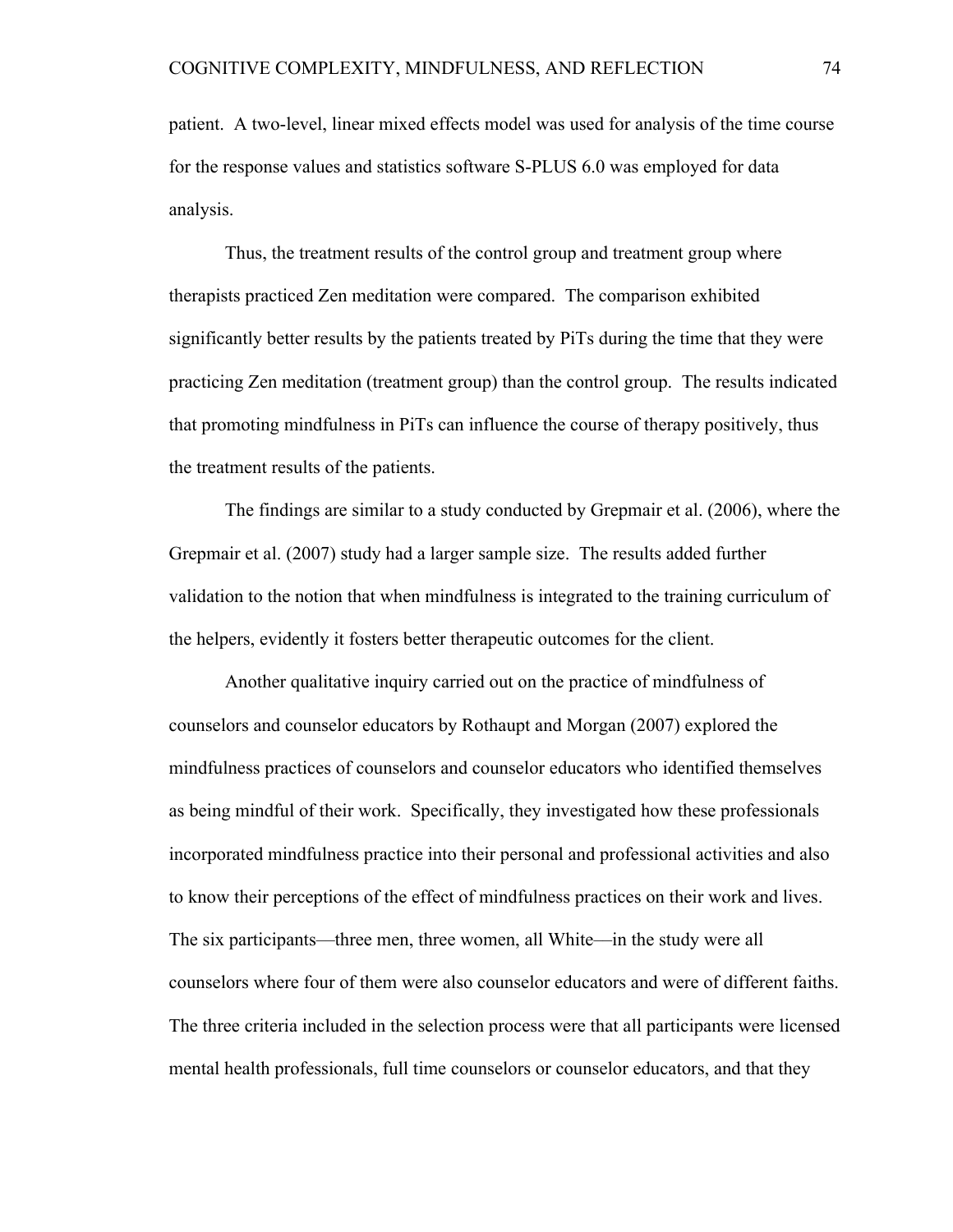were self-identified as using mindfulness practices. There was much variation in terms of their experience as counselors and practitioners of mindfulness. Face-to-face semistructured interviews and a follow-up via telephone were used in the process of data collection. Initial five questions used were: How do you define mindfulness? What is the nature of your mindfulness practices? How did you get started with the practices? How do your mindfulness practices impact your counseling/supervision? How do your practices impact your own self-care? A constant comparative method (Merriam, 2002, as cited in Rothaupt & Morgan, 2007) was used to analyze data.

Several themes emerged from analyzing the data, where the main theme was the need and effort to live in the present moment. Two other themes emerged: the use of a variety of tools or methods in incorporate mindfulness in to their lives and the results of their mindfulness activities. With considerable overlapping between themes, similar mindful practices were identified by all participants: regular rituals to cultivate mindfulness, body awareness practicing patience, pursuit of solitude, and mindful use of one's environment. Additionally, four types of outcomes emerged from the interviews: intentional living, connectedness, abundant gratitude, and actively inviting others to a more mindful way of living.

The researchers stated that the main theme is not surprising given that most definitions of mindfulness emphasize living in the present moment (Allen et al., 2006; Bishop et al., 2004; Kabat-Zinn, 2003; Shapiro et al., 2006) as an essential component of the practice. Other themes suggested that before professionals can help others tap into the many reported benefits of mindfulness, they must first cultivate mindfulness within themselves (Rothaupt & Morgan, 2007), and this has been an emerging theme in another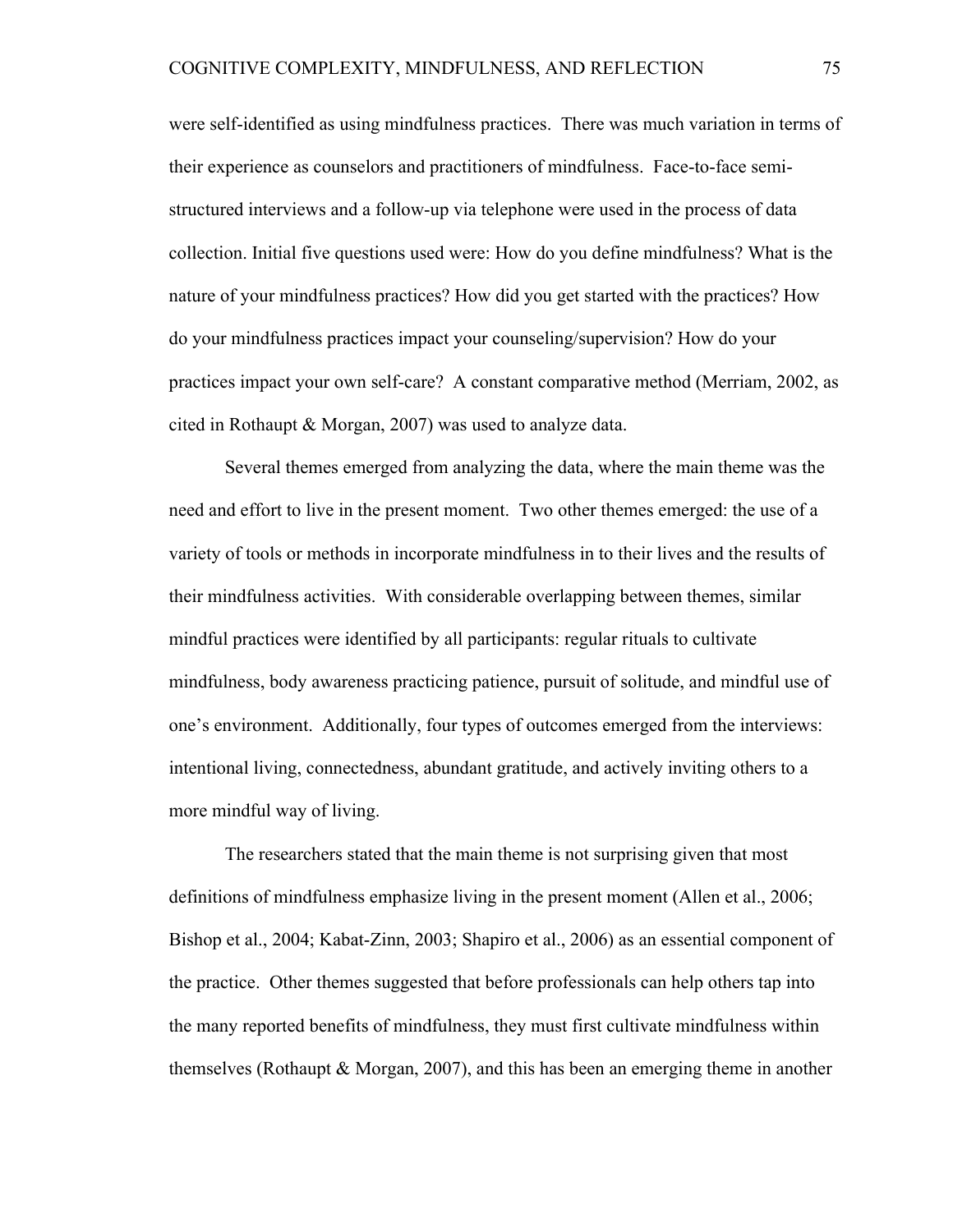study (Stauffer & Pehrsson, 2012) that will be discussed in this literature review section. The results also emphasized that, despite individual variations, this group of practitioners not only shared broad practices in common with each other, but also echoed what the literature describes about mindfulness as well. Rothaupt and Morgan (2007) emphasized that the data holds another important reminder: Mindfulness is not something a person merely does, but it is a whole approach to living where the writings on mindfulness support the notion that a collection of practices is not enough-it is a way of being (Bodi, 2010; Nyanaponika, 1972; Salzberg & Goldstein, 2001).

Studying the effects of teaching MBCT with counselor trainees Collard et al. (2008) examined trainee level of mindfulness and their subjective wellbeing. This study was aimed at providing empirical evidence for the assumption that mindfulness is the mediating factor in the positive outcomes of MBCT and MBSR programs. Supporting Brown and Ryan's (2003) conclusion that the role of mindfulness enhances individual wellbeing, the researchers used the Freiburg Mindfulness Inventory (FMI; Walach, Buchheld, Buttenmuller, Kleinknecht, & Schmidt, 2006), which was a comprehensive mindfulness measure.

The researchers questioned whether an MBCT program increased participants' levels of mindfulness and satisfaction with life and decreased participants' level of negative affect? A repeated measures (Test-Retest) within participants design was employed. The design consisted of one independent variable—time of measurement and four dependent variables––mindfulness, satisfaction with life, positive affect, and negative affect. All participants were students of a university enrolled in a diploma course of integrative counseling and psychotherapy who expressed interest in cognitive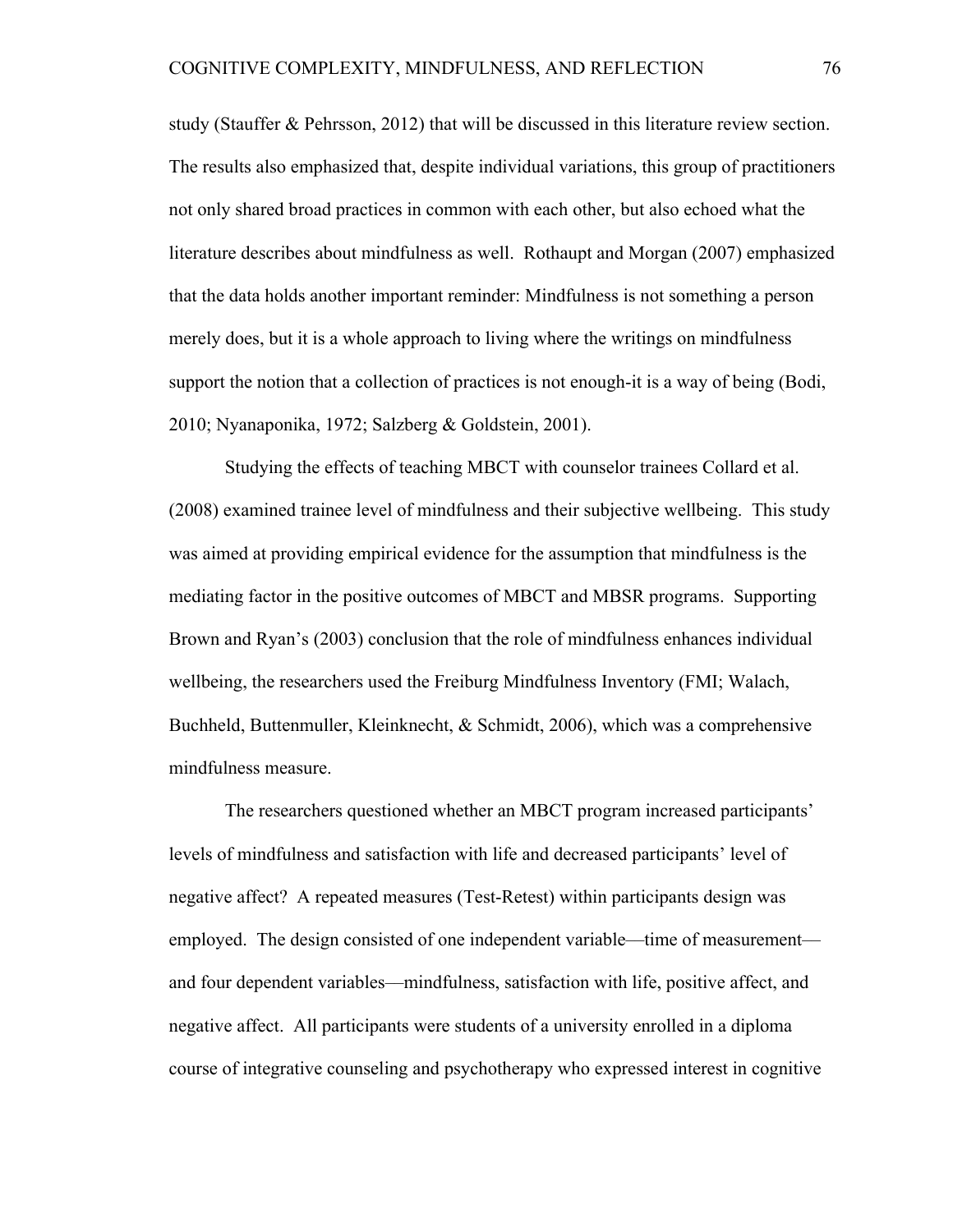therapy. The data collection was done in two phases during an eight-week course on MBCT for depression. Twenty participants provided data in the first collection and 16 provided data in the second data collection, anonymously at the beginning and at the end of the MBCT program, by completing questionnaires. The FMI was used to measure mindfulness. Satisfaction with life was measured by using Satisfaction with Life Scale (SWLS; Diener et al., 1985, as cited in Collard et al., 2008), a multi-item measure. The SWLS was used to measure cognitive components of well-being and life satisfaction. Positive and negative affects were measured by using Positive and Negative Affect Scale (PANAS; Watson et al., 1988), which included 20 emotion adjectives. Dependent *t*-tests were used in data analysis and Kolmogorov-Smirnov test indicated normal distribution of the four dependent variables.

The results indicated that by the end of the MBCT program, participants' level of mindfulness significantly increased, positive affect remained unchanged, and negative affect significantly decreased. The data implied a strong trend in the increase in participants' satisfaction with life by the end of the course; yet the results were statistically insignificant. By the end of the course, Pearson correlation between mindfulness and negative affect was found to be significant, while mindfulness and satisfaction with life were not found to be statistically significant. Having a longer practice time of mindfulness was significantly correlated with a higher level of mindfulness at the end of the program.

The results were interpreted in support of the assumption that mindfulness has an important role as a mediating factor in symptoms relief and positive outcomes following participation on mindfulness programs. The significant correlation between longer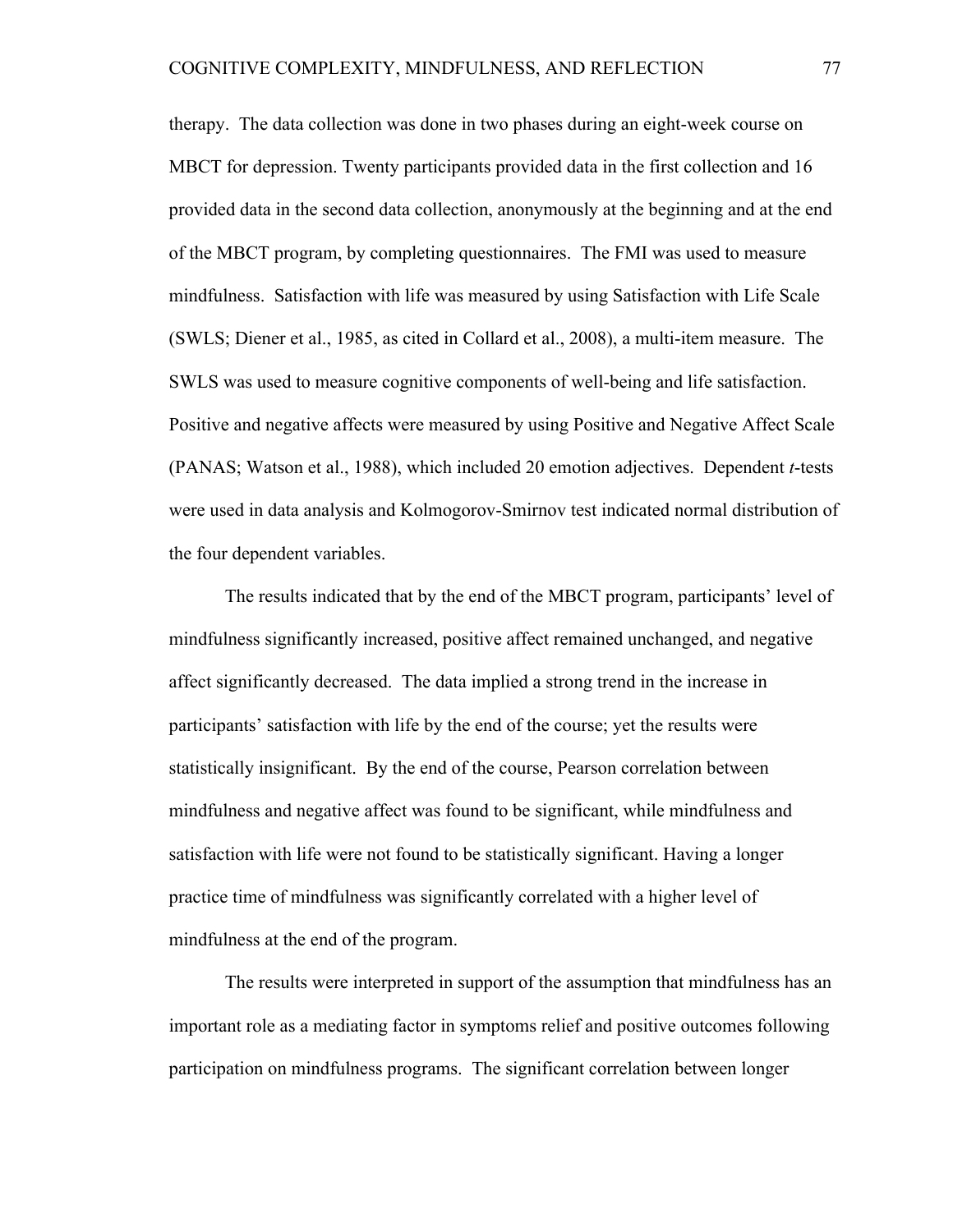weekly practice time of mindfulness and having a higher level of mindfulness at the end of the program suggests that continuous extensive daily practice is extremely likely to enhance the skills of being mindful. The results supported Brown and Ryan's (2003) conclusion that the role of mindfulness enhances individual wellbeing. A Positive Psychology framework was applied in interpreting the data. Researchers concluded that there was significant data to believe that mindfulness can be integrated well, as a concept and as a therapeutic intervention, into the field of psychology.

Schure et al. (2008) was another study conducted as an extension of a pervious study (Newsome et al., 2006) that examined the influence of teaching three mindfulness practices (hatha yoga, meditation, and qigong) to counseling graduate trainees. The aim of this study was to explore the counseling students' perceptions of the influence of mindfulness practices on their lives and their work with clients, by using qualitative methods. The study also examined which of the three mindfulness practices were found to be most influential by the students and how they integrated mindfulness into their future career.

Data was collected from 33 participants who were first and second year master's level graduate students in mental health counseling, over a span of four years. The 15 week MBSR course the students attended included twice-weekly, in-class (75 minutes) mindfulness practice and conscious relaxation techniques. The participants agreed to practice these techniques outside of class for at least for 45 minutes, four times a week. As this was a three-credit class, the trainees were graded on attendance and participation, journal writing and research presentation, and as a final journal assignment were asked to submit answers to four specific questions: how their life has changed during the course of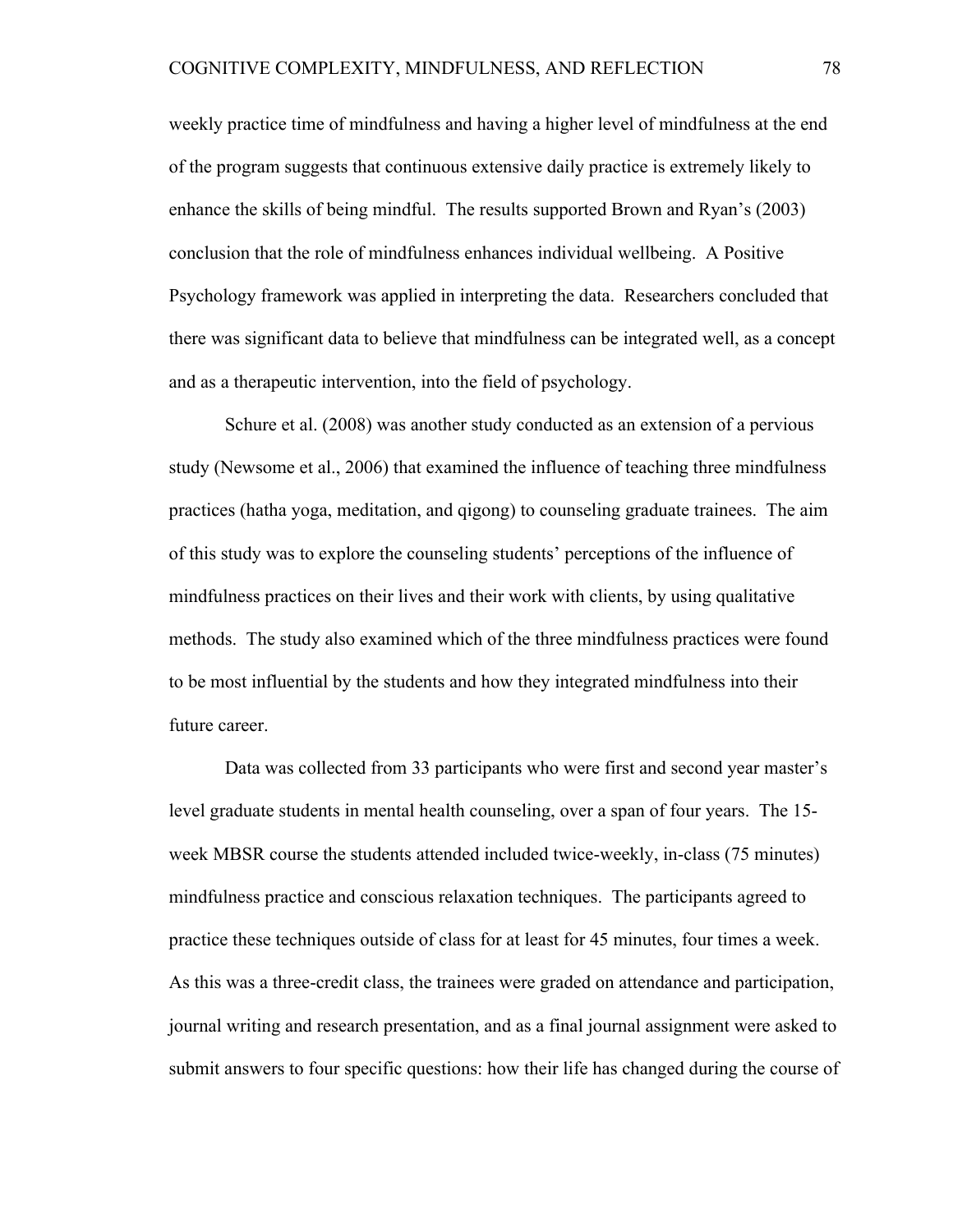this semester in ways that may be related to the class, to which practice they were drawn mostly, why and how it has affected them, how, if at all, the course has affected their work with clients, both in terms of being in the room and thinking about the treatment, and how they would see integrating, if at all, any of the practices from class in to their own clinical practice (or career plans).

The participants' responses to the questions were submitted as hard copy documents or as word processing files and the instructor forwarded them to the first author. The responses were analyzed using qualitative data analysis software. Five themes emerged in response to the questions: positive physical, emotional, mental, spiritual, and interpersonal changes. There were substantial effects on their counseling skills as well as on the therapeutic relationships that the students experienced during the course. Many expressed the importance of continuing their personal practice as it helped them to be a more effective professional. The participants had different preferences and experiences with the three mindful practices, and most participants reported their intentions on integrating mindfulness practices into their future career.

Affirming Collard et al. (2008) and Newsome et al.'s (2006) findings, the researchers concluded that the results also suggest that incorporating mindfulness practices in training programs as specific tools for self-care is beneficial. They have highlighted that such qualitative studies can provide an open ended exploration of the influence of mindfulness practices across all domains of a person's life, especially because this is an emerging area of research, thus more to be investigated and understood of the magnitude of the impact of mindfulness practices.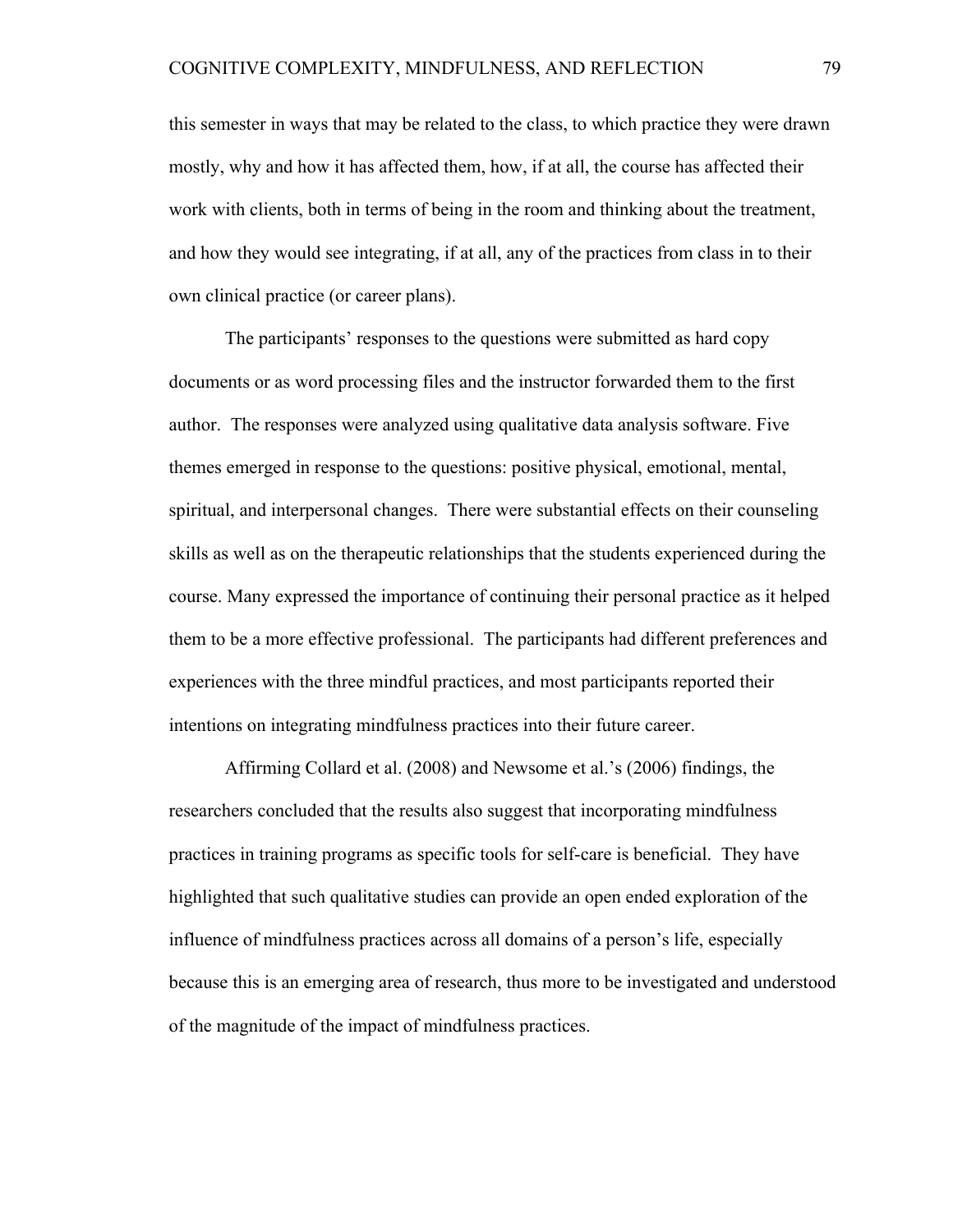Monitoring data over time in 2010, the originator of this course analyzed qualitative data collected over nine years (Christopher & Maris, 2010). The researchers noted that they addressed a few aspects of the design model to decrease research biases over the years. The results yielded after nine years were the same; they affirmed past findings that mindfulness training can enhance physical and psychological wellbeing of trainees. They emphasized that mindfulness training is a specific way that training programs can teach students strategies of self-care that can help prevent burnout, compassion fatigue, and vicarious traumatization (Christopher & Maris, 2010).

A study carried out by Greason and Cashwell (2009) examined the predictive relationship between mindfulness and counselor self-efficacy and the potential mediating effects of attention and empathy. A path model that hypothesized a predictive relationship between mindfulness and self-efficacy, mediated by attention and empathy was examined by the authors. Also they hypothesized a relationship between mindfulness and the two mediator variables, attention and empathy, as well as a relationship between the two mediator variables and counseling self- efficacy. Master's level counseling interns and doctoral counseling students participated in the study  $(N = 179)$ .

The authors used the Five Factor Mindfulness Questionnaire (FFMQ; Baer et al., 2006) consisting of 39 items to carry out the survey. The five factors of mindfulness measured in the FFMQ were observing, describing, acting with awareness, non-judging of inner experiences, and non-reactivity to inner experiences. The five factors formed a total mindfulness score, which reflected a global measure of mindfulness. The total score thus obtained was used as the unit of analysis in the study. The FFMQ used was a 5 point Likert type scale ranging from 1 (never or very rarely true) to 5(very often or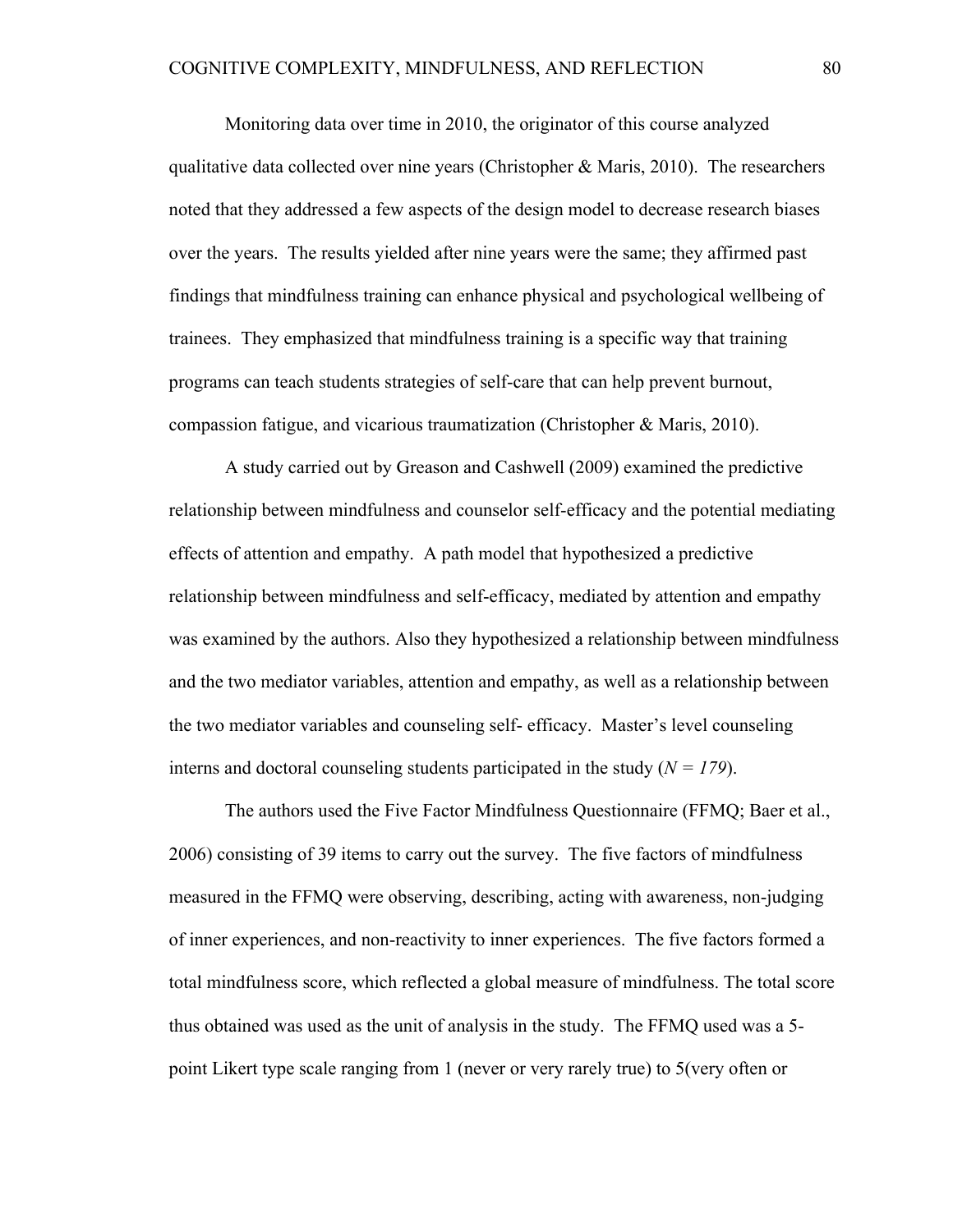always true). To measure counselors' ability to control their attention strategically during counseling sessions, the Counselor Attention Scale (CAS) Greason, 2006) was used. The Interpersonal Reactivity Index (IRI; Davis, 1980, 1996) was used to assess empathy as a multidimensional process where it assessed both cognitive and affective aspects of empathy. To assess counseling self-efficacy the Counselor Activity Self-Efficacy Scale (CASES; Lent, Hill & Hoffman, 2003, as cited in Greason and Cashwell, 2009) was used. The CASES consisted of 31 questions in 3 general areas (exploration skills, session management and client distress) where the total score of all 3 general areas reflect the overall counseling self-efficacy. The participants were asked to complete demographic questionnaire providing information about their age, gender, ethnicity, level of training, and the number of counseling credit hours completed.

A path analysis, originally outlined by Baron and Kenny (1986) according to causal steps criteria, was conducted to test the multiple-mediator hypotheses that attention and empathy mediated the relationship between mindfulness and self-efficacy. The predictive relationships were explored using standard regression techniques of the path analysis. The results supported the hypotheses that mindfulness is a predictor of counseling self-efficacy in masters' and doctoral counseling students and that attention was a mediator of that relationship. It was found that although empathy did not predict counseling self-efficacy as hypothesized and was not a mediator, mindfulness did significantly predict empathy. Thus, these results suggested that mindfulness is an important variable in the development of key counselor preparation outcomes.

Furthermore, a qualitative study on using mindfulness meditation to teach beginning therapists' therapeutic presence was carried out by McCollum and Gehart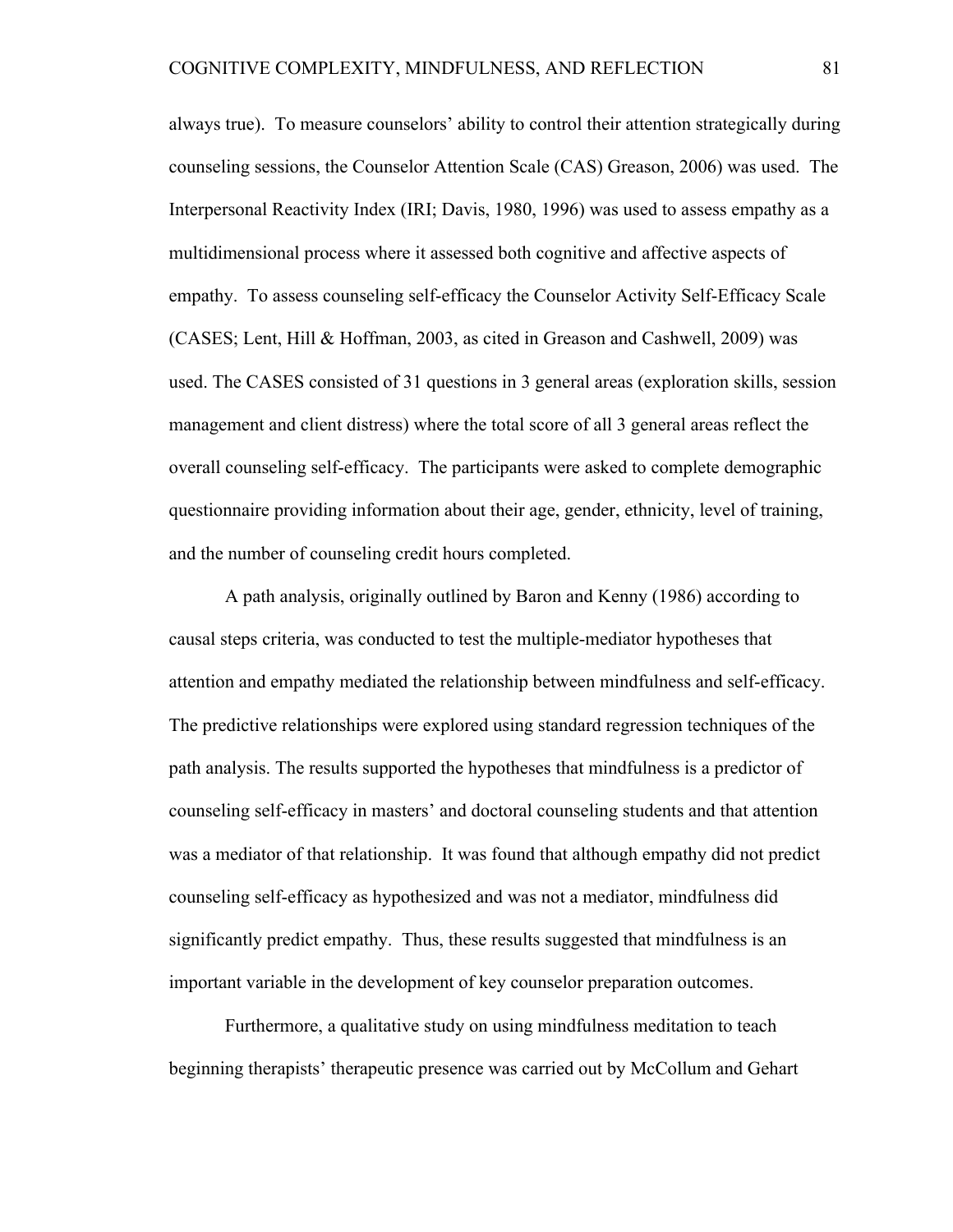(2010). In this study they examined their beginning practicum students' experience of learning mindfulness meditation as a way to help them develop therapeutic presence. Thirteen students in two classes participated in the study. The students allowed the authors to use their weekly journal entries as data for the study. The classes were practicum courses at master's level, which were designed for students to gain clinical training. The students were asked to practice meditation for 5-10 minutes a day, but were not penalized for not practicing. They were only asked to report their experience and as to when and why they did not practice meditation during a given week and were encouraged to include both positive and negative experiences and to accept whatever happens. They were asked to reflect on their experiences in learning mindfulness meditation and also on how it affected on their personal lives and on their clinical practice.

The participants were given a specific format and structure for the journal assignments in which they had to enter a one-page journal entry every week, reflecting on their mindfulness or contemplative practice during that week. They were also asked to address the following: (a) whether they practiced daily and what helped them to achieve this goal and if not as to why, (b) to describe about their mindfulness, practice, and focus, (c) any strategies used for returning to their focus and whether they were able to be patient during the practice, (d) to describe any insights gained from observing the mind, (e) any differences that resulted in their daily life and professional practice due to this practice, or (f) to describe new insights, practices, or experiences related to developing therapeutic presence. The participants submitted copies of their original journal entries to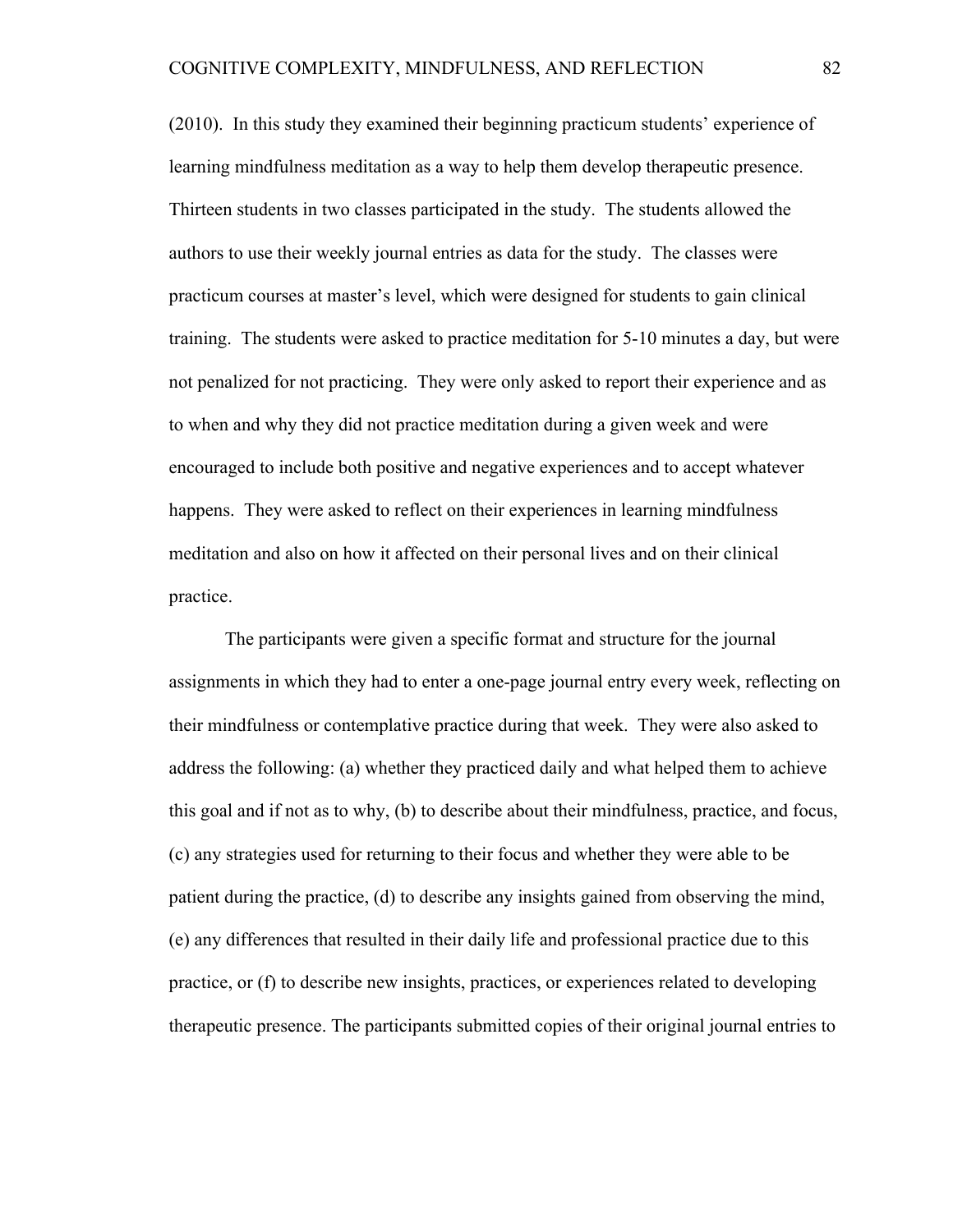the authors. The data analysis consisted of a process of thematic analysis where general domains were identified.

A variety of themes emerged: the ability to be present, the effects of meditation practice, balancing being and doing modes in therapy, and the development of acceptance and compassion for themselves and for their clients. The students reported their experiences arising from their mindfulness practice in a varied manner, that it had influenced their work as new therapists, helped them be present, attended to their inner experience and were aware of what was happening with the clients to bring them together in the therapist-client interaction, they were able to be centered, were able to be aware of their inner chatter, and also to slow down their perceived inner pace during their sessions. Their experience of presence had formed a foundation for them to shift their mode of being in the session verses doing. The students also reported experiencing a sense of compassion and acceptance. These results were consistent with the findings of Christopher et al. (2011), Newsome et al. (2006), and Rothaupt and Morgan (2007). Yet this is the first time a distinction between being verses doing was highlighted in an empirical finding.

Moreover, in analyzing the data, the researchers also found that the students reported being fairly regular with their practice and instances where they credited their mindfulness practice to improve their in-session skills, often significantly. They reported a direct connection between what they learned in their mindfulness practice and their clinical practice that went beyond the initial link between the therapeutic presence and mindfulness. Also, many reported that through the mindfulness practice they learned to accept themselves, were patient with their clients, reduced activity, and judgment. The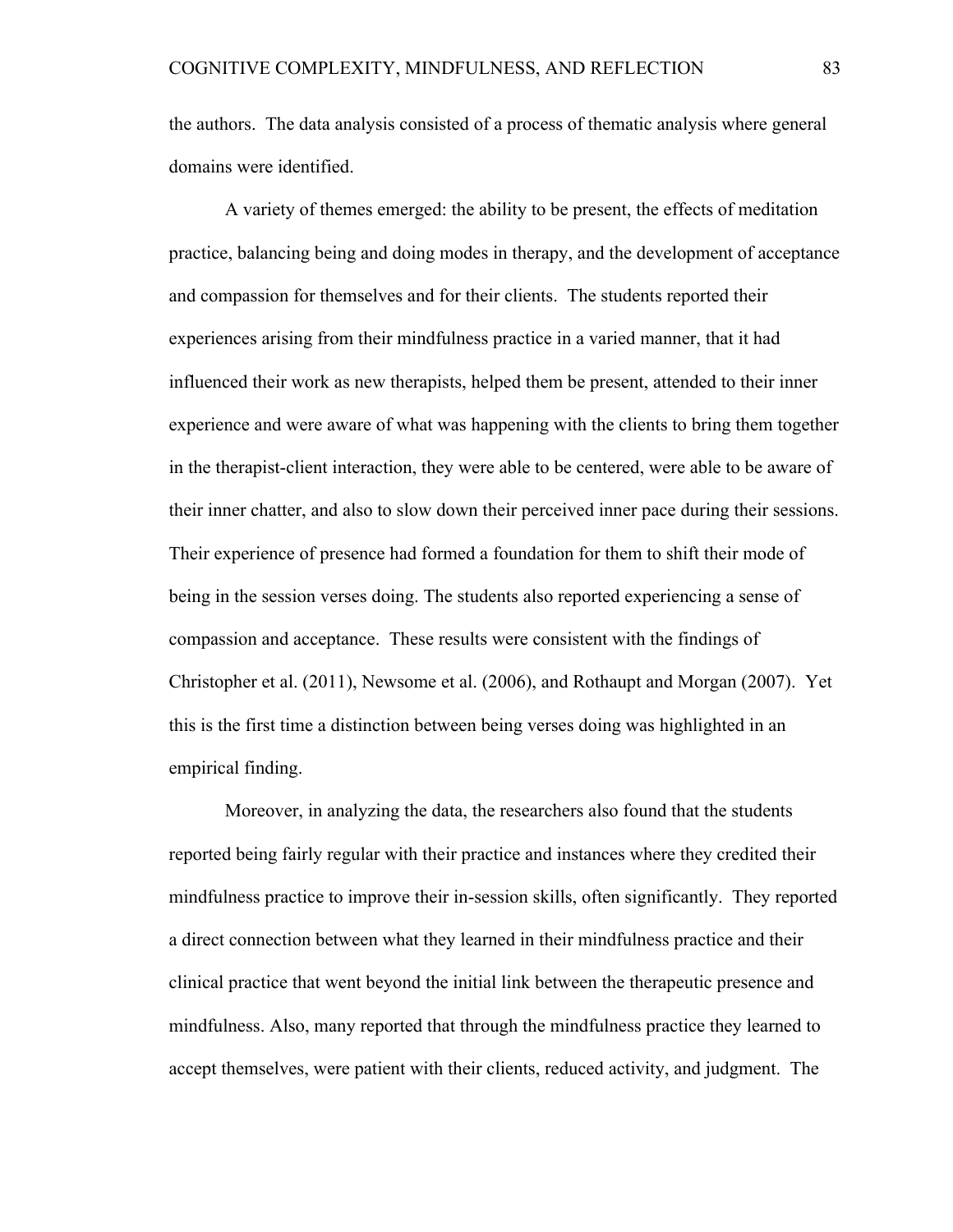students also reported that their practice of mindfulness helped them to be more engaged with their therapeutic encounters, which suggested that mindfulness practice may be a meaningful endeavor to introduce specially for beginning therapists. Consequently, the authors reported that their findings suggested mindfulness meditation may be a useful addition in clinical training.

Adding more significance to using mindfulness in counselor training another study was conducted on teaching mindfulness to psychotherapists in clinical practices (Aggs & Bambling, 2010). This study examined whether a clinically focused mindfulness program for therapists could be standardized and taught to clinicians, one that could be evaluated by skill and knowledge acquisition and attitude change among therapists who completed the program. As part of a research project for a higher psychology degree, five separate training programs were provided to the participants in a university setting over a 14-month period by the lead author. Participants indicated that they had either little or no history using mindfulness, either as a personal practice or as a client-related technique. Participants ( $N = 58$ ) completed six to eight sessions of this mindful therapy program. Forty-seven participants followed an optional time delayed ninth session where follow up post measures were included. A repeated measures training design utilizing a within-subjects comparison of pre- and post-courses data was used for this study. A three-module program was conducted over 1.5 hours per week during an eight-week period.

Module I focused on mindfulness as a personal practice, which concerned the enhancement of participants' declarative and experiential knowledge of mindfulness. Module II discussed mindfulness as a psychotherapy process skill where the therapists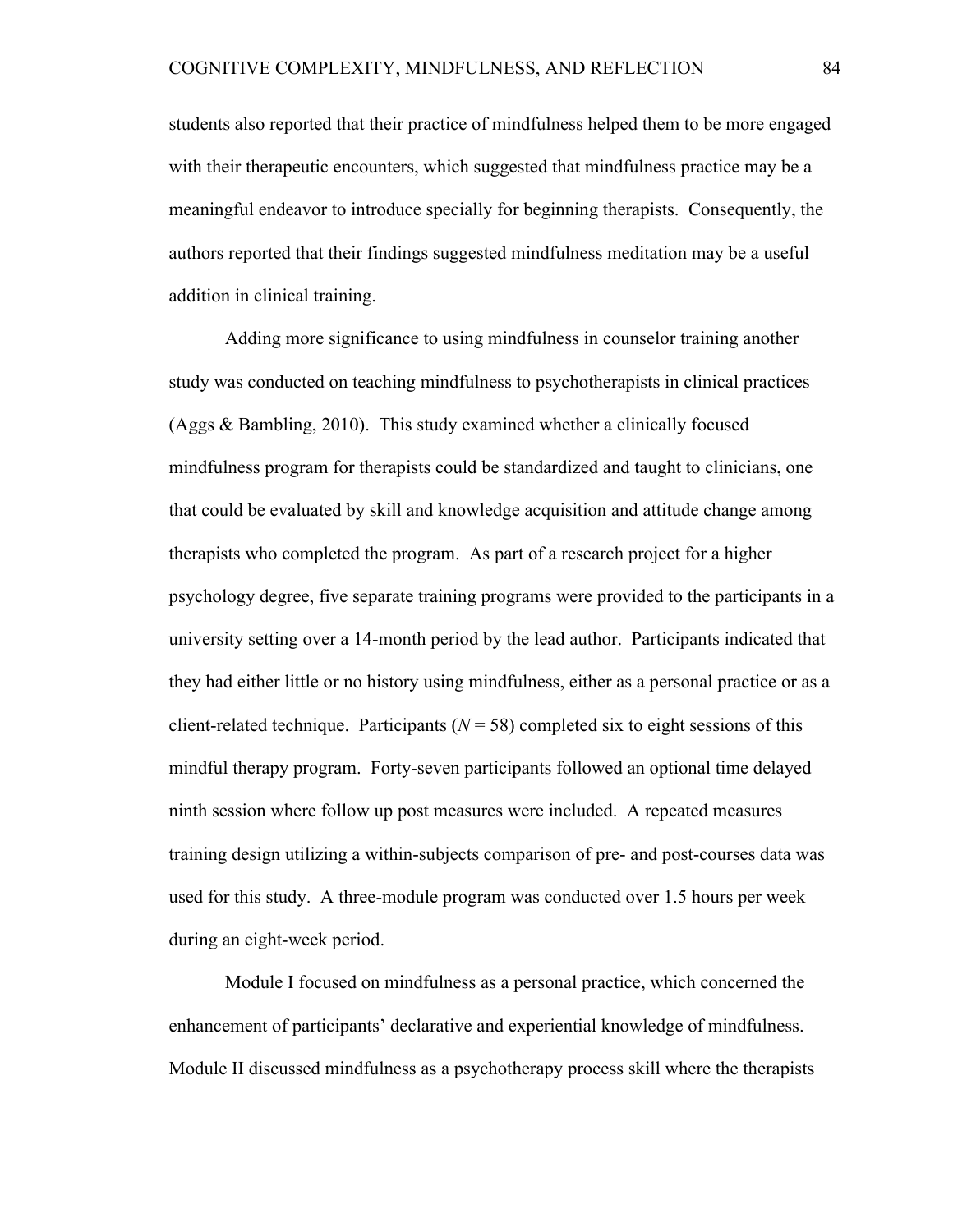applied their growing understanding of mindfulness skills to psychotherapy processes. Module III addressed introduction to mindfulness as an intervention, which included opportunities for participants to practice delivering the Three-Minute Breathing Technique (Sigel et al., 2002, as cited in Aggs & Bambling, 2010).

The Mindful Therapy Questionnaire (MT-Q) was designed to measure participants' attitudes towards mindfulness and were asked to rate their confidence using mindfulness with their clients, intentions to integrate mindfulness into their work, and how relevant it was within therapeutic settings. Each question was measured on a scale of 4-10. The Five-Minute Mindfulness Scale (FMMS) was developed to measure participants' capacity to enter into and maintain a mindful state upon request. A participant stress measure was developed as a pre- and post-rating for each session's impact on stress levels. The Participant Satisfaction Survey, which contained seven items, was administered in the ninth week post-review.

The results indicated preliminary evidence that a brief standardized mindfulness training program as such can provide significant knowledge and skills outcomes for counselors that has a positive impact on therapeutic outcomes. Significantly higher posttraining declarative knowledge scores were shown by the participants regarding knowledge acquisition on all measures, including increased mindfulness in clinical and counseling practice, capacity to invoke a mindful state of consciousness, and higher participant ratings of well-being during the training sessions. In comparison, regarding participants' intentions to integrate mindfulness into therapeutic work, no change was found from the study. Authors concluded that increased 'therapeutic mindfulness' in participants resulted from changed mindfulness 'attitudes' (i.e. a more accepting and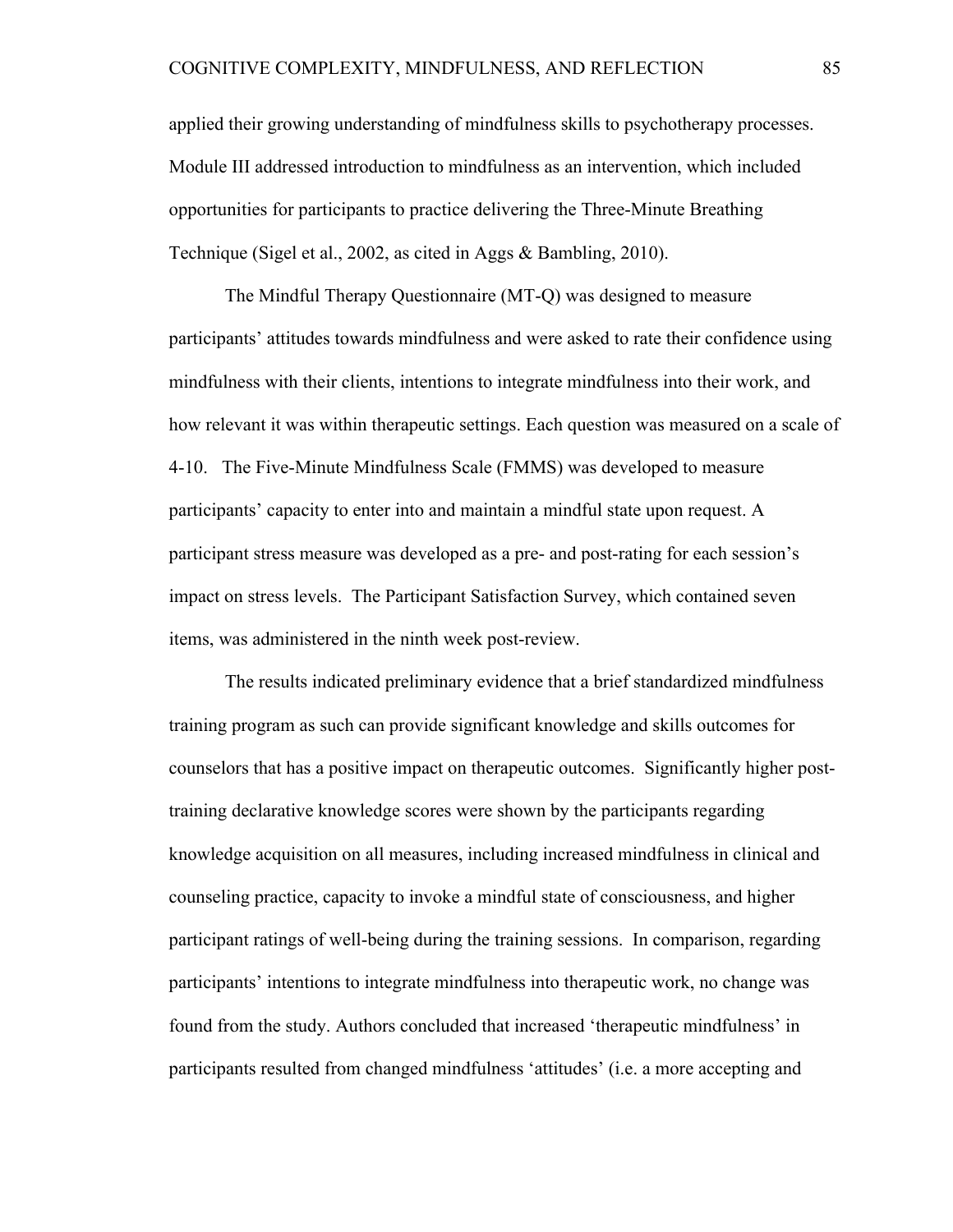harmonious orientation within therapeutic work) as opposed to a clear demonstration of increased attention-regulation skills. Furthermore, reductions in the perception of stress and tension by participants resulted less stress and increased relaxation after mindfulness training sessions.

Researchers highlighted that their results provided additional support for the notion that mindfulness is a skill that therapists can learn as participants in this study demonstrated a significantly higher post-training capacity to invoke a mindful state of consciousness. Thus, participants in this study reported being less judgmental of their processes in therapy, of their clients, and an increased capacity to let go of unsettling thoughts, feelings, or images as they arose. These findings provided further support for the notion that mindfulness is a skill that can be enhanced, it is a multidimensional construct (Aggs & Bambling, 2010; Baer et al., 2006), and could be used effectively to enhance therapeutic presence, thus the integration of mindfulness in the training curricular of mental health professionals can have increasingly positive influence on the therapist.

An investigation exploring the long-term influence of mindfulness training as a strategy for fostering better self-care for counselors/psychotherapists, Christopher et al. (2011) investigated 16 former master's level students who took a class named Mind/Body Medicine and the Art of Self-Care (Newsome et al., 2006; Schure et al., 2008). Mental health care professionals often face burnout, compassion fatigue, and vicarious traumatization; consequently, they feel overstressed and are at great risk of diminished occupational effectiveness with the likely result of decreased quality of care for their clients (Shapiro, Astin, Bishop, & Cordova, 2005). Therefore, this MBSR-based course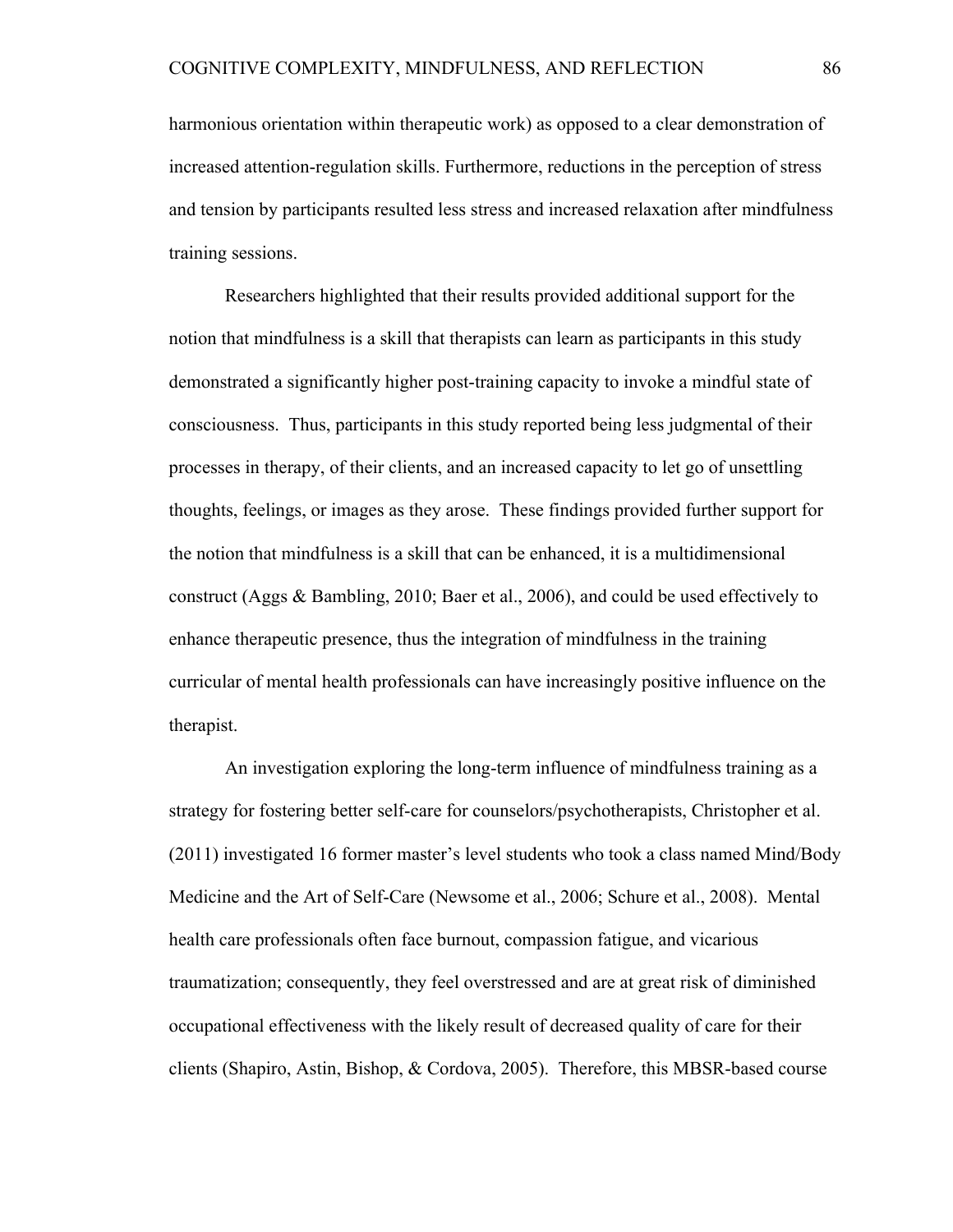was designed to foster better self-care for the trainee counselors with the intention that they would integrate mindfulness in to their daily lifestyles. This study was an extension of Newsome et al. (2006), and Schure et al. (2008), yet it was the first study to explore long-term effects of mindfulness practice in counselor education.

This qualitative inquiry randomly selected 16 participants from a pool  $(N = 54)$  of former students who took the class over a 5-year period; 16 European American participants (13 female, 3 male) with the average length of time since taking the course being four years. Semi-structured interviews were conducted via phones to collect data; responses to the questions were analyzed using content analysis and cross-case analysis was also conducted.

Researcher noted that there were two main themes they found analyzing data: impact on personal life and impact on professional life. Exploring the long-term impact of the class on their personal lives there were two main themes that emerged––personal development/self-care and interpersonal relationships. Under the personal development/self-care theme participants reported the following subthemes: (a) physical changes, (b) emotional changes, (c) attitudinal or cognitive changes, (d) increased awareness, and (e) increased acceptance. They reported having better physical health, flexibility, and energy. Generally, participants also reported continuing to feel less controlled by their emotions, less anxious, and better able to stay in a "grounded" or "centered" place when they felt overwhelmed. Participants reported lasting changes in their thinking and attitude as a result of taking the class; that they learned how to quiet their mind, and dis-identify from their thoughts. They also reported an ongoing awareness of their physical, emotional, and spiritual selves. Many reported being more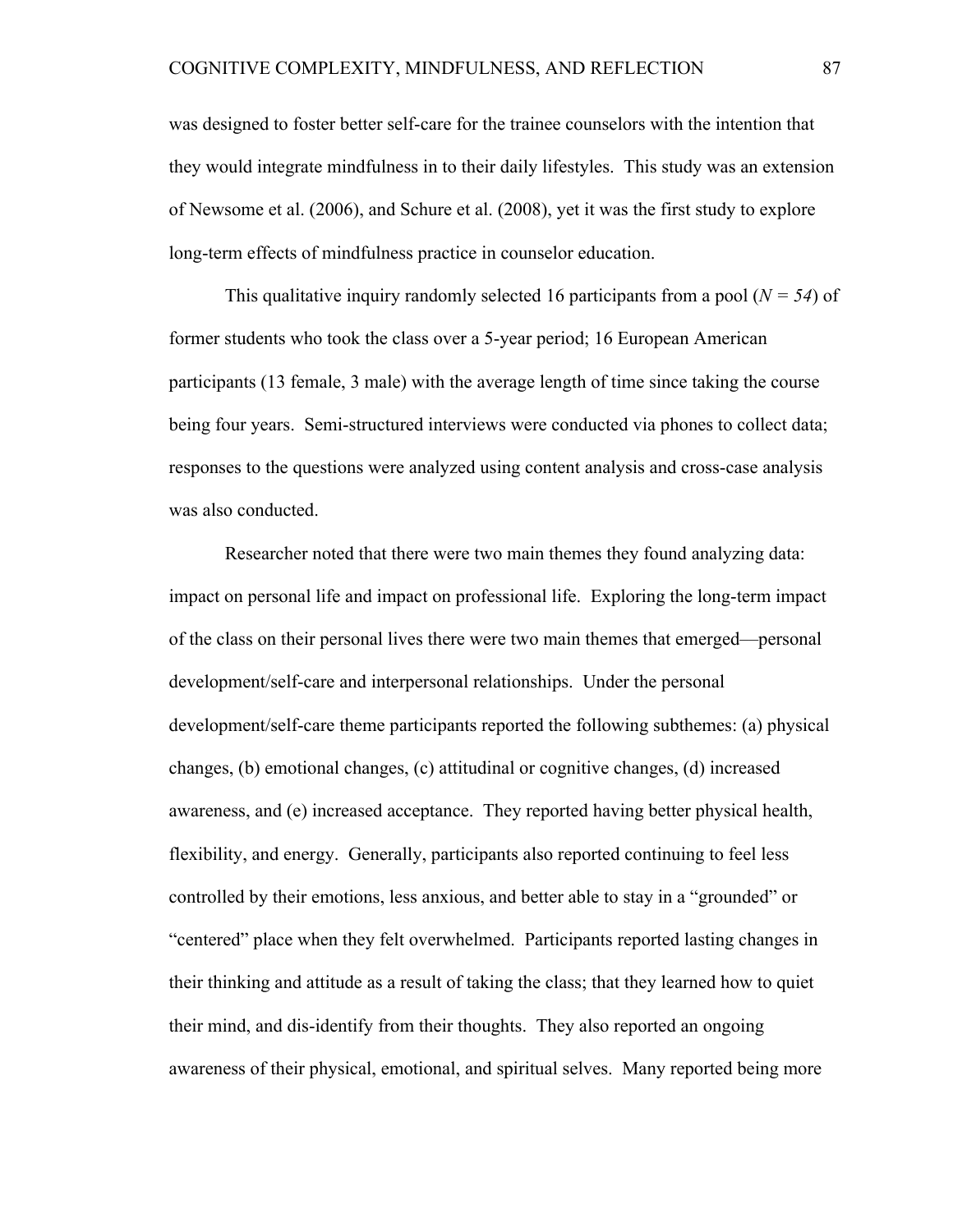"in tune" or aware of their bodies and their psychological responses. Participants provided three further themes under the subtheme of increased acceptance, namely (a) self-compassion, (b) letting go of control, and (c) response flexibility. Under selfcompassion, participants reported that they were more accepting of themselves and less judgmental as a result of engaging in mindfulness practices and participating in the class. They described being more lenient with themselves and their struggles, treating themselves with more respect, and finding this process to be freeing; additionally, feeling a sense of peace with themselves and, as a result, being able to generate more compassion for themselves and others. The second theme within the personal life domain is counselor interpersonal relationships. Counselors reported changes in their interpersonal relationships, specifically (a) an increased awareness of self-in-relationships, (b) increased acceptance and compassion, and (c) decreased emotional reactivity.

When they were asked about the long-term impact of the class on their professional lives, the following three themes emerged: (a) counselor's experience of self while counseling, (b) the therapeutic relationship, and (c) clinical practice. Participants indicated an increase in awareness of their own reactions and those of their clients, most counselors indicated an increased acceptance for themselves with a non-critical stance, reported a diminished reactivity while in the counseling role, and a sense of greater presence while counseling. Also, they noted the therapeutic relationship to be positive and more accepting. Participants also used mindfulness techniques and principles to varying degrees in their clinical practice after taking the course, reported having increased confidence in using mindfulness practices with clients, and noted having a new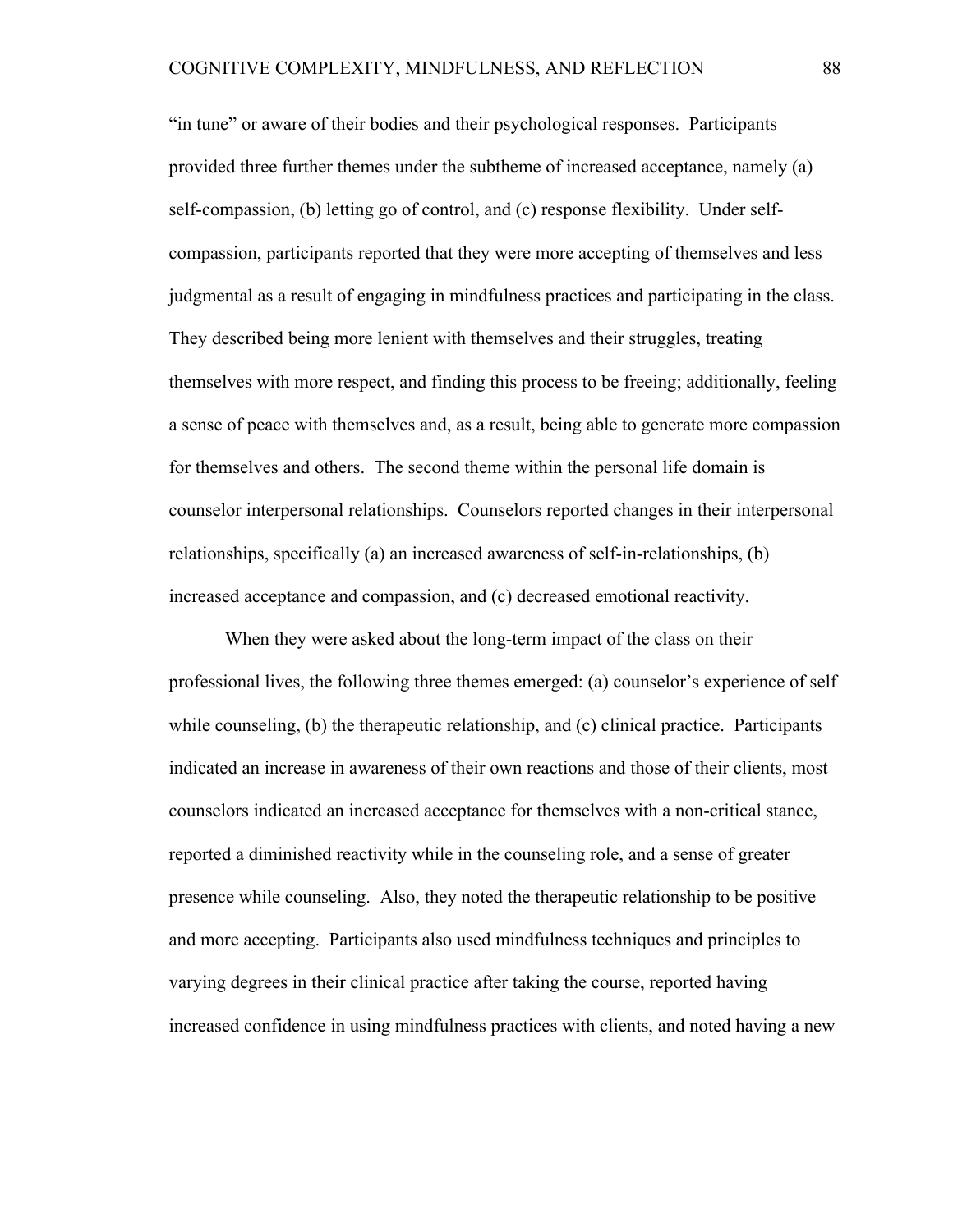conceptual framework––a new understanding of what is healing for clients, such as the importance of acceptance and awareness in the healing process.

The researchers concluded that the impact of mindfulness on counselors and psychotherapists could have a powerful effect on the practitioner's perceptual sensitivity, empathic sensitivity and accuracy, and compassion for the pain of others. Christopher et al. (2011) suggested that mindfulness training offers a promising approach to therapist self-care, and seemed to have long-term influences on their professional lives. Hence, mindfulness training could be an effective way to increase therapeutic effectiveness (Christopher et al., 2011; Grepmair et al., 2007). As a result of positive outcomes of the aforementioned course, Christopher et al. reported that the course was no longer an elective, but a requirement of the counselor curriculum at Montana State University, and encouraged other counseling programs to do so as well. These findings added extensive validation to the integration of mindfulness in the training curricular of mental health professionals; thus one can no longer deny its invaluable impact.

Lastly**,** carrying out a survey on mindfulness competencies in counseling and psychotherapy, Stauffer and Pehrsson (2012) addressed the counselor competencies needed for training clients in the use of mindfulness methods. To find out more about mindful competencies for counselors and psychotherapists, the researchers specified a research question as to what degree experts agreed on a set of proposed mindful competencies. As an answer they created an online survey consisting of 16 competency statements based on the literature related to mindfulness training, identified experts  $(N =$ 52) and invited them to participate in the study. Also demographic questions and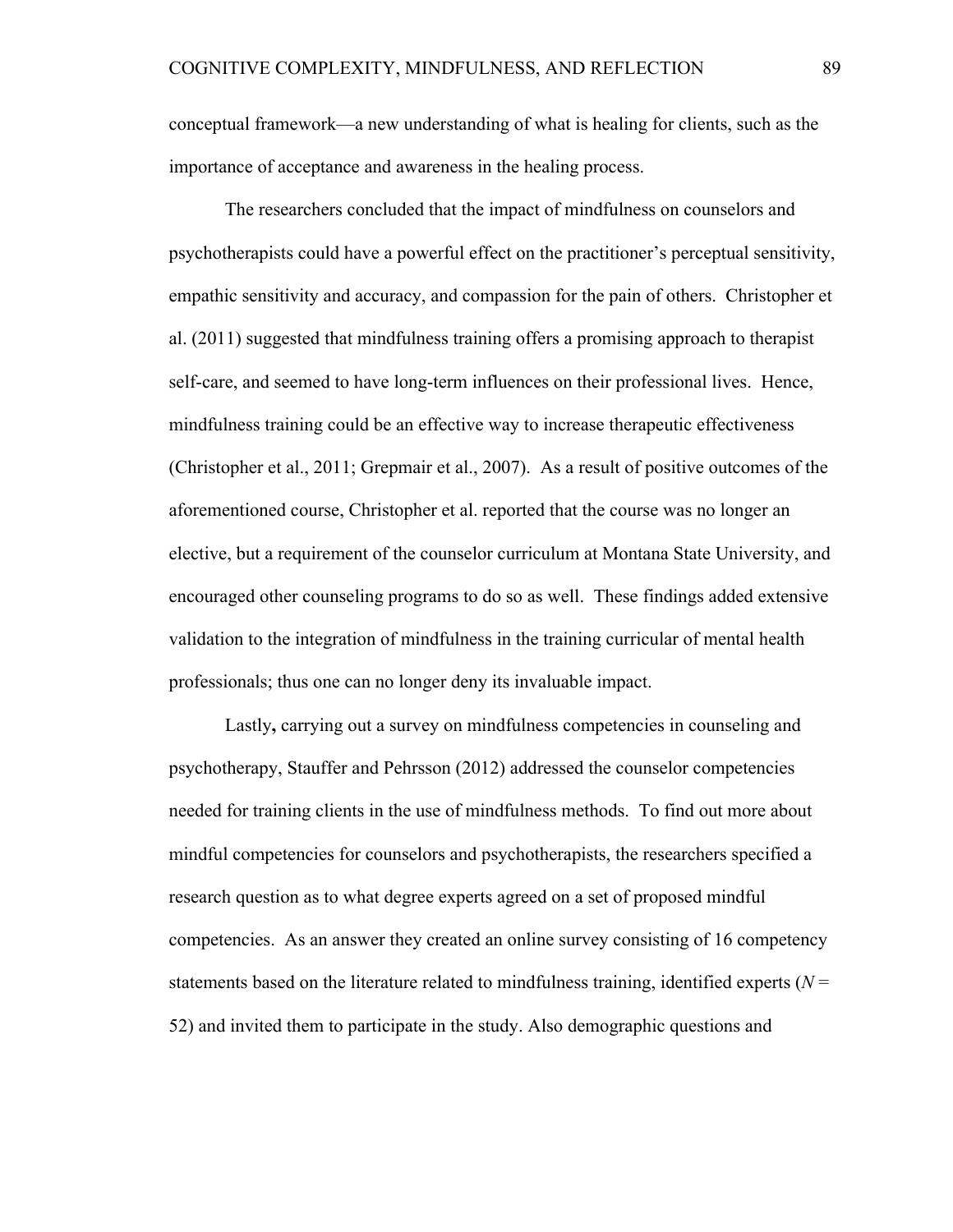questions related to professional contributions on mindfulness were asked to ensure the participants' had adequate experience and knowledge in mindful training.

The survey consisted of three sections: demographic questions and questions related to personal and professional involvement with mindfulness practice consisting of 13 items; competency statements with Likert-type agreement scales of 16 items; and questions to invite recommendations for personal practice for those new to mindfulness as a specialty area. More than 162 studies in professional journals from 1987-2007 and mindfulness-based therapy books were used in the development of all items that constitute these sections. Subject matter experts who were teachers in the Buddhist tradition evaluated the items. Finally, doctoral students and faculty in a counselor education and supervision program provided qualitative feedback on the survey.

Results indicated a strong support of the entire set of the competency statements by the participants where the response were more than moderate to excellent for individual statement. The PCA results also revealed that the 16 competency statements had a uni-dimensional agreement except for one item––metacognitive awareness. Furthermore, results strongly suggested that counselors who are training clients must have an active mindfulness practice; thus, counselors and psychotherapists must be knowledgeable of various mindfulness methods and their applicability with specific clients and particular disorders. Additionally, the researchers concluded that one must also be able to distinguish between mindfulness related and other mindfulness competencies states of mind especially that are clinically significant. The study found substantial agreement of the participants, with a preliminary list of mindfulness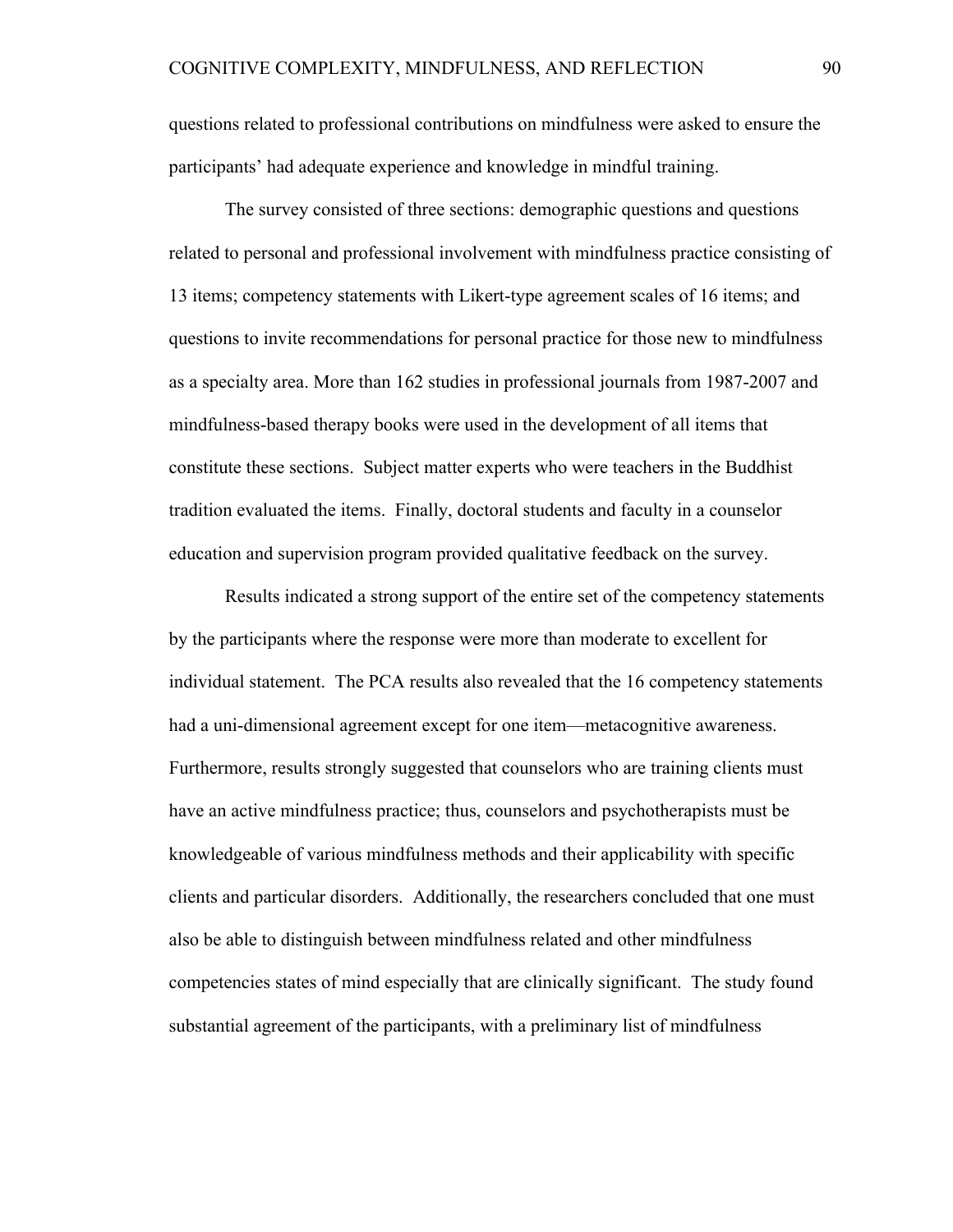competencies for counselors in the application of mindfulness to counseling. Following are the competency statements described by Stauffer and Pehrsson (2012):

…counselors and psychotherapists who train clients in the use of mindfulness method-understand how to integrate mindfulness methods and skills into everyday tasks and behaviors, seek continuing education opportunities on mindfulness and mindfulness-related topics, are able to recognize the limits of their own professional competence when training clients in mindfulness methods, respect clients' culture, including religious and/or spiritual beliefs and values that relate to physical and mental functioning, practice mindfulness methods on a regular basis, especially when training others in these methods, engage in the process of metacognitive examination by way of mindfulness practices, are able to distinguish between psychological processes related to mindfulness and other mental processes critical to clinical practice, have knowledge of the various types and methods of meditation and mindfulness, have a fundamental knowledge and remain current in both the professional literature and the popular literature related to mindfulness, have knowledge of which types of mindfulness methods are effective, ineffective, and potentially harmful for use in treating specific types of mental health disorders, practice each specific mindfulness technique prior to using that technique with clients, consult and seek training when integrating mindfulness methods with other psychotherapeutic techniques, know of available resources for continued practice of mindfulness, including audio/visual, local meditation/mindfulness teachers, and online resources, personally practice mindfulness methods for a sufficient length of time prior to training others in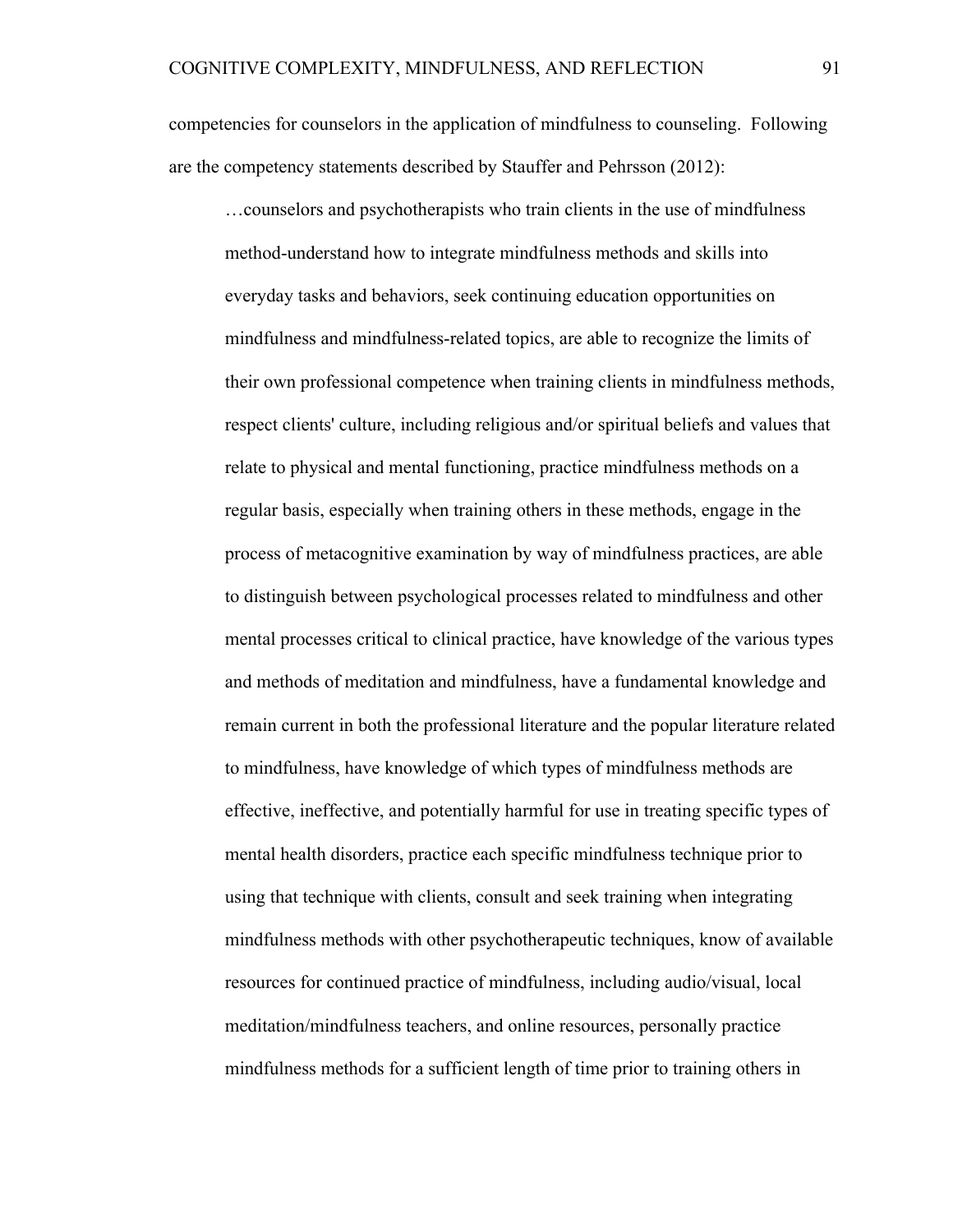mindfulness methods, seek opportunities for mindfulness-based retreats to explore, understand, and increase mastery of mindfulness methods, are aware of cross-cultural/multicultural competencies relevant to applying mindfulness-based interventions and training. (p. 232)

This was the first study to address mindfulness competencies needed for counselors. The experts also called for one and a half years of minimum weekly personal practice (formal and informal) for at least for 21-25 minutes for counselors before beginning to train clients in mindfulness methods. This affirmed the notion Rothaupt and Morgan (2007) stated that asserts practitioners must first cultivate mindfulness within themselves before teaching these skills to their clientele. Calling for further exploration of competencies, Stauffer and Pehrsson (2012) stated these competencies could be a precursor to consistent and replicable mindfulness training for counselors and those competencies could also be used to improve curriculum development in general.

### **Summary**

Despite the fact that mindfulness in Western psychology was formerly intended as an intervention for cultivating mindfulness in clients, researchers are beginning to demonstrate how mindfulness of mental health professionals is an important criterion of counselor development and performance and yields better therapeutic outcomes. With this gaining momentum of its usefulness in many different aspects of the helping profession, aforementioned researchers have discussed how being mindful could benefit counselor trainees and therapeutic outcomes. In summary: the promotion of mindfulness in therapist training could positively influence their patients' therapeutic progressions and treatment results (Grepmair et al., 2006; Grepmair et al., 2007). Also, there are many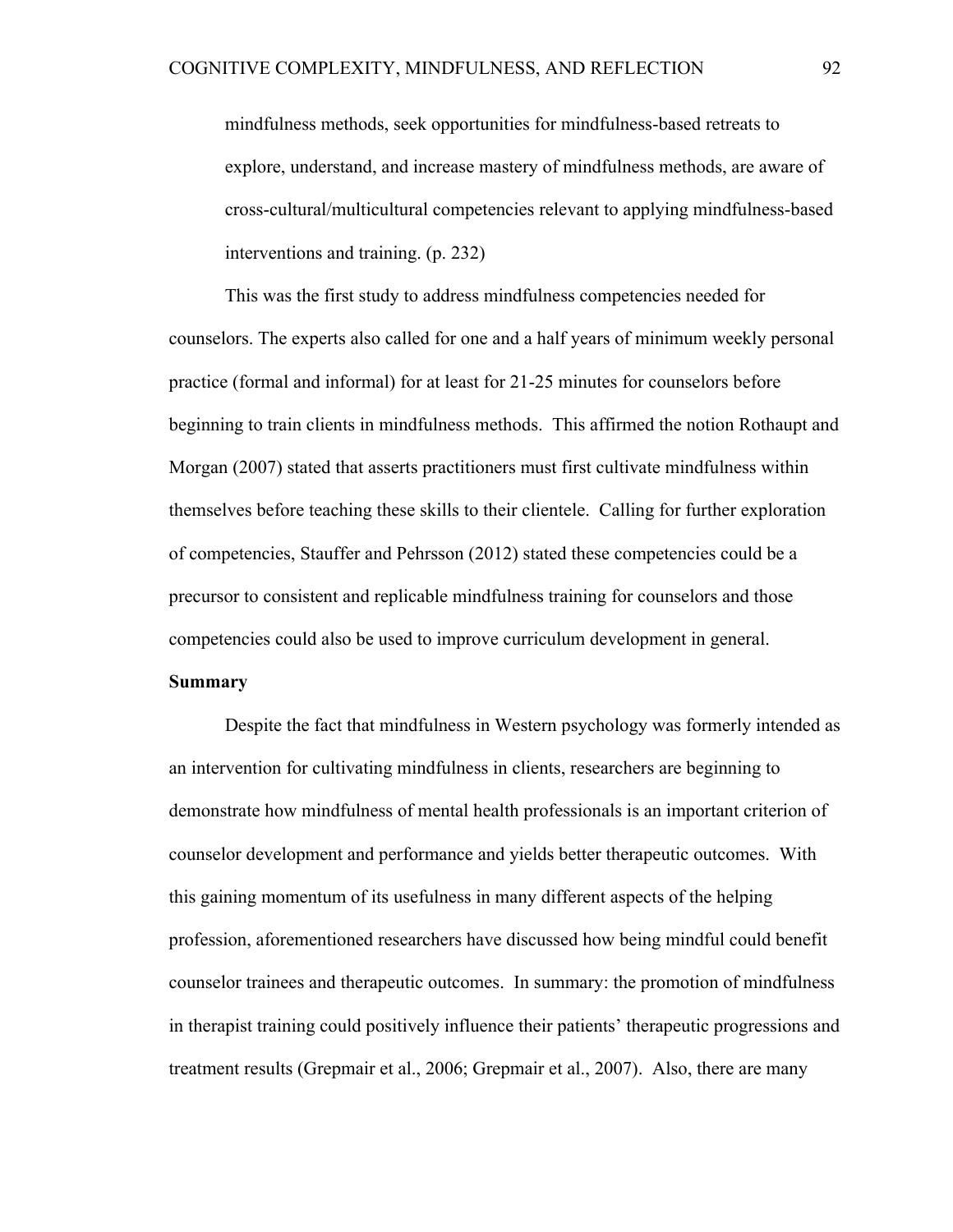benefits of practicing mindfulness for the counselor's themselves, such as positive physical, emotional, mental, spiritual, and interpersonal changes that eventually promote a healthy lifestyle. Moreover, this eventually has substantial effects on their counseling skills and therapeutic relationships (Newsome et al., 2006; Schure et al., 2008). Thus, being mindful can predict healthier self-efficacy and empathy of counseling students.

Christopher et al. (2011) also found that mindfulness training offered during training years seemed to have long-term influences on their professional lives as well. It was also suggested that continuous extensive daily practice is extremely likely to enhance the skills of being mindful (Collard et al., 2008), thus essential if the counselor is interested in acquiring its many benefits. These results suggest that mindfulness is an important variable in the development of key counselor preparation outcomes (Greason & Cashwell, 2009). Providing further support for the notion that mindfulness is a skill that can be enhanced, Aggs and Bambling (2010) emphasized that mindfulness is a multidimensional construct, and could be used effectively to enhance counselors' therapeutic presence. They also affirm that integrating of mindfulness in the training curricular of mental health professionals can have increasingly positive influence on the therapist.

There was a distinction that before one uses mindfulness as a skill for their clientele, it is imperative that these professionals must first cultivate mindfulness within themselves (Rothaupt & Morgan, 2007; Stauffer & Pehrsson, 2012). These researchers emphasized that living in the present moment is not something a person merely does, but it is a whole approach to living. This is congruent with the writings on mindfulness that have constantly emphasized and supported the notion that a collection of practices is not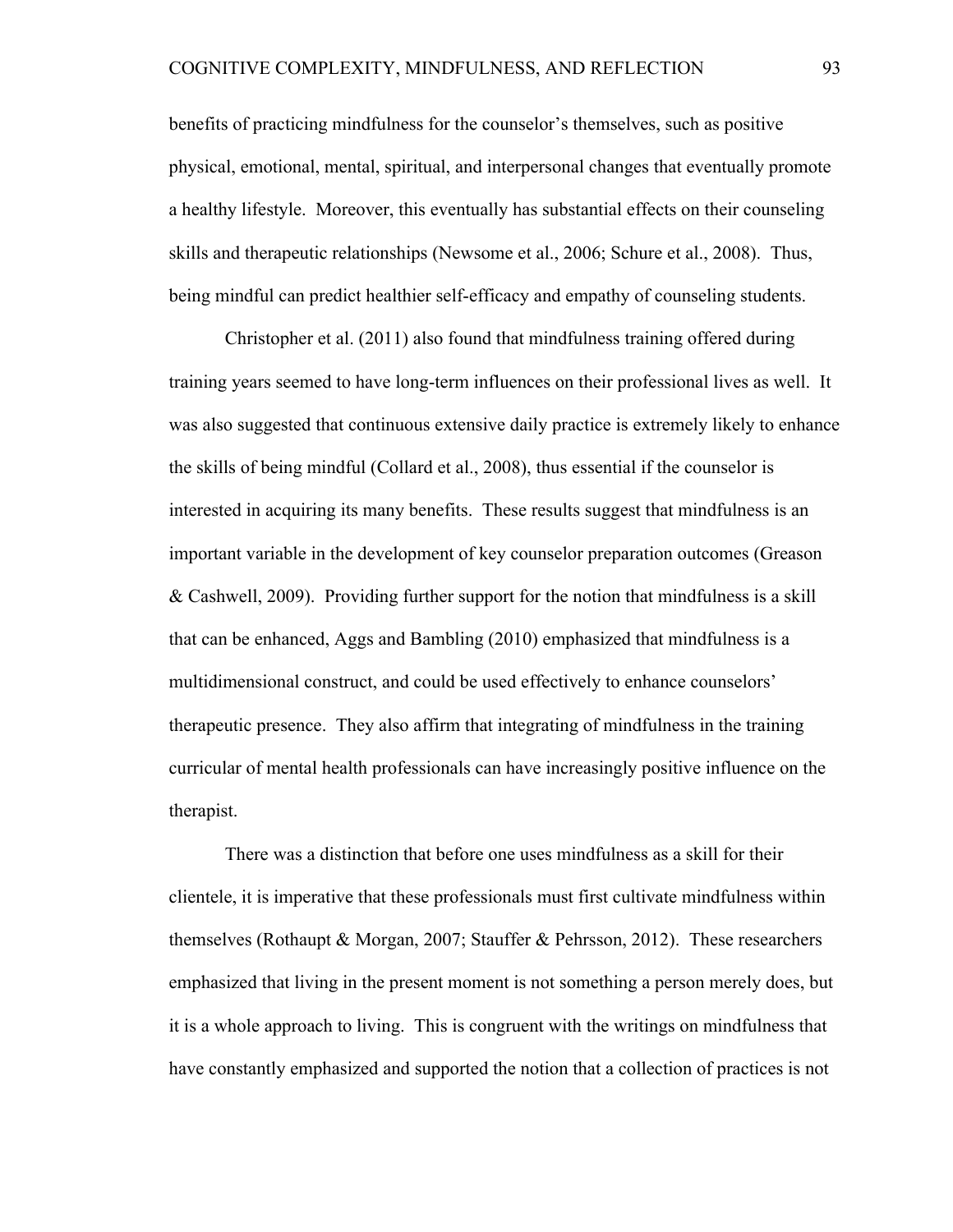merely enough-it is a way of being (Bodi, 2010; Nyanaponika, 1972; Salzberg & Goldstein, 2001).

Building on this notion McCollum and Gehart (2010) emphasized the importance of "being" with the client as opposed to "doing" therapy to the client. They emphasized that one's ability to be in the moment impact balancing "being" and "doing" modes in therapy, thus fostering development of acceptance and compassion for themselves and as well as for their clients. By "being" with the clients, the trainees were more aware of the process; they were able to attend to their inner experience, were more aware of what was happening with the clients, and were able to bring them together in the therapist-client interaction.

Among the skills considered essential in conducting an effective counseling experience is strategically placed attention (Lambert & Barley, 2001; Orlinsky, Grawe, & Parks, 1994; Wampold, 2001), which assists counselors to purposefully assimilate multifaceted information through differentiating and integrating. Furthermore, it is reasonable to hypothesize that if a counselor effectually sustains attention during this process, they are likely to process (integrate and differentiate) relevant information and comprehend data in an effectual manner. As recognized in Chapter one it appears that being mindful (having mindful attention) is necessary and could have an impact on forming pertinent perceptions via differentiating and integrating information (i.e., cognitive complexity). If a counselor lacks the ability to intentionally sustain and regulate attention (i.e., to be mindful) during counseling sessions, it is likely that the task of holding and processing information (by differentiating and integrating relevant data) in that moment will be overwhelming and ineffectual. Thus, the interaction may result in a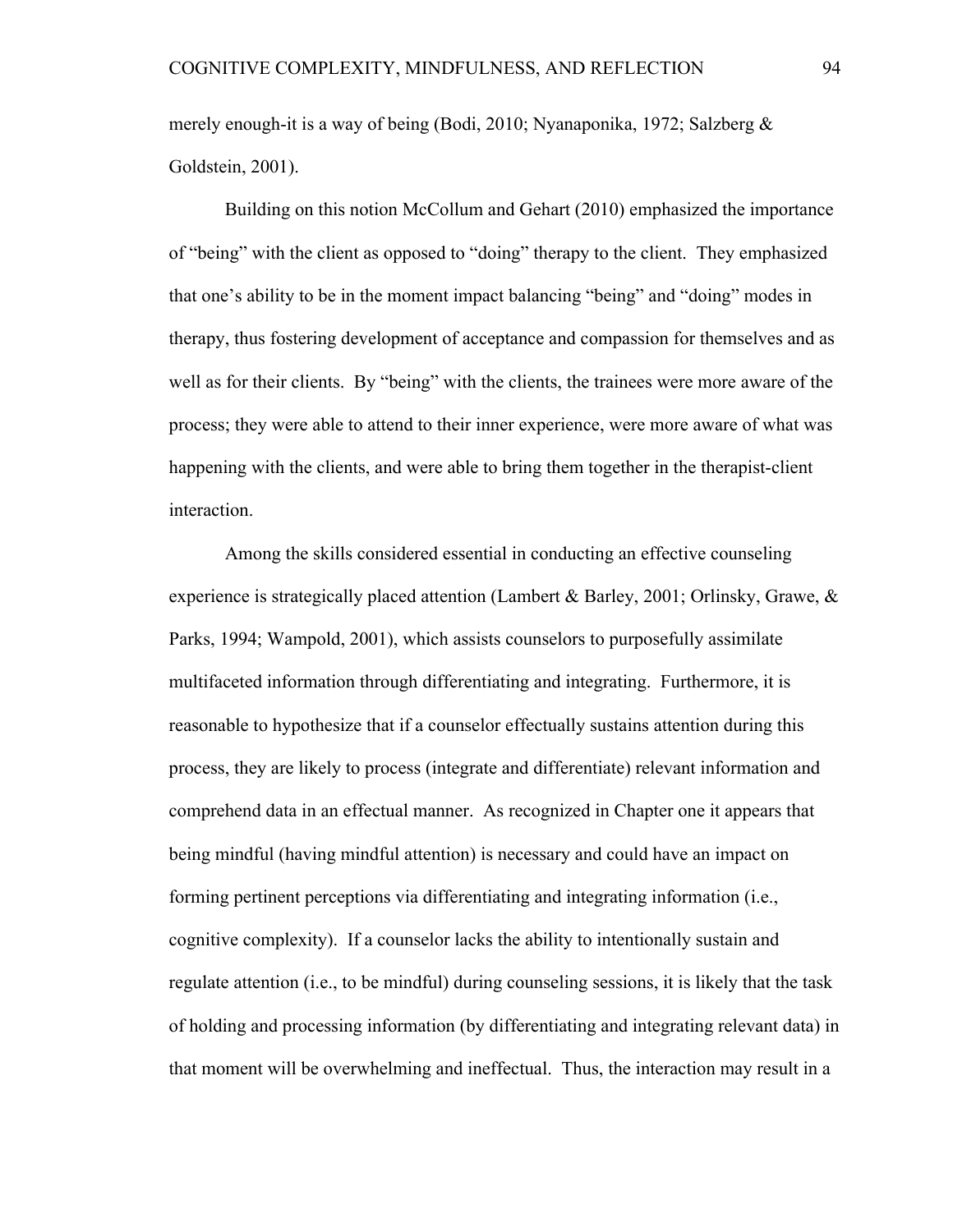deficiency of appropriate therapeutic presence and comprehension of significant therapeutic constructs. Hence, being mindful during a counseling session appears to be essential in facilitating/enhancing counselor capacity for cognitive complexity.

As discussed in the literature review, only a few (Duys & Hedstrom, 2000; Granello, 2002, 2010; Little et al., 2005) studies have investigated what contributes to enhancing cognitive complexity among trainee counselors or practicing counselors. The knowledge accumulated thus far on the subject was limited and undoubtedly warrants further exploring. Yet, it is noteworthy to recognize that these methods could be used for intentional facilitation of counselor's cognitive complexity during counselor training as well as furthering effectiveness of practicing counselors. As discussed, mindful attention appears to have an impact on forming pertinent perceptions via differentiating and integrating information (i.e., cognitive complexity). Therefore, the current study explored this notion by looking to see if there is a positive correlation between mindfulness and cognitive complexity, hence the position of mindfulness as a means to intentionally facilitate and accelerate cognitive complexity among counselors. Furthermore, impact of counselor observational skills, interpreting experiences, and cognitive complexities' influence on the anticipated relationship between counselor mindfulness and reflection was explored.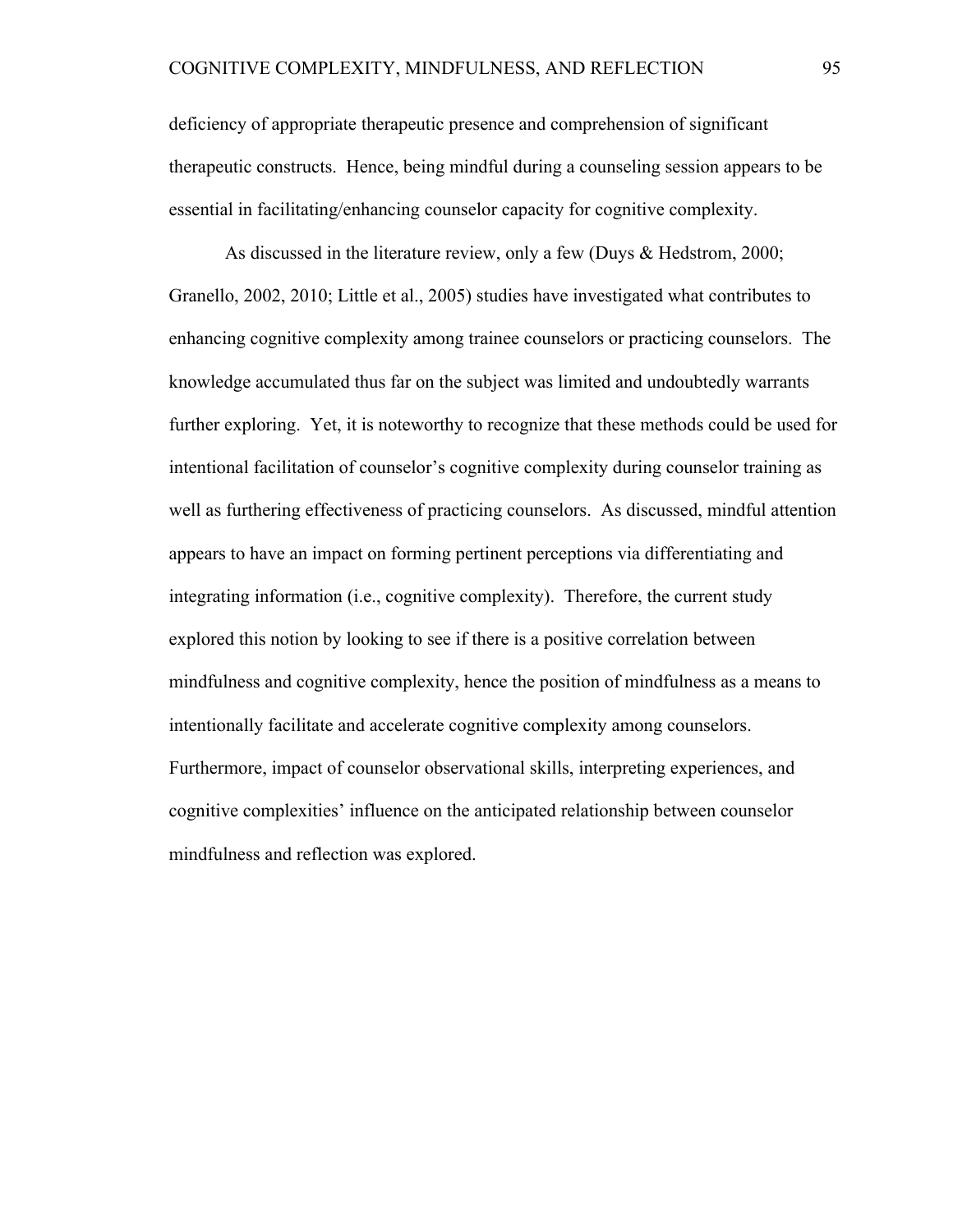### **Chapter 3: Research Design and Methods**

This study was a cross sectional investigation that explored the relationships among mental health professionals' cognitive complexity, mindfulness, and reflection. Though there have been several investigations on counselor cognitive complexity over the last two decades, its relationship to counselor mindful attention had never been explored. Similarly, the mindfulness research conducted thus far has not explored its relationship with the counselors' ability to reflect. Therefore, this study adds further knowledge to the understanding of the relationship between the variables of cognitive complexity, mindfulness, and reflection.

Furthermore, research that had been conducted so far on mindfulness has largely involves qualitative inquires. In this study the FFMQ (Baer et al., 2006) was used to measure mindfulness; an instrument that quantifies mindfulness experience, therefore this study added more strength to the field of mindfulness by providing more quantifiable information (Appendix I). Thus far, the empirical findings on cognitive complexity have been mostly survey based. In this study Three Dimensional Wisdom Scale (3D-WS; Ardelt, 2003) was used to measure cognitive complexity (Appendix I). It was theorized that wisdom can be assessed indirectly through indicators that are essential elements of the latent variable wisdom: cognitive, reflective, and affective.

Ardelt (2003) argued that in the West it was more common to use only cognitions to measure wisdom, yet in the East how individuals look at wisdom always involves affective and reflective components. Therefore, the 3D-WS has three sub scales that were operationalized to measure wisdom: cognitive, reflective, and affective (Ardelt, 2003). As discussed before, the need for cognitions and reflection had been stressed as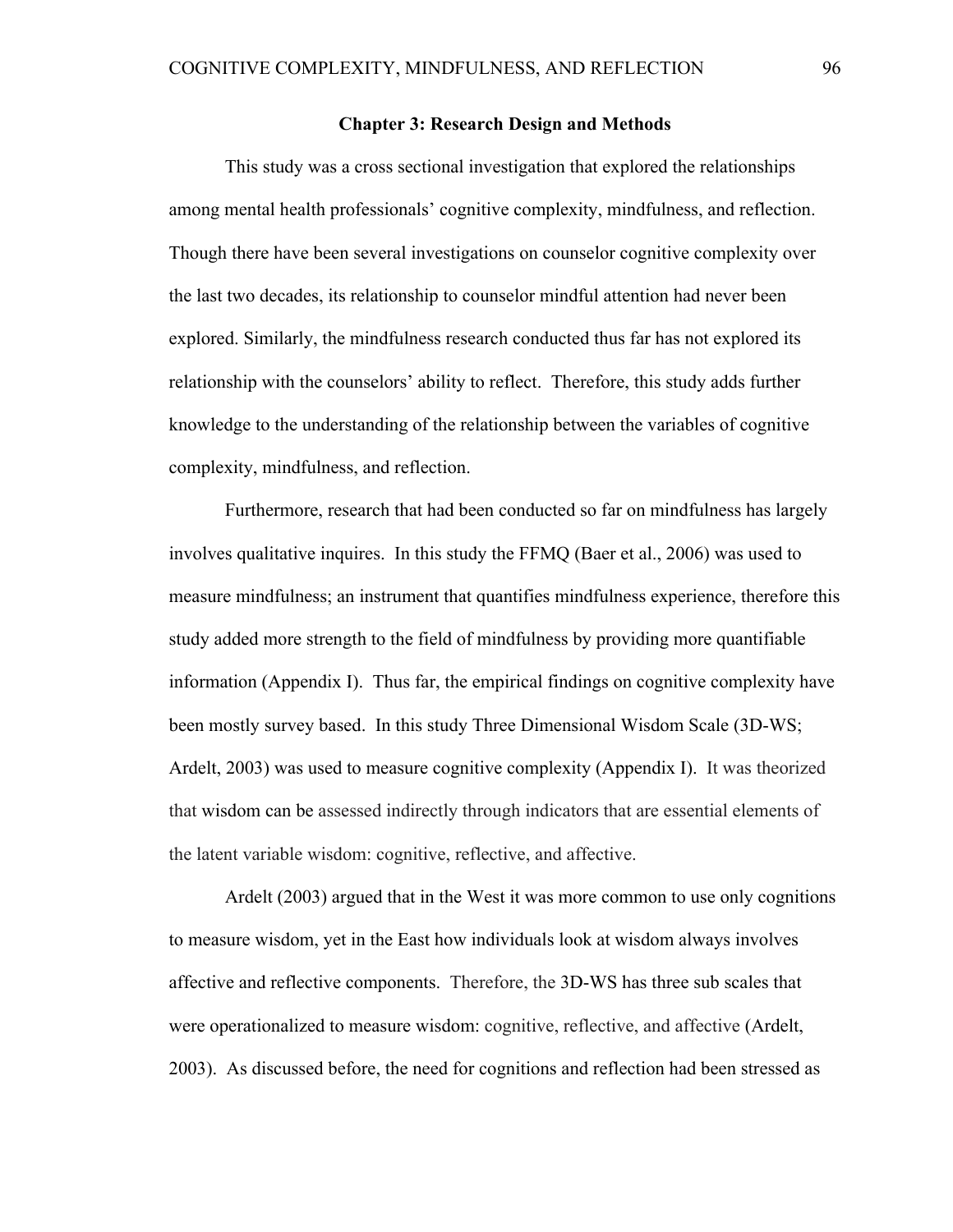crucial variables in fostering cognitive complexity (Rønnestad & Skovholt, 2013; Seggelen-Damen, 2013). The affective variable had not yet been empirically linked to cognitive complexity, nor had it been identified as a key variable that fosters cognitive complexity. Yet, it is plausible that the affective variable (compassion) is as significant as cognitions and reflection due to the connectedness between individual thought processes and emotions; it is conjoined to human thinking, processing information and making perceptions. This would be a construct that adds an affective component to the cognitions and reflections, thus cognitive complexity. The three dimensions are not independent of each other, but they are not conceptually identical either. No researchers thus far have examined cognitive complexity using these three variables together to measures cognitive complexity. This study is the first to do so. In this investigation the FFMQ and the 3D-WS were used as measures. Both of these instruments have multiple variables that measure the main construct. This added further support for exploring the multidimensional nature of cognitive complexity and mindfulness among counselors.

The methods and procedures that were utilized in this investigation are further discussed in the following sections of this chapter. More specifically, participants, sampling procedures, sampling, measures, research design, and analysis plan are addressed in detail.

# **Participants**

Participants of this investigation were mental health professionals, including counselors, psychologists, psychotherapists, and clinical social workers that described themselves as maintaining an ongoing mindfulness practice. These professionals were either licensed or unlicensed practitioners in their scope of practice, or held a professional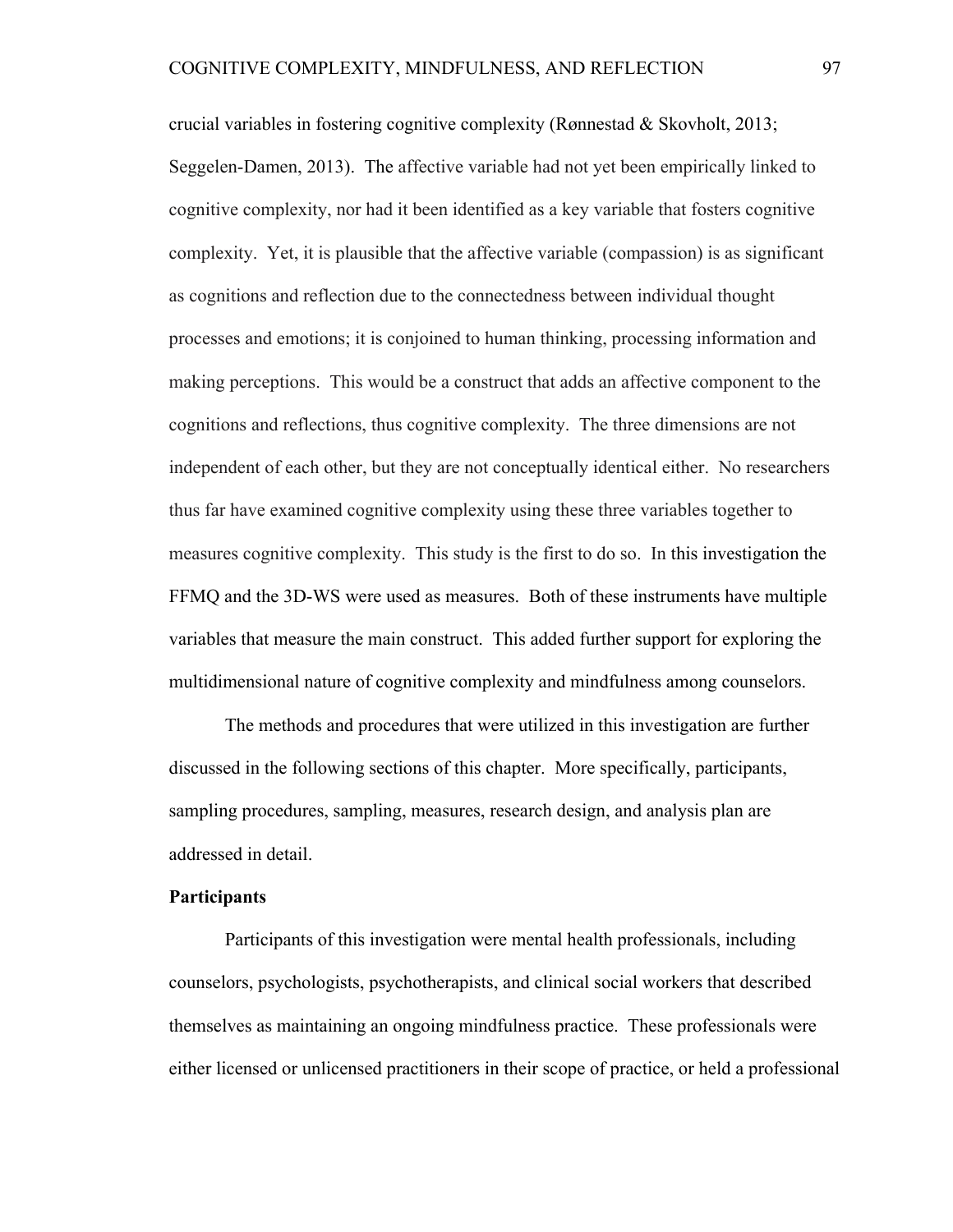certification. They ranged in their years of professional experience from novice to practitioners with several years of practice. Due to the professional expectations of the helping profession, the participants held at least a master's degree or a doctoral degree. Demographics included a variety of individuals with different backgrounds; the information was collected via a questionnaire.

Most importantly participants reported having an ongoing mindfulness practice over a minimum of a two-month period and were committed to consistently incorporating mindfulness into their daily lives. The participants were likely to achieve this through maintaining personal mindfulness practices and allocated time to practice mindfulness on a daily or weekly basis, by themselves or with a group. They were likely to incorporate being mindful into their day-to-day activities of daily living and their professional lives.

#### **Sampling Procedures**

The participants were recruited via email and by contacting specific mindfulness groups around the world in seeking mental health professionals who practice mindfulness. Mindfulness groups that are inclusive to the helping professions were also contacted in recruiting participants. Therefore, the sampling procedure involved convenience sampling. After the Institutional Review Board's (IRB) approval, participants were contacted via aforementioned methods and data were collected using an online survey tool, Qualtrics. The online Qualtrics survey included an introduction, informed consent, demographic questionnaire, FFMQ, and the 3D-WS (Appendix I). The organizations and individual participants received a reminder request to participate at both the two week and four week mark after the first contact.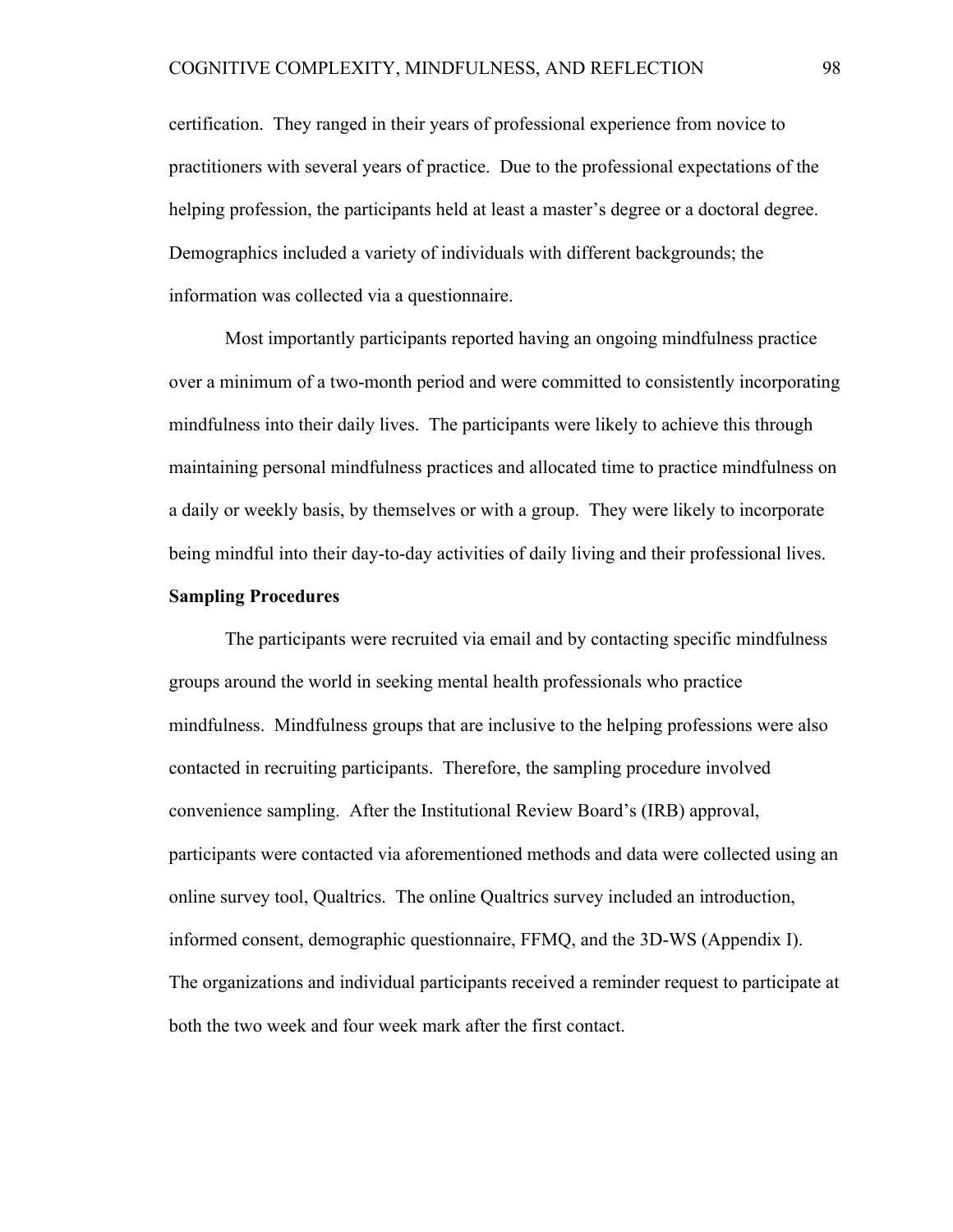## **Sampling**

According to Cohen (1988) a medium effect for regression or correlation is around .30 in standardized units, and one needs a sample size of approximately 85 to detect the effect with 80% power when using the usual two-tailed significance level of .05, thus these recommendations were followed in determining the sample size.

## **Measures**

Two measures were utilized in this study: the FFMQ and the 3D-WS.

**Five Facet Mindfulness Questionnaire (FFMQ).** The FFMQ is a 39-item selfreport measure of mindfulness widely used in psychological research to measure participants' ability to be mindful. Baer et al. (2006) conducted a factor analysis to identify key elements of being mindful by tabulating data from five other measures of mindfulness: Mindfulness Attention Awareness Scale (Brown & Ryan, 2003), Freiburg Mindfulness Inventory (Walach et al., 2006), Cognitive Affective Mindfulness Scale (Hayes & Feldman, 2004), Mindfulness Questionnaire (Chadwick, Taylor, & Abba, 2005), and Kentucky Inventory of Mindfulness Skills (KIMS; Baer, Smith, & Allen, 2004). As a result, Baer et al. (2006) suggested that mindfulness is multifaceted and has five key facets: observing, describing, acting with awareness, non-judging of inner experiences, and non-reactivity to inner experiences. Baer et al. explained these five key facets:

Observing includes noticing or attending to internal and external experiences, such as sensations, cognitions, emotions, sights, sounds, and smells. Describing refers to labeling internal experiences with words. Acting with awareness includes attending to one's activities of the moment and can be contrasted with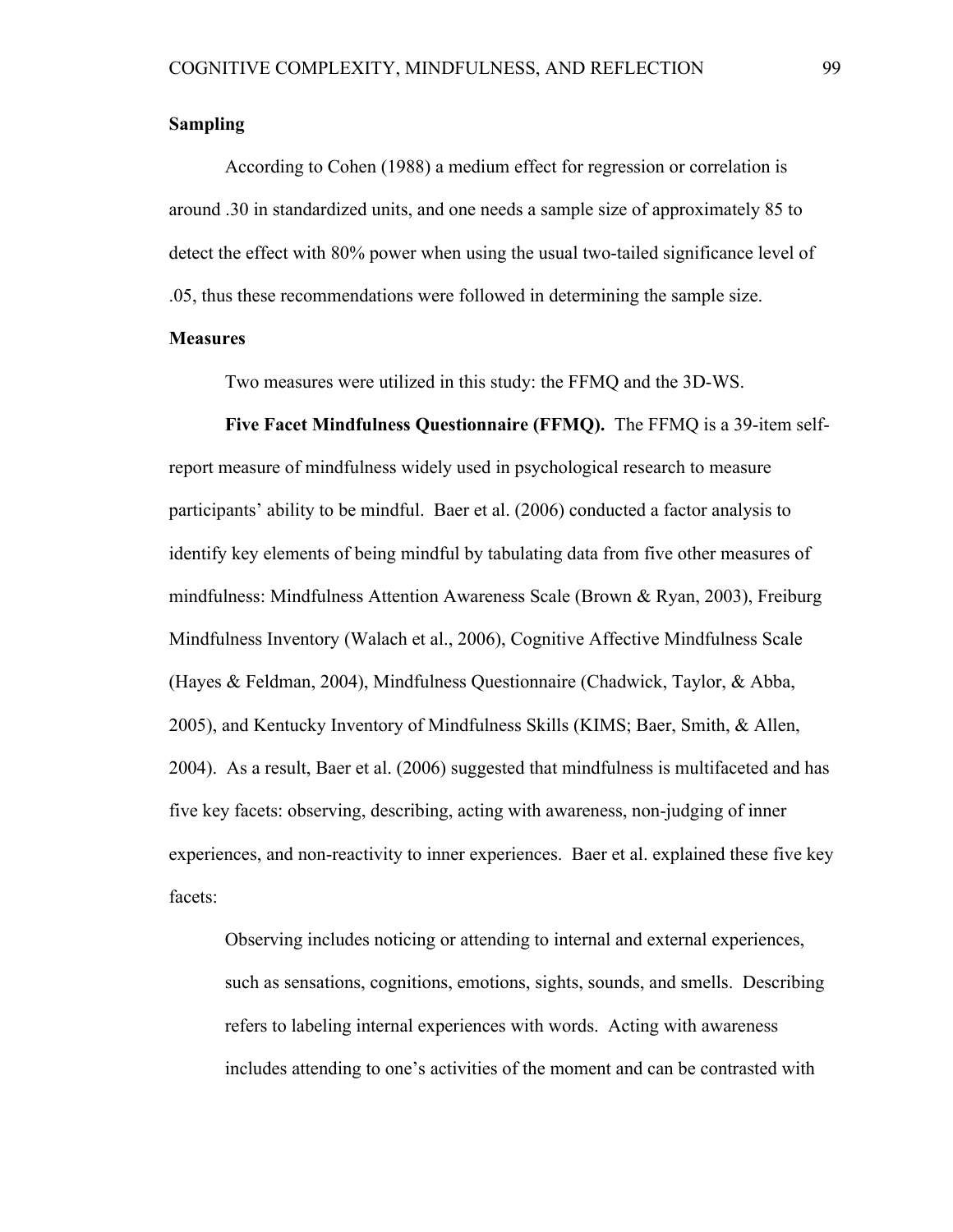behaving mechanically while attention is focused elsewhere (often called automatic pilot). Non-judging of inner experience refers to taking a nonevaluative stance toward thoughts and feelings. Non-reactivity to inner experience is the tendency to allow thoughts and feelings to come and go, without getting caught up in or carried away by them. (p. 330)

The FFMQ measures mindfulness through these key facets as five subscales that yield individual scores for each key facet. The five facets are combined to yield a total score, which reflects a global measure of mindfulness. In research question two, only the observing and describing facets were used to predict the counselor cognitive complexity. In research questions one and three, the total FFMQ was used to determine the relationship of mindfulness, cognitive complexity, and reflection.

Each of the 39 items of the FFMQ is measured using a 5-point Likert scale ranging from 1 (never or very rarely true) to 5 (very often or always true). Baer et al. (2006) reported that psychometric analyses have shown that the FFMQ has adequate reliability, convergent and discriminant validity, and incremental validity in the prediction of psychological symptoms. The five facet scales exhibited satisfactory internal consistency in a non-meditator sample, with alpha coefficients ranging from .75 to .91 (Baer et al. 2006).

A recent factorial analysis of the FFMQ in a heterogeneous clinical sample conducted by Curtiss and Klemanski (2014) found an internal consistency of the measure to be high for all five subscales: observe ( $\alpha$ =.81), describe ( $\alpha$ =.90), awareness ( $\alpha$ =.90), non-judge ( $\alpha$ =.92), and non-react ( $\alpha$ =.80). Baer et al. (2006) also suggested that the five factor model is highly compatible with measuring mindfulness of experienced meditators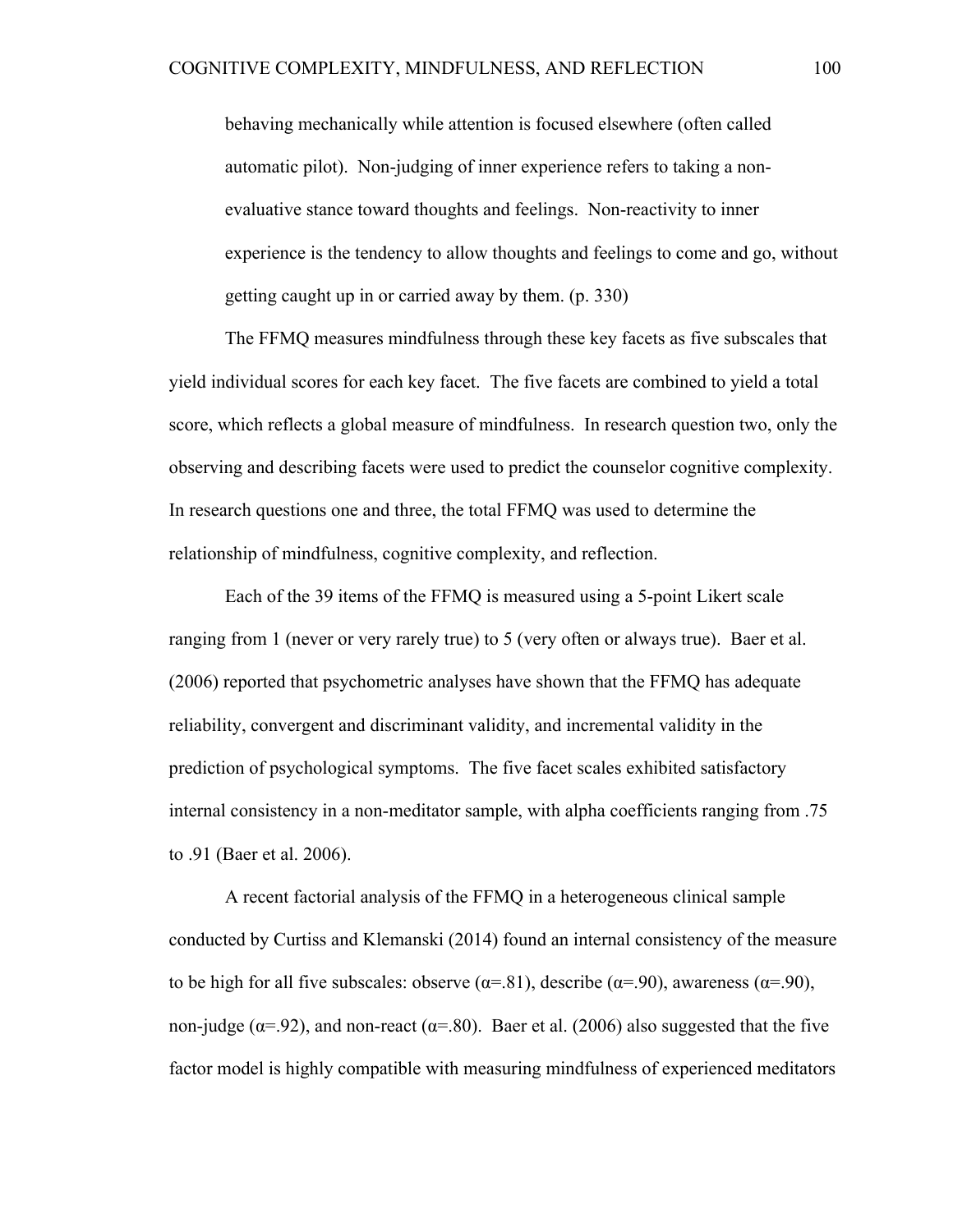(Baer et al., 2008), and therefore, makes the FFMQ a suitable measure for the intended participants of this study. In answering research questions one and three, the total scores of FFMQ were used. In answering research question two, the observing and describing sub scales were used.

**Three-Dimensional Wisdom Scale (3D-WS).** The author of the instrument, Ardelt (2003), stated that wisdom could be comprehended in several ways, as it is multifaceted in nature. Thus, she stated that she defines wisdom as an integration of three dimensions: cognitive dimension, reflective dimension, and affective dimension (compassionate) "based on implicit theories of wisdom and explicit wisdom theories from the Eastern wisdom traditions" (p. 284). She argued that in the West it was more common to use only cognitions to measure wisdom, yet in the East how individuals look at wisdom always has affective and reflective components. She noted that "though it might be difficult or even impossible to measure wisdom per se through a standardized self-administered questionnaire, it is hypothesized that wisdom can be assessed indirectly through indicators that are essential elements of the latent variable wisdom" (Ardelt, 2003, p.276). Thus, Ardelt (2003) used cognitive, reflective, and affective dimensions (compassionate) to measure wisdom.

Prospective questions/items in measuring wisdom in the cognitive, reflective, or affective dimension were primarily selected from the *Directory of Unpublished Experimental Mental Measures*, volumes 1 through 6 (Goldman & Busch 1978, 1982; Goldman & Mitchell 1990, 1995; Goldman & Osborne 1985; Goldman & Saunders 1974, as cited in Ardelt, 2003), *Measures of Social Psychological Attitudes* (Robinson & Shaver 1973, as cited in Ardelt, 2003), and *Scales for the Measurement of Attitudes*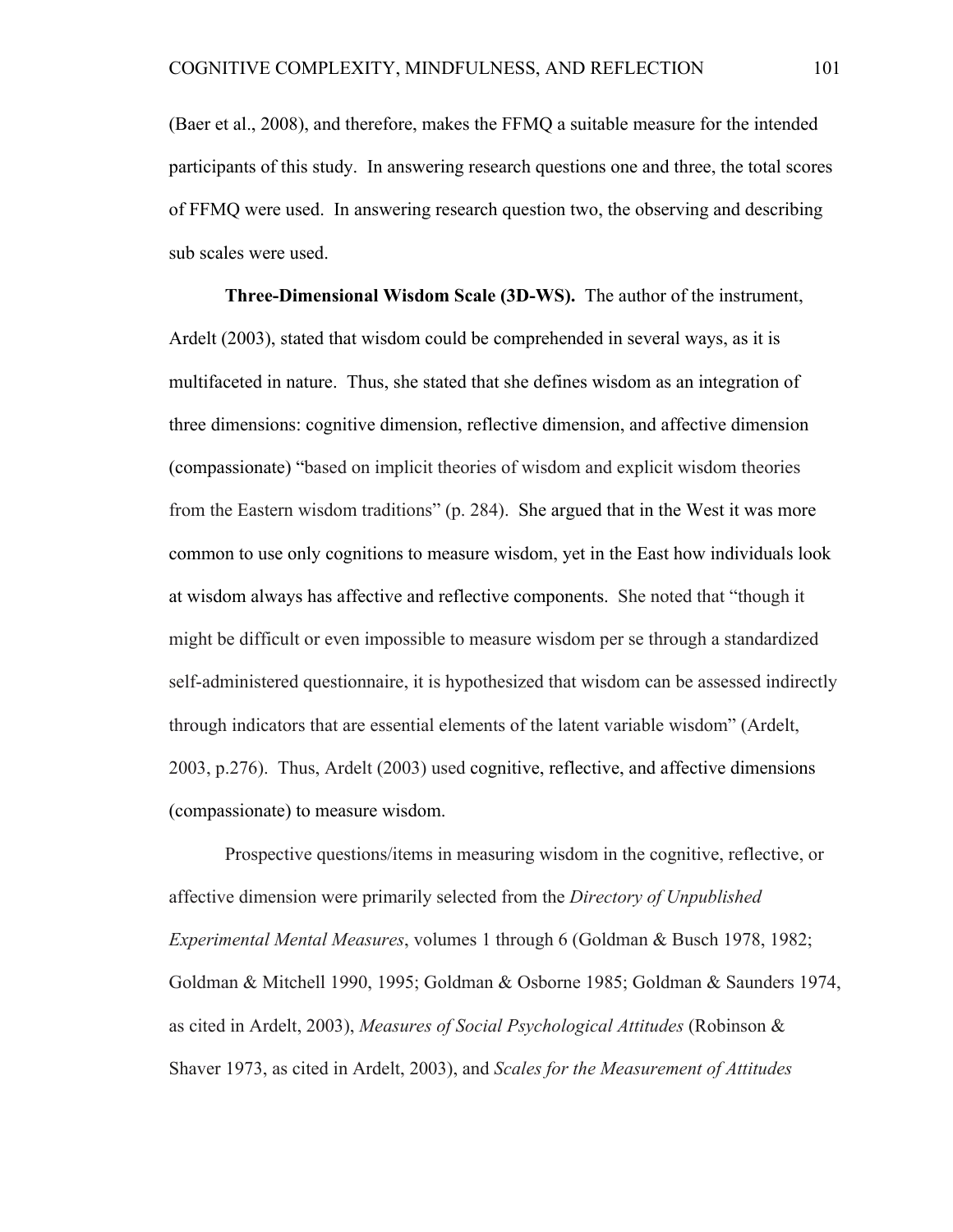(Shaw & Wright 1967, as cited in Ardelt, 2003). This search resulted in 158 items (64 for the cognitive, 38 for the reflective, and 56 for the affective component of wisdom); including 18 newly constructed items. This resulted in 14 items for the cognitive, 12 items for the reflective, and 13 items for the affective dimension of the 3D-WS. It is a Likert type, self-administered scale.

The cognitive dimension of wisdom refers to a person's ability to understand life, that is, to comprehend the significance and deeper meaning of phenomena and events, particularly with regard to intrapersonal and interpersonal matters (Ardelt, 2000). Items that belong to the cognitive component of wisdom assesses people's ability and willingness to understand a situation or phenomenon thoroughly as well as people's knowledge of the ambiguity of human nature and of life in general. It appears that this description of cognitions and how theorists and experts have defined cognitive complexity are parallel (cognitive complexity is our ability to perceive social behaviors or situations in a multidimensional way while assessing relevant and irrelevant information to the issues being addressed (Bieri et al., 1956; Crockett, 1965). Therefore, using the cognitive dimension of the 3D-WS to measure cognitive complexity is consistent with the definition of cognitive complexity.

Considering the next variable of wisdom, Ardelt (2000) stated that the reflective dimension is a prerequisite for the development of the cognitive dimension, because a deeper understanding of life is only possible if an individual can perceive reality as it is without distortions. In order to do this, a person needs to engage in reflective thinking by looking at phenomena and events from different perspectives to develop self-awareness and self-insight. Thus, the reflective dimension measures the degree to which people try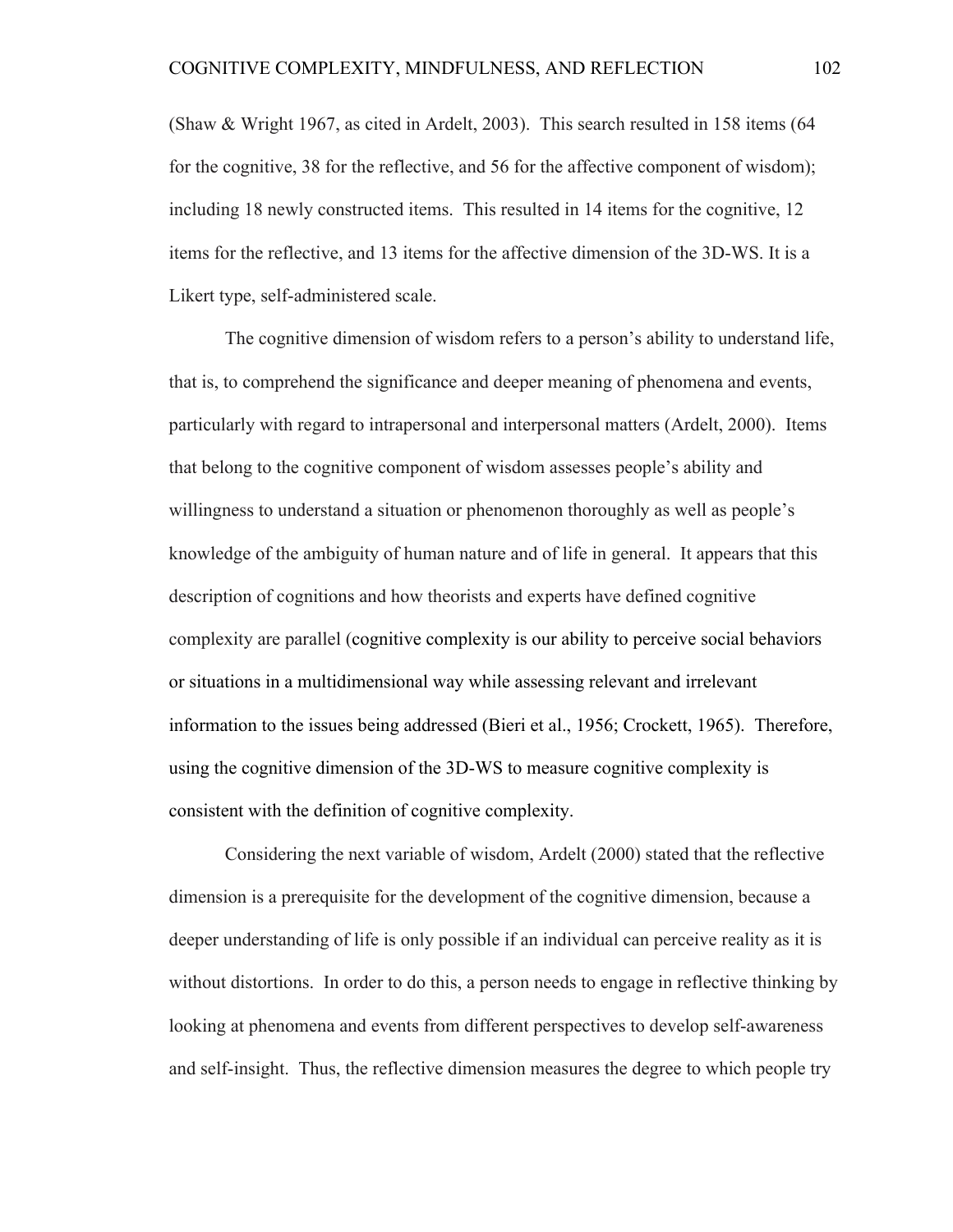to overcome subjectivity and projections by looking at phenomena and events from different perspectives and how much they avoid blaming other people or circumstances for their present situation (Ardelt, 2000). There is some overlap between this and the description and cognitive complexity as well. Moreover, Seggelen-Damen (2013) found a significant relationship between reflection and cognitive complexity; the higher the degree of reflection, the more cognitively complex outcomes were produced. Identified as a metacognitive ability (Seggelen-Damen, 2013) the quality of reflection depends on counselor's capacity for cognitive complexity to a greater degree (Rønnestad & Skovholt, 2013). Thus, by measuring an individual's reflective ability, the capacity for cognitive complexity is also measured.

The third variable in the 3D-WS is the affective dimension. Items for the affective dimension assess the presence of positive emotions and behavior toward other beings, such as feelings and acts of sympathy and compassion, and the absence of indifferent or negative emotions and behavior toward others. This is a construct that adds an affective component (compassion) to the cognitive and reflective dimensions of wisdom. Following Ardelt's (2003) directions, this researcher also measured the affective dimension, adding an affective component to cognitive complexity.

Ardelt (2003) stated that these three dimensions do not exist independently of each other, nor they are conceptually identical. Thus, she used these three variables to measure wisdom indirectly. There is a significant parallel between cognitions and cognitive complexity; reflection and cognitive complexity, and the theorization that reflection being a prerequisite for cognitive complexity support choosing the 3D-WS to measure cognitive complexity. Following Ardelt's (2003) directions, this researcher also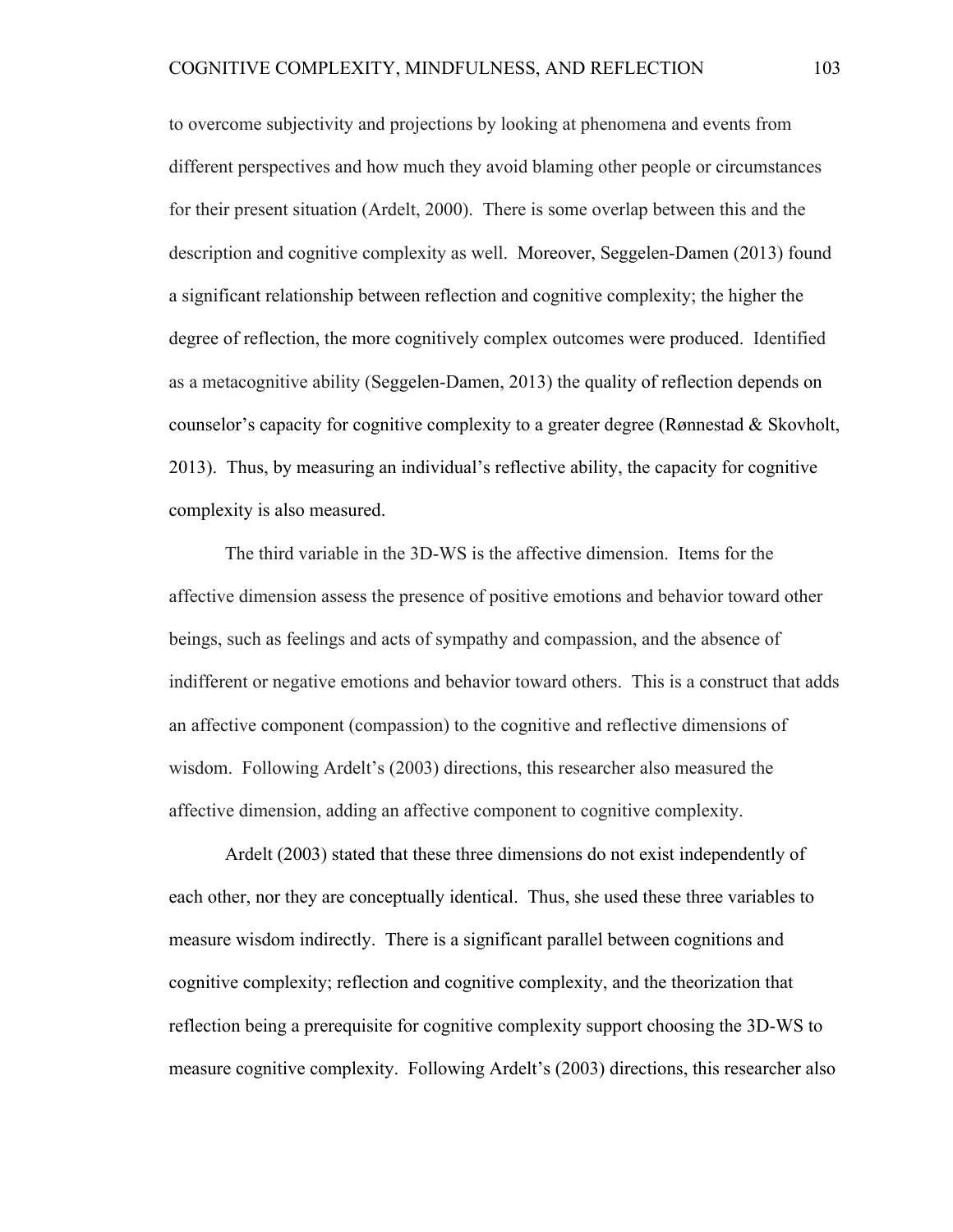decided to utilized the affective dimension in measuring cognitive complexity, adding an affective component to cognitive complexity.

In developing the 3D-WS, Ardelt (2003) conducted quantitative and qualitative interviews with an adult sample  $(n = 180)$  of close-knit social groups. Ardelt stated that the accuracy of the scale (validity) was determined through construct, content, predictive, discriminant, and convergent validity. Stability or constancy of a scale (reliability) was evaluated by Cronbach's alpha, the correlation between indicators, confirmatory factor analysis to take measurement error into account, and the test-retest reliability of the scale. Ardelt reported that overall, empirical tests indicated that the 3D-WS is a valid and reliable instrument and a promising measure of adults' indicators of the latent variable wisdom.

The items in each domain were sufficiently correlated with each other (30 to .50) and resulted in Cronbach's alpha values for the cognitive, reflective, and affective dimensions of the 3D-WS were .78, .75, and .74, respectively, at time 1; and of .85, .71, and .72, respectively, at time 2, which confirmed the internal reliability of the three dimensions of wisdom.

Using confirmatory factor analysis, which takes measurement error into account, the factor loadings of the cognitive, reflective, and affective effect indicators of the 3D-WS were statistically significant, with standardized values ranging from .50 to .84. The 3D-WS correlated significantly with the wisdom scale based on the cognitive, reflective, and affective ratings by three independent judges of the qualitative interviews before and after the interviews (.41, .45). Ardelt (2003) reported that 3D-WS is unrelated to the respondents' marital and retirement status, gender, race, per capita income, and a social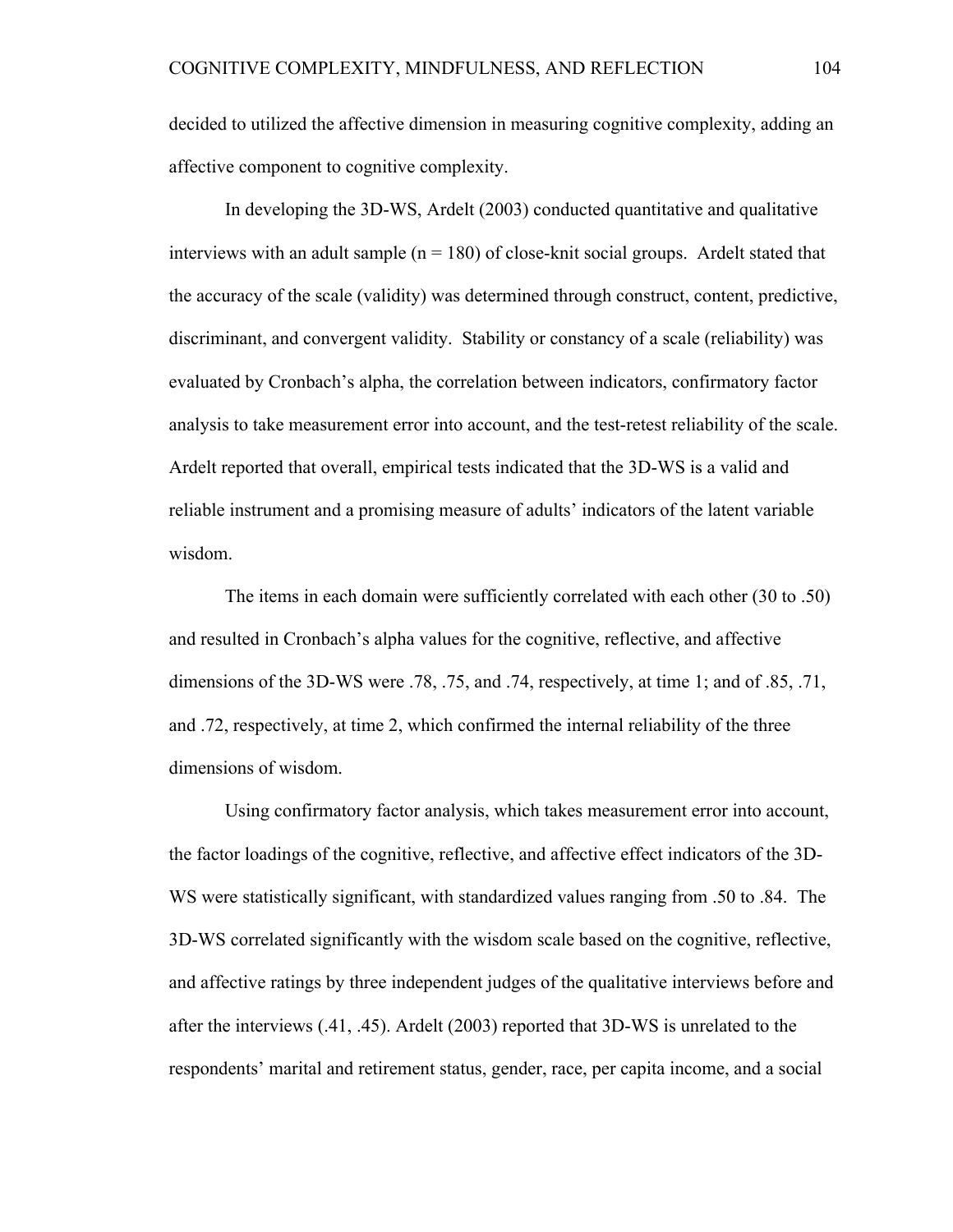desirability index. However, it was significantly and positively correlated with education (.21) and the status of the longest-held occupation (.19). The 10-month test-retest correlation of the 3D-WS was .85, which suggested that wisdom is relatively stable over short periods of time.

As mentioned before taking the significant overlap between cognitions, reflection and cognitive complexity in to consideration; wisdom and cognitive complexity, this researcher decided to measure cognitive complexity via these three variables. Following Ardelt's (2003) directions, this researcher also utilized the affective dimension in measuring cognitive complexity, adding an affective component to cognitive complexity. Accordingly, the researcher utilized the 3D-WS to measure cognitive complexity.

#### **Research Design and Analysis**

One of the primary purposes of this investigation was to determine if there is an empirical correlation between counselors' mindfulness and their level of cognitive complexity; in which mindfulness is the independent variable and cognitive complexity is the dependent variable. This inquiry guided the first research question. As mentioned in Chapter 1 and Chapter 2, there have been a few researchers who investigated (Duys  $\&$ Hedstrom, 2000; Granello, 2002; Little et al., 2005) what may further facilitate advanced counselor cognitive complexity, yet being mindful has not been explored so far as a constituent aiding counselors ability for cognitive complexity.

As explained in the introduction the significant overlap between attention and mindfulness, and attention and cognitive complexity suggests that there could be a possible relationship between the independent variable and the dependent variable. Hence, hypothesis one was that there is a positive correlation between the independent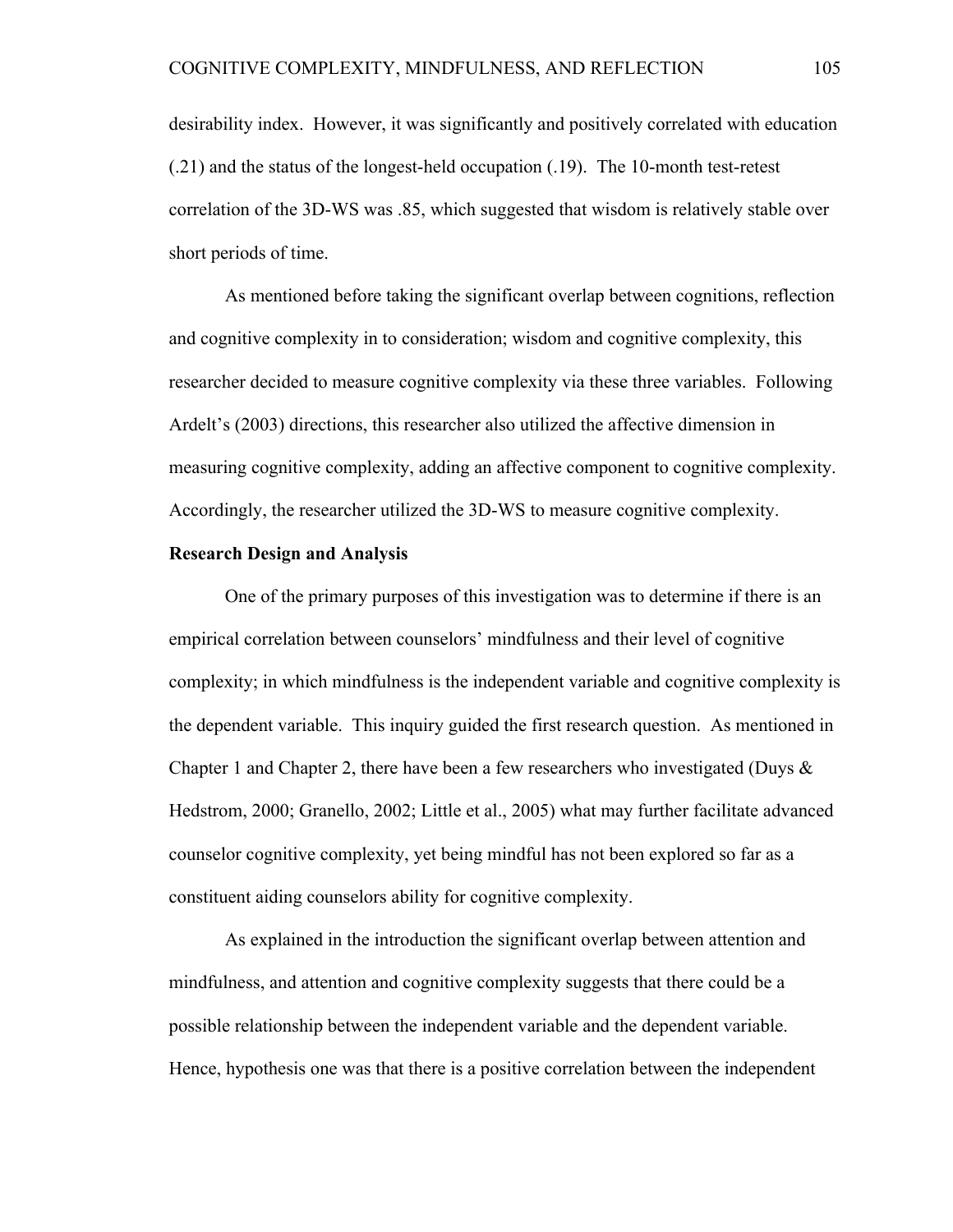variable and the dependent variable. A Pearson's correlation was conducted to determine if there is a correlation between these two variables.

**Research Question 1.** Is there a correlation between mindfulness and cognitive complexity?

**Hypothesis 1.** There is a positive correlation between mindfulness and cognitive complexity.

Secondly, this study explored if a counselor's ability to observe and describe their experiences could predict counselor's level of cognitive complexity. Observing was defined as being aware of or attending to internal and external experiences, such as sensations, cognitions, emotions, sights, sounds, and smells. Referring back to the TCCM model's (Owen & Lindley, 2010) three levels of cognitive complexities (session thoughts, metacognitions, and epistemic cognitions) are the basic cognitions used by counselors that include observations of client behaviors and changes that occur through the counseling process (Owen  $&$  Lindley, 2010). Session thoughts reflect the ability to recognize session activities, differentiate between activities, and integrate salient versus irrelevant information via meticulous and mindful observation. More importantly, an effective counselor has to have the ability to recognize a variety of pertinent characteristics about the client (Welfare, 2007; Wilkinson, 2013) and that requires superior observation skills (Greason & Cashwell, 2009). Metacognitions also demand therapists' ability to observe their progress when engaged in session thoughts or to evaluate their own thoughts and reactions as they occur in the session (Owen & Lindely, 2010). Therefore, it was safe to conclude that effective observation skills are one of the most primary roots of forming perceptions and much needed in counseling.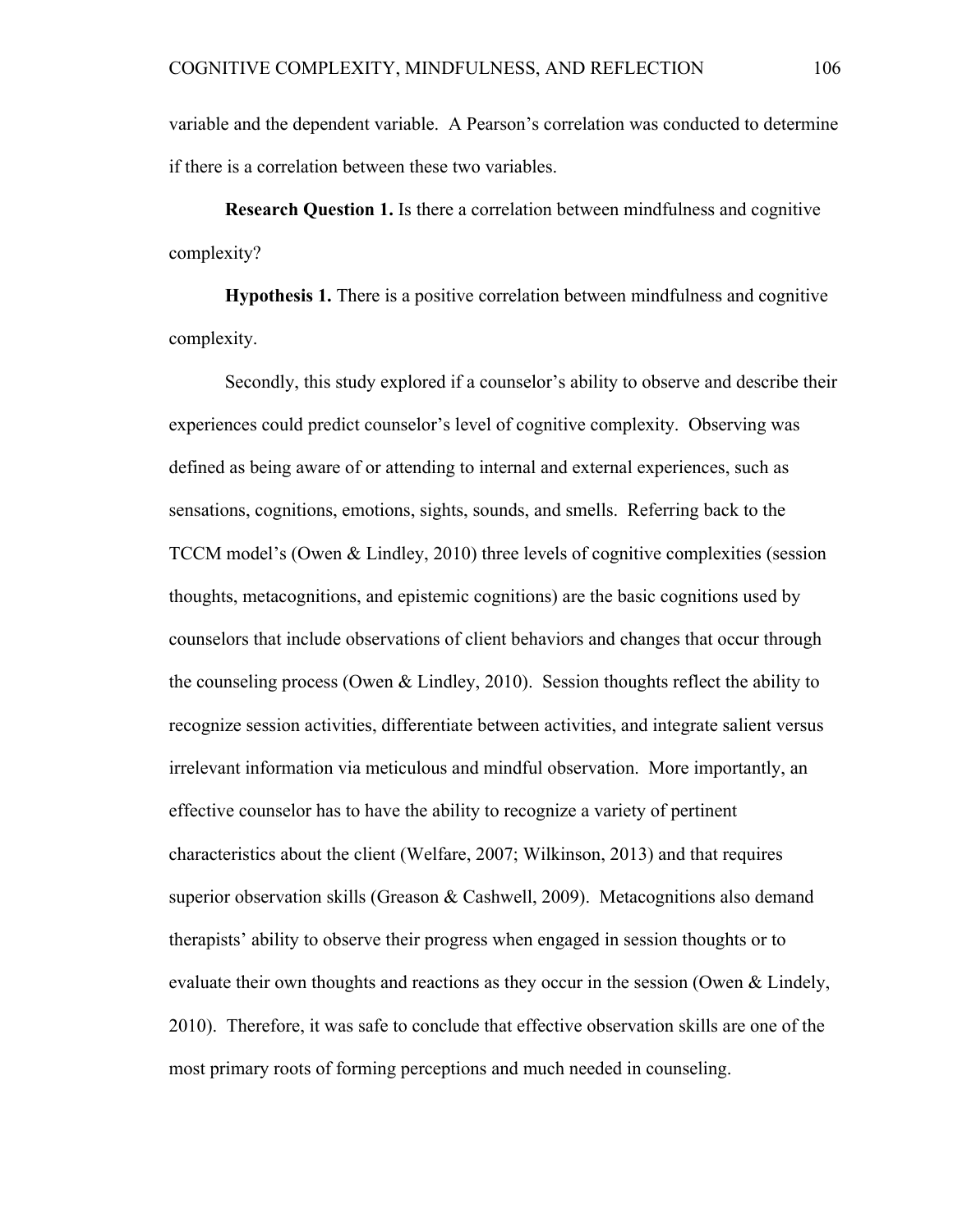Another significant factor found in developing mindfulness was the ability to describe one's own experiences (Baer et al., 2008). Describing was defined as identifying internal experiences with words. Furthermore, when an individual constructs perceptions from multiple data, observing and describing experiences are essential functions. These two variables could be detrimental to counselor's ability to be cognitively complex, because to differentiate and integrate information (i.e., cognitive complexity) the counselor must be able to pay attention, observe what the clients are saying (verbally and non-verbally), and be able to describe these experiences cognitively. Describing and observing are two of the five key facets of mindfulness (Baer et al., 2006). Though not explored yet, it appears that the experts point out these two variables play a significant role in making perceptions (Greason & Cashwell, 2009; Owen & Lindley, 2010; Welfare, 2007; Wilkinson, 2013). In developing perceptions, integration and differentiation of multiple data (i.e., cognitive complexity) are key processes, thus these two variables are likely to play a significant role in one's level of cognitive complexity. Due to their rudimentary nature, it is highly likely that these two variables could predict one's level of cognitive complexity.

Examining the scores of the two subscales of describing and observing in the FFMQ assisted in discovering the level of cognitive complexity. Heppner, Wampold, and Kivlighan (2008) noted that out of the three basic methods of entering independent variables in regression equations, simultaneous multiple regression is the best way to investigate the amount of variance that each independent variable uniquely contributes to the prediction of the dependent variable. In this method there is no basis for entering any particular independent variable before any other independent variable, thus the two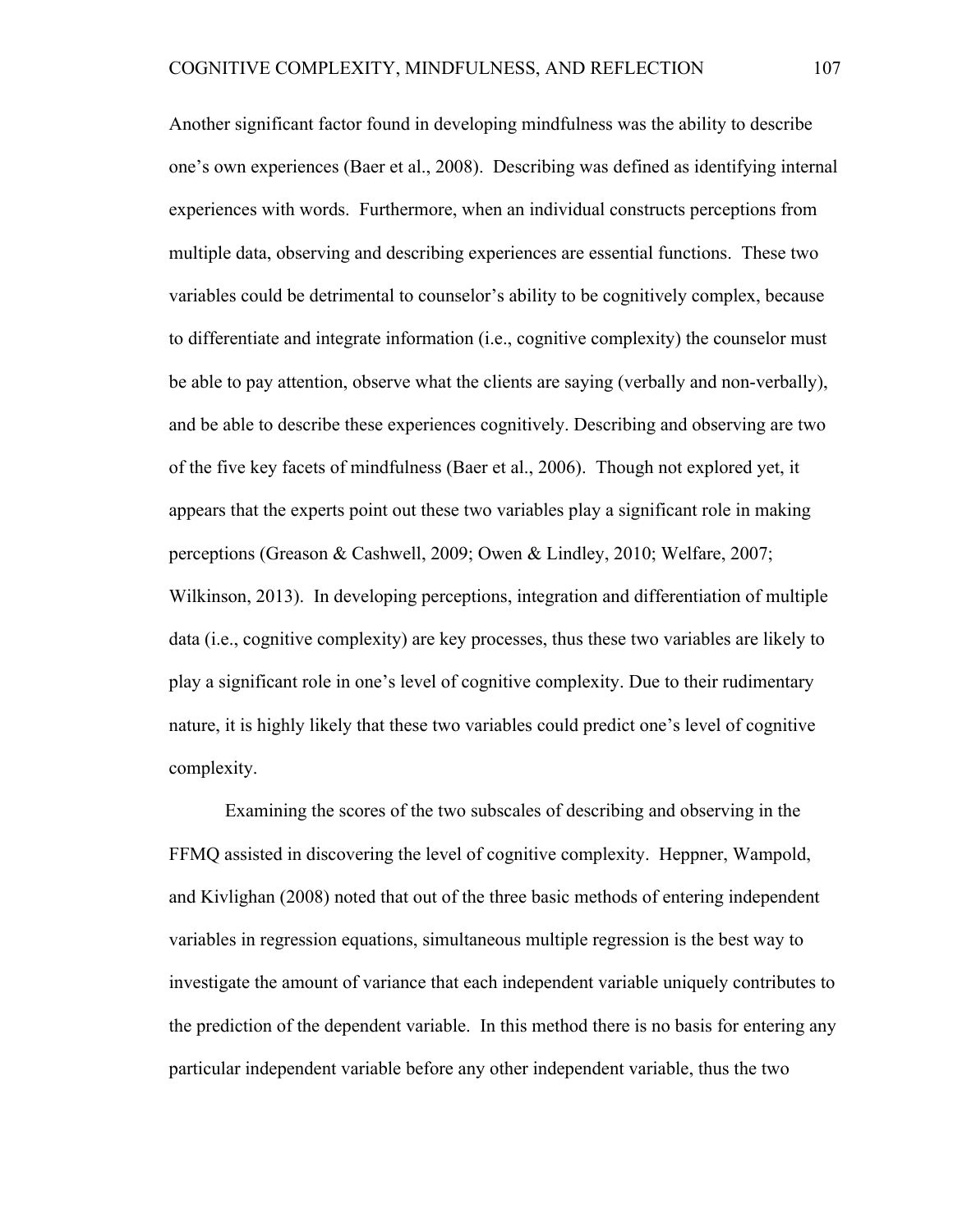variables are concurrently entered (simultaneously; Heppner et al., 2008). This was examined through an analysis of a simultaneous multiple regression.

**Research Question 2.** Could counselor ability for observing and describing an experience predict counselor cognitive complexity?

**Hypothesis 2.** Counselor ability of observing and describing an experience will predict counselor cognitive complexity.

Thirdly, this study explored if there is a correlation between counselors' mindfulness and their ability to be reflective. Capacity for reflection is an important variable that foster counselor development (Rønnestad & Skovholt, 2013). Along with being mindful, a counselor's ability to reflect appears to be important in providing effective counseling services. Reflection has been recognized as "a continuous and focused search for a more comprehensive, nuanced, and in-depth understanding of oneself and others, and of the processes and phenomena that the practitioner meets in his or her work experiences" (Rønnestad & Skovholt, 2013, p.149). Reflection has been found to be essential in interpreting and evaluating novel or day-to-day mundane experiences and it is a broad concept that includes thinking about the counselor's life sphere comprehensively (Rønnestad & Skovholt, 2013).

Due the introspective nature of being mindful, there is a high possibility that being mindful (independent variable) may have stronger association to one's reflection (dependent variable). Therefore, this investigation explored if there is a correlation between these two variables: mindfulness and reflection. A Pearson's correlation was conducted to determine if there is a correlation between these two variables.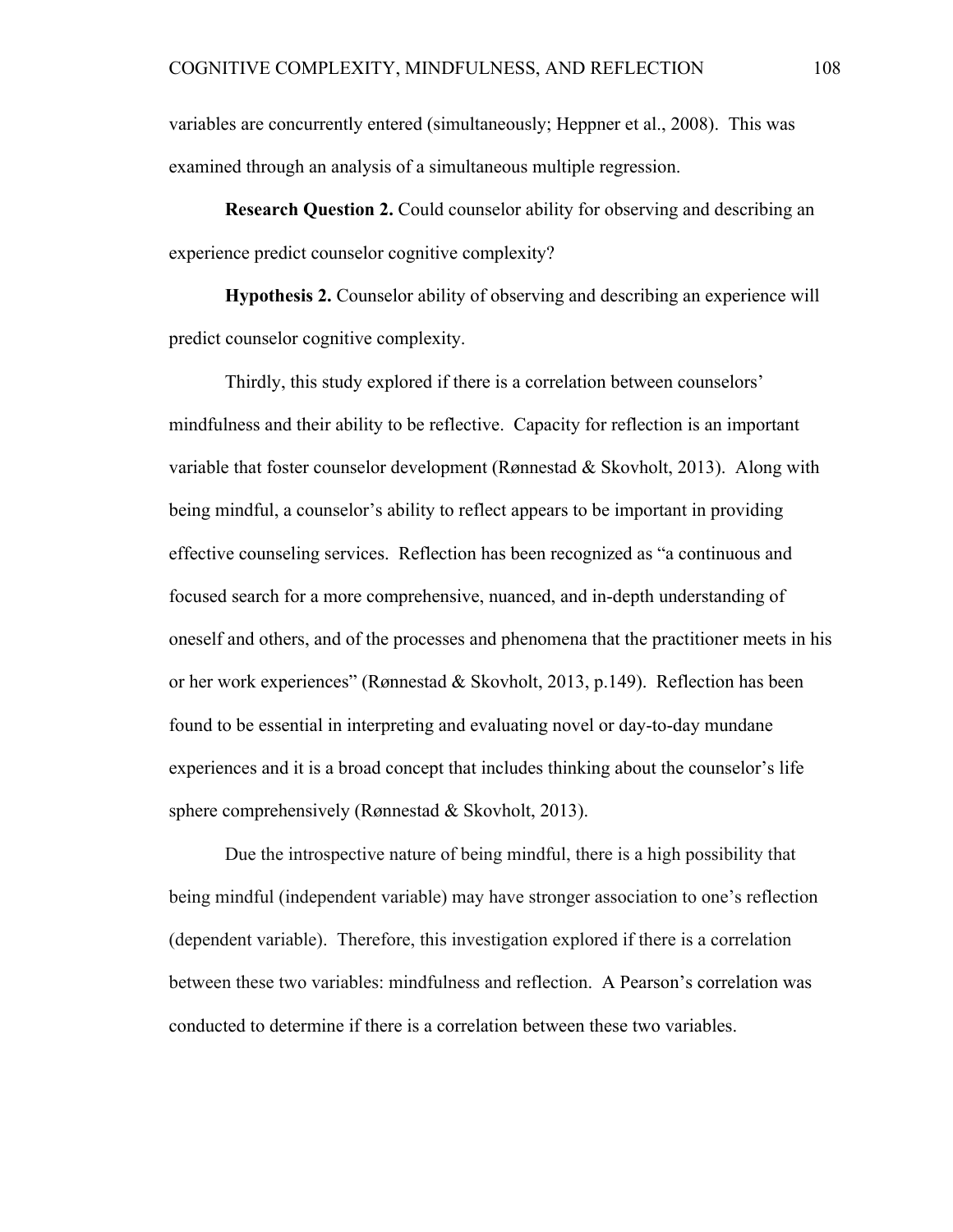**Research Question 3.** Is there a correlation between counselors' mindfulness and their ability to be reflective?

**Hypothesis 3.** There is a positive correlation between mindfulness and reflection. The level of significance that will be used to accept or reject hypotheses one, two, and three will be 0.05.

# **Summary**

In sum, this was a quantitative cross-sectional investigation that explored the relationship among mental health professionals' levels of cognitive complexity, mindfulness, and reflection. Since there had not been an investigation that examined these key variables and their relationships, this study adds further knowledge in understanding these variables. The methods and procedures that were utilized in this investigation have been discussed in detail in the sections of this chapter: participants, sampling procedures, sampling, measures, research design, and analysis plan. Anticipated findings were discussed in hypothesis one through three.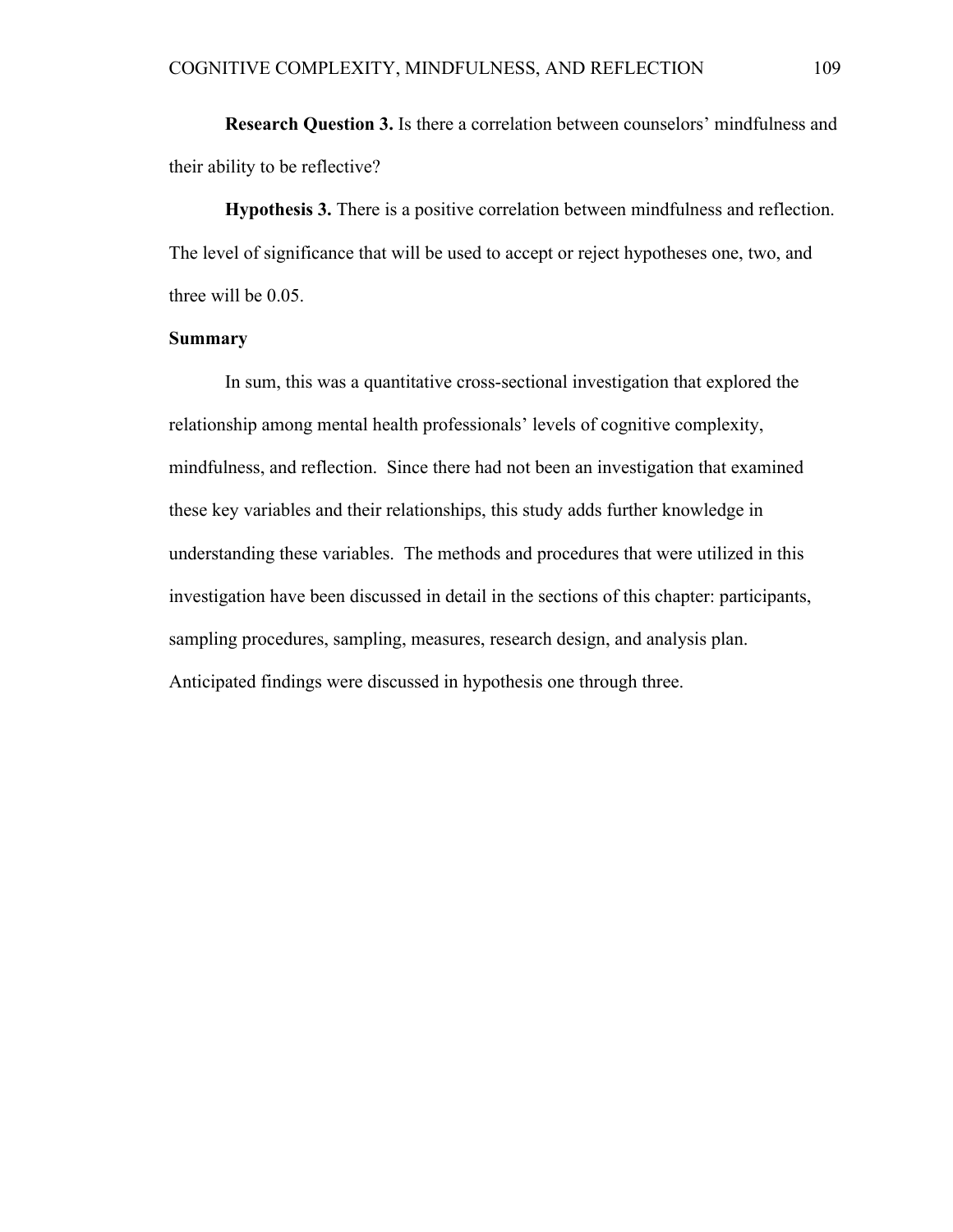# **Chapter 4: Findings**

In this chapter demographics, preparing data for analysis, reliability, assumptions of the test statistics, and findings of the data analysis are discussed.

Following IRB approval, organizations and participants were contacted electronically, inviting them to take the online survey that was created using Qualtrics, an online survey tool. As per data collection method, this was a convenience sample; participants represented an international sample and were from United States, Australia, United Kingdom, New Zealand, Canada, Spain, Netherlands, Norway, Sri Lanka, Italy, and Mexico.

# **Demographics**

Out of the total sample  $(N = 125)$ , 84 participants identified themselves as female  $(68\%)$ , 39 as male  $(31\%)$ , and  $(1\%)$  as gender queer. The minimum age reported was 24 years and maximum age reported was 82 years  $(M = 46.19, SD = 12.80)$ . Participants identified themselves as Native American  $(n = 2, 2\%)$ , Asian  $(n = 11, 9\%)$ , Black or African American ( $n = 1, 1\%$ ), Latino/Hispanic ( $n = 9, 7\%$ ), White ( $n = 92, 74\%$ ), and Mixed ( $n = 6, 5\%$ ).

Most of the participants were master's level professionals ( $n = 79, 63\%$ ) followed by doctoral level professionals ( $n = 40, 32\%$ ); a few participants reported having a specialist degree ( $n = 3, 2.5\%$ ) and other related degrees ( $n = 2, 2\%$ ). Participants of this investigation were primarily mental health therapist/counselors (*n* = 33, 26%), psychologists ( $n = 22, 18\%$ ), psychotherapists ( $n = 9, 7\%$ ), and the rest of the sample was comprised of clinical social workers, marriage and family therapists, psychiatrists, psychiatric nurses, and pastoral counselors (Table 1). A high percentage of the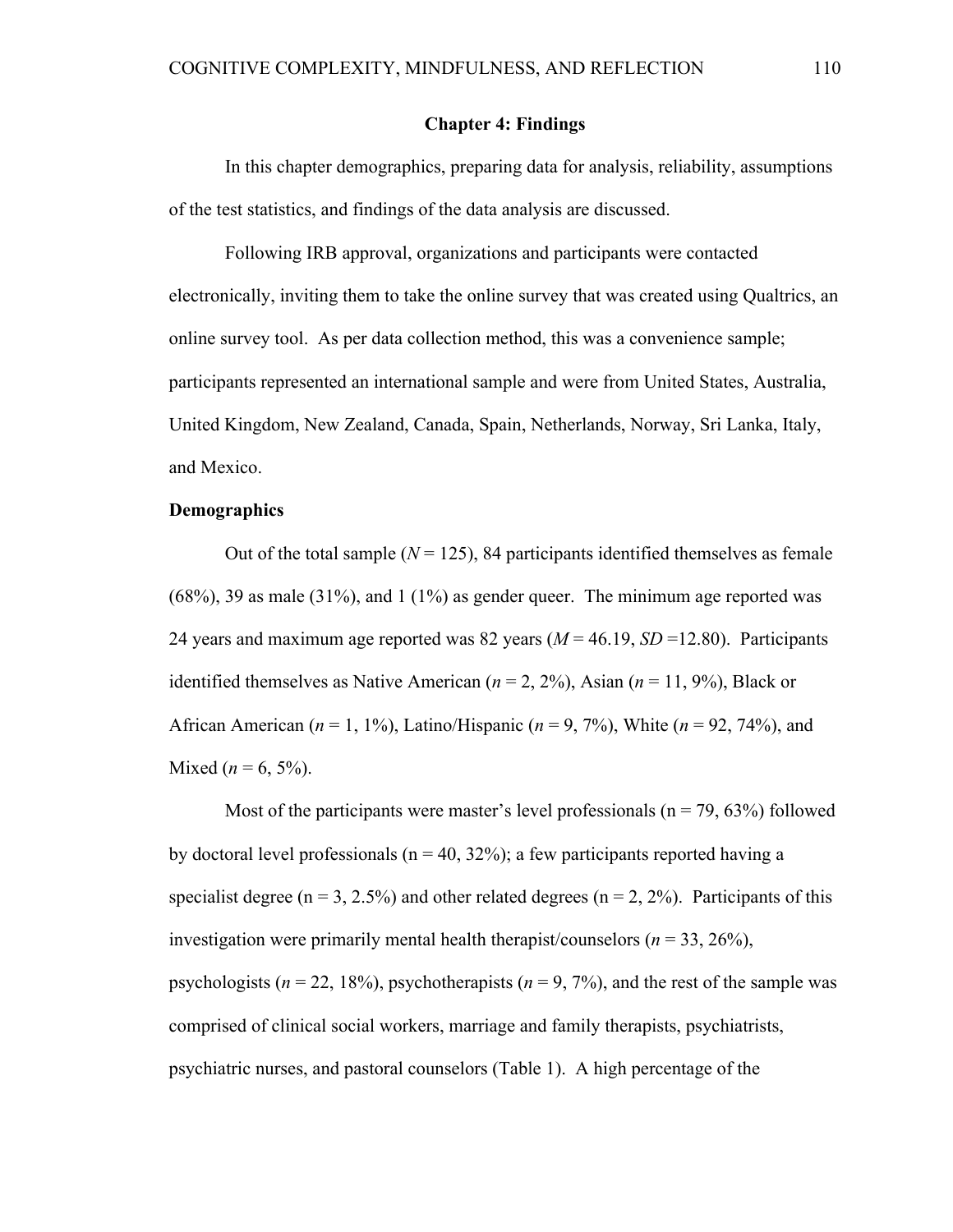professionals were licensed practitioners (80%) in their scope of practice. They ranged in their years of professional experience from one year to 40 years  $(M = 14, SD = 10.01)$ .

Participants self-selected for the study, asserting that they maintain an ongoing mindfulness practice, which ranged from one to 43 years  $(M = 11.43, SD = 9.32)$ . They reported practicing a combination of mindfulness practices: mindful awareness (70%), breathing (53%), insight meditation (51%), movement meditation (34%), body scan (30%), mindful eating (20%), open awareness (20%), concentration meditation (19%), visualization (18%), and transcendental meditation (2%). Most of the participants stated that they practice mindfulness more than once a day (31%), or once a day (34%), or two of more times a week (22%); a higher percentage of the participants reported time spent practicing at a time to be 21-30 minutes (34%), where 30% of the participants reported that to be less than 20 minutes, and 21% reported practice time to be between 31-60 minutes. A high number of professionals (81%) reported attending mindfulness workshops minimally. A majority of the professionals who attended workshops reported that they attend these workshops at least two times a year (28%) or once a year (31%).

### **Preparing Data for Analysis**

The online Qualtrics survey included an introduction, informed consent, demographic questionnaire, FFMQ, and the 3D-WS (Appendix I). The FFMQ (Baer et al., 2006) was used to measure mindfulness; an instrument that quantifies mindfulness experience. The 3D-WS (Ardelt, 2003) was used to measure cognitive complexity (rationale provided in methods section). The 3D-WS has three sub scales that were operationalized to measure wisdom: cognitive, reflective, and affective (Ardelt, 2003).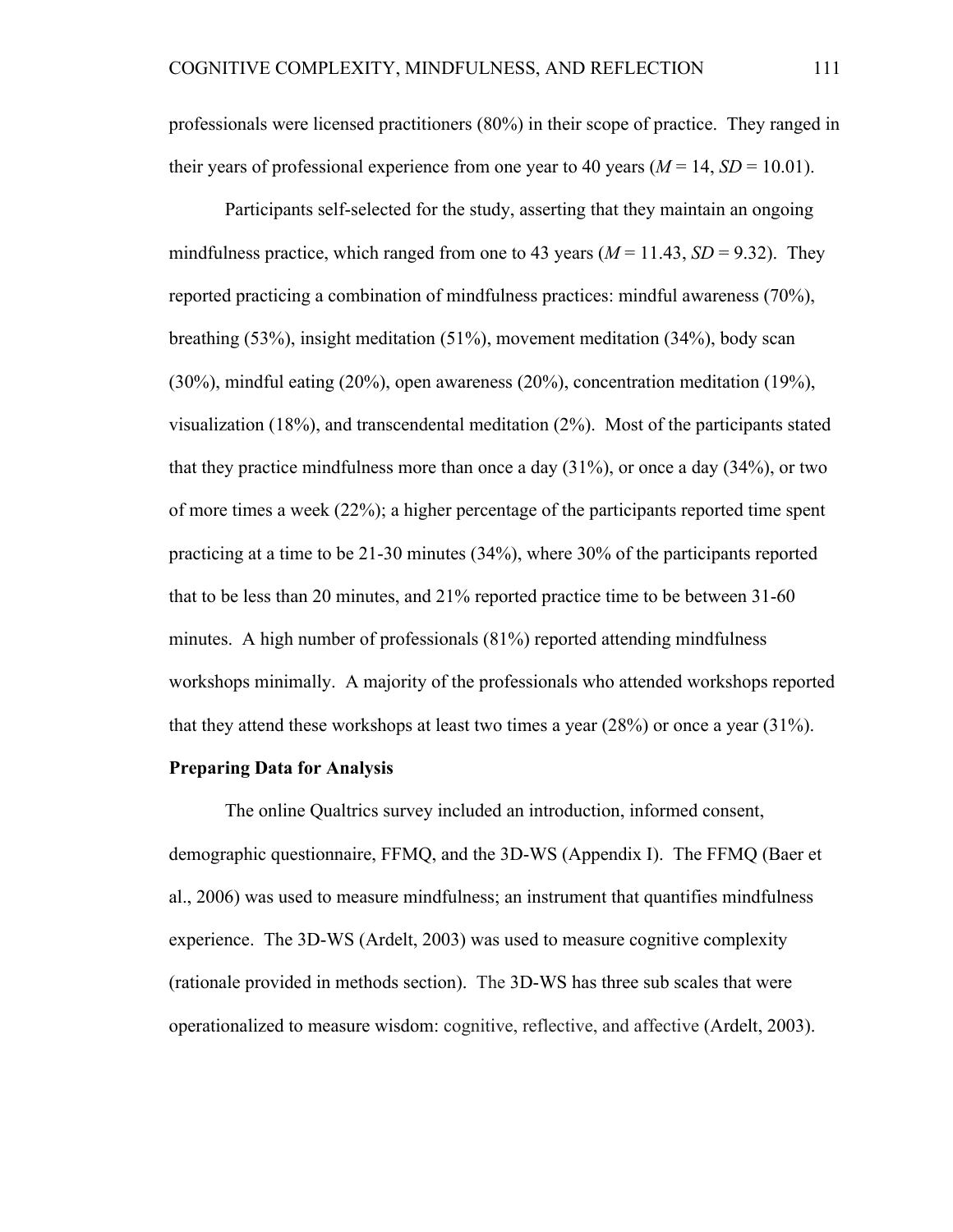The collected data were converted into a database in SPSS version 22 (IBM Corp., 2013). In the data cleaning process, data were screened for errors or values that fell outside the range of possible values for a particular variable. The frequencies of each variable were checked for errors. Accordingly, the data were cleaned for analysis. For example, some participants wrote their age in words; these were converted in to numeric figures for analysis. Items that needed reverse coding (FFMQ Describe items––12, 16, 22: Awareness items––5, 8, 13, 18, 23, 28; and Nonjudge items––34, 38, 3, 10, 14, 17, 25, 30, 35, 39; 3D-WS Reflective items––B1, B3, B5, B17, B20; and Affective items–– A12, B2, B6) were checked for accuracy before creating the subscales.

Next, sub scales were created in preparing data for analysis (FFMQ: observing, describing; 3D-WS: cognitive, reflective, and affective). For the FFMQ observing scale, items 1, 6, 11, 15, 20, 26, 31, 36 were combined to create the scale score. For the describing scale, items 2, 7, 12R, 16R, 22R, 27, 32, 37 were combined to create the scale score. For the Act with Awareness scale, items 5R, 8R, 13R, 18R, 23R, 28R, 34R, 38R were combined to create the scale score. For the Nonjudge scale, items 3R, 10R, 14R, 17R, 25R, 30R, 35R, 39R were combined to create the scale score. For the Nonreact scale, items 4, 9, 19, 21, 24, 29, 33 were combined to create the scale score. A scale for the total mindfulness score was also created, yielding a composite score for mindfulness that included the total of the five sub scales (observing, describing, acting with awareness, non-judging, and non-reacting; Baer et al., 2006).

As per Ardelt (2003), the 14 items of the cognitive dimension assessed cognitive wisdom, such as the ability or willingness to understand a situation or phenomenon thoroughly (A1, A9, A11, B7, B13, B16, B23), the acknowledgement of ambiguity,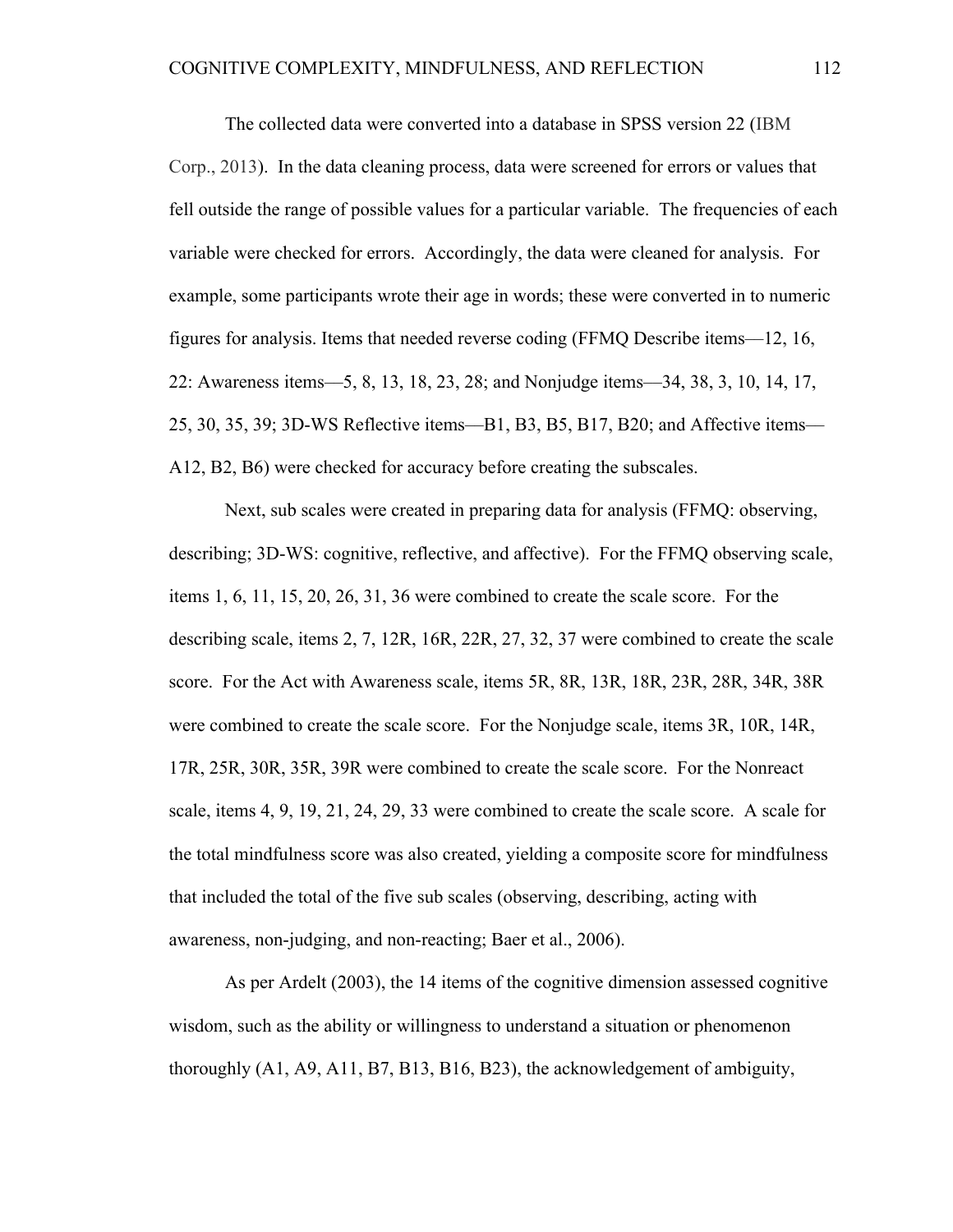complexity, and uncertainty in life (A3, A5, A7, A13, A15, B10), and the ability to make important decisions despite life's unpredictability (B19). The 12 items of the reflective dimension assessed the ability and willingness to look at phenomena and events from different perspectives (B1R, B3R, B5R, B14, B17R, B20, B24) and the absence of subjectivity and projections (A6, A10, B8, B11, B22). The 13 items of the compassionate (affective) dimension assessed positive and caring emotions toward others (A12R, B6R), the motivation to nurture others' well-being (A14, B2, B9, B18), and the absence of indifferent or negative emotions toward others (A2R, A4, A8, B4, B12, B15, B21). Next, the scales for each dimension were created. To do this, I computed the average of the 14 cognitive items to get the score for the cognitive dimension, the average of the 12 reflective items to get the score for the reflective dimension, and the average of the 13 affective items to get the score for the affective dimension. Next an overall wisdom score was created by calculating the average of the three dimensions of the 3D-WS; that is, the average of the three averages (as per Ardelt, 2003). As previously described this composite wisdom score was used to measure the construct of cognitive complexity.

#### **Reliability**

To test the psychometric properties of the two key variables of mindfulness used in this study, Cronbach's alpha values for each of the two dimensions were examined: Observing ( $\alpha$  = .78), and Describing ( $\alpha$  = .89). Cronbach's alpha values of .70 or .80 is an acceptable value (Field, 2009). Therefore, these values were acceptable and reasonably high.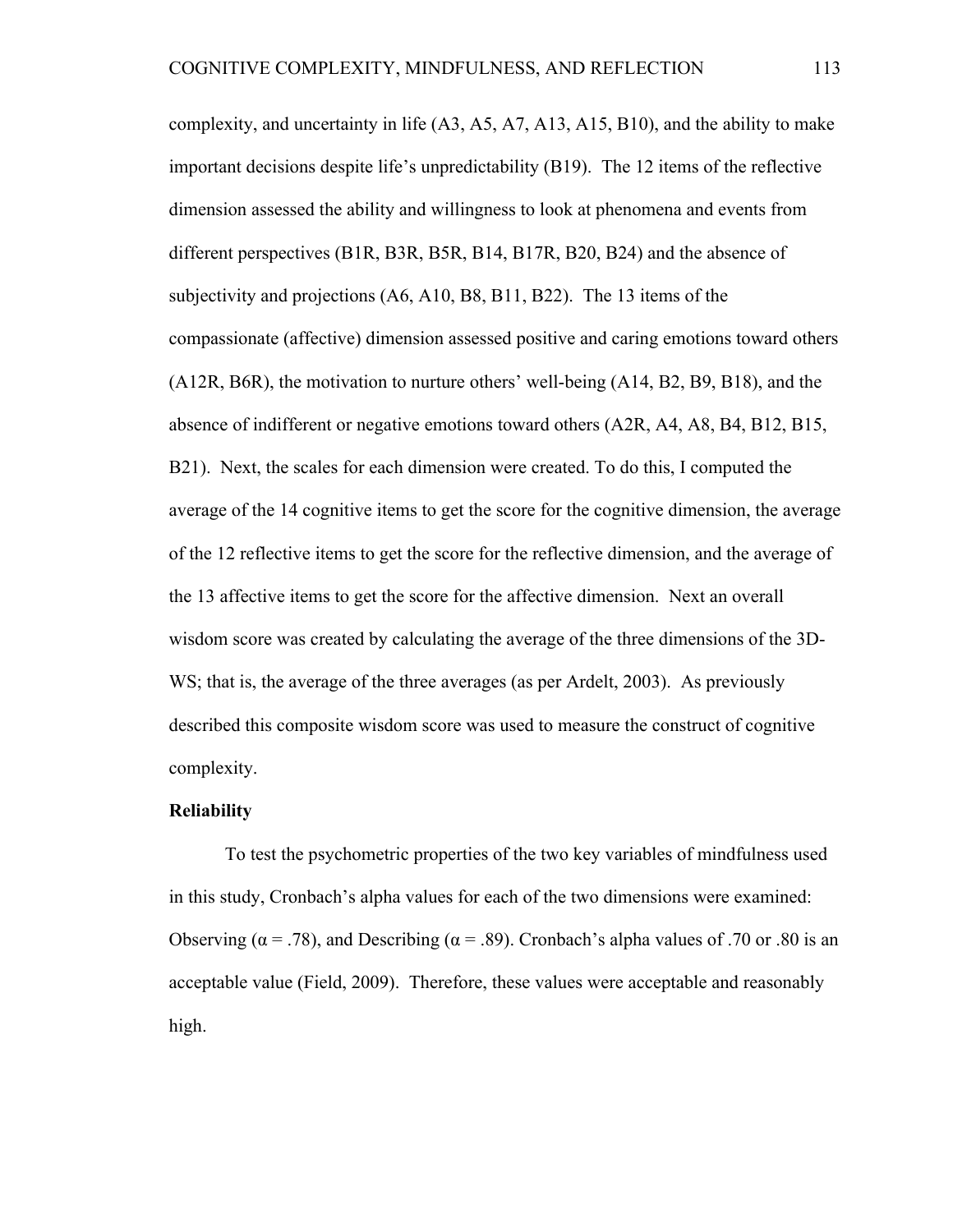To test the psychometric properties of the 3D-WS, Cronbach's alpha values for each of the three dimensions were examined: cognition dimension ( $\alpha$  = .83), reflective dimension ( $\alpha$  = .79), affective dimension ( $\alpha$  = .70). Cronbach's alpha values for all three subscales were reasonably high, which supported internal reliability.

To examine reliability, Ardelt (2003) stated that the three dimensions should significantly correlate with each other with a Pearson's correlation coefficient of .30 or higher. In this study the yielded Pearson's correlation coefficient for the three variables indicated that there is a strong correlation between all three variables: cognitive and reflective dimensions ( $r = .63$ ,  $p < .01$ ); cognitive and affective dimension ( $r = .65$ ,  $p <$ .01); reflective and affective dimensions ( $r = .68$ ,  $p < .01$ ). These values indicated the respectable internal reliability of the instruments.

#### **Assumptions**

The statistical tests that were used to answer the research questions for this study were Pearson's correlation and simultaneous multiple regression. Below, the major assumptions of these two tests are discussed.

**Sample size.** If a sample size is less than what is standard for a multiple regression, it is likely that the results would not be generalizable to the population (Heppner el al., 2008). According to Cohen (1988), a medium effect for regression or correlation is around .30 in standardized units, and one needs a sample size of approximately 85 to detect the effect with 80% power when using the usual two-tailed significance level of .05. In following these recommendations to gather a sample size of 85 or more, this study utilized a sample size of 114, which exceeded the 85 required participants.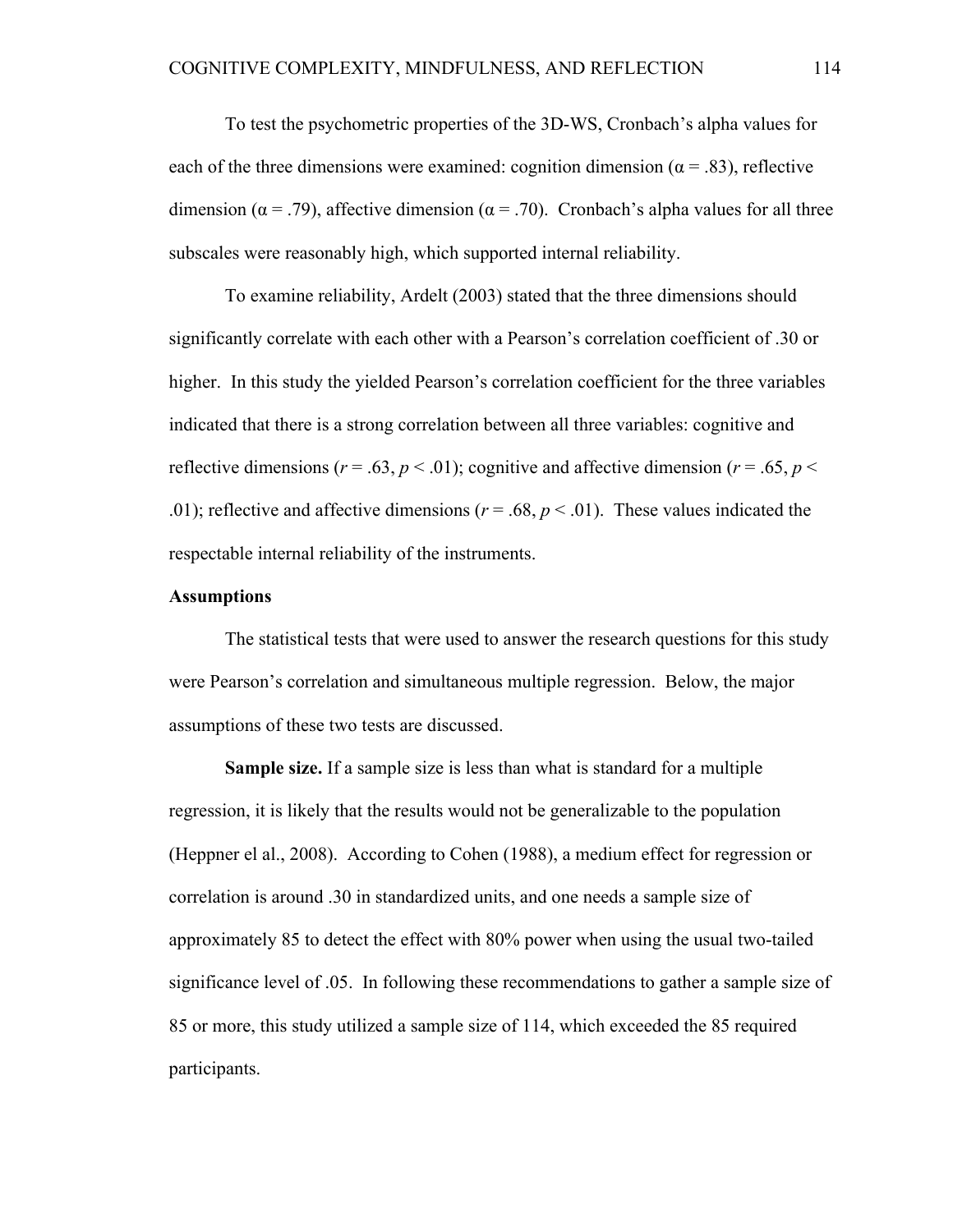**Normality, linearity, homoscedasticity, and independence of residuals.** In order to consider the various aspects of the distribution scores and the underlying relationship between the variables, the following assumptions were examined. Regression assumes that variables have normal distributions. Non-normally distributed variables (highly skewed or kurtotic variables, or variables with substantial outliers) can distort relationships and significance tests (Osborne & Waters, 2002). Data were visually screened for variations of normality, and no significant variations from normality were found.

To accurately estimate the relationship in multiple regressions, the relationship between the dependent and independent variables needs to be linear in nature. If the relationship between independent variables and the dependent variable is not linear, the results of the regression analysis will underestimate the true nature of the relationship (Osborne & Waters, 2002). Accordingly, linearity was visually inspected utilizing a scatterplot: The relationship between the independent (mindfulness) and the dependent (cognitive complexity) variables was linear in nature.

Homoscedasticity means that the variance of errors is the same across all levels of the independent variable (Osborne & Waters, 2002). This was examined visually using a residual scatterplot, and residuals were randomly scattered around the horizontal line providing a relatively even distribution. Checking for independence of residuals (having a model that is independent of error terms) also revealed no concerns.

Multicollinearity exists when there is a strong correlation between two or more predictors in a regression model. If there is a perfect collinearity between predictors it becomes impossible to obtain unique estimates of the regression coefficients because there are an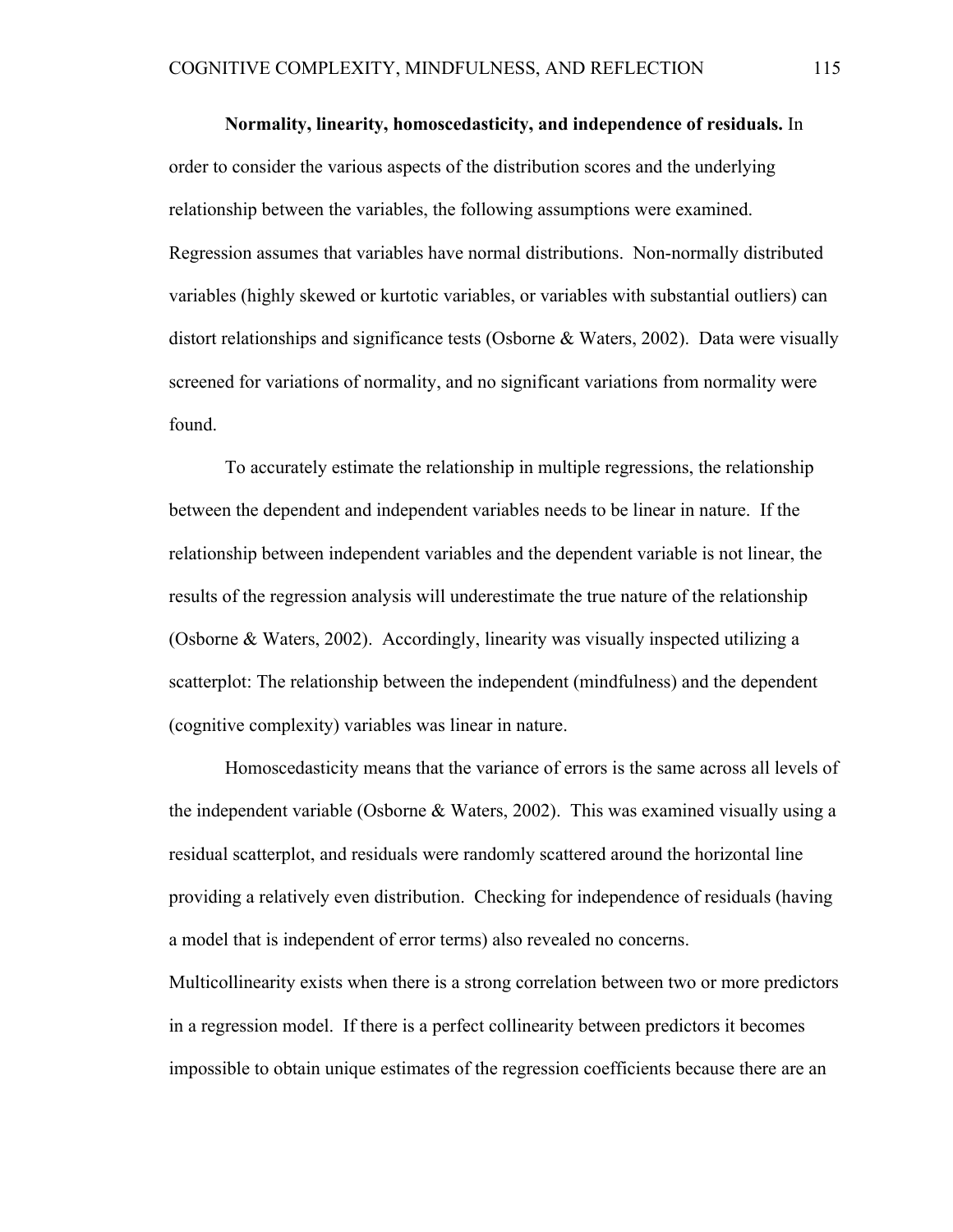infinite number of combinations of coefficients that would work equally well; with two perfectly correlated predictor variables the value of *b* for each variable would be the same. Low levels of collinearity pose little threat to the regression model. In this study, the correlation between observing and describing was tabulated;  $r = .45$ ,  $p < .01$ . This is a medium correlation, and the level of threat was not significant. Moreover, the Variance inflation factor, also known as the *VIF* value was 1.2; therefore, multicollinearity was not detected as a threat.

### **Research Question One**

One of the primary purposes of this investigation was to determine if there is a correlation between counselors' mindfulness and their level of cognitive complexity; where mindfulness is the independent variable and cognitive complexity is the dependent variable. As described in Chapter one, the significant overlap between attention and mindfulness and attention and cognitive complexity found in previous literature suggested that there could be a relationship between the independent variable and the dependent variable. Hence, hypothesis one was that there would be a positive correlation between the independent variable and the dependent variable.

**Research Question 1.** Is there a correlation between mindfulness and cognitive complexity?

**Hypothesis 1.** There is a positive correlation between mindfulness and cognitive complexity.

A Pearson's correlation was conducted to determine if there is a correlation. The number of professionals included in the study was 125, but not all participants answered every survey question. Therefore, the sample for the Pearson's correlation was 114. A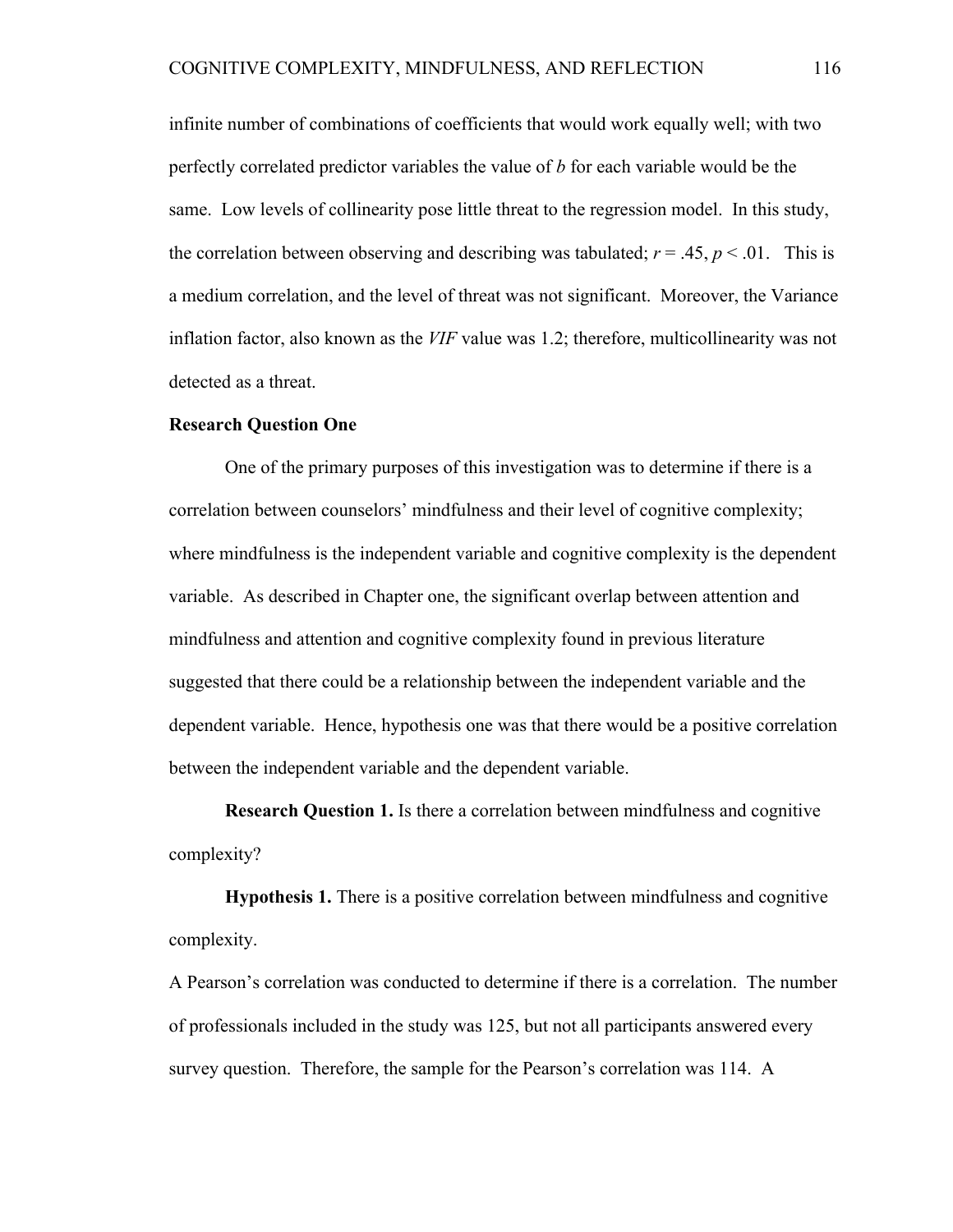correlation coefficient reflects the amount of variability that is shared between two variables and what they have in common. There was a strong positive relationship between mindfulness and cognitive complexity (Table 2),  $r = .65$ ,  $p < .000$  ( $n = 114$ ); hence hypothesis one was supported**.** The effect size was *r* squared: .43. This was a moderate effect size, which indicates the relative position of one variable to another or the magnitude of how much they overlap with each other. The further the value of the effect size is from zero, the stronger the effect; a large effect size reflects the increasing lack of overlap between the two variables. In this case, this means that 43% of the variability in the total score of cognitive complexity was accounted for by the variability in the total score of mindfulness *alone*. Accounting for 43%, that is nearly half, the variability of cognitive complexity: This is noteworthy and clinically meaningful. Because nearly 43% of the variation in cognitive complexity is accounted for by mindfulness, mindfulness has a good amount of explanatory power.

## **Research Question Two**

The second research question was if a counselor's ability to observe and describe their experiences (two key facets of mindfulness) could predict a counselor's level of cognitive complexity. Observing was defined as being aware of or attending to internal and external experiences, such as sensations, cognitions, emotions, sights, sounds, and smells (Baer et al., 2008). The ability to describe one's own experiences (Baer et al., 2008) was defined as identifying internal experiences with words. These two variables could play a key role in making perceptions due its rudimentary nature in processing information; thus, it was highly likely that these two variables could predict a counselor's levels of cognitive complexity.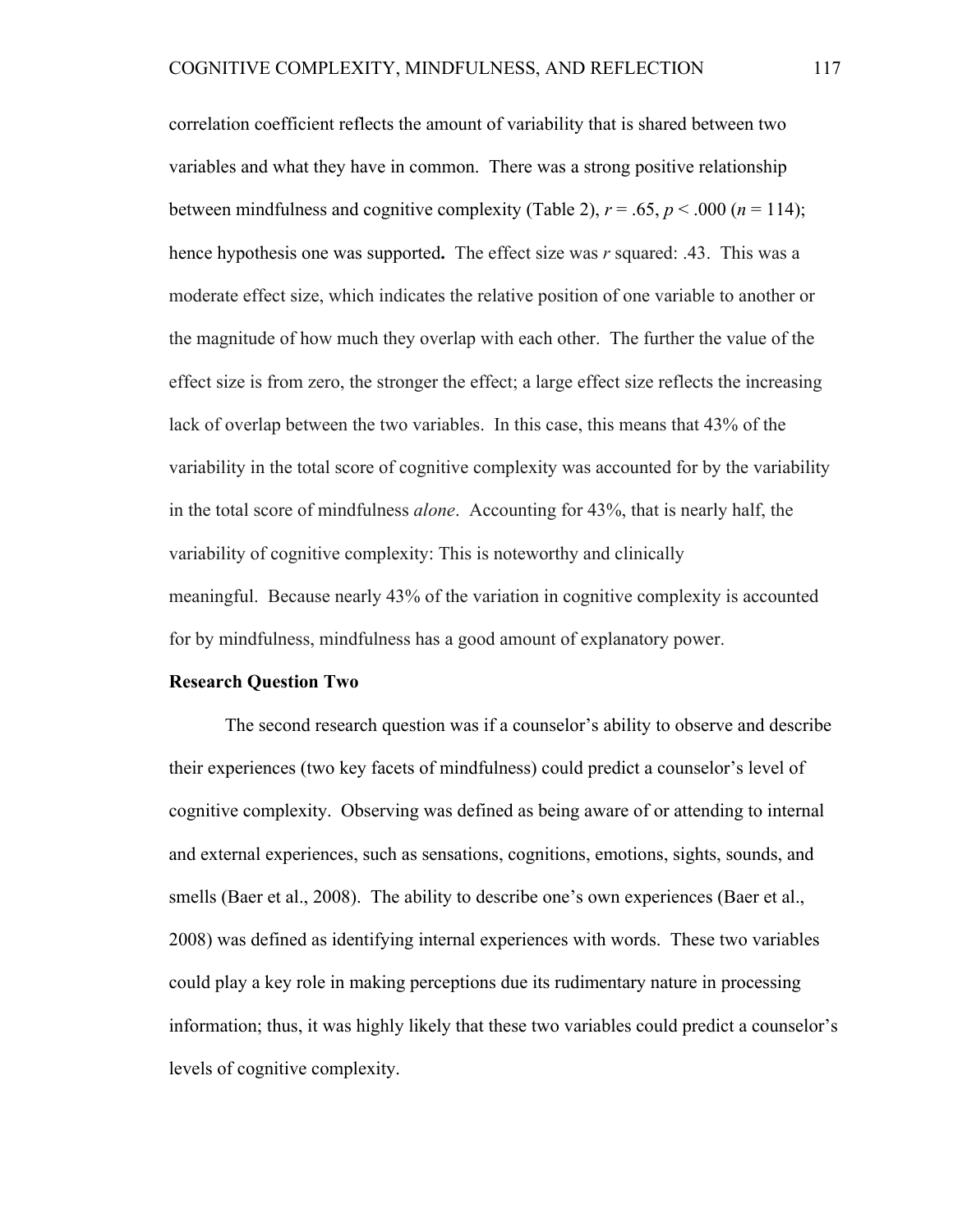**Research Ouestion 2.** Could counselor ability for observing and describing an experience predict counselor cognitive complexity?

**Hypothesis 2.** Counselor ability of observing and describing an experience will predict counselor cognitive complexity.

The scores of describing and observing, the two subscales in the FFMQ were used to discover this. Heppner, Wampold, and Kivlighan (2008) noted that out of the three basic methods of entering independent variables in regression equations (simultaneous, hierarchical, and stepwise), simultaneous multiple regression would be the best way to investigate the amount of variance of each independent variable that would uniquely contribute to the prediction of a dependent variable. In this method there was no basis for entering any particular independent variable before any other independent variable, thus the two variables were concurrently entered (simultaneously; Heppner et al., 2008).

Thus, this was examined through an analysis of a simultaneous multiple regression. The number of professionals included in the study was 125, but not all participants answered every survey question. Therefore, the sample for the simultaneous multiple regression was 114.

The overall model (Table 3) was significant,  $F(2, 103) = 28.58$ ,  $p \le 0.001$  (Table 4). *F* ratio is a measure of how much the model has improved the prediction of the outcome compared to the level of inaccuracy of the model; hence, if the *F* ratio is larger (than 1) the model is considered to be a good fit (Field, 2009). The relationship between a set of independent variables and a dependent variable is expressed as the multiple correlation coefficient *R,* which is a measure of how well the predictor scores corresponds to the actual dependent variables (Heppner et al., 2008). In this study,  $R = 0.597$ , represented a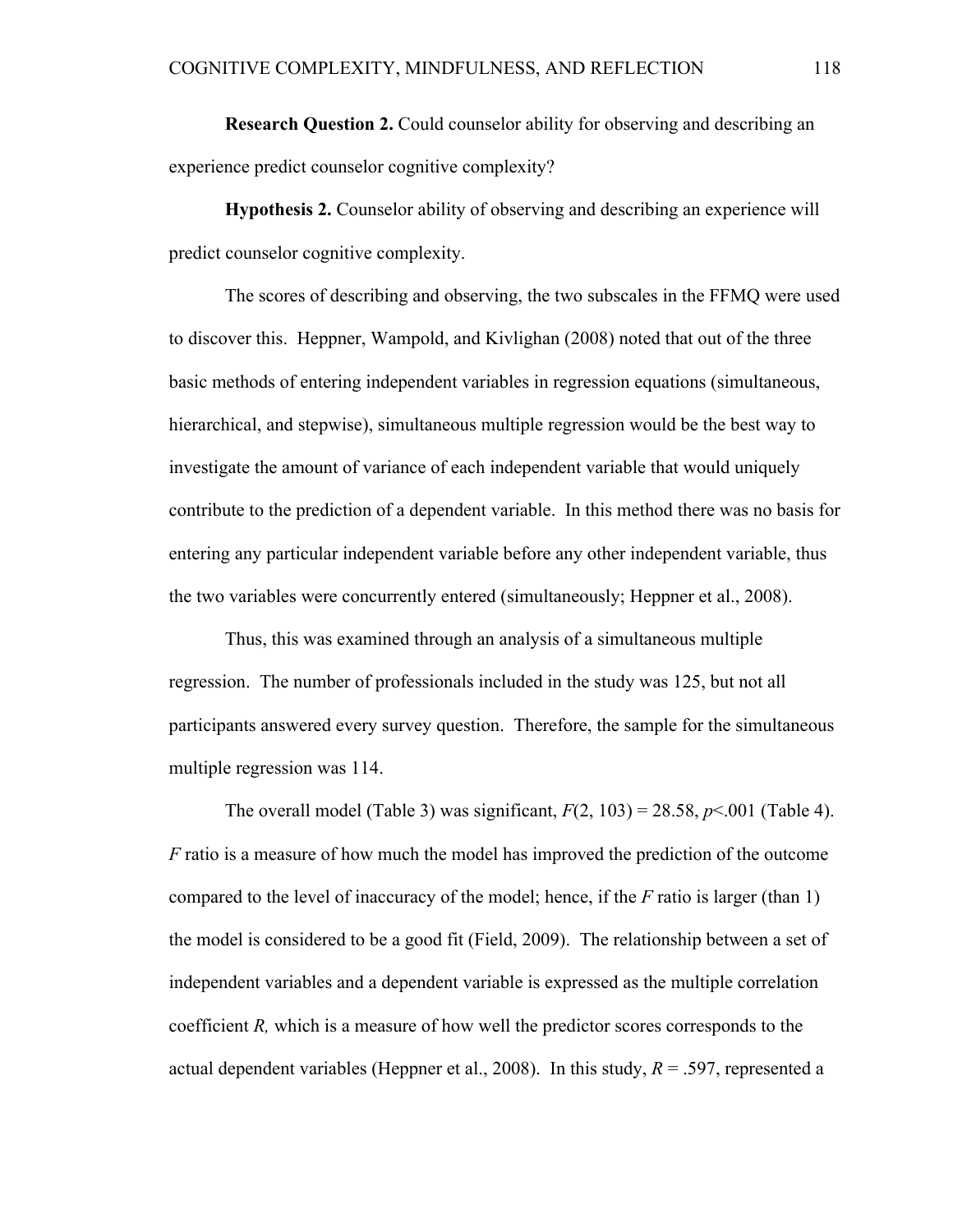simple relationship between the predictor variables and the dependent variable. The square of the multiple correlation coefficient  $(R^2)$  was the proportion of variance in the dependent variable explained by the independent variables (Heppner et al., 2008). In this study, the  $R^2 = 0.36$ , meaning that the predictor variables accounted for 36% variation in predicting cognitive complexity; thus, 64% of the variation in predicting cognitive complexity cannot be accounted by the predictor variables of this study alone; thus, there could be other variables that account for this association.

Observing was the significant predictor of counselor cognitive complexity,  $\beta$  = .54, p<.001 (Table 5). A unit increase of one in observing was associated with a unit increase of .41 in cognitive complexity. In other words, as a professional increases their observing skills by one unit, the same professional would likely notice an increase in their cognitive complexity by .41 units. The describing subscale did not significantly predict cognitive complexity,  $\beta = 0.11$ , p<.21. Thus, hypothesis two was partially supported.

#### **Research Question Three**

Third, the question if there is a correlation between counselors' mindfulness and their ability to be reflective was explored. Reflection has been recognized as "a continuous and focused search for a more comprehensive, nuanced, and in-depth understanding of oneself and others, and of the processes and phenomena that the practitioner meets in his or her work experiences" (Rønnestad & Skovholt, 2013, p.149). Reflection has been found to be essential in interpreting and evaluating novel or day-today mundane experiences (Rønnestad & Skovholt, 2013). Due to the introspective nature of being mindful, there is a high possibility that being mindful (independent variable)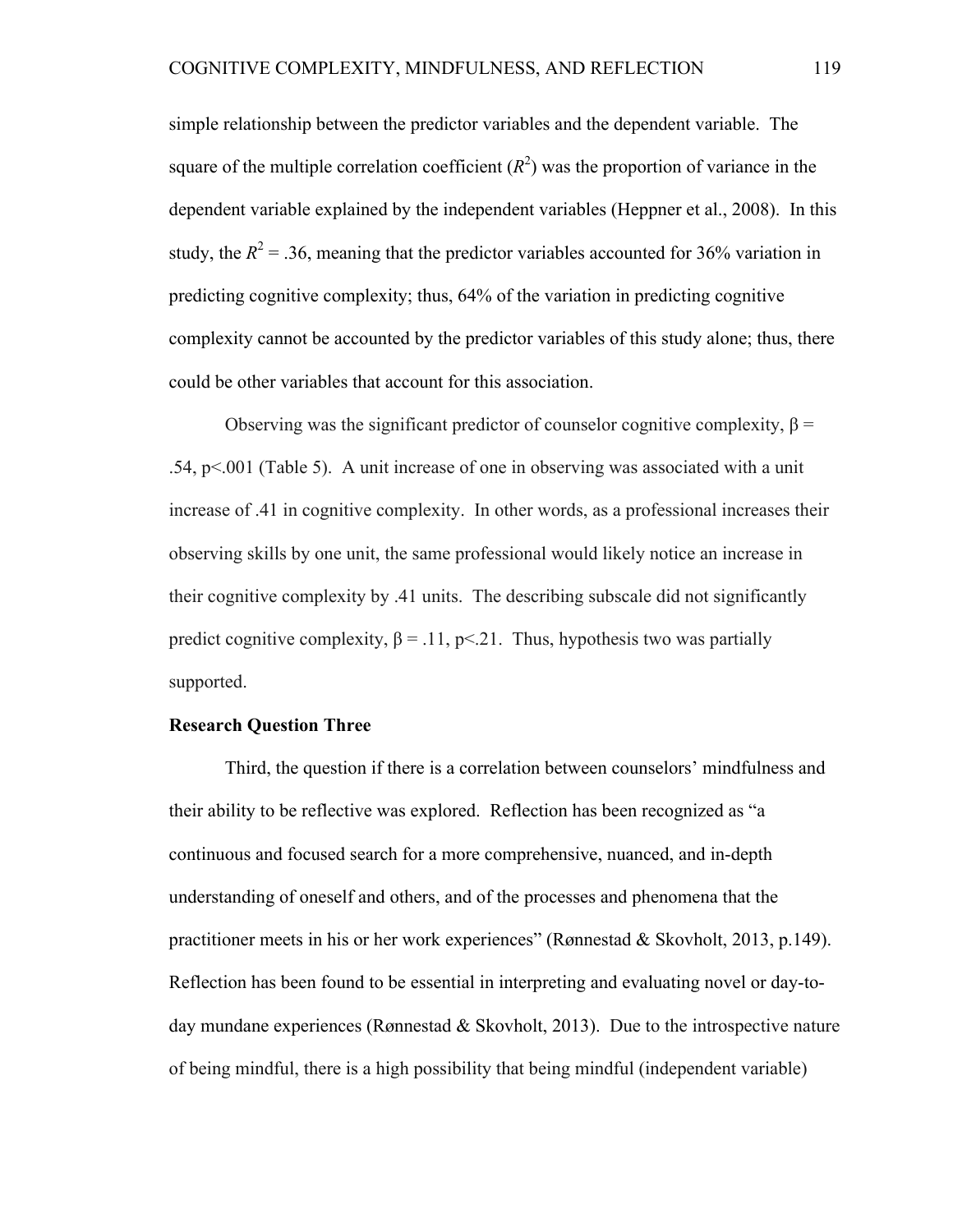could have a strong association to an individual being reflective (dependent variable). Therefore, this study explored if there is a correlation between these two variables: mindfulness and reflection.

**Research Question 3.** Is there a correlation between counselors' mindfulness and their ability to be reflective?

**Hypothesis 3.** There is a positive correlation between mindfulness and reflection.

A Pearson's correlation was conducted to determine if there is a correlation between these two variables. The number of professionals included in the study was 125, but not all participants answered every survey question. Therefore, the sample for the Pearson's correlation was 114. A correlation coefficient reflects the amount of variability that is shared between two variables and what they have in common.

There was a strong positive relationship between mindfulness and reflection (Table 6),  $r = .67$ ,  $p < .000$  ( $n = 114$ ); hence hypothesis three was supported. The effect size was *r* squared: .45. This was a moderate effect size, which indicated the relative position of one variable to another, or in other words the magnitude of how much they overlap with each other. The further the value of effect size is from zero, the stronger the effect. A large effect size reflects the increasing lack of overlap between the two variables. In this case, this means that 45% of the variability in the total score of reflection was accounted for by the variability in the total score of mindfulness *alone*. Accounting for 45%, that is nearly half, the variability of reflection: This is noteworthy and clinically meaningful. Because nearly 45% of the variation in cognitive complexity is accounted for by mindfulness, mindfulness has a good amount of explanatory power.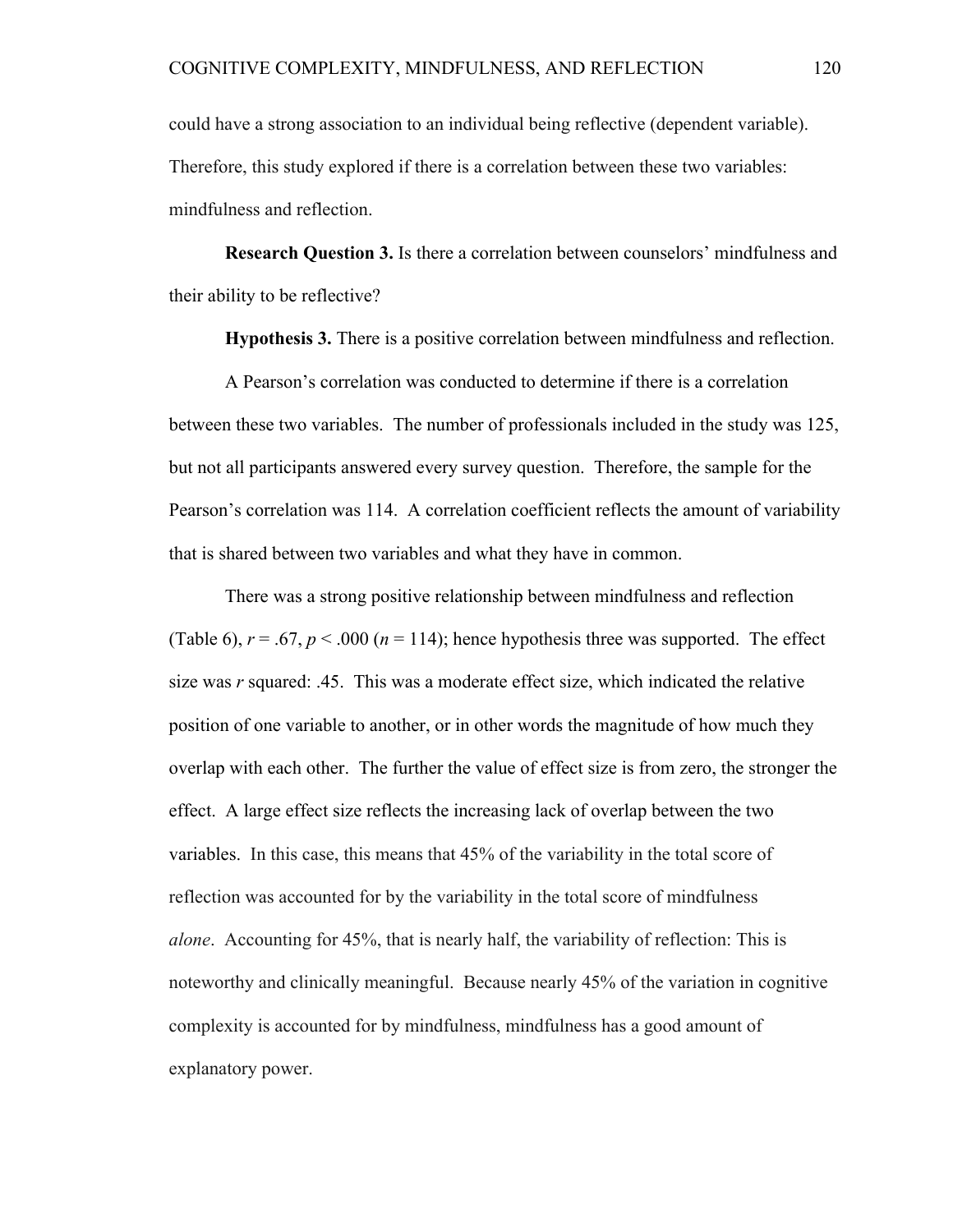# **Summary**

Almost all of the hypotheses of this study were as supported. As mentioned in the beginning of this chapter several steps were taken to prepare and clean the data for analysis. Next, the data were examined to see if the assumptions for multiple regression and correlation were met and if there were any violations to these assumptions; no violations were detected. For the research question one, a Pearson's correlation was conducted to determine if there is a correlation between mindfulness and cognitive complexity: There was a strong positive correlation between mindfulness and cognitive complexity,  $r = .65$ ,  $p < .000$  ( $n = 114$ ). This finding supported the hypothesis one.

For the second research question, an analysis of a simultaneous multiple regression was conducted to determine if observing and describing (two mindfulness key variables) could predict counselor overall cognitive complexity. The findings indicated the model was significant,  $F(2, 103) = 28.58$ ,  $p < .001$ , and, R = .597. The  $R^2 = .36$ , meaning that the predictor variables accounted for 36% variation in predicting cognitive complexity. The observing subscale significantly predicted counselor cognitive complexity,  $\beta = .54$ , p<.001. The describing subscale did not significantly predict cognitive complexity,  $\beta = 0.11$ , p< 21. Thus, hypothesis two was partially supported.

For the third research question, a Pearson's correlation was conducted to determine if there is a correlation between mindfulness and reflection. There was a strong positive relationship between mindfulness and reflection,  $r = .67$ ,  $p < .000$  ( $n =$ 114). Chapter five provides a discussion of the findings. This finding supported the third hypothesis.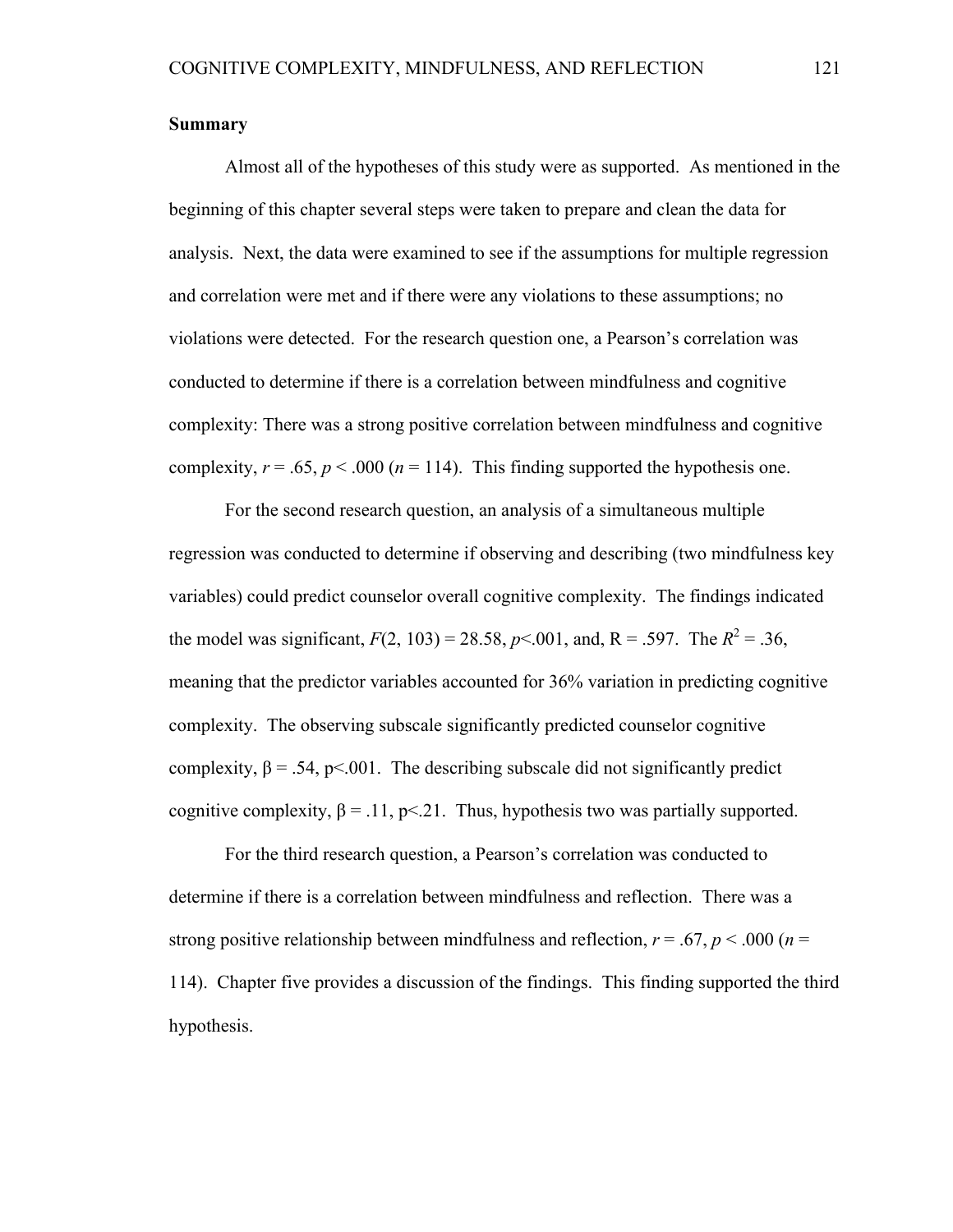# **Chapter 5: Discussion of Findings**

# **Introduction**

Nearly, all of the hypotheses were supported in this cross-sectional quantitative investigation that explored the relationships among mental health professionals' cognitive complexity, mindfulness, and reflection. While there have been several empirical investigations on counselor cognitive complexity thus far (Borders, 1989; Duys & Hedstrom, 2000; Granello, 2002; 2010; Goldberg, 1974; Little et al., 2005; Lovell, 1999; McAuliffe & Lovell, 2006; Rønnestad & Skovholt, 2013; Vidas, 2008; Wendler & Nilsson, 2009), its relationship to counselor mindfulness has not been explored. Similarly, the mindfulness research conducted thus far had not explored its relationship with the counselor's ability to reflect.

Following IRB approval, organizations that publicly acknowledged mindfulness as a key practice of their organization were contacted via email, inviting them to distribute the online survey that was created using Qualtrics among their staff or employees. The collected data were analyzed to answer the research questions of this study; results were presented in Chapter four. This fifth chapter presents a discussion of the findings: A brief overview of the study, findings of research questions, limitations of the study, and recommendations for further research and practice is discussed.

## **Overview of the Study**

Conceptualizing and evaluating client concerns to provide effectual treatment in counseling is often a complex process, mainly because of the variables that influence client issues are multifaceted (Stoltenberg et al., 1998; Welfare, 2007). Counselors have to be aware of the multifaceted nature of client concerns and manage the complex nature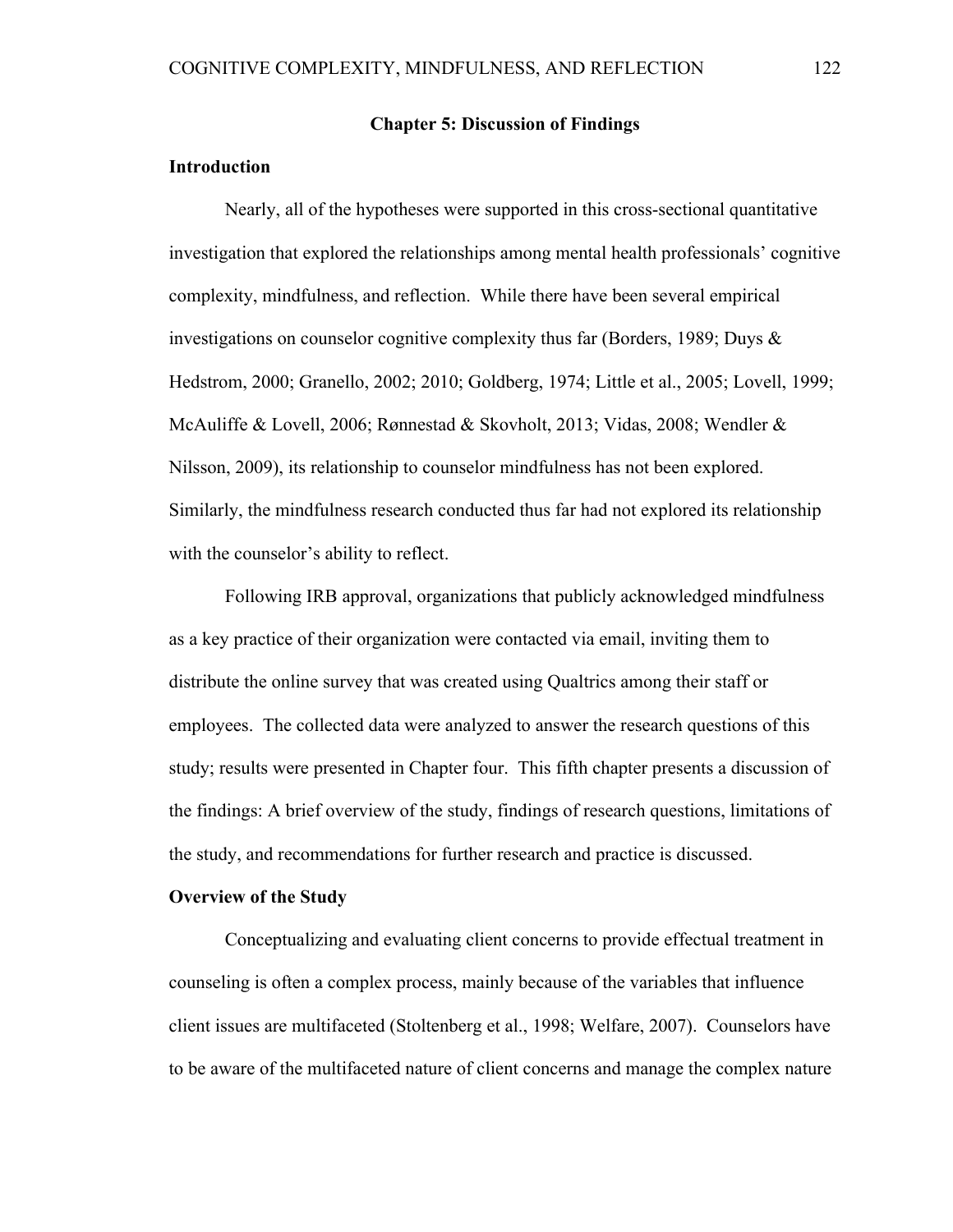of these concerns in providing effective services to their clients. In doing so it is indispensable that a counselor has the ability to comprehend intricate information in order to recognize these numerous therapeutic variables. In comprehending such information to provide therapeutic client services, counselor cognitive ability is unquestionably a significant variable. Therefore, navigating complexities in the counseling process requires a counselor whom has the capacity to utilize advanced cognitive ability (Stoltenberg et al., 1998), more specifically, cognitive complexity (Welfare, 2007). Cognitive complexity, a term coined by Bieri (1955), is defined as individual's ability to formulate an understanding of social behaviors in a multidimensional way (Bieri et al., 1956). Crockett (1965) also defined cognitive complexity as individual's ability to perceive a situation utilizing multiple angles while assessing relevant and irrelevant information to the issues being addressed. To formulate a better understanding about their clients, counselors, too, need to utilize multidimensional viewpoints.

Among the skills considered essential in conducting such a task is strategically placed attention during a session; strategically placed attention assists counselors to purposefully process multifaceted information. Negligence in cultivating attention may result in decreased counseling self-efficacy, increased anxiety, decreased counseling performance, and decreased ability to learn new skills (Bandura, 1986; Larson & Daniels, 1998). Furthermore, it is logical to hypothesize that if a counselor is unable to sustain attention during this process, they are less likely to process relevant information and comprehend information in an effective manner. Therefore, strategically controlling attention during this process is imperative in better understanding client variables. As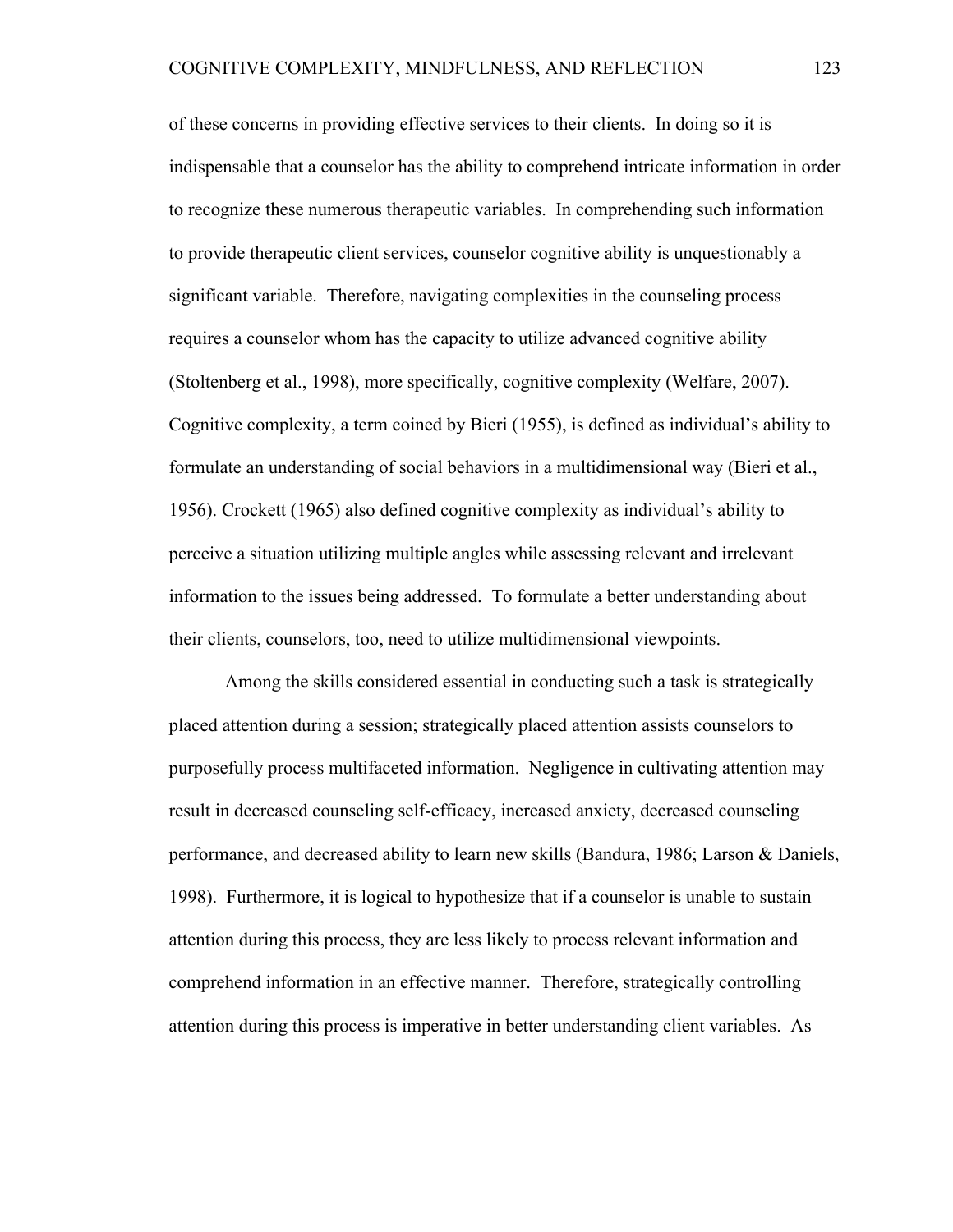discussed in Chapter one, there is a huge overlap between mindfulness and attention; directing attention intentionally is an important part of being mindful.

Mindfulness has been defined as a process of intentionally placing attention on the present moment with a non-evaluative stance and acceptance (Allen et al., 2006; Bishop et al., 2004; Shapiro et al., 2006). According to these scholars attention is an important variable in being mindful. Also, mindfulness is known as the clear and singleminded awareness of what actually happens to an individual and what happens within an individual at the successive moments of perception (Nyanaponika, 1972). Due to this awareness, the ability to pay attention to the situation at hand becomes possible. When a counselor is working with a client, being in the present moment, being aware of what is happening, actively paying attention, and regulating their attention (being mindful) in response to the client's story is vital in forming accurate perceptions. It appears that being mindful could be necessary and has an impact on forming pertinent, accurate, and realistic perceptions utilizing information gathered from multidimensional angles (i.e., cognitive complexity). Thus, being mindful during a counseling session is likely a necessary component in facilitating counselor capacity for cognitive complexity.

The purpose of the current investigation was to determine if there is a relationship between counselor cognitive complexity and mindfulness. In addition, this investigation also explored if counselor's ability in observing and describing experiences, which are two key variables of mindfulness (Baer et al., 2008), could predict counselor cognitive complexity.

Capacity for reflection is another important variable that fosters counselor development (Rønnestad and Skovholt, 2013). Reflection is essential in understanding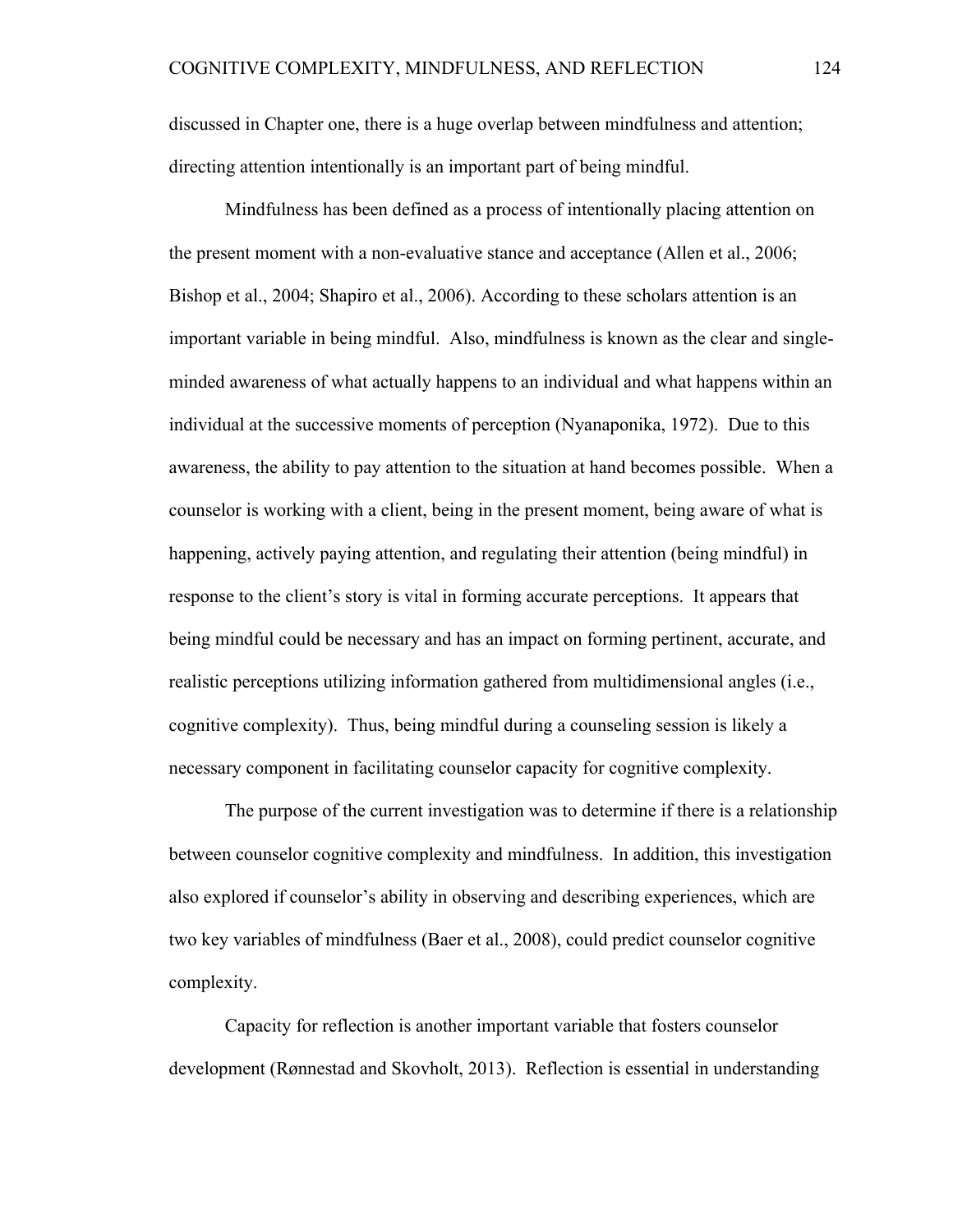and evaluating novel or day-to-day mundane experiences and impacts the counselor's process of making pertinent perceptions of their clients. Along with being mindful, the counselor's ability to reflect appears to be important in providing effective counseling services. Furthermore, due the introspective nature of being mindful there is a high probability that being mindful may increase (or further facilitate) one's ability to be reflective. Therefore, this investigation also explored the relationship between being mindful and the counselor's ability to reflect.

Multiple regression and correlation were the statistical tests utilized in this study. To prepare and clean the data for analysis, several steps were taken; data were examined to see if the assumptions for multiple regression and correlation were met and if there were any violations to these assumptions; assumptions were met and no violations were detected. For the research question one, a Pearson's correlation was conducted to determine if there was a relationship between mindfulness and cognitive complexity. For the second research question, a simultaneous multiple regression was conducted to determine if observing and describing (two mindfulness key variables) could predict counselor overall cognitive complexity. For the third research question, a Pearson's correlation was conducted to determine if there was a relationship between mindfulness and reflection.

## **Discussion of Results**

As previously discussed, though there have been several investigations on counselor cognitive complexity over the last two decades, its relationship to counselor mindfulness had not yet been empirically explored. Similarly, the mindfulness research conducted thus far has not explored its relationship with counselor ability to reflect.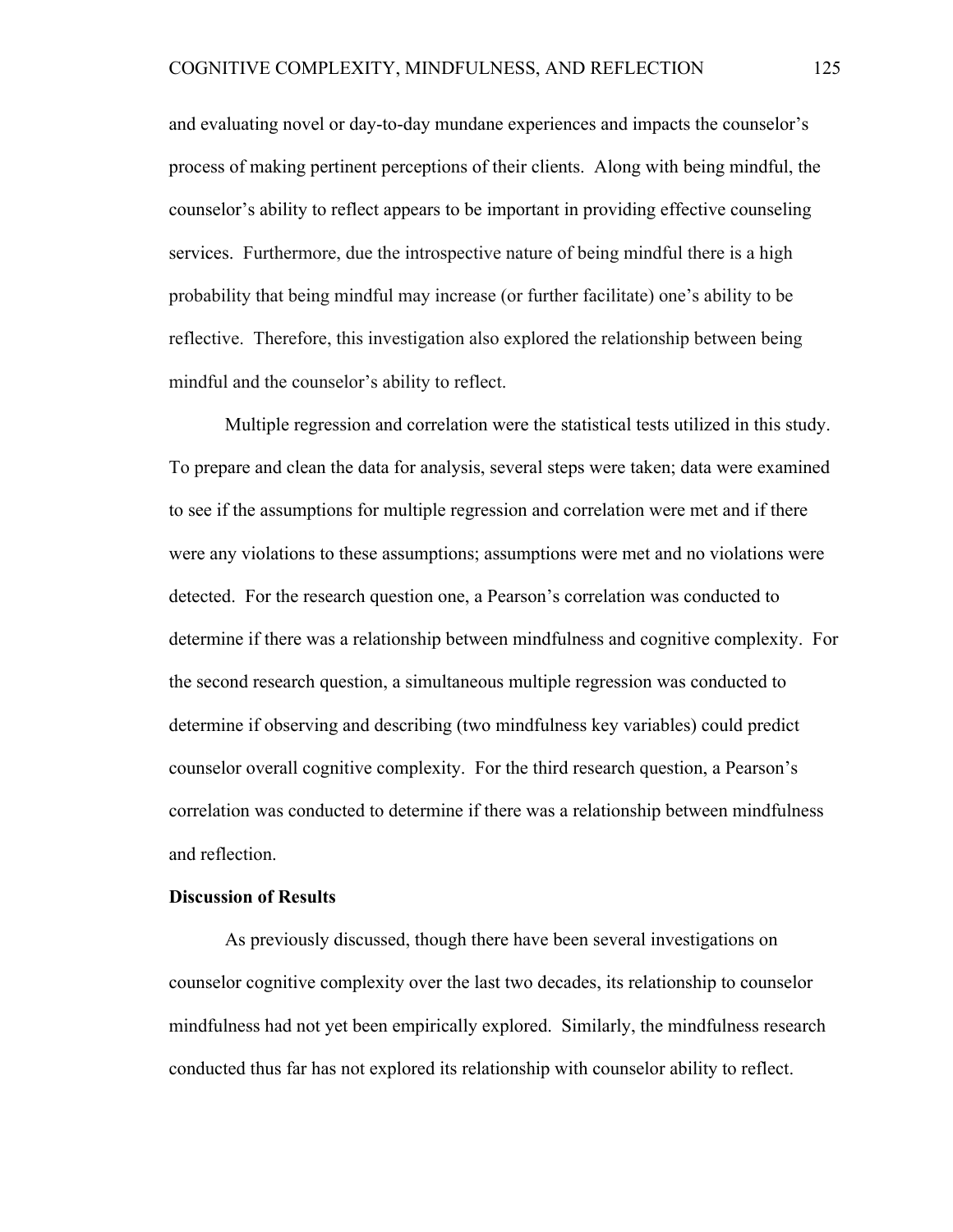Therefore, this study looked at the relationship among cognitive complexity, mindfulness and reflection. This section begins with a discussion of the findings presented in this study for each research question and how they relate to the literature.

# **Research Question One**

One of the primary purposes of this investigation was to determine if there was a correlation between counselors' mindfulness and their level of cognitive complexity. Cognitive complexity is defined as individual's ability to formulate an understanding of social behaviors in a multidimensional way (Bieri et al., 1956). Crockett's (1965) definition states that cognitive complexity is the individual's ability to perceive a situation utilizing multiple angles while assessing relevant and irrelevant information to the issues being addressed. Mindfulness has been defined as a process of intentionally placing attention on the present moment with a non-evaluative stance and acceptance (Allen et al., 2006; Bishop et al., 2004; Shapiro et al., 2006). Scholars who were primarily influenced by the Western conceptualization of mindfulness and research practices presented this definition of mindfulness. According to these scholars, attention is an important variable in being mindful. Also, presenting an Eastern perspective Nyanaponika (1972) defined mindfulness as the clear and single-minded awareness of what actually happens to an individual and what actually happens within an individual at the successive moments of perception; due to this awareness, the ability to pay attention to the situation at hand becomes possible. Maintain that awareness is recognized as a skill that an individual can master. There is great overlap between attention and mindfulness.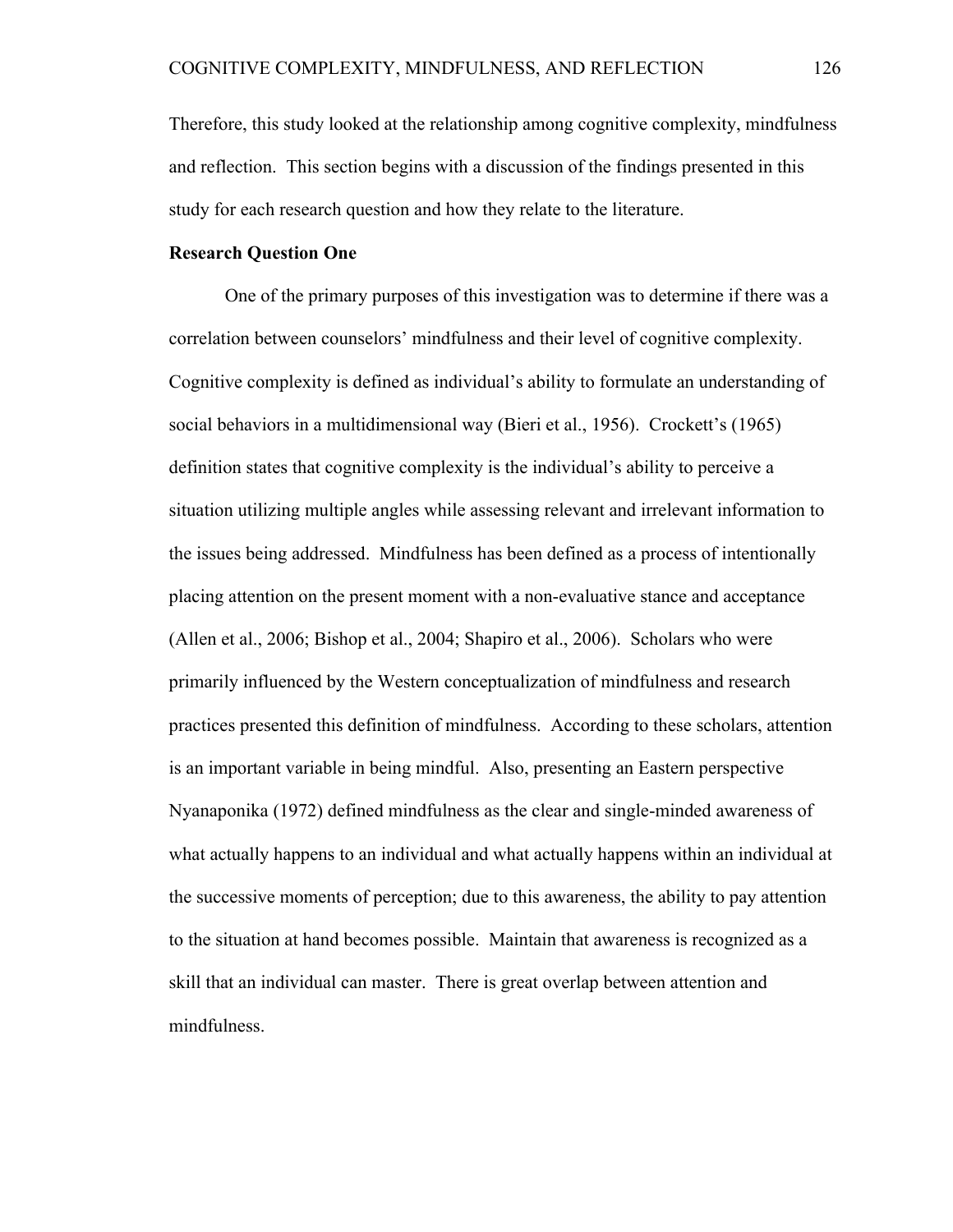Moreover, it was noted that an effective counselor recognizes a variety of pertinent characteristics about the client (Welfare, 2007; Wilkinson, 2011). Among the skills considered essential in conducting such a task is strategically-placed attention during a session (Lambert & Barley, 2001; Orlinsky et al., 1994; Wampold, 2001). Recognized as an internal skill (as opposed to external skills such as reflecting content, paraphrasing, summarization; Greason & Cashwell, 2009), strategically-placed attention assists counselors to purposefully process multifaceted information in perceiving a situation utilizing multiple angles (i.e., cognitive complexity). Accordingly, there appears to be an association between attention and cognitive complexity. Therefore, it was logical to assume that there could be a relationship between mindfulness and cognitive complexity, which led to this study.

Furthermore, it is logical to postulate that when a counselor is in the process of formulating an understanding of their client's social behavior in a multidimensional way (i.e., definition of cognitive complexity), they need to pay attention at a given moment. Hence, hypothesis one was that there would be a positive correlation between mindfulness and cognitive complexity. Findings indicated that there is a strong positive correlation between mindfulness and cognitive complexity affirming the hypothesis that guided this study. However, this was the first study to explore the relationship between these two variables.

Past research has explored the significance of cognitive complexity and its role in counselor education. Addressing the imperative nature of cognitive complexity in counselor development Rønnestad and Skovholt (2013) theorized that having a capacity for cognitive complexity enabled counselors to further reflect on experiences in the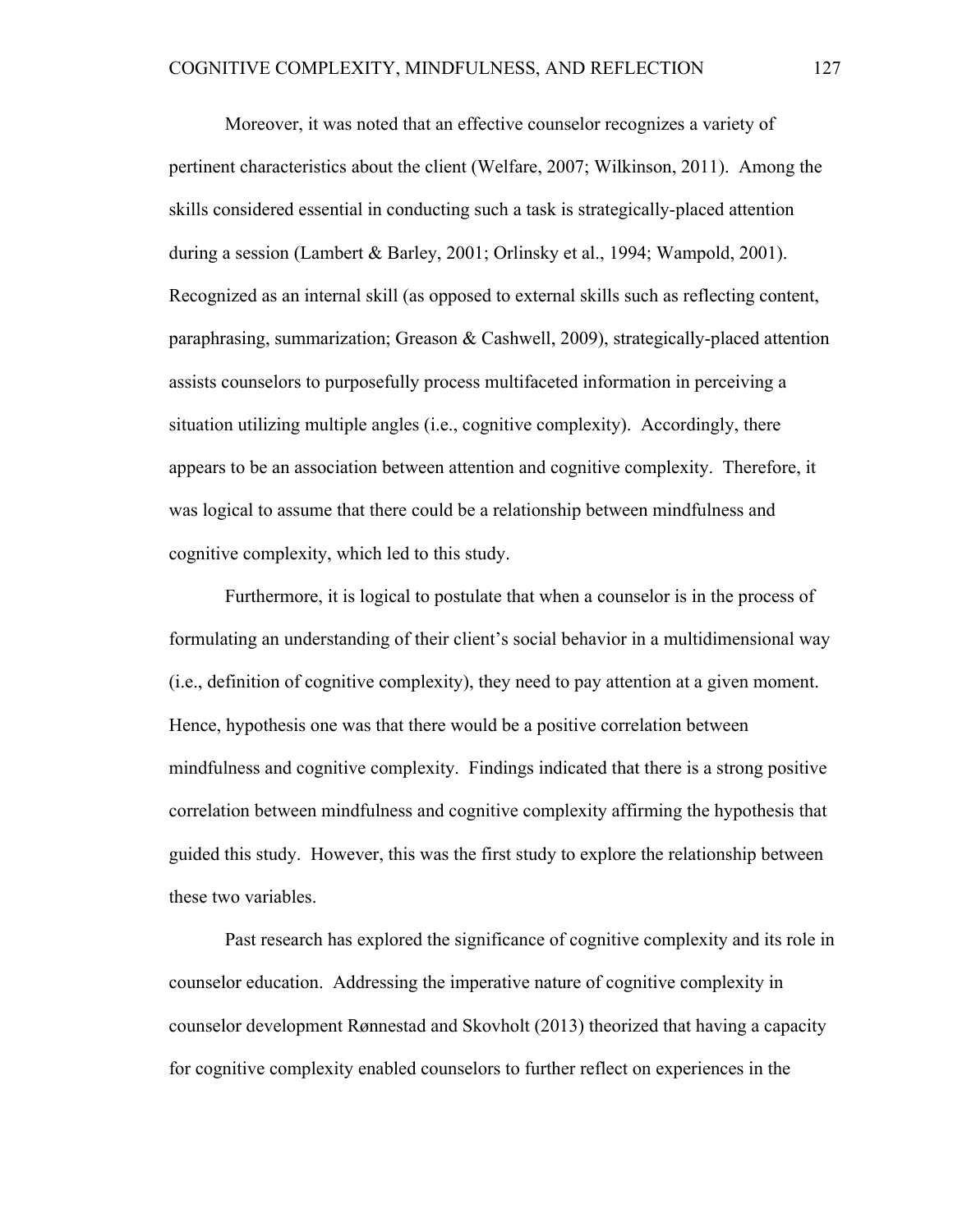professional life sphere and engage in metacognitions that promote optimal professional development. Past research (Borders, 1989; Duys & Hedstrom, 2000; Granello, 2002; 2010; Goldberg, 1974; Little et al., 2005; Lovell, 1999; McAuliffe & Lovell, 2006; Rønnestad & Skovholt, 2013; Vidas, 2008; Wendler & Nilsson, 2009) also addressed the crucial role of counselor cognitive complexity (an indicator of one's cognitive development) upon counselor's therapeutic presence during counseling sessions and how cognitive complexity may influence their performance efficacy. Moreover, these researchers concluded that the level of cognitive complexity among counselor trainees is positively correlated with many factors that help increase a counselors therapeutic efficacy including one's ability to formulate clinical hypotheses, perceive clients in more complex terms, provide appropriate feedback to the client, remain objective during sessions, perform better in ambiguous circumstances and environments, develop greater self-efficacy, create greater self-other awareness, and find working with their clients less difficult.

Due to the correlation between cognitive complexity and mindfulness, it is reasonable to state that that a mindful counselor could be more cognitively complex. This is a strong correlation that cannot be overlooked. Along with other factors, researchers (Aggs & Bambling, 2010; Christopher et al., 2011; Collard et al., 2008; Greason & Cashwell, 2009; Grepmair et al. 2006; Grepmair et al. 2007; McCollum & Gehart, 2010; Newsome et al., 2006; Rothaupt & Morgan, 2007; Salzberg & Goldstein, 2001; Schure et al., 2008; Stauffer & Pehrsson, 2012) found that mindfulness is also a key contributing factor that help increase counselor therapeutic efficacy. Nevertheless, the findings of this study indicate that mindfulness has a positive relationship with cognitive complexity,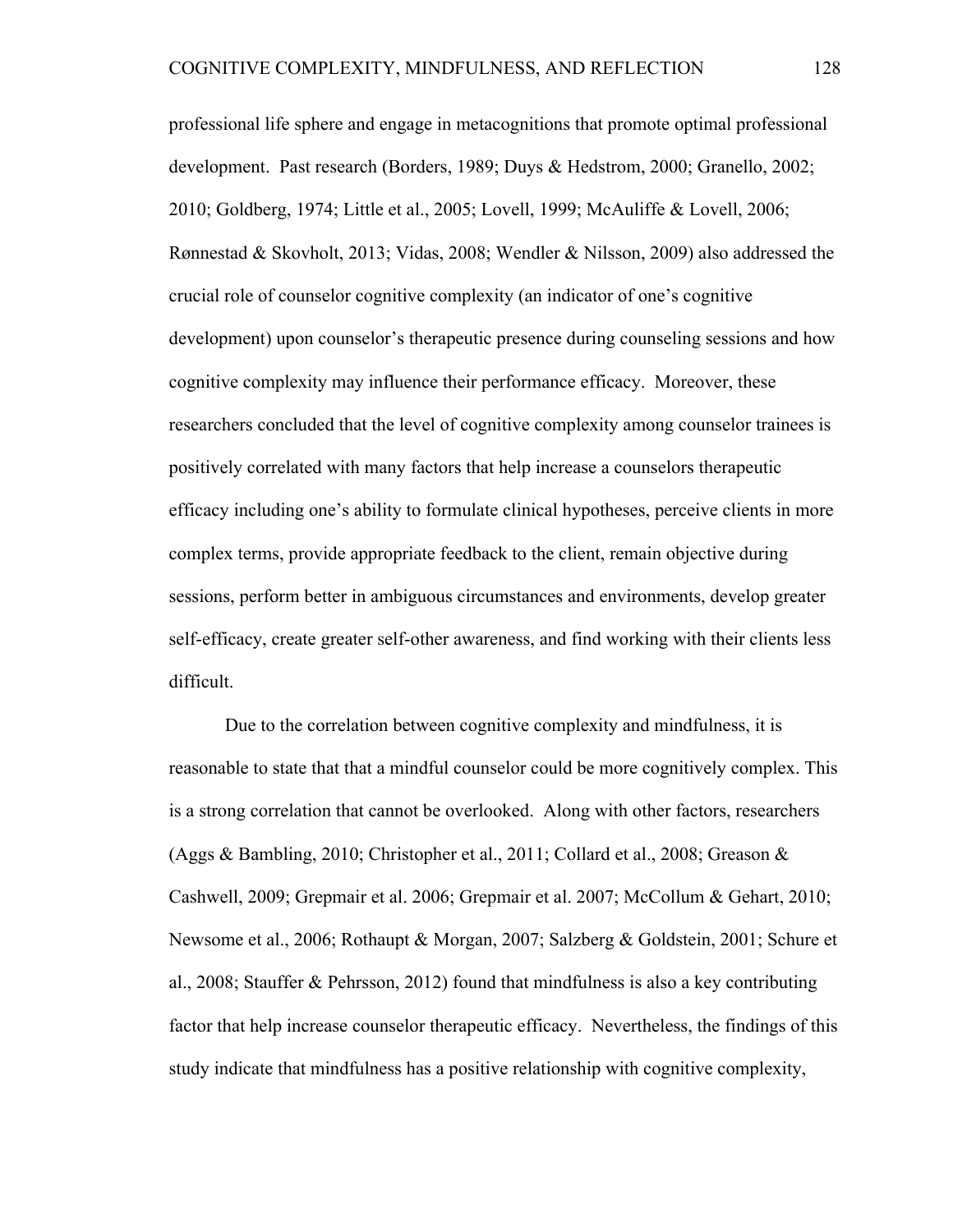which implies that when a counselor is mindful they are able to process multifaceted information of their clientele and perceive a situation utilizing multiple angles. This, too, can contribute to the overall therapeutic efficacy of the counselor.

Evidence also suggests that certain classes nurture and accelerate counselor trainee's cognitive complexity; specifically, having a practicum/internship or a counseling skills courses may help build cognitive complexity. These courses could be used as methods of intentional facilitation of trainee cognitive complexity. The majority of empirical findings supported the notion that there is at least some advancement in the counselor trainee's level of cognitive complexity over the course of their training. A general assumption that has been supported by research over the years is that cognitive complexity among counselors has been understood as a natural developmental progression gained with experience. Though, the imperative nature of cognitive complexity in counseling has been recognized, there is limited research exploring how ones level of cognitive complexity is enhanced and what contributes to increased cognitive complexity.

Addressing this concern, a few researchers (Duys & Hedstrom, 2000; Granello, 2002; Little et al., 2005) found that counseling skills training and participation in practicum and internship would significantly enhance counselor trainee's level of cognitive complexity. The researchers attributed the increased cognitive complexity levels by counselor trainees to the supervision received and experiential counseling activities. Furthermore, the number of years practicing in the counseling profession has been identified as the best predictor of counselor cognitive complexity (Granello, 2010). The researchers clarify that it is not the years of experience that contribute to having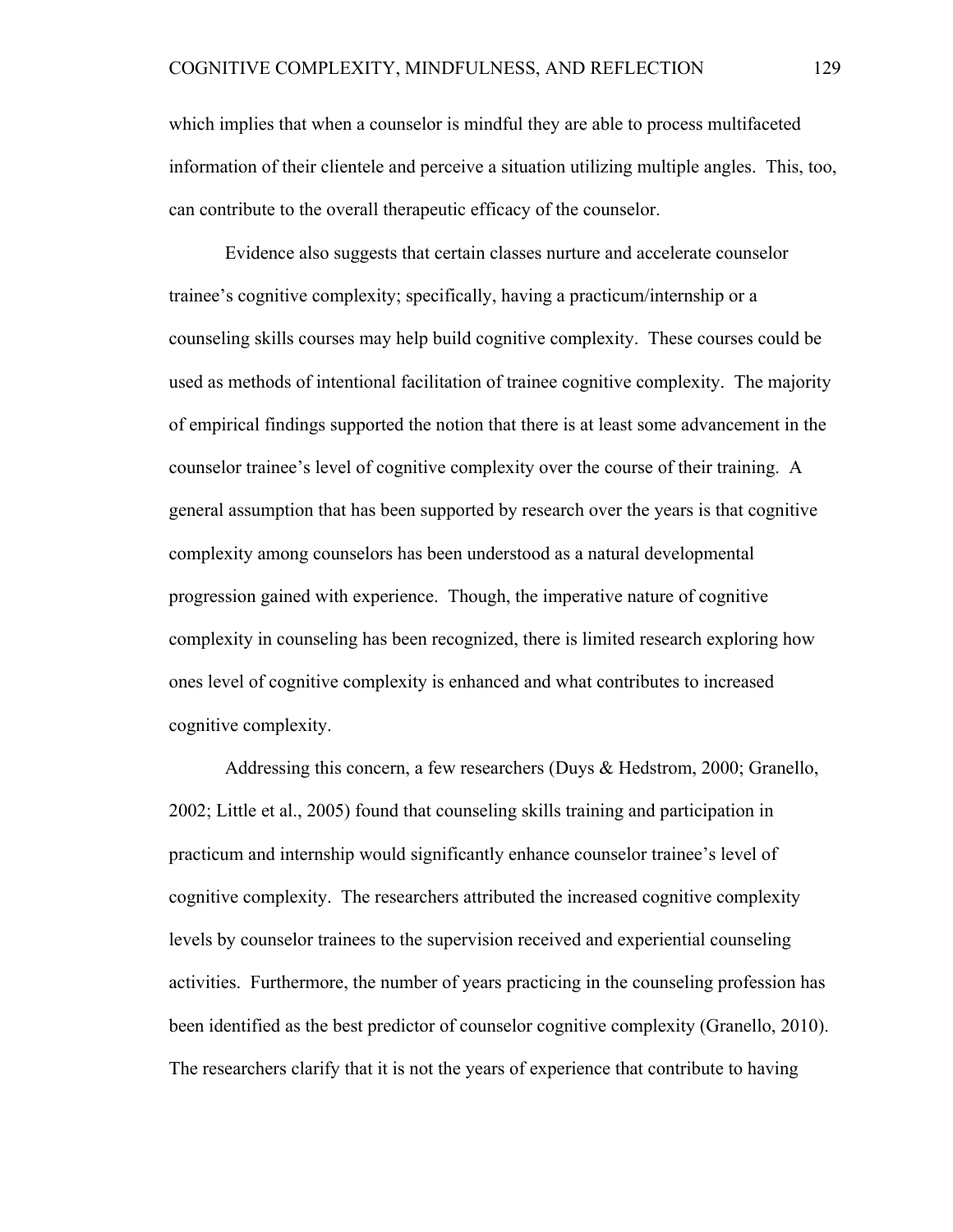higher levels of cognitive complexity per se, but what is linked to having higher levels of cognitive complexity is the counselor's amount of engagement in the profession no matter the area of professional practice is (i.e., clinical, educational, supervision). Thus, counseling skills training, participation in practicum, and internship could be used with intent to purposefully increase counselors and trainees levels of cognitive complexity. In this study, a significant percentage of participants who had higher scores in mindfulness scale also had high scores in their cognitive complexity scores. Finding that there is a strong positive correlation between cognitive complexity and mindfulness among practicing counselors is noteworthy. This aligns with the research hypothesis that was driven by conceptualized overlaps and parallels between attention, mindfulness, and cognitive complexity that was discussed earlier. Though, there were no specific research findings thus far to affirm this (this is the first study to do so), findings are not contradicting to the past research either. Finding that there is a correlation between mindfulness and cognitive complexity, advances the body of cognitive complexity research further. This adds more information about variables that could contribute to having enhanced levels of cognitive complexity. Due to the enhanced levels of cognitive complexity this relationship too will assist in enriching counselor therapeutic presence with their clients, resulting effective therapeutic outcomes (Borders, 1989; Duys  $\&$ Hedstrom, 2000; Granello, 2002; 2010; Goldberg, 1974; Little et al., 2005; Lovell, 1999; McAuliffe & Lovell, 2006; Rønnestad & Skovholt, 2013; Vidas, 2008; Wendler & Nilsson, 2009).

Almost all of the researchers who have investigated cognitive complexity have examined *counselor trainees'* levels of cognitive complexity, with the exception of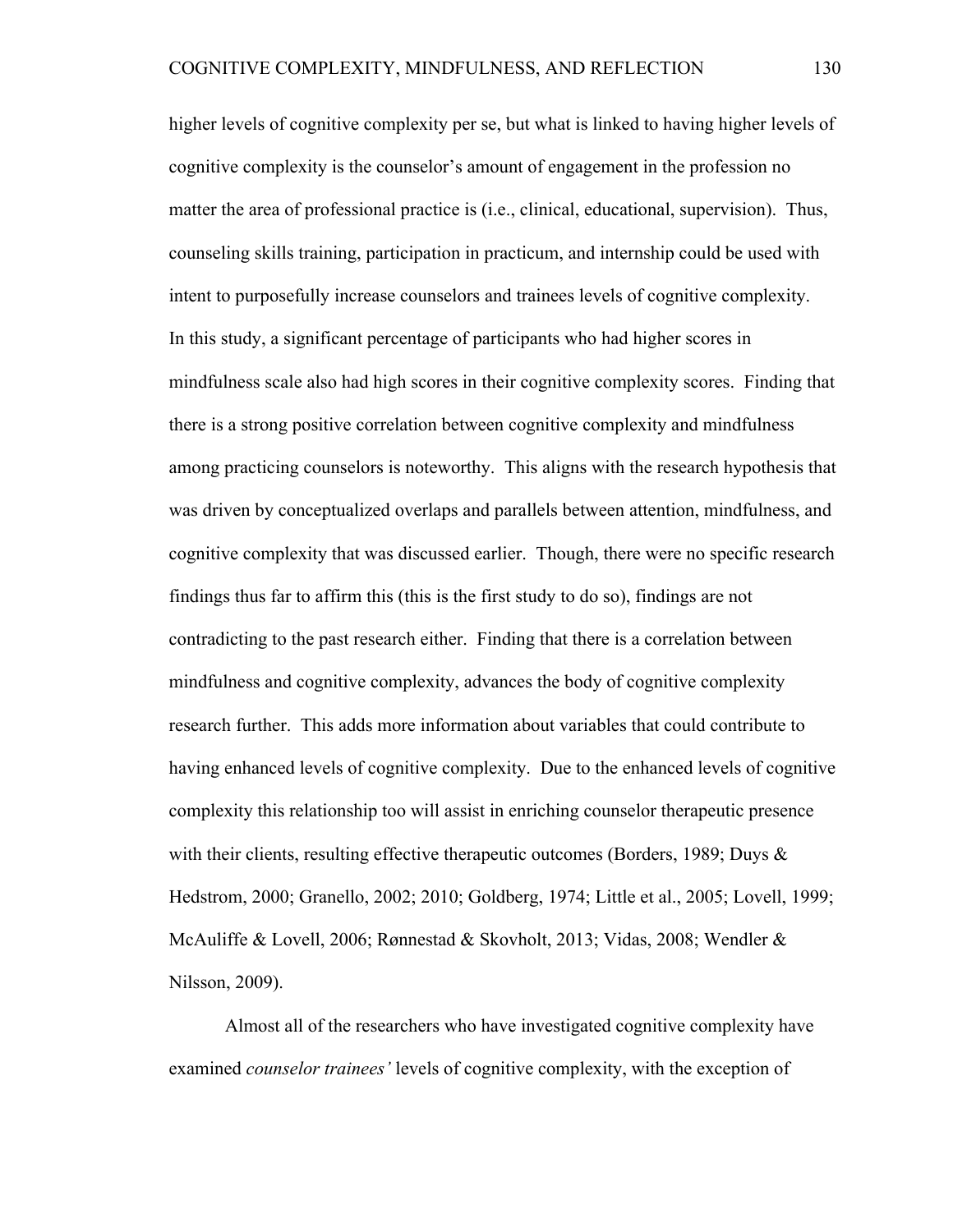Granello (2010) who looked at practicing counselors in the field. Likewise, this study explored the levels of cognitive complexity among the counselors who are already practicing in the field across the mental health profession using an international sample. Hence, findings of this study advance the body of literature on cognitive complexity, as this is only the second study to use practicing counselors as participants.

# **Research Question Two**

Secondly, I explored whether a counselor's ability to observe and describe, which are two of the five key facets of mindfulness (Baer et al., 2008) could predict a counselor's level of cognitive complexity.

**Observing.** Observing is defined as being aware of or attending to internal and external experiences, such as sensations, cognitions, emotions, sights, sounds, and smells (Baer et al, 2008). Considering the importance of observing, the TCCM model (Owen & Lindley, 2010) identified three levels of cognitive complexities (i.e., session thoughts, metacognitions, and epistemic cognitions) where observation is utilized meticulously. Session thoughts are the basic cognitions used by counselors that include observations of client behaviors and changes that occur through the counseling process. Session thoughts reflect the ability to recognize session activities, differentiate between activities, and integrate salient versus irrelevant information via careful and mindful observation. More importantly, an effective counselor has to have the ability to recognize a variety of pertinent characteristics about the client (Welfare, 2007; Wilkinson, 2013) and that requires superior observation skills (Greason & Cashwell, 2009). Metacognitions also demand therapists be able to observe their progress when engaged in session thoughts, or to evaluate their own thoughts and reactions as they occur in the session (Owen &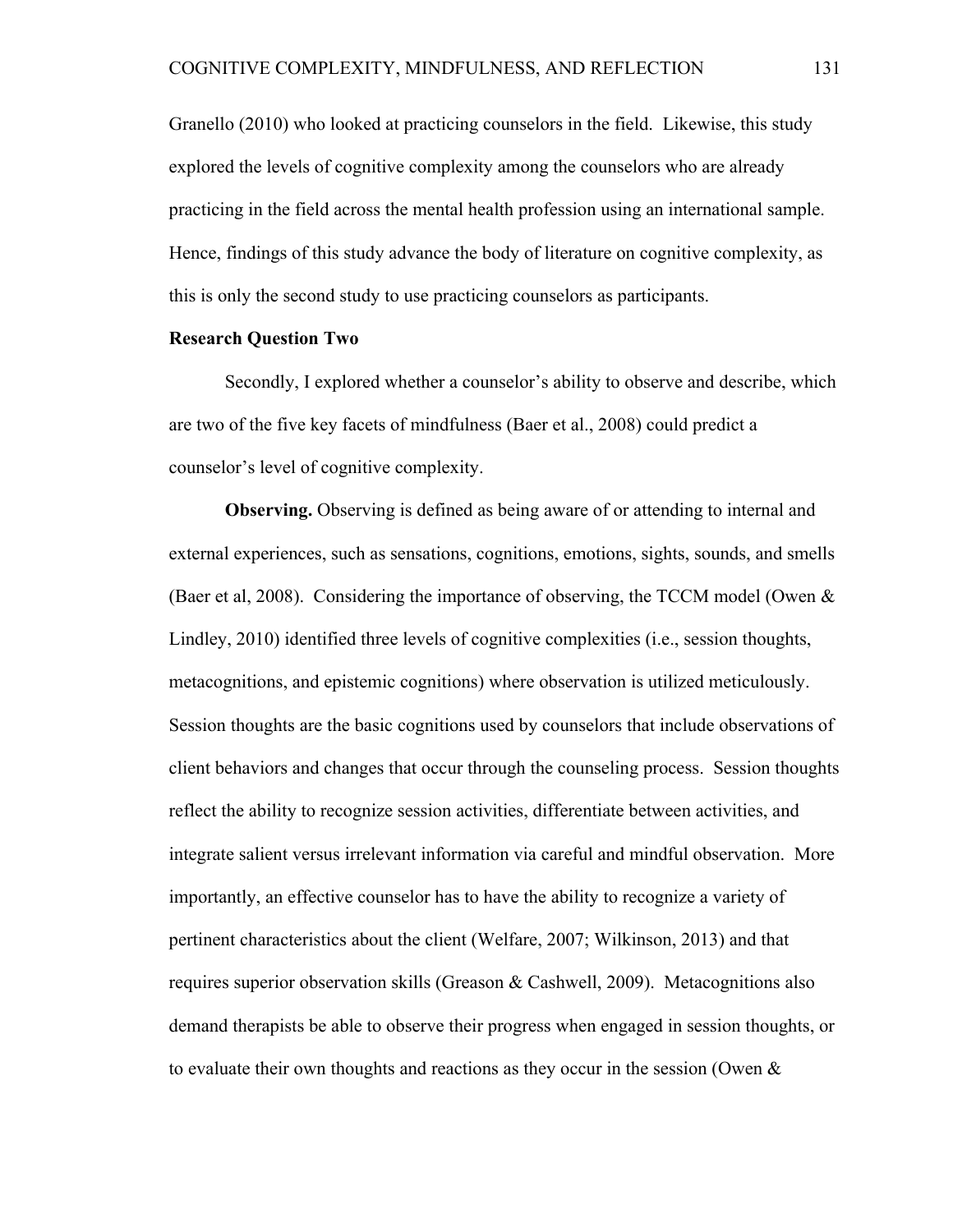Lindely, 2010). Therefore, it was safe to conclude that effective observation skills are one of the most primary skills for forming perceptions and much needed in counseling.

Using a simultaneous multiple regression analysis, I found that observing significantly predict counselor level of cognitive complexity. This is coherent with the previous rationalizations of observation that was based on past research on mindfulness, but there are no empirical investigations on cognitive complexity for which to compare these findings with. Nevertheless, the findings of this study indicate that observing can significantly predict cognitive complexity. This also implies that if a counselor has superior observation skills, they are more likely to process multifaceted information of their clientele better and likely to perceive a situation utilizing multiple angles effectively. This, too, can contribute to the overall therapeutic efficacy of the counselor.

If a counselor is capable of observing mindfully, they are capable of recognizing salient therapeutic factors. In the field of educating mental health professionals, mindfulness has been used systematically over the past decade in training programs to enhance the practitioners and the trainees' therapeutic presence (McCollum & Gehart, 2010; Christopher et al., 2011; Newsome et al., 2006) that has often resulted in better therapeutic outcomes for the clients (Aggs & Bambling, 2010; Grepmair et al., 2007; Grepmair et al., 2008). Mindfulness has also been used to increase awareness of the therapist (McCollum & Gehart, 2010; Christopher et al., 2011; Rothaupt & Morgan, 2007); enhance case conceptualization skills (Christopher, et al., 2011); enhance therapist wellbeing (Collard et al., 2008; Christopher et al., 2011; Newsome et al., 2006), attitudes, skills, knowledge, acceptability (Aggs & Bambling, 2010); promote self-care and therapeutic efficacy (Aggs & Bambling, 2010; Christopher & Maris, 2010; Christopher et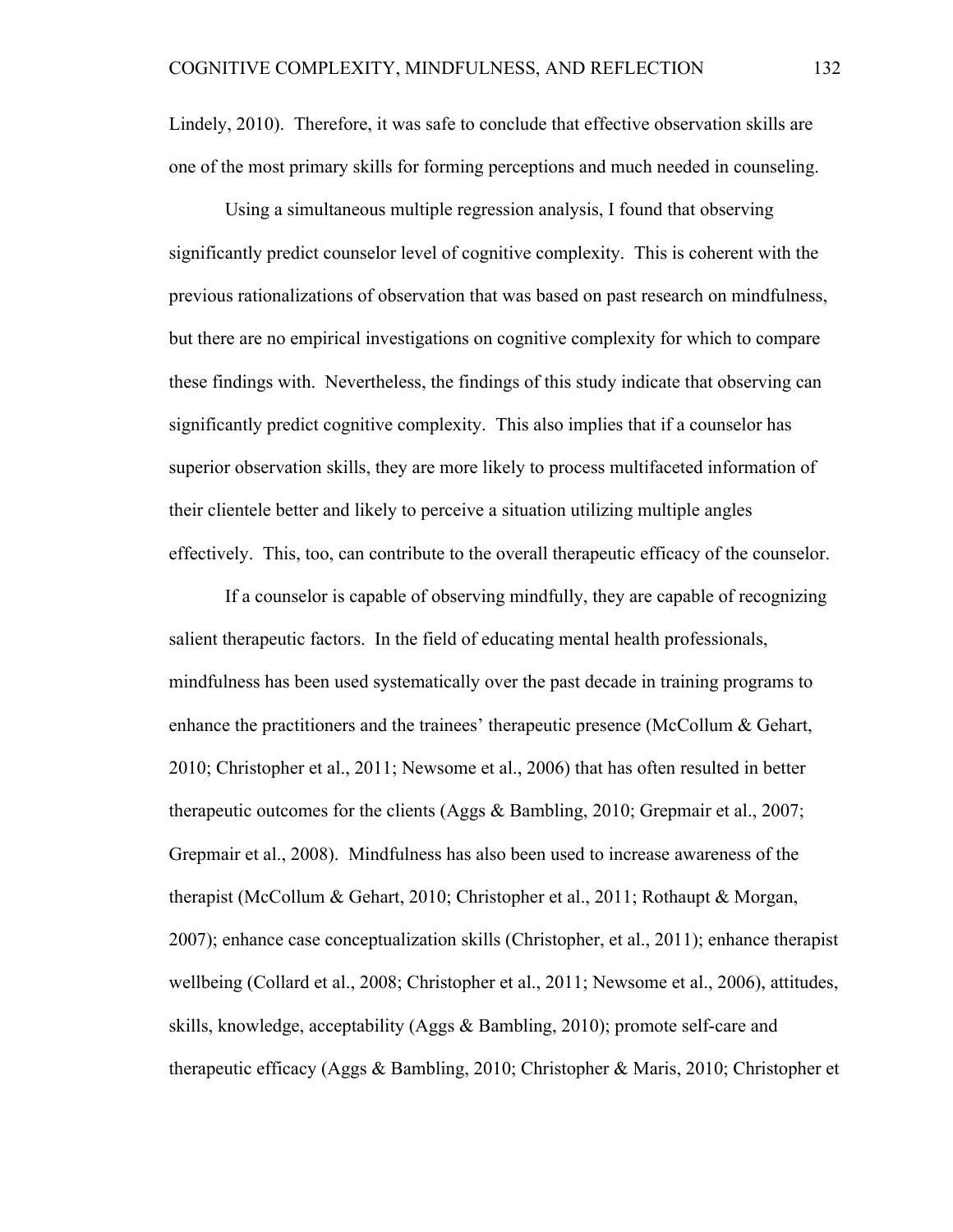al., 2011; Stauffer & Pehrsson, 2012) and increase counselor self-efficacy, attention, and empathy (Greason & Cashwell, 2009).

According to these outcomes, mindfulness appears to be extremely beneficial in counselor training yielding positive outcomes for the practitioners themselves. There were no research findings to affirm the predictive relationship of observing and cognitive complexity (this is the first study to so). Yet, findings are not contradicting to the past research either, and this predictive relationship could explain some of the benefits yielded from being mindful, such as increased therapeutic presence that leads to better therapeutic outcomes.

Thus, it is reasonable to point out that this predictive relationship advances the body of mindfulness and cognitive complexity research in counselor education. This finding is a valuable addition to the past research that will help counselor educators understand the value of incorporating mindfulness into the counselor education curriculum and offer more training opportunities for practicing counselors as well. This predictive relationship provides evidence that enriched counselor therapeutic presence with their clients results in effective therapeutic outcomes.

**Describing.** Describing is defined as identifying internal experiences with words, which is another crucial element of mindfulness (Baer et al., 2008). Recognizing internal experiences appears to be important when working with clients: When a counselor is mindful they are likely to pay more attention and recognizes their own internal experiences, they are tracking their own thoughts and reactions to their client's information. This is helpful in recognizing biases, attitudes, and acceptability (Aggs  $\&$ Bambling, 2010); self-care and therapeutic efficacy (Aggs & Bambling, 2010;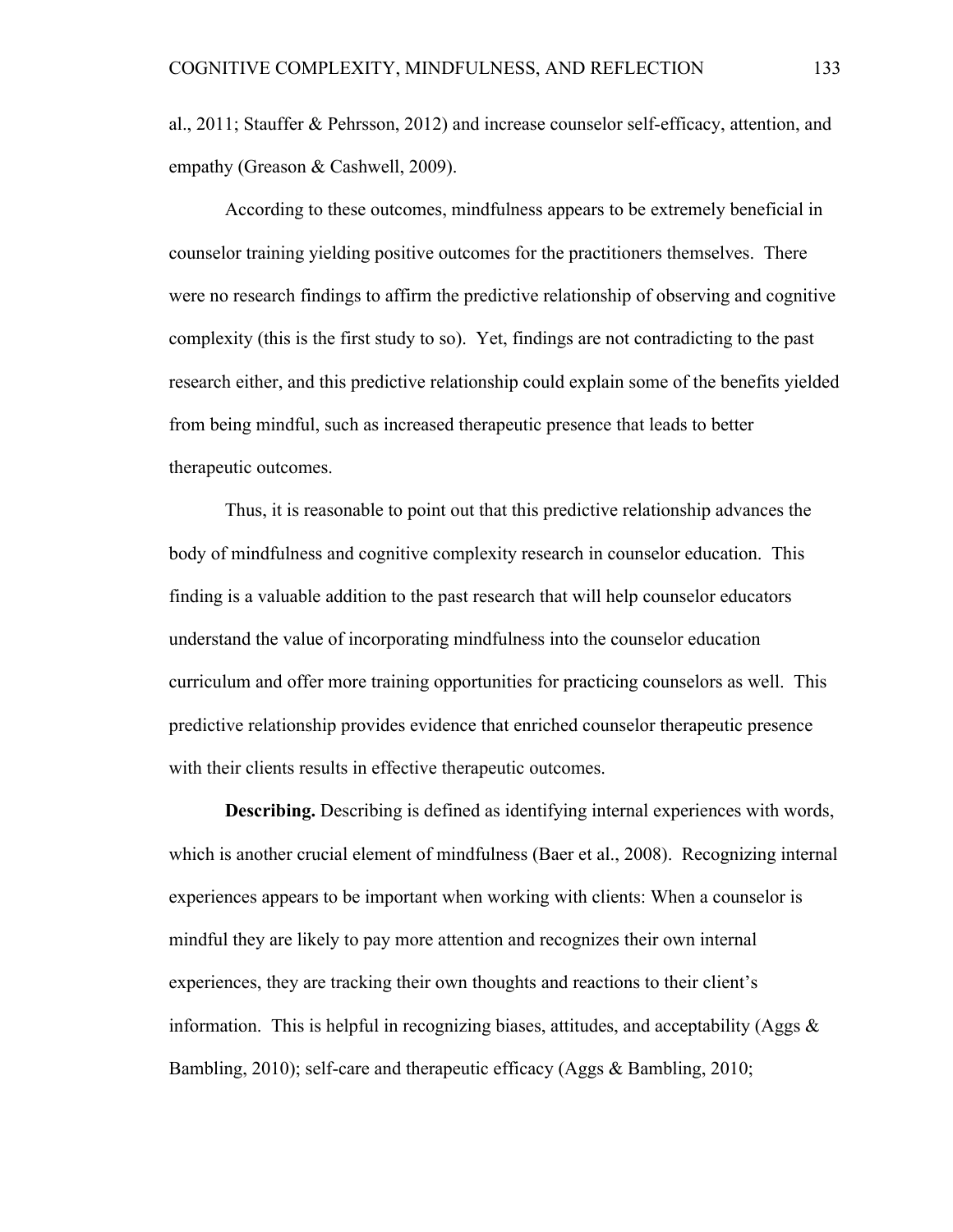Christopher & Maris, 2010; Christopher et al., 2011; Stauffer & Pehrsson, 2012); and used to increasing counselor self-efficacy, attention, and empathy (Greason & Cashwell, 2009).

Counselor ability to identify internal experiences also appears to be a key factor in maintaining self-awareness. Cognitive complexity research has indicated that individuals who are more advanced in their cognitive development have greater self-awareness, tolerance for ambiguity and differences, recognize the need for autonomy, and are fully actualized; whereas, individuals with lesser levels of cognitive development are impulsive, egocentric, and self-protective (Loevinger & Blasi, 1976). Thus, being able to identify their internal experiences is important in facilitating better counseling outcomes. Though there is some overlap between identifying internal experiences (describing) and cognitive complexity as the past research has indicated, the describing subscale did not significantly predict cognitive complexity. This finding was somewhat surprising because identifying internal experiences is typically recognized as a key element of mindfulness and a variable in fostering cognitive development as well. Also, identifying internal experiences with words was found to be consistent with other four key variable of mindfulness with good reliability and internal consistency (Baer et al., 2008).

Describing was measured by the FFMQ items 22, 7, 12R, 16R, 22R, 27, 32, 37 (I'm good at finding words to describe my feelings; I can easily put my beliefs, opinions, and expectations into words; It's hard for me to find the words to describe what I'm thinking; I have trouble thinking of the right words to express how I feel about things; When I have a sensation in my body, it's difficult for me to describe it because I can't find the right words; Even when I'm feeling terribly upset, I can find a way to put it into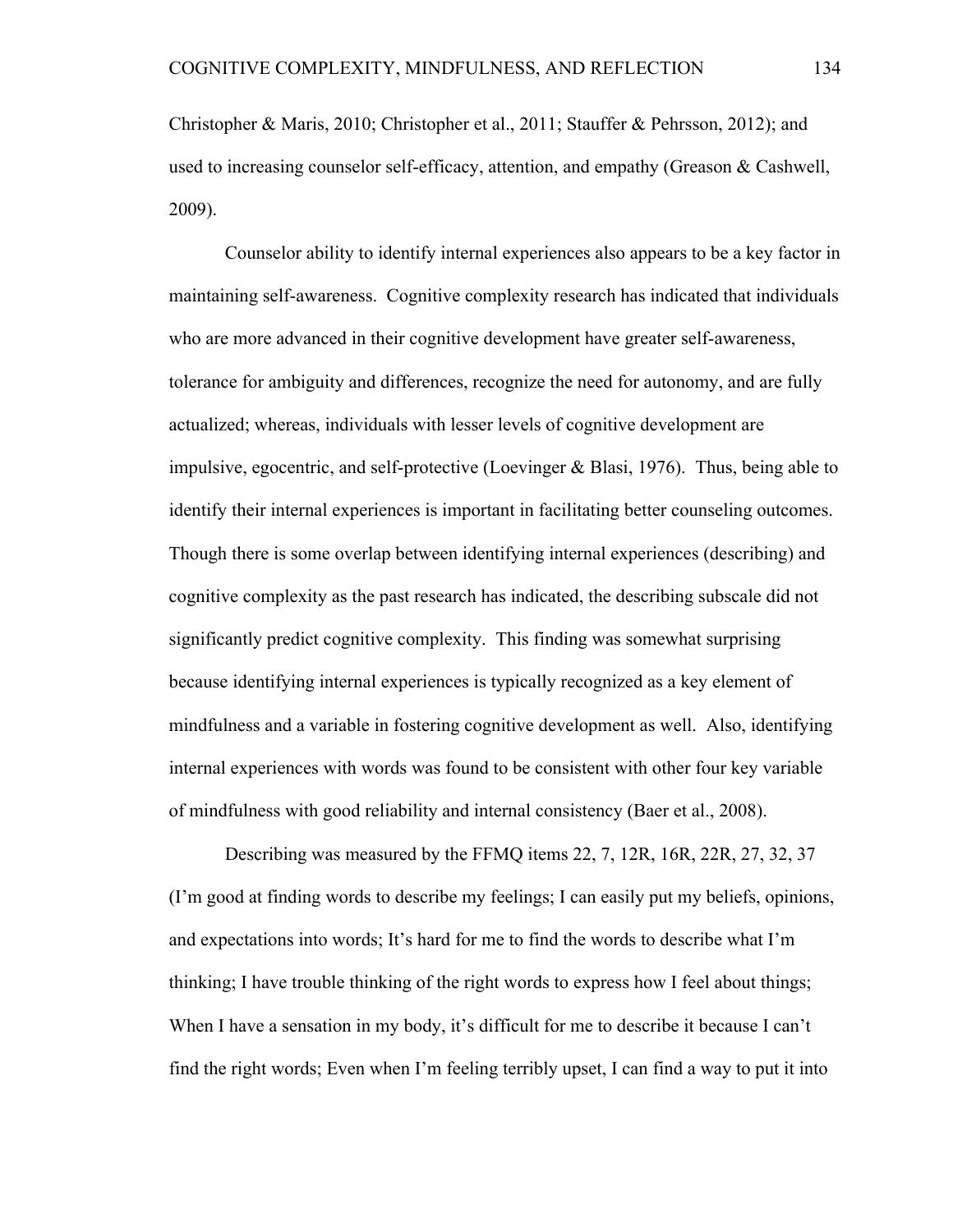words; My natural tendency is to put my experiences into words; I can usually describe how I feel at the moment in considerable detail). These questions emphasize the ability to use word as the counselors identify their internal experiences. It should be noted that the ability to identify internal experiences is part of increased self-awareness: It is also possible that identifying internal experiences is better explained by increased selfawareness as opposed to describing them with *words*, and one may not need words to describe their recognized internal experiences. It is more of an awareness.

It also possible that the describing facet could be sensitive to changes of other variables that is yet to be identified (type of practice, duration, effort, etc.); most importantly it could be sensitive to the mindful practitioner's level of practice, whether they are novice or more experienced. Learning to identify internal experiences (with words) mindfully may require more meditation experience than what was found in this population sample. It is also possible that the describing facet could have yielded significant results with a bigger sample size. Nevertheless, the overall model was significant, and though describing did not yielded significant results it could still be a clinically meaningful variable.

### **Research Question Three**

Third, I explored if there was a correlation between counselors' mindfulness and their ability to be reflective. Capacity for reflection is an important variable that fosters counselor development (Rønnestad & Skovholt, 2013). Generally speaking, reflection is essential in understanding and evaluating novel or day-to-day mundane experiences. Thus, along with being mindful, the counselor's ability to reflect appears to be important in providing effective counseling services. Reflection has been known as "a continuous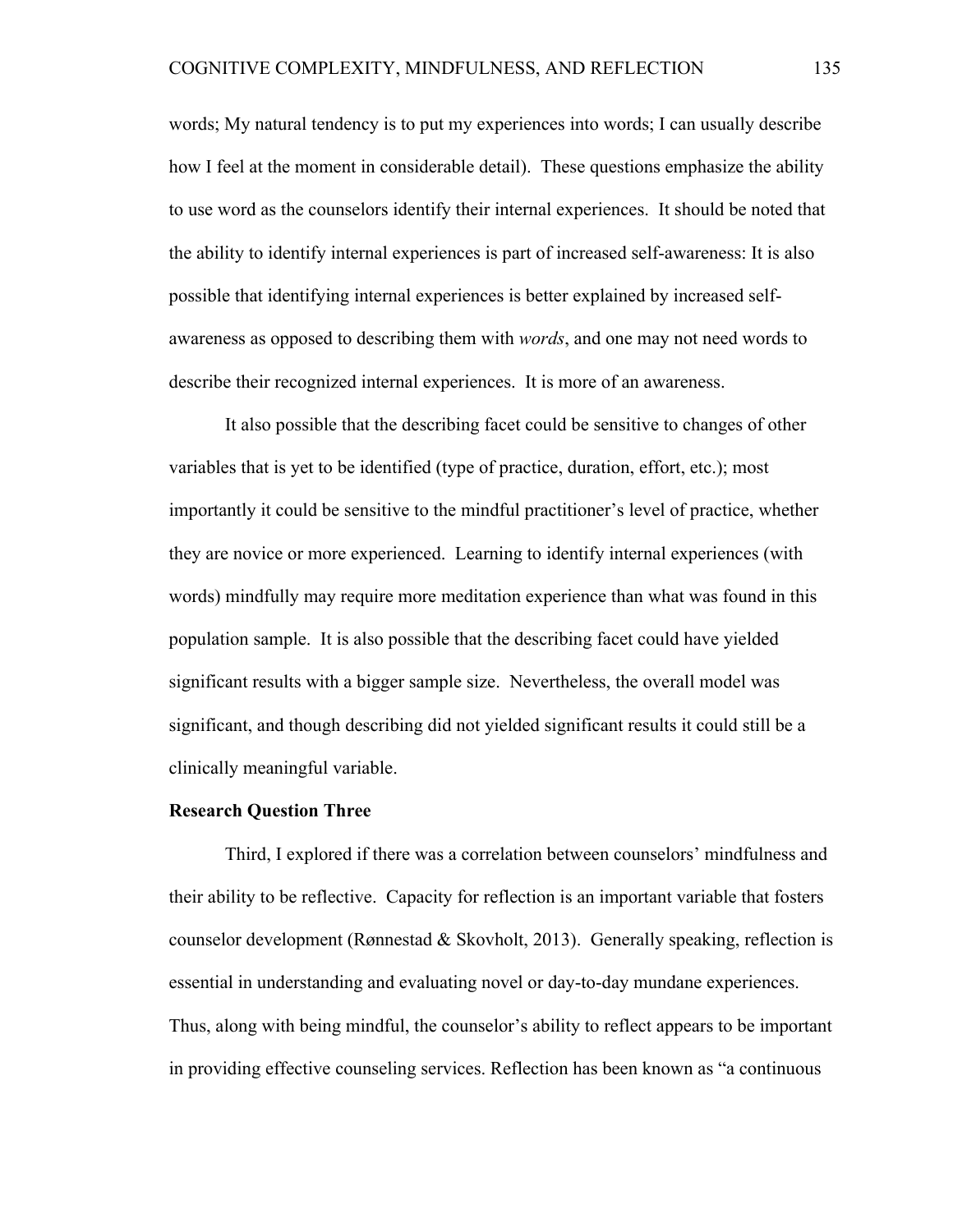and focused search for a more comprehensive, nuanced, and in-depth understanding of oneself and others, and of the processes and phenomena that the practitioner meets in his or her work experiences" (Rønnestad & Skovholt, 2013, p. 149). On the other hand, mindfulness has been defined as the clear and single-minded awareness of what actually happens to an individual and what actually happens within an individual at the successive moments of perception (Nyanaponika, 1972). Mindfulness has also been defined as a process of intentionally placing attention on the present moment with a non-evaluative stance and acceptance (Allen et al., 2006; Bishop et al., 2004; Shapiro et al., 2006). Examining the definitions of mindfulness and reflection, both variables appear to complement each other in processing information and making pertinent perceptions.

Due to the introspective nature of being mindful there is a high possibility that being mindful could have a stronger association to one's ability reflect. A Pearson's correlation was conducted to determine if there is was a relationship between these two variables. Results indicated that there was a strong positive relationship between mindfulness and reflection. As the first study to explore the relationship between these two variables, the findings of study advance the research in cognitive complexity, mindfulness and reflection. Due to the correlation between reflection and mindfulness, it is reasonable to state that it is extremely plausible that a mindful counselor is more reflective and vice versa. This, too, can contribute to the overall therapeutic efficacy of the counselor. If the counselors learn to be more mindful, that can complement the reflective process, and inevitably may impact their therapeutic efficacy.

Schön (1983, 1987) identified two types of reflective activities: (1) reflection-inaction, where one reflects during their experience, and (2) reflection-on-action, where one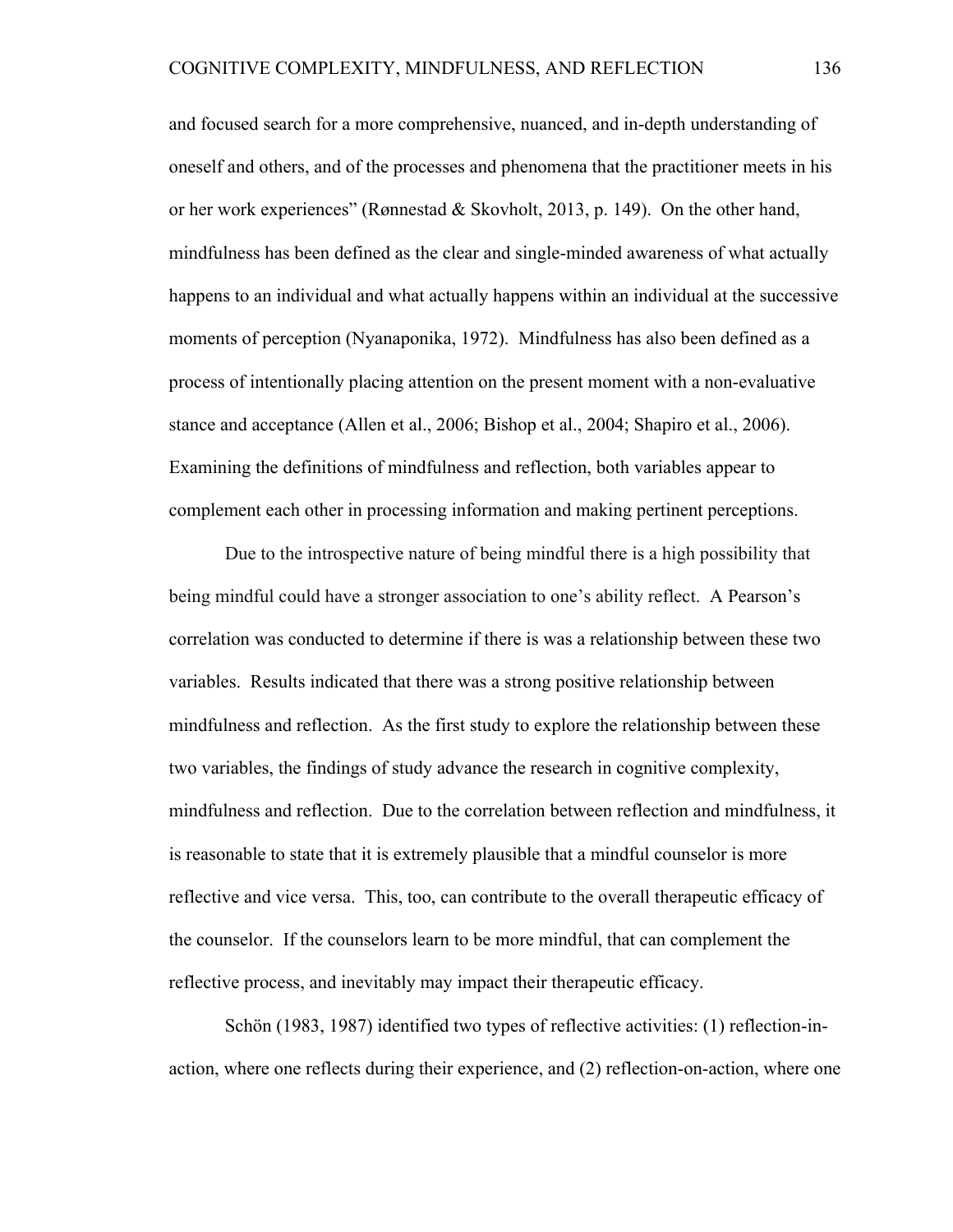reflects after an experience about what happened. Rønnestad (2009) presented a third term, reflection-pre-action, which is the preparatory planning activity a counselor goes through that precedes a counseling session. The positive correlation between mindfulness and reflection indicates that if a counselor is more mindful, they may be capable of navigating these different aspects of reflection (before, during and after a counseling session) with more awareness and authority.

Reflection is a broad construct that includes thinking comprehensively about counselor's life sphere as well as their clients. McAuliffe and Lovell (2006) examined the relationships between counselor trainees' personal epistemological levels and their behavior in counseling interview sessions. They found that trainees with higher levels of cognitive complexity exhibited superior metacognitive and reflective abilities where they were able to think of their own thought process and action, as well as considering alternate helping strategies. Seggelen-Damen (2013), too, found a positive correlation between reflection and having higher levels of cognitive complexity, specifically reflection mediates the effects of cognitive complexity.

Results of this study affirmed McAuliffe and Lovell (2006) and Seggelen-Damen (2013) results. Because of the found correlation of mindfulness with counselor reflection, as well as with cognitive complexity (from the results of the research question one), inadvertently reflective counselors are very likely to have superior levels of cognitively complexity. This may contribute to conceptualizing their personal life circumstances as well as their clients. Therefore, if mindfulness skills are taught to counselor trainees during their trainee years, they are likely to be more reflective and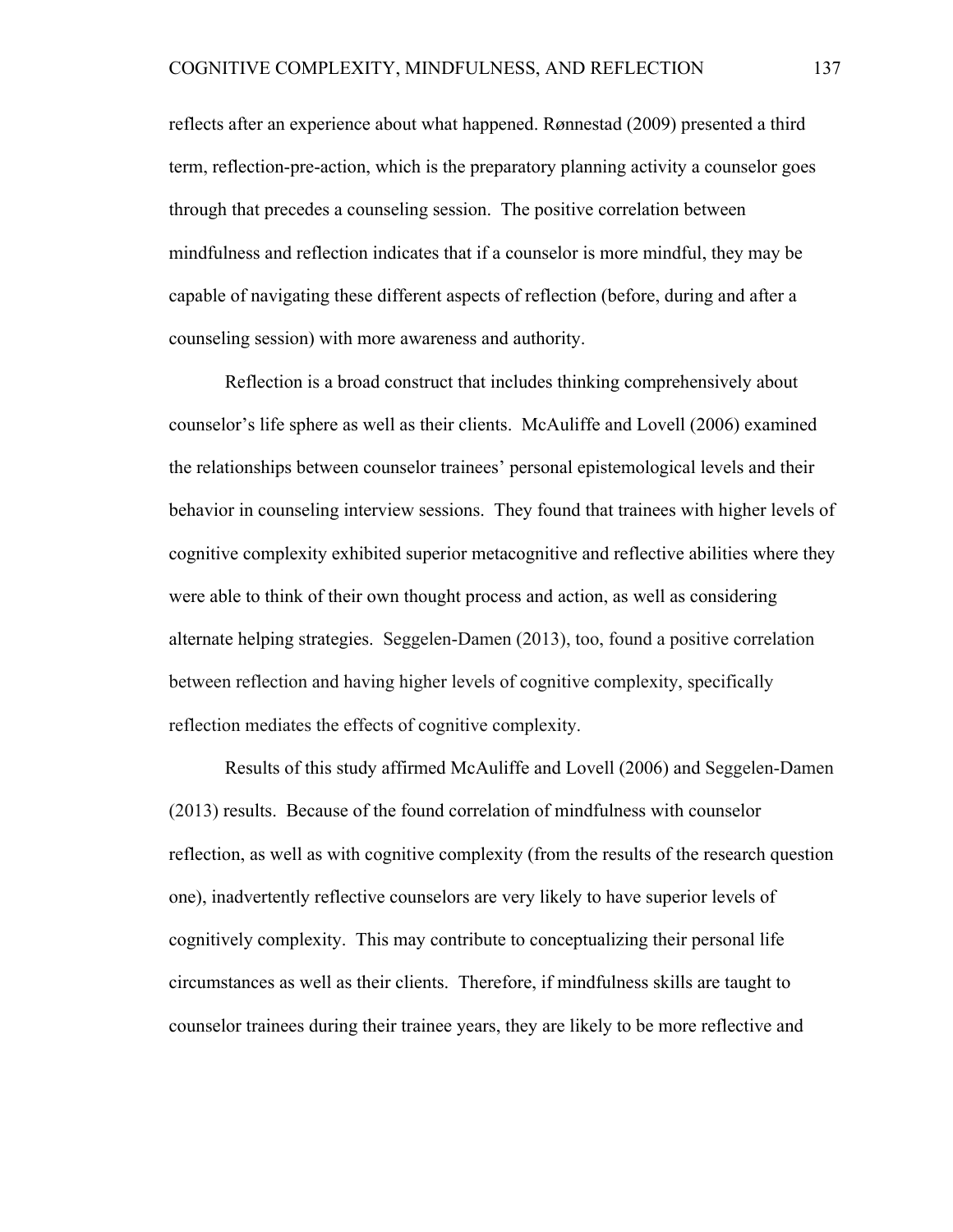have superior cognitive complexity levels. This will also contribute to having better therapeutic presence and effective counseling outcomes.

# **Limitations of the Study**

This study had several research limitations. First, an important limitation was that the data were collected via a convenience sample. This could impact the generalizability of the findings. It is also likely that participants who were more committed to their mindful practice were more likely to volunteer to participate in the study; this could have led to biased responses to the survey questions. Therefore, caution is warranted when translating data to the overall population of helping professionals.

The participants of this study represented several countries. The diverse residents across countries represent global diversity and that add strength to the sample. Though the majority of the population is from a Eurocentric background (74%) the rest of the sample (26%) were Native American, Asian, Black or African American, Latino/Hispanic, and Mixed. This percentage of diversity of the sample is praiseworthy. Thought, it is possible that the Eurocentric background of the majority of the participants could have led to bias responses, thus, should not be overlooked when interpreting results. Most of the participants were women (68%) as well. Though this representation may mirror the mental health field, this could also generate biases. Therefore, when interpreting results, caution is warranted.

Also, another limitation of this study was that the data used to tabulate research questions were self-report data. Mindfulness practice is a personal and private experience, and it is difficult to detect the true benefits of mindfulness due this personal and private nature. Thus, in detecting the effect of mindfulness, reliability of self-report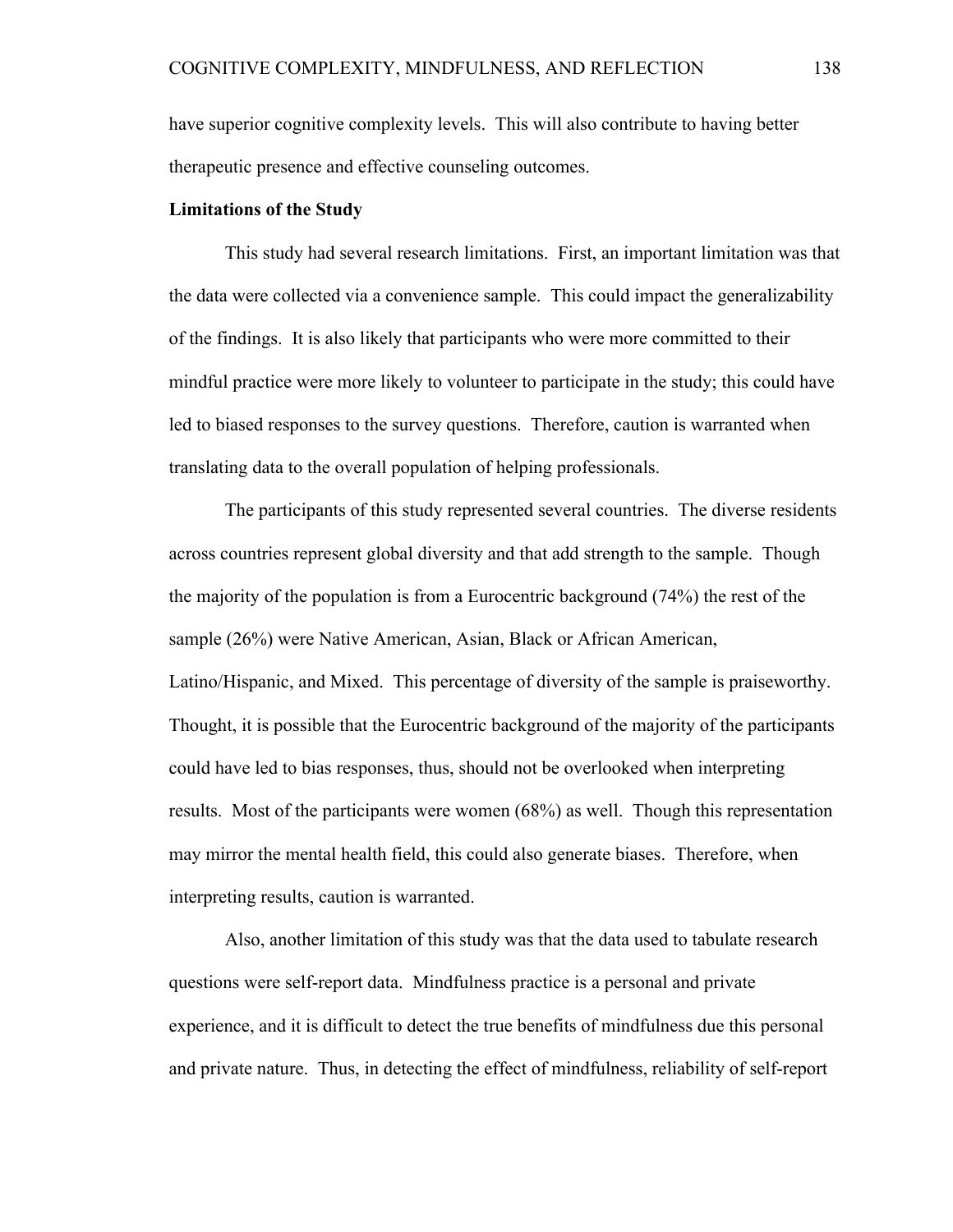is naturally high. When an individual is self-reporting there is a possibility for bias. Participants are likely to be effected by social desirability, to over report or under report, and could be easily impacted by the temperament and affect during the time they were taking the survey. These, self-report biases may have impacted the results.

It is important to point out that the instrument used in this investigation was designed to measure wisdom (3D-WS) to measure cognitive complexity. This was based on the overlaps and parallels of construct characteristics of 3D-WS's cognitive subscale and reflective subscale with cognitive complexity. The overlap of constructs was also reinforced by the definitions of cognitive complexity, cognitions, and reflectivity. The past research on cognitive complexity has not used an affective measure to detect cognitive complexity. Traditionally, wisdom is understood as a superior cognitive function, and cognitive complexity is without a doubt contributes to superior levels of cognitive ability (Stoltenberg et al., 1998; Welfare, 2007). Ardelt (2003) identified three latent variables (cognitions, reflectivity, affective) that could detect wisdom and argued that in the West it was more common to use only cognitions to measure wisdom, yet in the East how individuals look at wisdom always has affective and reflective components. As discussed before, the need for cognitions and reflection has been stressed as crucial variables in fostering cognitive complexity (Rønnestad & Skovholt, 2013; Seggelen-Damen, 2013). The affective variable has not yet been empirically linked to cognitive complexity, nor has it been identified, as a key variable that fosters cognitive complexity. Yet, it is plausible that the affective variable is as significant as cognitions and reflection due to the human nature of our cognitions; it is conjoined to human thinking, processing information and making perceptions. Affective dimension evaluate the presence of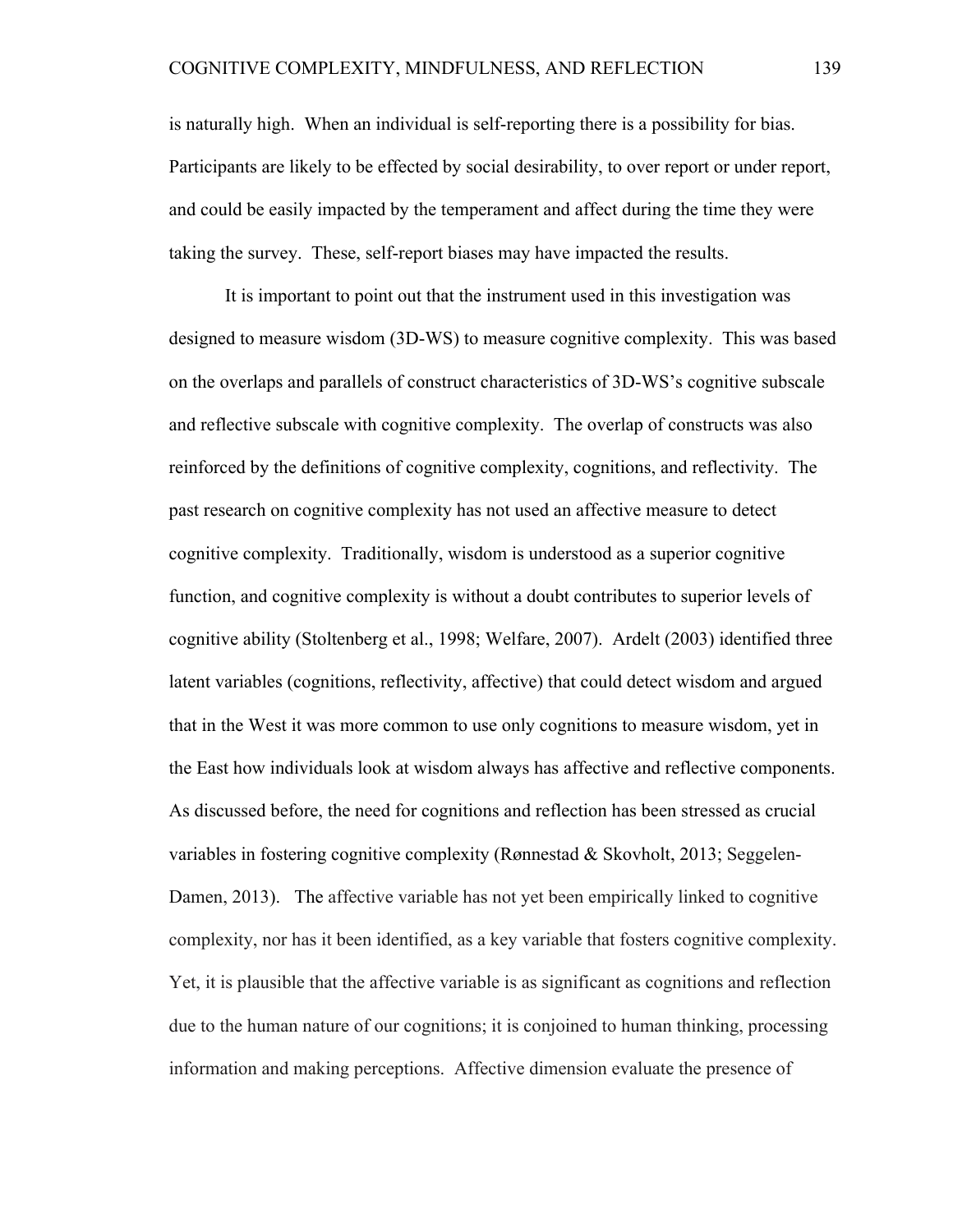positive emotions and behavior toward other beings, such as feelings and acts of sympathy and compassion, and the absence of indifferent or negative emotions and behavior toward others. Thus, the affective dimension is a construct that adds an affective component to the cognitions and reflections, thus cognitive complexity. Though the rationale in using an affective dimension is sensible and realistic, it warrants further validation.

Another important factor is that the data were collected via an online survey. Therefore, participants needed access to technology and to the Internet in order to complete the survey. Thus, the participants needed to have some basic level proficiency in using technology that was needed to access the survey. This may have left out professionals who could have meaningfully contributed to this study.

#### **Recommendations for Future Research**

The findings of this study contribute to the advancing the body of literature of cognitive complexity, mindfulness, and reflection in counselor education. This study has provided information about variables that can predict and foster cognitive complexity. This is the first study to explore the relationship between cognitive complexity and mindfulness, and mindfulness and reflection. Considering the findings of this study, recommendations for further research are discussed in this section.

In sum, the findings of this study indicated that there is a strong positive correlation between mindfulness and cognitive complexity, and mindfulness and reflection. It is advisable to conduct studies that will strengthen this finding. One possibility is to replicate this study with a random sample, as the results could be more generalizable. Also, the sample size could have had an impact on yielding significant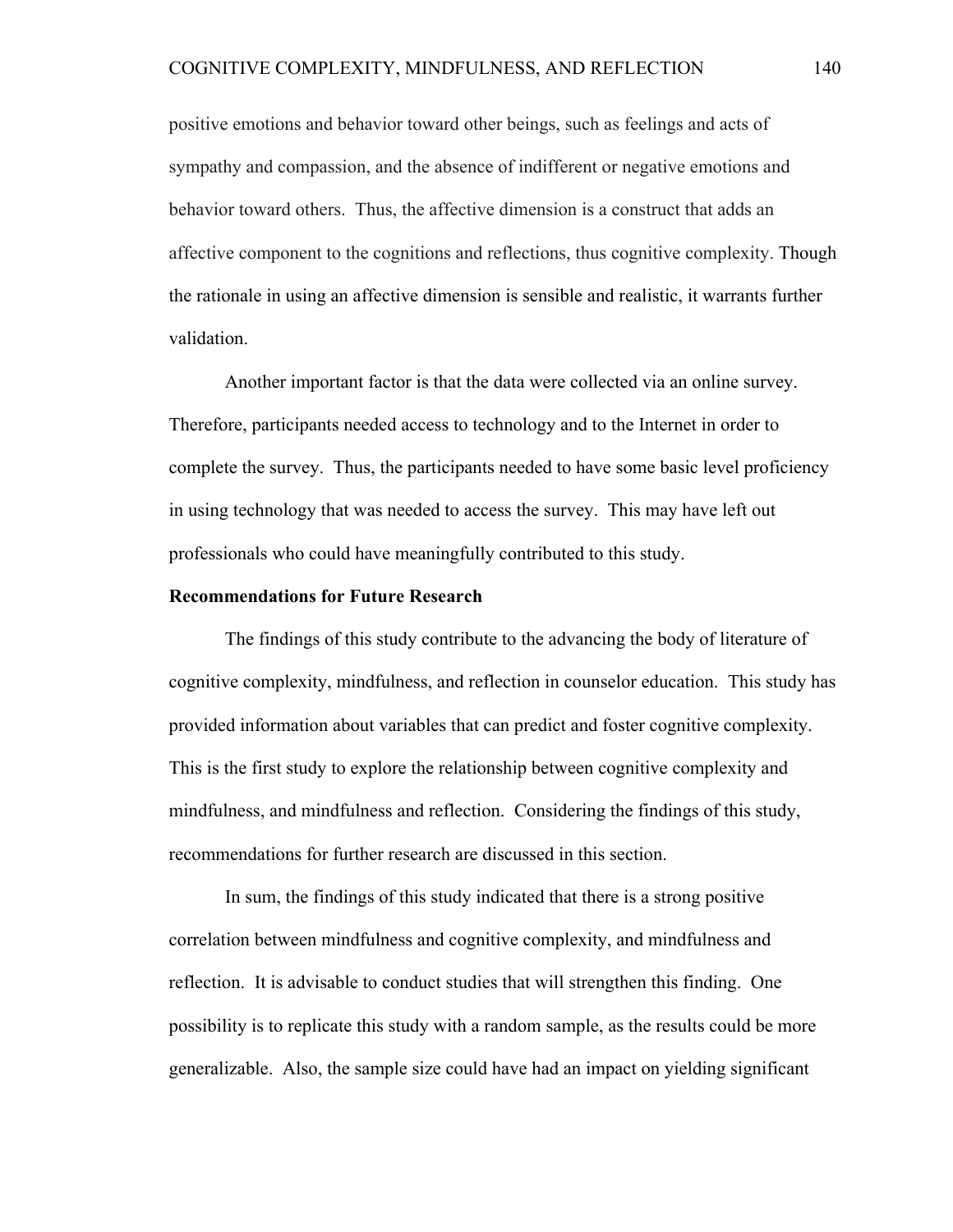results for the research question two that explored the describing as predictor variable for cognitive complexity. It could be valuable to use a larger sample size to examine describing as a predictor for cognitive complexity, to if a larger sample might yield significant results.

In this study, the participants reported how often or how long they have been practicing mindfulness. It is important to note that the length, duration, and frequency of their mindfulness practice does not necessarily reflect their level of practice. It is possible that, though some individuals may practice mindfulness for many years, due to their habitual patterns, effort, personality, temperament, and environmental/organic limitations, they may not acquire a certain level of mastery. Therefore, it is important to note that the outcomes of mindfulness may not depend on how long an individual has been practicing, and there could be other factors contributing to mastering this skill. Due to the personal and private nature of the mindfulness practice, relying on measures based on other than self-report would be difficult to measure mastery. Yet, along with selfreporting measures, if a combination of different measures were to be used in investigating mindfulness, which would assist in understanding the level of mastery. For example, if the combination of measures of psychological and biological factors is investigated, it is possible to obtain more comprehensive findings. A few possibilities might be psychological perceptions and biological reactivity of stress could be evaluated. Biofeedback could be used to detect the stress level (relaxation is a key mindfulness benefit); a Magnetic resonance imaging (MRI) could be used to detect brain activity corresponding to higher skill levels of mindfulness. Therefore, utilizing a combination of different measures to affirm findings would be advisable.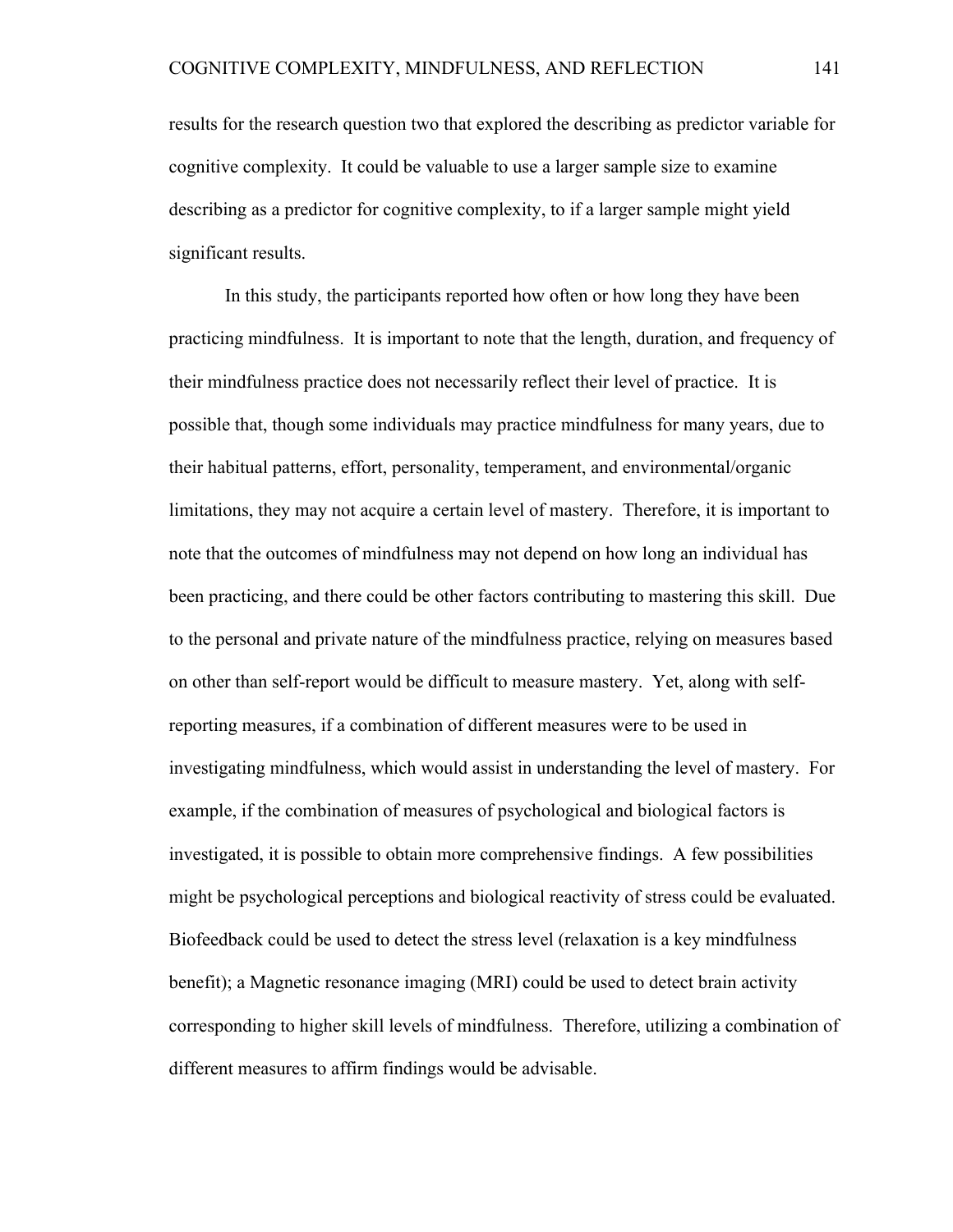As mentioned in the limitation section, the use of 3D-WS is logical, and introducing an affective (compassionate) component is distinctive to past research. Though this was based on the overlaps, rationales, and parallels of construct characteristics of 3D-WS's cognitive subscale and reflective subscale with cognitive complexity, it still warrants further empirical validation. Therefore, it is recommended that steps must be taken to validate the impact and relational nature of the affective dimension on cognitive complexity. Using an affect (compassion) component to measure cognitive complexity could be further understood by examining the factors that contributes to having higher levels of cognitive complexity comprehensive, as well as examining how other cultures conceptualize cognitive complexity. Vidas (2008) also noted that cognitive complexity is primarily a Western perspective, where its orientation to non-western cultures, and other ethnic groups has not been discussed in detail. Therefore, further exploration of how cognitive complexity is conceptualized is also warranted. This supports Ardelt's (2003) concerns as well.

This study found a strong positive correlation between mindfulness and cognitive complexity. A correlation *does not* indicate causation. This study also investigated if observing and describing (two key mindful variables) could predict cognitive complexity. It would be beneficial to comprehensively understand the factors that may contribute to having higher levels of cognitive complexity. Hence, it would be beneficial to see if overall mindfulness could predict cognitive complexity.

This study was a cross sectional investigation and therefore provided a basic understand of the variables discussed. According to the cognitive complexity and mindfulness literature, longitudinal investigations are rare and challenging, yet invaluable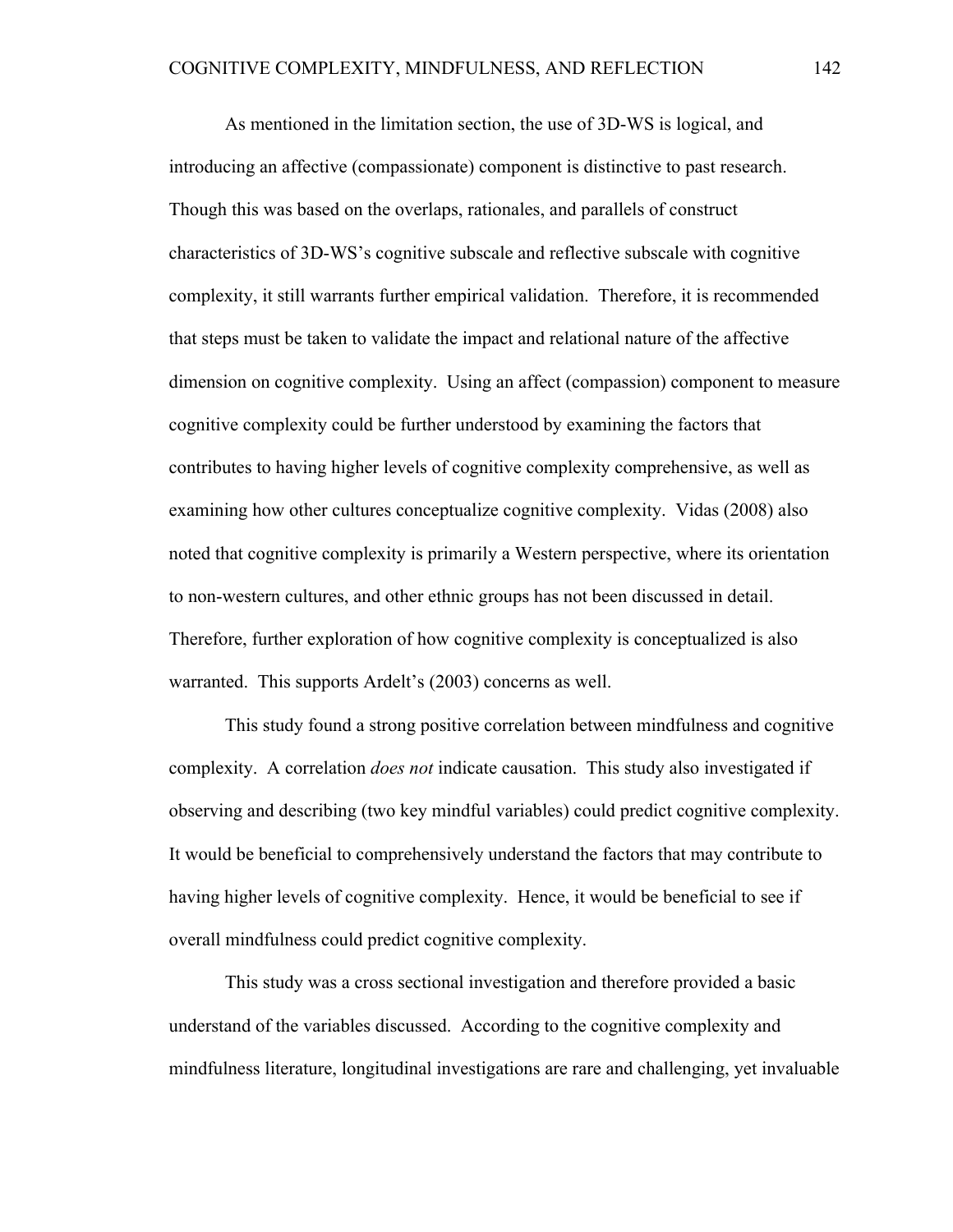in understanding these variables more in depth. Therefore, an investigation developed to explore these variables from a longitudinal perspective is also recommended.

Moreover, due to the domain specific nature of cognitive complexity, measuring general cognitive complexity, and their relationship to each other was questioned by Welfare (2007). Welfare called for a domain specific measure of cognitive complexity as opposed to measuring general cognitive complexity. This study utilized the 3D-WS, an instrument that measured the general cognitive complexity as appose to domain specific cognitive complexity. The results of this study are valuable because it has been theorized that general cognitive complexity may have a ceiling effect on domain specific cognitive complexity. Future studies could focus on the nature of cognitive complexity and conduct investigations to measure the domain specificity of cognitive complexity further.

#### **Implications for Further Practice**

Results of this study indicate that there is a positive correlation between mindfulness and cognitive complexity, and mindfulness and reflections. Furthermore, observing (a key characteristic of mindfulness) significantly predicted cognitive complexity. Considering these findings, mental health professional are encouraged to consider the following recommendations.

Cognitive complexity is a key variable in providing effective therapeutic services. As previously discussed many researchers (Borders, 1989; Duys & Hedstrom, 2000; Granello, 2002; 2010; Goldberg, 1974; Little et al., 2005; Lovell, 1999; McAuliffe & Lovell, 2006; Rønnestad & Skovholt, 2013; Vidas, 2008; Wendler & Nilsson, 2009) have addressed the crucial role of counselor cognitive complexity upon counselors' therapeutic presence and how cognitive complexity may influence their therapeutic outcomes. Due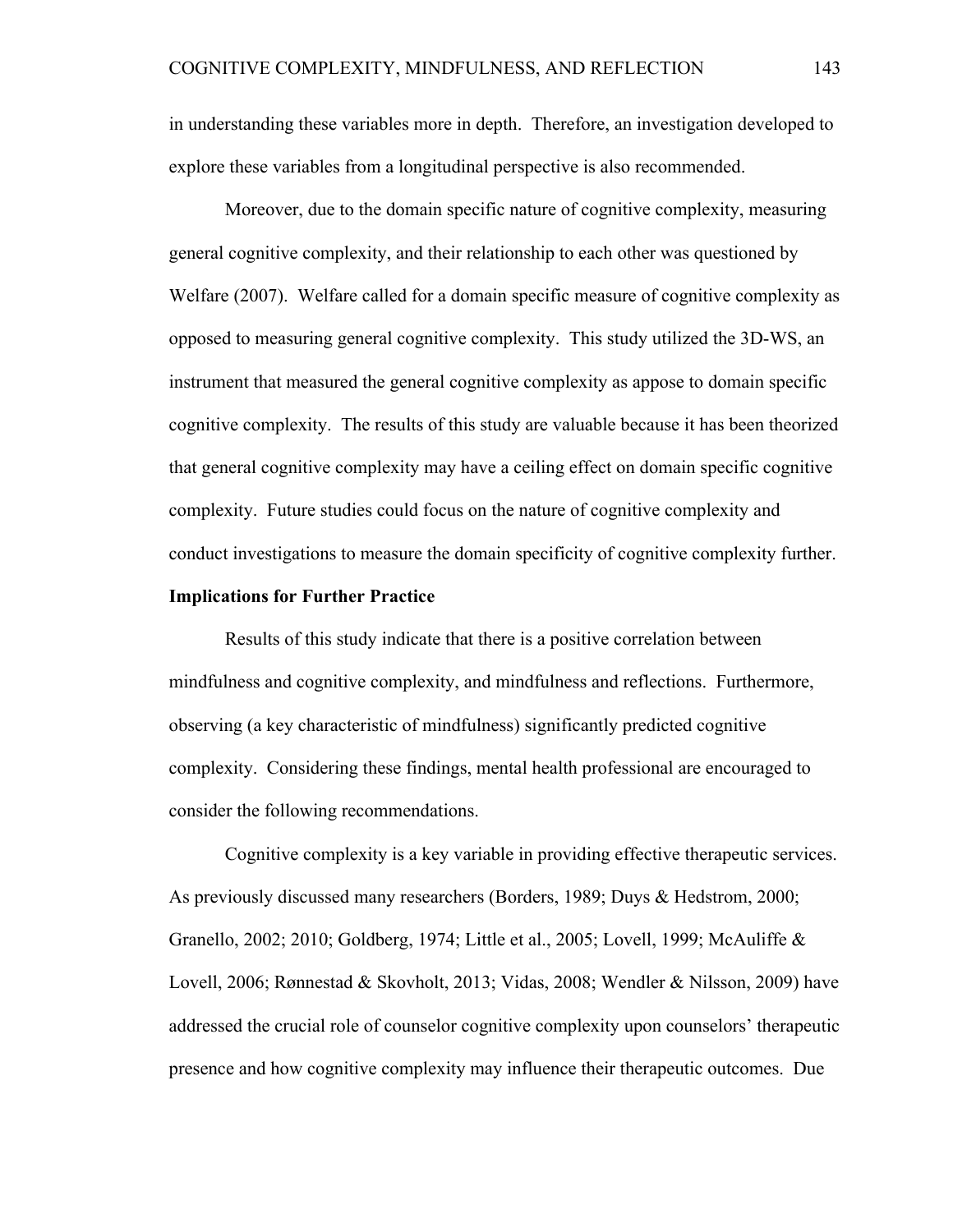to the reported correlation between cognitive complexity and mindfulness, it is reasonable to state that a mindful counselor can be more cognitively complex. The strong correlation implies that the mindful counselor is capable of processing multifaceted information and perceiving a situation utilizing multiple angles (i.e., cognitive complexity).

Thus, it is safe to conclude that mindfulness could be a key variable that contributes to having enhanced levels of cognitive complexity. It is important to recognize that teaching counselors mindfulness skills may enhance their level of cognitive complexity, and vice versa. Hence, integrating mindfulness to the counselor trainee's curriculum may yield greater therapeutic presence. Moreover, offering training opportunities in mindfulness as continuing education for practicing counselors could also assist with having greater therapeutic presence and effective outcomes.

Reflection, too, is known as a broad concept that includes thinking about counselor's life sphere as well as their clients comprehensively. Because of the found relationship of mindfulness with counselor reflection, as well as with cognitive complexity, reflective counselors are very likely to have superior levels of cognitively complexity. This may also contribute to conceptualizing their personal life circumstances as well as their clients more deeply. Therefore, if counselor trainees are taught mindfulness skills during their trainee years, they are likely to be more reflective and have enhanced cognitive complexity levels. This will also contribute to having better therapeutic presence and effectual counseling outcomes.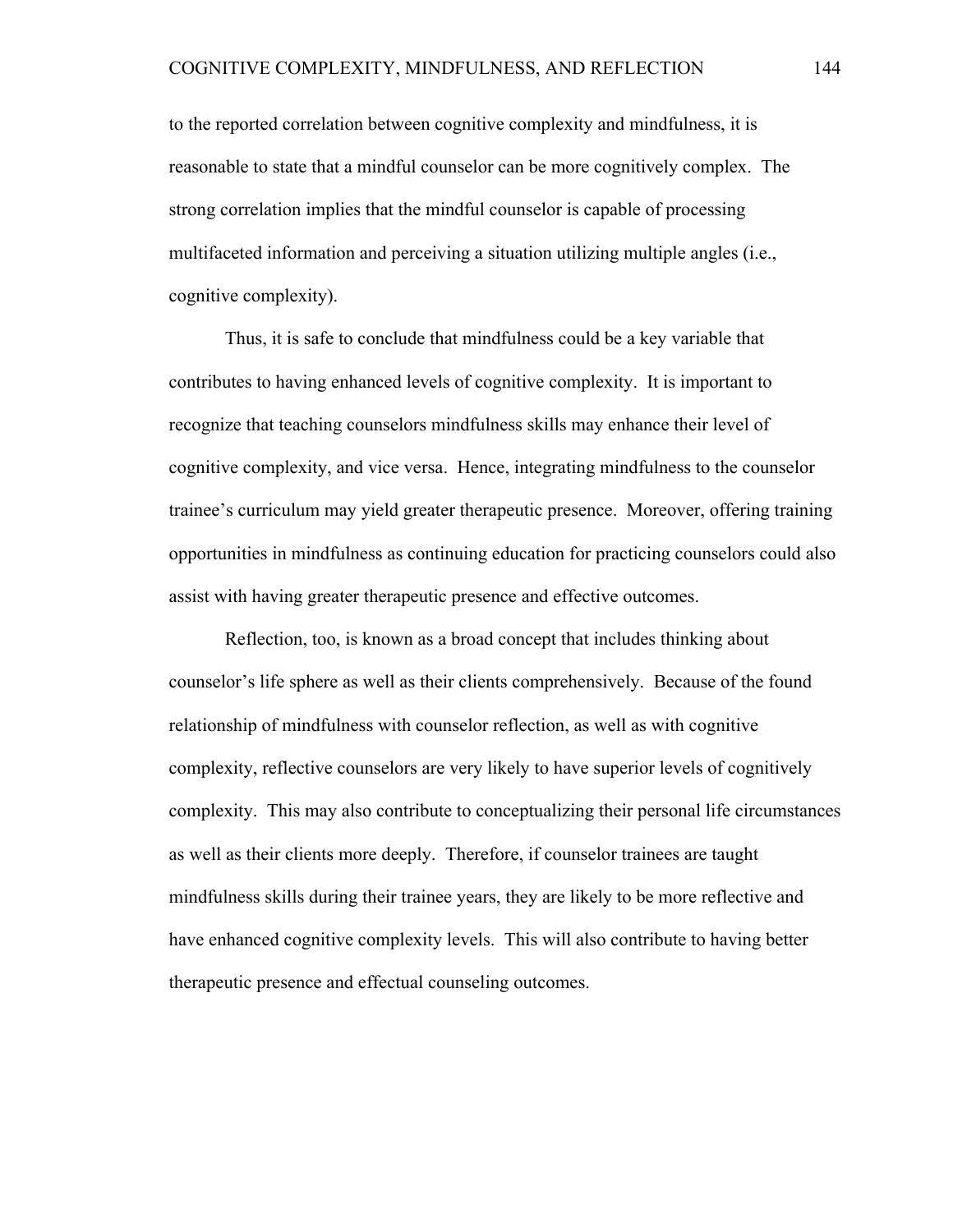#### **Conclusion**

Mental health professionals have to be aware of the multifaceted nature of client concerns and manage the complex nature of these concerns in providing effective services to their clients. In doing so, it is indispensable that a counselor has the ability to comprehend intricate information in order to recognize these numerous therapeutic variables. In comprehending such information, counselors' level of cognitive complexity is unquestionably a significant factor. Past research, as discussed, addressed the crucial role of counselor cognitive complexity (an indicator of one's cognitive development) upon counselor's therapeutic presence during counseling sessions and how cognitive complexity may influence their performance efficacy.

The majority of empirical findings supported the notion that there is at least some advancement in the counselor trainees' level of cognitive complexity over the course of training. Moreover, these researchers concluded that the level of cognitive complexity among counselor trainees is positively correlated to many factors that help increase a counselor's therapeutic efficacy including the ability to formulate clinical hypotheses, perceive clients in more complex terms, provide appropriate feedback to the client, remain objective during sessions, perform better in ambiguous circumstances and environments, develop greater self-efficacy, create greater self-other awareness, and find working with their clients less difficult.

There are many variables that could impact counselor cognitive complexity. Evidence also suggests that certain classes' nurture and accelerates counselor trainees' cognitive complexity; specifically, completing a practicum/internship or a counseling skills class promote higher levels of cognitive complexity. This study focused on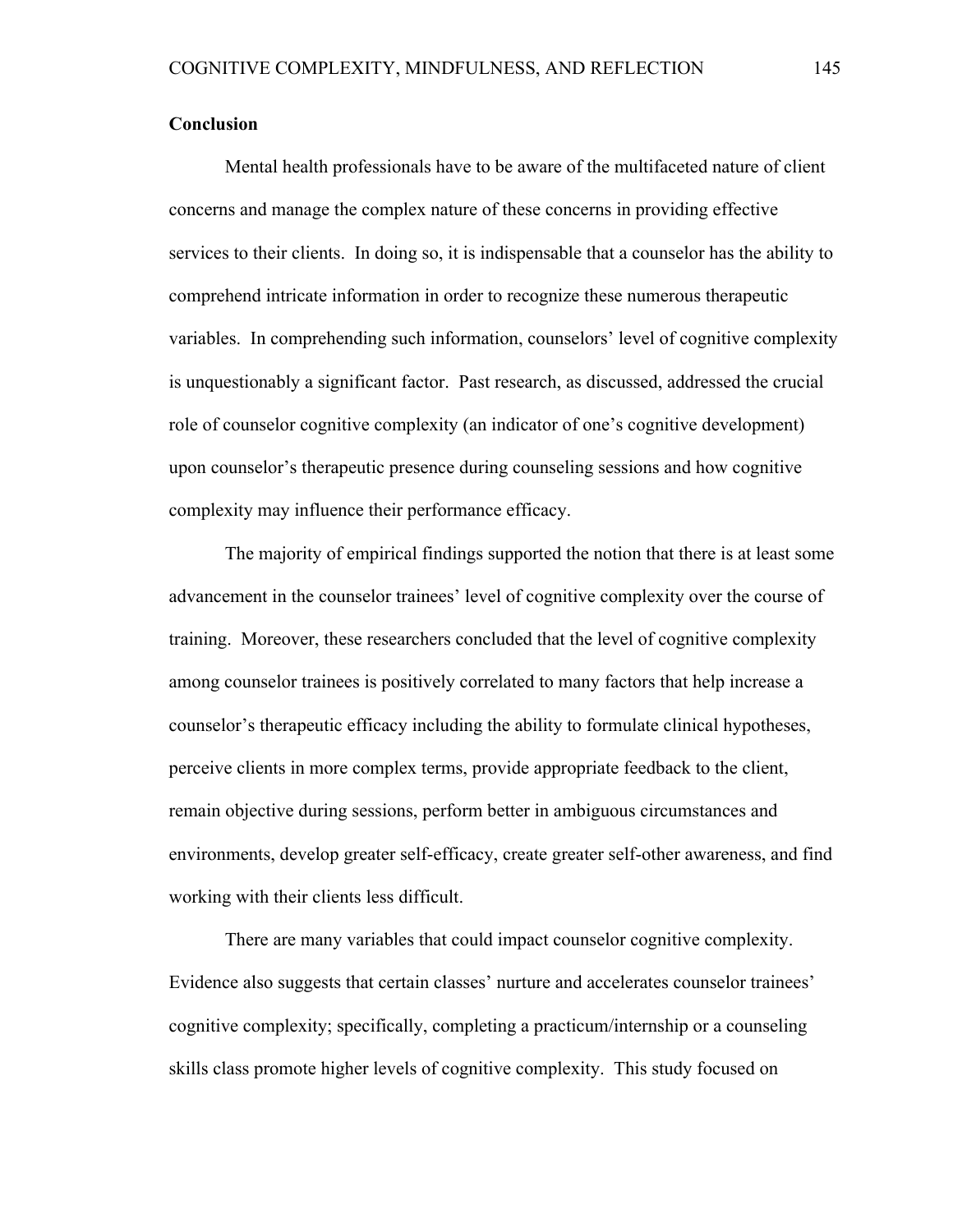counselor ability to be mindful and how it relates to cognitive complexity. Thus, the purpose of this study was to determine if there is a relationship between counselor cognitive complexity and mindfulness. Also mindfulness and reflection appears to go hand in hand, and have been identified as key variables in fostering better counselor therapeutic presence.

In this cross sectional quantitative investigation, the relationships among mental health professionals' cognitive complexity, mindfulness, and reflection were explored across professions. Though there have been several empirical investigations on counselor cognitive complexity over the last two decades, its relationship to counselor mindfulness has not been explored. Similarly, the mindfulness research conducted thus far has not explored its relationship with counselor ability to reflect. Following the institutional review board's approval, organizations that publicly acknowledged mindfulness as a key practice of their organization, were contacted electronically, inviting them to distribute the online survey that was created using Qualtrics among their members. The collected data were cleaned and analyzed to answer the research questions of this study.

Results of this study indicate that there is a positive correlation between mindfulness and cognitive complexity, and mindfulness and reflections. Furthermore, observing (a key characteristic of mindfulness) significantly predicted cognitive complexity. Due to the reported correlation between cognitive complexity and mindfulness, it is reasonable to state that a mindful counselor can be more cognitively complex. It is also safe to conclude that mindfulness could be a key variable that contributes to having enhanced levels of cognitive complexity. Because of the found relationship of mindfulness with counselor reflection, as well as with cognitive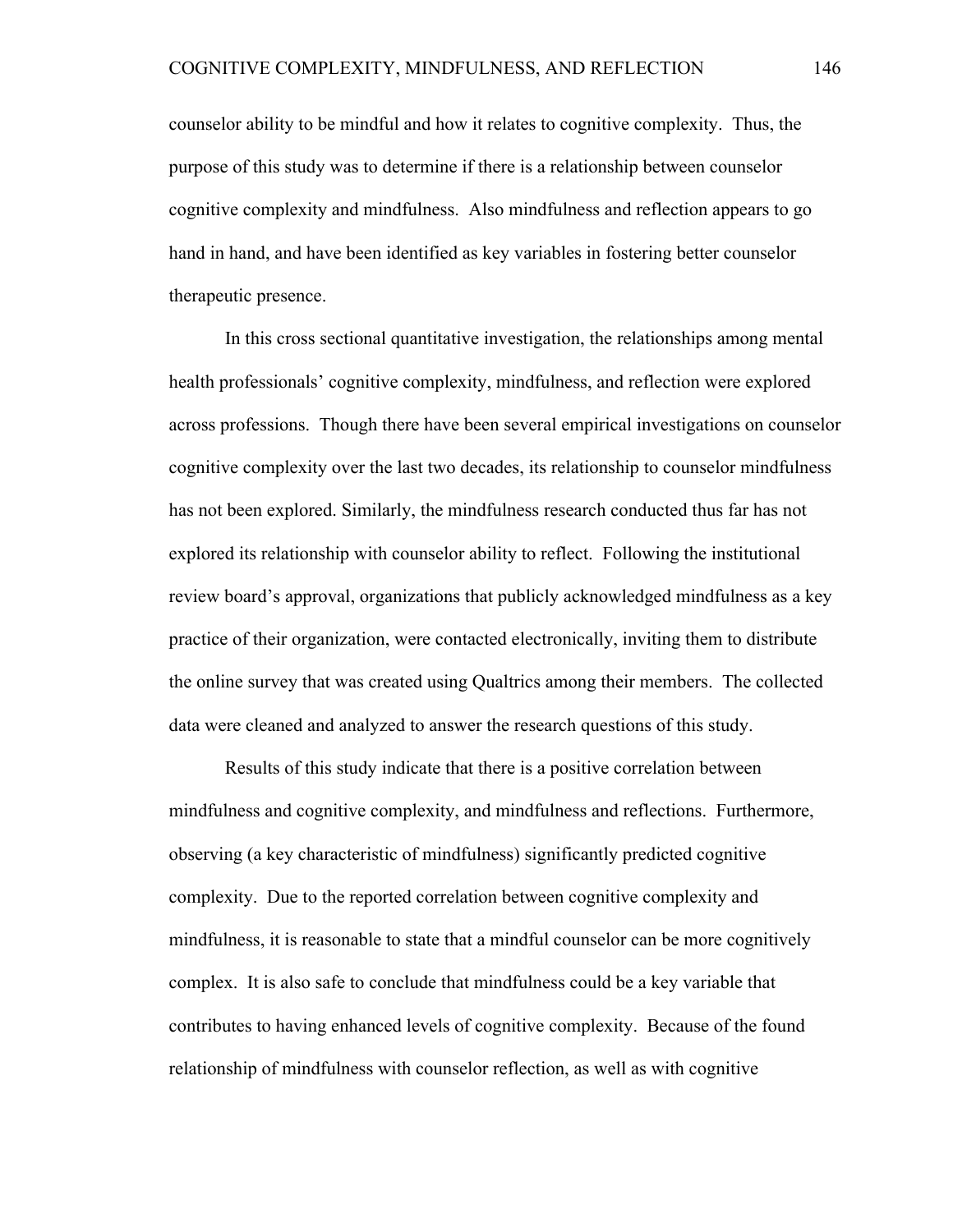complexity, reflective counselors are very likely to have superior levels of cognitively complexity. This may also contribute to conceptualizing their personal life circumstances as well as their clients more deeply. Therefore, It is important to recognize that teaching mindfulness skills and integrating mindfulness to the counselor curriculum may enhance their level of cognitive complexity, and vice versa; thus, may yield greater therapeutic presence.

The findings of this study contribute to the advancing the body of literature of cognitive complexity, mindfulness, and reflection in counselor education. This study has provided information about variables that can predict and foster cognitive complexity. This is the first study to explore the relationship between cognitive complexity and mindfulness, and mindfulness and reflection.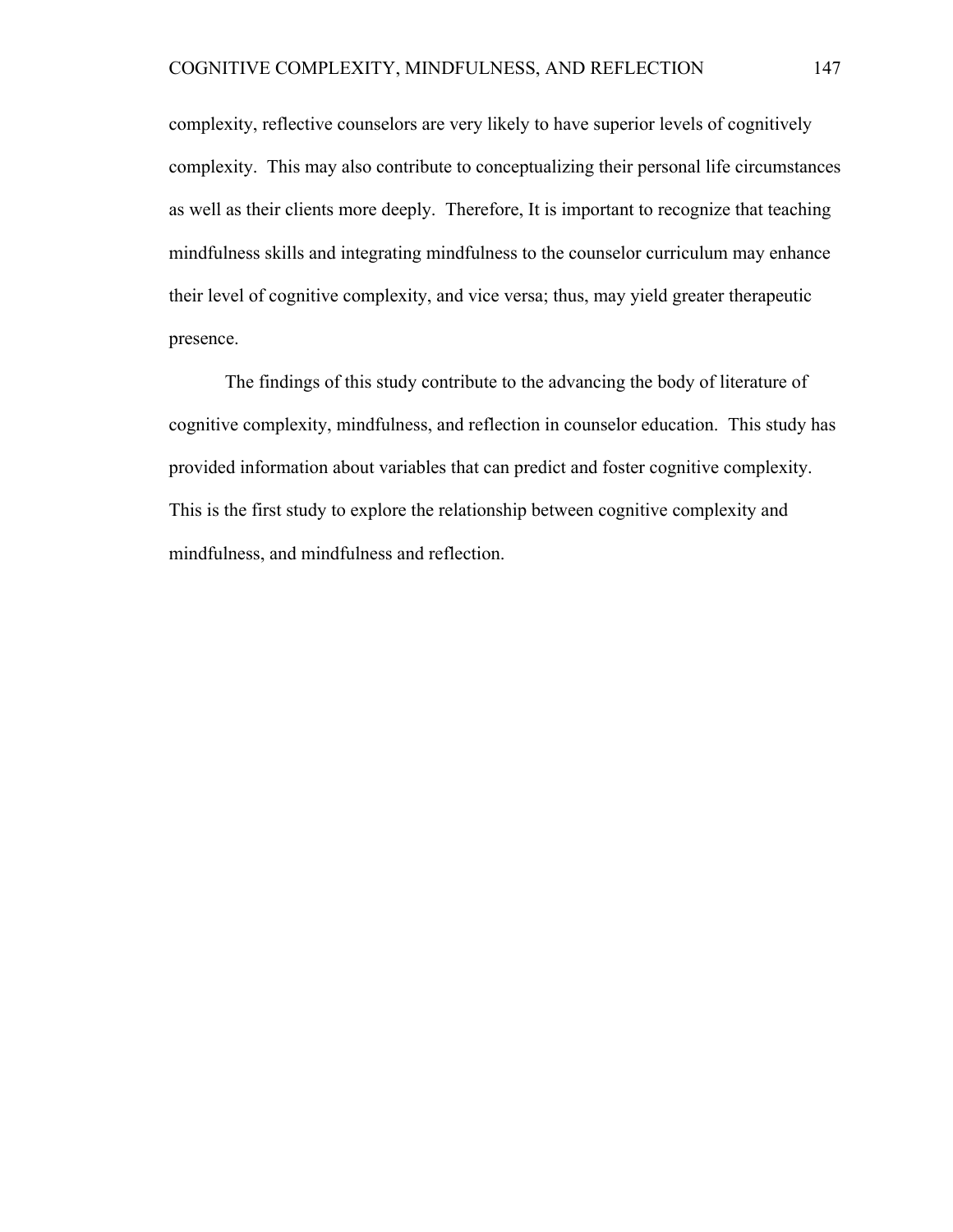#### **References**

Aggs, C., & Bambling, M. (2010). Teaching mindfulness to psychotherapists in clinical practice: The mindful therapy programme. *Counselling & Psychotherapy Research, 10*(4), 278-286. doi:10.1080/14733145.2010.485690

Allen, N. B., Blashki, G., & Gullone, E. (2006). Mindfulness-based psychotherapies: A review of conceptual foundations, empirical evidence and practical considerations. *Australian and New Zealand Journal of Psychiatry, 40*(4), 285-294. doi:10.1111/j.1440-1614.2006.01794.x

Allen, N. B., Chambers, R., Knight, W., Blashki, G., Ciechomski, L., Hassed, C., . . . Meadows, G. (2006). Mindfulness-based psychotherapies: A review of conceptual foundations, empirical evidence and practical considerations. *Australian & New Zealand Journal of Psychiatry, 40*(4), 285-294. doi:10.1111/j.1440- 1614.2006.01794.x

- Ardelt, M. (2003). Empirical assessment of a three-dimensional wisdom scale. *Research on Aging, 25*(3), 275-324. doi:10.1177/0164027503251764
- Bandura, A. (1986). *Social foundations of thought and action: A social cognitive theory*. Englewood Cliffs, N.J.: Prentice-Hall.
- Baer, R. A. (2003). Mindfulness training as a clinical intervention: A conceptual and empirical review. *Clinical Psychology: Science and Practice, 10*(2), 125-143. doi:10.1093/clipsy/bpg015
- Baer, R. A., Smith, G. T., & Allen, K. B. (2004). Assessment of mindfulness by selfreport: The Kentucky Inventory of Mindfulness Skills. *Assessment*, *11*, 191-206.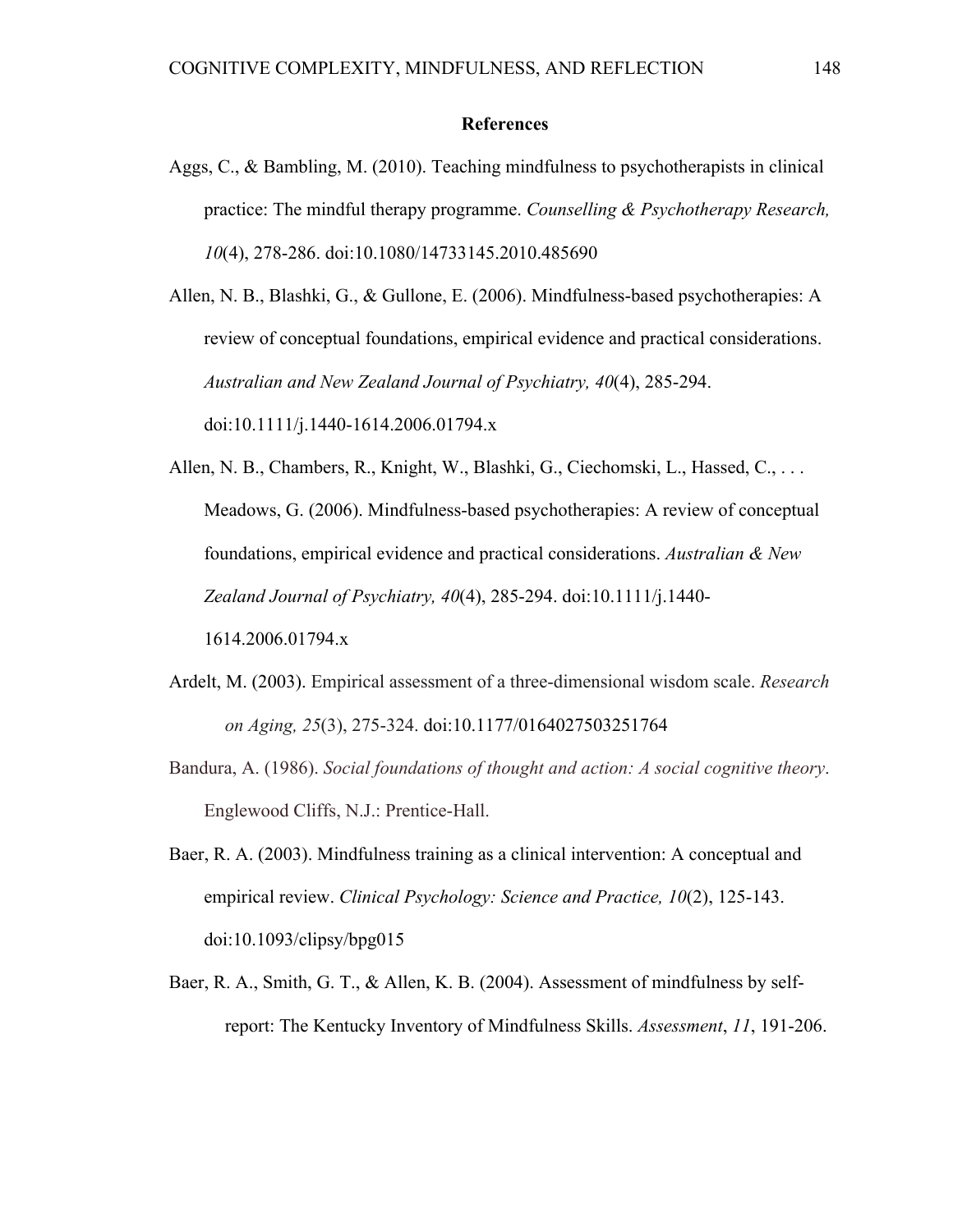- Baer, R. A., Smith, G. T., Hopkins, J., Krietemeyer, J., & Toney, L. (2006). Using selfreport assessment methods to explore facets of mindfulness. *Assessment, 13*(1), 27- 45.
- Baer, R. A., Smith, G. T., Lykins, E., Button, D., Krietemeyer, J., Sauer, S., . . . Williams, M. J. (2008). Construct validity of the five facet mindfulness questionnaire in meditating and nonmeditating samples. *Assessment, 15*(3), 329-342.
- Baron, R. M., & Kenny, D. A. (1986). The moderator–mediator variable distinction in social psychological research: Conceptual, strategic, and statistical considerations. *Journal of Personality and Social Psychology, 51*(6), 1173-1182. doi:10.1037/0022- 3514.51.6.1173
- Bernard, J. M., & Goodyear, R. K. (2009). *Fundamentals of clinical supervision* (4th ed.). Upper Saddle River, N.J.: Merrill/Pearson.
- Bieri, J. (1955). Cognitive complexity-simplicity and predictive behavior. *The Journal of Abnormal and Social Psychology, 51*(2), 263-268. doi:10.1037/h0043308
- Bishop, S. R., Lau, M., Shapiro, S., Carlson, L., Anderson, N. D., Carmody, J., ... Devins, G. (2004). Mindfulness: A proposed operational definition. *Clinical Psychology: Science and Practice, 11*(3), 230-241. doi:10.1093/clipsy.bph077
- Blocher, D. H. (1983). Supervision in counseling: II. Contemporary models of supervision: Toward a cognitive developmental approach to counseling supervision. *The Counseling Psychologist, 11*(1), 27-34. doi:10.1177/0011000083111006
- Bodhi, B. (2010). Comprehensive Manual of Abhidhamma. Onalaska, WA: Pariyatti Publishing, 2010.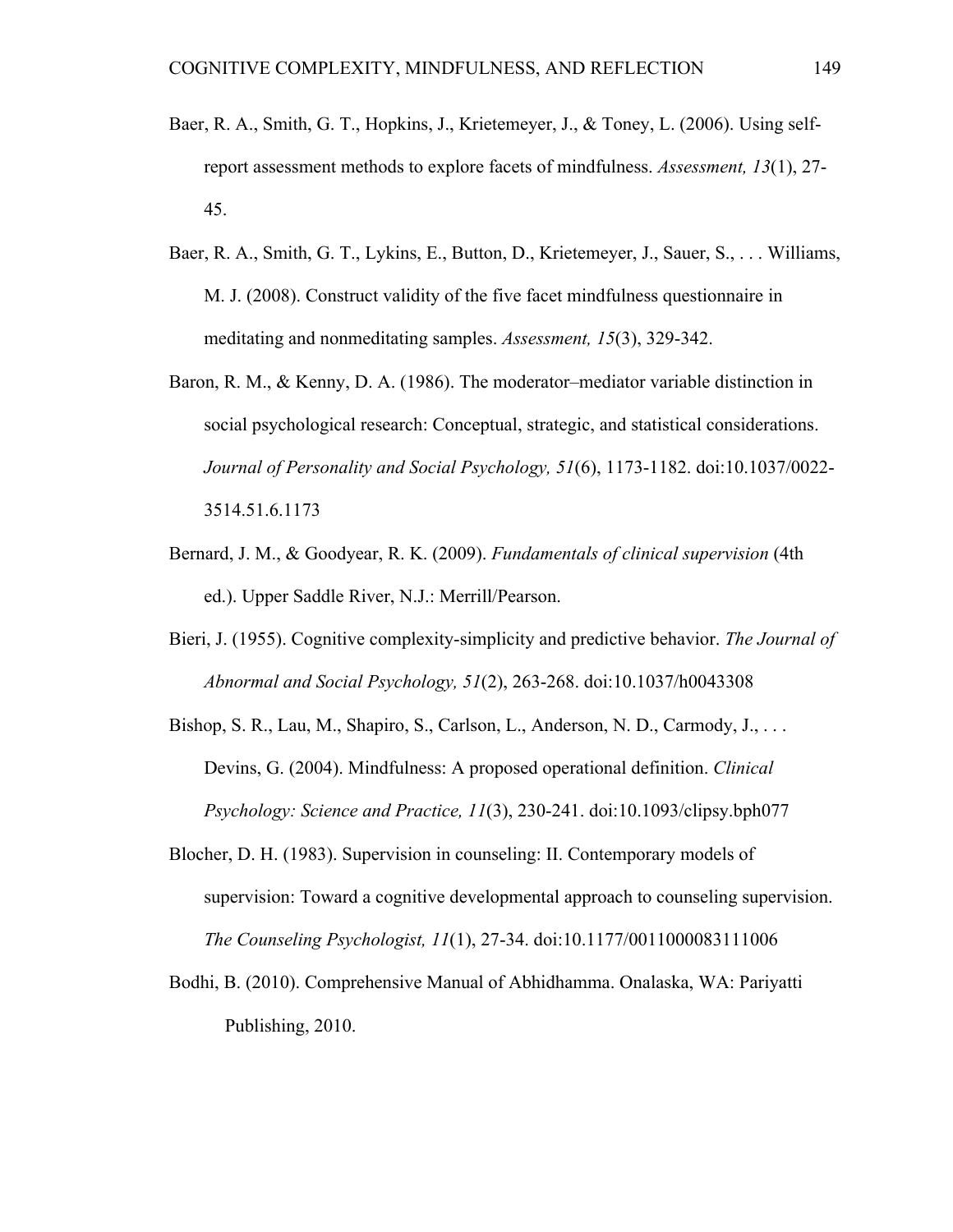Bodhi, B. (2011). What does mindfulness really mean? A canonical perspective. *Contemporary Buddhism, 12*(1), 19-39. doi:10.1080/14639947.2011.564813

- Bögels, S. M., Sijbers, G. F. V. M., & Voncken, M. (2006). Mindfulness and task concentration training for social phobia: A pilot study. *Journal of Cognitive Psychotherapy, 20*(1), 33-44. doi:10.1891/jcop.20.1.33
- Borders, L. D. (1989). Developmental cognitions of first practicum supervisees. *Journal of Counseling Psychology, 36*(2), 163-169. doi:10.1037/0022-0167.36.2.163
- Borders, L. D., & Brown, L. L. (2005). *The new handbook of counseling supervision*. Mahwah, NJ, US: Lawrence Erlbaum Associates Publishers, Mahwah, NJ.
- Borders, L. D., Fong, M. L., & Neimeyer, G. J. (1986). Counseling students' level of ego development and perceptions of clients. *Counselor Education and Supervision, 26*(1), 36-49. doi:10.1002/j.1556-6978.1986.tb00692.x
- Brown, K. W., & Ryan, R. M. (2003). The benefits of being present: Mindfulness and its role in psychological well-being. *Journal of Personality & Social Psychology, 84*(4), 822-848. doi:10.1037/0022-3514.84.4.822
- Carver, C. S., & Scheier, M. F. (1998). *On the self-regulation of behavior.* Cambridge, UK: Cambridge University Press.
- Chadwick, P., Taylor, K. N., & Abba, N. (2005). Mindfulness groups for people with psychosis. *Behavioural and Cognitive Psychotherapy*, *33*(03), 351-359.
- Choate, L. H., & Granello, D. H. (2006). Promoting student cognitive development in counselor preparation: A proposed expanded role for faculty advisers. *Counselor Education & Supervision, 46*(2), 116-130.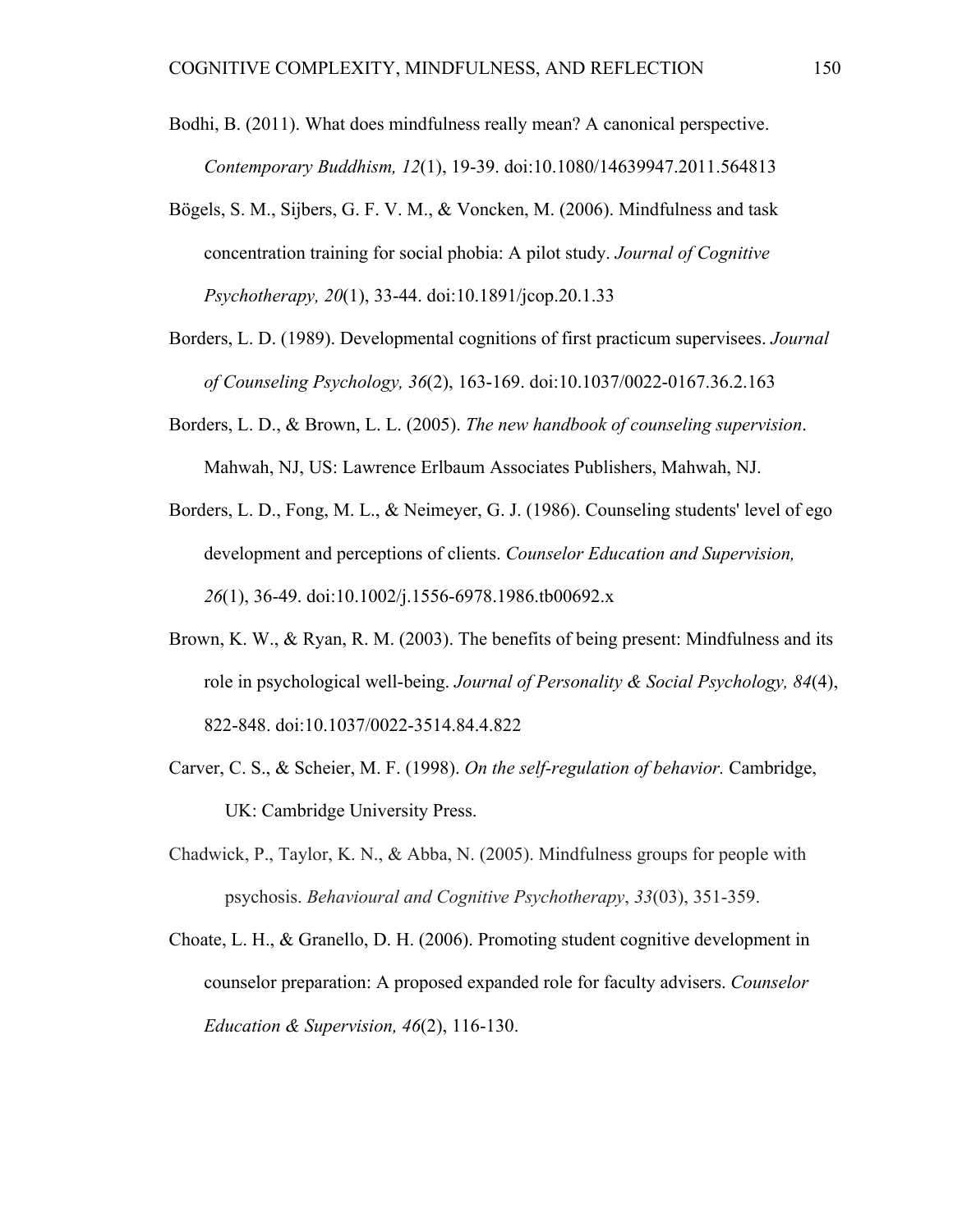- Christopher, J. C., Chrisman, J. A., Trotter-Mathison, M., Schure, M. B., Dahlen, P., & Christopher, S. B. (2011). Perceptions of the long-term influence of mindfulness training on counselors and psychotherapists: A qualitative inquiry. *Journal of Humanistic Psychology, 51*(3), 318-349. doi:10.1177/0022167810381471
- Christopher, J. C., & Maris, J. A. (2010). Integrating mindfulness as self-care into counselling and psychotherapy training. *Counselling & Psychotherapy Research, 10*(2), 114-125. doi:10.1080/14733141003750285
- Cohen, J. (1988). Statistical power analysis for the behavioral sciences. Hillsdale, N.J: L. Erlbaum Associates.
- Collard, P., Avny, N., & Boniwelly, I. (2008). Teaching mindfulness based cognitive therapy (MBCT) to students: The effects of MBCT on the levels of mindfulness and subjective well-being. *Counselling Psychology Quarterly, 21*(4), 323-336. doi:10.1080/09515070802602112
- Crockett, W. H. (1965). Cognitive complexity and impression formation. In B. A. Maher (Ed.), *Progress in experimental personality research* (pp. 47-90). New York, NY: Academic.
- Crockett, W. H. (1982). The organization of construct systems: The organization corollary. In J. C. Mancuso & J. R. Adams-Webber (Eds.), *The construing person*  (pp. 62-95). New York: Praeger.
- Crockett, W. H., Press, A. N., Delia, J. G., & Kenny, C. T. (1974). The structural analysis of the organization of written impressions. *Unpublished manuscript, Department of Psychology, University of Kansas, Lawrence, KS*.

Curtiss, J., & Klemanski, D. H. (2014). Factor analysis of the five facet mindfulness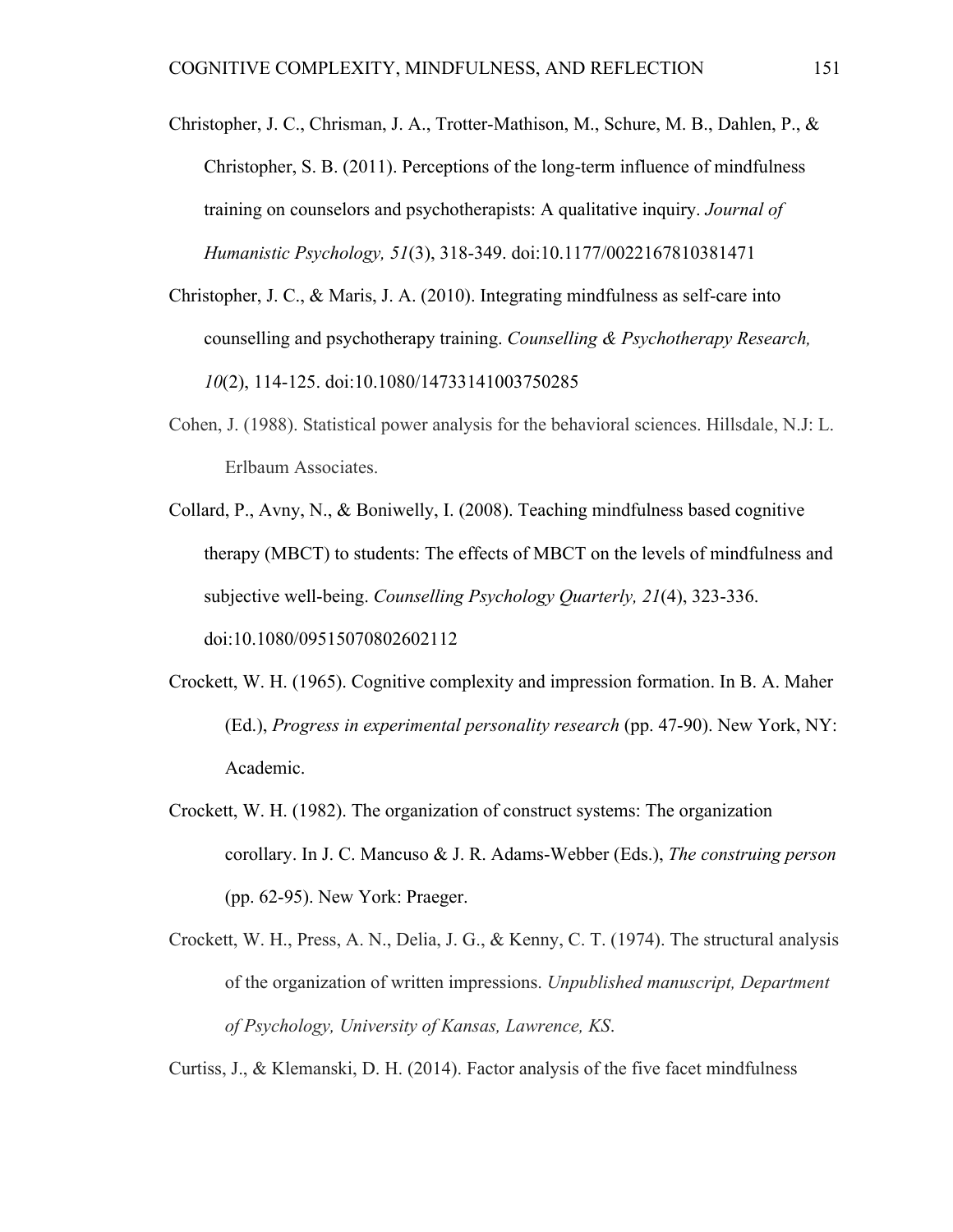questionnaire in a heterogeneous clinical sample. *Journal of Psychopathology and Behavioral Assessment*, *36*(4), 683-694.

- Davis, M. H. (1980). A multidimensional approach to individual differences in empathy. *JSAS Catalog of Selected Documents in Psychology, 10,* 85, Manu- script No. 2124.
- Davis, M. H. (1996). *Empathy: A social psychological approach.* Boulder, CO: Westview Press.
- Dole, A. A., Nisenfield, M., Bowers, C., Herzog, M., Levitt, D., McIntyre, P., ... & Woodburn, P. (1982). Six dimensions of retrospections by therapists and counselors-A manual for research. JSAS: Catalog of Selected Documents in Psychology, 12, 23. *Manuscript*, (2454).
- Duys, D. K., & Hedstrom, S. M. (2000). Basic counselor skills training and counselor cognitive complexity. *Counselor Education and Supervision, 40*(1), 8-18.
- Field, A. (2009). *Discovering statistics using SPSS*. Thousand Oaks, California: Sage Publications Inc.
- Garvey, B., Stokes, P., & Megginson, D. (2014). Coaching and mentoring: Theory and practice. Thousand Oaks, California: Sage Publications Inc.
- Geller, S. M., & Greenberg, L. S. (2002). Therapeutic presence: Therapists' experience of presence in the psychotherapy encounter. *Person-Centered and Experiential Psychotherapies, 1*(1-2), 71-86.
- Goldberg, A. D. (1974). *Conceptual system as a predisposition toward therapeutic communication* Journal of Counseling Psychology.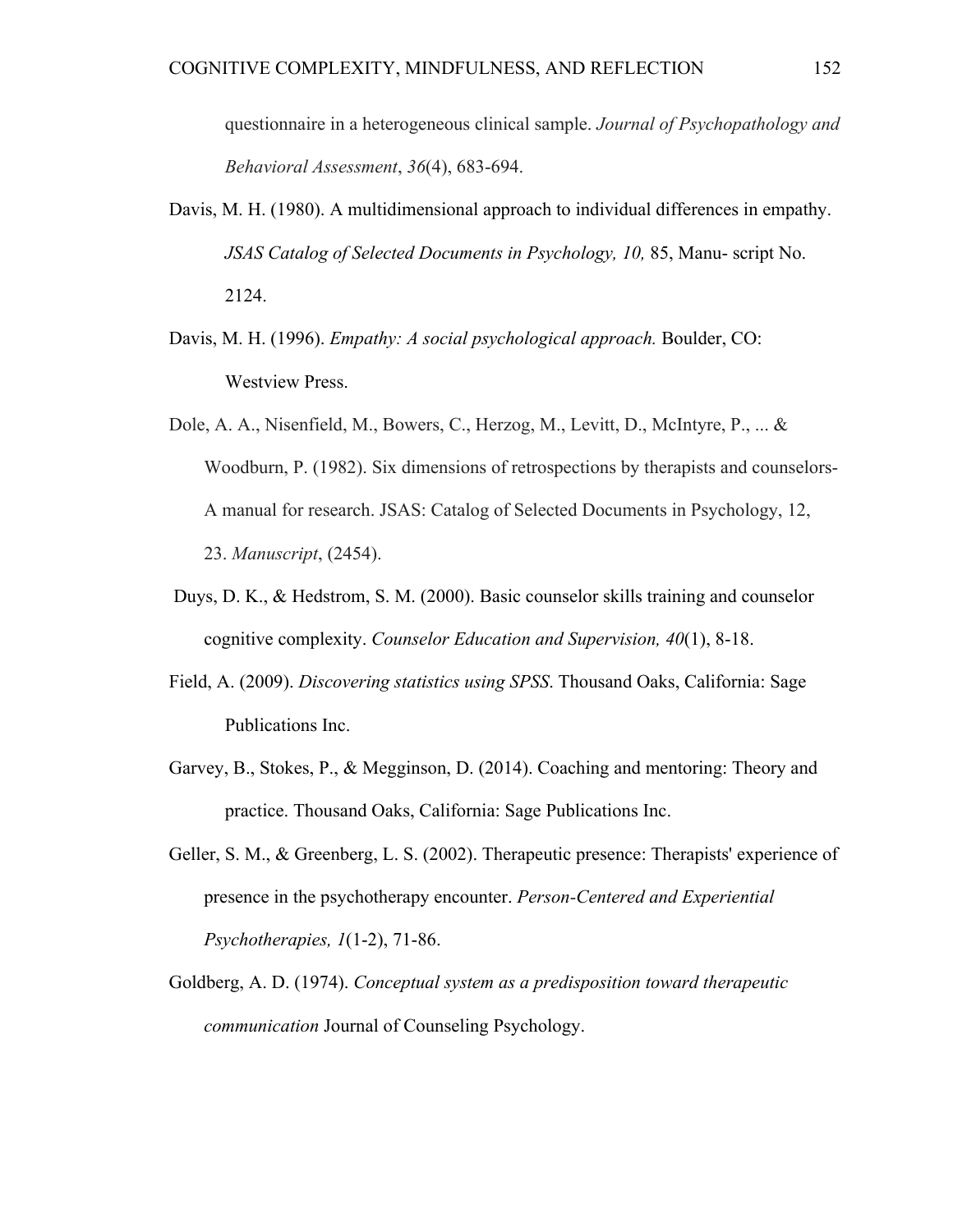- Gopher, D. (1993). The skill of attention control: Acquisition and execution of attention strategies. *Attention and performance 14: Synergies in experimental psychology, artificial intelligence, and cognitive neuroscience* (pp. 299-322). Cambridge, MA, US: The MIT Press, Cambridge, MA.
- Granello, D. H. (2002). Assessing the cognitive development of counseling students: Changes in epistemological assumptions. *Counselor Education and Supervision, 41*(4), 279-293.
- Granello, D. H. (2010). Cognitive complexity among practicing counselors: How thinking changes with experience. *Journal of Counseling & Development, 88*(1), 92- 100.
- Grant, A. M. (2003). The impact of life coaching on goal attainment, metacognition and mental health. Social Behavior and Personality: an international journal, 31(3), 253-263.
- Grant, A. M., Franklin, J., & Langford, P. (2002). The Self-Reflection and Insight Scale: A new measure of private self-consciousness. *Social Behavior and Personality*, *30*, 821–836.
- Greason, P. B. (2006). *Counselor Attention Scale.* Winston-Salem, NC: Author.
- Greason, P. B., & Cashwell, C. S. (2009). Mindfulness and counseling self-efficacy: The mediating role of attention and empathy. *Counselor Education & Supervision, 49*(1), 2-19.
- Greif, S. (2007). Advances in research on coaching outcomes. International Coaching Psychology Review, 2(3), 222-249.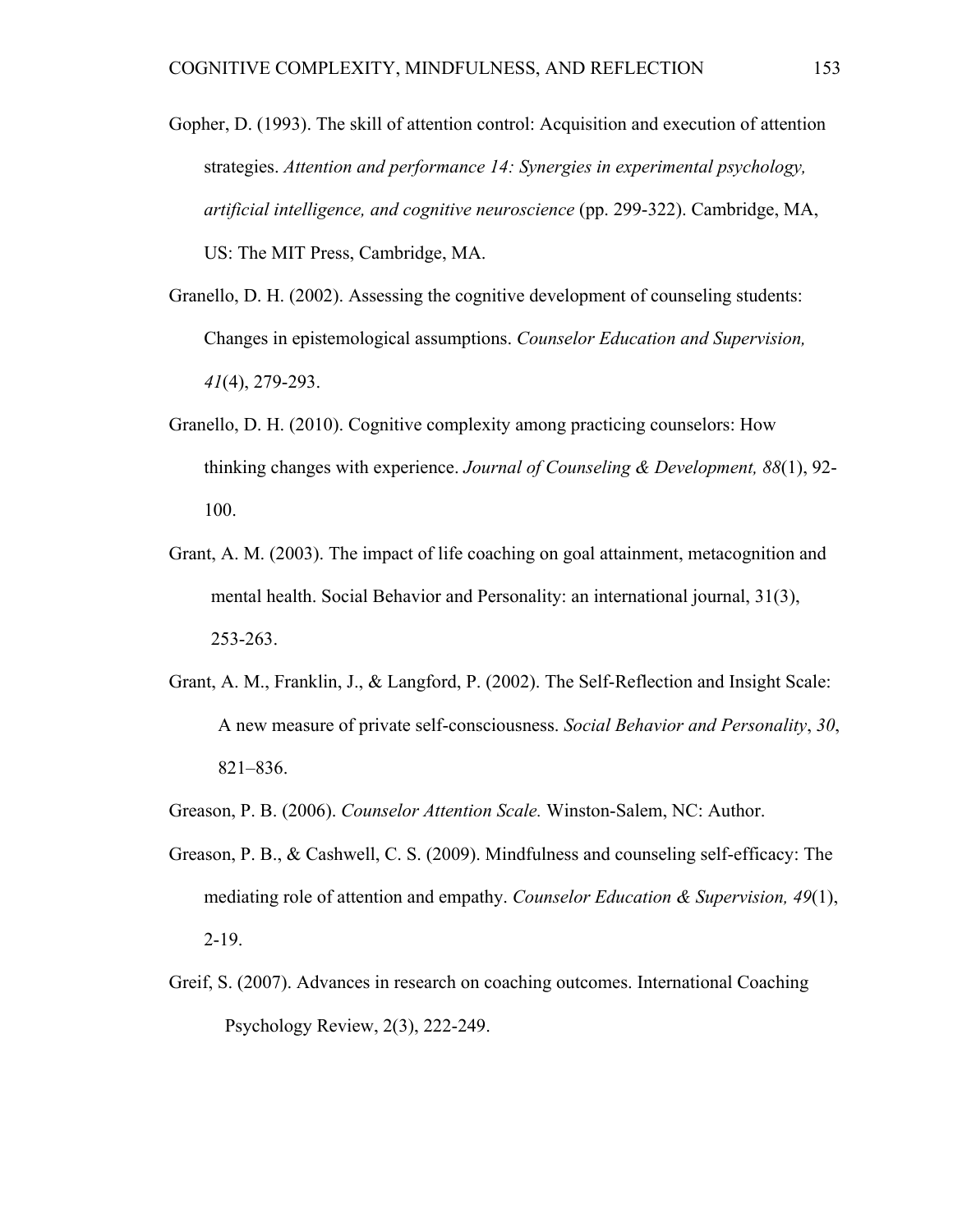- Grepmair, L., Mitterlehner, F., Loew, T., & Nickel, M. (2007). Promotion of mindfulness in psychotherapists in training: Preliminary study. *European Psychiatry, 22*(8), 485- 489. doi:10.1016/j.eurpsy.2007.02.004
- Grepmair, L., Mitterlehner, F., & Nickel, M. (2008). Promotion of mindfulness in psychotherapists in training. *Psychiatry Research, 158*(2), 265-265. doi:10.1016/j.psychres.2007.11.007
- Grepmair, L., Mitterlehner, F., Rother, W., & Nickel, M. (2006). Promotion of mindfulness in psychotherapists in training and treatment results of their patients. *Journal of Psychosomatic Research, 60*(6), 649-650.

doi:10.1016/j.jpsychores.2006.04.003

Gunaratana, H. (2011). *Mindfulness in plain English*. Boston: Wisdom Publications.

- Harvey, O. J., & Hoffmeister, J. K. (1967). *The Conceptual Systems Test and nine criterion factors (revised)*. University of Colorado, Boulder, Colorado.
- Hayes, A. M., & Feldman, G. (2004). Clarifying the construct of mindful- ness in the context of emotion regulation and the process of change in therapy. *Clinical Psychology: Science and Practice*, *11*, 255-262.
- Hayes, S. C., Strosahl, K. D., & Wilson, K. G. (1999). *Acceptance and commitment therapy: An experiential approach to behavior change*. New York, NY, US: Guilford Press, New York, NY.
- Herbert, J. D., & Forman, E. M. (2011). *Acceptance and mindfulness in cognitive behavior therapy: Understanding and applying the new therapies*. Hoboken, N.J.: J. Wiley.

Heppner, P., Wampold, B., & Kivlighan Jr, D. (2007). *Research design in counseling*.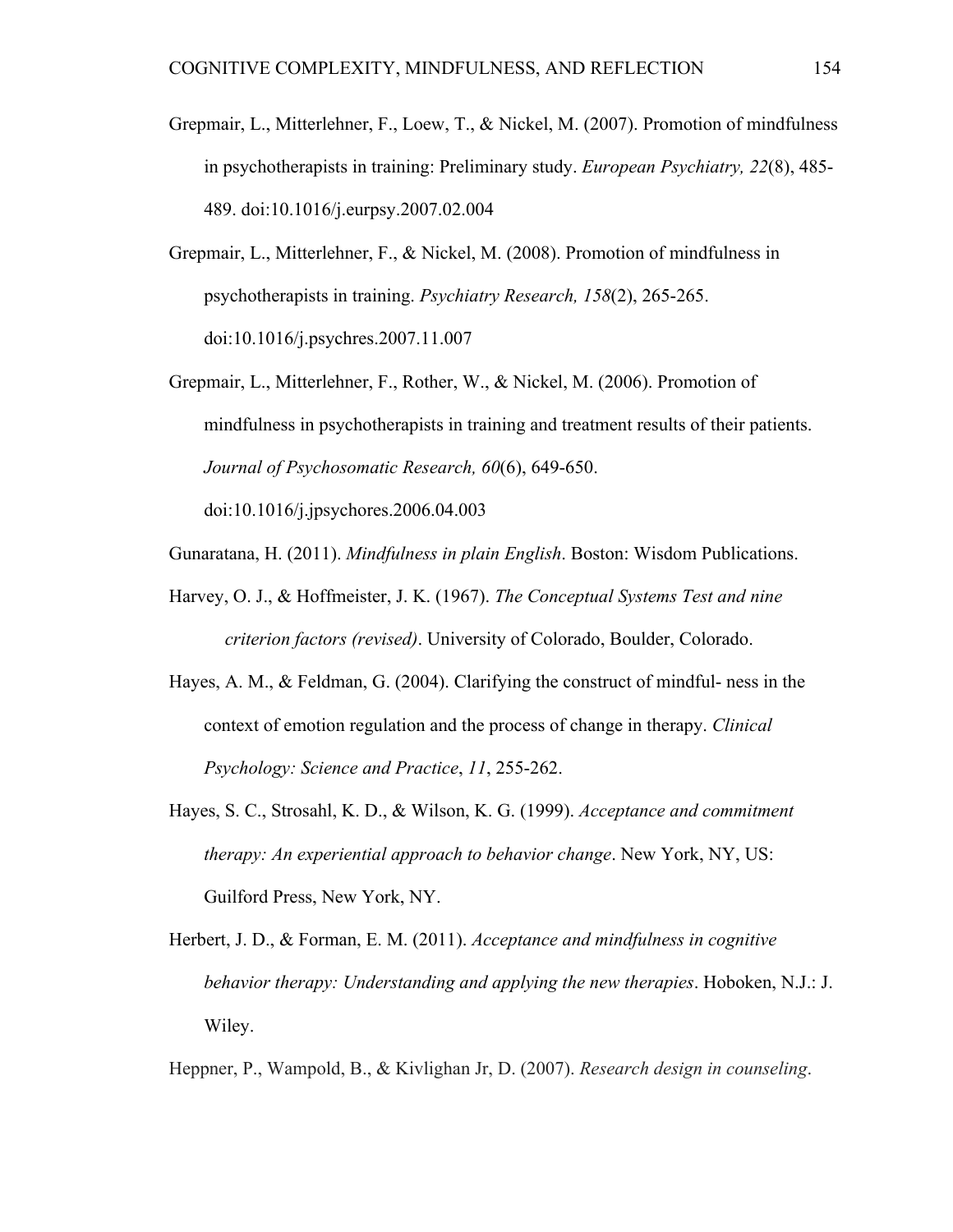Betmont, California: Thomson Books/Cole.

- Hogan, R. (1969). Development of an empathy scale. Journal of Consulting and Clinical Psychology, 33(3), 307-316.
- Holloway, E. L. (1987). Developmental models of supervision: Is it development? *Professional Psychology: Research and Practice, 18*(3), 209-216. doi:10.1037/0735- 7028.18.3.209
- Holloway, E. L., & Wampold, B. E. (1986). Relation between conceptual level and counseling-related tasks: A meta-analysis. *Journal of Counseling Psychology, 33*(3), 310-19.
- Holloway, E. L., & Wolleat, P. L. (1980). Relationship of counselor conceptual level to clinical hypothesis formation. *Journal of Counseling Psychology, 27*(6), 539-545. doi:10.1037/0022-0167.27.6.539
- IBM Corp. Released 2013. IBM SPSS Statistics for Windows, Version 22.0. Armonk, NY: IBM Corp.
- Jennings, L., & Skovholt, T. M. (1999). The cognitive, emotional, and relational characteristics of master therapists. *Journal of Counseling Psychology, 46*(1), 3-11. doi:10.1037/0022-0167.46.1.3
- Kabat-Zinn, J. (2003). Mindfulness-based interventions in context: Past, present, and future. *Clinical Psychology: Science & Practice, 10*(2), 144-156.
- Kabat-Zinn, J., Massion, A. O., Kristeller, J., Peterson, L. G., Fletcher, K. E., Pbert, L., . . . Santorelli, S. F. (1992). Effectiveness of a meditation-based stress reduction program in the treatment of anxiety disorders. *The American Journal of Psychiatry, 149*(7), 936-943.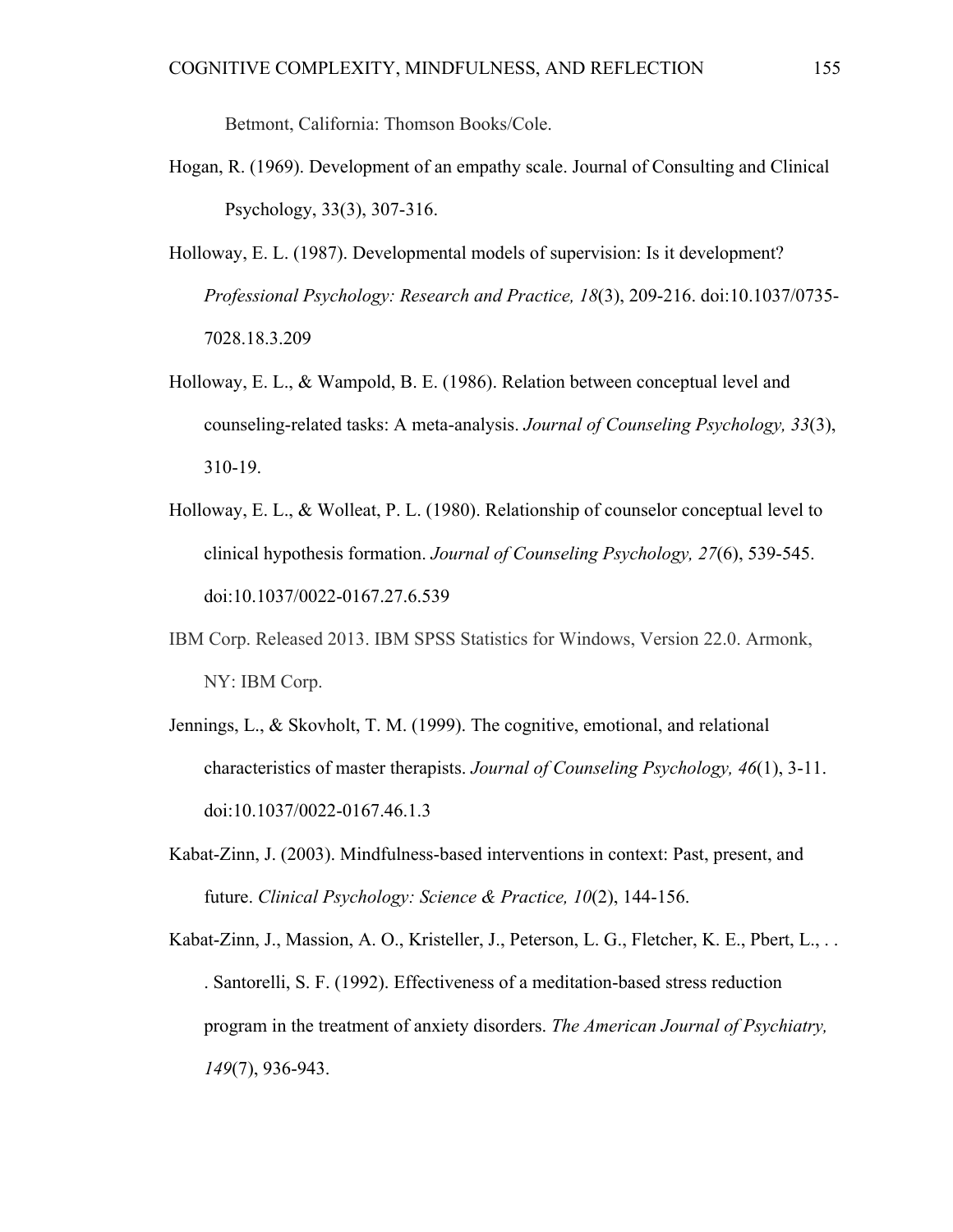Kabat-Zinn, J. (2011). Why mindfulness matters. *The mindfulness revolution: Leading psychologists, scientists, artists, and meditation teachers on the power of mindfulness in daily life* (pp. 57-62). Boston, MA, US: Shambhala Publications, Boston, MA.

Kelly, G. (1955). *The psychology of personal constructs.* New York, NY: Norton.

- Kristeller, J. L., & Hallett, C. B. (1999). An exploratory study of a meditation-based intervention for binge eating disorder. *Journal of Health Psychology, 4*(3), 357-363. doi:10.1177/135910539900400305
- Lambert, M. J., & Barley, D. E. (2001). Research summary on the therapeutic relationship and psychotherapy outcome. *Psychotherapy: Theory, Research, Practice, Training, 38*(4), 357-361. doi:10.1037/0033-3204.38.4.357
- Larson, L. M., & Daniels, J. A. (1998). Review of the counseling self-efficacy literature. *Counseling Psychologist, 26*(2), 179-218.
- Linehan, M. (1993). *Cognitive-behavioral treatment of borderline personality disorder*. New York: Guilford Press.
- Little, C., Packman, J., Smaby, M. H., & Maddux, C. D. (2005). The skilled counselor training model: Skills acquisition, self-assessment, and cognitive complexity. *Counselor Education and Supervision, 44*(3), 189-200.
- Loevinger, J., & Blasi, A. (1976). *Ego development: [conceptions and theories]* (1st ed. ed.). San Francisco: Jossey-Bass Publishers.
- Loganbill, C., Hardy, E., & Delworth, U. (1982). Supervision: A conceptual model. *The Counseling Psychologist, 10*(1), 3-42. doi:10.1177/0011000082101002

Lovell, C. (1999). Empathic-cognitive development in students of counseling. Journal of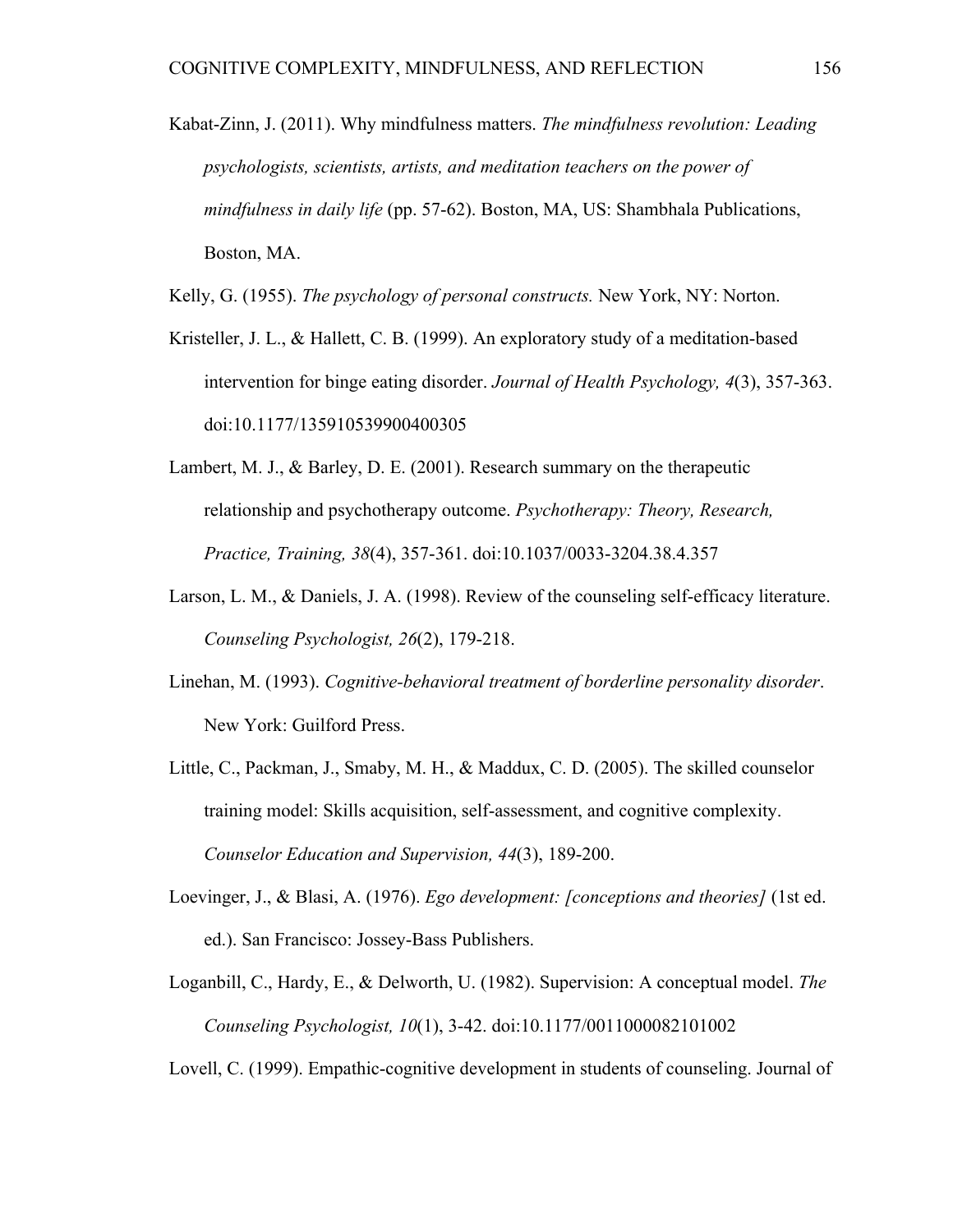Adult Development, 6(4), 195-203. doi:10.1023/A:1021432310030

- Lowe, M., Rappolt, S., Jaglal, S., & Macdonald, G. (2007). The role of reflection in implementing learning from continuing education into practice. Journal of Continuing Education in the Health Professions, 27(3), 143-148.
- Mardula, J. & Larkin, F. (2014). Mindfulness and individual therapy. In W. Dryden & A. Reeves (Eds.), *The Handbook of Individual Therapy* (pp. 445-467). Thousand Oaks, CA: Sage Publications Ltd.
- Mayo, C. W., & Crockett, W. H. (1964). Cognitive complexity and primacy-recency effects in impression formation. *The Journal of Abnormal and Social Psychology, 68*(3), 335-338. doi:10.1037/h0041716
- McAuliffe, G., & Lovell, C. (2006). The influence of counselor epistemology on the helping interview: A qualitative study. *Journal of Counseling & Development, 84*(3), 308-317.
- McCollum, E. E., & Gehart, D. R. (2010). Using mindfulness meditation to teach beginning therapists therapeutic presence: A qualitative study. *Journal of Marital & Family Therapy, 36*(3), 347-360. doi:10.1111/j.1752-0606.2010.00214.x
- McDonough-Means, S. I., Kreitzer, M. J., & Bell, I. R. (2004). Fostering a healing presence and investigating its mediators. *Journal of Alternative and Complementary Medicine (New York, N.Y.), 10 Suppl 1*, S25-S41.
- McNeill, B.W., Stoltenberg, C.D., & Romans, J.C. (1992). The Integrated Developmental Model of supervision: Scale development and validation procedures. *Professional Psychology: Research and Practice, 6*, 504-508.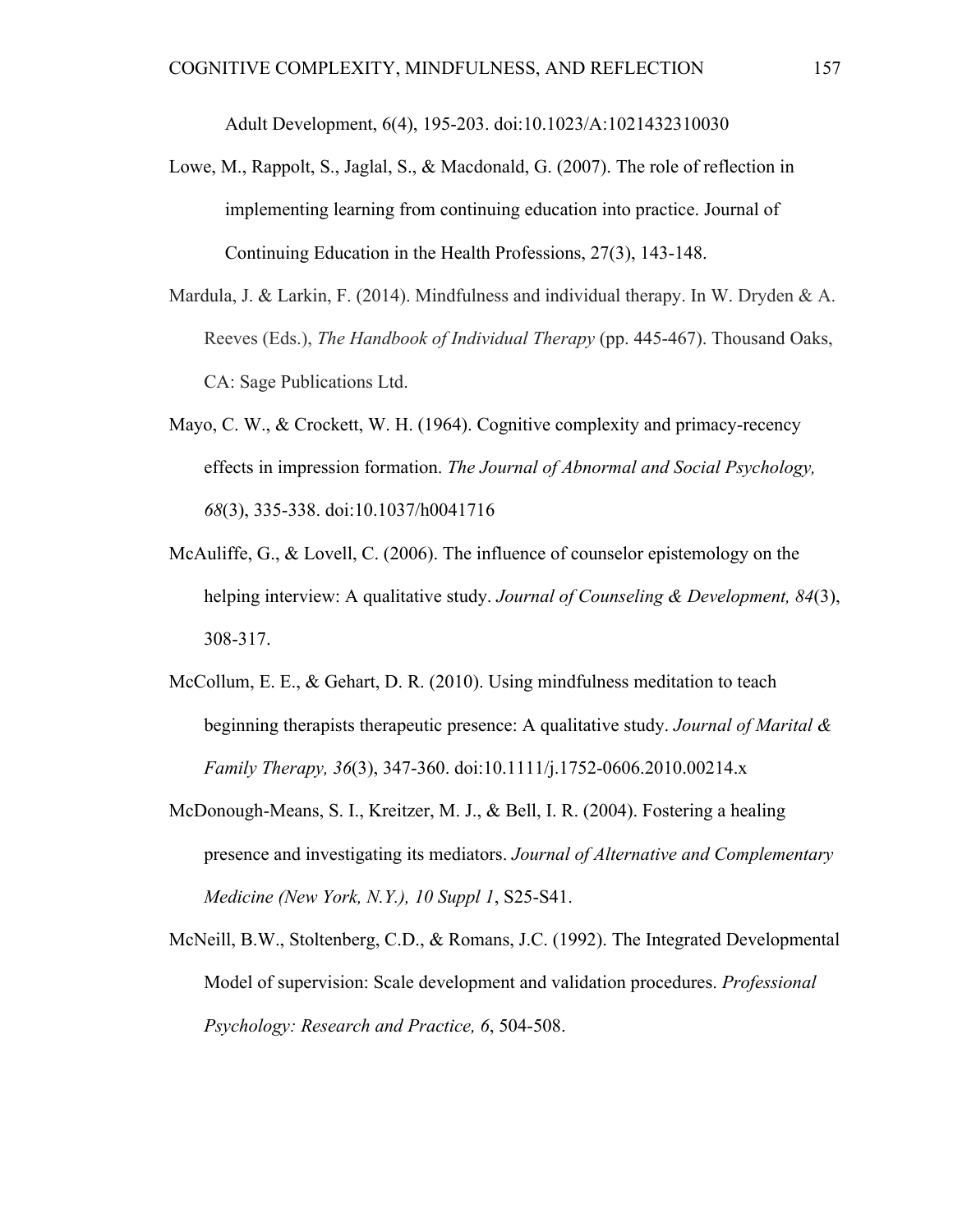- Meyer, J. R. (1996). What cognitive differences are measured by the role category questionnaire? *Western Journal of Communication, 60*(3), 233-53.
- Miville, M. L., Gelso, C. J., Pannu, R., Liu, W., Touradji, P., Holloway, P., & Fuertes, J. (1999). Appreciating similarities and valuing differences: The miville-guzman universality-diversity scale. *Journal of Counseling Psychology, 46*(3), 291-307. doi:http://dx.doi.org/10.1037/0022-0167.46.3.291
- Montgomery, K. L., Kim, J. S., & Franklin, C. (2011). Acceptance and commitment therapy for psychological and physiological illnesses: A systematic review for social workers. *Health & Social Work, 36*(3), 169-181.
- Moore, W. S. (1989). The learning environment preferences: Exploring the construct validity of an objective measure of the perry scheme of intellectual development. *Journal of College Student Development, 30*(6), 504-514.
- Newsome, S., Christopher, J. C., Dahlen, P., & Christopher, S. (2006). Teaching counselors self-care through mindfulness practices. *Teachers College Record, 108*(9), 1881-1900.
- Nyanaponika Thera. (1991). *The power of mindfulness.* San Francisco, CA: Unity Press.
- Orlinsky, D. E., Grawe, K., & Parks, B. K. (1994). *Process and outcome in psychotherapy: Noch einmal*. Oxford, England: John Wiley & Sons, Oxford.
- Osborne, J. & Waters, E. (2002). Four assumptions of multiple regression that researchers should always test. *Practical Assessment, Research & Evaluation, 8*(2). Retrieved from http://pareonline.net/getvn.asp?n=2&v=8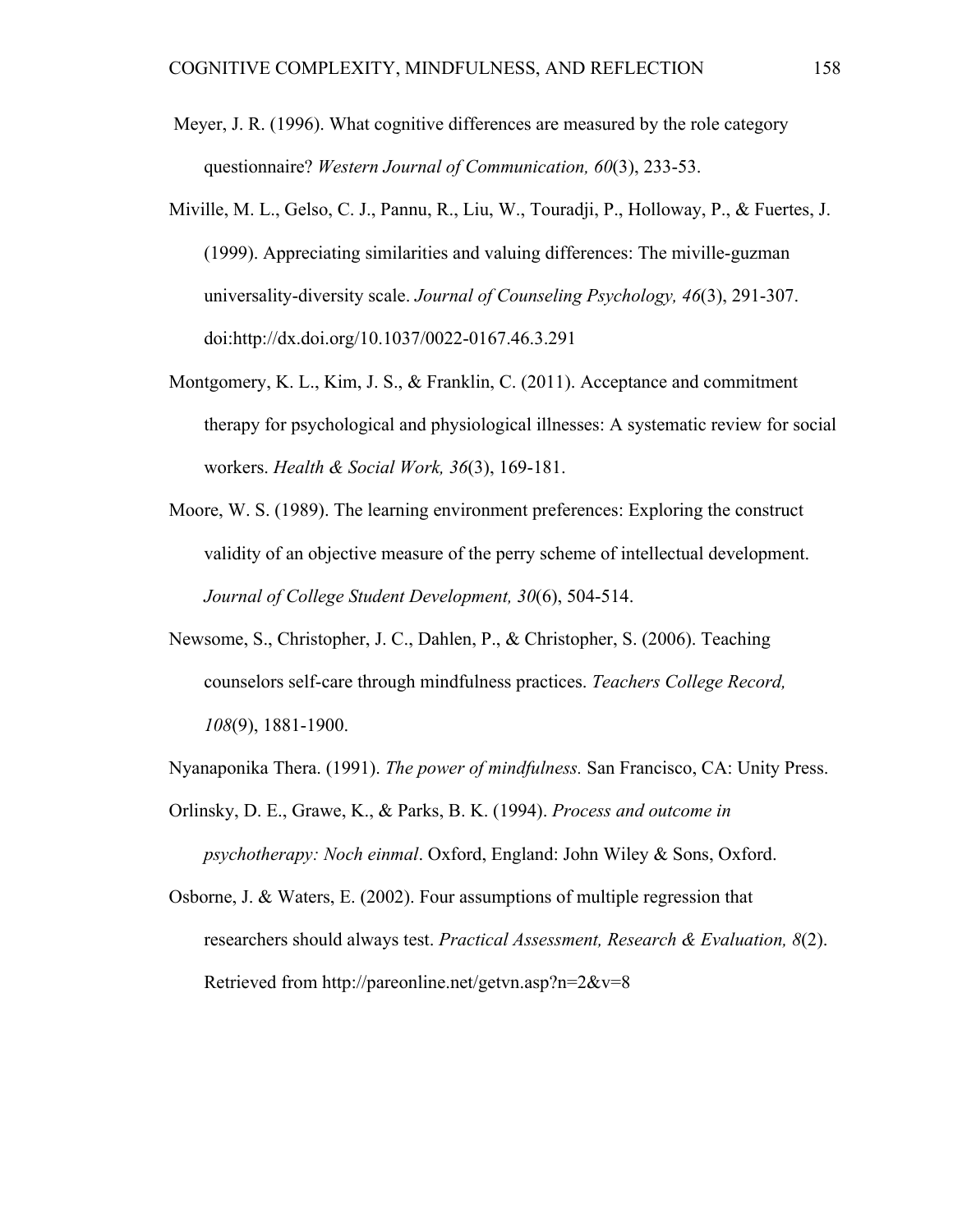- Owen, J., & Lindley, L. D. (2010). Therapists' cognitive complexity: Review of theoretical models and development of an integrated approach for training. *Training and Education in Professional Psychology, 4*(2), 128-137. doi:10.1037/a0017697
- Perry, W. G., Jr. (1970). *Forms of intellectual and ethical development in the college years*. Oxford, England: Holt, Rinehart & Winston, Oxford.

Qualtrics (2015), Provo, UT, USA. http://www.qualtrics.com

- Rigali-Oiler, M. (2013). *Moving Towards a Comprehensive Understanding of Multicultural Counseling Competence: The Role of Diversity Cognitive Complexity* (Doctoral Dissertation). Retrieved from Arizona State University. (Order No. 3560337)
- Roberts, C., & Stark, P. (2008). Readiness for self‐directed change in professional behaviours: factorial validation of the Self‐reflection and Insight Scale. *Medical education*, *42*(11), 1054-1063.
- Rønnestad, M. H., & Skovholt, T. M. (2013). *The developing practitioner: Growth and stagnation of therapists and counselors*. New York: Routledge.
- Rothaupt, J. W., & Morgan, M. M. (2007). Counselors' and counselor educators' practice of mindfulness: A qualitative inquiry. *Counseling and Values, 52*(1), 40-54. doi:10.1002/j.2161-007X.2007.tb00086.x
- Safran, J. D., & Segal, Z. V. (1990). Interpersonal process in cognitive therapy. New York, NY: Basic Books.
- Salzberg, S., & Goldstein, J. (2001). *Insight meditation workbook.* Boulder, CO: Sounds True.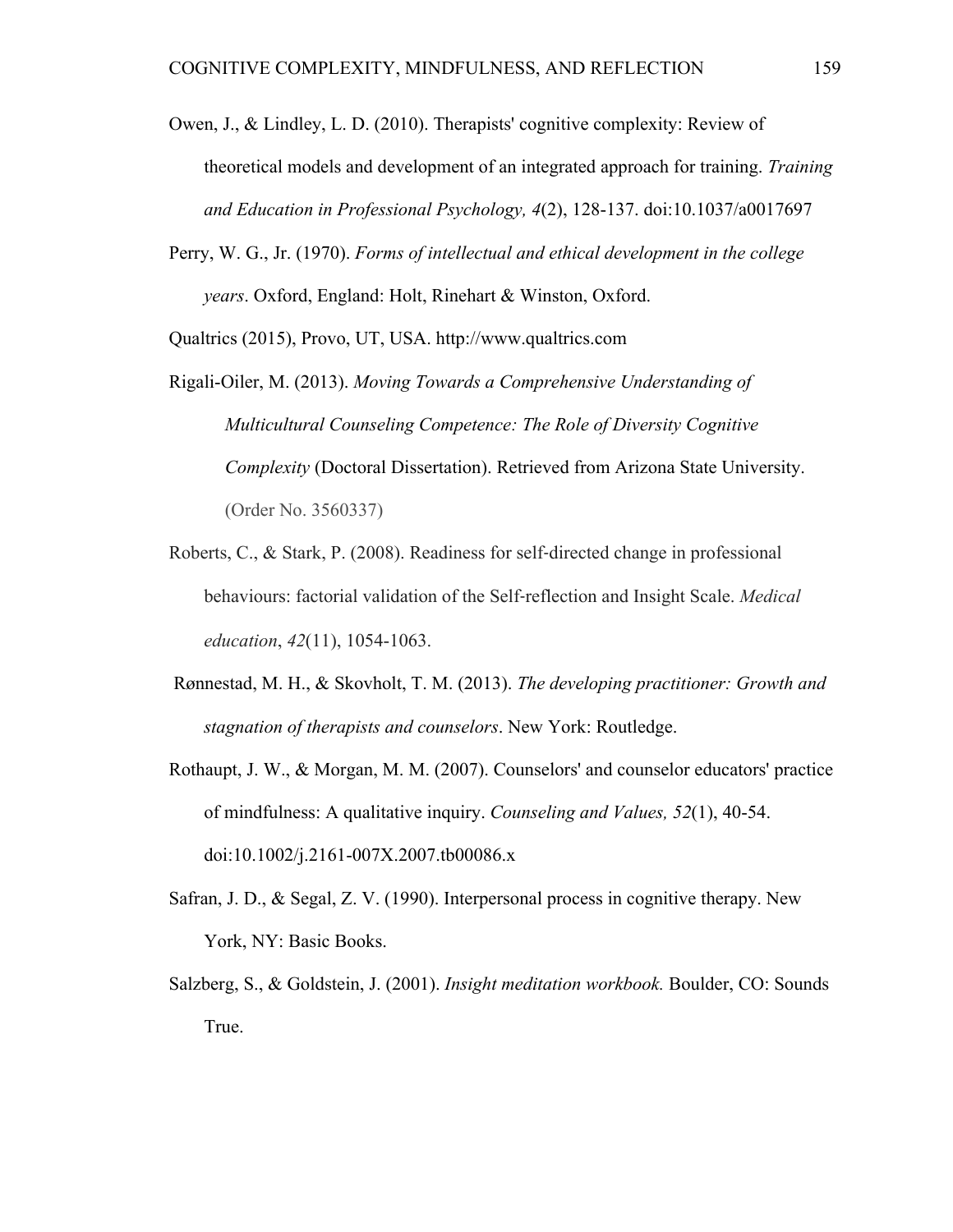- Schön, D. (1983). *The reflective practitioner: How professionals think in action*. New York: BasicBooks.
- Schön, D. (1987). *Educating the reflective practitioner*. San Francisco: Jossey-Bass.
- Schure, M. B., Christopher, J., & Christopher, S. (2008). Mind-body medicine and the art of self-care: Teaching mindfulness to counseling students through yoga, meditation, and qigong. *Journal of Counseling & Development, 86*(1), 47-56.
- Segal, Z. V., Williams, J. M. G., & Teasdale, J. D. (2012). *Mindfulness-based cognitive therapy for depression*. Guilford Press.
- Seggelen-Damen, I. C. M. (2013). Reflective personality: Identifying cognitive style and cognitive complexity. *Current Psychology: A Journal for Diverse Perspectives on Diverse Psychological Issues, 32*(1), 82-99. doi:10.1007/s12144-013-9166-5
- Shapiro, S. L., Astin, J. A., Bishop, S. R., & Cordova, M. (2005). Mindfulness-based stress reduction for health care professionals: Results from a randomized trial. *International Journal of Stress Management, 12*, 164-176.
- Shapiro, S. L., Brown, K. W., & Biegel, G. M. (2007). Teaching self-care to caregivers: Effects of mindfulness-based stress reduction on the mental health of therapists in training. *Training and Education in Professional Psychology, 1*(2), 105-115. doi:10.1037/1931-3918.1.2.105
- Shapiro, S. L., Carlson, L. E., Astin, J. A., & Freedman, B. (2006). Mechanisms of mindfulness. *Journal of Clinical Psychology, 62*(3), 373-386.
- Shapiro, S., Shapiro, D., & Schwartz, G. (2000). Stress management in medical education: A review of the literature. *Academic Medicine, 75,* 748-759.

Skovholt, T. M., & Rønnestad, M. H. (1992). Themes in therapist and counselor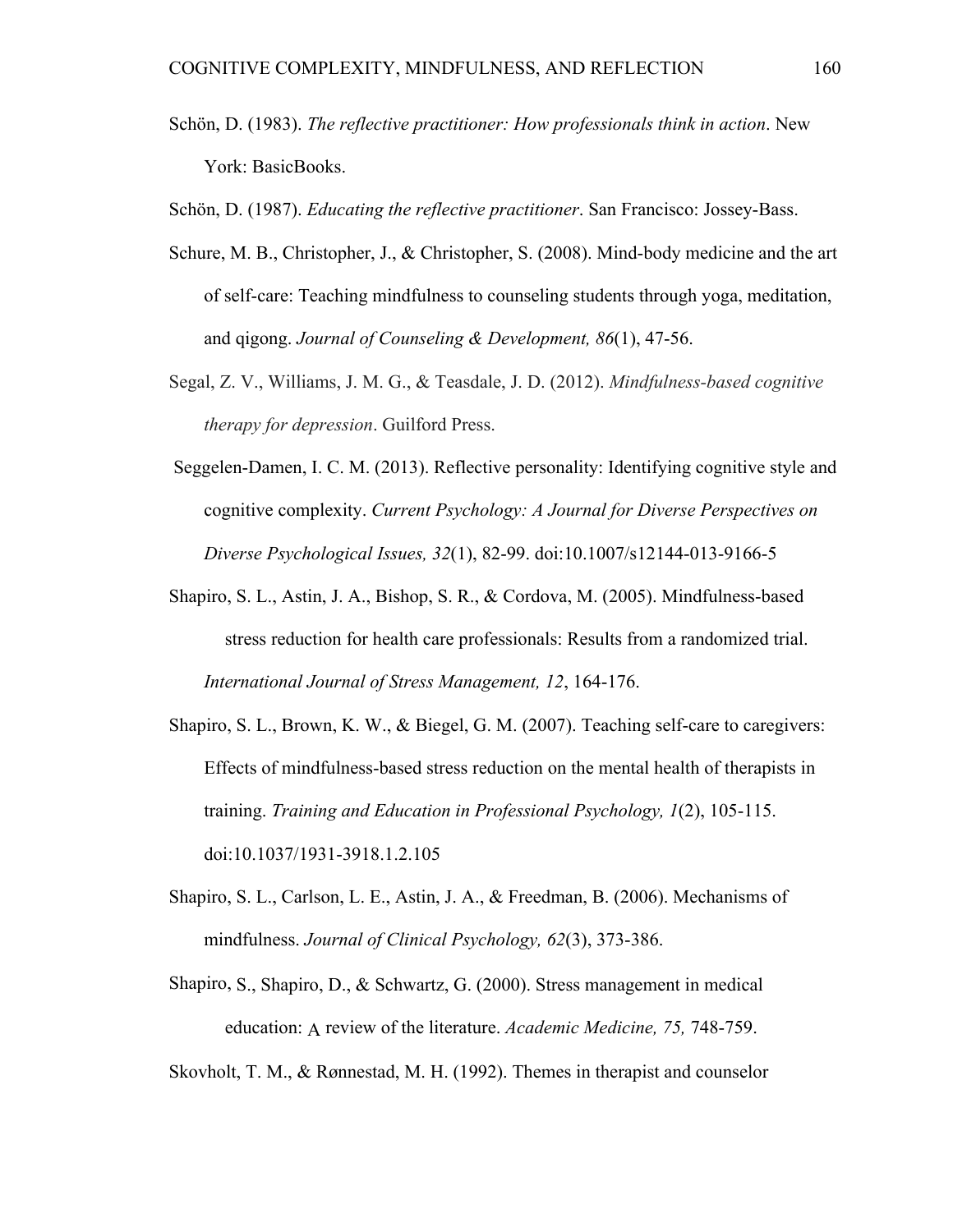development. Journal of Counseling & Development, 70(4), 505-515.

doi:10.1002/j.1556-6676.1992.tb01646.x

- Smaby, M. H., Maddux, C. D., Torres-Rivera, E., & Zimmick, R. (1999). A study of the effects of a skills-based versus a conventional group counseling training program. *The Journal for Specialists in Group Work, 24.* 152-163.
- Snyder, M. (1974). Self-monitoring of expressive behavior. *Journal of Personality and Social Psychology, 30*, 526-537.
- Snyder, M., & Gangestad, S. (1986). On the nature of self-monitoring: Matters of assessment, matters of validity. *Journal of Personality and Social Psychology, 51*, 125-139.
- Spengler, P. M., & Strohmer, D. C. (1994). Clinical judgmental biases: The moderating roles of counselor cognitive complexity and counselor client preferences. *Journal of Counseling Psychology, 41*(1), 8-17. doi:10.1037/0022-0167.41.1.8
- Stauffer, M. D., & Pehrsson, D. (2012). Mindfulness competencies for counselors and psychotherapists. *Journal of Mental Health Counseling, 34*(3), 227-239.
- Stoltenberg, C. (1981). Approaching supervision from a developmental perspective: The counselor complexity model. *Journal of Counseling Psychology, 28*(1), 59-65.
- Stoltenberg, C. D., & Delworth, U. (1987). *Supervising counselors and therapists: A developmental approach* (1st ed. ed.). San Francisco: Jossey-Bass.
- Stoltenberg, C. D., & McNeill, B. W. (2010). *IDM supervision: An integrative developmental model for supervising counselors and therapists (3rd ed.)*. New York, NY, US: Routledge/Taylor & Francis Group, New York, NY.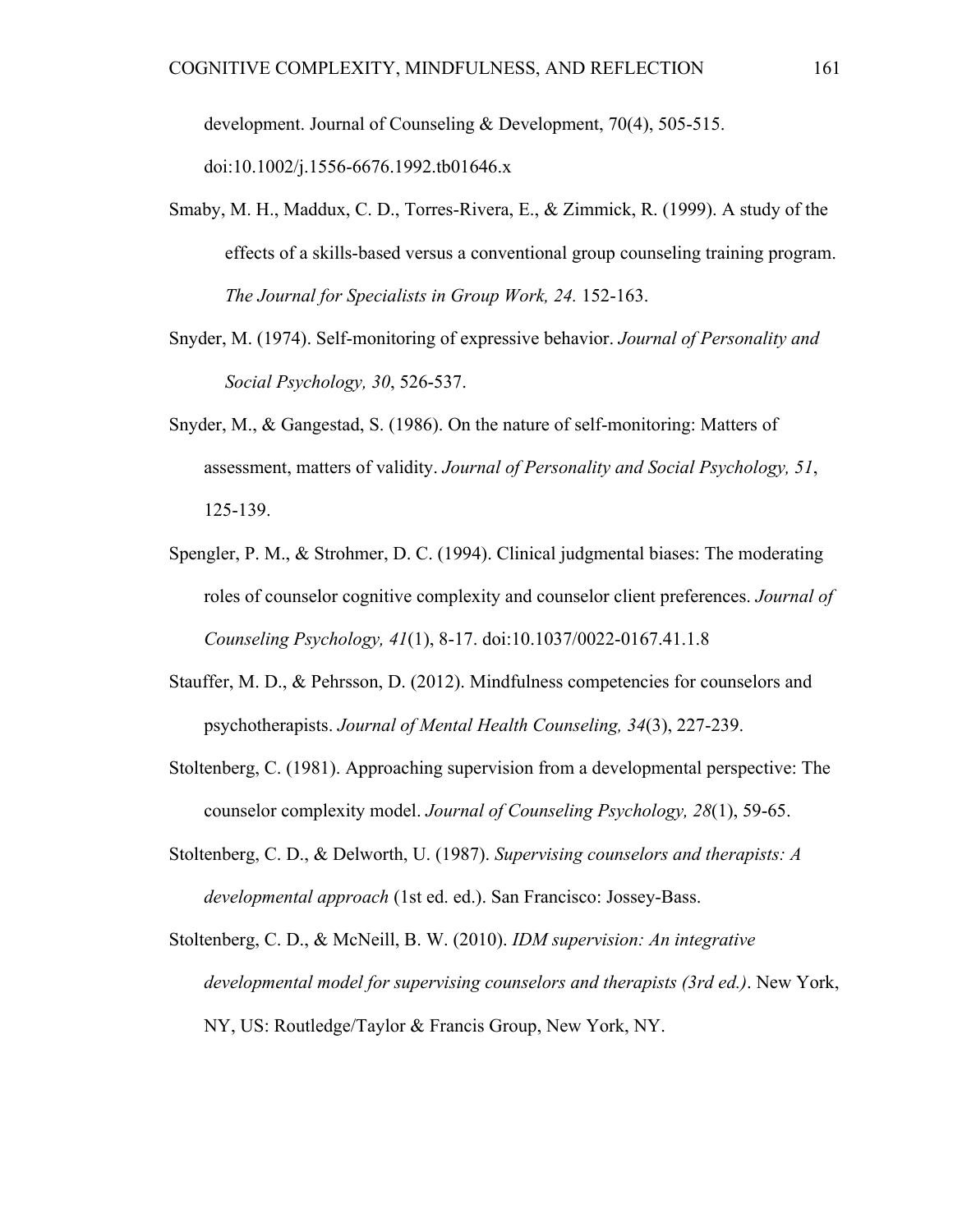- Stoltenberg, C. D., McNeill, B., & Delworth, U. (1998). *IDM supervision: An integrated developmental model for supervising counselors and therapists*. San Francisco, CA: Jossey-Bass Publishers.
- Swales, M. A. (2009). Dialectical behaviour therapy: Description, research and future directions. *International Journal of Behavioral Consultation and Therapy, 5*(2), 164- 177.
- Valentine, E. R., & Sweet, P. L. G. (1999). Meditation and attention: A comparison of the effects of concentrative and mindfulness meditation on sustained attention. *Mental Health, Religion & Culture, 2*(1), 59-70. doi:10.1080/13674679908406332
- Vidas, J. D. (2008). *The role of cognitive complexity and self-monitoring in counselor development* (Doctoral dissertation). Retrieved from PsycINFO. (621725586; 2008- 99090-240).
- Walach, H., Buchheld, N., Buttenmüller, V., Kleinknecht, N., & Schmidt, S. (2006). Measuring mindfulness--the Freiburg Mindfulness Inventory (FMI). *Personality and Individual Differences, 40*(8), 1543-1555. doi:10.1016/j.paid.2005.11.025
- Walker, B. M., & Winter, D. A. (2007). The elaboration of Personal Construct Psychology. *Annual Review of Psychology, 58,* 453-477. doi:10.1146/annurev.psych.58.110405.085535
- Wampold, B. E. (2001). *The great psychotherapy debate: Models, methods, and findings*. Mahwah, NJ, US: Lawrence Erlbaum Associates Publishers, Mahwah, NJ.
- Welfare, L. E. (2006). Counselor Cognitions Questionnaire. Copyrighted Instrument. The University of North Carolina at Greensboro.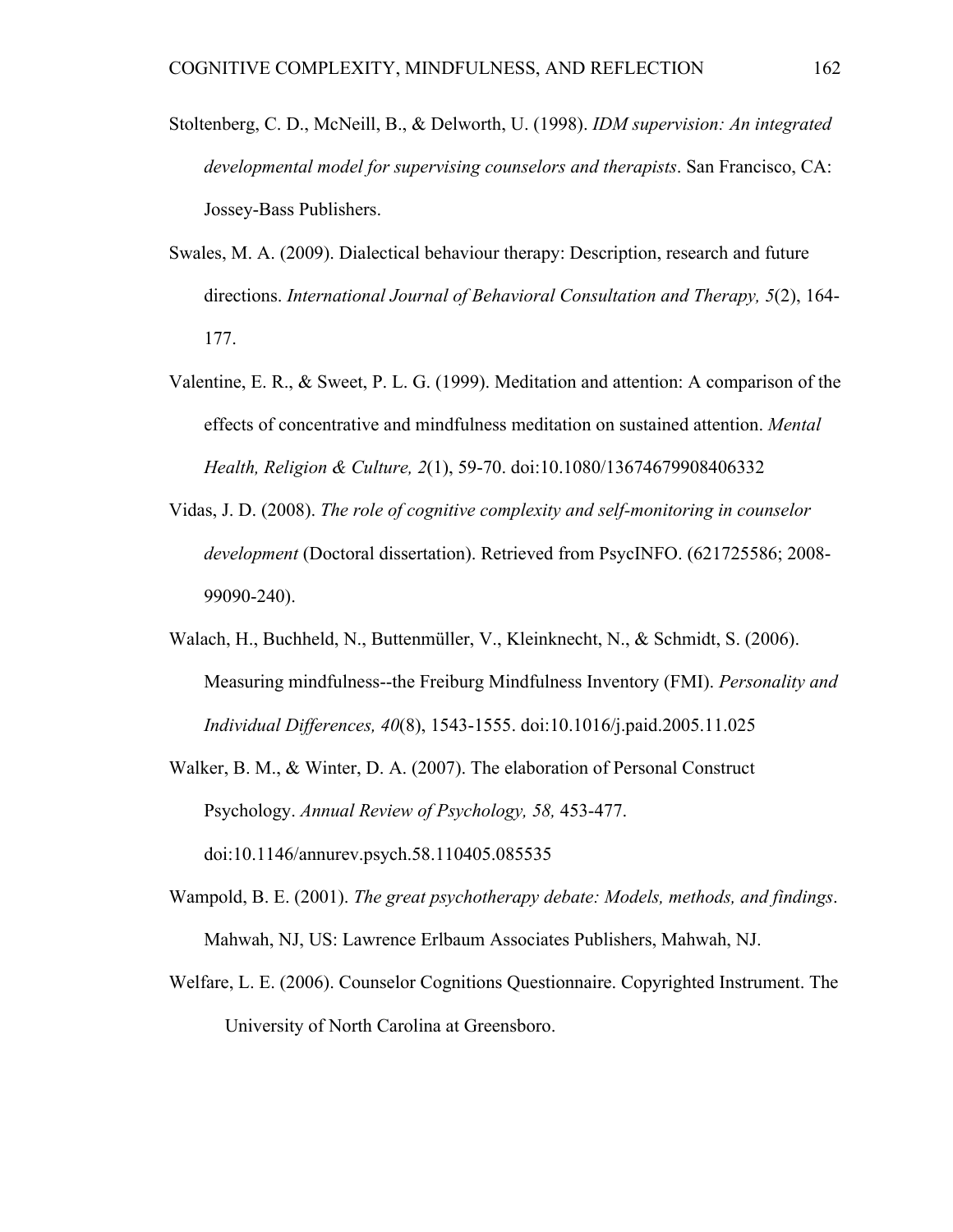- Welfare, L. E., & Borders, L. D. (2010). The counselor cognitions questionnaire: Development and validation. *Clinical Supervisor, 29*(2), 188-208. doi:10.1080/07325223.2010.491426
- Welfare, L. E., & Borders, L. D. (2010). Counselor cognitions: General and domainspecific complexity. *Counselor Education & Supervision, 49*(3), 162-178.
- Welfare, L. E. (2007). *Counselor cognitive complexity: Instrument development and validation* (Ph.D.). Available from ProQuest Dissertations & Theses Global: Health & Medicine, ProQuest Dissertations & Theses Global: Social Sciences. (304833489).
- Wendler, A. M., & Nilsson, J. E. (2009). Universal-diverse orientation, cognitive complexity, and sociopolitical advocacy in counselor trainees. *Journal of Multicultural Counseling and Development, 37*(1), 28-39. doi:10.1002/j.2161- 1912.2009.tb00089.x
- Wilkinson, R. T. (2011). Increasing counselor self-awareness: The role of cognitive complexity and metacognition in counselor training programs. *Alabama Counseling Association Journal, 37*(1), 24-32.
- Williams, J. M. G. (2007). *The mindful way through depression: Freeing yourself from chronic unhappiness*. New York: Guilford Press.
- Zimmerman, P., & Leclercq, M. (2002). Neuropsychological aspects of attentional functions and disturbances. In M. Leclercq & P. Zimmerman (Eds.), Applied neuropsychology of attention (pp. 56–85). New York: Psychology Press.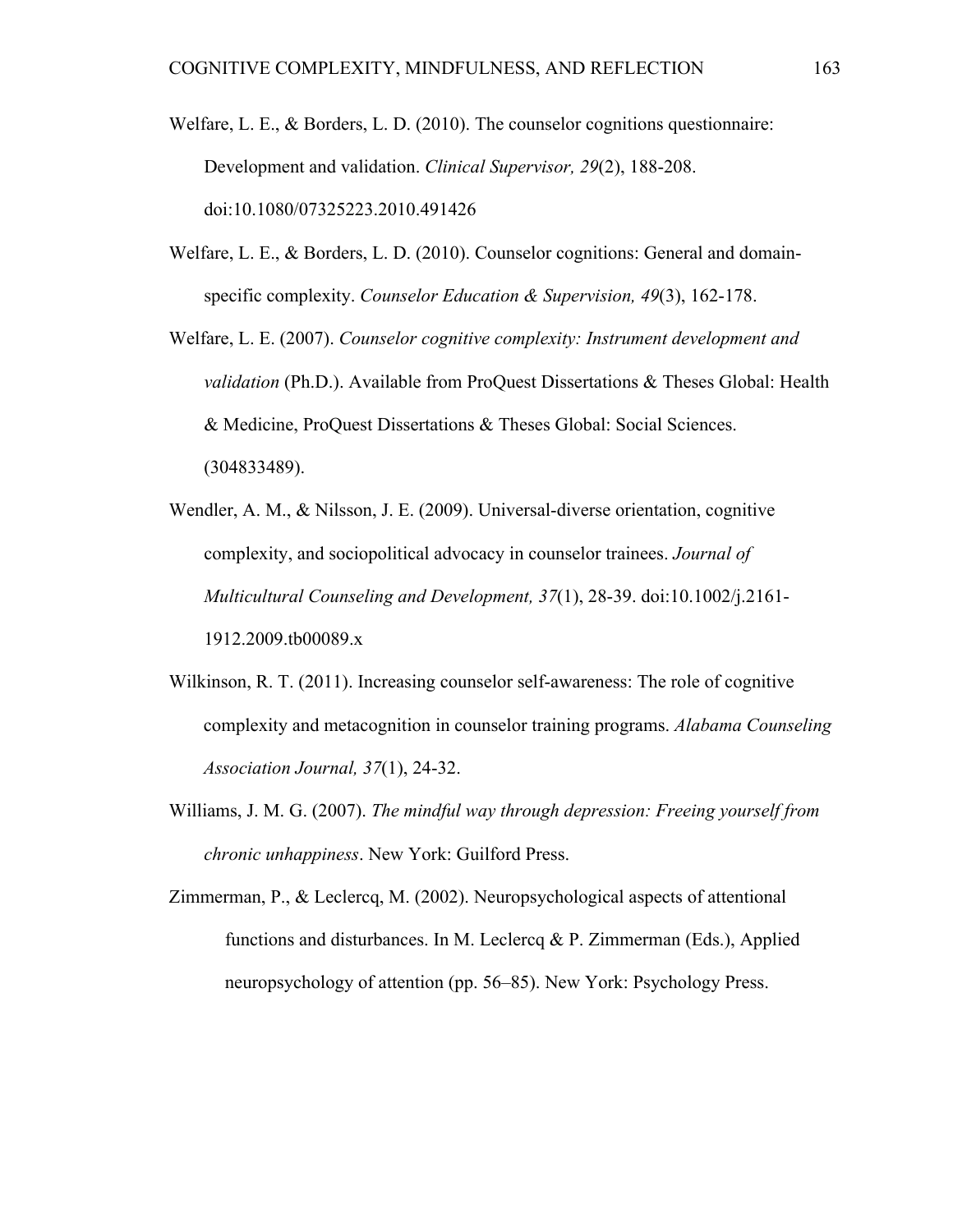| Type of     |           |                   | Valid             | Cumulative |  |
|-------------|-----------|-------------------|-------------------|------------|--|
| icensure    | Frequency | Percent           | Percent           | Percent    |  |
|             | 31        | 24.8              | 24.8              | 24.8       |  |
| <b>LPCC</b> | 11        | 8.8               | 8.8               | 33.6       |  |
| <b>LPC</b>  | 15        | 12.0              | 12.0              | 45.6       |  |
| <b>LCSW</b> | 14        | 11.2              | 11.2<br>12.8      | 56.8       |  |
| LP          | 16        | 12.8              |                   | 69.6       |  |
| <b>LMFT</b> | 10        | 8.0               | 8.0               | 77.6       |  |
| <b>NCC</b>  |           | $\boldsymbol{.8}$ | $\boldsymbol{.8}$ | 78.4       |  |
| <b>LADC</b> |           | .8                | $\boldsymbol{.8}$ | 79.2       |  |
| Other       | 26        | 20.8              | 20.8              | 100.0      |  |
| Total       | 125       | 100.0             | 100.0             |            |  |

Type of Licensure Currently Held by Participants as Reported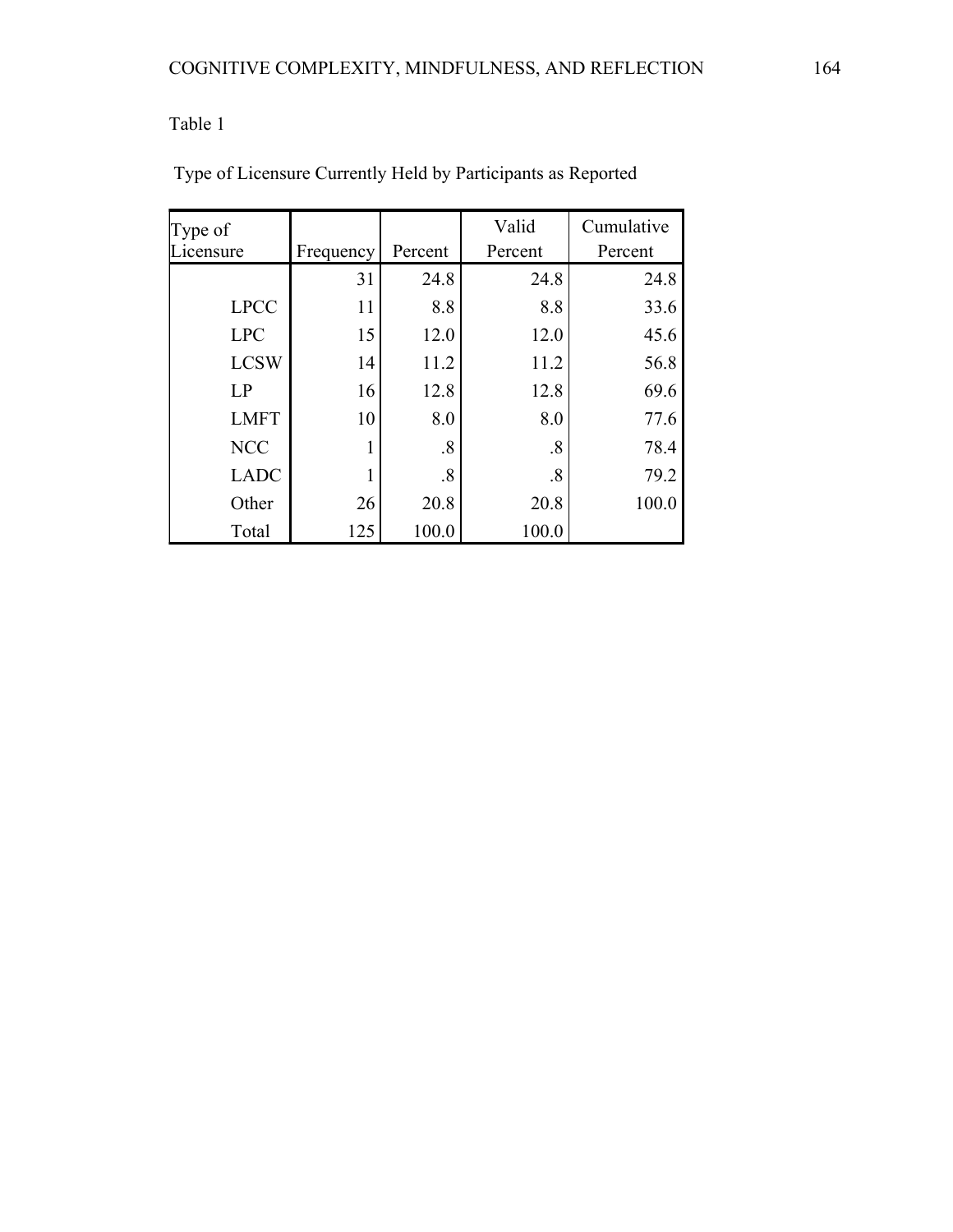Correlation between Mindfulness and Cognitive Complexity

|             |                                 | M Total Final | W Total Final |
|-------------|---------------------------------|---------------|---------------|
|             | Mindfulness Pearson Correlation |               | $653***$      |
| Total Final | Sig. (2-tailed)                 |               | .000          |
|             | N                               | 108           | 104           |
| Wisdom      | Pearson Correlation             | **<br>.653    |               |
| Total Final | Sig. (2-tailed)                 | .000          |               |
|             | N                               | 104           |               |

\*\*. Correlation is significant at the 0.01 level (2-tailed).

There was a strong positive relationship between mindfulness and cognitive complexity, *r*   $= .65, p < .000 (n = 114).$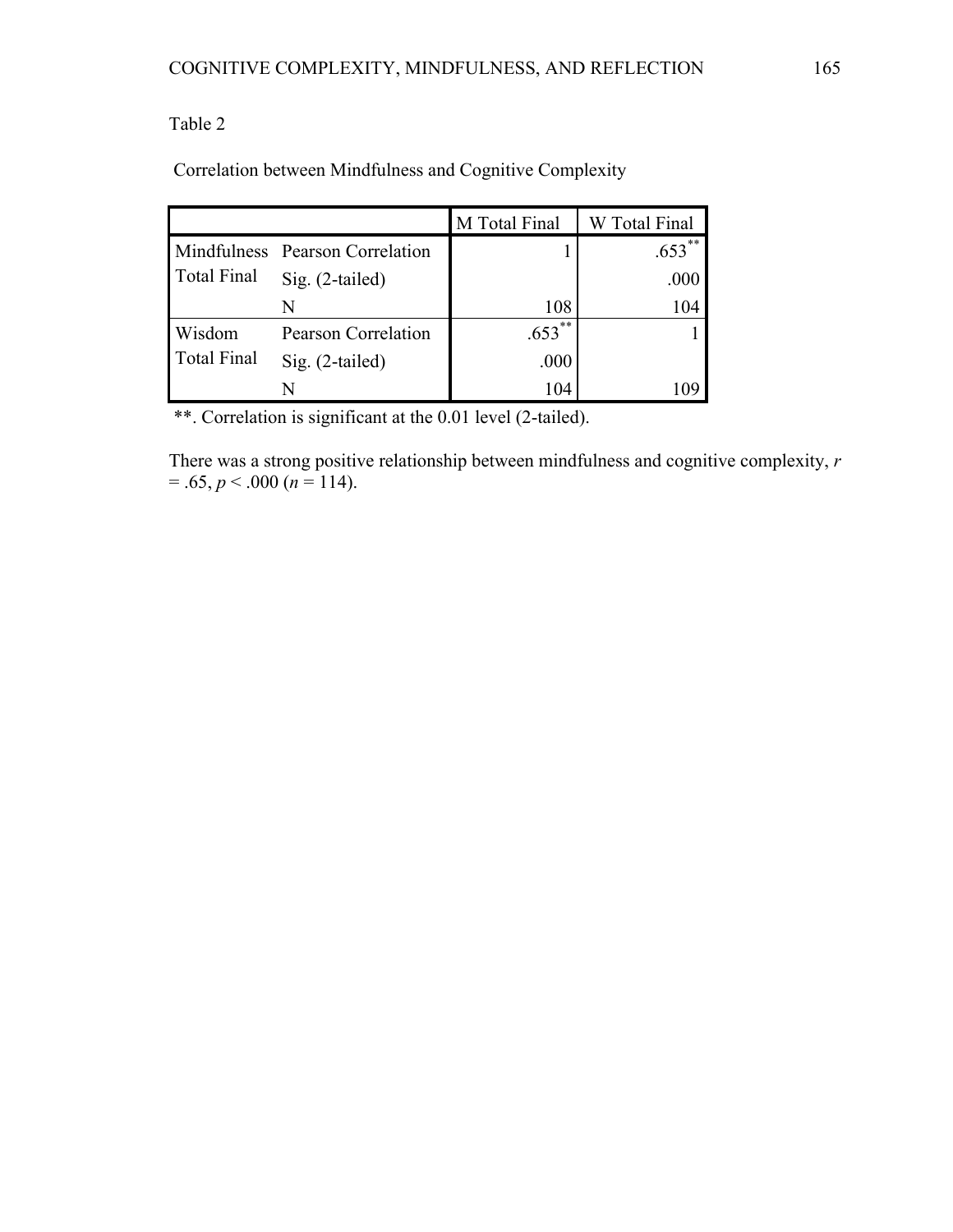Multiple Regression Model Summary

|       |      |          | Adjusted R | Std. Error of |
|-------|------|----------|------------|---------------|
| Model |      | R Square | Square     | the Estimate  |
|       | 597a | 357      |            |               |

a. Predictors: (Constant), Mindfulness Describing Final, Mindfulness Observing Final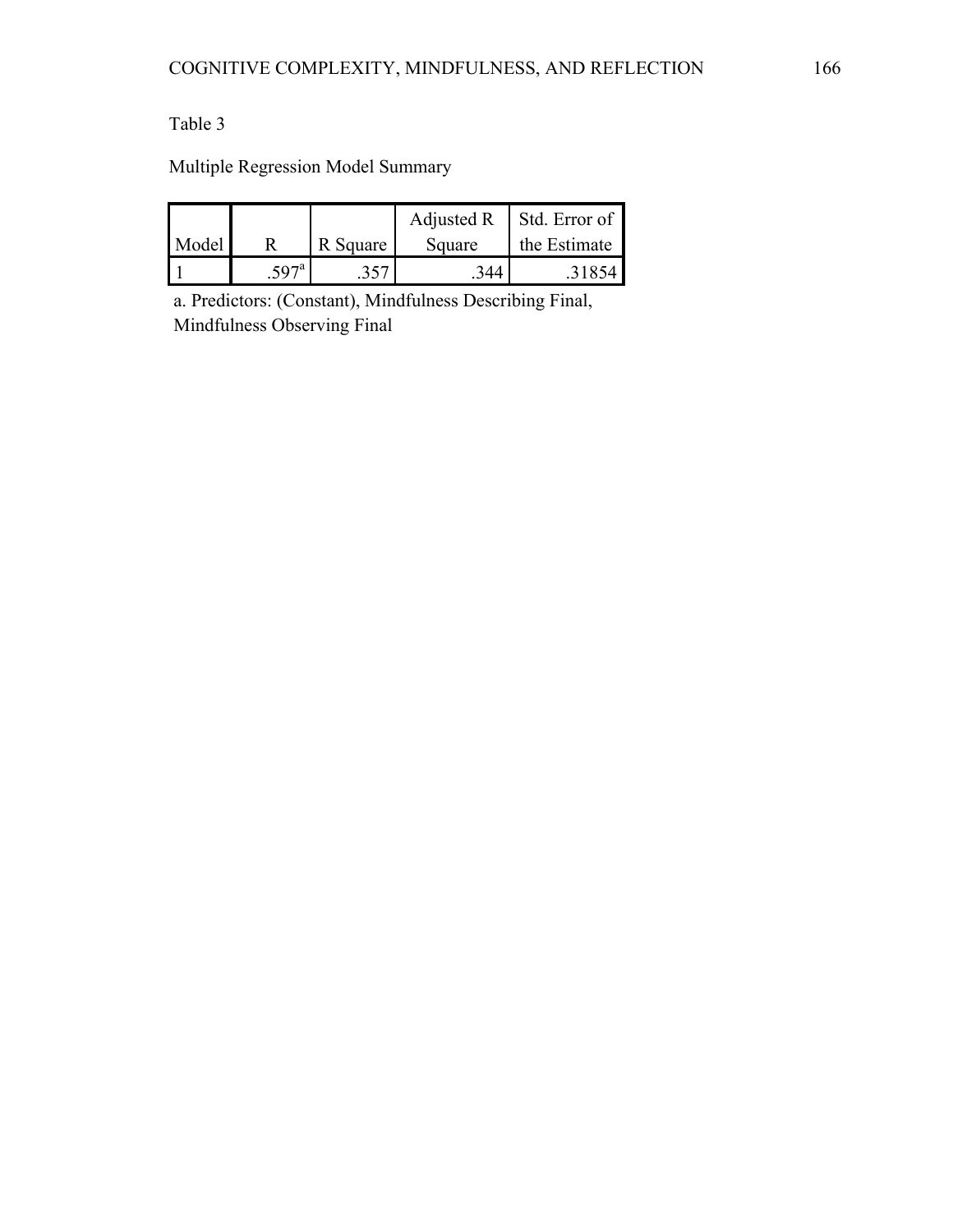# Multiple Regression ANOVA<sup>a</sup>

|       |            | Sum of        |     | Mean   |        |                   |
|-------|------------|---------------|-----|--------|--------|-------------------|
| Model |            | df<br>Squares |     | Square | F      | Sig.              |
|       | Regression | 5.801         |     | 2.900  | 28.584 | .000 <sup>b</sup> |
|       | Residual   | 10.451        | 103 | .101   |        |                   |
|       | Total      | 6.252         | 105 |        |        |                   |

a. Dependent Variable: Wisdom Total Final

b. Predictors: (Constant), Mindfulness Describing Final, Mindfulness Observing Final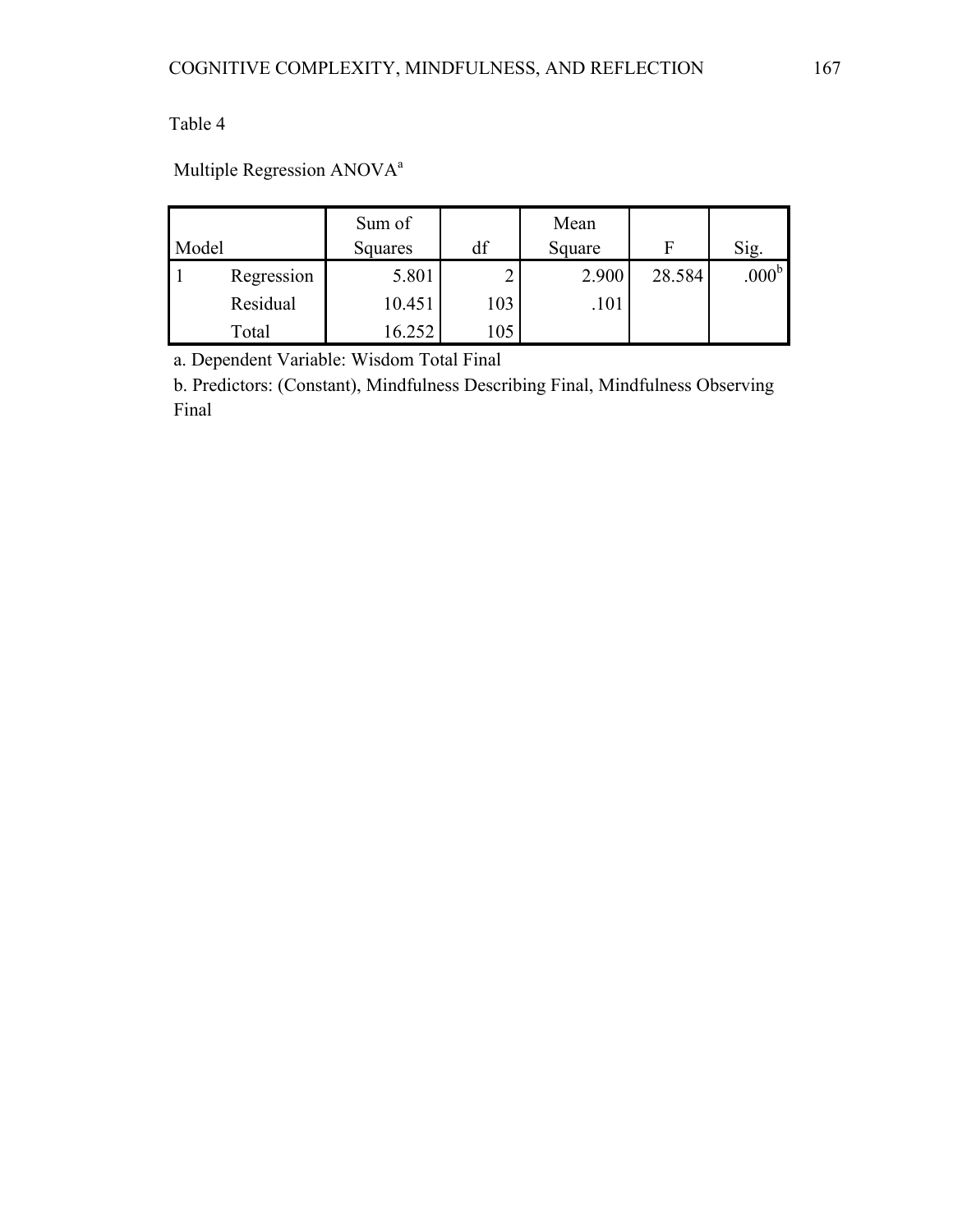|                                       | Unstandardized<br>Coefficients |            | Standardized<br>Coefficients |       |      |
|---------------------------------------|--------------------------------|------------|------------------------------|-------|------|
| Model                                 | B                              | Std. Error | Beta                         |       | Sig. |
| (Constant)                            | 2.126                          | .275       |                              | 7.736 | .000 |
| Mindfulness<br><b>Observing Final</b> | .410                           | .067       | .540                         | 6.120 | .000 |
| Mindfulness<br>Describing Final       | .079                           | .063       | .111                         | 1.254 | .213 |

### Coefficients of the Regression Variable

a. Dependent Variable: Wisdom Total Final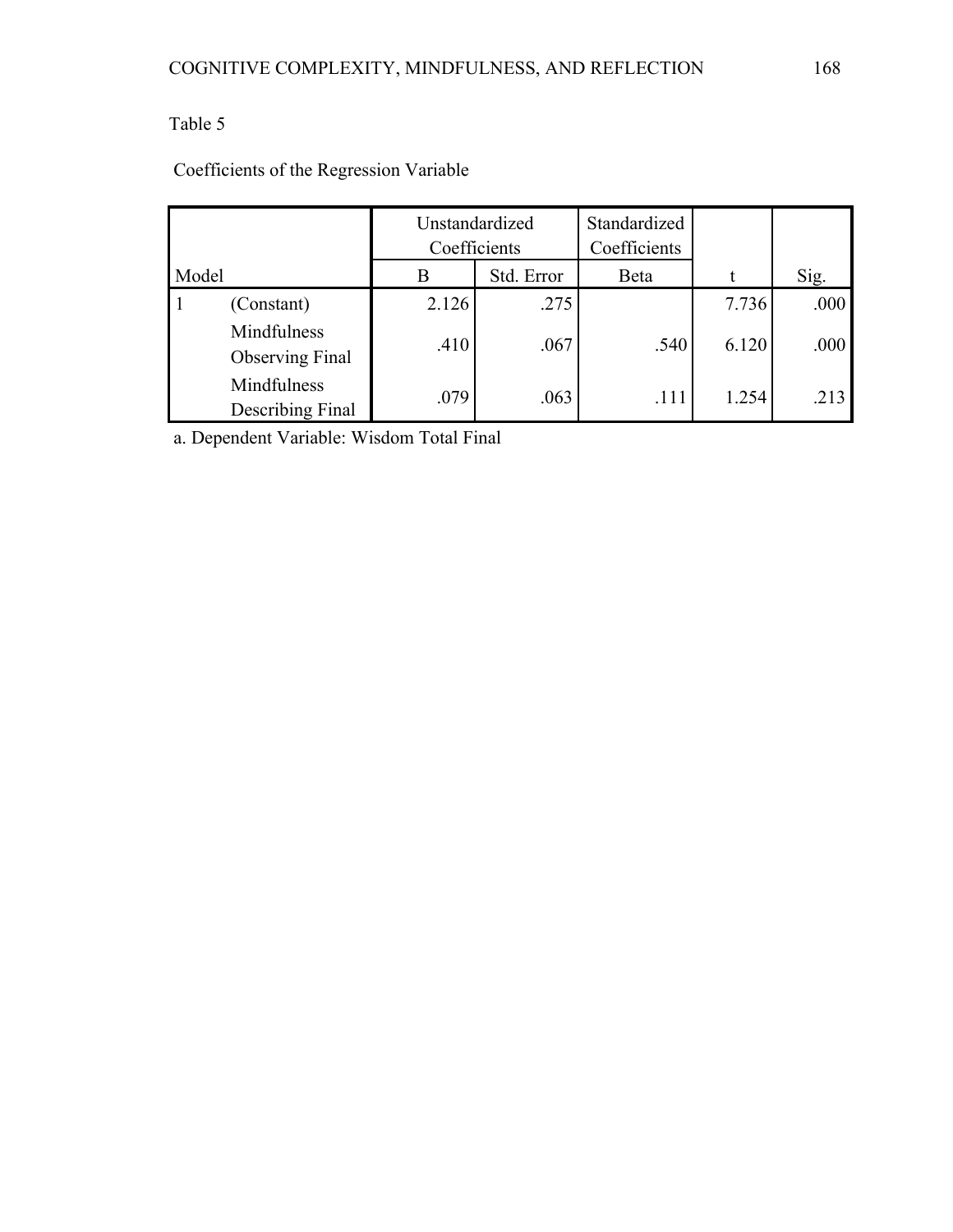Correlation between Mindfulness and Reflection

|                                   |                        | Mindfulness<br><b>Total Final</b> | Wisdom<br>Reflective<br>Final |
|-----------------------------------|------------------------|-----------------------------------|-------------------------------|
| Mindfulness<br><b>Total Final</b> | Pearson<br>Correlation |                                   | **<br>.674                    |
|                                   | Sig. (2-tailed)        |                                   | .000                          |
|                                   | N                      | 108                               | 105                           |
| Wisdom<br>Reflective Final        | Pearson<br>Correlation | **<br>.674                        |                               |
|                                   | $Sig. (2-tailed)$      | .000                              |                               |
|                                   |                        | 105                               |                               |

\*\*. Correlation is significant at the 0.01 level (2-tailed).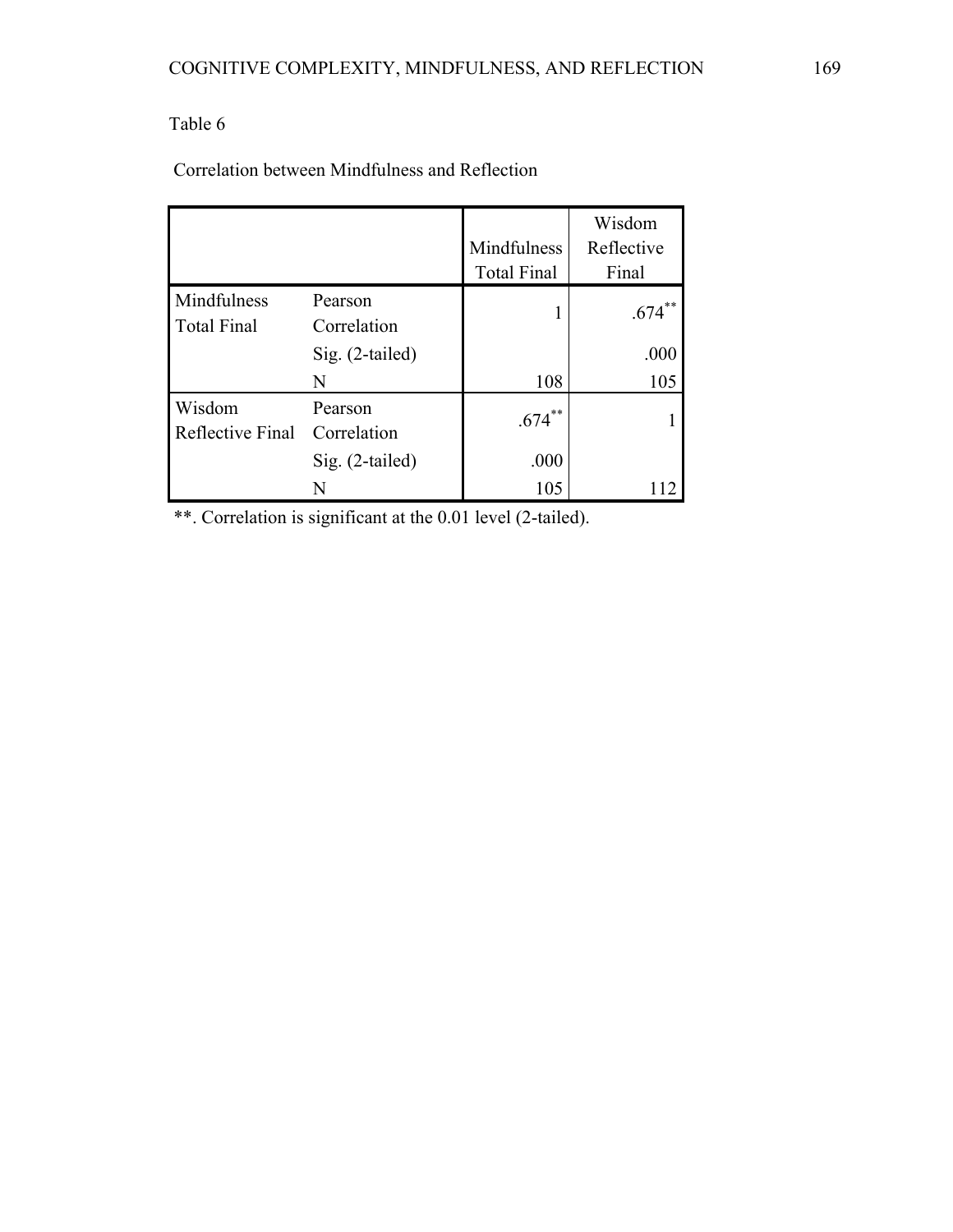#### Appendix I

#### **ONLINE/ANONYMOUS SURVEY CONSENT**

You are requested to participate in a research supervised by Dr. John Seymour to broaden the understanding about mindfulness and its impact on the therapeutic practice. You will be asked to answer a brief 14-item demographic form, a 39- item Five-Facet Mindfulness survey, and a 39-item Three Dimensional Wisdom scale that measures cognitive complexity. Participation in this study will take about 15-20 minutes to complete. If you wish to receive an electronic booklet related to mindfulness as a small token of gratitude for taking part in this study, please email Dharshini.goonetilleke@mnsu.edu. If you have any questions about the research, please contact Dr. Seymour at john. seymour@mnsu.edu.

Please be aware that your participation is completely voluntary. You have the option not to respond to any of the questions. You may stop taking the survey at any time by closing your web browser. Participation or nonparticipation will not impact your relationship with Minnesota State University, Mankato. If you have questions about the treatment of human participants and Minnesota State University, Mankato, contact the IRB Administrator, Dr. Barry Ries, at 507-389-2321 or barry.ries@mnsu.edu.

Responses will be anonymous. However, whenever one works with online technology there is always the risk of compromising privacy, confidentiality, and/or anonymity. If you would like more information about the specific privacy and anonymity risks posed by online surveys, please contact the Minnesota State University, Mankato Information and Technology Services Help Desk (507-389-6654) and ask to speak to the Information Security Manager. The risks of participating are no more than are experienced in daily life.

There are no direct benefits for participating, though it is likely that you may become aware of or be reminded of your mindfulness practices, and your patterns of thinking/operating. The field of counseling might benefit by the increased understanding of the topic, and how mindfulness may impact the work counselors do. By submitting the completed survey you will indicate your informed consent to participate and confirm that you are at least 18 years of age. Please print a copy of this page for your future reference.

#### **MSU IRBNet ID#** 781073 **Date of MSU IRB approval: 7/21/2015**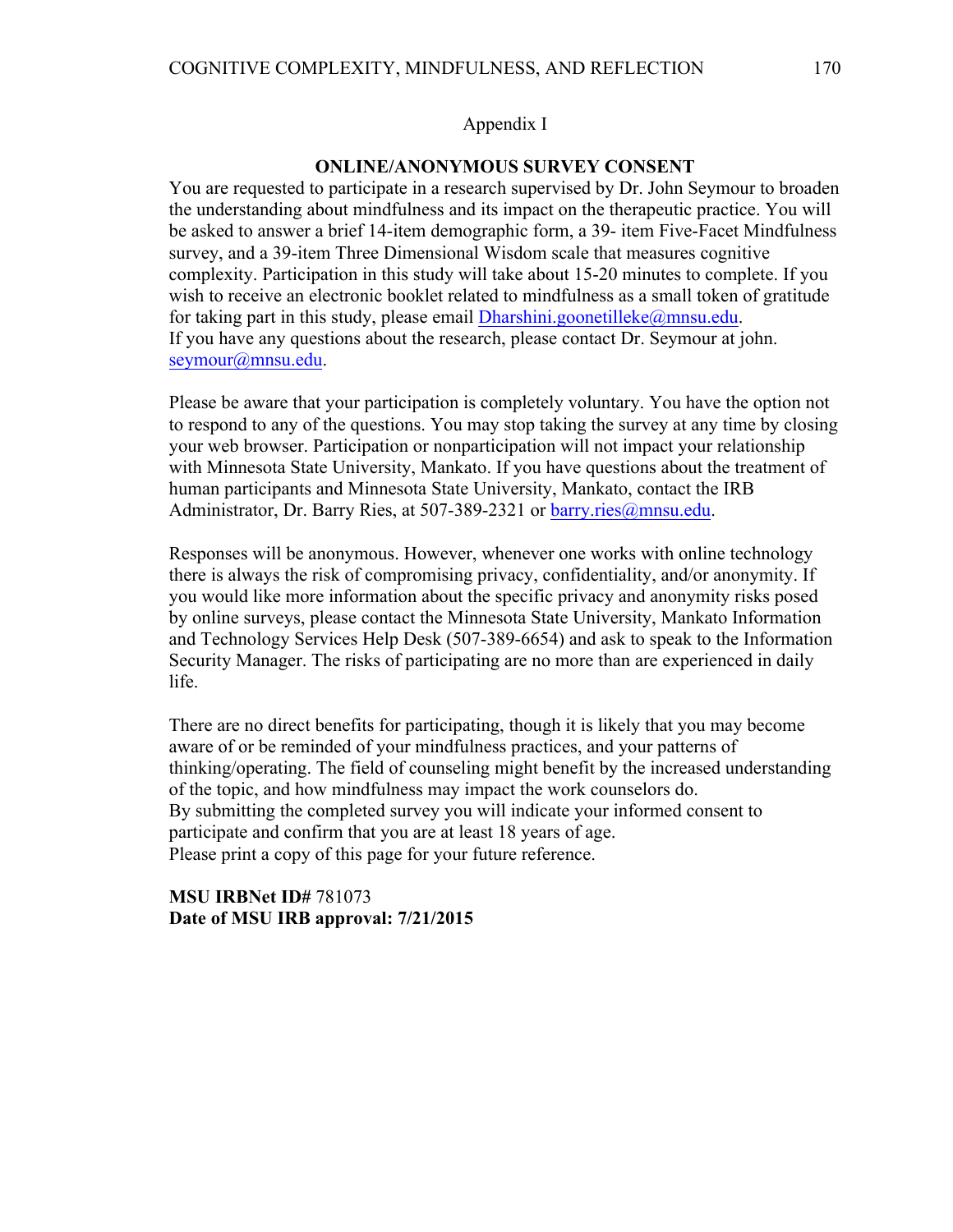### **Demographic Questionnaire**

Please respond to the following questions to the best of your ability. **1. Gender you identify with (please write it in): 2. Your chronological age (please write it in):**

### **3. Your ethnic origin (please write it in):**

| 4. The highest degree you have earned:<br>Masters' Degree $\Box$ Doctoral Degree $\Box$ Specialist Degree $\Box$ Certificate $\Box$                                                                                                                                                                                                                                                                                                                                                                                                                                                                |
|----------------------------------------------------------------------------------------------------------------------------------------------------------------------------------------------------------------------------------------------------------------------------------------------------------------------------------------------------------------------------------------------------------------------------------------------------------------------------------------------------------------------------------------------------------------------------------------------------|
| 5. Specialty in which, you earned your highest degree:<br>Counseling $\Box$ Social Work $\Box$ Psychology $\Box$ Marital and Family $\Box$ Alcohol &<br>Drug $\Box$ Divinity $\Box$ Counselor Education $\Box$ Nursing $\Box$ Psychiatry $\Box$                                                                                                                                                                                                                                                                                                                                                    |
| 6. Category your current type of employment belongs to:<br>Mental Health Therapist/Counselor □ Psychotherapist □ Psychologist □<br>$P$ sychiatrist<br>Marital and Family Therapist $\Box$ Clinical Social Worker $\Box$ Behavioral Analyst $\Box$<br>Mental Health Nurse $\Box$ Psychiatrist Nurse $\Box$ Alcohol and Drug Abuse Counselor<br>Pastoral Counselor<br>Other: and the contract of the contract of the contract of the contract of the contract of the contract of the contract of the contract of the contract of the contract of the contract of the contract of the contract of the |
| 7. Total years of professional experience in your field of expertise (please write it<br>in):                                                                                                                                                                                                                                                                                                                                                                                                                                                                                                      |
| 8. Do you currently hold a professional license? $\;$ Yes $\Box$ $\;$ No $\Box$<br>If Yes, category: LPCC $\Box$ LPC $\Box$ LCSW $\Box$ LP $\Box$ LMFT $\Box$ NCC $\Box$ LADC<br>Other: and the contract of the contract of the contract of the contract of the contract of the contract of the contract of the contract of the contract of the contract of the contract of the contract of the contract of the                                                                                                                                                                                    |
| 9. What are your primary Mindfulness Practices (Please check your top 3<br>practices):<br>Insight/Vipassana □ Concentration/Samatha □ Transcendental □<br>Mindfulness Awareness $\Box$                                                                                                                                                                                                                                                                                                                                                                                                             |
| Breathing $\Box$ Body Scan $\Box$ Mindful Eating $\Box$<br>Movement meditation                                                                                                                                                                                                                                                                                                                                                                                                                                                                                                                     |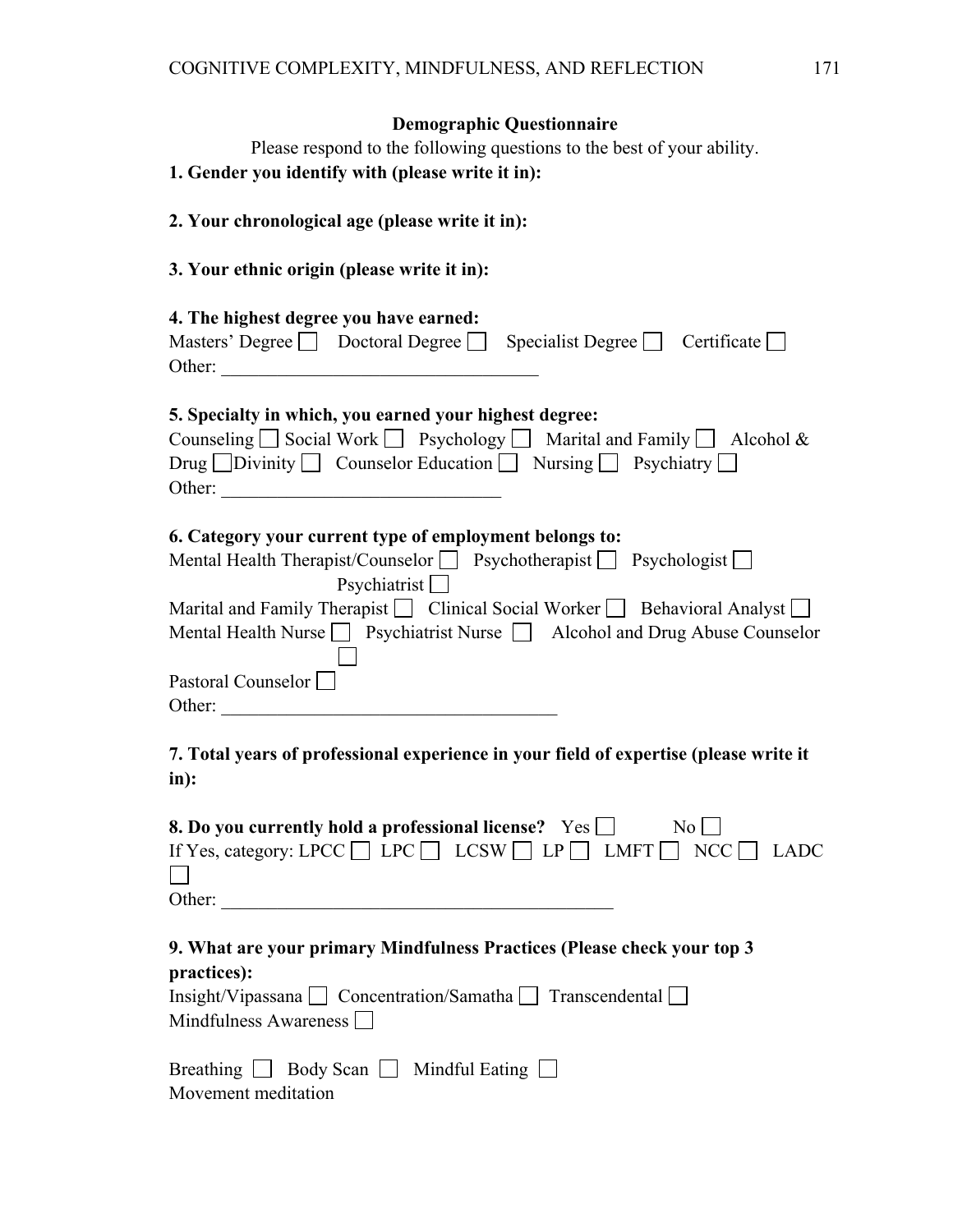| Walking $\Box$ Yoga $\Box$ Qigong $\Box$ Tai chi $\Box$ Other $\Box$<br>Open awareness $\Box$ Orienting to day to day tasks mindfully $\Box$<br>Visualization $\Box$                                                                                                                                                                                                           |
|--------------------------------------------------------------------------------------------------------------------------------------------------------------------------------------------------------------------------------------------------------------------------------------------------------------------------------------------------------------------------------|
| Practicing Loving Kindness □ Practicing Compassion □ Practicing Sympathetic Joy<br>Practicing equanimity                                                                                                                                                                                                                                                                       |
| Other:                                                                                                                                                                                                                                                                                                                                                                         |
| 10. How often do you practice?<br>More than once a day $\Box$ Once a day $\Box$ Two of more times a week, but not every day<br>Once a week $\Box$ Two or more times a month, but not every week $\Box$<br>Once a month $\Box$ Two of more times a year, but not every month $\Box$ Once a year $\Box$<br>Try to maintain open awareness throughout the day $\square$<br>Other: |
| 11. Time spend practicing at a time:<br>Less than 20 minutes $\boxed{21-30}$ minutes $\boxed{31-60}$ minutes $\boxed{0}$ 61-90 minutes $\boxed{0}$<br>91-120 minutes $\Box$ more than 120 minutes $\Box$                                                                                                                                                                       |
| 12. How long have you being practicing mindfulness (please write it in)?                                                                                                                                                                                                                                                                                                       |
| 13. Do you participate in mindfulness retreats, workshops or seminars? $Yes \Box$<br>No                                                                                                                                                                                                                                                                                        |
| If yes, how often? One time a month $\Box$ Two or more times a month $\Box$ One time a year<br>Two of more times a year $\Box$ Ones in 2-4 years $\Box$ Ones in 4-6 years<br>Other:                                                                                                                                                                                            |

### **14. Anything else you wish to share about your mindfulness practice, career or self?**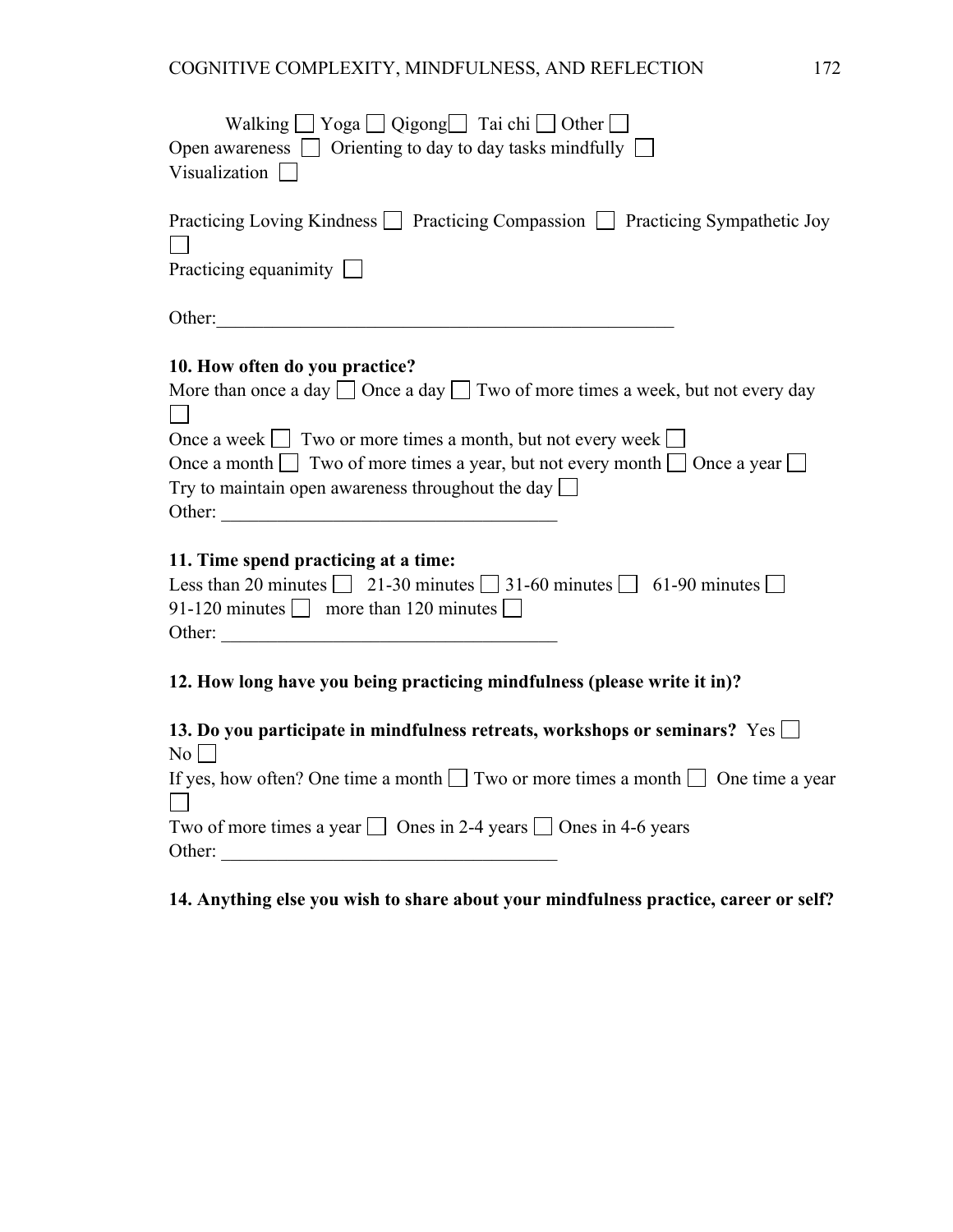#### **FIVE FACET MINDFULNESS QUESTIONNAIRE**

### **Please rate each of the following statements using the scale provided. Write the number in the blank that best describes your own opinion of what is generally true for you.**

| never or very | rarely | sometimes | often | very often or |
|---------------|--------|-----------|-------|---------------|
| rarely true   | true   | true      | true  | always true   |

- 1. When I'm walking, I deliberately notice the sensations of my body moving.
- 2. I'm good at finding words to describe my feelings.
- \_\_\_\_\_ 3. I criticize myself for having irrational or inappropriate emotions.
- \_\_\_\_\_ 4. I perceive my feelings and emotions without having to react to them.
- \_\_\_\_\_ 5. When I do things, my mind wanders off and I'm easily distracted.
- \_\_\_\_\_ 6. When I take a shower or bath, I stay alert to the sensations of water on my body.
- \_\_\_\_\_ 7. I can easily put my beliefs, opinions, and expectations into words.
- \_\_\_\_\_ 8. I don't pay attention to what I'm doing because I'm daydreaming, worrying, or otherwise distracted.
- \_\_\_\_\_ 9. I watch my feelings without getting lost in them.
- \_\_\_\_\_ 10. I tell myself I shouldn't be feeling the way I'm feeling.
- 11. I notice how foods and drinks affect my thoughts, bodily sensations, and emotions.
- 12. It's hard for me to find the words to describe what I'm thinking.
- **\_\_\_\_\_** 13. I am easily distracted.
- \_\_\_\_\_ 14. I believe some of my thoughts are abnormal or bad and I shouldn't think that way.
- 15. I pay attention to sensations, such as the wind in my hair or sun on my face.
- 16. I have trouble thinking of the right words to express how I feel about things
- \_\_\_\_\_ 17. I make judgments about whether my thoughts are good or bad.
- \_\_\_\_\_ 18. I find it difficult to stay focused on what's happening in the present.
- \_\_\_\_\_ 19. When I have distressing thoughts or images, I "step back" and am aware of the thought or image without getting taken over by it.
- \_\_\_\_\_ 20. I pay attention to sounds, such as clocks ticking, birds chirping, or cars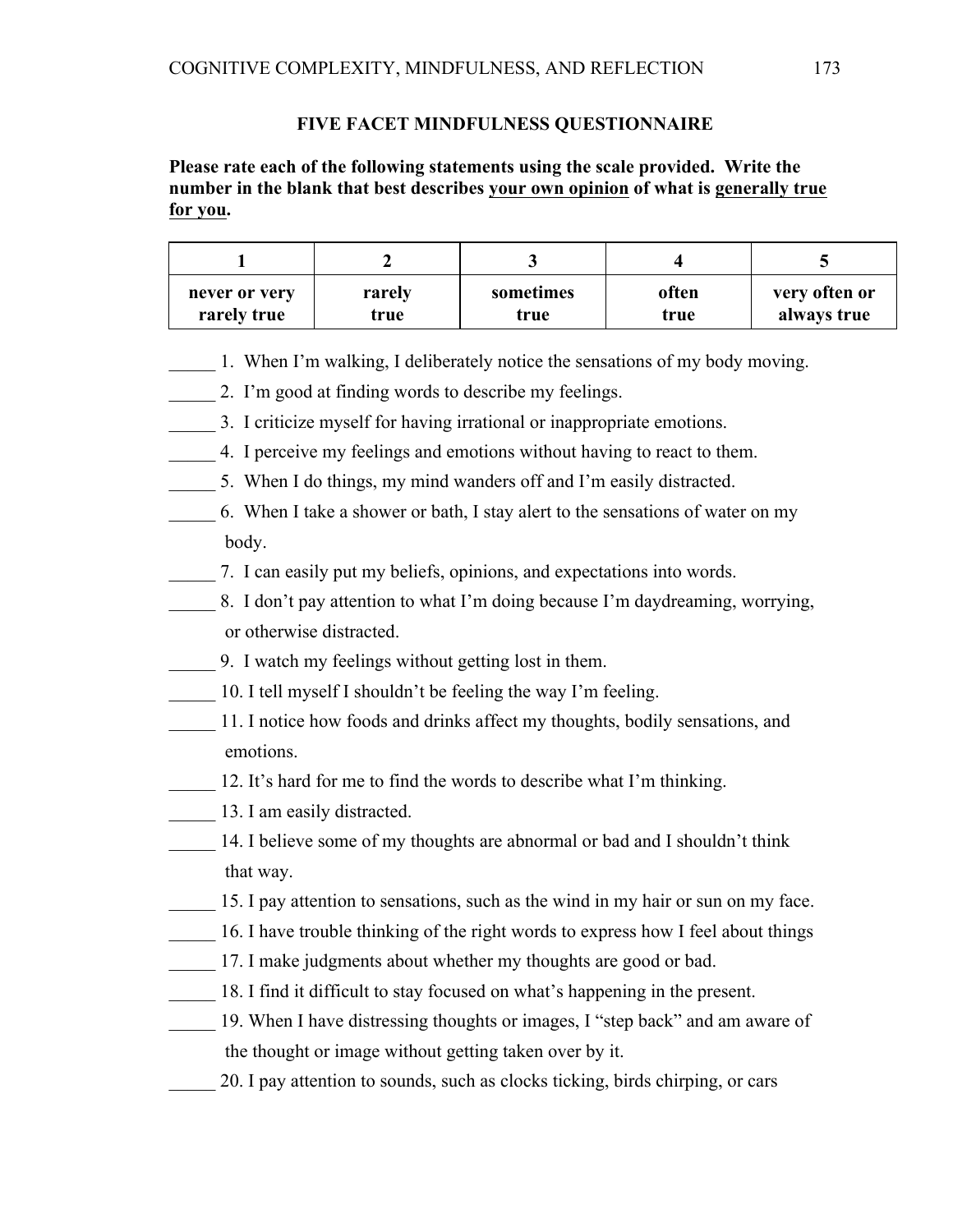passing.

- \_\_\_\_\_ 21. In difficult situations, I can pause without immediately reacting.
- \_\_\_\_\_ 22. When I have a sensation in my body, it's difficult for me to describe it because I can't find the right words.
- \_\_\_\_\_ 23. It seems I am "running on automatic" without much awareness of what I'm doing.
- \_\_\_\_\_24. When I have distressing thoughts or images, I feel calm soon after.
- \_\_\_\_\_ 25. I tell myself that I shouldn't be thinking the way I'm thinking.
- 26. I notice the smells and aromas of things.
- 27. Even when I'm feeling terribly upset, I can find a way to put it into words.
	- 28. I rush through activities without being really attentive to them.
- \_\_\_\_\_ 29. When I have distressing thoughts or images I am able just to notice them without reacting.
- \_\_\_\_\_ 30. I think some of my emotions are bad or inappropriate and I shouldn't feel them.
- \_\_\_\_\_ 31. I notice visual elements in art or nature, such as colors, shapes, textures, or patterns of light and shadow.
	- 32. My natural tendency is to put my experiences into words.
- \_\_\_\_\_ 33. When I have distressing thoughts or images, I just notice them and let them go.
- 34. I do jobs or tasks automatically without being aware of what I'm doing.
- \_\_\_\_\_ 35. When I have distressing thoughts or images, I judge myself as good or bad, depending what the thought/image is about.
- \_\_\_\_\_ 36. I pay attention to how my emotions affect my thoughts and behavior.
- 37. I can usually describe how I feel at the moment in considerable detail.
- \_\_\_\_\_ 38. I find myself doing things without paying attention.
- \_\_\_\_\_ 39. I disapprove of myself when I have irrational ideas.

Reference: Baer, R. A., Smith, G. T., Lykins, E., Button, D., Krietemeyer, J., Sauer, S., . .

. Williams, M. J. (2008). Construct validity of the five facet mindfulness

questionnaire in meditating and nonmeditating samples. *Assessment, 15*(3), 329-342.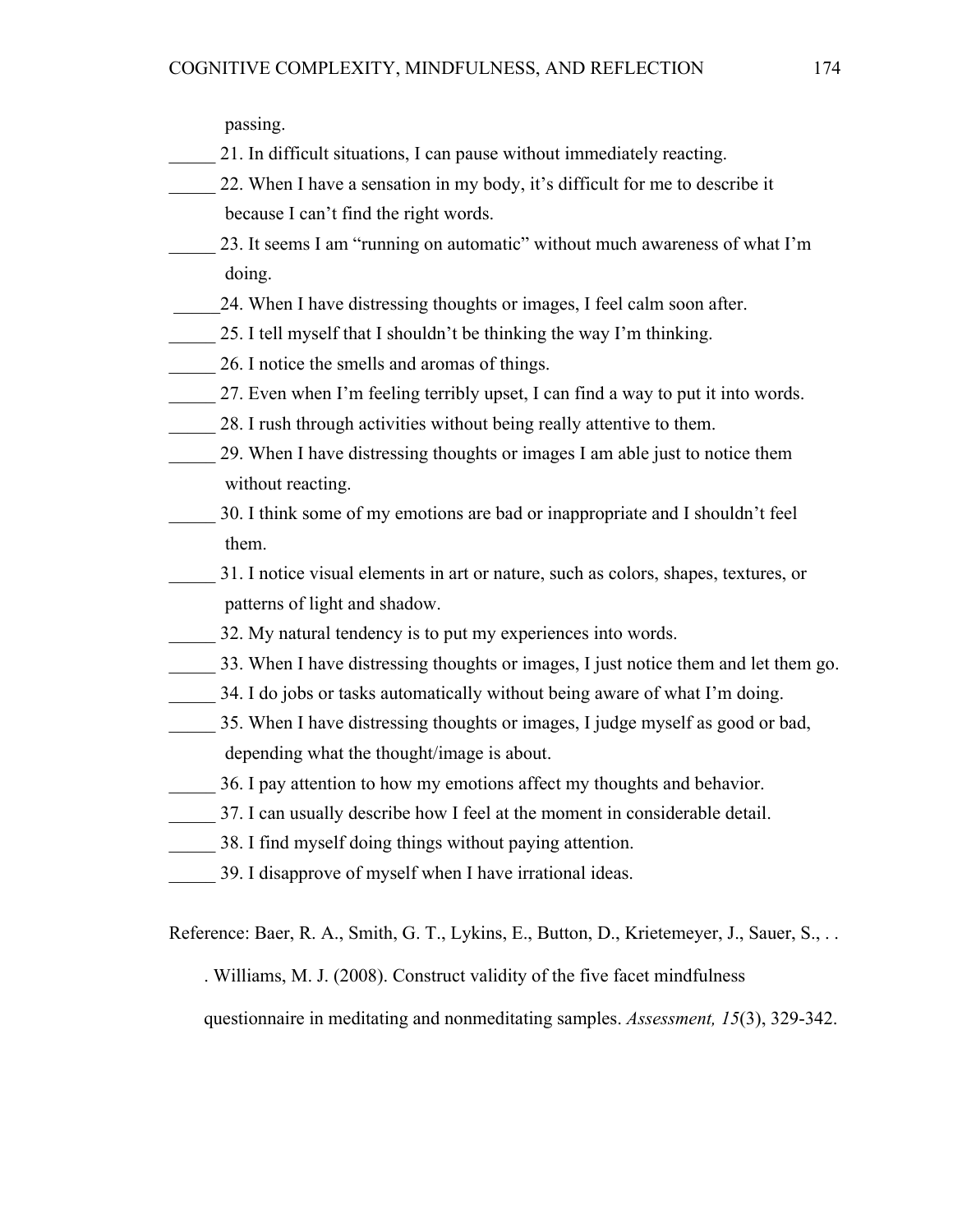### **Three-Dimensional Wisdom Scale**

**A. This section asks you about your opinion and feelings. How strongly do you agree or disagree with the following statements? Please remember there are no right or wrong answers.**

|    |                                                                                                                                             | Strongl           | Agree | Neutral | Disagre | Strongly |
|----|---------------------------------------------------------------------------------------------------------------------------------------------|-------------------|-------|---------|---------|----------|
|    |                                                                                                                                             |                   |       |         | e       | Disagre  |
|    |                                                                                                                                             | Agree<br>(1)      | (2)   | (3)     |         | e        |
| 1. | In this complicated world of ours<br>the only way we can know<br>what's going on is to rely on<br>leaders or experts who can be<br>trusted. | $\boldsymbol{c}$  |       |         | (4)     | (5)      |
| 2. | I am annoyed by unhappy people<br>who just feel sorry for<br>themselves.                                                                    | $\boldsymbol{a}$  |       |         |         |          |
| 3. | Life is basically the same most<br>of the time.                                                                                             | $\mathcal{C}_{0}$ |       |         |         |          |
| 4. | People make too much of the<br>feelings and sensitivity of<br>animals.                                                                      | $\boldsymbol{a}$  |       |         |         |          |
| 5. | You can classify almost all<br>people as either honest or<br>crooked.                                                                       | $\boldsymbol{c}$  |       |         |         |          |
|    | 6. I would feel much better if my<br>present circumstances changed.                                                                         | r                 |       |         |         |          |
| 7. | There is only one right way to do<br>anything.                                                                                              | $\mathcal{C}_{0}$ |       |         |         |          |
| 8. | There are some people I know I<br>would never like.                                                                                         | $\boldsymbol{a}$  |       |         |         |          |
|    | 9. It is better not to know too much<br>about things that cannot be<br>changed.                                                             | $\boldsymbol{c}$  |       |         |         |          |
|    | 10. Things often go wrong for me by<br>no fault of my own.                                                                                  | r                 |       |         |         |          |
|    | 11. Ignorance is bliss.                                                                                                                     | $\boldsymbol{c}$  |       |         |         |          |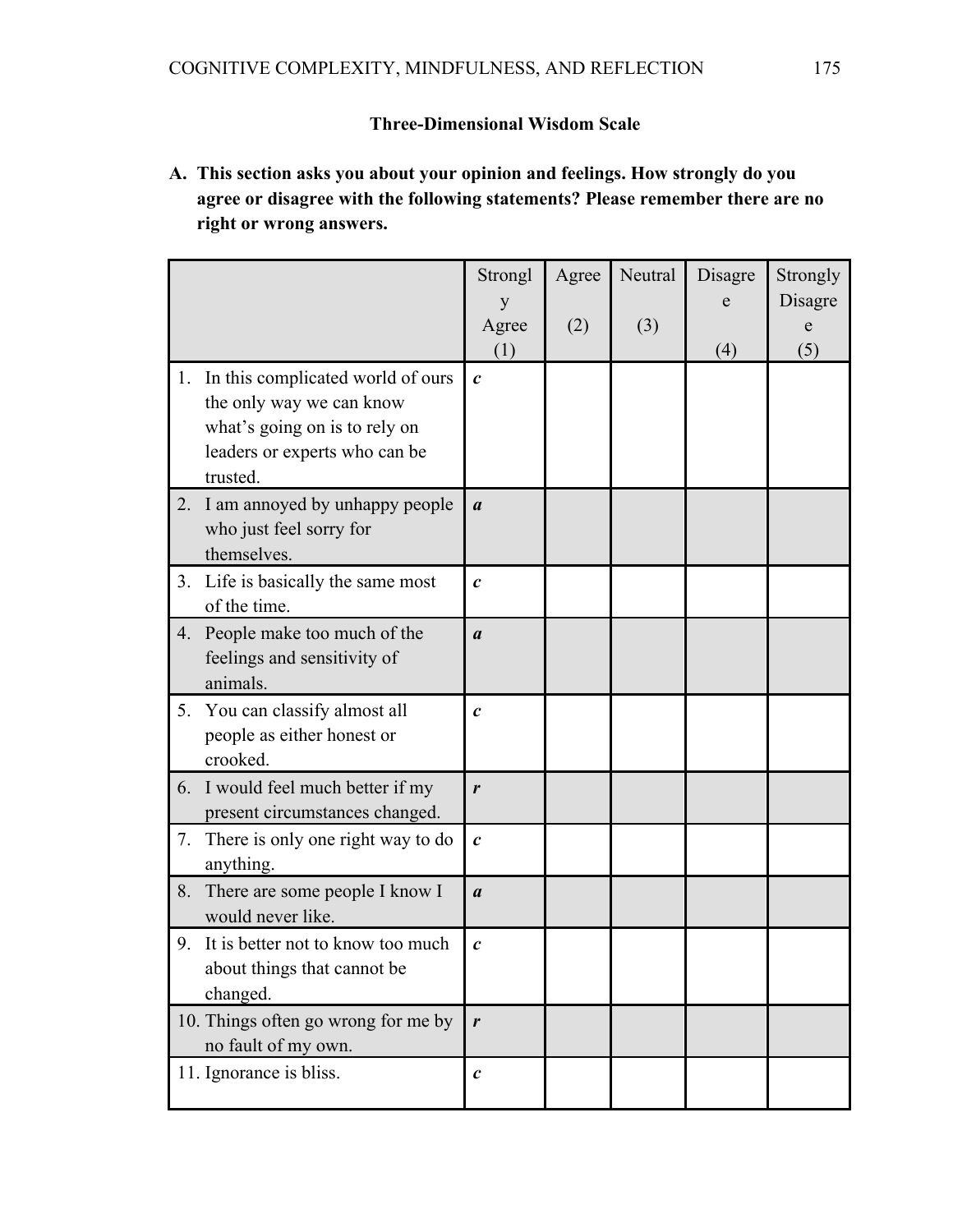|                                                                              | Strongl<br>у                | Agree | Neutral | Disagre<br>e | Strongly<br>Disagre |
|------------------------------------------------------------------------------|-----------------------------|-------|---------|--------------|---------------------|
|                                                                              | Agree<br>(1)                | (2)   | (3)     | (4)          | e<br>(5)            |
| 12. I can be comfortable with all<br>kinds of people.                        | $a$ -rev                    |       |         |              |                     |
| 13. A person either knows the<br>answer to a question or he/she<br>doesn't.  | $\mathcal{C}_{\mathcal{C}}$ |       |         |              |                     |
| 14. It's not really my problem if<br>others are in trouble and need<br>help. | $\boldsymbol{a}$            |       |         |              |                     |
| 15. People are either good or bad.                                           | $\mathcal{C}_{0}$           |       |         |              |                     |

# **B. How much are the following statements true of yourself?**

|    |                                                                                                                                                        | Definitely<br>true of<br>myself<br>(1) | Mostly<br>true of<br>myself<br>(2) | About<br>half-way<br>true<br>(3) | Rarely<br>true of<br>myself<br>(4) | Not true<br>of<br>myself<br>(5) |
|----|--------------------------------------------------------------------------------------------------------------------------------------------------------|----------------------------------------|------------------------------------|----------------------------------|------------------------------------|---------------------------------|
|    | 1. I try to look at everybody's side<br>of a disagreement before I make<br>a decision.                                                                 | $r$ -rev                               |                                    |                                  |                                    |                                 |
| 2. | If I see people in need, I try to<br>help them one way or another.                                                                                     | $a$ -rev                               |                                    |                                  |                                    |                                 |
| 3. | When I'm upset at someone, I<br>usually try to "put myself in his<br>or her shoes" for a while.                                                        | $r$ - $rev$                            |                                    |                                  |                                    |                                 |
| 4. | There are certain people whom I<br>dislike so much that I am<br>inwardly pleased when they are<br>caught and punished for<br>something they have done. | $\boldsymbol{a}$                       |                                    |                                  |                                    |                                 |
| 5. | I always try to look at all sides of<br>a problem.                                                                                                     | $r$ - $rev$                            |                                    |                                  |                                    |                                 |
| 6. | Sometimes I feel a real<br>compassion for everyone.                                                                                                    | $a$ -rev                               |                                    |                                  |                                    |                                 |
|    | 7. I try to anticipate and avoid                                                                                                                       | $\boldsymbol{c}$                       |                                    |                                  |                                    |                                 |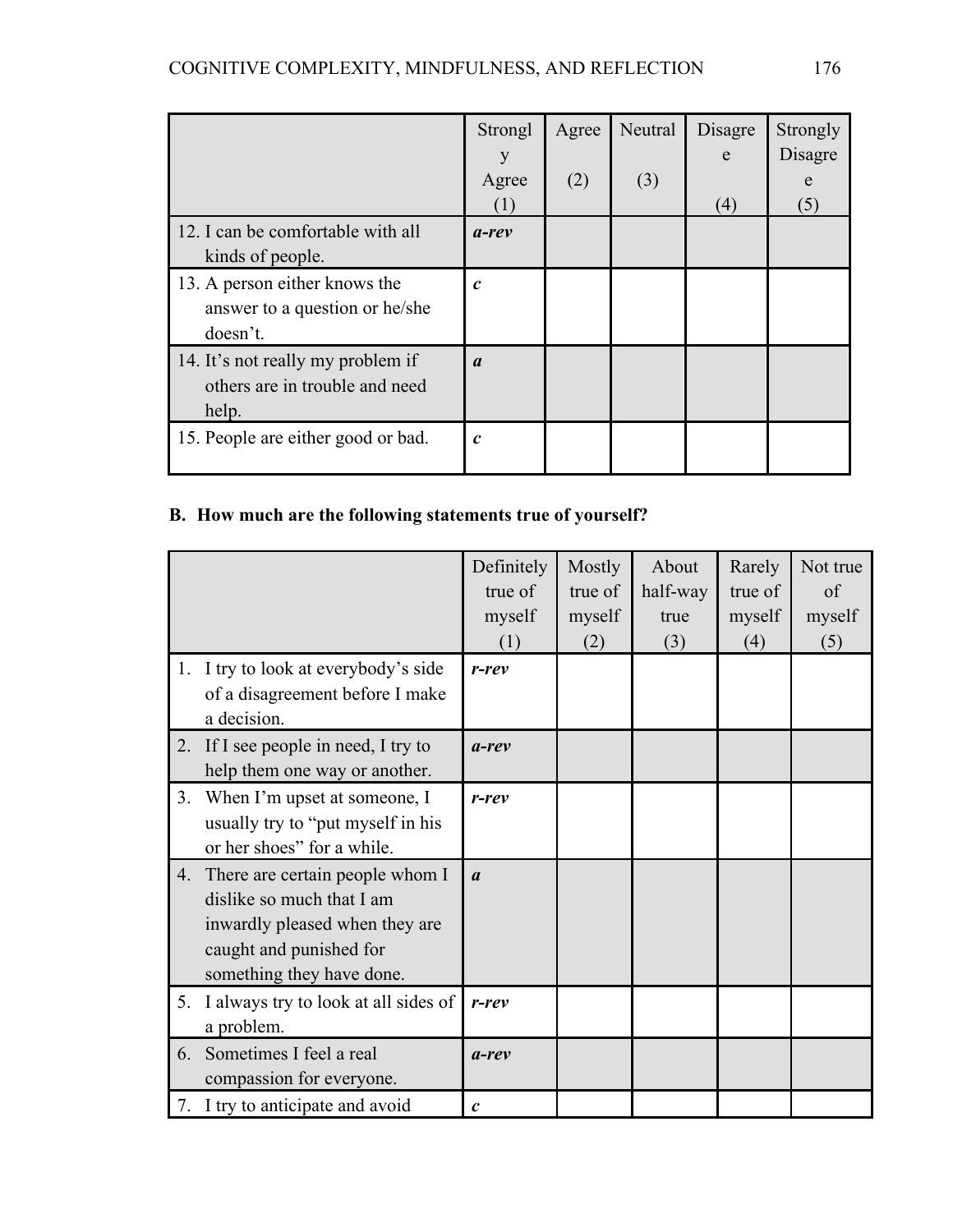|                                                                      | Definitely        | Mostly  | About    | Rarely  | Not true |
|----------------------------------------------------------------------|-------------------|---------|----------|---------|----------|
|                                                                      | true of           | true of | half-way | true of | of       |
|                                                                      | myself            | myself  | true     | myself  | myself   |
|                                                                      | (1)               | (2)     | (3)      | (4)     | (5)      |
| situations where there is a likely                                   |                   |         |          |         |          |
| chance I will have to think in                                       |                   |         |          |         |          |
| depth about something.                                               |                   |         |          |         |          |
| When I look back on what has<br>8.                                   | r                 |         |          |         |          |
| happened to me, I can't help                                         |                   |         |          |         |          |
| feeling resentful.                                                   |                   |         |          |         |          |
| I often have not comforted<br>9.                                     | $\boldsymbol{a}$  |         |          |         |          |
| another when he or she needed                                        |                   |         |          |         |          |
| it.                                                                  |                   |         |          |         |          |
| 10. A problem has little attraction                                  | $\mathcal{C}_{0}$ |         |          |         |          |
| for me if I don't think it has a                                     |                   |         |          |         |          |
| solution.                                                            |                   |         |          |         |          |
| 11. I either get very angry or                                       | r                 |         |          |         |          |
| depressed if things go wrong.                                        |                   |         |          |         |          |
| 12. Sometimes I don't feel very                                      | $\boldsymbol{a}$  |         |          |         |          |
| sorry for other people when they                                     |                   |         |          |         |          |
| are having problems.                                                 |                   |         |          |         |          |
| 13. I often do not understand                                        | $\mathcal{C}_{0}$ |         |          |         |          |
| people's behavior.                                                   |                   |         |          |         |          |
| 14. Sometimes I get so charged up                                    | r                 |         |          |         |          |
| emotionally that I am unable to                                      |                   |         |          |         |          |
| consider many ways of dealing                                        |                   |         |          |         |          |
| with my problems.                                                    |                   |         |          |         |          |
| 15. Sometimes when people are                                        | a                 |         |          |         |          |
| talking to me, I find myself                                         |                   |         |          |         |          |
| wishing that they would leave.                                       |                   |         |          |         |          |
| 16. I prefer just to let things happen                               | $\mathcal{C}$     |         |          |         |          |
| rather than try to understand why<br>they turned out that way.       |                   |         |          |         |          |
|                                                                      |                   |         |          |         |          |
| 17. When I am confused by a                                          | $r$ - $rev$       |         |          |         |          |
| problem, one of the first things I<br>do is survey the situation and |                   |         |          |         |          |
| consider all the relevant pieces                                     |                   |         |          |         |          |
| of information.                                                      |                   |         |          |         |          |
| 18. I don't like to get involved in                                  | $\boldsymbol{a}$  |         |          |         |          |
|                                                                      |                   |         |          |         |          |